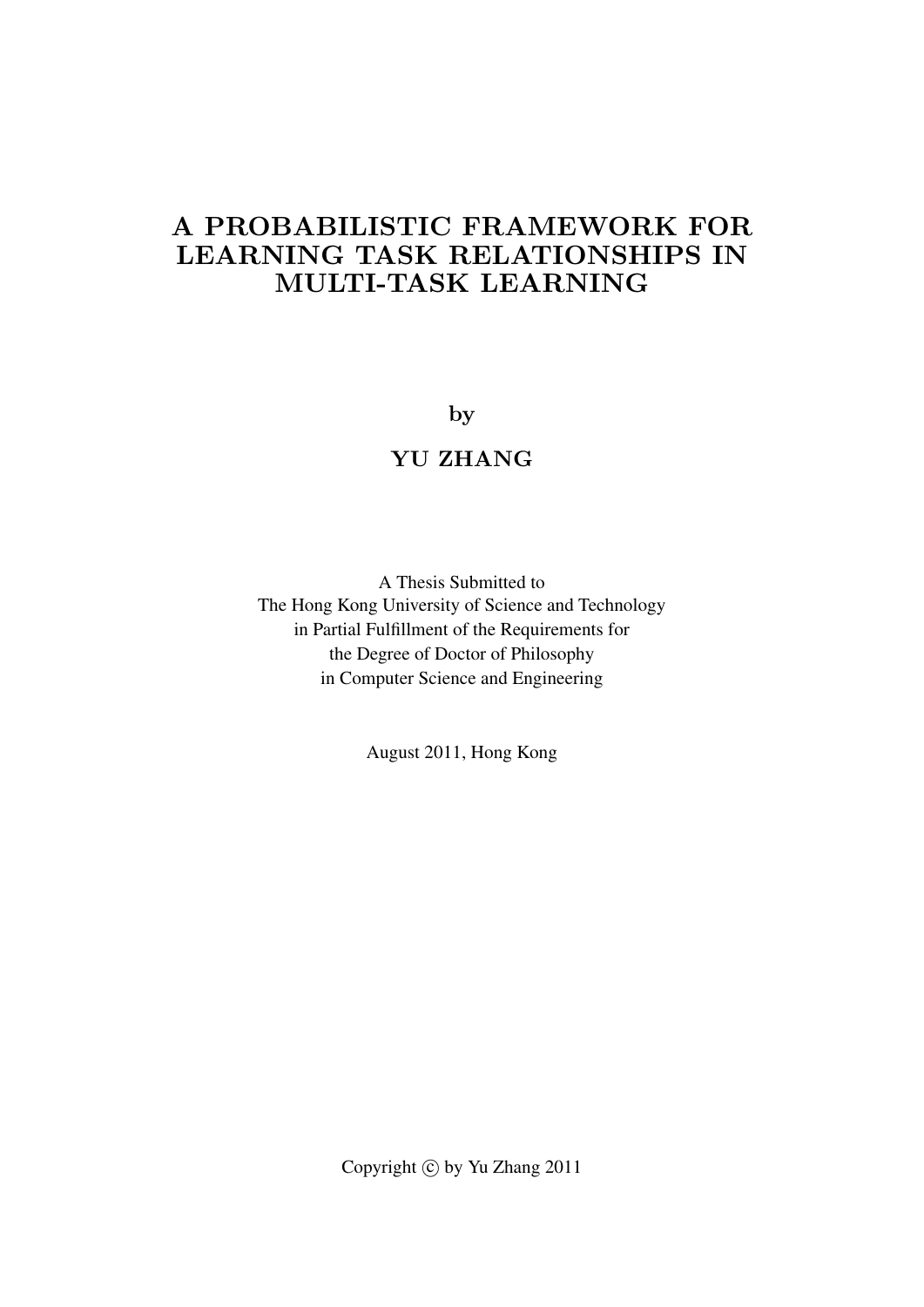# **Authorization**

I hereby declare that I am the sole author of the thesis.

I authorize the Hong Kong University of Science and Technology to lend this thesis to other institutions or individuals for the purpose of scholarly research.

I further authorize the Hong Kong University of Science and Technology to reproduce the thesis by photocopying or by other means, in total or in part, at the request of other institutions or individuals for the purpose of scholarly research.

YU ZHANG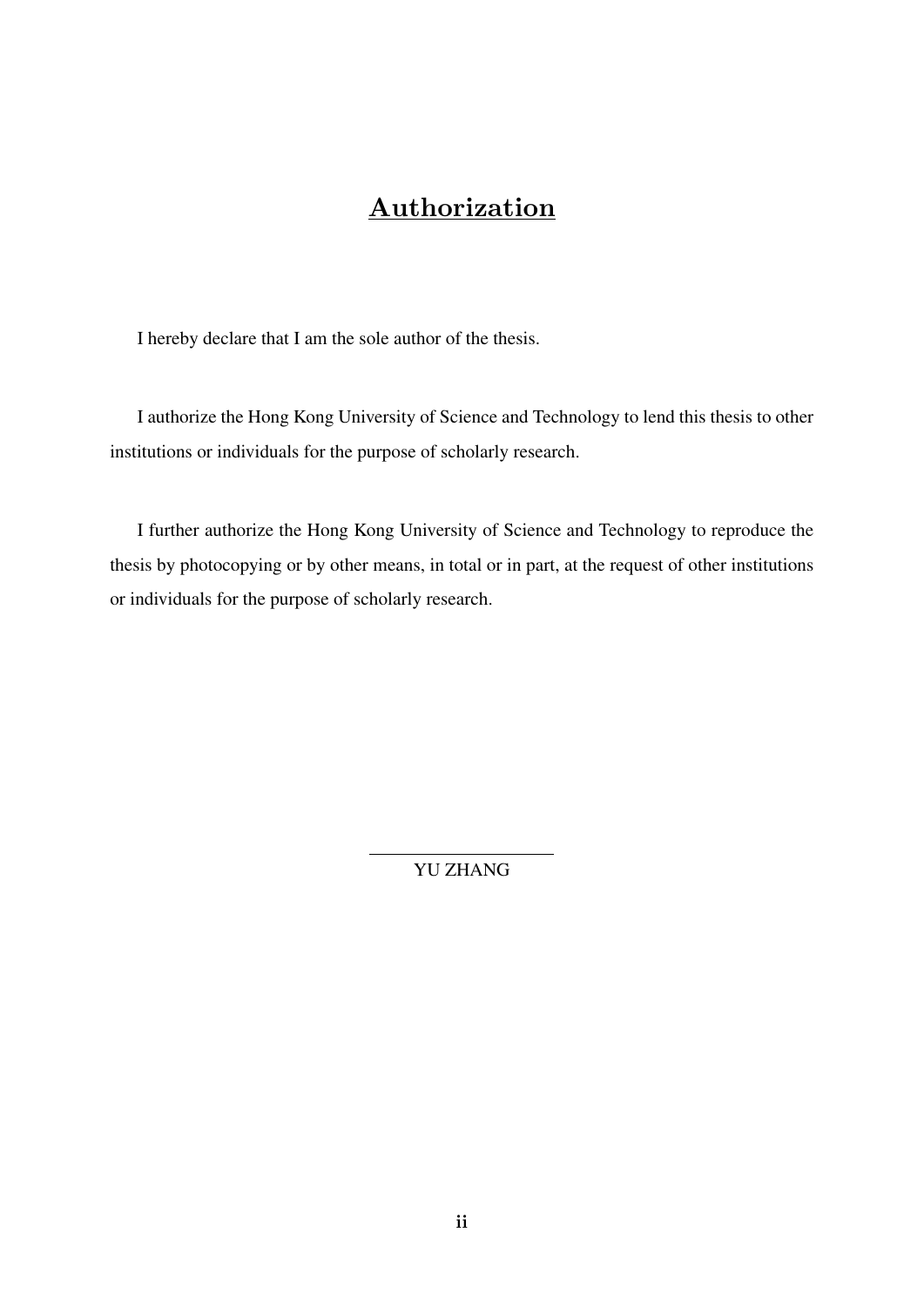# A PROBABILISTIC FRAMEWORK FOR LEARNING TASK RELATIONSHIPS IN MULTI-TASK LEARNING

#### by

## YU ZHANG

This is to certify that I have examined the above Ph.D. thesis and have found that it is complete and satisfactory in all respects, and that any and all revisions required by the thesis examination committee have been made.

#### PROF. DIT-YAN YEUNG, THESIS SUPERVISOR

### PROF. MOUNIR HAMDI, HEAD OF DEPARTMENT

Department of Computer Science and Engineering 29 August 2011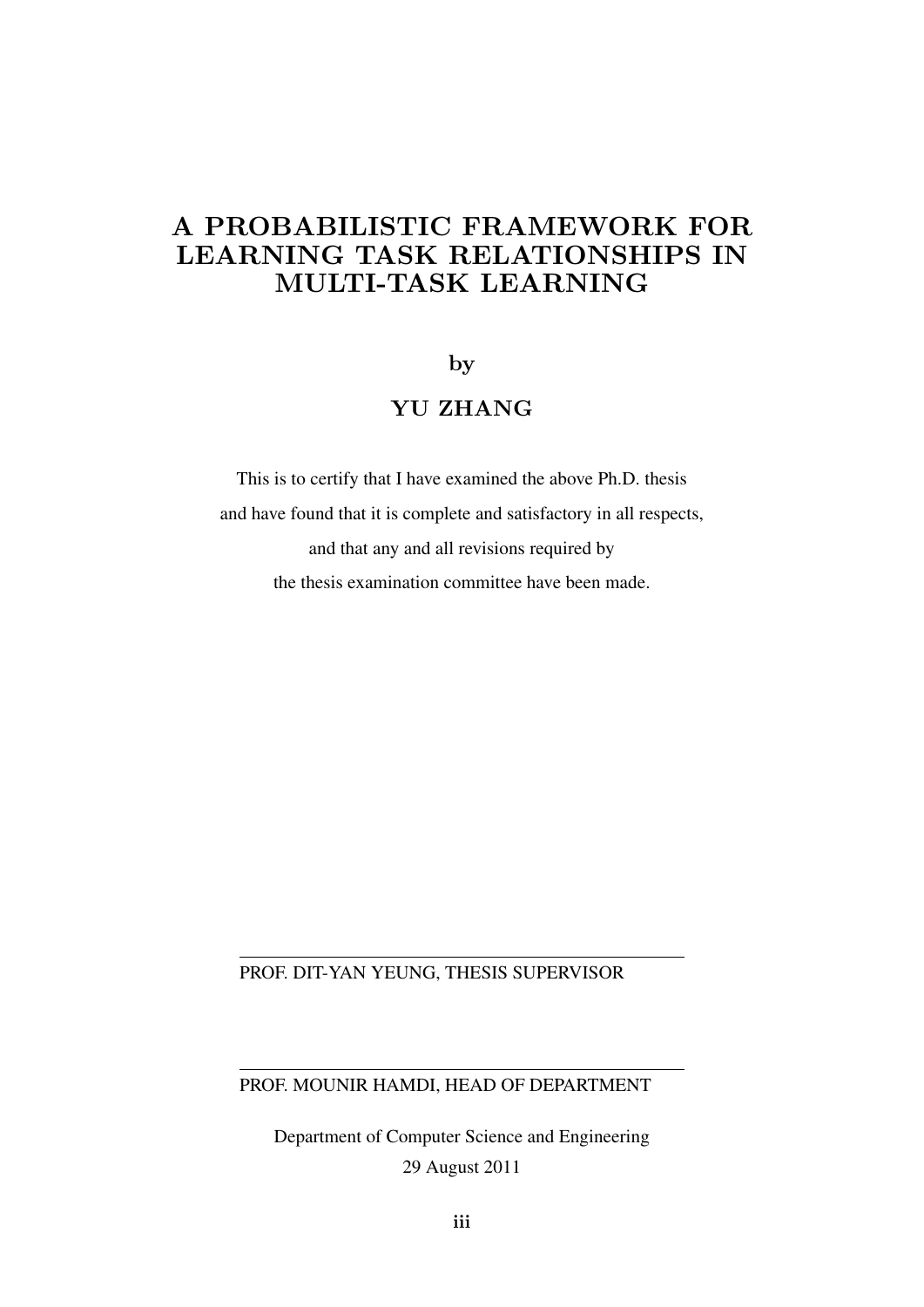# ACKNOWLEDGMENTS

First and foremost, I would like to thank my supervisor, Prof. Dit-Yan Yeung, for his support throughout my PhD study at the HKUST. Without his guidance, encouragement, and kindness, this thesis would never have been possible.

I would like to thank my thesis committee members, Prof. Eric Xing (from Machine Learning Department, Carnegie Mellon University), Prof. Mike Ka Pui So (from Department of Information Systems, Business Statistics and Operations Management, HKUST), Prof. Nevin L. Zhang, Prof. Qiang Yang, and Prof. Dit-Yan Yeung, for their insightful comments and suggestions.

I would like to thank the members of Prof. Yeung's group for their friendship, encouragement, support and collaboration, such as Gang Wang, Guang Dai, Chris Kui Jia, Zhihua Zhang, Wu-Jun Li, Yang Ruan, Jingni Chen, Yi Zhen, Craig Yu, Tony Ho, Emprise Chan, Yan-Ming Zhang, Guoqiang Zhong, and Deming Zhai. My many friends at the HKUST have given me an unforgettable memory of both research and everyday life. They are: Bin Cao, Qian Xu, Nathan Nan Liu, Weizhu Chen, Wei Bi, Sinno Jialin Pan, Vincent Wenchen Zheng, Evan Wei Xiang, Weike Pan, Derek Hao Hu, Si Shen and Tengfei Liu.

I would also like to thank Prof. Eric Xing for his insightful discussions and guidance on research during my visit to Carnegie Mellon University. My many friends helped me in many ways to adapt to life in the USA. They include Jun Zhu, Li Nao, Yanlin Li, Yin Zhang, Pingzhong Tang, Yuandong Tian, Lei Li, Junming Yin, Haiyi Zhu, Cao Shen, and Yu Sheng.

Finally, I am deeply indebted to my family especially my mother whose love and support have been the source of my courage.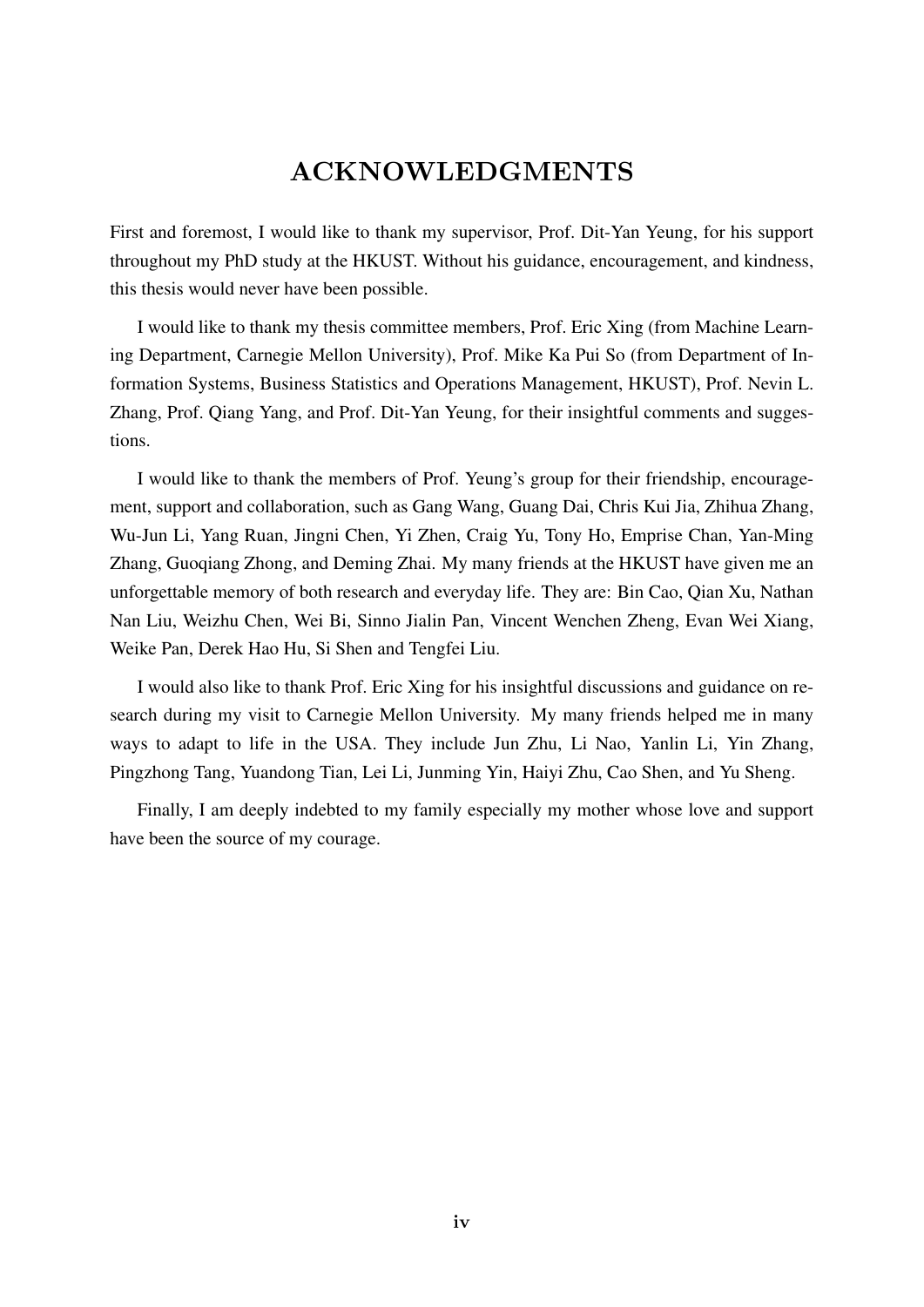# TABLE OF CONTENTS

| <b>Title Page</b>                                 | $\mathbf i$  |
|---------------------------------------------------|--------------|
| <b>Authorization Page</b>                         | ii           |
| <b>Signature Page</b>                             | iii          |
| Acknowledgments                                   | iv           |
| <b>Table of Contents</b>                          | $\mathbf{V}$ |
| <b>List of Figures</b>                            | ix           |
| <b>List of Tables</b>                             | $\mathbf X$  |
| <b>Abstract</b>                                   | xii          |
| <b>Chapter 1</b> Introduction                     | $\mathbf{1}$ |
| 1.1 Multi-Task Learning                           | $\mathbf{1}$ |
| 1.2 Motivation                                    | $\mathbf{2}$ |
| 1.3 Main Contributions                            | 3            |
| 1.4 Thesis Outline                                | 6            |
| 1.5 Notations                                     | 6            |
| <b>Chapter 2 Background</b>                       | 8            |
| 2.1 A Brief Survey of Multi-Task Learning         | 8            |
| $2.1.1$ Models                                    | $8\,$        |
| 2.1.2<br><b>Theoretical Analysis</b>              | 15           |
| 2.1.3<br>Applications                             | 16           |
| 2.2 Matrix Variate Distributions                  | 18           |
| <b>Chapter 3 Multi-Task Relationship Learning</b> | 20           |
| 3.1 Introduction                                  | 20           |
| 3.2 Multi-Task Relationship Learning              | 21           |
| Probabilistic Framework<br>3.2.1                  | 21           |
| <b>Optimization Procedure</b><br>3.2.2            | 23           |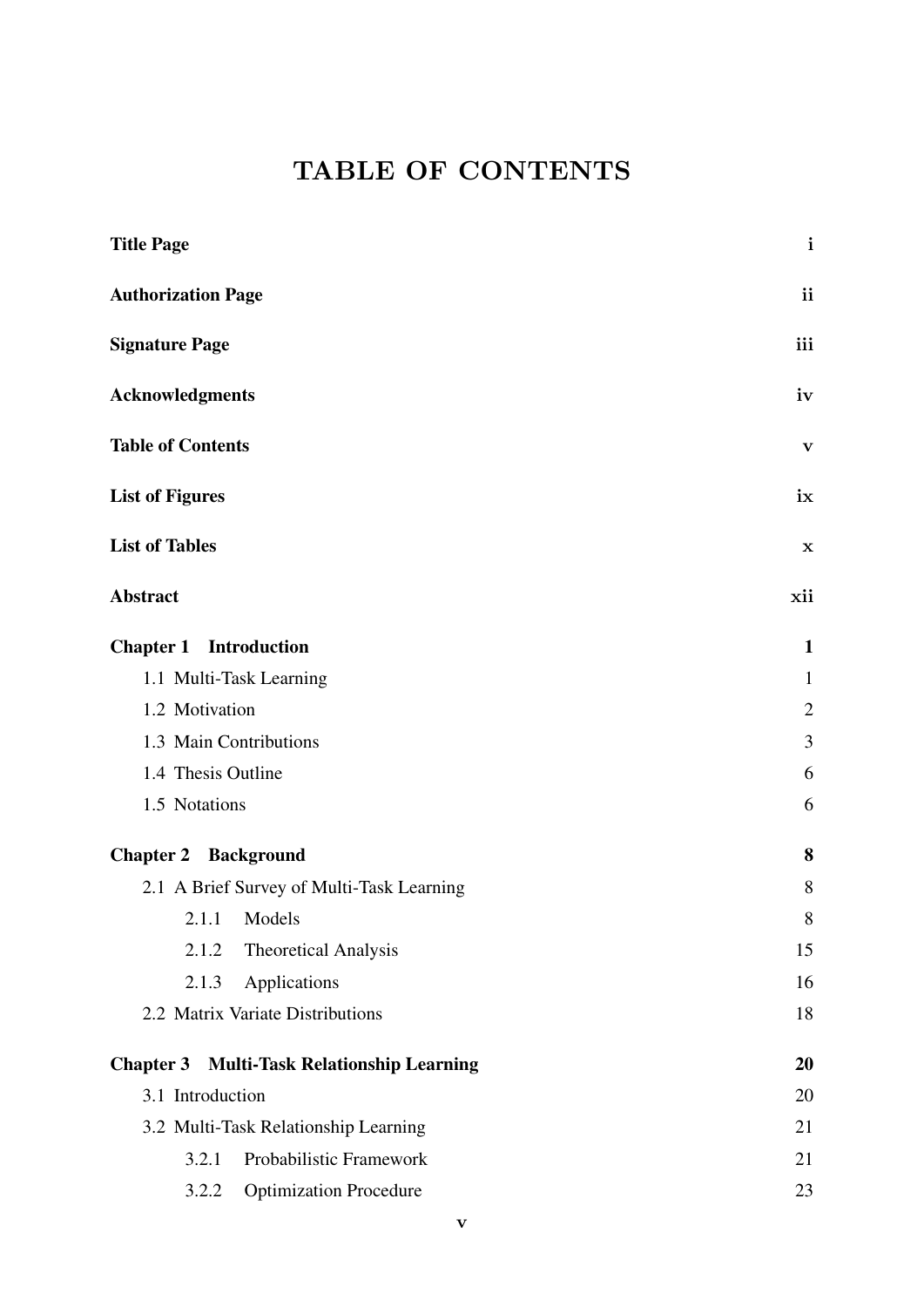| 3.2.3            | Incorporation of New Tasks                                          | 26 |
|------------------|---------------------------------------------------------------------|----|
| 3.2.4            | Kernel Extension                                                    | 29 |
| 3.2.5            | Discussions                                                         | 31 |
| 3.2.6            | Some Variants                                                       | 32 |
|                  | 3.3 Relationships with Existing Methods                             | 34 |
| 3.3.1            | Relationships with Existing Regularized Multi-Task Learning Methods | 34 |
| 3.3.2            | Relationships with Multi-Task Gaussian Process                      | 36 |
| 3.4 Experiments  |                                                                     | 37 |
| 3.4.1            | Toy Problem                                                         | 38 |
| 3.4.2            | Robot Inverse Dynamics                                              | 38 |
| 3.4.3            | Multi-Domain Sentiment Application                                  | 40 |
| 3.4.4            | <b>Examination Score Prediction</b>                                 | 41 |
| 3.4.5            | Experiments on Asymmetric Multi-Task Learning                       | 42 |
|                  | 3.5 Application to Transfer Metric Learning                         | 43 |
| 3.5.1            | Multi-Task Metric Learning                                          | 44 |
| 3.5.2            | <b>Transfer Metric Learning</b>                                     | 46 |
| 3.5.3            | Experiments                                                         | 52 |
|                  | 3.6 Concluding Remarks                                              | 54 |
|                  | <b>Chapter 4 Multi-Task Generalized t Process</b>                   | 55 |
| 4.1 Introduction |                                                                     | 55 |
|                  | 4.2 Multi-Task Generalized t Process                                | 56 |
|                  | 4.2.1 A Weight-Space View of Multi-Task Gaussian Process            | 56 |
| 4.2.2            | Our Model                                                           | 56 |
| 4.2.3            | Parameter Learning and Inference                                    | 59 |
| 4.2.4            | The Choice of $\Psi$                                                | 61 |
| 4.2.5            | <b>Discussions</b>                                                  | 61 |
|                  | 4.3 Theoretical Analysis                                            | 62 |
| 4.3.1            | <b>Asymptotic Analysis</b>                                          | 62 |
| 4.3.2            | Learning Curve                                                      | 64 |
| 4.4 Related Work |                                                                     | 66 |
| 4.5 Experiments  |                                                                     | 67 |
| 4.5.1            | <b>Examination Score Prediction</b>                                 | 67 |
| 4.5.2            | Robot Inverse Dynamics                                              | 68 |
|                  | 4.6 Concluding Remarks                                              | 68 |
|                  |                                                                     |    |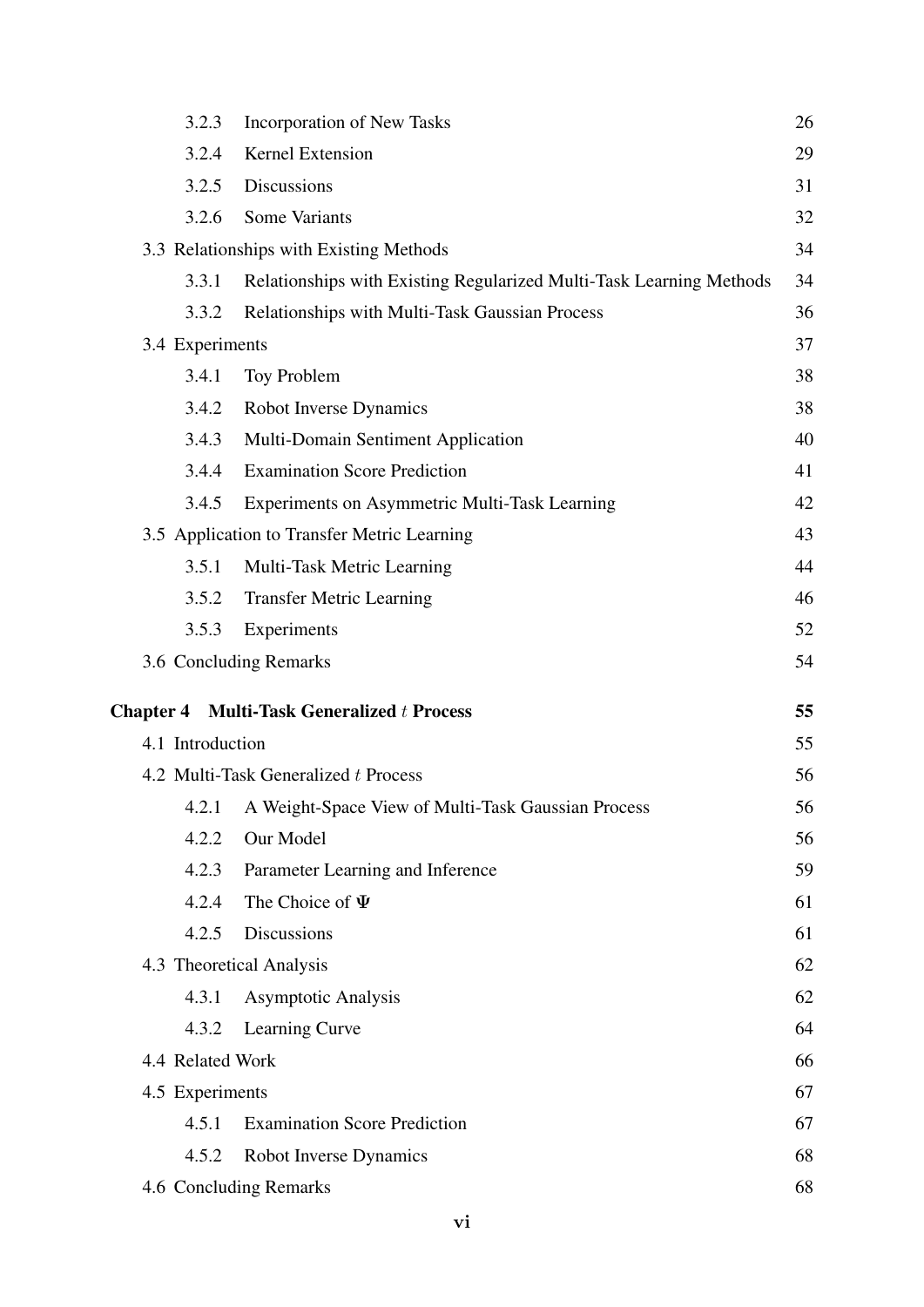| <b>Chapter 5</b> |                  | Multi-Task High-Order Task Relationship Learning                              | 69  |
|------------------|------------------|-------------------------------------------------------------------------------|-----|
|                  | 5.1 Introduction |                                                                               | 69  |
|                  |                  | 5.2 High-Order Task Relationship Learning                                     | 69  |
|                  | 5.2.1            | Generalization of an Existing Method                                          | 70  |
|                  | 5.2.2            | Computation of the Prior                                                      | 71  |
|                  | 5.2.3            | Properties of the New Prior                                                   | 73  |
|                  | 5.2.4            | Model Formulation and Learning                                                | 74  |
|                  | 5.2.5            | Kernel Extension                                                              | 75  |
|                  | 5.3 Experiments  |                                                                               | 76  |
|                  | 5.3.1            | Robot Inverse Dynamics                                                        | 76  |
|                  | 5.3.2            | Multi-Domain Sentiment Application                                            | 78  |
|                  | 5.3.3            | Comparison of the Three Proposed Methods                                      | 78  |
|                  |                  | 5.4 Concluding Remarks                                                        | 79  |
| <b>Chapter 6</b> |                  | <b>Probabilistic Multi-Task Feature Selection</b>                             | 81  |
|                  | 6.1 Introduction |                                                                               | 81  |
|                  |                  | 6.2 Multi-Task Feature Selection                                              | 82  |
|                  |                  | 6.3 Probabilistic Interpretation                                              | 83  |
|                  |                  | 6.4 A Probabilistic Framework for Multi-Task Feature Selection                | 85  |
|                  | 6.4.1            | The Model                                                                     | 86  |
|                  | 6.4.2            | Parameter Learning and Inference                                              | 86  |
|                  | 6.4.3            | Extension to Deal with Outlier Tasks and Tasks with Negative Corre-<br>lation | 88  |
|                  | 6.5 Related Work |                                                                               | 90  |
|                  | 6.6 Experiments  |                                                                               | 90  |
|                  | 6.6.1            | <b>Breast Cancer Classification</b>                                           | 90  |
|                  | 6.6.2            | <b>Prostate Cancer Classification</b>                                         | 91  |
|                  |                  | 6.7 Concluding Remarks                                                        | 92  |
| <b>Chapter 7</b> |                  | <b>Multi-Domain Collaborative Filtering</b>                                   | 93  |
|                  | 7.1 Introduction |                                                                               | 93  |
|                  |                  | 7.2 Multi-Domain Collaborative Filtering                                      | 94  |
|                  | 7.2.1            | Parameter Learning                                                            | 95  |
|                  | 7.2.2            | <b>Discussions</b>                                                            | 98  |
|                  |                  | 7.3 Incorporation of Link Function                                            | 98  |
|                  | 7.4 Related Work |                                                                               | 100 |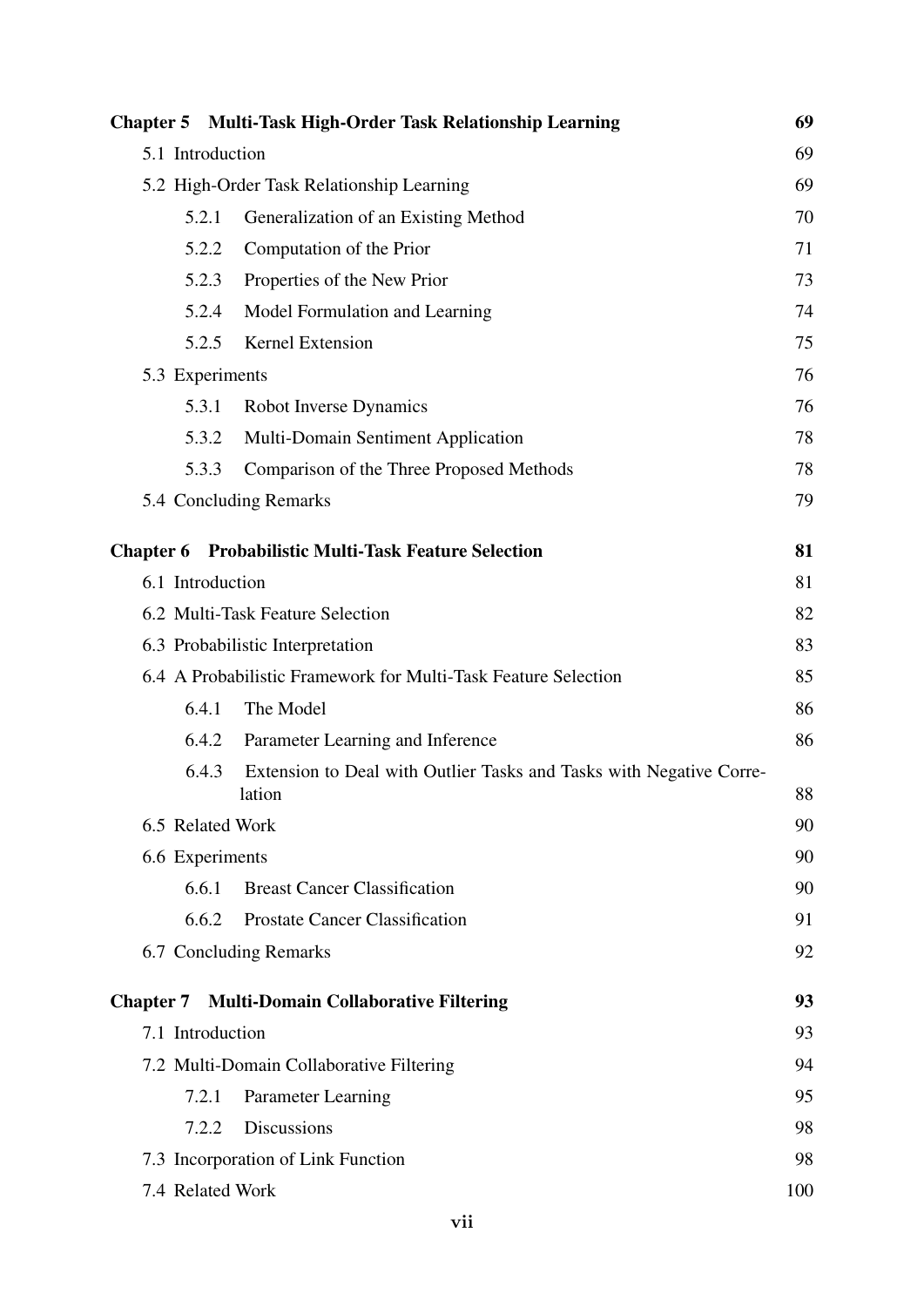| 7.5 Experiments     |                                               | 101 |
|---------------------|-----------------------------------------------|-----|
| 7.5.1               | <b>Experimental Settings</b>                  | 101 |
| 7.5.2               | <b>Experimental Results</b>                   | 102 |
|                     | 7.6 Concluding Remarks                        | 105 |
|                     | <b>Chapter 8 Conclusions and Future Work</b>  | 106 |
| 8.1 Conclusions     |                                               | 106 |
| 8.2 Future Work     |                                               | 108 |
| <b>Bibliography</b> |                                               | 110 |
|                     | Appendix A Details in Chapter 3               | 125 |
|                     | A.1 SMO Algorithm for Problem (3.13)          | 125 |
|                     | A.2 Derivation of Problem (3.21)              | 127 |
|                     | A.3 Detailed Procedure to Compare Two Bounds  | 129 |
|                     | A.4 Optimization Procedure for Problem (3.28) | 130 |
|                     | <b>Appendix B</b> Details in Chapter 4        | 132 |
|                     | Appendix C Details in Chapter 6               | 134 |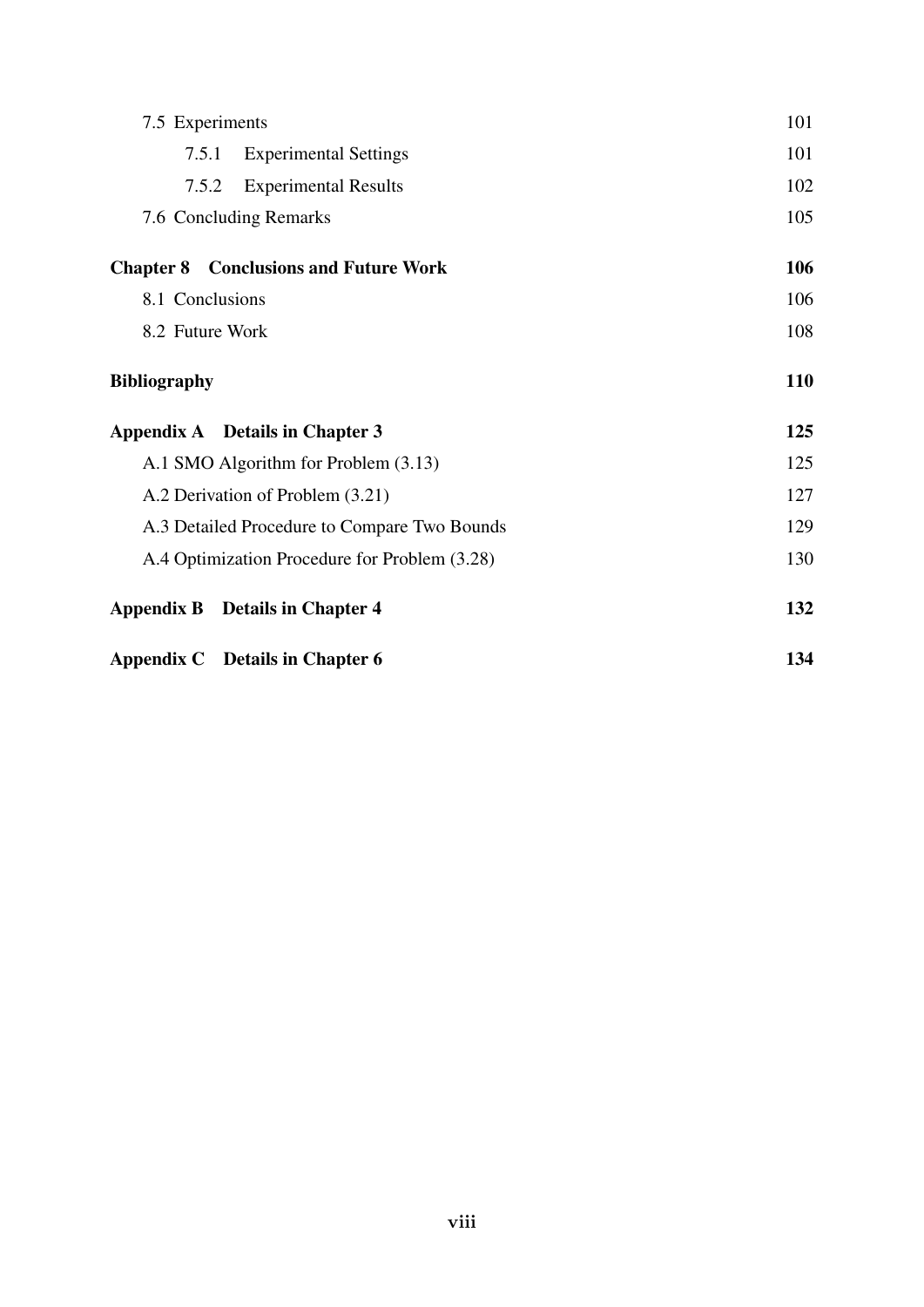# LIST OF FIGURES

| 3.1 | One example of the toy problem. The data points with each color (and point<br>type) correspond to one task.                                    | 38  |
|-----|------------------------------------------------------------------------------------------------------------------------------------------------|-----|
|     | 3.2 Convergence of objective function value for SARCOS data.                                                                                   | 40  |
| 3.3 | Overall performance on wine quality classification application.                                                                                | 53  |
| 3.4 | Overall performance on handwritten letter classification application when one<br>task is the target and the others are source tasks.           | 53  |
|     | 3.5 Overall performance on USPS digit classification application.                                                                              | 54  |
| 5.1 | Performance of STL, MTFL, MTGP, MTRL and MTHOL on each task of the<br>multi-domain sentiment application when the training set size is varied. | 78  |
| 7.1 | Effect of the latent feature dimensionality on the performance of rating predic-<br>tion for a subset of the MovieLens data.                   | 103 |
|     |                                                                                                                                                |     |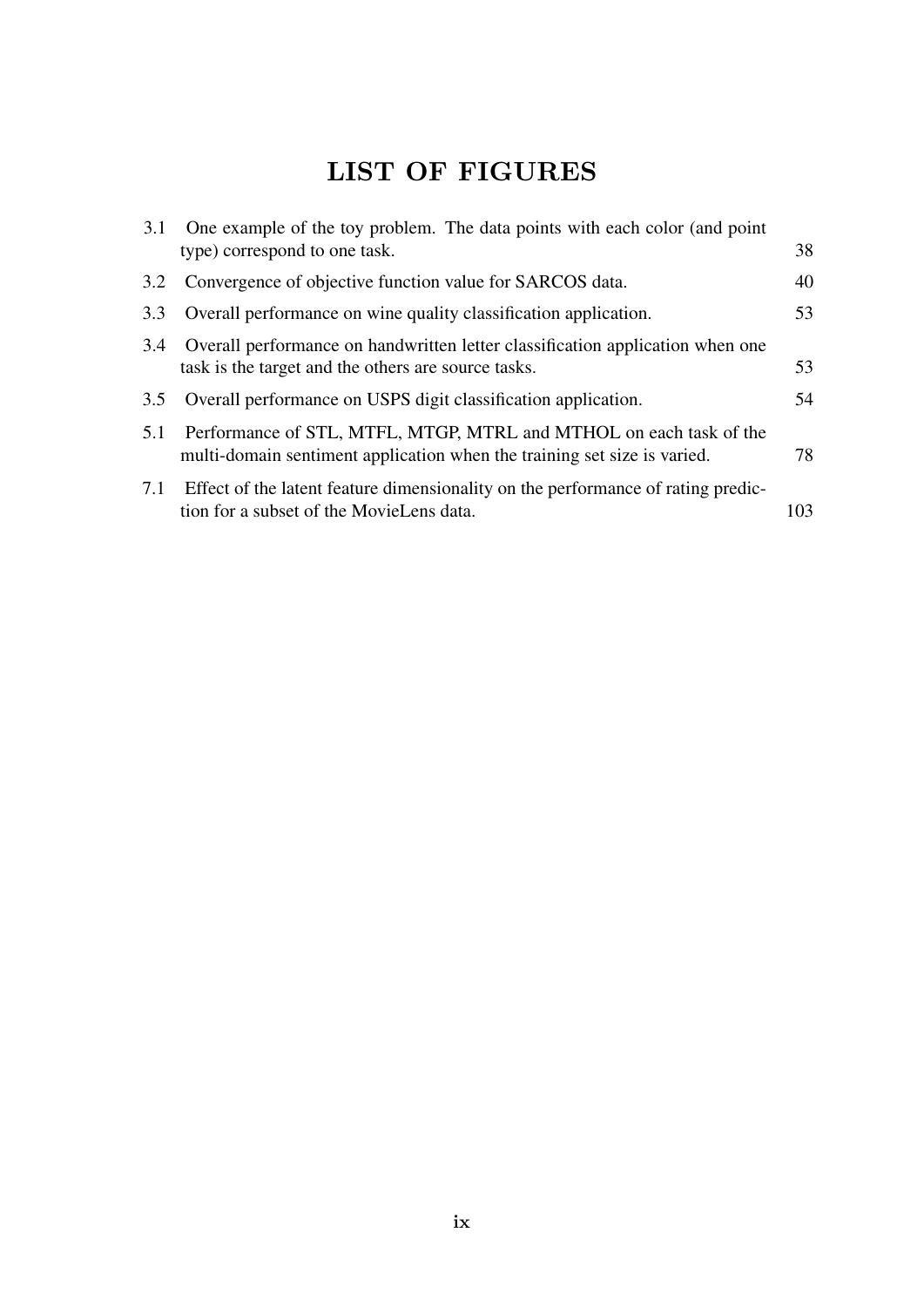# LIST OF TABLES

| 1.1 | <b>Notations</b>                                                                                                                                                                                                                                                                                                                                                                                                                                                                                                                                                                                                                                                                                                                                | 7  |
|-----|-------------------------------------------------------------------------------------------------------------------------------------------------------------------------------------------------------------------------------------------------------------------------------------------------------------------------------------------------------------------------------------------------------------------------------------------------------------------------------------------------------------------------------------------------------------------------------------------------------------------------------------------------------------------------------------------------------------------------------------------------|----|
| 3.1 | Comparison of different methods on SARCOS data. Each column represents<br>one task. The first row of each method records the mean of nMSE over 10 trials<br>and the second row records the standard derivation.                                                                                                                                                                                                                                                                                                                                                                                                                                                                                                                                 | 39 |
| 3.2 | Mean task correlation matrix learned from SARCOS data on different tasks.                                                                                                                                                                                                                                                                                                                                                                                                                                                                                                                                                                                                                                                                       | 39 |
| 3.3 | Comparison of different methods on multi-domain sentiment data for different<br>training set sizes. The three tables in the left column record the classification<br>errors of different methods when 10%, 30% and 50%, respectively, of the data<br>are used for training. Each column in a table represents one task. For each<br>method, the first row records the mean classification error over 10 trials and the<br>second row records the standard derivation. The three tables in the right column<br>record the mean task correlation matrices learned on different tasks for different<br>training set sizes (10%, 30% and 50% of the data). 1st task: books; 2nd task:<br>DVDs; 3rd task: electronics; 4th task: kitchen appliances. | 41 |
| 3.4 | Comparison of different methods on school data.                                                                                                                                                                                                                                                                                                                                                                                                                                                                                                                                                                                                                                                                                                 | 42 |
| 3.5 | Classification errors (in mean $\pm$ std-dev) of different methods on the multi-<br>domain sentiment data for different training set sizes under the asymmetric<br>multi-task setting. The three tables record the classification errors of differ-<br>ent methods when 10%, 30% and 50%, respectively, of the data are used for<br>training. Each row in a table shows the results of the three methods when one<br>task is chosen to be the new task. 'STL' represents conventional SVM trained<br>on the training set of the new task only. 1st task: books; 2nd task: DVDs; 3rd<br>task: electronics; 4th task: kitchen appliances.                                                                                                         | 43 |
| 3.6 | Online learning algorithm for Problem (3.32)                                                                                                                                                                                                                                                                                                                                                                                                                                                                                                                                                                                                                                                                                                    | 49 |
| 4.1 | $nMSE$ (in mean $\pm$ std-dev) on examination score prediction for different training<br>set sizes.                                                                                                                                                                                                                                                                                                                                                                                                                                                                                                                                                                                                                                             | 68 |
| 4.2 | $nMSE$ (in mean $\pm$ std-dev) on inverse dynamics learning for different training<br>set sizes.                                                                                                                                                                                                                                                                                                                                                                                                                                                                                                                                                                                                                                                | 68 |
| 5.1 | Results on learning robot inverse dynamics. For each method and each task,<br>the two rows report the mean and standard deviation of the nMSE over 10 trials.<br>The upper (lower) table records the results of the setting with $10\%$ (20%) of the<br>data for the training set.                                                                                                                                                                                                                                                                                                                                                                                                                                                              | 77 |
| 5.2 | Comparison of MTHOL with $t = 2$ and $t = 3$ on learning robot inverse dy-<br>namics. The two tables correspond to the two settings as in Table 5.1.                                                                                                                                                                                                                                                                                                                                                                                                                                                                                                                                                                                            | 77 |
| 5.3 | Comparison results of MTRL, MTGTP, and MTHOL on learning robot inverse<br>dynamics. For each method and each task, the two rows report the mean and<br>standard deviation of the nMSE over 10 trials. The upper (lower) table records<br>the results of the setting with $10\%$ (20%) of the data for the training set.                                                                                                                                                                                                                                                                                                                                                                                                                         | 79 |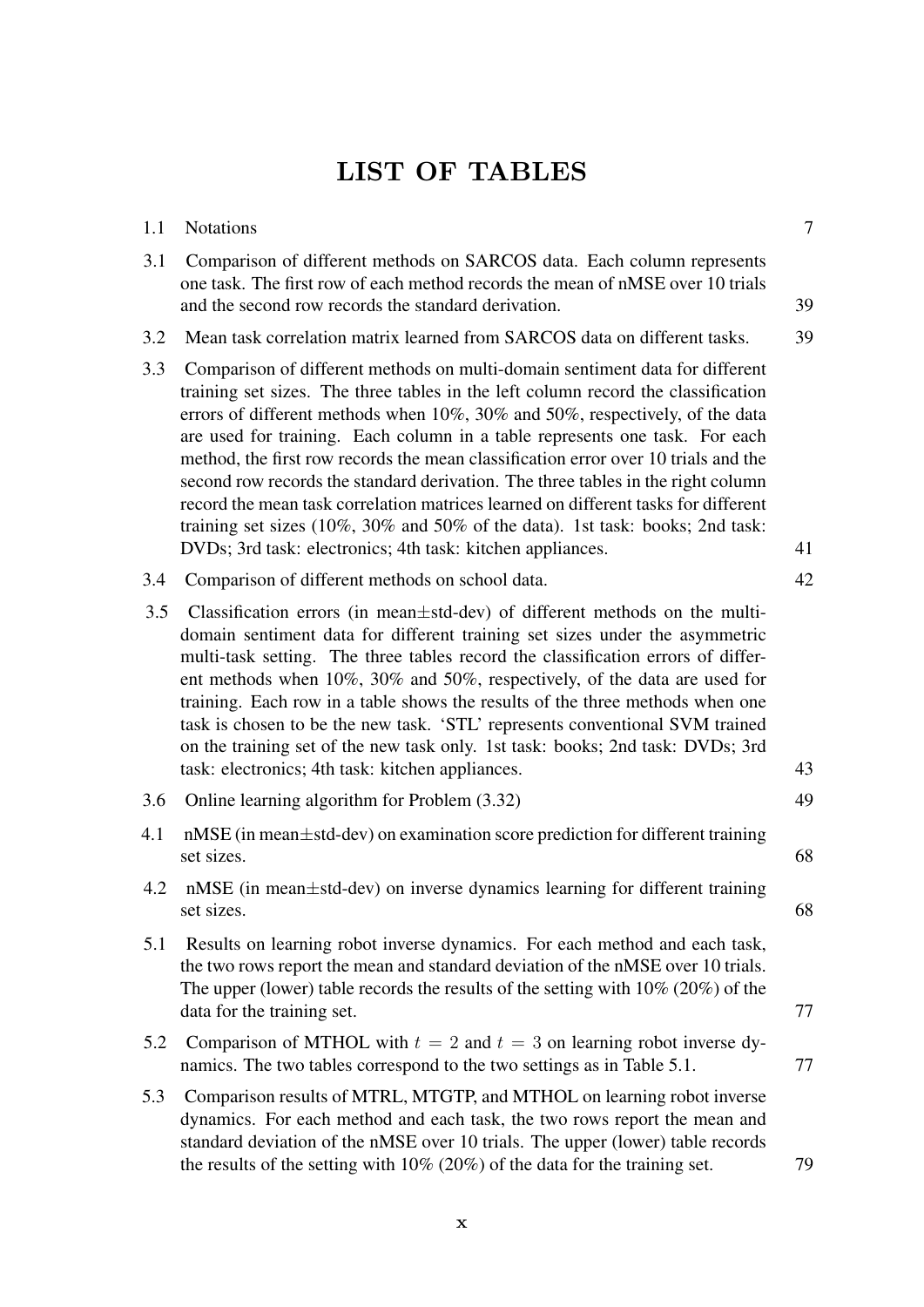| 5.4 | Comparison results of MTRL, MTGTP, and MTHOL on multi-domain senti-<br>ment classification. The three tables are for different training set sizes (10%,<br>20%, 30%).                                                                                                                                                                                                                                                                                            | 80  |
|-----|------------------------------------------------------------------------------------------------------------------------------------------------------------------------------------------------------------------------------------------------------------------------------------------------------------------------------------------------------------------------------------------------------------------------------------------------------------------|-----|
| 5.5 | Comparison of the computational complexity of the three proposed methods.                                                                                                                                                                                                                                                                                                                                                                                        | 80  |
| 6.1 | Comparison of different methods on the breast cancer classification application<br>in terms of classification error rate (in mean±std-dev). Each column in the table<br>represents one task.                                                                                                                                                                                                                                                                     | 91  |
| 6.2 | Comparison of different methods on the prostate cancer classification applica-<br>tion in terms of classification error rate (in mean±std-dev). Each column in the<br>table represents one task.                                                                                                                                                                                                                                                                 | 92  |
| 7.1 | Comparison of different methods on the MovieLens data. Each column records<br>the RMSE scores on one domain and the last column records the RMSE score<br>on the total testing data. Each row records the mean RMSE of the corresponding<br>method over 10 trials. 1st domain: 'Comedy'; 2nd domain: 'Romance'; 3rd<br>domain: 'Drama'; 4th domain: 'Action'; 5th domain: 'Thriller'.                                                                            | 103 |
| 7.2 | Comparison of different methods on the Book-Crossing data. Each column<br>records the RMSE scores on one domain and the last column records the RMSE<br>score on the total testing data. Each row records the mean RMSE of the cor-<br>responding method over 10 trials. 1st domain: 'Mystery & Thrillers'; 2nd do-<br>main: 'Science Fiction & Fantasy'; 3rd domain: 'Science'; 4th domain: 'Busi-<br>ness & Investing'; 5th domain: 'Religion & Spirituality'. | 104 |
| 7.3 | Mean of correlation matrix learned by MCF-LF on the MovieLens data in dif-<br>ferent domains. 1st domain: 'Comedy'; 2nd domain: 'Romance'; 3rd domain:<br>'Drama'; 4th domain: 'Action'; 5th domain: 'Thriller'.                                                                                                                                                                                                                                                 | 104 |
| 7.4 | Mean of correlation matrix learned by MCF-LF on the Book-Crossing data in<br>different domains. 1st domain: 'Mystery & Thrillers'; 2nd domain: 'Science<br>Fiction & Fantasy'; 3rd domain: 'Science'; 4th domain: 'Business & Invest-<br>ing'; 5th domain: 'Religion & Spirituality'.                                                                                                                                                                            | 104 |
|     | A.1 SMO algorithm for Problem (A.1)                                                                                                                                                                                                                                                                                                                                                                                                                              | 128 |
|     |                                                                                                                                                                                                                                                                                                                                                                                                                                                                  |     |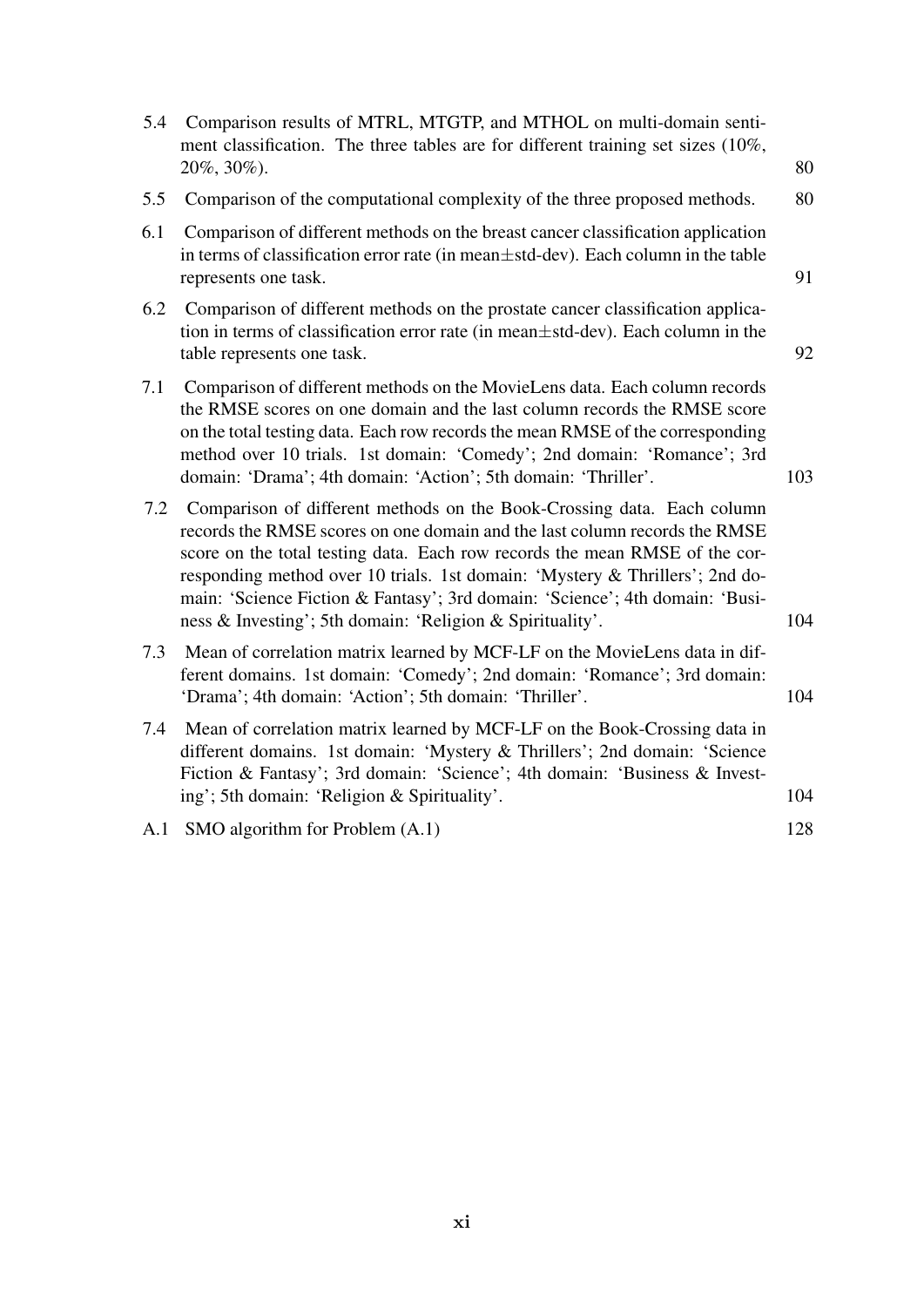# A PROBABILISTIC FRAMEWORK FOR LEARNING TASK RELATIONSHIPS IN MULTI-TASK LEARNING

by

### YU ZHANG

Department of Computer Science and Engineering The Hong Kong University of Science and Technology

# ABSTRACT

For many real-world machine learning applications, labeled data is costly because the data labeling process is laborious and time consuming. As a consequence, only limited labeled data is available for model training, leading to the so-called labeled data deficiency problem. In the machine learning research community, several directions have been pursued to address this problem. Among these efforts, a promising direction is *multi-task learning* which is a learning paradigm that seeks to boost the generalization performance of a model on a learning task with the help of some other related tasks. This learning paradigm has been inspired by human learning activities in that people often apply the knowledge gained from previous learning tasks to help learn a new task more efficiently and effectively. Of the several approaches proposed in previous research for multi-task learning, a relatively less studied yet very promising approach is based on automatically learning the relationships among tasks from data.

In this thesis, we first propose a powerful probabilistic framework for multi-task learning based on the task relationship learning approach. The main novelty of our framework lies in the use of a matrix variate prior with parameters that model task relationships. Based on this general multi-task learning framework, we then propose four specific methods, namely, *multi-task relationship learning* (MTRL), *multi-task generalized* t *process* (MTGTP), *multi-task high-order task relationship learning* (MTHOL), and *probabilistic multi-task feature selection* (PMTFS). By utilizing a matrix variate normal distribution as a prior on the model parameters of all tasks, MTRL can be formulated efficiently as a convex optimization problem. On the other hand, MTGTP is a Bayesian method that models the task covariance matrix as a random matrix with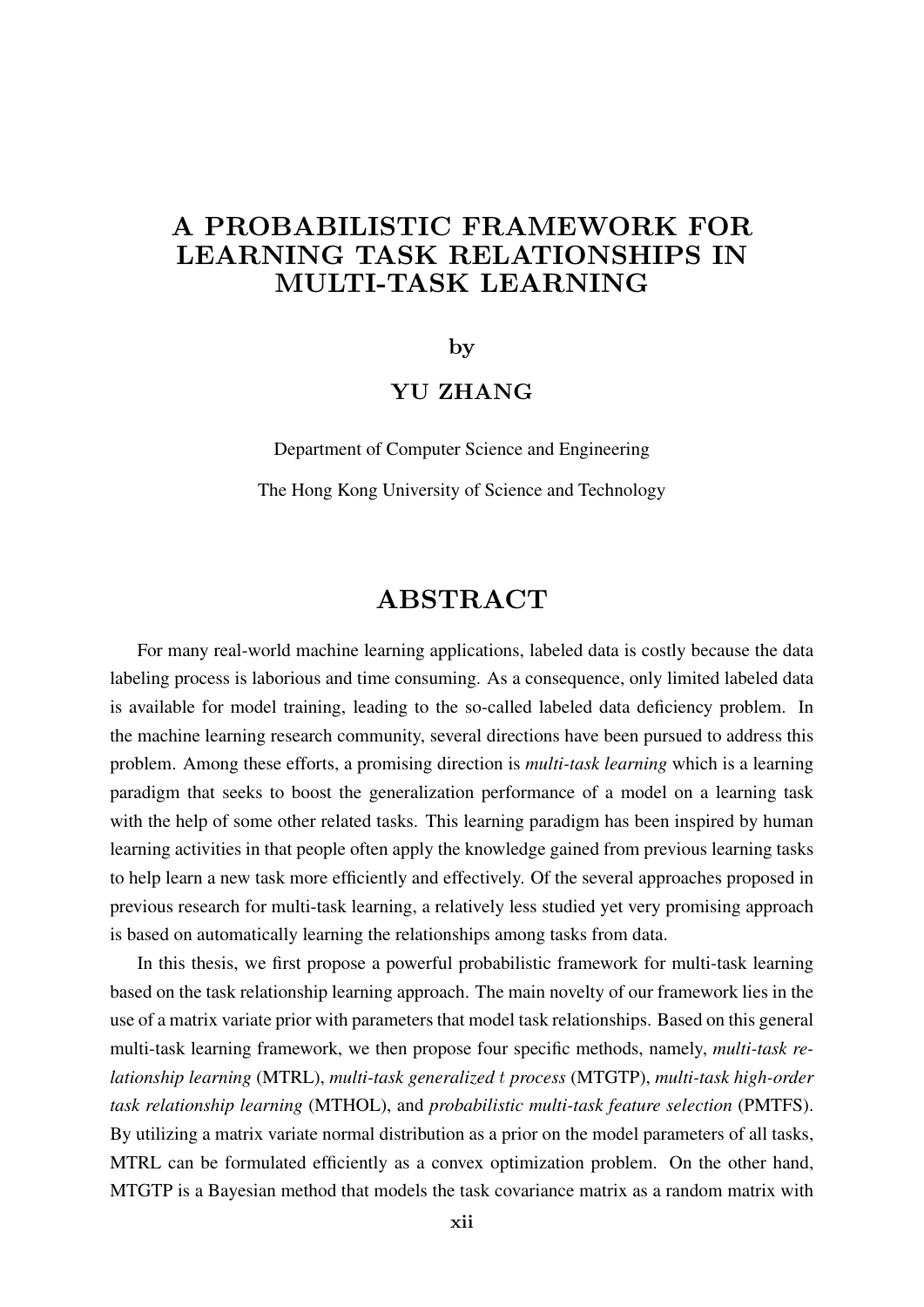an inverse-Wishart prior and integrates it out to achieve Bayesian model averaging to improve the generalization performance. With MTRL as a base, MTHOL provides a generalization that learns high-order task relationships and model parameters. Unlike MTRL, MTGTP and MTHOL which are for standard multi-task classification or regression problems, PMTFS addresses the feature selection problem under the multi-task setting by incorporating the learning of task relationships. Besides conducting experimental validation of the proposed methods on several data sets for multi-task learning, we also investigate in detail a collaborative filtering application under the multi-task setting. Through both theoretical and empirical studies on the several methods proposed, we show that task relationship learning is a very promising approach for multi-task learning and related learning problems.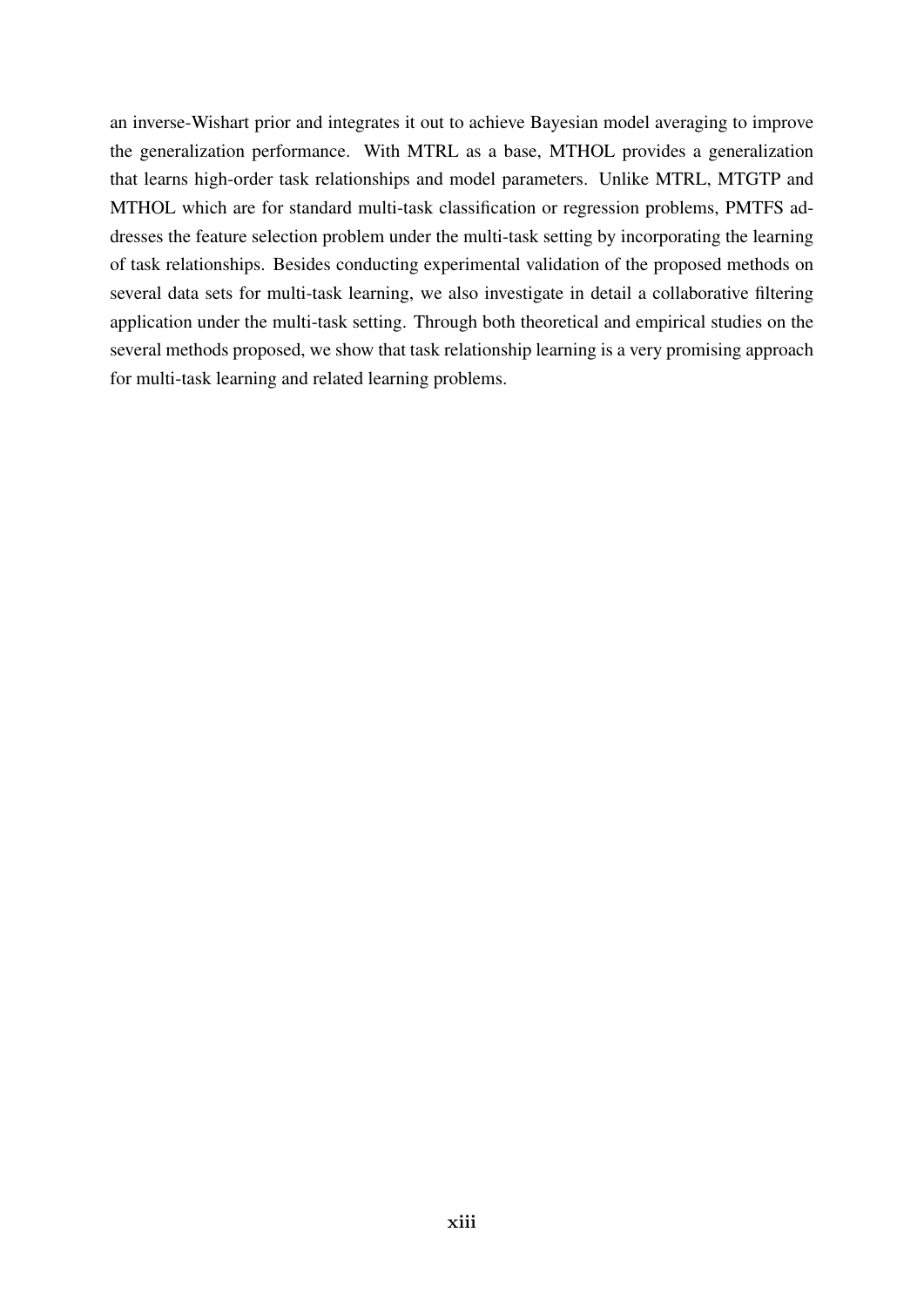# CHAPTER 1

## INTRODUCTION

In many real-world applications, the cost of acquiring labeled data is very high since it may require the effort of domain experts and is time consuming. Therefore in many applications the use of labeled data is limited and this is called the 'labeled data deficiency problem'. In the machine learning research community, many efforts have been devoted to alleviating this problem by developing methods that do not rely heavily on labeled data. For example, even though labeled data is limited, an abundant supply of unlabeled data is available at very low cost, for instance, on the Internet, there exist enormous unlabeled web pages and images. Two learning frameworks, active learning (Cohn et al., 1994, 1996) and semi-supervised learning (Chapelle et al., 2006), have been developed to utilize the information from the unlabeled data to reduce the dependency on labeled data. Even though these two frameworks can utilize unlabeled data, the ways they utilize it are totally different. Semi-supervised learning usually utilizes the geometric information contained in the unlabeled data to help improve the performance of some classification or regression tasks. The whole process is automatic and requires little human effort. On the other hand, unlike many conventional machine learning methods which wait passively for labeled data to be provided in order to start the learning process, active learning takes a more active approach by selecting unlabeled data points to query some oracle or domain expert.

Besides utilizing unlabeled data, there is another way to improve the performance when the labeled data is scarce, for example, using the labeled information in other related tasks. This is called multi-task learning (Caruana, 1997; Baxter, 1997; Thrun, 1995) which seeks to improve the performance of one learning task with the help of some other related tasks. The origins of multi-task learning date back to studies in psychology and cognitive science, and multi-task learning could be viewed as a way to mimic the human learning ability where people often learn a new task by re-using the knowledge gained from previous learning tasks.

In the following, we first introduce some basic concepts about multi-task learning. Then, we present our motivation and summarize the main contributions of this thesis. Finally, we outline the organization of the whole thesis.

## 1.1 Multi-Task Learning

Multi-task learning (Caruana, 1997; Baxter, 1997; Thrun, 1995) is a learning paradigm which seeks to improve the generalization performance of a learning task with the help of some other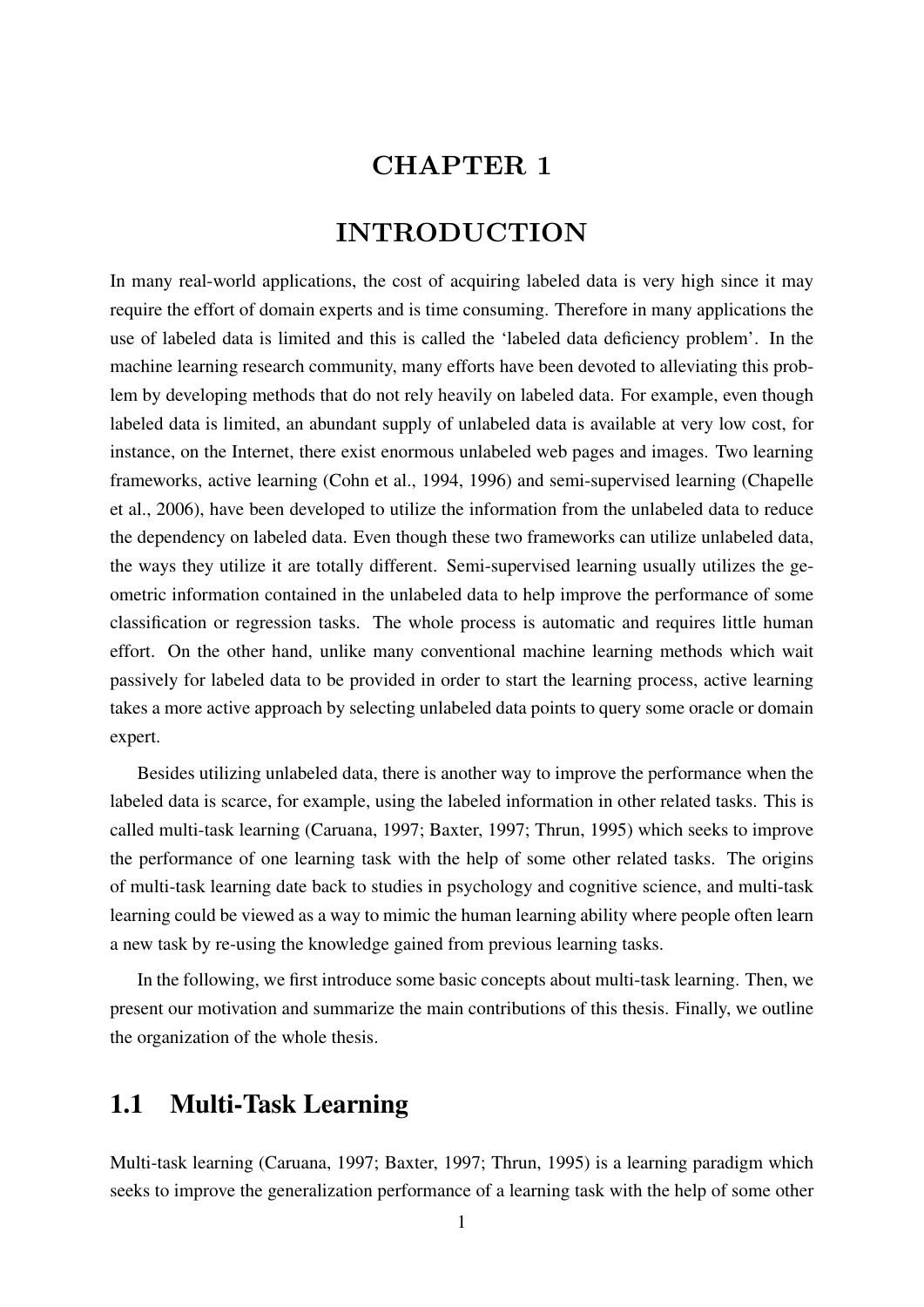related tasks. This learning paradigm has been inspired by human learning activities in that people often apply knowledge gained from previous learning tasks to help learn a new task. For example, a baby first learns to recognize human faces and later uses this knowledge to help it learn to recognize other objects. By learning tasks simultaneously, and meanwhile exploiting their intrinsic relatedness, informative domain knowledge is shared across the tasks and thus facilitates individual task learning. It is particularly desirable to share such knowledge across tasks when there are a number of related tasks but only limited training data available for each one.

Multi-task learning can be formulated under two different settings: *symmetric* and *asymmetric* (Xue et al., 2007). While symmetric multi-task learning seeks to improve the performance of all tasks simultaneously, the objective of asymmetric multi-task learning is to improve the performance of some target task using information from the source tasks, typically after the source tasks have been learned using some symmetric multi-task learning method. In this sense, asymmetric multi-task learning is related to *transfer learning* (Pan & Yang, 2010), but the major difference is that the source tasks are still learned simultaneously in asymmetric multi-task learning but they are learned independently in transfer learning.

### 1.2 Motivation

Since multi-task learning seeks to improve the performance of a task with the help of other related tasks, a central issue is to characterize the relationships between tasks accurately. Given the training data in multiple tasks, there are two important aspects that distinguish between different methods for characterizing the task relationships. The first aspect is on *what* task relationships can be represented by a method. Generally speaking there are three types of pairwise task relationships: positive task correlation, negative task correlation, and task unrelatedness (corresponding to outlier tasks). Positive task correlation is very useful for characterizing task relationships since similar tasks are likely to have similar model parameters. For negative task correlation, since the model parameters of two tasks with negative correlation are more likely to be dissimilar, knowing that two tasks are negatively correlated can help to reduce the search space of the model parameters. As for task unrelatedness, identifying outlier tasks can prevent them from impairing the performance of other tasks since outlier tasks are unrelated to other tasks. The second aspect is on *how* to obtain the relationships, either from the model assumption or automatically learned from data. Obviously, learning the task relationships from data automatically is the more favorable option because the model assumption adopted may be incorrect and, even worse, it is not easy to verify the correctness of the assumption from data. So a powerful multi-task learning method could learn the three task relationships from data automatically.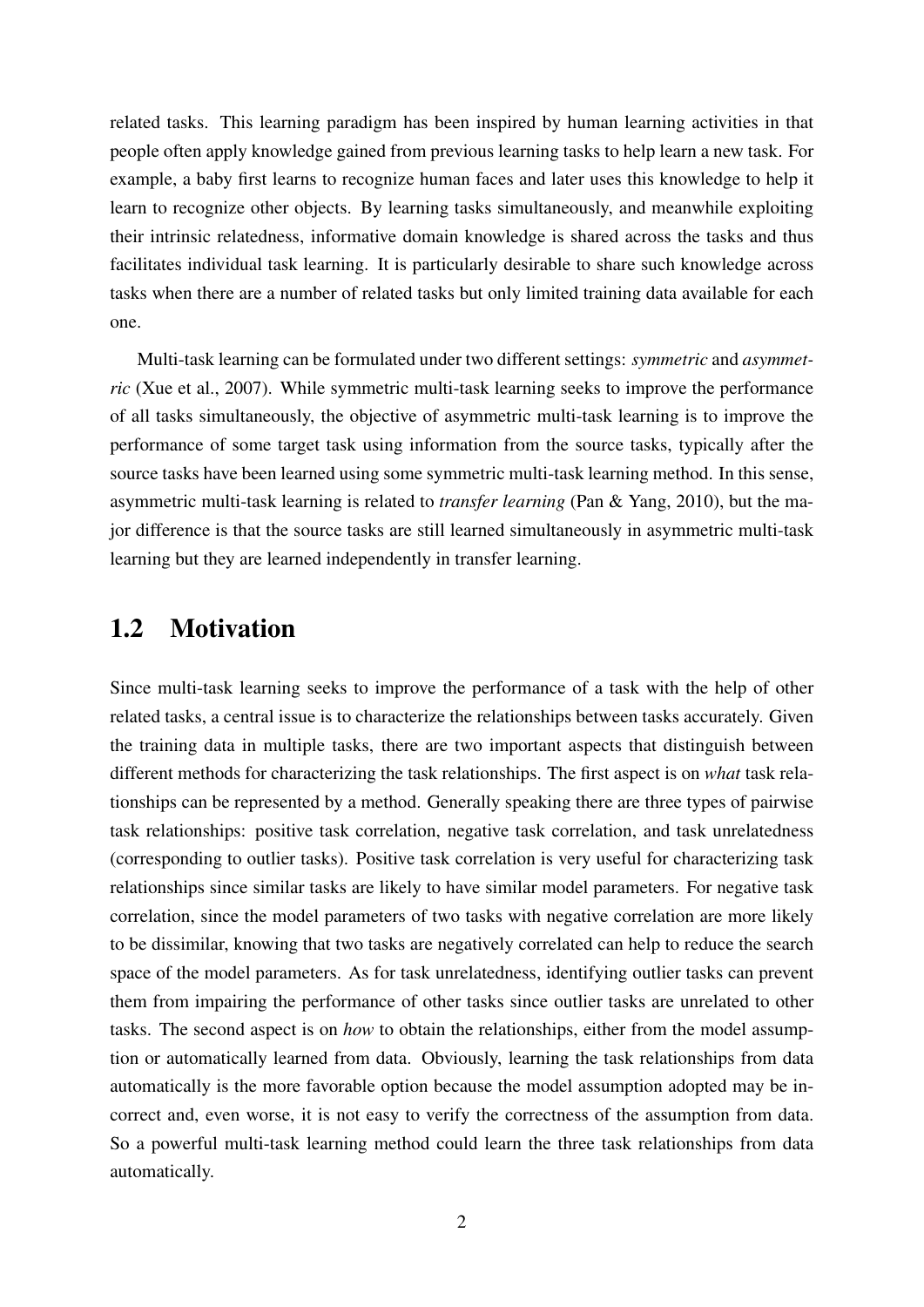A powerful multi-task learning method based on the Gaussian process (GP) (Bonilla et al., 2007) provides an approach to model and learn task relationships in the form of a task covariance matrix. A task covariance matrix can model all three types of task relationships: positive task correlation, negative task correlation, and task unrelatedness. However, although this method provides a powerful way to model task relationships, learning about the task covariance matrix gives rise to a non-convex optimization problem which is sensitive to parameter initialization. When the number of tasks is large, the authors propose using low-rank approximation (Bonilla et al., 2007) which will then weaken the expressive power of the task covariance matrix. Moreover, since the method is based on the Gaussian process (Rasmussen & Williams, 2006), scaling it to large data sets poses a serious computational challenge.

Some limitations in (Bonilla et al., 2007) have motivated us to develop some new methods which can overcome them to some extent. Moreover, since multi-task feature selection can find common features for different tasks which is appealing for some applications such as bioinformatics, we hope to extend the idea of learning task relationships to multi-task feature selection. We also hope to find some real-world applications for multi-task learning in some areas, such as information retrieval.

### 1.3 Main Contributions

In this thesis, we propose a simple probabilistic framework to learn task relationship in multitask learning:

$$
y_j^i \sim p(r(\boldsymbol{\theta}_i, \mathbf{x}_j^i)), \text{ for } i = 1, \dots, m, \ j = 1, \dots, n_i \tag{1.1}
$$

$$
\Theta \sim q(\Theta; \Gamma), \tag{1.2}
$$

where  $x_j^i$  is the jth data point in the *i*th task with its output  $y_j^i$ , m is the number of learning tasks,  $n_i$  is the number of data points in the *i*th task,  $\theta_i$  is the model parameter of the *i*th task,  $\Theta$ is the union of  $\theta_i$  for  $i = 1, \ldots, m$ , and  $q(\Theta; \Gamma)$  defines some matrix variate distribution (Gupta & Nagar, 2000) for Θ parameterized by Γ. Γ measures the task relationships in some form such as covariance matrix. Eq. (1.2) defines the prior for  $\Theta$  and Eq. (1.1) describes the likelihood on  $\mathrm{x}_j^i.$ 

By utilizing this probabilistic framework, we developed some new multi-task learning methods which are introduced in the following:

• Multi-task relationship learning (MTRL): We propose a probabilistic approach to learning the relationships between tasks in multi-task learning. This approach can be viewed as a novel generalization of the probabilistic formulation for single-task learning. Besides modeling positive task correlation, our approach, called *multi-task relationship learning* (MTRL), can also describe negative task correlation and identify outlier tasks based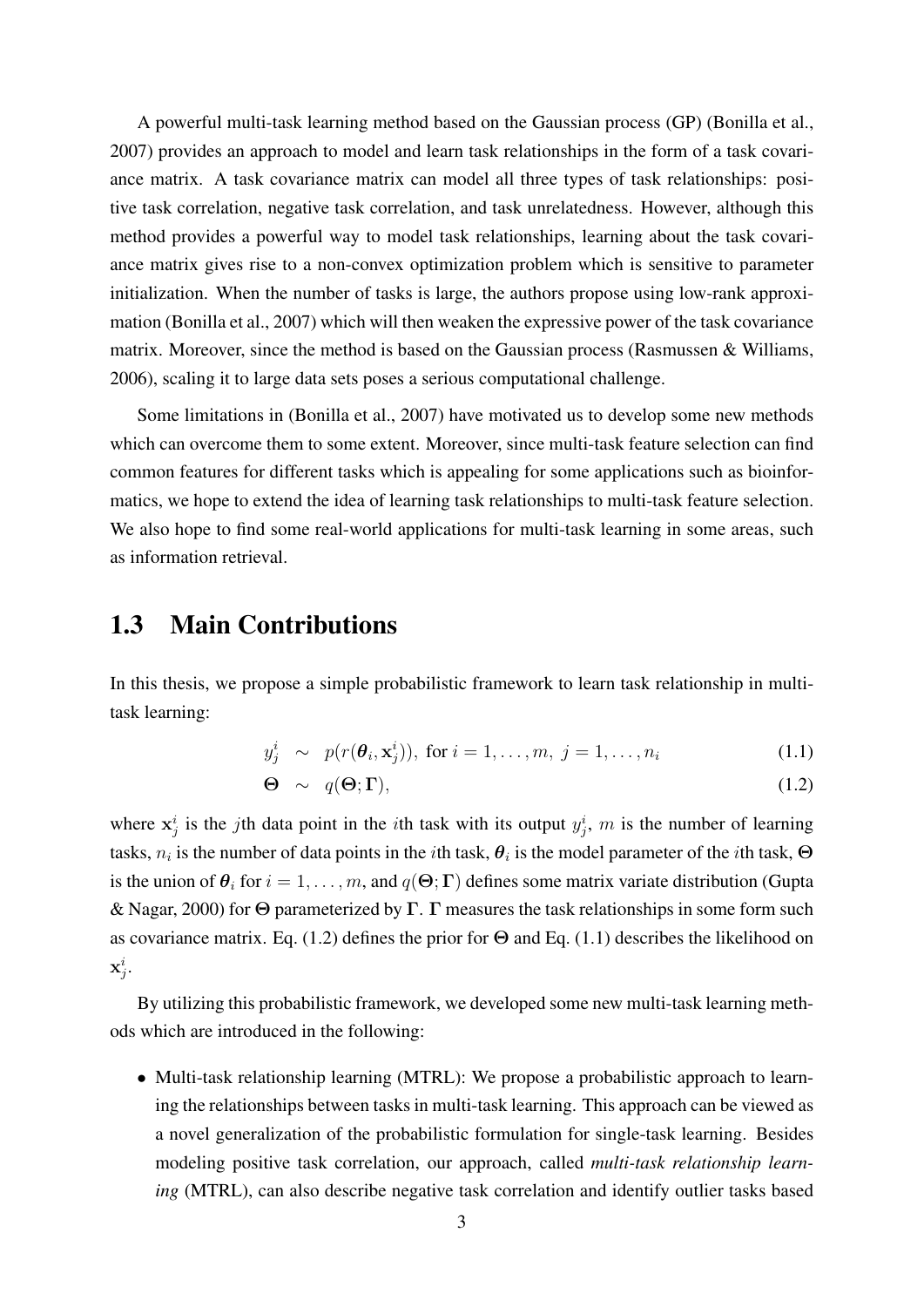on the same underlying principle. By utilizing a matrix variate normal distribution as a prior on the model parameters of all tasks, we can obtain a concrete method with a convex objective function. For efficiency, we use an alternating method to learn the optimal model parameters for each task as well as the relationships between tasks. We study MTRL in the symmetric multi-task learning setting and then generalize it to the asymmetric setting as well. We also discuss some variants of the probabilistic approach to demonstrate the use of other matrix variate priors for learning task relationships. Moreover, to gain more insight into our model, we also study the relationships between MTRL and some existing multi-task learning methods. Experiments conducted on a toy problem as well as several benchmark data sets demonstrate the effectiveness of MTRL as well as its high interpretability revealed by the task covariance matrix.

- Multi-task generalized t process (MTGTP): Since learning the task covariance matrix directly in (Bonilla et al., 2007) has both computational and representational drawbacks, here we propose a Bayesian extension by modeling the task covariance matrix as a random matrix with an inverse-Wishart prior and integrating it out to achieve Bayesian model averaging. To make the computation feasible, we first give an alternative weight-space view of the multi-task GP model in (Bonilla et al., 2007) and then integrate out the task covariance matrix in the model, leading to a multi-task generalized  $t$  process. For the likelihood, we use a generalized  $t$  noise model which, together with the generalized  $t$  process prior, brings about the robustness advantage as well as an analytical form for the marginal likelihood. In order to specify the inverse-Wishart prior, we use the maximum mean discrepancy (MMD) statistic to estimate the parameter matrix of the inverse-Wishart prior. Moreover, we investigate some theoretical properties of MTGTP, such as its asymptotic analysis and learning curve. Comparative experimental studies on two common multitask learning applications show very promising results.
- Multi-Task High-Order Task Relationship Learning (MTHOL): Nevertheless, the existing task relationship learning methods (Bonilla et al., 2007; Zhang & Yeung, 2010a; Zhang et al., 2010) only model and learn pairwise task relationships. Some relationships between tasks found in real-world applications may be more complicated than pairwise relationships can characterize. This motivates us to explore the use of high-order task relationships for multi-task learning. We analyze the MTRL method and propose an alternative formulation for the model based on a matrix variate probability distribution. The new formulation allows us to generalize, though in a nontrivial way, the use of pairwise task relationships to high-order task relationships, leading to a new prior for the model parameters of different tasks. We then propose a new model which we refer to as Multi-Task High-Order relationship Learning (MTHOL).
- Probabilistic Multi-Task Feature Selection (PMTFS): Multi-task feature selection aims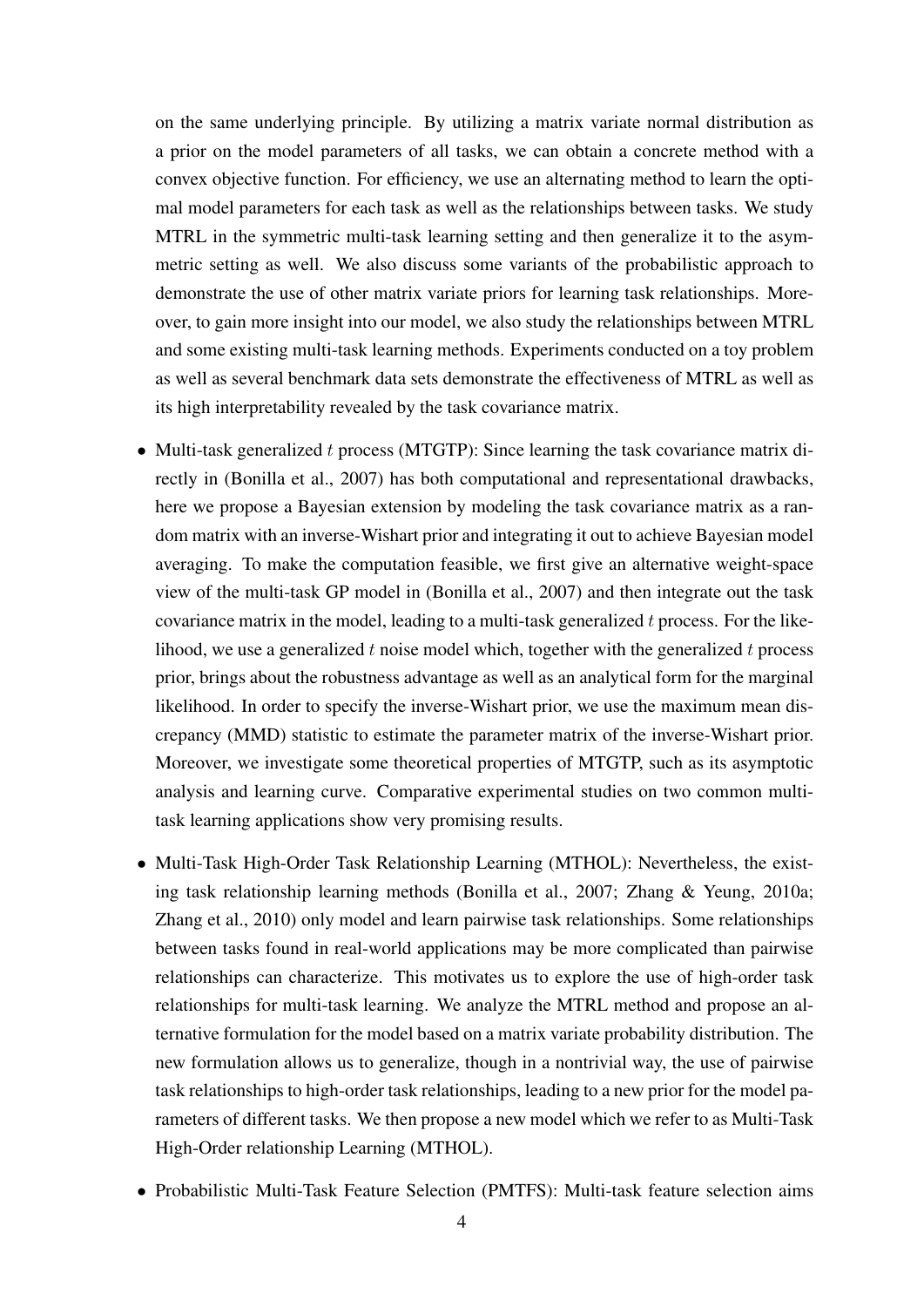to find the common useful features for all learning tasks at hand by utilizing  $l_{1,2}$  and  $l_{1,\infty}$  norms under the regularization framework. However, an underlying assumption of multi-task feature selection is that all tasks are similar and share the same features. This assumption may not be correct in practice because outlier tasks may exist (that is, tasks that are not related to all other tasks) or tasks with negative correlation (that is, tasks that are negatively correlated with some other tasks). Motivated by this observation, we study the problem of learning the task relationships in the context of multi-task feature selection. Instead of choosing between specific choices such as the  $l_{1,2}$  and  $l_{1,\infty}$  norms, we consider a family of  $l_{1,q}$  norms for multi-task feature selection where  $1 < q \leq \infty$ . Using the  $l_{1,q}$  norm, we formulate the general multi-task feature selection problem and give it a probabilistic interpretation. Based on this probabilistic interpretation, we have developed a probabilistic formulation using a noninformative prior called the Jeffreys prior (Gelman et al., 2003), and devised an expectation-maximization (EM) algorithm to learn all model parameters, including  $q$ , automatically. Moreover, we propose to use a matrix variate generalized normal prior for the model parameters to learn the relationships between tasks.

• Multi-Domain Collaborative Filtering (MCF): Collaborative filtering (CF) is an effective recommendation approach based on the intuitive idea that the preference of a user can be predicted by exploiting the information about other users which share similar interests. In particular, CF techniques exploit users past activities, such as transaction histories or expressed product satisfaction ratings, to predict their future activities. Even though CF methods have achieved great successes in recommendation applications, some problems which limit their performance still exist. A big challenge and our focus here is the data sparsity problem (Su & Khoshgoftaar, 2009) which means that the rating matrix is extremely sparse. In particular, we consider a multi-domain CF (MCF) problem which jointly models a collection of rating prediction tasks arising from multiple domains. For example, different product or service categories such as books and electronics naturally constitute different domains. This is a multi-task learning problem where each task corresponds to a CF problem on a single domain. By exploiting the correlation between rating prediction problems in different domains, we can transfer the shared knowledge among similar domains to alleviate the data sparsity problem and therefore improve the rating prediction performance in all domains. Specifically, we propose a probabilistic model which uses probabilistic matrix factorization (PMF) (Salakhutdinov & Mnih, 2007) for the rating prediction problem in each domain and allows that knowledge to be adaptively transferred across different domains by automatically learning the correlation between them. We also introduce the link function for different domains to correct their biases. Experiments conducted on several real-world applications demonstrate the effectiveness of our method.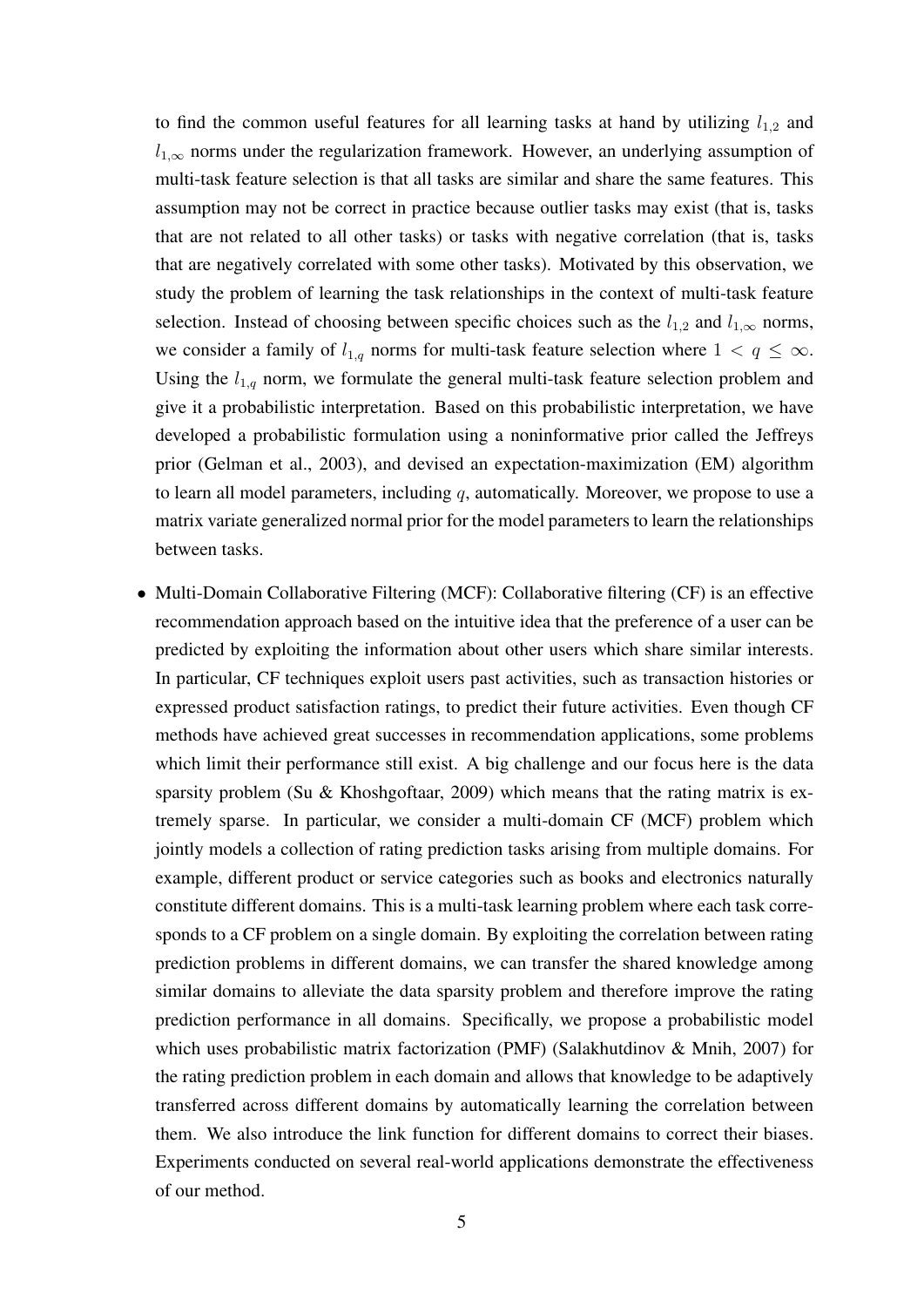# 1.4 Thesis Outline

The rest of this thesis is organized as follows:

Chapter 2 introduces some background knowledge, including a brief literature review of multi-task learning and matrix variate distributions (Gupta & Nagar, 2000).

Chapter 3 gives details of the multi-task relationship learning (MTRL) model, including its model formulation, parameter learning and experimental results on some applications.

Chapter 4 presents the multi-task generalized  $t$  process (MTGTP) model and discusses its model formulation and parameter learning.

Then in Chapter 5 the multi-task high-order task relationship learning (MTHOL) model in which the model formulation as well as the parameter learning problem is discussed.

Chapter 6 focusses on the probabilistic multi-task feature selection (PMTFS) model by discussing the model formulation and parameter learning problem.

Chapter 7 then presents an application of multi-task learning on collaborative filtering, which is multi-domain collaborative filtering (MCF) problem.

Chapter 8 concludes the thesis and proposes several potential directions for future pursuit.

# 1.5 Notations

Some commonly used notations in this thesis are listed in Table 1.1.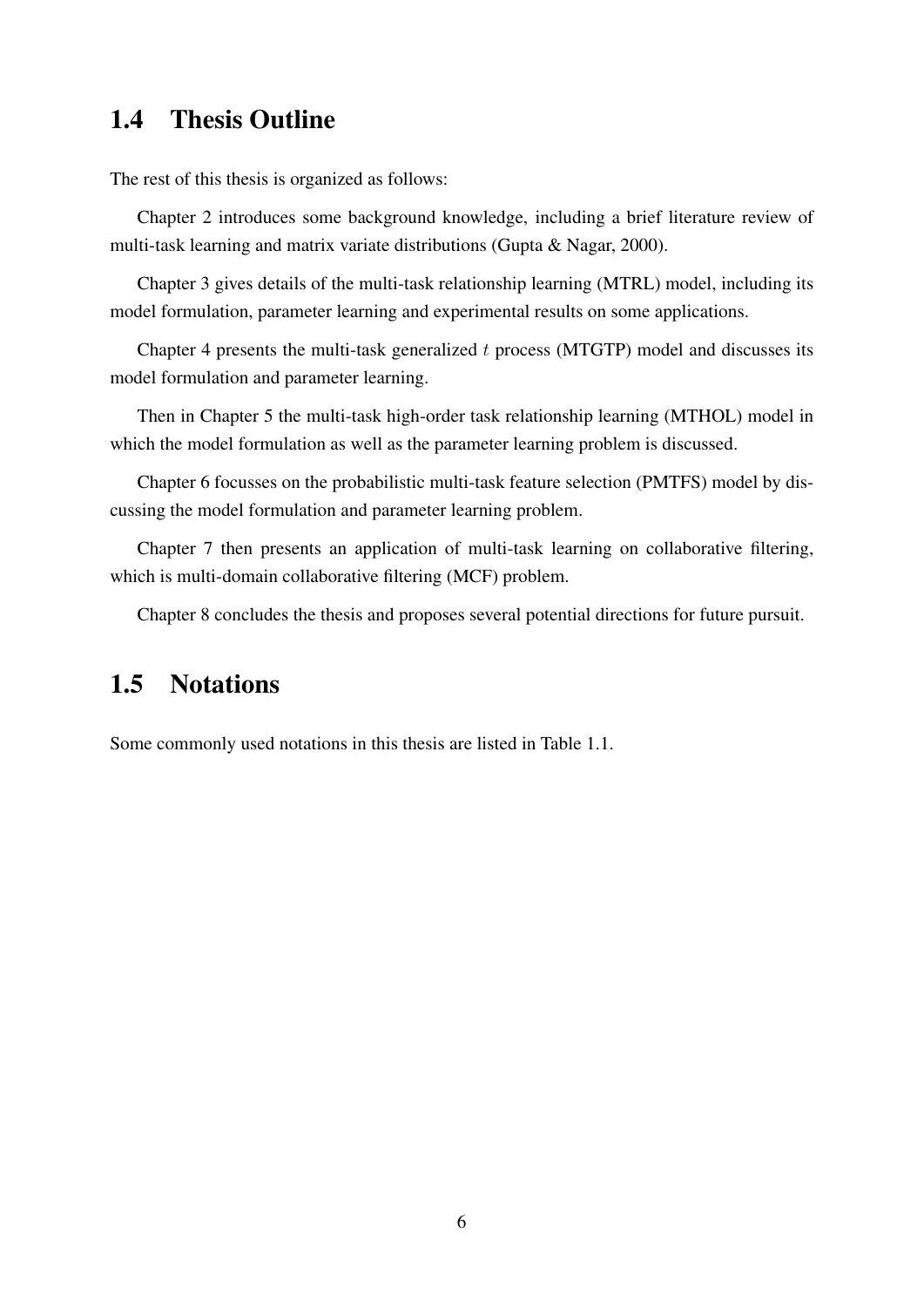| $\mathbb R$<br>$\mathbb{R}^d$            | real space                                                              |
|------------------------------------------|-------------------------------------------------------------------------|
|                                          |                                                                         |
|                                          | d-dimensional Euclidean space                                           |
| $\mathbf{M} \in \mathbb{R}^{m \times n}$ | matrix of size $m \times n$ denoted by a boldface uppercase letter      |
| $\mathbf{z} \in \mathbb{R}^n$            | $n$ -dimensional (column) vector denoted by a boldface lowercase letter |
| $\it a$                                  | real scalar denoted by an italic lowercase letter                       |
| $\mathbf{M}^T$                           | transpose of a matrix M                                                 |
| $\mathbf{M}^{-1}$                        | inverse of a square matrix M                                            |
| $\bf{0}$                                 | zero vector or matrix with appropriate size                             |
| $\mathbf{0}_d$                           | $d \times 1$ zero vector                                                |
| $\mathbf{0}_{a \times b}$                | $a \times b$ zero matrix                                                |
| $\mathbf{1}$                             | vector or matrix of all 1's with appropriate size                       |
| $\mathbf{1}_d$                           | $d \times 1$ vector of all 1's                                          |
| $\mathbf{1}_{a\times b}$                 | $a \times b$ matrix of all 1's                                          |
| I                                        | identity matrix with appropriate size                                   |
| $\mathbf{I}_n$                           | identity matrix of size $n \times n$                                    |
| tr(M)                                    | trace of a square matrix M                                              |
| $\mathbf{M} \succeq \mathbf{0}$          | M is a positive semidefinite (PSD) matrix                               |
| $\mathbf{M} \succ \mathbf{0}$            | M is a positive definite (PD) matrix                                    |
| $\mathbf{A} \succ (\succeq) \mathbf{B}$  | $\mathbf{A} - \mathbf{B} \succ (\succeq) \mathbf{0}$                    |
| $\ \mathbf{z}\ _1$                       | $l_1$ norm of a vector z                                                |
| $\ \mathbf{z}\ _2$                       | $l_2$ norm of a vector z                                                |
| $  \mathbf{z}  _{\infty}$                | $l_{\infty}$ norm of a vector z                                         |
| $\ {\bf M}\ _F$                          | Frobenius norm of a matrix M                                            |
| $\mathcal{N}(\cdot)$                     | univariate or multivariate normal distributions                         |
| $\mathcal{MN}(\cdot)$                    | matrix variate normal distribution                                      |
| $\mathbf{A}\otimes \mathbf{B}$           | Kronecker product of A and B                                            |
| diag(z)                                  | convert a vector z into a diagonal matrix                               |
| $ \mathbf{M} $                           | determinant of a matrix M                                               |
| a                                        | absolute value of a real scalar $a$                                     |
| $\Gamma(\cdot)$                          | Gamma function                                                          |
| $\Gamma_n(\cdot)$                        | multivariate Gamma function                                             |

Table 1.1: Notations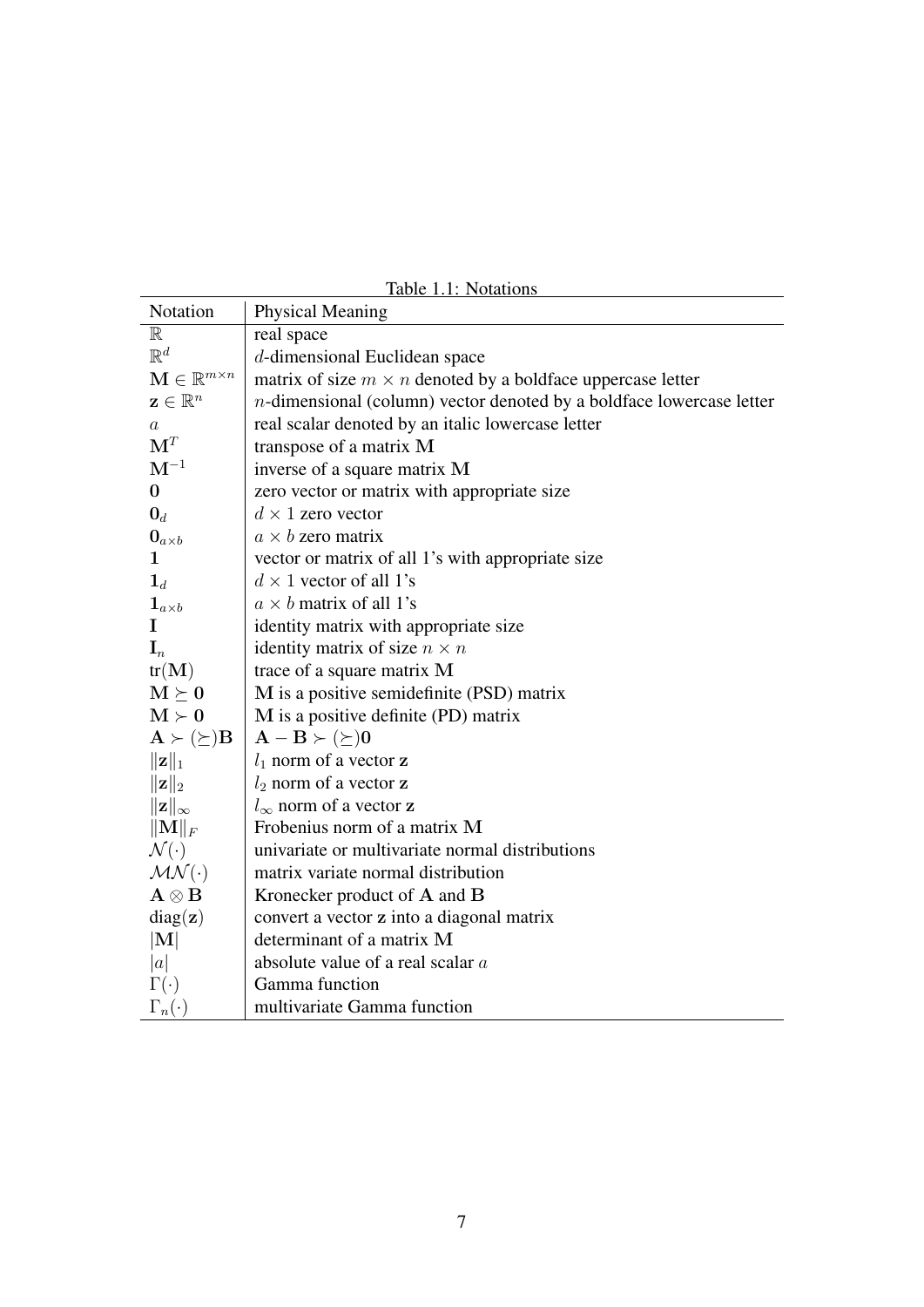### CHAPTER 2

# BACKGROUND

In this chapter, we briefly introduce some background knowledge related to the whole thesis, including a brief survey of multi-task learning and matrix variate distributions (Gupta & Nagar, 2000).

# 2.1 A Brief Survey of Multi-Task Learning

The aim of multi-task learning is to improve the performance of each task with the help of other related tasks. One important issue is to find a way to share information across different tasks, for example, sharing via data representation or model representation. According to different modes of information sharing, we can divide all existing multi-task learning methods into several categories which are discussed in detail in the following section. Besides different models for multi-task learning, there are some theoretical studies to analyze some problems in multitask learning, for example, sample complexity. Moreover, multi-task learning has applications in different areas, for example, computer vision (Heisele et al., 2001; Lapedriza et al., 2008; Quattoni et al., 2008; Ahmed et al., 2008; Kienzle & Chellapilla, 2006; Torralba et al., 2004; An et al., 2008; Zhang & Yeung, 2010c), information retrieval (Yu et al., 2004; Yu & Tresp, 2005; Cao et al., 2010; Zhang et al., 2010b; Raina et al., 2006), bioinformatics (Bickel et al., 2008; Xu et al., 2010; Liu et al., 2010; Zhang et al., 2010a; Puniyani et al., 2010; Lee et al., 2010) and finance (Ghosn & Bengio, 1996).

In the following, we briefly review some representative multi-task learning models, theoretical results and applications.

### 2.1.1 Models

In this section, we review some existing methods for multi-task learning, which can be classified into five categories: common representation approach, task regularization approach, task clustering approach, hierarchical Bayesian approach and task relationship learning approach.

#### Common Representation Approach

The "representation" here mostly refers to data representation. Neural networks are the earliest studied models in this category. Note that a multi-task neural network is just a conventional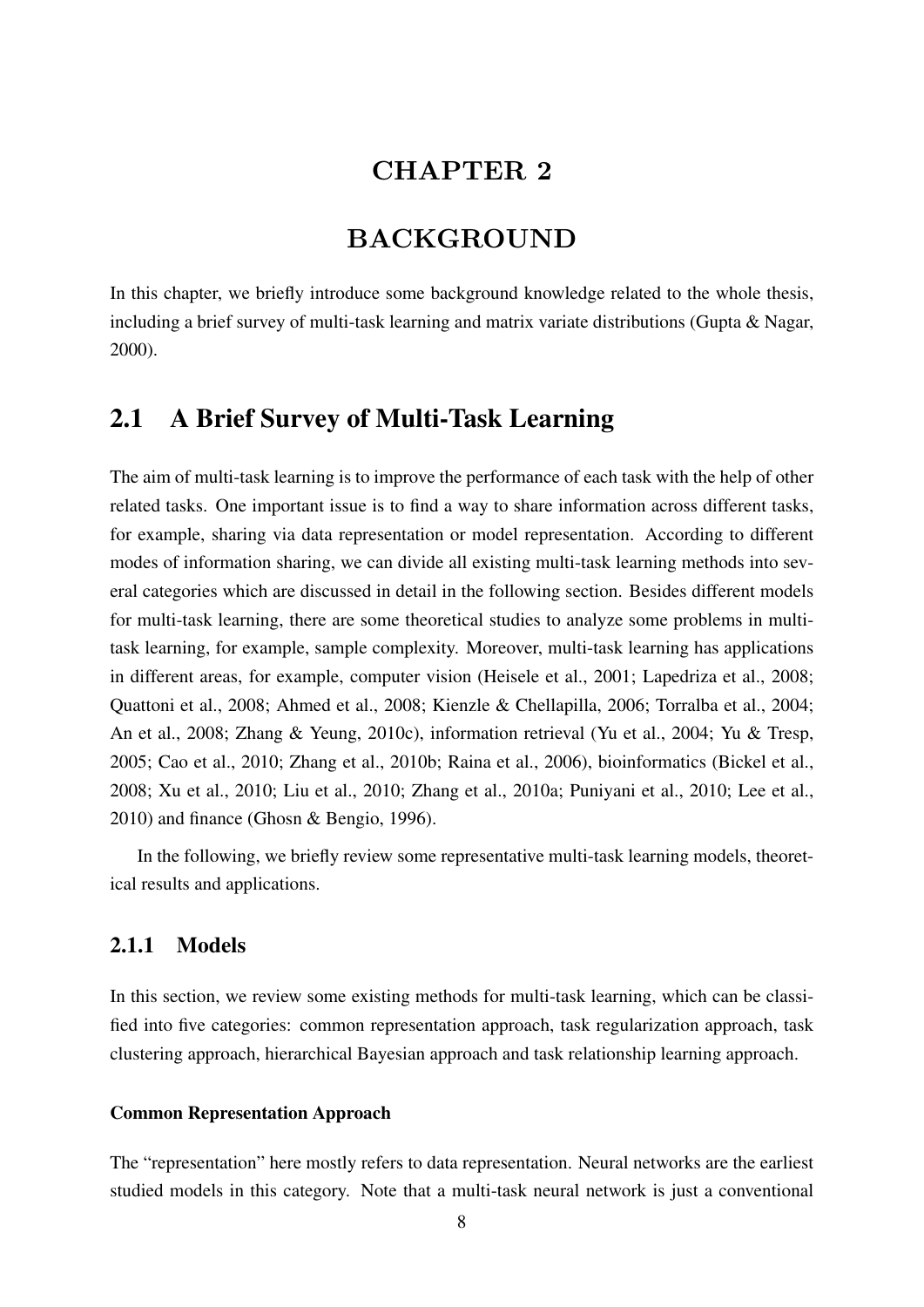multilayer feed-forward neural network that captures the commonality of the tasks. In a multitask neural network, the hidden layer corresponds to common data representation after some linear or nonlinear transformation. Similar to conventional neural networks, the back propagation (BP) algorithm can be used to learn the model parameters. Note that this method not only solves the multi-output problems but also the general multi-task learning problems. Following this strategy, Liao and Carin (2005) extend the radial basis function networks for multi-task learning. In this work, the hidden layer is also treated as a common representation for each task. Since a radial basis function network has an analytical solution, it can use the data from multiple tasks to determine the form of the RBF function in the hidden layer via active learning. Different from multi-task neural networks, Silver et al. (2008) propose a context-sensitive neural network method for multi-task learning, in which each data point is first expanded with a task indicator vector and the expanded data is trained by a conventional neural network with a single output node. Surprisingly, the performance of context-sensitive neural networks is better than that of multi-task neural networks. However, the same strategy does not work for decision tree and support vector machine (SVM) models.

Argyriou et al. (Argyriou et al., 2006, 2008a) propose a multi-task feature learning method to learn the common representation for multi-task learning under a regularization framework:

$$
\xi(\mathbf{U}, \mathbf{A}) = \sum_{i=1}^{k} \sum_{j=1}^{n_i} l(y_j^i, \mathbf{a}_i^T \mathbf{U}^T \mathbf{x}_j^i) + \gamma ||\mathbf{A}||_{2,1}^2
$$
 (2.1)

where  $l(\cdot, \cdot)$  denotes the loss function, U is the common transformation to find the common representation,  $a_i$  is the model parameters for task  $T_i$  after the transformation,  $\mathbf{A} = (\mathbf{a}_1, \dots, \mathbf{a}_k)$ ,  $A^j$  denotes jth row of A, and  $||A||_{2,1} = \sum_j ||A^j||_2$  denotes the  $l_{1,2}$  norm of a matrix A. The  $l_{1,2}$  norm in regularization function will lead to row sparsity where all the elements in one whole rows of A are zero, which has the effect of feature selection on  $U^T x_j^i$ , due to the sparsity property of  $l_1$  norm. An alternating optimization method is used to learn the model parameters. This alternating optimization method can be seen as a two-step learning method: in the first step, it learns each task individually and the second step learns the common representation for all tasks. Argyriou et al. (2007) extend this method to a more general formulation.

The common representation in multi-task neural networks and multi-task feature learning is derived from some transformation on the original data representation. Different from them, Obozinski et al. (2006) propose a feature selection method for multi-task learning, whose formulation is similar to Eq.  $(2.1)$  but without learning the transformation matrix U. This can be viewed as a multi-task extension of LASSO (Tibshirani, 1996). Similar to (Obozinski et al., 2006), some probabilistic multi-task feature selection methods in (Xiong et al., 2007; Bi et al., 2008) are proposed for multi-task learning. These two works first learn a common representation for all tasks by using an  $l_1$ -norm based feature selection method and then learn the model parameters for each task independently. These methods can be seen as a probabilistic model of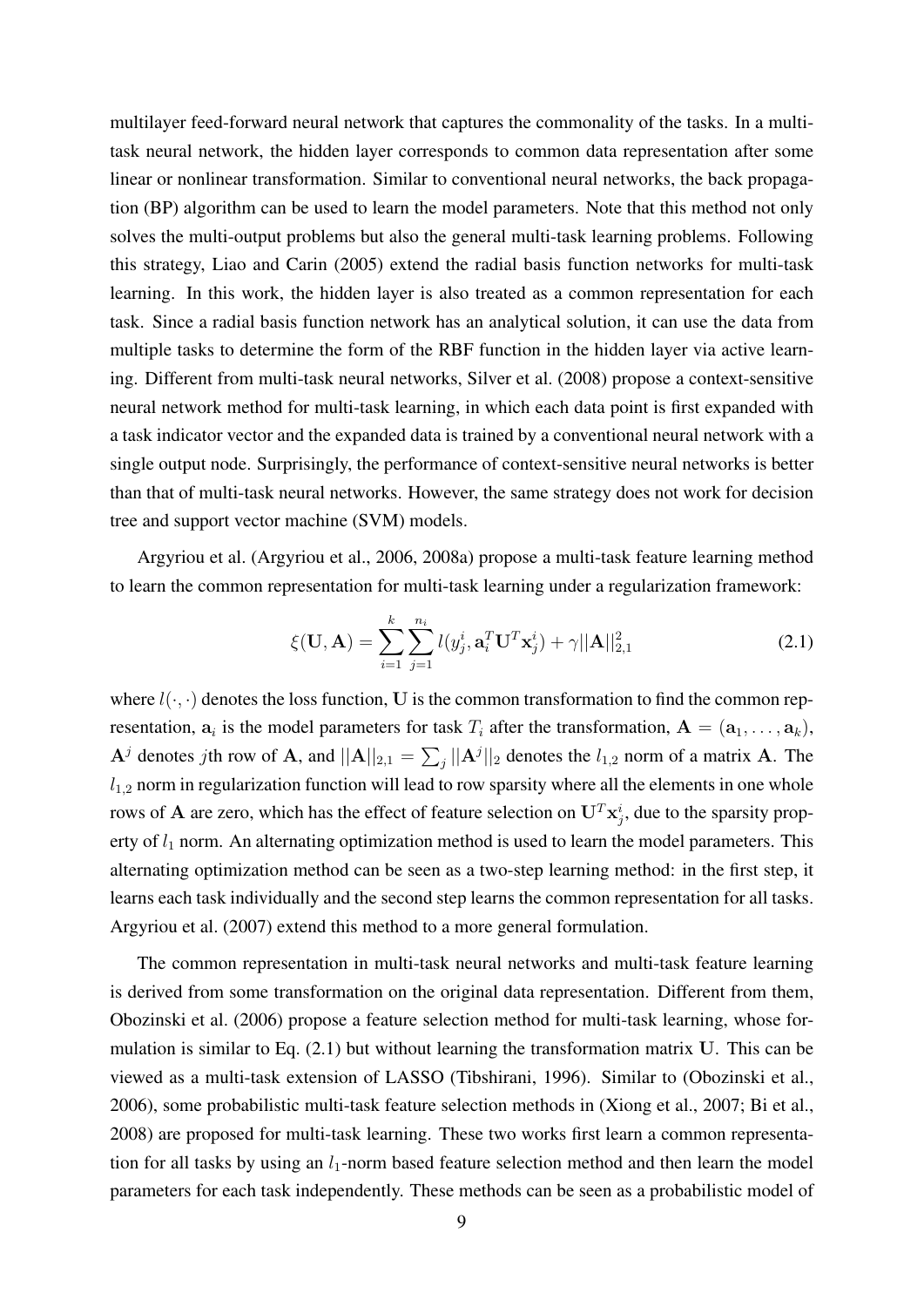(Obozinski et al., 2006) from the perspective of hierarchical Bayesian modeling. Jebara (2004) extends the maximum entropy discrimination (MED) (Jaakkola et al., 1999) method to multitask settings. In (Jebara, 2004), feature selection and kernel selection problems are discussed under the framework of MED for multi-task learning, where the feature representation and the combination coefficients for the kernels are shared by all tasks.

#### Task Regularization Approach

The task regularization approach includes the multi-task learning methods formulated under the regularization framework, whose objective function usually comprises two terms: an empirical loss on the training data of each task and a regularization term to encode the relationships between the tasks.

Evgeniou and Pontil (2004) propose a multi-task extension of the SVM model, which minimizes the following objective function

$$
\xi(\{\mathbf{w}_i\}) = \sum_{i=1}^k \sum_{j=1}^{n_i} l(y_j^i, \mathbf{w}_i^T \mathbf{x}_j^i) + \lambda_1 \sum_{i=1}^k ||\mathbf{w}_i||_2^2 + \lambda_2 \sum_{i=1}^k ||\mathbf{w}_i - \frac{1}{k} \sum_{j=1}^k \mathbf{w}_j||_2^2.
$$
 (2.2)

The first term of Eq. (2.2) denotes the empirical loss on the training data and second one is to penalize the complexity of the model parameters in each task, which are the same as those of single-task SVMs. Moreover, the third term is designed to penalize large deviation between each parameter vector of each task and the mean parameter vector of all tasks, which enforces the parameter vectors in all tasks to be similar to each other. Evgeniou and Pontil (2004) also show that its dual formulation is identical to that of conventional SVMs with the only modification on the definition of the kernel function used. Moreover, Parameswaran and Weinberger (2010) also propose a large-margin multi-task metric learning method by utilizing the same idea.

In (Evgeniou et al., 2005), they extend their own work in (Evgeniou & Pontil, 2004) and propose a multi-task kernel, by which the formulations of the multi-task kernel methods can be reduced to those of the single-task kernel methods. Moreover, this work extends the regularized method proposed in (Evgeniou & Pontil, 2004) and proposes two more regularized methods for multi-task learning with the objective functions as

$$
\xi(\{\mathbf{w}_i\}) = \sum_{i=1}^m \sum_{j=1}^{n_i} l(y_j^i, \mathbf{w}_i^T \mathbf{x}_j^i) + \sum_{j=1}^k \sum_{i \in C_j} (\lambda_1 ||\mathbf{w}_i - \bar{\mathbf{w}}_j||_2^2 + \lambda ||\bar{\mathbf{w}}_j||_2^2),
$$
 (2.3)

where  $C_i$  denotes the set of tasks belonging to the jth task cluster, k is the number of clusters and  $\bar{w}_i$  denotes the mean of the model parameters of all tasks in the *j*th cluster, and

$$
\xi(\{\mathbf{w}_i\}) = \sum_{i=1}^m \sum_{j=1}^{n_i} l(y_j^i, \mathbf{w}_i^T \mathbf{x}_j^i) + \lambda \sum_{i=1}^m \sum_{j=1}^m A_{ij} ||\mathbf{w}_i - \mathbf{w}_j||_2^2,
$$
(2.4)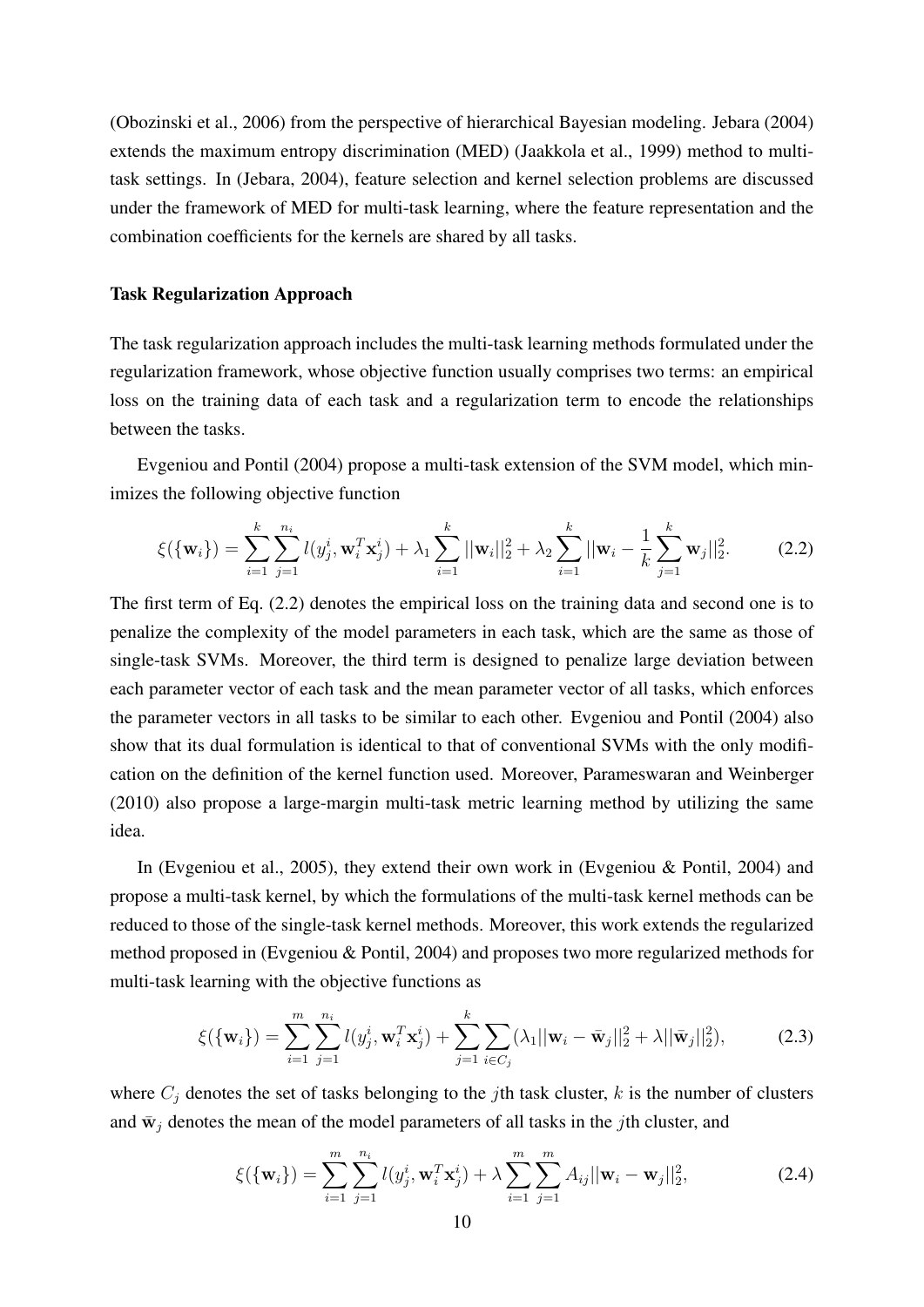where  $A_{ij}$  denotes the relatedness between task  $T_i$  and  $T_j$ . The regularization term in Eq. (2.3) enforces that the model parameters of the tasks belonging to the same cluster to be similar when given the cluster structure  $\{C_i\}$ . However, how to determinate the cluster structure is still a problem. Moreover, when we are given the relatedness between different tasks, we can construct a similarity graph and use the Laplacian matrix as a regularization term just as Eq. (2.4) does. However, it is not easy to obtain the information about the task relatedness in most real-world applications.

Similar to (Evgeniou et al., 2005), Kato et al. (2007) propose a multi-task learning method to utilize an unweighted task network to encode the relatedness between tasks. The formulation can be written as

$$
\begin{aligned}\n\min \qquad & \xi(\{\mathbf{w}_i\}) = \sum_{i=1}^k \sum_{j=1}^{n_i} l(y_j^i, \mathbf{w}_i^T \mathbf{x}_j^i) + \lambda_1 \sum_{i=1}^k ||\mathbf{w}_i||_2^2 + \lambda_2 \rho \\
\text{s.t.} \qquad & ||\mathbf{w}_{i_k} - \mathbf{w}_{j_k}||_2^2 \le \rho \text{ for } T_{i_k} \text{ and } T_{j_k} \text{ are related,}\n\end{aligned}
$$

which means the difference between the parameter vectors of any two related tasks is small.

Moreover, in (Ando & Zhang, 2005), the model parameters of different tasks are assumed to share a common subspace. Since the original optimization problem is non-convex, Chen et al. (2009) formulate it as a convex problem by changing the loss function and making some relaxation on the original formulation. Moreover, the works in (Chen et al., 2010; Jalali et al., 2010) extend this method by assuming that the shared subspace has some special structure, that is, sparsity.

#### Task Clustering Approach

The method in (Thrun & O'Sullivan, 1996) is a first task clustering method for multi-task learning. The main idea is to cluster all tasks into several clusters, where the tasks in one task cluster are assumed to share a similar data or model representation. The base learner in (Thrun & O'Sullivan, 1996) is a weighted k-Nearest-Neighbor (kNN) classifier, in which each feature is given a weight for computing the distance metric. This method first learns the distance metric for each task independently. The relatedness between two tasks is defined as the generalization performance of one task by using the other task's distance metric in the kNN classifier and then by using the task relatedness, all tasks are divided into several clusters, and finally the data points in the tasks corresponding to one task cluster are pooled together to learn an optimal distance metric for the kNN classifier.

Different from (Thrun & O'Sullivan, 1996), Bakker and Heskes (2003) propose a Bayesian multi-task neural network, whose structure is similar to that of a conventional multi-task neural network with the input-to-hidden-layer weights shared by all tasks. Different from the multitask neural network, the hidden-layer-to-output-layer weights  $A_i$  for each task are different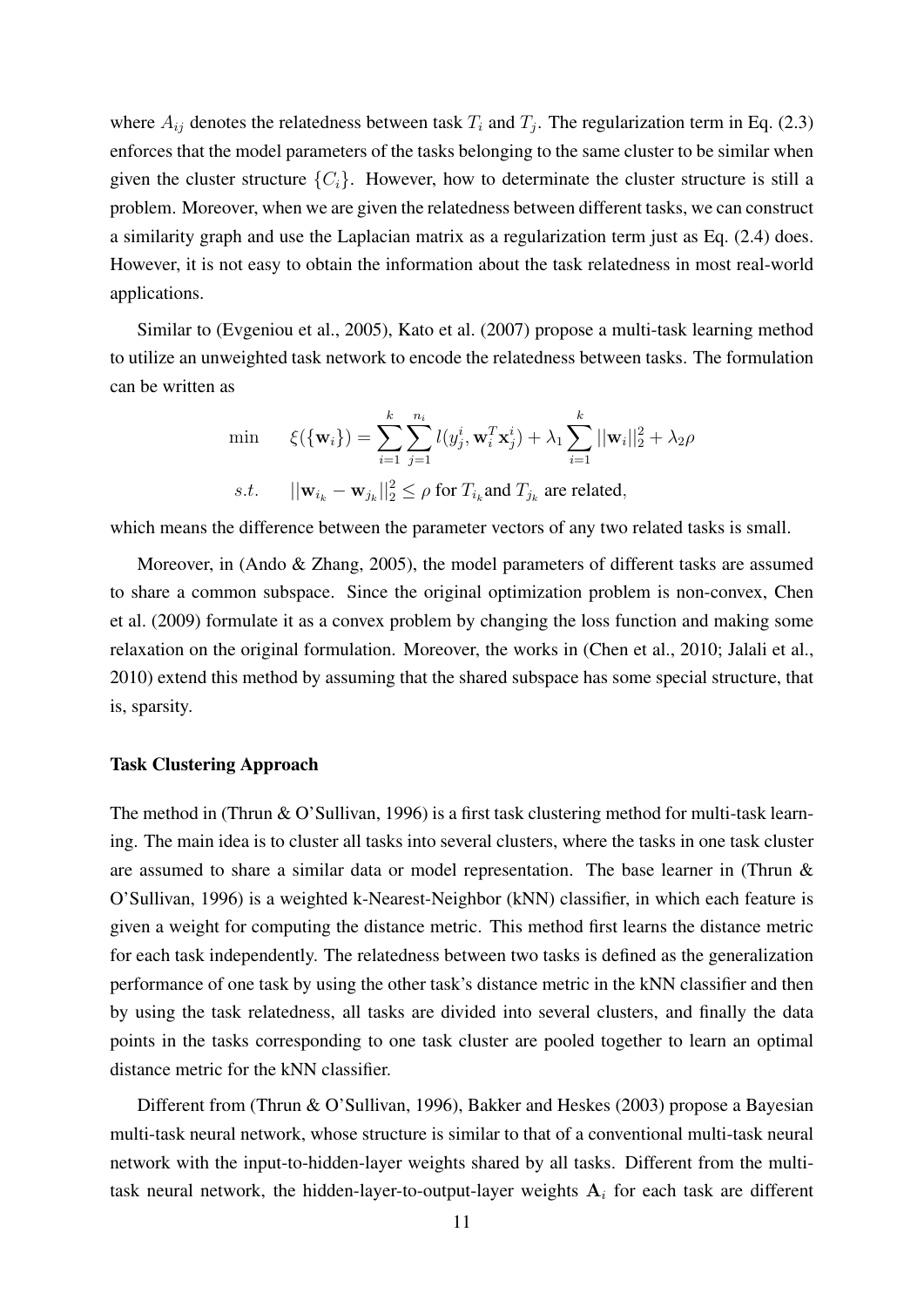from each other but have a common prior. So this model is a Bayesian model and BP algorithm is no longer suitable for parameter learning. Instead the maximal likelihood estimation (MLE) method is used to learn the parameters. A widely used common prior for  $A_i$  is a Gaussian prior:

$$
\mathbf{A}_i \sim \mathcal{N}(\mathbf{m}, \mathbf{\Sigma}) \text{ for } i = 1, \dots, k.
$$

This prior has the effect of clustering all tasks into one cluster. This can be easily generalized to multiple clusters by using a mixture of Gaussians prior as

$$
\mathbf{A}_i \sim \sum_{j=1}^k q_j \mathcal{N}(\mathbf{m}_j, \boldsymbol{\Sigma}_j)
$$

where k is the number of components to be set by the users and  $q_j$  is the mixing proportion with  $\sum_{j=1}^{k} q_j = 1$ . Another generalization of this model is to use a task gating model in which the mixing proportions are task-dependent. Here any two tasks in one task cluster can have different model parameters but this is not the case in (Thrun & O'Sullivan, 1996).

The above discussed task clustering methods require that the number of clusters should be given as a priori, which is not easy to obtain for many real-world applications. To solve this problem, Xue et al. (2007) propose a multi-task learning method, which utilizes a nonparametric Bayesian model, Dirichlet Process (DP), as a basic mechanism to cluster all tasks without knowing the number of clusters in advance. For each task, the authors use the logit model to model the data likelihood as

$$
p(y_j^i|\mathbf{x}_j^i,\mathbf{w}_i) = \sigma(y_j^i\mathbf{w}_i^T\mathbf{x}_j^i).
$$

Then they add a DP prior on all  $w_i$ 's as

$$
\mathbf{w}_i \sim \mathsf{DP}(\alpha_0, G_0)
$$

where  $\alpha_0$  denotes the concentration parameter and  $G_0$  denotes the base measure. An equivalent formulation is as follows

$$
p(\mathbf{w}_i|\mathbf{w}_{-i}, \alpha_0, G_0) = \frac{\alpha_0}{k - 1 + \alpha_0} G_0 + \frac{1}{k - 1 + \alpha_0} \sum_{j=1, j \neq i}^k \delta_{\mathbf{w}_j},
$$
(2.5)

where  $w_{-i}$  denotes the set of all w<sub>j</sub>'s excluding w<sub>i</sub> and  $\delta_{w_j}$  a distribution concentrated at the single point  $w_j$ . Eq. (2.5) is also called Chinese Restaurant Processes (CRP). Eq. (2.5) can be described as a clustering process: given  $w_{-i}$ , the *i*th task can choose to belong to one existing cluster, corresponding to the first term in the right hand of Eq. (2.5), or open a new cluster, corresponding to the second term. A variational Bayesian method (Bishop, 2006) is used to make inference.

Moreover, some regularized methods are proposed for the task clustering approach. For example, Jacob et al. (2008) propose a regularized method by defining a regularization term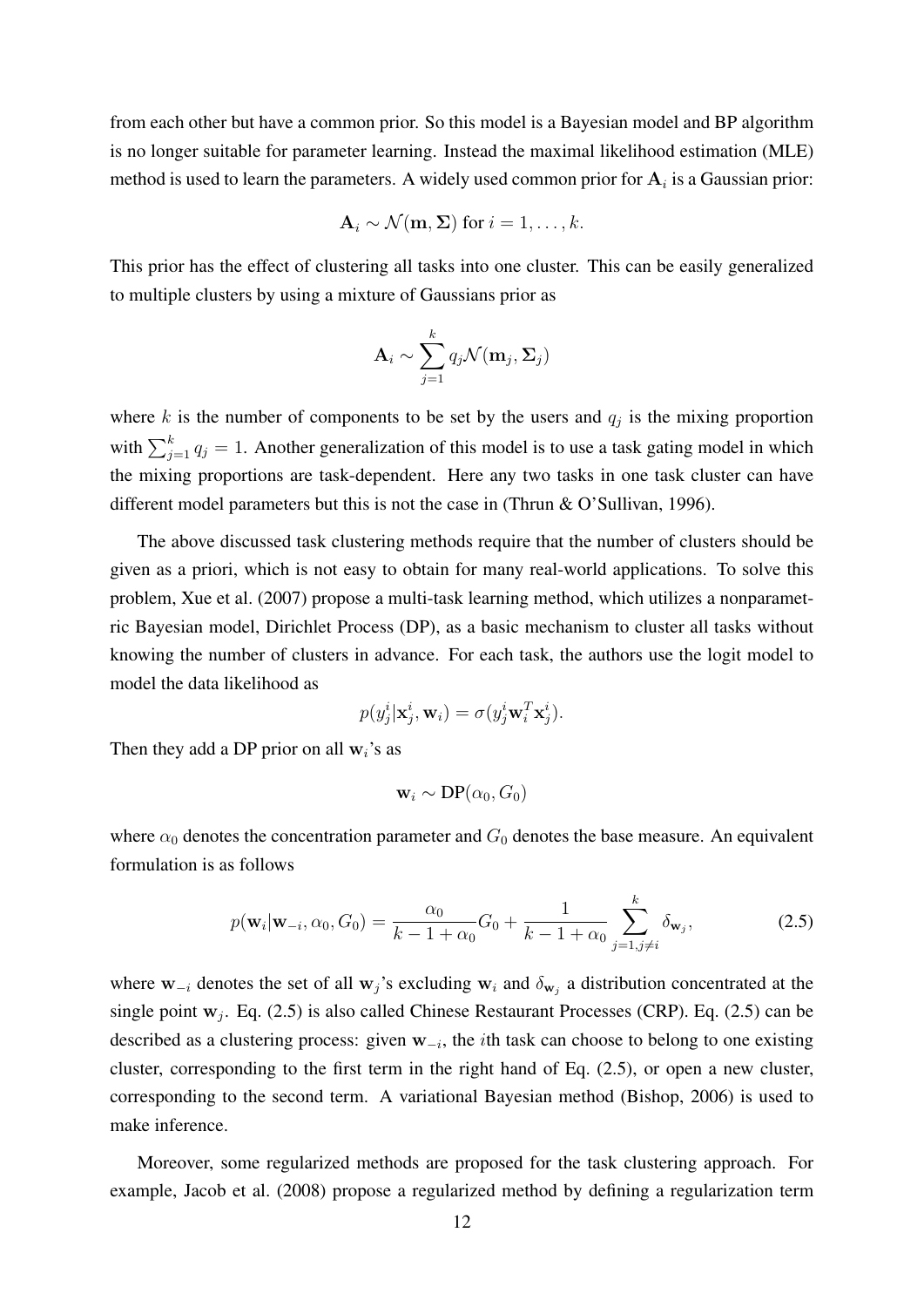inspired by the k-means clustering algorithm to learn the cluster structure. Similar to (Thrun & O'Sullivan, 1996; Bakker & Heskes, 2003), a limitation of this method is that the number of clusters should be given as a priori. Moreover, Argyriou et al. (2008b) extend the multi-task feature learning method to learn the cluster structure, in which the tasks in the same task cluster share the same representation.

#### Hierarchical Bayesian Approach

Hierarchical Bayesian models are well studied by the statistics research community and widely used in many applications. Heskes (1998) proposes a Bayesian multi-task neural network method for multi-task learning, in which the hidden-to-output weights for each task have a prior with the parameters shared by all tasks. This model is similar to that in (Bakker & Heskes, 2003). In (Heskes, 1998), an empirical Bayesian method is used to learn the parameters in this model. Heskes (2000) extends this method by assuming that the hidden-to-output weights for each task have a prior with a common covariance matrix shared by all tasks but different mean vectors for different tasks.

The method in (Minka & Picard, 1997) first utilizes GP for multi-task learning. Then Lawrence and Platt (2004) generalize the informative vector machine (IVM) in (Lawrence et al., 2002), a sparse extension of GP, to multi-task learning, where the kernel parameters are shared by all tasks. Thus, the formulation in multi-task IVM is similar to that of single-task IVM with the difference being that the covariance matrix in multi-task IVM is a block matrix, of which each block submatrix corresponds to the covariance matrix for one task.

Yu et al. (2005) propose a hierarchical Bayesian model for multi-task regression, which utilizes a GP for each task. The mean vector and the covariance matrix in the GP priors share a common conjugate prior. For parameter learning, an EM algorithm is used to learn the mean vector and covariance matrix. Since the learned mean vector and covariance matrix do not have a parametric form, it needs an approximate estimation of the kernel function when making predictions. Since the GP prior is not robust to the outlier tasks, the robust extensions by utilizing the t Process (TP) are proposed in (Yu et al., 2007; Zhang & Yeung, 2010b). Different from the above methods, which are mostly based on GP, Zhang et al. (2005) describe a latent variable model for multi-task learning. For each task  $T_i$ , the classifier or regressor is parameterized by the parameters  $\theta_i$ . Then  $\theta_i$ 's in different tasks are assumed to satisfy a latent variable model as

$$
\begin{aligned} \boldsymbol{\theta}_i &= \boldsymbol{\Lambda}\mathbf{s}_i + \mathbf{e}_i \\ \mathbf{e}_i &\sim \mathcal{N}(\mathbf{0}, \boldsymbol{\Psi}). \end{aligned}
$$

In this model, the parameters  $\Lambda$  and  $\Psi$  are shared by all tasks. By utilizing different priors on  $s_i$ , this model is flexible to describe many situations in multi-task learning, such as independent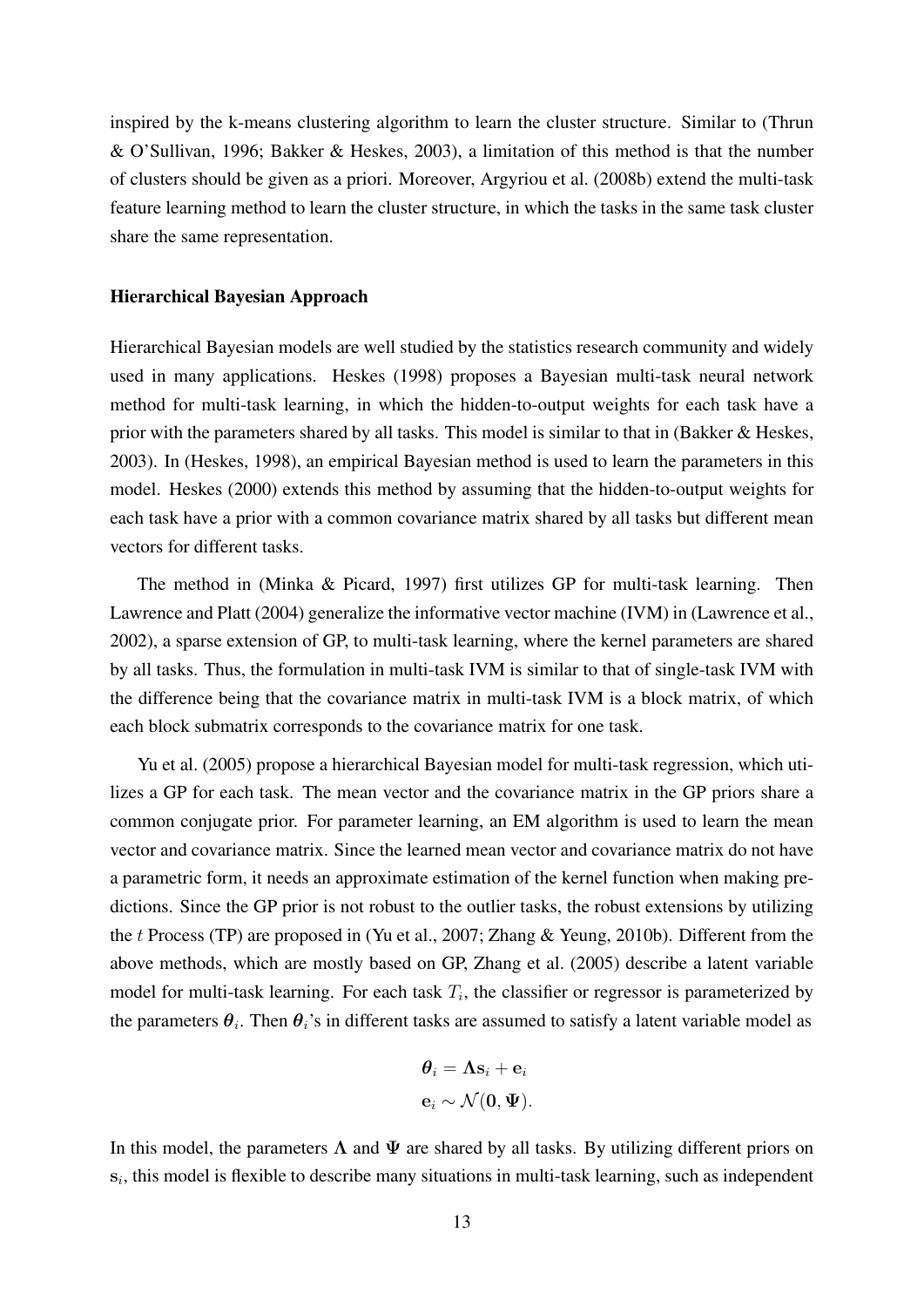tasks, noisy tasks, clusters of tasks, tasks having sparse representations, duplicated tasks and evolving tasks.

#### Task Relationship Learning Approach

In multi-task learning, a central issue is how to characteristic the task relationships between different tasks. Most existing methods address this problem by making an assumption on the task relationships, for example, all tasks are similar or share the same data representation, or utilize some prior knowledge in some specific domains. However, in most cases, the model assumption is not easy to verify. Moreover, in most applications, prior knowledge about task relationships does not exist. In these cases, we hope to learn the task relationships from the data automatically. The task clustering approach can be viewed as one way to learn task relationships. However, the task relationships learned by the task clustering approach are 'local' task relationships since the task clustering approach can cluster the positive correlated tasks into the same task cluster and identity the outlier tasks, but ignore the negative correlated tasks which may exist between the tasks in different task clusters. The multi-task GP model proposed in (Bonilla et al., 2007) is the first method to learn the global task relationships in the form of a task covariance matrix. In the following, we briefly introduce this method.

The multi-task GP model in (Bonilla et al., 2007) directly models a task covariance matrix  $\Sigma$  and incorporates it into the definition of a GP prior as follows:

$$
\langle f_j^i, f_s^r \rangle = \Sigma_{ir} k(\mathbf{x}_j^i, \mathbf{x}_s^r),
$$

where  $\langle \cdot, \cdot \rangle$  denotes the covariance of two random variables,  $f_j^i$  is the latent function value for the jth data point  $x_j^i$  in the *i*th task,  $\Sigma_{ir}$  is the  $(i, r)$ th element of  $\Sigma$ , and  $k(\cdot, \cdot)$  is a kernel function. The output  $y_j^i$  given  $f_j^i$  is defined as

$$
y_j^i | f_j^i \sim \mathcal{N}(f_j^i, \sigma_i^2),
$$

which defines the likelihood for  $x_j^i$ . Here  $y_j^i$  is the label for  $x_j^i$  and  $\sigma_i$  is the noise level of the *i*th task. For parameter learning, two methods are presented in (Bonilla et al., 2007) to maximize the marginal likelihood with one based on the expectation-maximization (EM) (Dempster et al., 1977) algorithm and another based on a gradient method. The EM algorithm is more suitable for multi-output regression problems since the latent function value of each data point in each task is treated as a hidden variable in EM. On the other hand, the gradient method is more suitable for general multi-task learning problems. For the marginal likelihood, one advantage of the formulation in (Bonilla et al., 2007) is its analytical form. This is similar to the GP model and hence inference can be made efficiently. However, the model does have some drawbacks. One drawback is that when the number of tasks is large, the low-rank approximation of the task covariance matrix used to reduce the computational cost may limit its expressive power. Another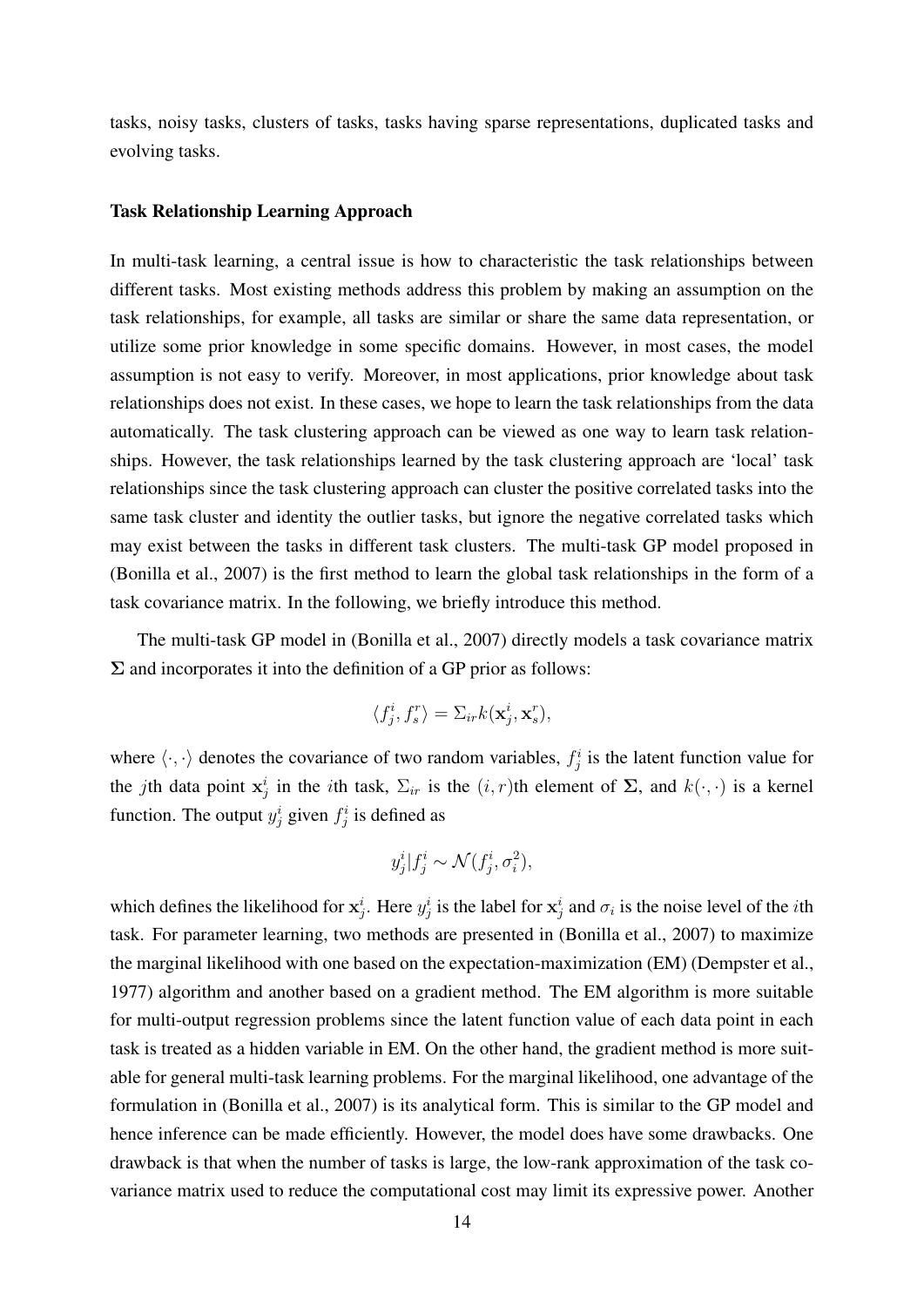is that since the log-likelihood is non-convex with respect to  $\Sigma$  or its low-rank approximation, the solution found by the parameter learning algorithm may be very sensitive to the initial value of  $\Sigma$  with no guarantee of an optimal solution.

To overcome the drawbacks of multi-task GP and also develop methods to learn the task relationships in other models, we have previously developed some methods, for example, (Zhang & Yeung, 2010a, 2010b, 2010d; Zhang et al., 2010, 2010b). The multi-task relationship learning (MTRL) method in (Zhang & Yeung, 2010a) learns the task relationship also in the form of a task covariance matrix under the regularization framework by utilizing a convex formulation. An application of the MTRL method to transfer metric learning problems is investigated in (Zhang & Yeung, 2010d). Different from the MTRL method which is a non-Bayesian model, the multi-task generalized  $t$  process in (Zhang  $\&$  Yeung, 2010b) learns a nonparametric task covariance matrix in a Bayesian model, for example, the generalized  $t$  process. Moreover, in an ongoing project, we study the learning of the high-order task relationships in multi-task learning which is beyond the pairwise task relationships in the existing methods. In the scenario of multi-task feature selection, the probabilistic multi-task feature selection method in (Zhang et al., 2010) discusses how to learn task relationships for multi-task feature selection which is an problem untouched in previous studies. Moreover, the multi-domain collaborative filtering method in (Zhang et al., 2010b) investigates how to learn the relations among different domains for the collaborative filtering problem. More details are discussed in the following chapters and we omit them here.

### 2.1.2 Theoretical Analysis

The above sections demonstrate the effectiveness of multi-task learning according to the empirical evidence. In the following, we present some existing theoretical analysis results for multi-task learning.

Baxter (1997) analyzes multi-task learning from a Bayesian perspective, in which the learning model is a Bayesian neural network. In (Baxter, 1997), the analysis answers the question 'how much information does each task need in multi-task learning framework' and gets the following result

$$
\bar{R}_{k,\pi^*} = \frac{\dim_{P_{\Pi}}(\pi^*)}{2} \frac{\ln k}{k} + H(P_{\Theta|\pi^*}) + O(\frac{\ln k}{k})
$$
\n(2.6)

where  $\pi^*$  denotes the true prior for the parameters  $\Theta$  in the Bayesian neural network,  $\bar{R}_{k,\pi^*}$  =  $-E_{\Theta|\pi^*}[\ln p(\Theta)]$  $\frac{k}{k}$  is defined as the expected amount of information per task to learn from the k tasks,  $H(P_{\Theta|\pi^*})$  denotes the entropy for the true prior and  $\dim_{P_{\Pi}}(\pi^*)$  is the local metric dimension of  $\pi^*$ . From Eq. (2.6), we can see that when the number of tasks k increases, the required information per task is decreasing, which verifies the effectiveness of multi-task learning.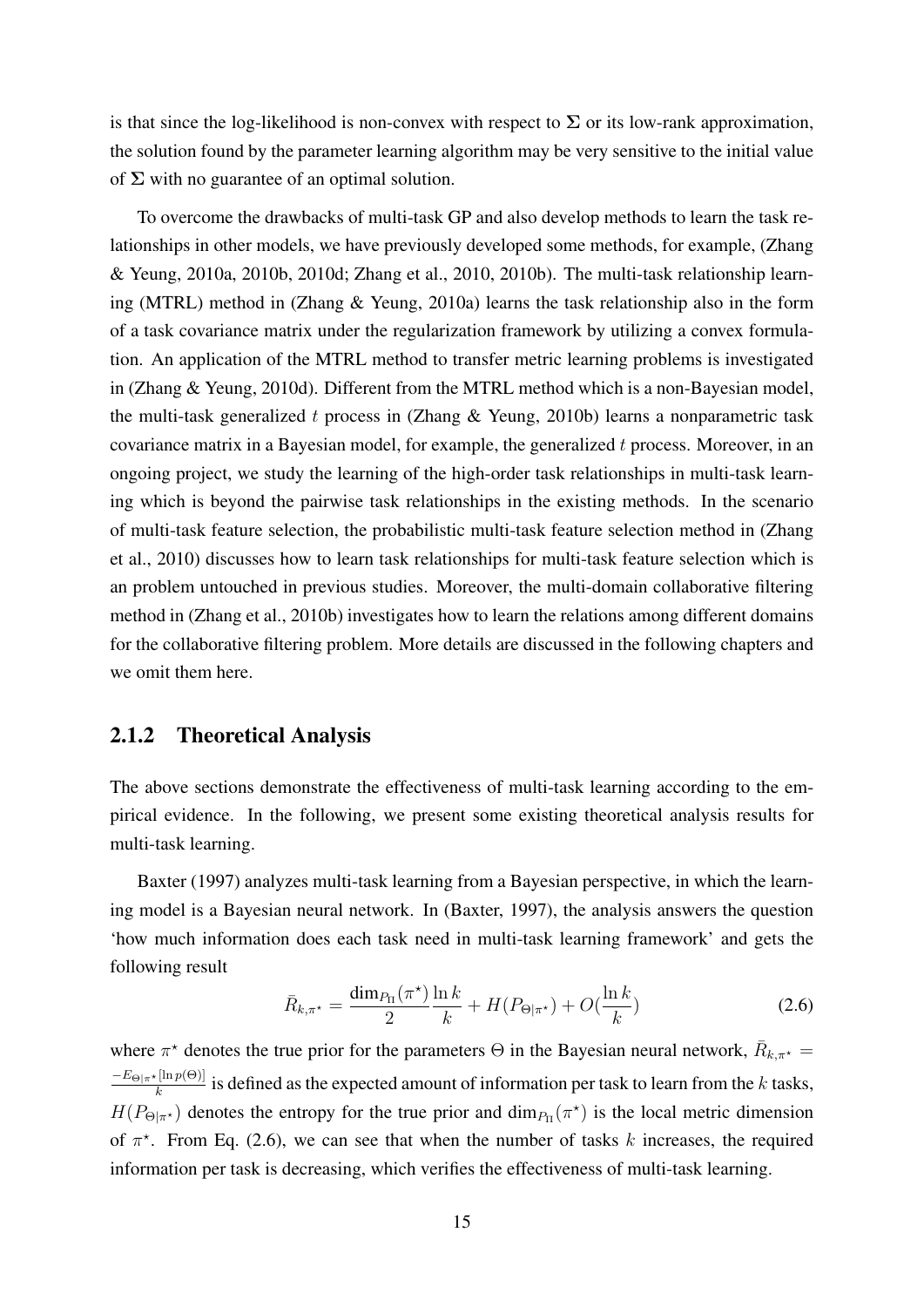Different from the analysis in (Baxter, 1997), Baxter (2000) analyzes multi-task learning from the probably approximately correct (PAC) learning theory. Moreover, different from the objective of (Baxter, 1997), Baxter (2000) wants to answer the two questions of 'how many tasks are needed' and 'how many examples each task needs' with the answer in the following.

**Theorem 2.1** Let  $\mathbb{H} = \{ \mathcal{H} \}$  be any permissible hypothesis space family. We assume that the *number of examples in each task is the same, denoted by* n*. If the number of tasks* k *satisfies*

$$
k \geq \max \{ \frac{256}{\varepsilon^2}\ln \frac{8\mathcal{C}(\frac{\varepsilon}{32},\mathbb{H}^{\star})}{\delta}, \frac{64}{\varepsilon^2} \},
$$

*and the number of examples* n *of each task satisfies*

$$
n \ge \max\{\frac{256}{n\varepsilon^2}\ln\frac{8\mathcal{C}(\frac{\varepsilon}{32},\mathbb{H}_l^k)}{\delta},\frac{64}{\varepsilon^2}\},
$$

*then with probability at least*  $1 - \delta$ *, all*  $\mathcal{H} \in \mathbb{H}$  *will satisfy* 

$$
er_Q(\mathcal{H}) \leq er_{\mathbf{z}}(\mathcal{H}) + \varepsilon.
$$

From Theorem 2.1, we can get that the generalization error for multi-task learning is bounded by the empirical error, which is similar to single-task learning. So if the empirical error is small, then the generalization performance of multi-task learning will be guaranteed. Moreover, the lower bound of *n* decreases when k increases, since  $\ln C(\frac{\varepsilon}{32}, \mathbb{H}^*) \in O(n)$ . Moreover, some works such as (Ben-David et al., 2002; Ben-David & Schuller, 2003; Maurer, 2006) generalize the analysis to a more general case.

### 2.1.3 Applications

Multi-task learning has many applications in many areas, that is, computer vision, information retrieval and Bioinformatics. We review some of these applications in the following.

• *Face Recognition*: Heisele et al. (2001) propose a multi-task learning method for face recognition. This method first detects the components of a face and then combines the features of all the components and the whole face for face recognition. Lapedriza et al. (2008) propose a multi-task feature extraction method for face recognition. In this method, face recognition is treated as a target task, while other face tasks such as facial expression recognition as the complementary tasks to help improve the performance of face recognition. This method works by maximizing the mutual information between the lowdimensional representations and the labels in the face recognition task while minimizing the mutual information between the low-dimensional representations and the labels in the complementary tasks.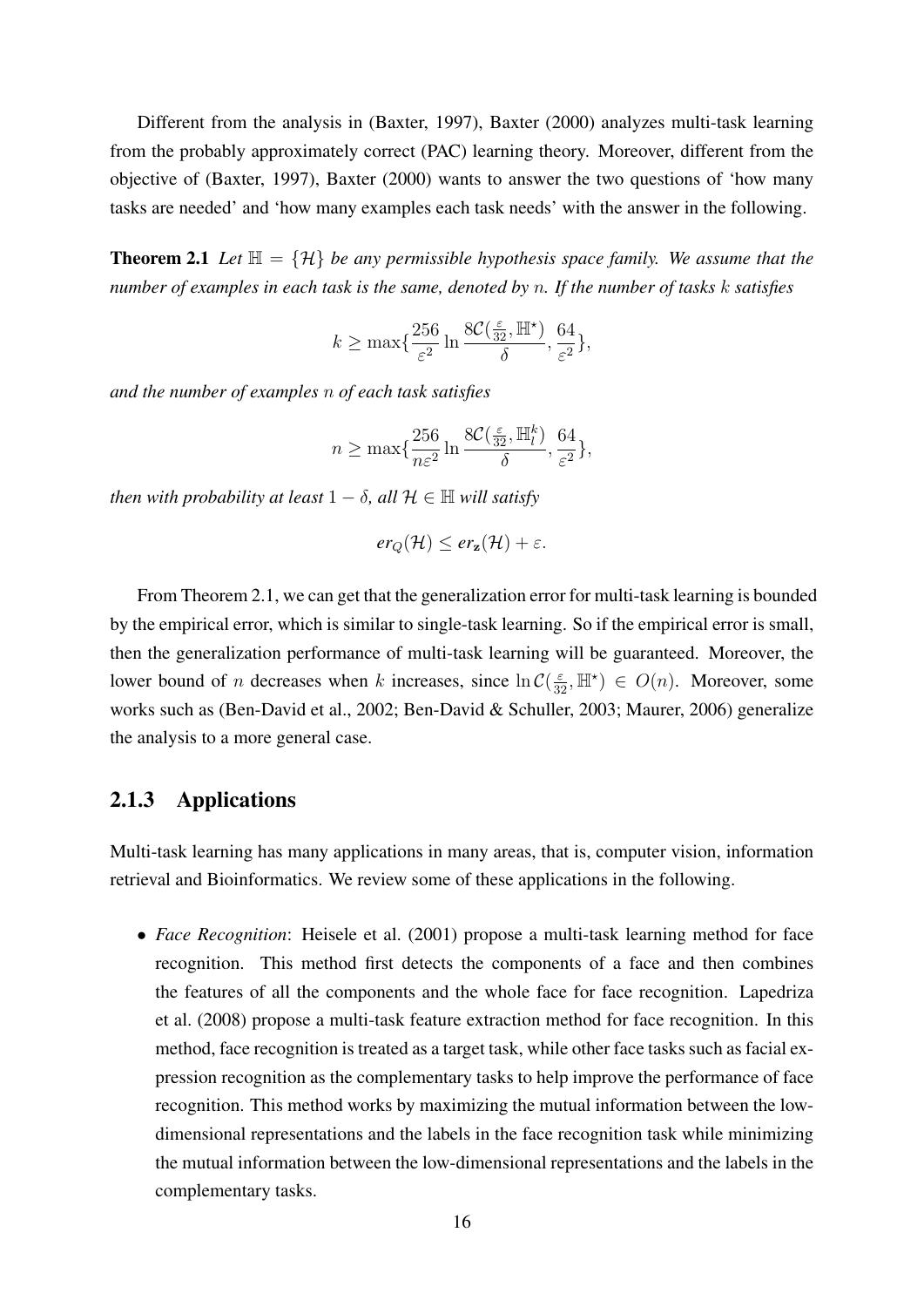- *Image Classification*: Quattoni et al. (2008) propose a method for image classification: the unlabeled data in the target task is used to learn the prototype representation, then the prototypes are selected by some classifiers learned in the source tasks, and finally the selected prototypes are used for the target task. Ahmed et al. (2008) propose a method for visual recognition via a multi-task neural network, in which the target task and the pseudo tasks as the source tasks share a common representation in the common hidden layer. This method also discusses how to generate the pseudo tasks for visual recognition tasks. Kienzle and Chellapilla (2006) propose a biased regularization method for personalized handwriting recognition, in which the parameters of the SVM model in the source tasks are provided as a bias for those in the target task.
- *Object Detection*: Torralba et al. (2004) propose a method for multi-class object detection. Different from the previous methods in object detection which train a classifier for an individual object, this method formulates it as a multi-class classification problem where all the objects share some common features, with a by-product to reduce the number of features required in object detection.
- *Image Segmentation*: An et al. (2008) utilize a Dirichlet process and a kernel stickbreaking process to segment multiple images simultaneously. The Dirichlet process is used as a prior for the base measure and the kernel stick-breaking process is used to incorporate the spatial information to help the segmentation. This work can be viewed as a way for multi-task clustering.
- *Age Estimation*: In (Zhang & Yeung, 2010c), Zhang and Yeung formulate the age estimation problem as a multi-task regression problem, where each task corresponds to estimating the ages for one person, and propose a multi-task extension of warped GP to solve this problem.
- *Compressive Sensing*: Qi et al. (2008) propose a multi-task learning method for compressive sensing, whose model is similar to that in (Xue et al., 2007).
- *Collaborative Filtering*: Yu et al. (2004) unify the content-based filtering and collaborative filtering (CF) in one framework by using a task clustering method, in which the parameters for each user profile share a common DP prior. Yu and Tresp (2005) propose a multi-task learning method to solve the CF problem which utilizes the low-rank matrix approximation. The methods in (Cao et al., 2010; Zhang et al., 2010b) utilize the useful information in multiple domains to improve the performance on each domain by learning the domain relations in the form of a covariance matrix.
- *Text Classification*: Raina et al. (2006) propose a transfer learning method for the binary text classification problem. This method places a Gaussian prior on the model parameters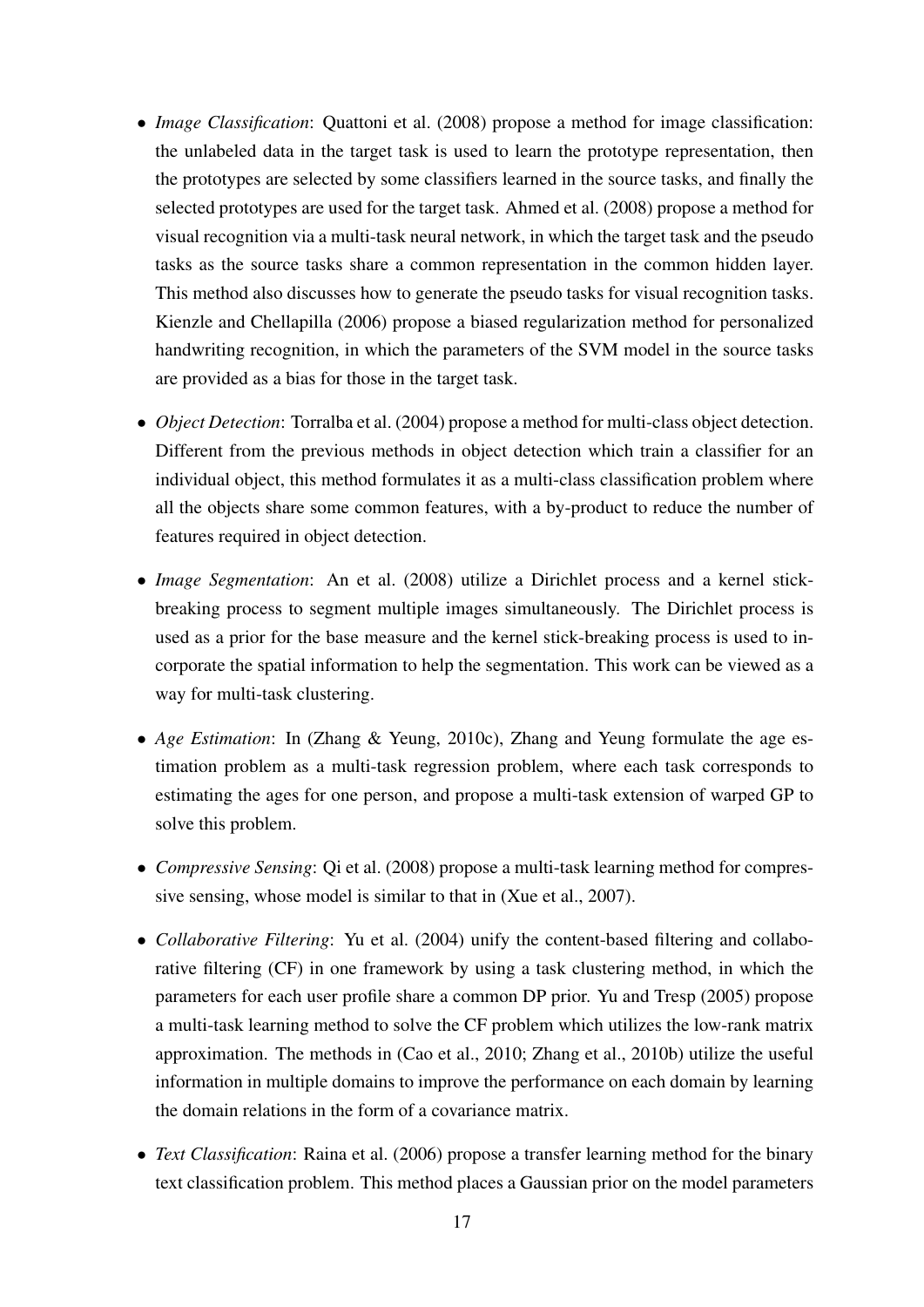of the logistic regression model for target task and learns the covariance matrix of the Gaussian prior from the source tasks. Do and Ng (2006) also propose a method based on the logistic regression model for multi-class text classification problem.

- *Bioinformatics*: Bickel et al. (2008) propose a multi-task learning method based on the distribution matching for the HIV therapy screening problem. Xu et al. (2010) use the multi-task SVM (Evgeniou & Pontil, 2004) and the multi-task feature learning method (Argyriou et al., 2006, 2008a) to solve the protein subcellular location prediction problem. Liu et al. (2010) use the multi-task feature learning method (Argyriou et al., 2006, 2008a) for the cross-platform siRNA efficacy prediction problem. Zhang et al. (2010a) identifies the common mechanisms of the responses to the therapeutic targets by proposing a sparse multi-task regression method. Puniyani et al. (2010) utilize the multi-task feature selection method on the multi-population GWA mapping problems. Lee et al. (2010) extend the multi-task feature selection method by learning the hyperparameters for the eQTL detection problem.
- *Finance*: Ghosn and Bengio (1996) apply a multi-task learning method to the stock selection problem. Different from the previous methods, which use one neural network to predict the return of one stock, the method in (Ghosn & Bengio, 1996) learns from several stocks in one neural network, in which the hidden layer is shared by all stocks and can be viewed as a common representation.
- *Robot Inverse Dynamics*: The methods in (Chai et al., 2008; Yeung & Zhang, 2009) utilize the multi-task GP model in (Bonilla et al., 2007) for the robot inverse dynamics problem to improve the performance over the existing methods.

### 2.2 Matrix Variate Distributions

The single-task learning methods usually use the vector variate distributions, that is, normal distribution, as the priors on the model parameters in one single task. If we want to jointly model the distribution of the model parameters of all tasks in the form of a matrix, we need to resort to matrix variate distributions (Gupta & Nagar, 2000). Here, we briefly review some matrix variate distributions on which our proposed methods are based. More detailed information can be found in (Gupta & Nagar, 2000).

**Definition 2.1** A random matrix  $X \in \mathbb{R}^{m \times n}$  is said to follow matrix variate normal distribution  $\text{with mean matrix } \mathbf{M} \in \mathbb{R}^{m \times n}$ , row covariance matrix  $\mathbf{\Sigma} \in \mathbb{R}^{m \times m}$  and column covariance  $matrix \Omega \in \mathbb{R}^{n \times n}$  where  $\Omega \succ 0$  and  $\Sigma \succ 0$ , written as  $\mathrm{X} \sim \mathcal{MN}_{m \times n}(\mathrm{M}, \Sigma \otimes \Omega)$ , iff its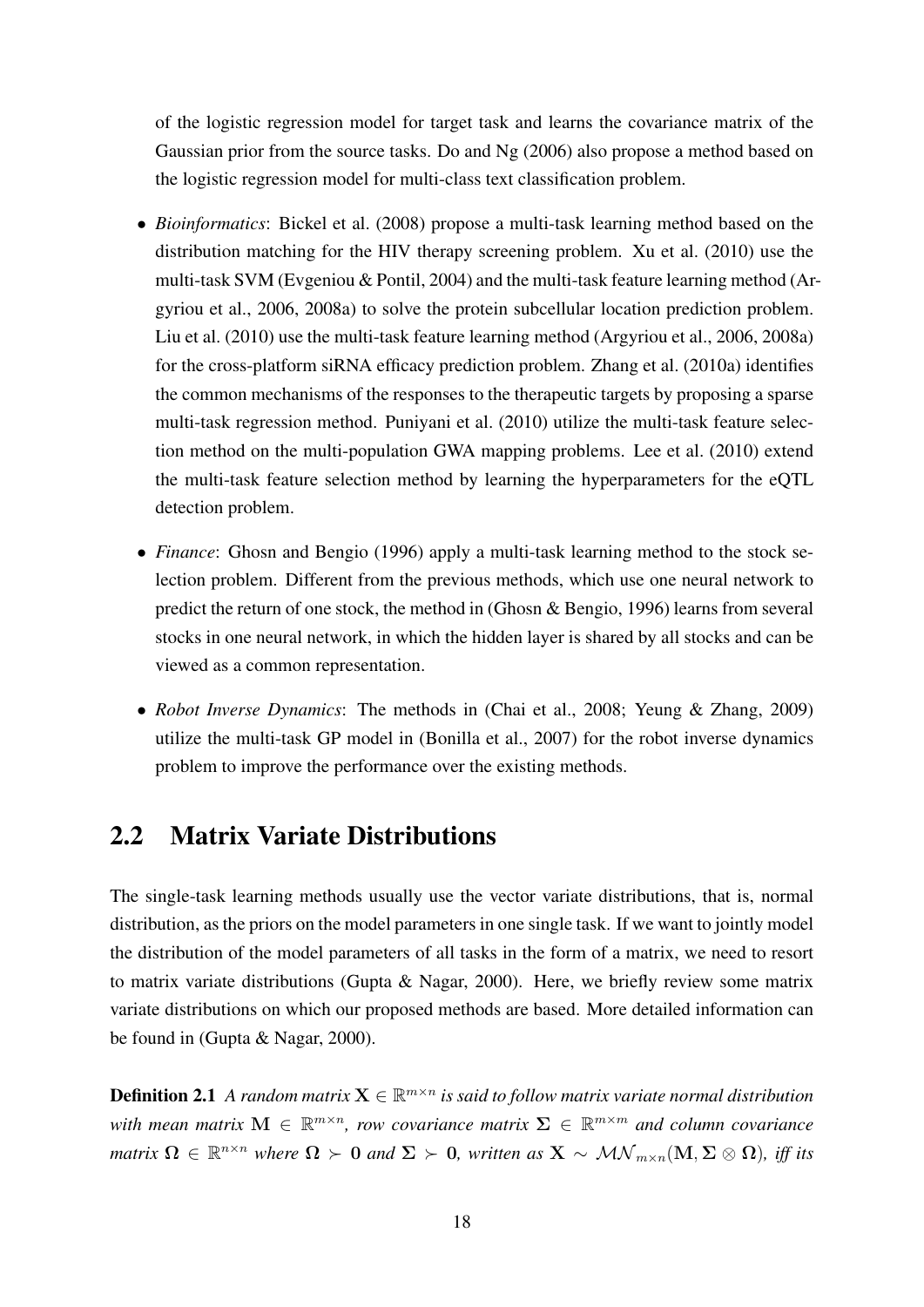*probability density function (p.d.f.) is given by*

$$
\frac{\exp\Big(-\frac{1}{2}\mathrm{tr}\big(\boldsymbol{\Sigma}^{-1}(\mathbf{X}-\mathbf{M})\boldsymbol{\Omega}^{-1}(\mathbf{X}-\mathbf{M})^T\big)\Big)}{(2\pi)^{md/2}|\boldsymbol{\Omega}|^{m/2}|\boldsymbol{\Sigma}|^{n/2}}.
$$

**Definition 2.2** A random matrix  $X \in \mathbb{R}^{m \times n}$  is said to follow matrix variate t distribution with the number of degrees of freedom  $\nu$ , mean matrix  $\mathbf{M} \in \mathbb{R}^{m \times n}$ , row covariance matrix  $\Sigma \in \mathbb{R}^{m \times m}$  and column covariance matrix  $\Omega \in \mathbb{R}^{n \times n}$  where  $\Omega \succ 0$  and  $\Sigma \succ 0$ , written as  $\mathbf{X} \sim \mathcal{MT}_{m \times n}(\mathbf{M}, \Sigma \otimes \mathbf{\Omega})$ , if its probability density function (p.d.f.) is given by

$$
\frac{\Gamma_m(\nu'/2)\,|{\bf I}_m+\boldsymbol{\Sigma}^{-1}({\bf X}-{\bf M})\boldsymbol{\Omega}^{-1}({\bf X}-{\bf M})^T|^{-\nu'/2}}{\pi^{mn/2}\Gamma_m((\nu+m-1)/2)|\boldsymbol{\Sigma}|^{n/2}|\boldsymbol{\Omega}|^{m/2}},
$$

*where*  $\nu' = \nu + m + n - 1$ .

**Definition 2.3** A random matrix  $\mathbf{X} \in \mathbb{R}^{m \times n}$  is said to follow matrix variate generalized normal *random variable, written as*  $X \sim \mathcal{MGN}_{m \times n}(M, \Sigma, \Omega, q)$ , *iff its p.d.f. is given as follows:* 

$$
\frac{1}{\left[2\Gamma(1+\frac{1}{q})\right]^{mn}|\Sigma|^n|\Omega|^m} \exp\left[-\sum_{i=1}^m\sum_{j=1}^n\left|\sum_{k=1}^m\sum_{l=1}^n(\Sigma^{-1})_{ik}(X_{kl}-M_{kl})(\Omega^{-1})_{lj}\right|^q\right],
$$

 $\forall x$  where  $\Sigma \in \mathbb{R}^{s \times s}$  and  $\Omega \in \mathbb{R}^{t \times t}$  are nonsingular,  $A_{ij}$  is the  $(i, j)$ th element of matrix **A** and  $(A^{-1})_{ij}$  *is the*  $(i, j)$ *th element of the matrix inverse*  $A^{-1}$ *.* 

When the parameter  $q$  in a matrix variate generalized normal random variable is set to 2, the matrix variate generalized normal distribution will degenerate to matrix variate normal distribution which is one of the reasons that it is called matrix variate *generalized* normal distribution.

**Definition 2.4** *A*  $n \times n$  *random symmetric positive definite matrix* **K** *is said to have a Wishart distribution with freedom parameter q and*  $n \times n$  *scale matrix*  $\Sigma \succ 0$ *, written as*  $\mathbf{K} \sim \mathcal{W}_n(q, \Sigma)$ *, iff its p.d.f. is given by*

$$
\frac{|\mathbf{K}|^{(q-n-1)/2}}{(2)^{qn/2}\Gamma_n(q/2)|\mathbf{\Sigma}|^{q/2}}\exp\Big(-\frac{1}{2}\mathrm{tr}(\mathbf{\Sigma}^{-1}\mathbf{K})\Big),\;q\leq n.
$$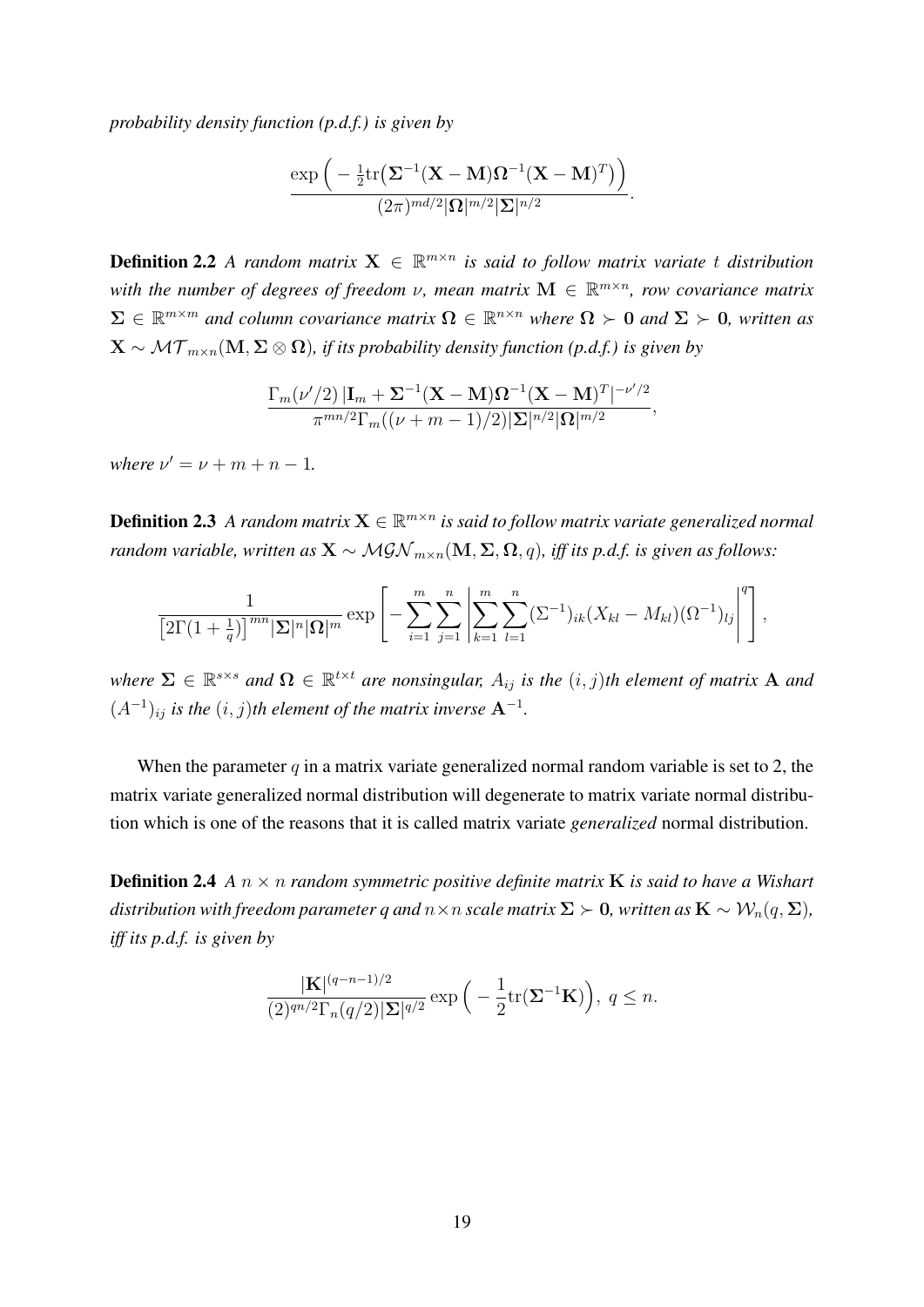## CHAPTER 3

# MULTI-TASK RELATIONSHIP LEARNING

## 3.1 Introduction

Multi-layered feedforward neural networks and multi-task feature learning assume that all tasks share the same representation without actually learning the task relationships from data automatically. Moreover, they do not consider a negative task correlation and are not robust against outlier tasks. The regularization methods in (Evgeniou & Pontil, 2004; Evgeniou et al., 2005; Kato et al., 2007) assume that the task relationships are given and then utilize this prior knowledge to learn the model parameters. However, they only utilize positive task correlation and task unrelatedness and not negative task correlation. The task clustering methods in (Thrun & O'Sullivan, 1996; Bakker & Heskes, 2003; Xue et al., 2007; Jacob et al., 2008) may be viewed as a way to learn the task relationships from data. Similar tasks are grouped into the same task cluster and outlier tasks are grouped separately, making these methods more robust against outlier tasks. However, they are *local* methods in the sense that only similar tasks within the same task cluster can interact to help each other, thus ignoring negative task correlation which may exist between tasks residing in different clusters. On the other hand, a powerful multi-task learning method in (Bonilla et al., 2007) based on GP provides a *global* approach to model and learn task relationships in the form of a task covariance matrix. A task covariance matrix can model all three types of task relationships: positive task correlation, negative task correlation, and task unrelatedness. However, although this method provides a powerful way to model task relationships, learning of the task covariance matrix gives rise to a non-convex optimization problem which is sensitive to parameter initialization. When the number of tasks is large, the authors propose to use low-rank approximation (Bonilla et al., 2007) which will then weaken the expressive power of the task covariance matrix. Moreover, since the method is based on GP, scaling it to large data sets poses a serious computational challenge.

Our goal in this chapter is to inherit the advantages of (Bonilla et al., 2007) while overcoming its disadvantages. Specifically, we propose a probabilistic approach, called *multi-task relationship learning* (MTRL), which also models the relationships between tasks in a nonparametric manner as a task covariance matrix. By utilizing a matrix variate normal distribution (Gupta & Nagar, 2000) as a prior on the model parameters of all tasks, we obtain a convex objective function which allows us to learn the model parameters and the task relationships simultaneously under the regularization framework. This model can be viewed as a generalization of the regularization framework for single-task learning to the multi-task setting. For efficiency,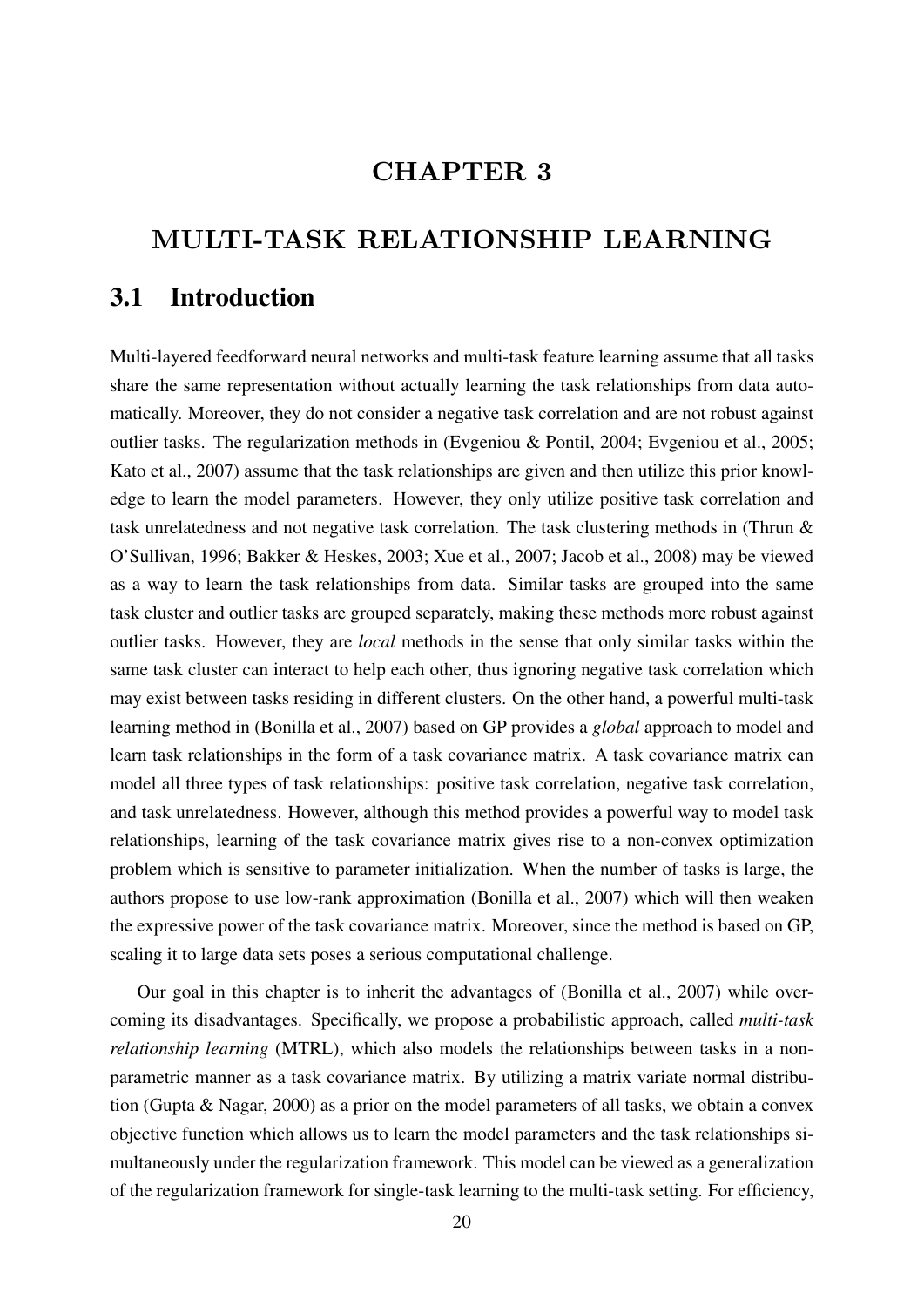we use an alternating optimization method in which each subproblem is a convex problem. We study MTRL in a symmetric multi-task learning setting and then generalize it to the asymmetric setting as well. We discuss some variants of the probabilistic approach to demonstrate the use of other priors for learning task relationships. Moreover, to gain more insight into our model, we also study the relationships between MTRL and some existing multi-task learning methods, such as (Evgeniou & Pontil, 2004; Evgeniou et al., 2005; Kato et al., 2007; Jacob et al., 2008; Bonilla et al., 2007), showing that the regularized methods in (Evgeniou & Pontil, 2004; Evgeniou et al., 2005; Kato et al., 2007; Jacob et al., 2008) can be viewed as special cases of MTRL and the multi-task GP model in (Bonilla et al., 2007) is related to our model. Moreover, we also apply this idea to transfer metric learning where the objective is to learn an accurate distance metric in the target task.

### 3.2 Multi-Task Relationship Learning

Suppose we are given m learning tasks  $\{T_i\}_{i=1}^m$ . For the *i*th task  $T_i$ , the training set  $\mathcal{D}_i$  consists of  $n_i$  data points  $(\mathbf{x}_j^i, y_j^i)$ ,  $j = 1, \ldots, n_i$ , with  $\mathbf{x}_j^i \in \mathbb{R}^d$  and its corresponding output  $y_j^i \in \mathbb{R}$  if it is a regression problem and  $y_j^i \in \{-1, 1\}$  if it is a binary classification problem. The linear function for  $T_i$  is defined as  $f_i(\mathbf{x}) = \mathbf{w}_i^T \mathbf{x} + b_i$ .

### 3.2.1 Probabilistic Framework

The likelihood for  $y_j^i$  given  $x_j^i$ ,  $w_i$ ,  $b_i$  and  $\varepsilon_i$  is:

$$
y_j^i \mid \mathbf{x}_j^i, \mathbf{w}_i, b_i, \varepsilon_i \sim \mathcal{N}(\mathbf{w}_i^T \mathbf{x}_j^i + b_i, \varepsilon_i^2).
$$
 (3.1)

The prior on  $\mathbf{W} = (\mathbf{w}_1, \dots, \mathbf{w}_m)$  is defined as

$$
\mathbf{W} \mid \epsilon_i \sim \left( \prod_{i=1}^m \mathcal{N}(\mathbf{w}_i \mid \mathbf{0}_d, \epsilon_i^2 \mathbf{I}_d) \right) q(\mathbf{W}). \tag{3.2}
$$

The first term of the prior on  $W$  is to penalize the complexity of each column of  $W$  separately and the second term is to model the structure of W. Since W is a matrix variable, it is natural to use a matrix variate distribution (Gupta & Nagar, 2000) to model it. Here we use the matrix variate normal distribution for  $q(\mathbf{W})$ . More specifically,

$$
q(\mathbf{W}) = \mathcal{MN}_{d \times m}(\mathbf{W} \mid \mathbf{0}_{d \times m}, \mathbf{I}_d \otimes \mathbf{\Omega})
$$
\n(3.3)

where  $\mathbf{0}_{d \times m}$  is the  $d \times m$  zero matrix. For the prior in Eq. (3.3), the row covariance matrix  $I_d$  models the relationships between features and the column covariance matrix  $\Omega$  models the relationships between different w<sub>i</sub>'s. In other words,  $\Omega$  models the relationships between tasks.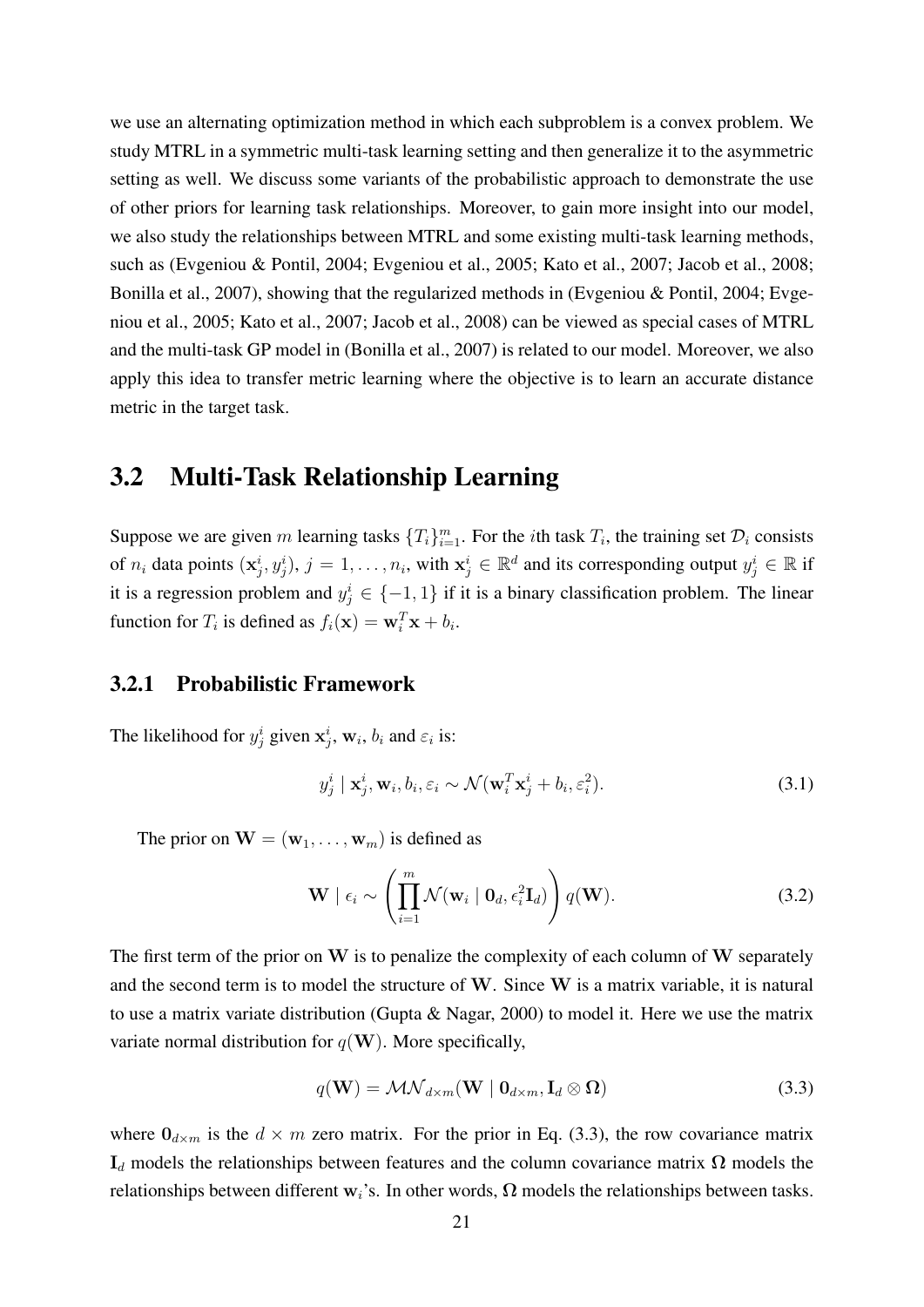When there is only one task and  $\Omega$  is given as a positive scalar value, our model will degenerate to the probabilistic model for regularized least-squares regression and least-squares SVM (Gestel et al., 2004). So our probabilistic model can be viewed as a generalization of the probabilistic model for single-task learning. However, unlike single-task learning, Ω cannot be given *a priori* for most multi-task learning applications and so we seek to estimate it from data automatically.

It is easy to see that this model is a concrete case of our proposed framework in section 1.3 with the prior defined in Eq.  $(3.2)$  and the likelihood in Eq.  $(3.1)$ .

It follows that the posterior distribution for W, which is proportional to the product of the prior and the likelihood function (Bishop, 2006), is given by:

$$
p(\mathbf{W} \mid \mathbf{X}, \mathbf{y}, \mathbf{b}, \boldsymbol{\varepsilon}, \boldsymbol{\epsilon}, \boldsymbol{\Omega}) \propto p(\mathbf{y} \mid \mathbf{X}, \mathbf{W}, \mathbf{b}, \boldsymbol{\varepsilon}) p(\mathbf{W} \mid \boldsymbol{\epsilon}, \boldsymbol{\Omega}),
$$
\n(3.4)

where  $y = (y_1^1, \dots, y_{n_1}^1, \dots, y_1^m, \dots, y_{n_m}^m)^T$ , X denotes the data matrix of all data points in all tasks, and  $\mathbf{b} = (b_1, \dots, b_m)^T$ . Taking the negative logarithm of Eq. (3.4) and combining with Eqs. (3.1)–(3.3), we obtain the *maximum a posteriori* (MAP) estimation of W and the MLE of b and  $\Omega$  by solving the following problem:

$$
\min_{\mathbf{W},\mathbf{b},\mathbf{\Omega}\succeq 0} \sum_{i=1}^{m} \frac{1}{\varepsilon_i^2} \sum_{j=1}^{n_i} (y_j^i - \mathbf{w}_i^T \mathbf{x}_j^i - b_i)^2 + \sum_{i=1}^{m} \frac{1}{\varepsilon_i^2} \mathbf{w}_i^T \mathbf{w}_i + \text{tr}(\mathbf{W}\Omega^{-1}\mathbf{W}^T) + d\ln|\Omega|.
$$
 (3.5)

Here the PSD constraint on  $\Omega$  holds due to the fact that  $\Omega$  is defined as a task covariance matrix. For simplicity of discussion, we assume that  $\varepsilon = \varepsilon_i$  and  $\epsilon = \epsilon_i, \forall i = 1, \ldots, m$ . The effect of the last term in problem (3.5) is to penalize the complexity of  $\Omega$ . However, as we will see later, the first three terms in problem (3.5) are jointly convex with respect to all variables but the last term is concave since  $-\ln |\Omega|$  is a convex function with respect to  $\Omega$ , according to (Boyd & Vandenberghe, 2004). Moreover, for kernel extension, we have no idea about  $d$  which may even be infinite after feature mapping, making problem (3.5) difficult to optimize. In the following, we first present a useful lemma which will be used later.

**Lemma 3.1** *For any*  $m \times m$  *PSD matrix*  $\Omega$ ,  $\ln |\Omega| \leq \text{tr}(\Omega) - m$ .

#### Proof:

We denote the eigenvalues of  $\Omega$  by  $e_1, \ldots, e_m$ . Then  $\ln |\Omega| = \sum_{i=1}^m \ln e_i$  and  $\text{tr}(\Omega) = \sum_{i=1}^m e_i$ . Due to the concavity of the logarithm function, we can obtain

$$
\ln x \le \ln 1 + \frac{1}{1}(x - 1) = x - 1
$$

by applying the first-order condition. Then

$$
\ln |\Omega| = \sum_{i=1}^{m} \ln e_i \le \sum_{i=1}^{m} e_i - m = \text{tr}(\Omega) - m.
$$
  
22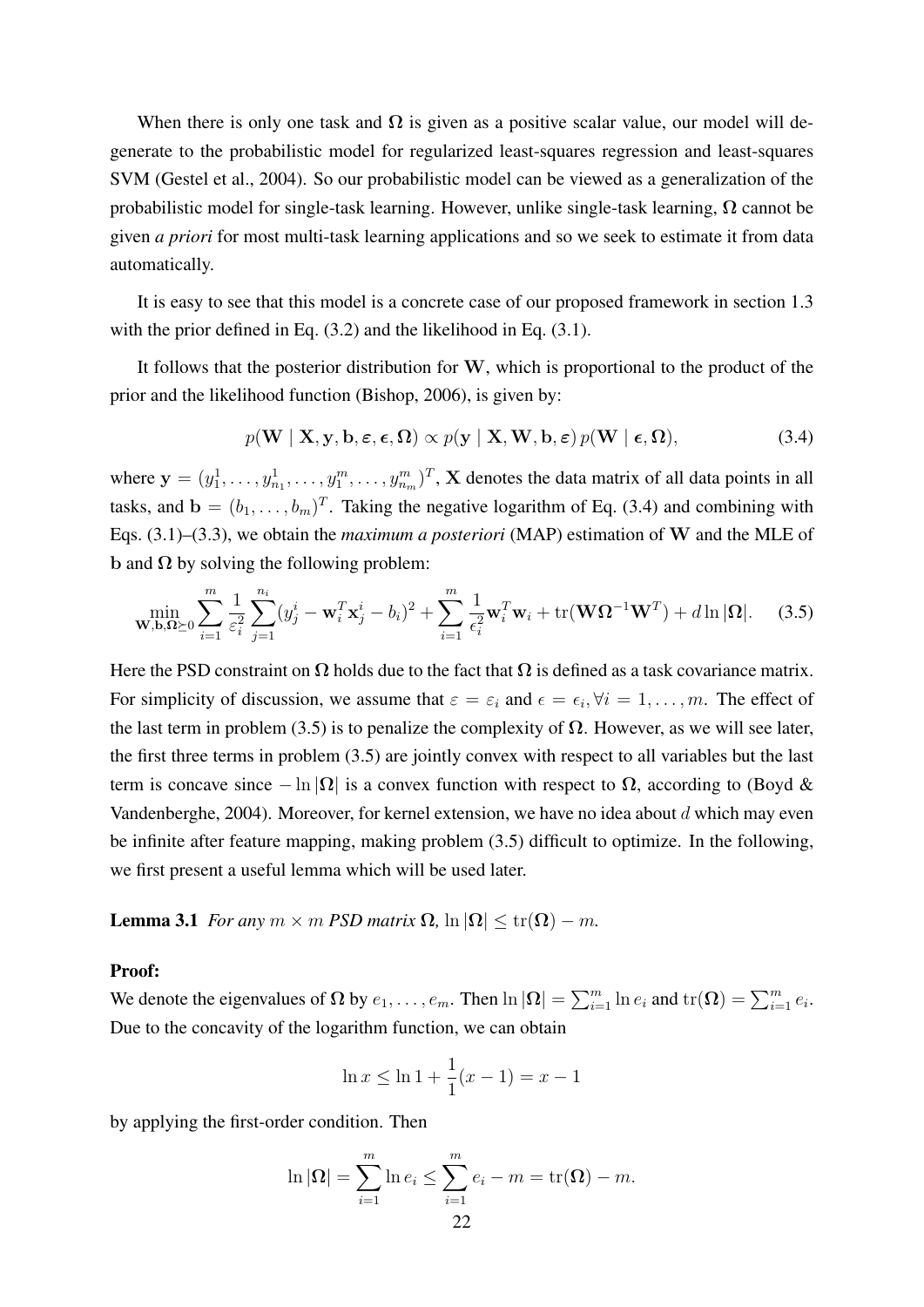This proves the lemma.  $\Box$ 

Based on Lemma 3.1, we can relax the optimization problem (3.5) as

$$
\min_{\mathbf{W},\mathbf{b},\mathbf{\Omega}\succeq0} \sum_{i=1}^{m} \frac{1}{\varepsilon^2} \sum_{j=1}^{n_i} (y_j^i - \mathbf{w}_i^T \mathbf{x}_j^i - b_i)^2 + \sum_{i=1}^{m} \frac{1}{\varepsilon^2} \mathbf{w}_i^T \mathbf{w}_i + \text{tr}(\mathbf{W}\mathbf{\Omega}^{-1}\mathbf{W}^T) + d\,\text{tr}(\mathbf{\Omega}).\tag{3.6}
$$

However, the last term in problem  $(3.6)$  is still related to the data dimensionality d which usually cannot be estimated accurately in kernel methods. So we incorporate the last term into the constraint, leading to the following problem

$$
\min_{\mathbf{W},\mathbf{b},\mathbf{\Omega}} \quad \sum_{i=1}^{m} \sum_{j=1}^{n_i} (y_j^i - \mathbf{w}_i^T \mathbf{x}_j^i - b_i)^2 + \frac{\lambda_1}{2} \text{tr}(\mathbf{W}\mathbf{W}^T) + \frac{\lambda_2}{2} \text{tr}(\mathbf{W}\mathbf{\Omega}^{-1}\mathbf{W}^T)
$$
\n
$$
\text{s.t.} \quad \mathbf{\Omega} \succeq 0
$$
\n
$$
\text{tr}(\mathbf{\Omega}) \leq c,
$$
\n
$$
(3.7)
$$

where  $\lambda_1 = \frac{2\varepsilon^2}{\epsilon^2}$  $\lambda_2 = 2\varepsilon^2$  and  $\lambda_2 = 2\varepsilon^2$  are regularization parameters. By using the method of Lagrange multipliers, it is easy to show that problems (3.6) and (3.7) are equivalent. Here we simply set  $c = 1$ .

The first term in (3.7) measures the empirical loss on the training data, the second term penalizes the complexity of  $W$ , and the third term measures the relationships between all tasks based on W and  $\Omega$ .

To avoid the task imbalance problem in which one task has so many data points that it dominates the empirical loss, we modify problem (3.7) as

$$
\min_{\mathbf{W},\mathbf{b},\mathbf{\Omega}} \quad \sum_{i=1}^{m} \frac{1}{n_i} \sum_{j=1}^{n_i} (y_j^i - \mathbf{w}_i^T \mathbf{x}_j^i - b_i)^2 + \frac{\lambda_1}{2} \text{tr}(\mathbf{W}\mathbf{W}^T) + \frac{\lambda_2}{2} \text{tr}(\mathbf{W}\mathbf{\Omega}^{-1}\mathbf{W}^T)
$$
\n
$$
\text{s.t.} \quad \mathbf{\Omega} \succeq 0
$$
\n
$$
\text{tr}(\mathbf{\Omega}) \le 1. \tag{3.8}
$$

Note that (3.8) is a semi-definite programming (SDP) problem which is computationally demanding. In what follows, we will present an efficient algorithm for solving it.

### 3.2.2 Optimization Procedure

We first prove the convexity of problem  $(3.8)$  with respect to all variables.

**Theorem 3.1** *Problem* (3.8) *is convex with respect to* W, b *and*  $\Omega$ *.* 

#### Proof:

It is easy to see that the first two terms in the objective function of problem (3.8) are convex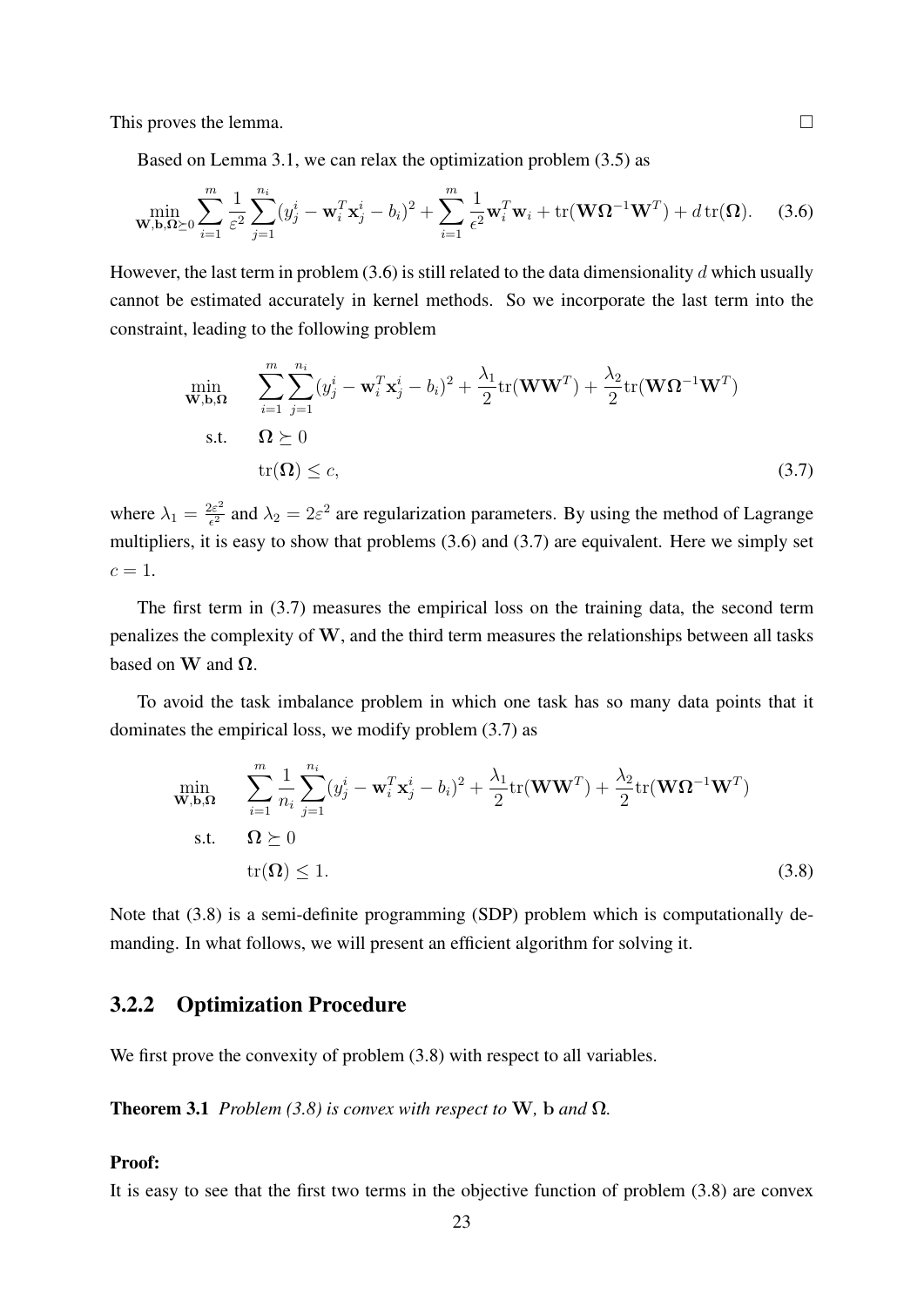with respect to all variables and the constraints in (3.8) are also convex. We rewrite the third term in the objective function as

$$
\mathrm{tr}(\mathbf{W}\mathbf{\Omega}^{-1}\mathbf{W}^T)=\sum_t \mathbf{W}(t,:)\mathbf{\Omega}^{-1}\mathbf{W}(t,:)^T,
$$

where  $\mathbf{W}(t, :)$  denotes the tth row of W.  $\mathbf{W}(t, :)\Omega^{-1}\mathbf{W}(t, :)^{T}$  is called a matrix fractional function in Example 3.4 (page 76) of (Boyd & Vandenberghe, 2004) and it is proved to be a convex function with respect to  $W(t, \cdot)$  and  $\Omega$  there when  $\Omega$  is a positive semidefinite matrix (which is satisfied by the first constraint of (3.8)). Since  $W(t, :)$  is a row of W,  $\mathbf{W}(t, \cdot) \mathbf{\Omega}^{-1} \mathbf{W}(t, \cdot)^{T}$  is also convex with respect to W and  $\mathbf{\Omega}$ . Because the summation operation can preserve convexity according to the analysis on page 79 of (Boyd & Vandenberghe, 2004),  $tr(\mathbf{W}\Omega^{-1}\mathbf{W}^T) = \sum_t \mathbf{W}(t,.)\Omega^{-1}\mathbf{W}(t,.)^T$  is convex with respect to W, b and  $\Omega$ . So the objective function and the constraints in problem (3.8) are convex with respect to all variables and hence problem  $(3.8)$  is jointly convex.

Even though the optimization problem (3.8) is convex with respect to W, b and  $\Omega$  jointly, it is not easy to optimize the objective function with respect to all the variables simultaneously. Here we propose an alternating method to solve the problem more efficiently. Specifically, we first optimize the objective function with respect to W and b when  $\Omega$  is fixed, and then optimize it with respect to  $\Omega$  when W and b are fixed. This procedure is repeated until convergence. In what follows, we will present the two subproblems separately.

#### Optimizing w.r.t. W and b when  $\Omega$  is fixed

When  $\Omega$  is given and fixed, the optimization problem for finding W and b is an unconstrained convex optimization problem. The optimization problem can be stated as:

$$
\min_{\mathbf{W},\mathbf{b}} \sum_{i=1}^{m} \frac{1}{n_i} \sum_{j=1}^{n_i} (y_j^i - \mathbf{w}_i^T \mathbf{x}_j^i - b_i)^2 + \frac{\lambda_1}{2} tr(\mathbf{W} \mathbf{W}^T) + \frac{\lambda_2}{2} tr(\mathbf{W} \mathbf{\Omega}^{-1} \mathbf{W}^T).
$$
 (3.9)

To facilitate a kernel extension to be given later for the general nonlinear case, we reformulate the optimization problem into a dual form by first expressing problem (3.9) as a constrained optimization problem:

$$
\min_{\mathbf{W},\mathbf{b},\{\varepsilon_j^i\}} \qquad \sum_{i=1}^m \frac{1}{n_i} \sum_{j=1}^{n_i} (\varepsilon_j^i)^2 + \frac{\lambda_1}{2} \text{tr}(\mathbf{W}\mathbf{W}^T) + \frac{\lambda_2}{2} \text{tr}(\mathbf{W}\mathbf{\Omega}^{-1}\mathbf{W}^T)
$$
\n
$$
\text{s.t.} \qquad y_j^i - (\mathbf{w}_i^T \mathbf{x}_j^i + b_i) = \varepsilon_j^i \quad \forall i, j. \tag{3.10}
$$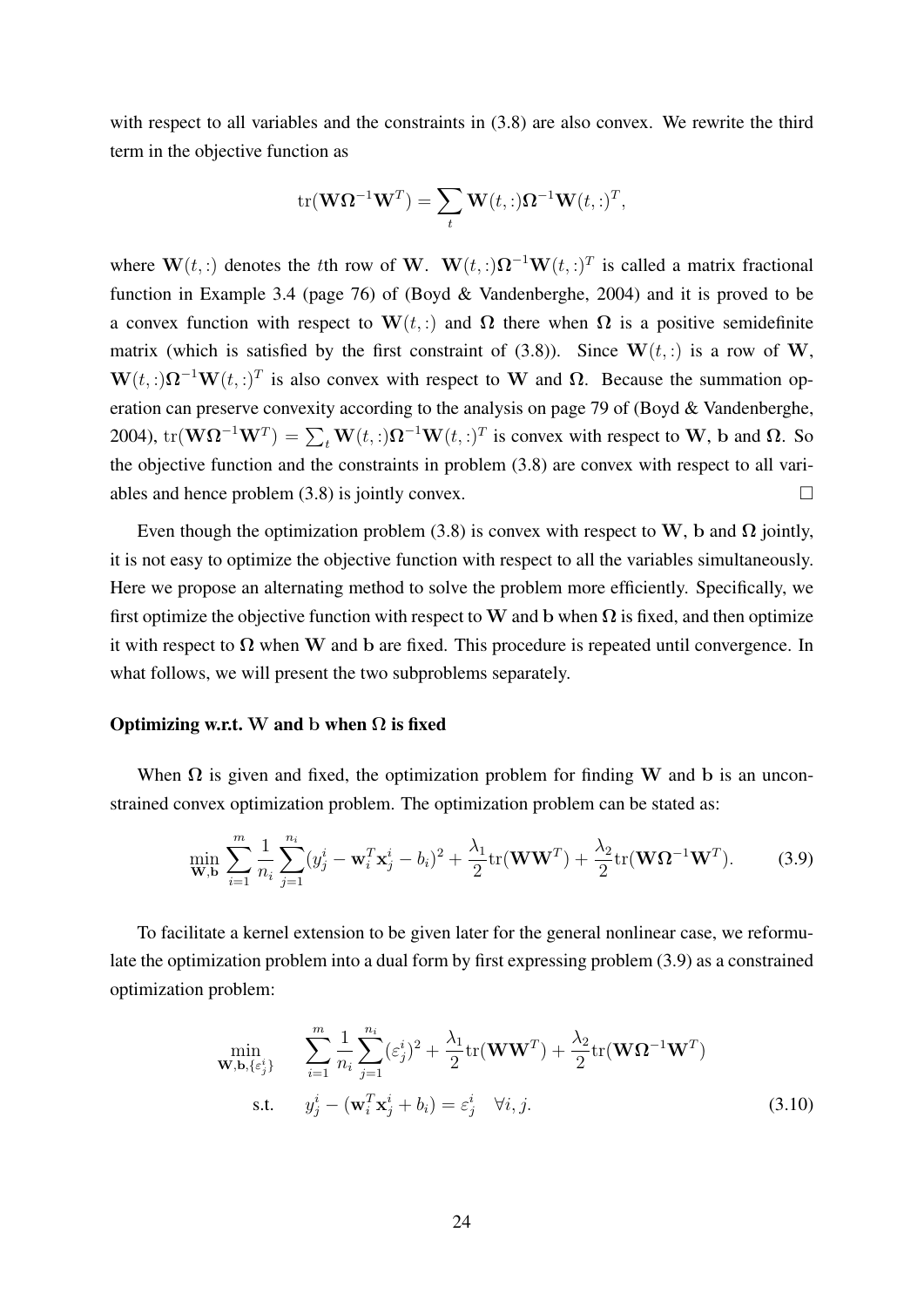The Lagrangian of problem (3.10) is given by

$$
G = \sum_{i=1}^{m} \frac{1}{n_i} \sum_{j=1}^{n_i} (\varepsilon_j^i)^2 + \frac{\lambda_1}{2} \text{tr}(\mathbf{W}\mathbf{W}^T) + \frac{\lambda_2}{2} \text{tr}(\mathbf{W}\mathbf{\Omega}^{-1}\mathbf{W}^T) + \sum_{i=1}^{m} \sum_{j=1}^{n_i} \alpha_j^i \left[ y_j^i - (\mathbf{w}_i^T \mathbf{x}_j^i + b_i) - \varepsilon_j^i \right].
$$
 (3.11)

We calculate the gradients of G with respect to W,  $b_i$  and  $\varepsilon_j^i$  and set them to 0 to obtain

$$
\frac{\partial G}{\partial \mathbf{W}} = \mathbf{W}(\lambda_1 \mathbf{I}_m + \lambda_2 \mathbf{\Omega}^{-1}) - \sum_{i=1}^m \sum_{j=1}^{n_i} \alpha_j^i \mathbf{x}_j^i \mathbf{e}_i^T = 0 \Rightarrow \mathbf{W} = \sum_{i=1}^m \sum_{j=1}^{n_i} \alpha_j^i \mathbf{x}_j^i \mathbf{e}_i^T \mathbf{\Omega} (\lambda_1 \mathbf{\Omega} + \lambda_2 \mathbf{I}_m)^{-1}
$$
  
\n
$$
\frac{\partial G}{\partial b_i} = -\sum_{j=1}^{n_i} \alpha_j^i = 0
$$
  
\n
$$
\frac{\partial G}{\partial \varepsilon_j^i} = \frac{2}{n_i} \varepsilon_j^i - \alpha_j^i = 0,
$$

where  $e_i$  is the *i*th column vector of  $I_m$ . Combining the above equations, we obtain the following linear system:

$$
\begin{pmatrix}\n\mathbf{K} + \frac{1}{2}\mathbf{\Lambda} & \mathbf{M}_{12} \\
\mathbf{M}_{21} & \mathbf{0}_{m \times m}\n\end{pmatrix}\n\begin{pmatrix}\n\alpha \\
\mathbf{b}\n\end{pmatrix} =\n\begin{pmatrix}\n\mathbf{y} \\
\mathbf{0}_{m \times 1}\n\end{pmatrix},
$$
\n(3.12)

where  $k_{MT}(\mathbf{x}_{i_1}^{i_1})$  $_{j_1}^{i_1},\mathbf{x}_{j_2}^{i_2}$  $\mathbf{e}_{i_2}^{i_2})=\mathbf{e}_{i_1}^T\mathbf{\Omega}(\lambda_1\mathbf{\Omega}+\lambda_2\mathbf{I}_m)^{-1}\mathbf{e}_{i_2}(\mathbf{x}_{j_1}^{i_1})$  $_{j_1}^{i_1})^T\mathbf{x}_{j_2}^{i_2}$  $j_2^{i_2}$  is the linear multi-task kernel, **K** is the kernel matrix defined on all data points for all tasks using the linear multi-task kernel,  $\alpha$  =  $(\alpha_1^1,\ldots,\alpha_{n_m}^m)^T$ ,  $\mathbf{0}_{p\times q}$  is the  $p\times q$  zero matrix or vector,  $\Lambda$  is a diagonal matrix whose diagonal element is equal to  $n_i$  if the corresponding data point belongs to the *i*th task,  $N_i = \sum_{j=1}^i n_j$ , and  $\mathbf{M}_{12} = \mathbf{M}_{21}^T = (\mathbf{e}_{N_0+1}^{N_1}, \mathbf{e}_{N_1+1}^{N_2}, \dots, \mathbf{e}_{N_{m-1}+1}^{N_m})$  where  $\mathbf{e}_q^p$  is a zero vector with only the elements whose indices are in  $[q, p]$  being equal to 1.

When the total number of data points for all tasks is very large, the computational cost required to solve the linear system (3.12) directly will be very high. In this situation, we can use another optimization method to solve it. It is easy to show that the dual form of problem (3.10) can be formulated as:

$$
\min_{\mathbf{\alpha}} \qquad h(\mathbf{\alpha}) = \frac{1}{2} \mathbf{\alpha}^T \tilde{\mathbf{K}} \mathbf{\alpha} - \sum_{i,j} \alpha_j^i y_j^i
$$
\n
$$
\text{s.t.} \qquad \sum_j \alpha_j^i = 0 \quad \forall i,
$$
\n(3.13)

where  $\tilde{K} = K + \frac{1}{2}\Lambda$ . Note that it is similar to the dual form of least-squares SVM (Gestel et al., 2004) except that there is only one constraint in least-squares SVM but here there are m constraints with each constraint corresponding to one task. Here we use an SMO algorithm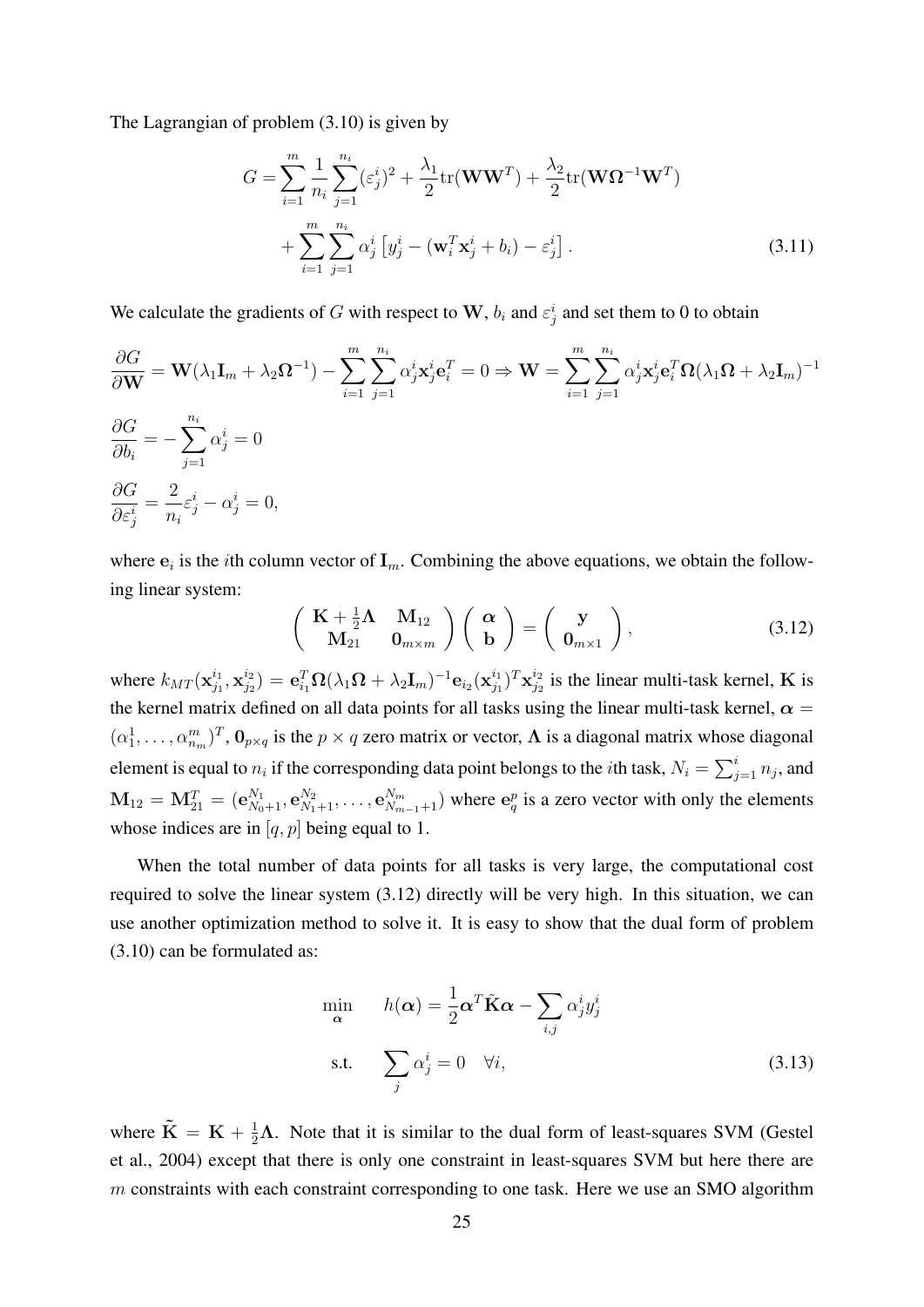similar to that for least-squares SVM (Keerthi & Shevade, 2003). The detailed SMO algorithm is given in Appendix A.1.

#### Optimizing w.r.t.  $\Omega$  when W and b are fixed

When W and b are fixed, the optimization problem for finding  $\Omega$  becomes

$$
\min_{\Omega} \quad \text{tr}(\Omega^{-1} \mathbf{W}^T \mathbf{W})
$$
\n
$$
\text{s.t.} \quad \Omega \succeq 0
$$
\n
$$
\text{tr}(\Omega) \le 1. \tag{3.14}
$$

Then we have

$$
\begin{aligned} \mathrm{tr}(\boldsymbol{\Omega}^{-1}\mathbf{A}) &\geq \mathrm{tr}(\boldsymbol{\Omega}^{-1}\mathbf{A})\mathrm{tr}(\boldsymbol{\Omega}) \\&= \mathrm{tr}((\boldsymbol{\Omega}^{-\frac{1}{2}}\mathbf{A}^{\frac{1}{2}})(\mathbf{A}^{\frac{1}{2}}\boldsymbol{\Omega}^{-\frac{1}{2}}))\mathrm{tr}(\boldsymbol{\Omega}^{\frac{1}{2}}\boldsymbol{\Omega}^{\frac{1}{2}}) \\&\geq (\mathrm{tr}(\boldsymbol{\Omega}^{-\frac{1}{2}}\mathbf{A}^{\frac{1}{2}}\boldsymbol{\Omega}^{\frac{1}{2}}))^2 = (\mathrm{tr}(\mathbf{A}^{\frac{1}{2}}))^2, \end{aligned}
$$

where  $A = W<sup>T</sup>W$ . The first inequality holds because of the last constraint in problem (3.14), and the last inequality holds because of the Cauchy-Schwarz inequality for the Frobenius norm. Moreover,  $tr(\Omega^{-1}A)$  attains its minimum value  $(tr(A^{\frac{1}{2}}))^2$  if and only if  $\Omega^{-\frac{1}{2}}A^{\frac{1}{2}} = a\Omega^{\frac{1}{2}}$  for some constant a and tr( $\Omega$ ) = 1. So we can get the analytical solution  $\Omega = \frac{(\mathbf{W}^T \mathbf{W})^{\frac{1}{2}}}{\sqrt{(\mathbf{W}^T \mathbf{W})^{\frac{1}{2}}}}$  $\frac{(\mathbf{W}^T \mathbf{W})^2}{\text{tr}((\mathbf{W}^T \mathbf{W})^{\frac{1}{2}})}$ .

We set the initial value of  $\Omega$  to  $\frac{1}{m}I_m$  which corresponds to the assumption that all tasks are unrelated initially.

After learning the optimal values of W, b and  $\Omega$ , we can make prediction for a new data point. Given a test data point  $x^i_{\star}$  for task  $T_i$ , the predictive output  $y^i_{\star}$  is given by  $y^i_{\star}$  =  $\sum_{p=1}^m \sum_{q=1}^{n_p} \alpha_q^p k_{MT}(\mathbf{x}_q^p, \mathbf{x}_{\star}^i) + b_i.$ 

#### 3.2.3 Incorporation of New Tasks

The method described above can only learn from multiple tasks simultaneously which is the setting for symmetric multi-task learning. In asymmetric multi-task learning, when a new task arrives, we could add the data for this new task to the training set and then train a new model from scratch for the  $m + 1$  tasks using the above method. However, it is undesirable to incorporate new tasks this way due to the high computational cost incurred. Here we introduce an algorithm for asymmetric multi-task learning which is more efficient.

For notational simplicity, let  $\tilde{m}$  denote  $m+1$ . We denote the new task by  $T_{\tilde{m}}$  and its training set by  $\mathcal{D}_{\tilde{m}} = \{(\mathbf{x}_{j}^{\tilde{m}}, y_{j}^{\tilde{m}})\}_{j=1}^{n_{\tilde{m}}}$ . The task covariances between  $T_{\tilde{m}}$  and the m existing tasks are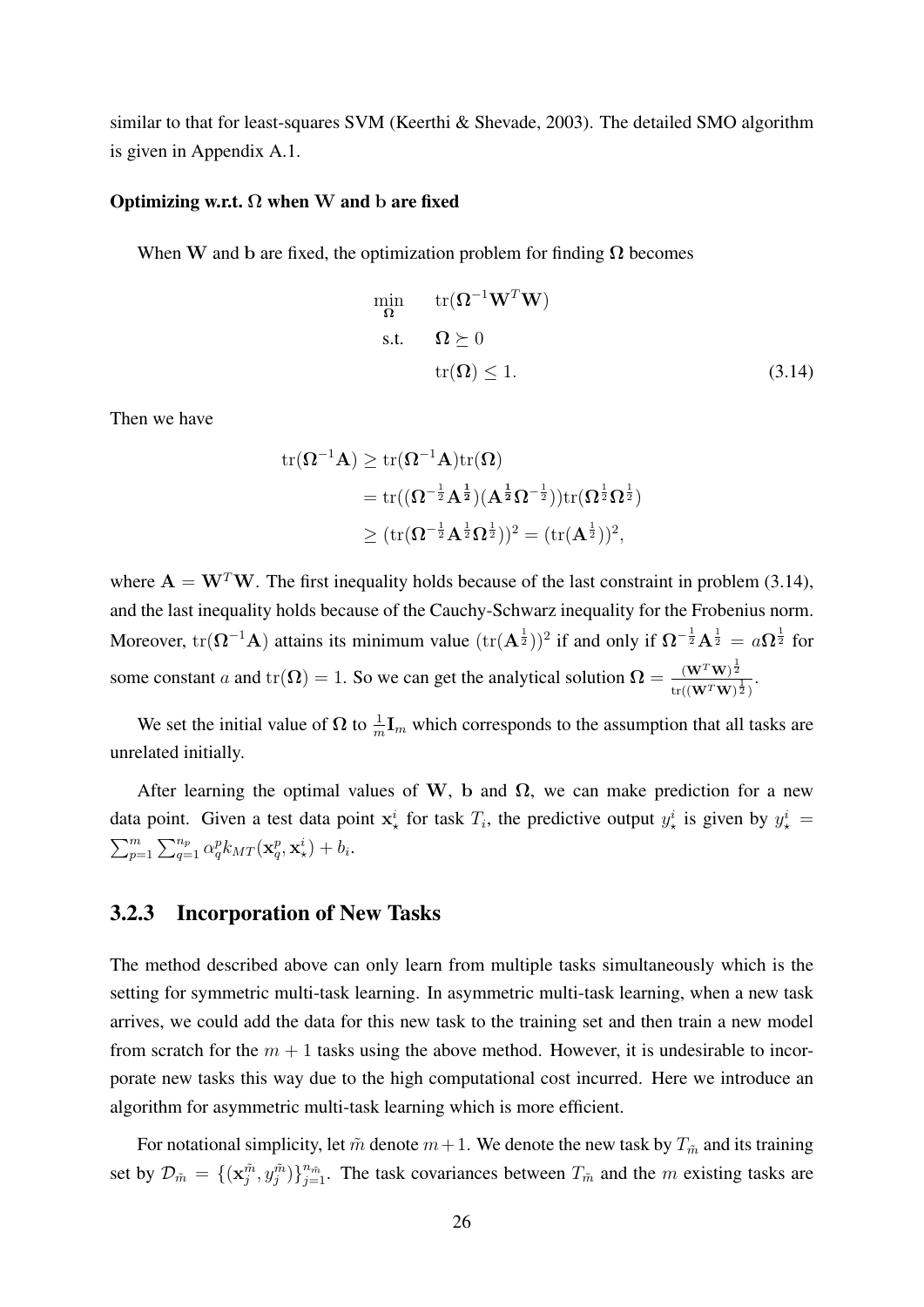represented by the vector  $\omega_{\tilde{m}} = (\omega_{\tilde{m},1}, \dots, \omega_{\tilde{m},m})^T$  and the task variance for  $T_{\tilde{m}}$  is defined as σ. Thus the augmented task covariance matrix for the  $m + 1$  tasks is:

$$
\tilde{\mathbf{\Omega}} = \left( \begin{array}{cc} (1-\sigma)\mathbf{\Omega} & \boldsymbol{\omega}_{\tilde{m}} \\ \boldsymbol{\omega}_{\tilde{m}}^T & \sigma \end{array} \right),
$$

where  $\Omega$  is scaled by  $(1 - \sigma)$  to make  $\tilde{\Omega}$  satisfy the constraint  $tr(\tilde{\Omega}) = 1$ .<sup>1</sup> The linear function for task  $T_{m+1}$  is defined as  $f_{m+1}(\mathbf{x}) = \mathbf{w}^T \mathbf{x} + b$ .

With  $W_m = (w_1, \ldots, w_m)$  and  $\Omega$  at hand, the optimization problem can be formulated as follows:

$$
\min_{\mathbf{w},b,\omega_{\tilde{m}},\sigma} \quad \frac{1}{n_{\tilde{m}}} \sum_{j=1}^{n_{\tilde{m}}} (y_j^{\tilde{m}} - \mathbf{w}^T \mathbf{x}_j^{\tilde{m}} - b)^2 + \frac{\lambda_1}{2} ||\mathbf{w}||_2^2 + \frac{\lambda_2}{2} \text{tr}(\mathbf{W}_{\tilde{m}} \tilde{\mathbf{\Omega}}^{-1} \mathbf{W}_{\tilde{m}}^T)
$$
\n
$$
\text{s.t.} \quad \tilde{\mathbf{\Omega}} \succeq 0,
$$
\n(3.15)

where  $W_{m} = (W_m, w)$ . Problem (3.15) is an SDP problem. Here we assume  $\Omega$  is positive definite.<sup>2</sup> So if the constraint in (3.15) holds, then according to the Schur complement (Boyd  $\&$ Vandenberghe, 2004), this constraint is equivalent to  $\omega_{\tilde{m}}^T \Omega^{-1} \omega_{\tilde{m}} \le \sigma - \sigma^2$ . Thus problem (3.15) becomes

$$
\min_{\mathbf{w},b,\omega_{\tilde{m}},\sigma} \quad \frac{1}{n_{\tilde{m}}} \sum_{j=1}^{n_{\tilde{m}}} (y_j^{\tilde{m}} - \mathbf{w}^T \mathbf{x}_j^{\tilde{m}} - b)^2 + \frac{\lambda_1}{2} ||\mathbf{w}||_2^2 + \frac{\lambda_2}{2} \text{tr}(\mathbf{W}_{\tilde{m}} \tilde{\mathbf{\Omega}}^{-1} \mathbf{W}_{\tilde{m}}^T)
$$
\ns.t.

\n
$$
\omega_{\tilde{m}}^T \mathbf{\Omega}^{-1} \omega_{\tilde{m}} \leq \sigma - \sigma^2.
$$
\n(3.16)

This is a convex problem and thus we can also use an alternating method to solve it.

When using the alternating method to optimize with respect to  $w$  and  $b$ , from the block matrix inversion formula, we can get

$$
\tilde{\mathbf{\Omega}}^{-1}=\left(\begin{array}{cc} \left((1-\sigma)\mathbf{\Omega}-\frac{1}{\sigma}\boldsymbol{\omega}_{\tilde{m}}\boldsymbol{\omega}_{\tilde{m}}^T\right)^{-1}& -\frac{1}{(1-\sigma)\sigma'}\mathbf{\Omega}^{-1}\boldsymbol{\omega}_{\tilde{m}} \\ -\frac{1}{(1-\sigma)\sigma'}\boldsymbol{\omega}_{\tilde{m}}^T\mathbf{\Omega}^{-1} & \frac{1}{\sigma'} \end{array}\right),
$$

where  $\sigma' = \sigma - \frac{1}{1-\sigma} \omega_{\tilde{m}}^T \Omega^{-1} \omega_{\tilde{m}}$ . Then the optimization problem is formulated as

$$
\min_{\mathbf{w},b} \frac{1}{n_{\tilde{m}}} \sum_{j=1}^{n_{\tilde{m}}} (y_j^{\tilde{m}} - \mathbf{w}^T \mathbf{x}_j^{\tilde{m}} - b)^2 + \frac{\lambda'_1}{2} ||\mathbf{w}||_2^2 - \lambda'_2 \mathbf{u}^T \mathbf{w},
$$
\n(3.17)

where  $\lambda'_1 = \lambda_1 + \frac{\lambda_2}{\sigma'}$  $\frac{\lambda_2}{\sigma'}$ ,  $\lambda'_2 = \frac{\lambda_2}{(1-\sigma)\sigma'}$  and  $\mathbf{u} = \mathbf{W}_m \mathbf{\Omega}^{-1} \boldsymbol{\omega}_{\tilde{m}}$ . We first investigate the physical meaning of problem (3.17) before giving the detailed optimization procedure. We rewrite problem

<sup>&</sup>lt;sup>1</sup>Due to the analysis in the above section, we find that the optimal solution of  $\Omega$  satisfies tr( $\Omega$ ) = 1. So here we directly apply this optimality condition.

<sup>&</sup>lt;sup>2</sup>When  $\Omega$  is positive semi-definite, the optimization procedure is similar.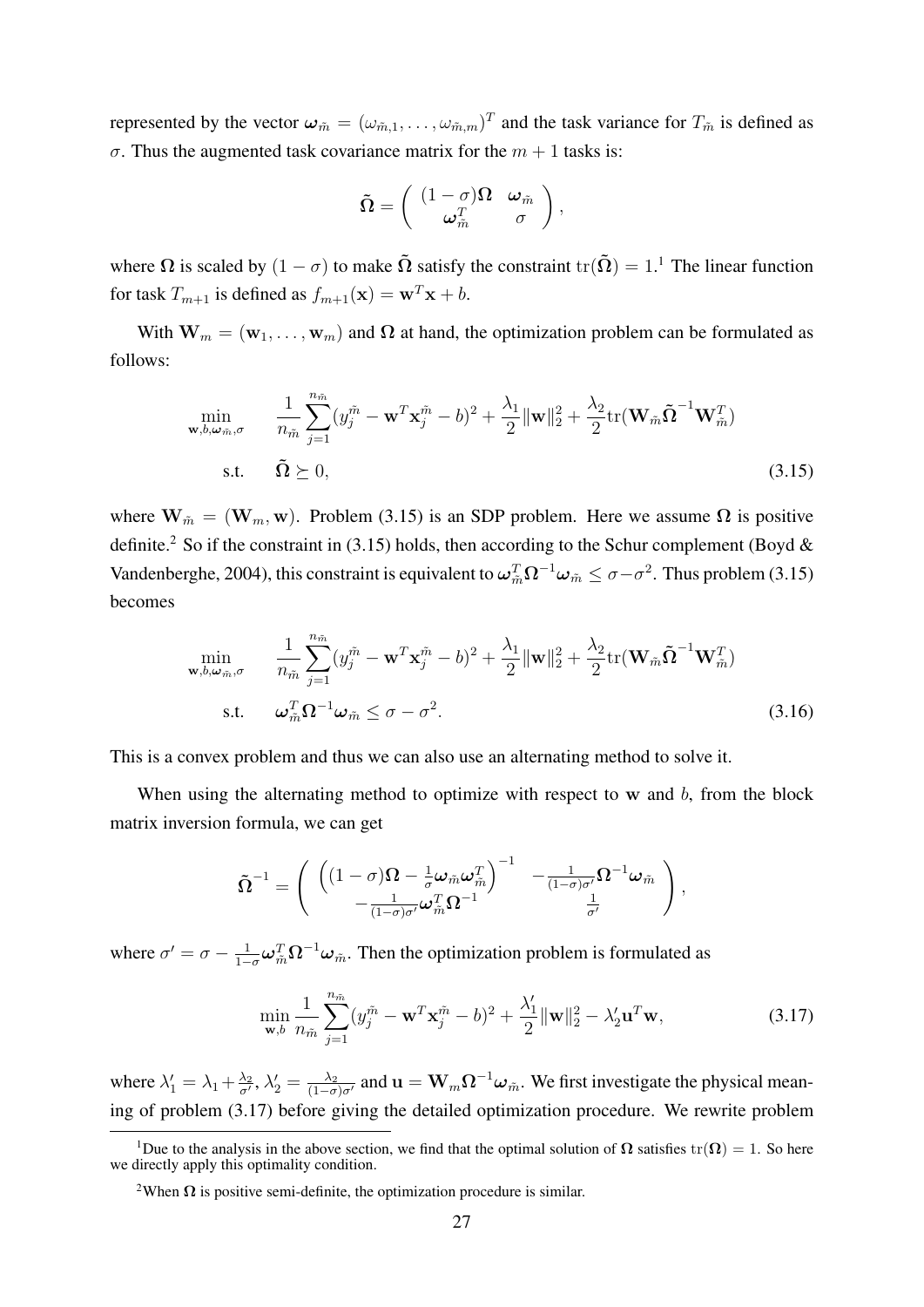(3.17) as

$$
\min_{\mathbf{w},b} \frac{1}{n_{\tilde{m}}} \sum_{j=1}^{n_{\tilde{m}}} (y_j^{\tilde{m}} - \mathbf{w}^T \mathbf{x}_j^{\tilde{m}} - b)^2 + \frac{\lambda'_1}{2} ||\mathbf{w} - \frac{\lambda'_2}{\lambda'_1} \mathbf{u}||_2^2,
$$

which enforces w to approach the scaled u as *a priori* information. This problem is similar to that of (Wu & Dietterich, 2004), but there exist crucial differences between them. For example, the model in (Wu & Dietterich, 2004) can only handle the situation that  $m = 1$  but our method can handle the situations  $m = 1$  and  $m > 1$  in a unified framework. Moreover, u also has explicit physical meaning. Considering a special case when  $\Omega \propto I_m$  which means the existing tasks are uncorrelated. We can show that u is proportional to a weighted combination of the model parameters learned from the existing tasks where each combination weight is the task covariance between an existing task and the new task. This is in line with our intuition that a positively correlated existing task has a large weight on the prior of w, an outlier task has negligible contribution and a negatively correlated task even has opposite effect. We reformulate the problem (3.17) as a constrained optimization problem:

$$
\min_{\mathbf{w}, \mathbf{b}, \{\varepsilon_j\}} \quad \frac{1}{n_{\tilde{m}}} \sum_{j=1}^{n_{\tilde{m}}} \varepsilon_j^2 + \frac{\lambda'_1}{2} ||\mathbf{w}||_2^2 - \lambda'_2 \mathbf{u}^T \mathbf{w}
$$
\n
$$
\text{s.t.} \quad y_j^{\tilde{m}} - \mathbf{w}^T \mathbf{x}_j^{\tilde{m}} - b = \varepsilon_j \quad \forall j.
$$

The Lagrangian is given by

$$
G' = \frac{1}{n_{\tilde{m}}} \sum_{j=1}^{n_{\tilde{m}}} \varepsilon_j^2 + \frac{\lambda'_1}{2} ||\mathbf{w}||_2^2 - \lambda'_2 \mathbf{u}^T \mathbf{w} + \sum_{j=1}^{n_{\tilde{m}}} \beta_j \left[ y_j^{\tilde{m}} - \mathbf{w}^T \mathbf{x}_j^{\tilde{m}} - b - \varepsilon_j \right].
$$

We calculate the gradients of G' with respect to w, b and  $\varepsilon_j$  and set them to 0 to obtain

$$
\frac{\partial G'}{\partial \mathbf{w}} = \lambda'_1 \mathbf{w} - \lambda'_2 \mathbf{u} - \sum_{j=1}^{n_{\tilde{m}}} \beta_j \mathbf{x}_j^{\tilde{m}} = 0
$$
\n
$$
\frac{\partial G'}{\partial b} = -\sum_{j=1}^{n_{\tilde{m}}} \beta_j = 0
$$
\n
$$
\frac{\partial G'}{\partial \varepsilon_j} = \frac{2}{n_{\tilde{m}}} \varepsilon_j - \beta_j = 0.
$$
\n(3.18)

Combining the above equations, we obtain the following linear system:

$$
\begin{pmatrix}\n\frac{1}{\lambda_1'}\mathbf{K}' + \frac{n_{\tilde{m}}}{2}\mathbf{I}_{n_{\tilde{m}}} & \mathbf{1}_{n_{\tilde{m}}}\n\end{pmatrix}\n\begin{pmatrix}\n\boldsymbol{\beta} \\
b\n\end{pmatrix} =\n\begin{pmatrix}\n\mathbf{y}' - \frac{\lambda_2'}{\lambda_1'}(\mathbf{X}')^T\mathbf{u} \\
0\n\end{pmatrix},
$$
\n(3.19)

where  $\boldsymbol{\beta} = (\beta_1, \dots, \beta_{n_{\tilde{m}}})^T$ ,  $\mathbf{X}' = (\mathbf{x}_1^{\tilde{m}}, \dots, \mathbf{x}_{n_{\tilde{m}}}^{\tilde{m}})$ ,  $\mathbf{y}' = (\mathbf{x}_1^{\tilde{m}}, \dots, \mathbf{x}_{n_{\tilde{m}}}^{\tilde{m}})^T$  and  $\mathbf{K}' = (\mathbf{X}')^T \mathbf{X}'$  is the linear kernel matrix on the training set of the new task.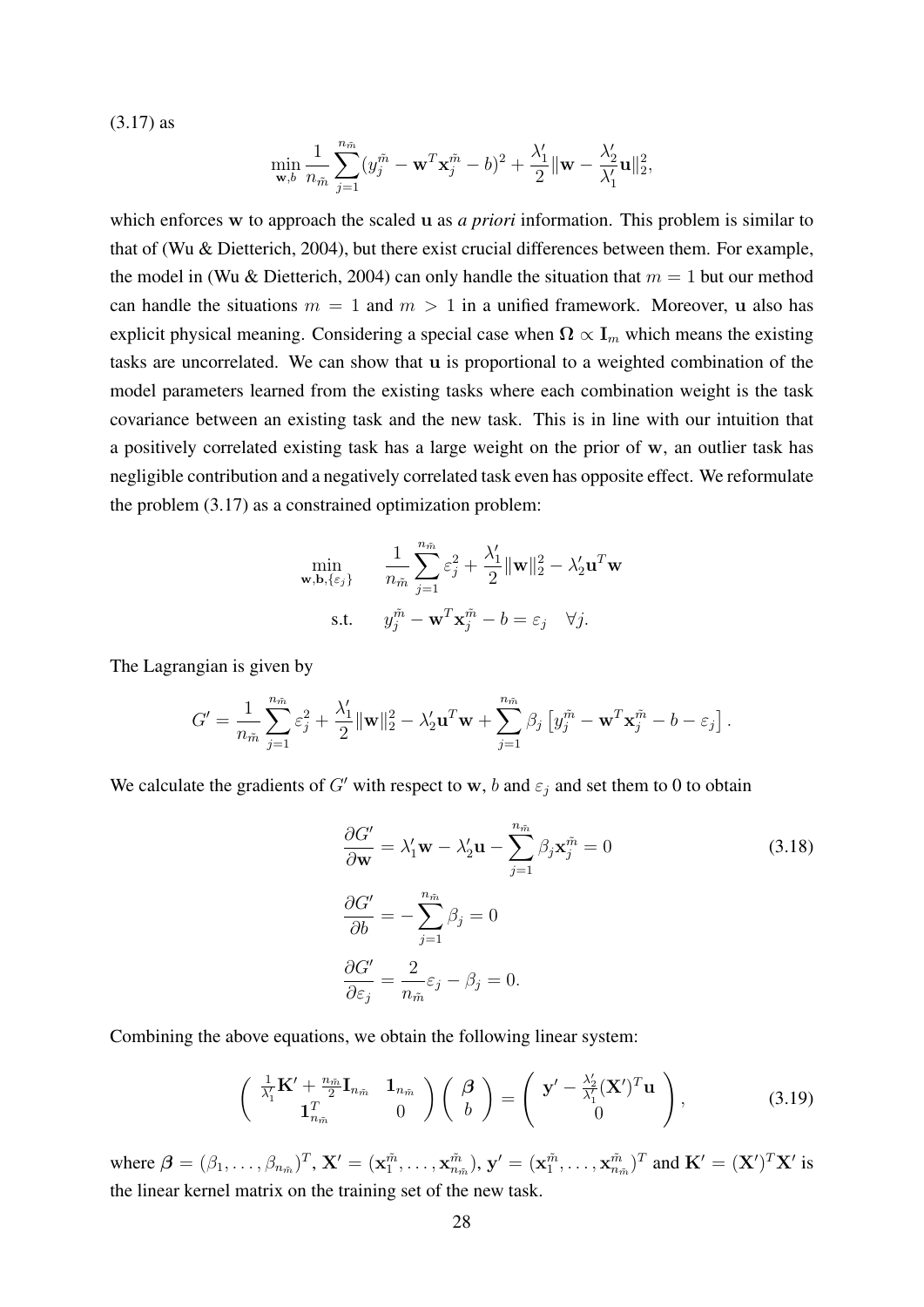When optimizing with respect to  $\omega_{m+1}$  and  $\sigma$ , the optimization problem is formulated as

$$
\min_{\omega_{\tilde{m}}, \sigma, \tilde{\Omega}} \quad \text{tr}(\mathbf{W}_{\tilde{m}} \tilde{\Omega}^{-1} \mathbf{W}_{\tilde{m}}^T) \n\text{s.t.} \quad \omega_{\tilde{m}}^T \Omega^{-1} \omega_{\tilde{m}} \le \sigma - \sigma^2 \n\tilde{\Omega} = \begin{pmatrix} (1 - \sigma) \Omega & \omega_{\tilde{m}} \\ \omega_{\tilde{m}}^T & \sigma \end{pmatrix}.
$$
\n(3.20)

We impose a constraint as  $\mathbf{W}_{\tilde{m}} \tilde{\boldsymbol{\Omega}}^{-1} \mathbf{W}_{\tilde{m}}^T \preceq \frac{1}{t}$  $\frac{1}{t}$ **I**<sub>d</sub> and the objective function becomes  $\frac{1}{t}$  which is equivalent to a minimization optimization problem min  $-t$  since  $t > 0$ . Using the Schur complement, we can get

$$
\mathbf{W}_{\tilde{m}}\tilde{\mathbf{\Omega}}^{-1}\mathbf{W}_{\tilde{m}}^T \preceq \frac{1}{t}\mathbf{I}_d \Longleftrightarrow \begin{pmatrix} \tilde{\mathbf{\Omega}} & \mathbf{W}_{\tilde{m}}^T\\ \mathbf{W}_{\tilde{m}} & \frac{1}{t}\mathbf{I}_d \end{pmatrix} \succeq 0.
$$

By using the Schur complement again, we get

$$
\left(\begin{array}{cc} \tilde{\Omega} & \mathbf{W}_{\tilde{m}}^T \\ \mathbf{W}_{\tilde{m}} & \frac{1}{t}\mathbf{I}_d \end{array}\right) \succeq 0 \Longleftrightarrow \tilde{\Omega} - t\mathbf{W}_{\tilde{m}}^T\mathbf{W}_{\tilde{m}} \succeq 0.
$$

So problem (3.20) can be formulated as

$$
\min_{\omega_{\tilde{m}}, \sigma, \tilde{\Omega}, t} \quad -t
$$
\n
$$
\text{s.t.} \quad \omega_{\tilde{m}}^T \Omega^{-1} \omega_{\tilde{m}} \le \sigma - \sigma^2
$$
\n
$$
\tilde{\Omega} = \begin{pmatrix} (1 - \sigma) \Omega & \omega_{\tilde{m}} \\ \omega_{\tilde{m}}^T & \sigma \end{pmatrix}.
$$
\n
$$
\tilde{\Omega} - t \mathbf{W}_{\tilde{m}}^T \mathbf{W}_{\tilde{m}} \succeq \mathbf{0},
$$
\n(3.21)

which is an SDP problem. In real applications, the number of tasks  $m$  is usually not very large and we can use a standard SDP solver to solve problem (3.21). Moreover, we may also reformulate problem (3.21) as a second-order cone programming (SOCP) problem (Lobo et al., 1998) which is more efficient than SDP when  $m$  is large. We will present the procedure in Appendix A.2.

In case two or more new tasks arrive together, the above formulation only needs to be modified slightly to accommodate all the new tasks simultaneously.

### 3.2.4 Kernel Extension

So far we have only considered the linear case for MTRL. In this section, we will apply the kernel trick to provide a nonlinear extension of the algorithm presented above.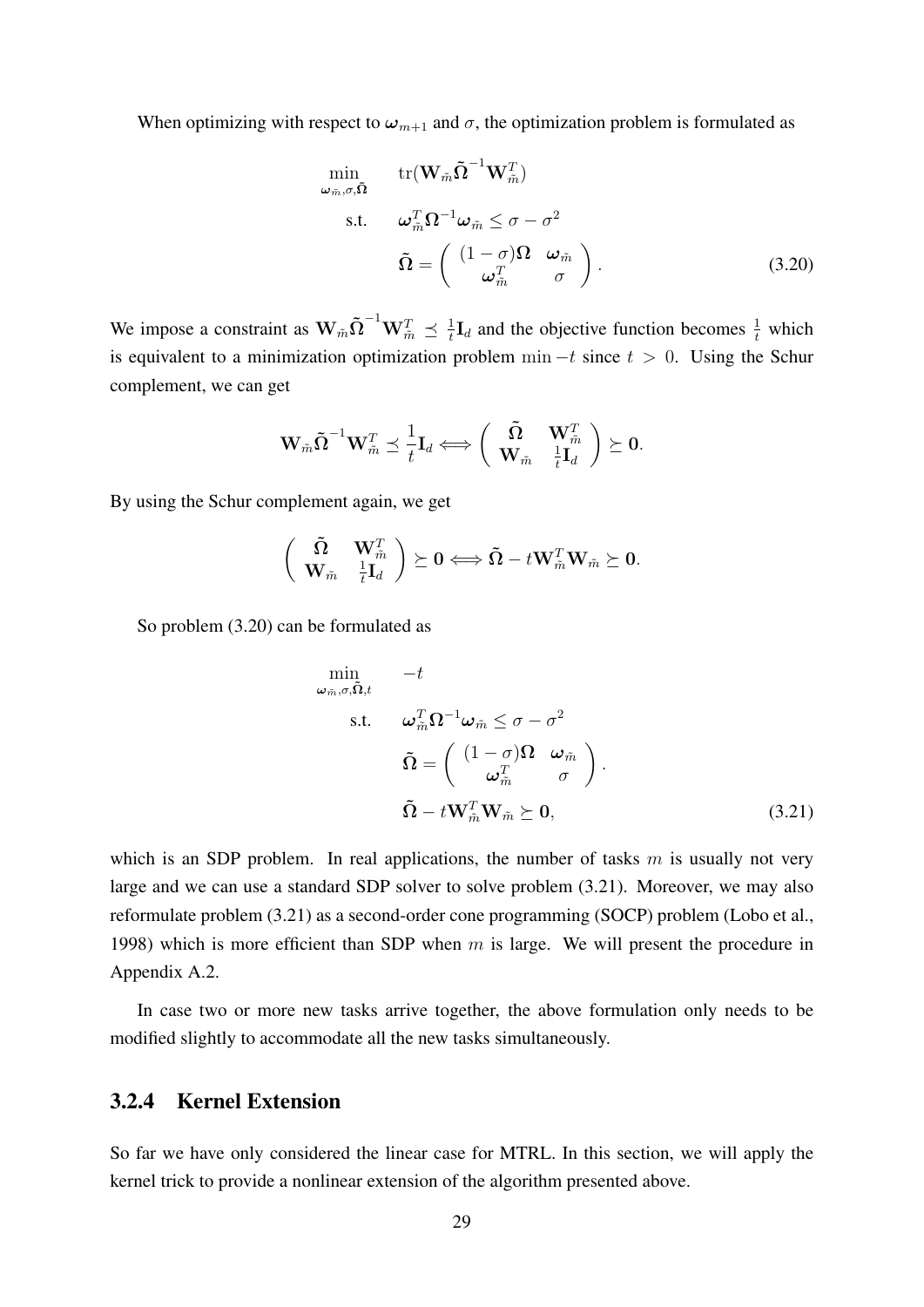The optimization problem for the kernel extension is essentially the same as that for the linear case, with the only difference being that the data point  $x_j^i$  is mapped to  $\Phi(x_j^i)$  in some reproducing kernel Hilbert space where  $\Phi(\cdot)$  denotes the feature map. Then the corresponding kernel function  $k(\cdot, \cdot)$  satisfies  $k(\mathbf{x}_1, \mathbf{x}_2) = \Phi(\mathbf{x}_1)^T \Phi(\mathbf{x}_2)$ .

For symmetric multi-task learning, we can also use an alternating method to solve the optimization problem. In the first step of the alternating method, we use the nonlinear multi-task kernel

$$
k_{MT}(\mathbf{x}_{j_1}^{i_1}, \mathbf{x}_{j_2}^{i_2}) = \mathbf{e}_{i_1}^T \mathbf{\Omega} (\lambda_1 \mathbf{\Omega} + \lambda_2 \mathbf{I}_m)^{-1} \mathbf{e}_{i_2} k(\mathbf{x}_{j_1}^{i_1}, \mathbf{x}_{j_2}^{i_2}).
$$

The rest is the same as the linear case. For the second step, the change needed is in the calculation of  $W^T W$ . Since

$$
\mathbf{W} = \sum_{i=1}^{m} \sum_{j=1}^{n_i} \alpha_j^i \Phi(\mathbf{x}_j^i) \mathbf{e}_i^T \mathbf{\Omega} (\lambda_1 \mathbf{\Omega} + \lambda_2 \mathbf{I}_m)^{-1}
$$

which is similar to the representer theorem in single-task learning, we have

$$
\mathbf{W}^T \mathbf{W} = \sum_{i,j} \sum_{p,q} \alpha_j^i \alpha_q^p k(\mathbf{x}_j^i, \mathbf{x}_q^p) (\lambda_1 \mathbf{\Omega} + \lambda_2 \mathbf{I}_m)^{-1} \mathbf{\Omega} \mathbf{e}_i \mathbf{e}_p^T \mathbf{\Omega} (\lambda_1 \mathbf{\Omega} + \lambda_2 \mathbf{I}_m)^{-1}.
$$
 (3.22)

In the asymmetric setting, when a new task arrives, we still use the alternating method to solve the problem. In the first step of the alternating method, the analytical solution (3.19) needs to calculate  $(\Phi(X'))^T$ u where  $\Phi(X') = (\Phi(\mathbf{x}_1^{\tilde{m}}), \dots, \Phi(\mathbf{x}_{n_{\tilde{m}}}^{\tilde{m}}))$  denotes the data matrix of the new task after feature mapping and  $\mathbf{u} = \mathbf{W}_m \Omega^{-1} \boldsymbol{\omega}_{\tilde{m}}$ . Since  $\mathbf{W}_m$  is derived from symmetric multi-task learning, we get

$$
\mathbf{W}_{m} = \sum_{i=1}^{m} \sum_{j=1}^{n_i} \alpha_j^{i} \Phi(\mathbf{x}_j^{i}) \mathbf{e}_i^{T} \mathbf{\Omega} (\lambda_1 \mathbf{\Omega} + \lambda_2 \mathbf{I}_{m})^{-1}
$$

Then

$$
(\Phi(\mathbf{X}'))^T \mathbf{u} = (\Phi(\mathbf{X}'))^T \mathbf{W}_m \Omega^{-1} \boldsymbol{\omega}_{\tilde{m}} = \mathbf{M} \Omega^{-1} \boldsymbol{\omega}_{\tilde{m}}
$$

where

$$
\mathbf{M} = (\Phi(\mathbf{X}'))^T \mathbf{W}_m
$$
  
\n
$$
= (\Phi(\mathbf{X}'))^T \sum_{i=1}^m \sum_{j=1}^{n_i} \alpha_j^i \Phi(\mathbf{x}_j^i) \mathbf{e}_i^T \mathbf{\Omega} (\lambda_1 \mathbf{\Omega} + \lambda_2 \mathbf{I}_m)^{-1}
$$
  
\n
$$
= \sum_{i=1}^m \sum_{j=1}^{n_i} \alpha_j^i \tilde{\mathbf{k}}_j^i \mathbf{e}_i^T \mathbf{\Omega} (\lambda_1 \mathbf{\Omega} + \lambda_2 \mathbf{I}_m)^{-1}
$$

and  $\tilde{\mathbf{k}}_j^i = (k(\mathbf{x}_j^i, \mathbf{x}_1^{\tilde{m}}), \dots, k(\mathbf{x}_j^i, \mathbf{x}_{n_{\tilde{m}}}^{\tilde{m}}))^T$ . In the second step of the alternating method, we need to calculate  $\mathbf{W}_{m}^{T} \mathbf{W}_{m}$  where  $\mathbf{W}_{m} = (\mathbf{W}_{m}, \mathbf{w})$ . Following the notations in Appendix A.2,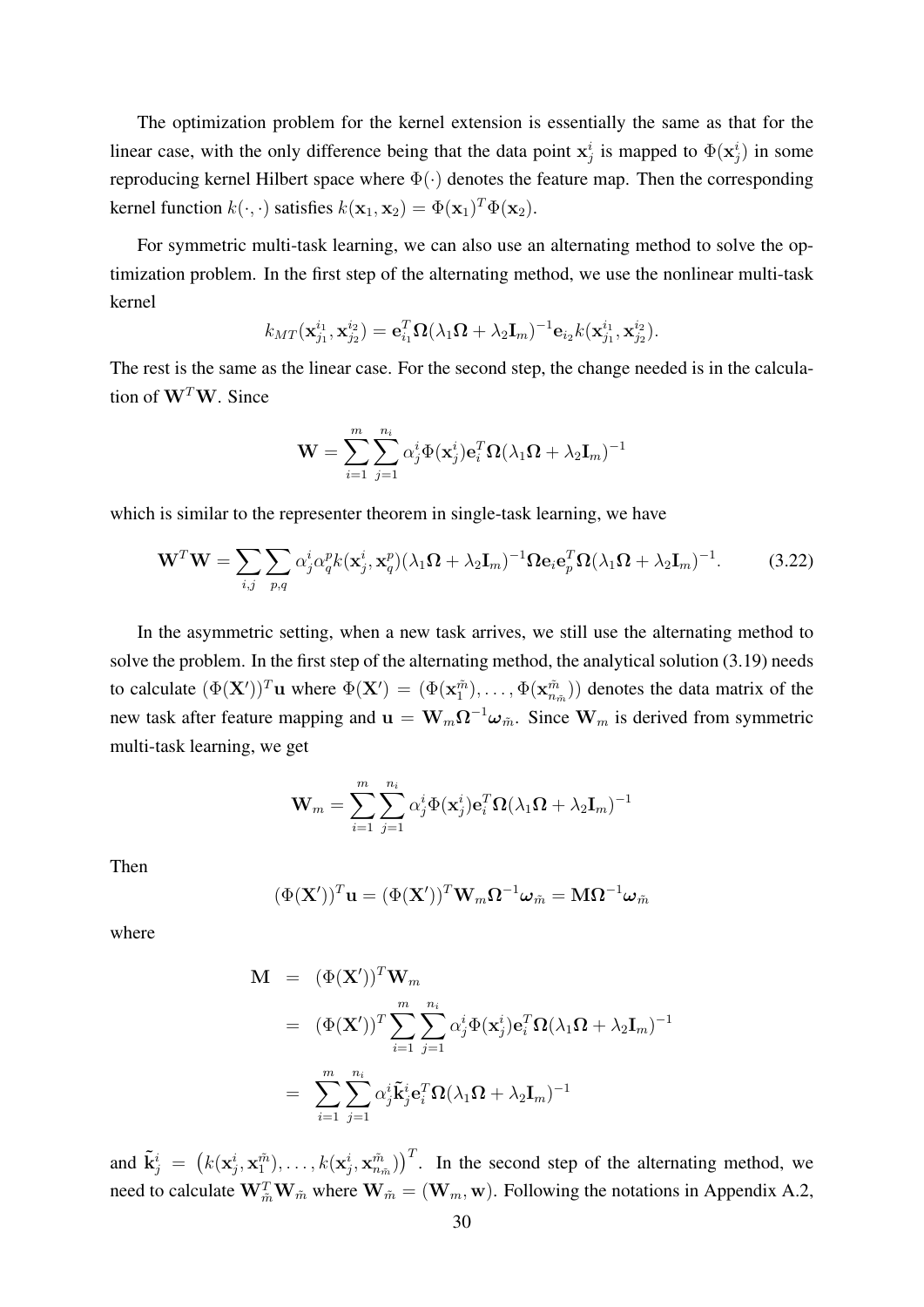we denote  $\mathbf{W}_{\tilde{m}}^T \mathbf{W}_{\tilde{m}}$  as  $\mathbf{W}_{\tilde{m}}^T \mathbf{W}_{\tilde{m}} =$  $( \Psi_{11} \Psi_{12} )$  $\mathbf{\Psi}_{11} \quad \mathbf{\Psi}_{12} \quad \mathbf{\Psi}_{22} \quad \text{where } \mathbf{\Psi}_{11} \in \mathbb{R}^{m \times m}, \, \mathbf{\Psi}_{12} \in \mathbb{R}^{m \times 1} \text{ and}$  $\Psi_{22} \in \mathbb{R}$ . Then  $\Psi_{11} = \mathbf{W}_m^T \mathbf{W}_m$ ,  $\Psi_{12} = \mathbf{W}_m^T \mathbf{w}$  and  $\Psi_{22} = \mathbf{w}^T \mathbf{w}$ . It is easy to show that  $\Psi_{11}$ can be calculated as in Eq. (3.22) which only needs to be computed once. Recall that

$$
\mathbf{w} = \frac{\lambda_2'}{\lambda_1'} \mathbf{u} + \frac{1}{\lambda_1'} \Phi(\mathbf{X}') \boldsymbol{\beta} = \frac{\lambda_2'}{\lambda_1'} \mathbf{W}_m \boldsymbol{\Omega}^{-1} \boldsymbol{\omega}_{\tilde{m}} + \frac{1}{\lambda_1'} \Phi(\mathbf{X}') \boldsymbol{\beta}
$$

from Eq. (3.18). So we can get

$$
\begin{array}{rcl}\n\Psi_{12} & = & \mathbf{W}_{m}^{T} \Big[ \frac{\lambda_{2}^{\prime}}{\lambda_{1}^{\prime}} \mathbf{W}_{m} \Omega^{-1} \boldsymbol{\omega}_{\tilde{m}} + \frac{1}{\lambda_{1}^{\prime}} \Phi(\mathbf{X}^{\prime}) \boldsymbol{\beta} \Big] \\
\\
& = & \frac{\lambda_{2}^{\prime}}{\lambda_{1}^{\prime}} \boldsymbol{\Psi}_{11} \Omega^{-1} \boldsymbol{\omega}_{\tilde{m}} + \frac{1}{\lambda_{1}^{\prime}} \mathbf{M}^{T} \boldsymbol{\beta}\n\end{array}
$$

and

$$
\begin{aligned} \Psi_{22} =& \Big\|\frac{\lambda_2'}{\lambda_1'}\mathbf{W}_m\boldsymbol{\Omega}^{-1}\boldsymbol{\omega}_{\tilde{m}}+\frac{1}{\lambda_1'}\boldsymbol{\Phi}(\mathbf{X}')\boldsymbol{\beta}\Big\|_2^2 \\ =& \frac{(\lambda_2')^2}{(\lambda_1')^2}\boldsymbol{\omega}_{\tilde{m}}^T\boldsymbol{\Omega}^{-1}\mathbf{W}_m^T\mathbf{W}_m\boldsymbol{\Omega}^{-1}\boldsymbol{\omega}_{\tilde{m}}+\frac{1}{(\lambda_1')^2}\boldsymbol{\beta}^T\boldsymbol{\Phi}(\mathbf{X}')^T\boldsymbol{\Phi}(\mathbf{X}')\boldsymbol{\beta}+\frac{2\lambda_2'}{(\lambda_1')^2}\boldsymbol{\omega}_{\tilde{m}}^T\boldsymbol{\Omega}^{-1}\mathbf{W}_m^T\boldsymbol{\Phi}(\mathbf{X}')\boldsymbol{\beta} \\ =& \frac{(\lambda_2')^2}{(\lambda_1')^2}\boldsymbol{\omega}_{\tilde{m}}^T\boldsymbol{\Omega}^{-1}\boldsymbol{\Psi}_{11}\boldsymbol{\Omega}^{-1}\boldsymbol{\omega}_{\tilde{m}}+\frac{1}{(\lambda_1')^2}\boldsymbol{\beta}^T\mathbf{K}'\boldsymbol{\beta}+\frac{2\lambda_2'}{(\lambda_1')^2}\boldsymbol{\omega}_{\tilde{m}}^T\boldsymbol{\Omega}^{-1}\mathbf{M}^T\boldsymbol{\beta} \end{aligned}
$$

where  $K'$  is the kernel matrix. In the testing phrase, when given a test data point  $x_{\star}$ , the output can be calculated as

$$
y_{\star} = \mathbf{w}^{T} \Phi(\mathbf{x}_{\star}) + b
$$
  
\n
$$
= \left(\frac{\lambda_{2}^{'} \mathbf{W}_{m} \Omega^{-1} \boldsymbol{\omega}_{\tilde{m}} + \frac{1}{\lambda_{1}^{'} \Phi(\mathbf{X}^{'} ) \boldsymbol{\beta}}\right)^{T} \Phi(\mathbf{x}_{\star}) + b
$$
  
\n
$$
= \frac{\lambda_{2}^{'} \mathbf{\omega}_{\tilde{m}}^{T} \Omega^{-1} \mathbf{W}_{m}^{T} \Phi(\mathbf{x}_{\star}) + \frac{1}{\lambda_{1}^{'} \beta^{T} \mathbf{k}_{\star} + b}
$$
  
\n
$$
= \frac{\lambda_{2}^{'} \mathbf{\omega}_{\tilde{m}}^{T} \Omega^{-1} (\lambda_{1} \Omega + \lambda_{2} \mathbf{I}_{m})^{-1} \Omega \sum_{i=1}^{m} \sum_{j=1}^{n_{i}} \alpha_{j}^{i} k(\mathbf{x}_{j}^{i}, \mathbf{x}_{\star}) \mathbf{e}_{i} + \frac{1}{\lambda_{1}^{'} \beta^{T} \mathbf{k}_{\star} + b}
$$
  
\n
$$
= \frac{\lambda_{2}^{'} \mathbf{\omega}_{\tilde{m}}^{T} (\lambda_{1} \Omega + \lambda_{2} \mathbf{I}_{m})^{-1} \sum_{i=1}^{m} \sum_{j=1}^{n_{i}} \alpha_{j}^{i} k(\mathbf{x}_{j}^{i}, \mathbf{x}_{\star}) \mathbf{e}_{i} + \frac{1}{\lambda_{1}^{'} \beta^{T} \mathbf{k}_{\star} + b,
$$

where  $\mathbf{k}_{\star} = (k(\mathbf{x}_{\star}, \mathbf{x}_{1}^{\tilde{m}}), \ldots, k(\mathbf{x}_{\star}, \mathbf{x}_{n_{\tilde{m}}}^{\tilde{m}}))^{T}$ .

### 3.2.5 Discussions

In some applications, there may exist prior knowledge about the relationships between some tasks, e.g., two tasks are more similar than two other tasks, some tasks are from the same task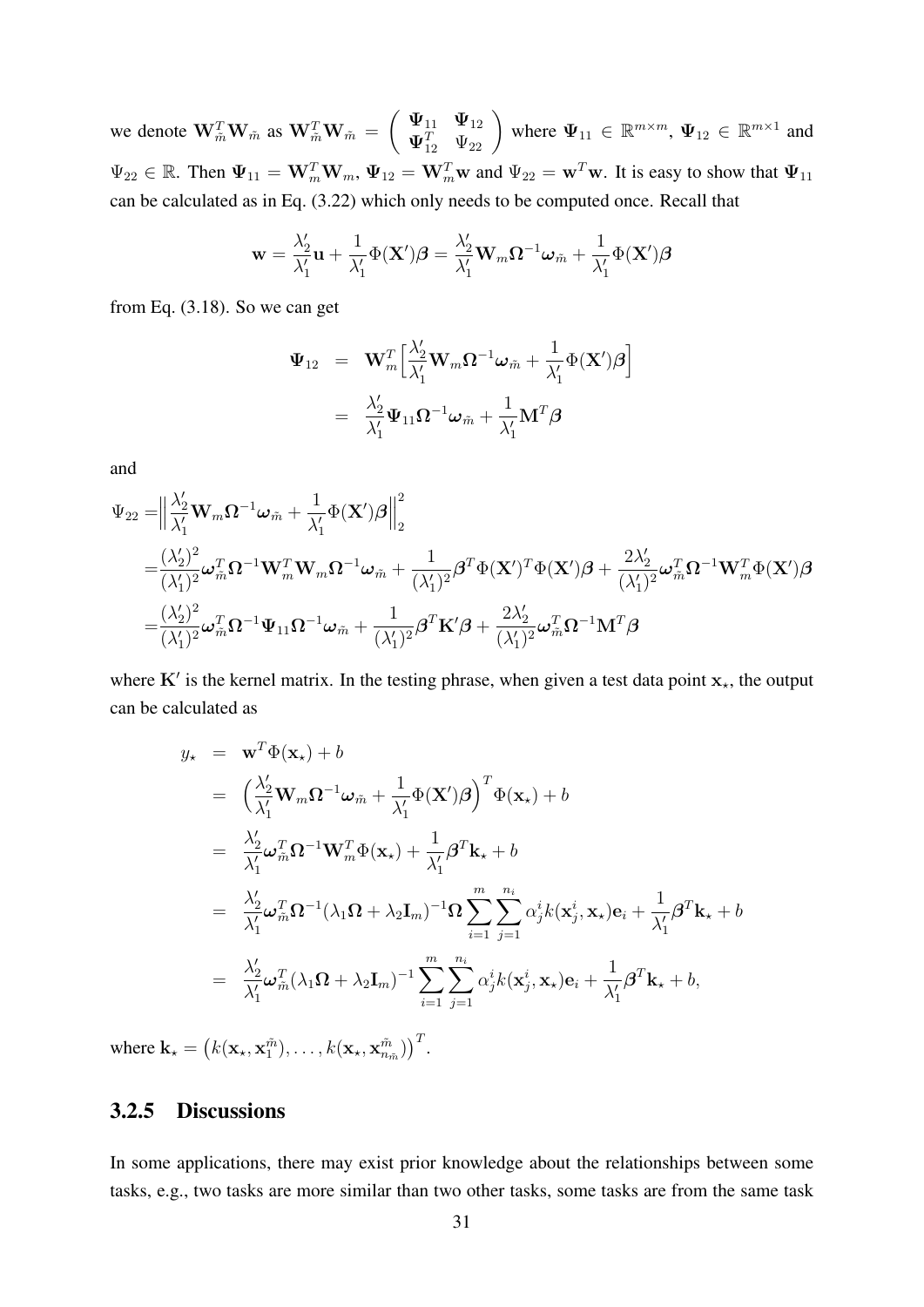cluster, etc. It is easy to incorporate the prior knowledge by introducing additional constraints into problem (3.8). For example, if tasks  $T_i$  and  $T_j$  are more similar than tasks  $T_p$  and  $T_q$ , then the corresponding constraint can be represented as  $\Omega_{ij} > \Omega_{pq}$ ; if we know that some tasks are from the same cluster, then we can enforce the covariances between these tasks very large while their covariances with other tasks very close to 0.

### 3.2.6 Some Variants

In our probabilistic model, the prior on  $W$  given in Eq.  $(3.2)$  is very general. Here we discuss some different choices for  $q(\mathbf{W})$ .

#### Utilizing Other Matrix Variate Normal Distributions

When we choose another matrix variate normal distribution for  $q(\mathbf{W})$ , such as

$$
q(\mathbf{W}) = \mathcal{MN}_{d \times m}(\mathbf{W} \mid \mathbf{0}_{d \times m}, \mathbf{\Sigma} \otimes \mathbf{I}_m),
$$

it leads to a formulation similar to multi-task feature learning (Argyriou et al., 2008a, 2008):

$$
\min_{\mathbf{W},\mathbf{b},\mathbf{\Sigma}} \sum_{i=1}^{m} \frac{1}{n_i} \sum_{j=1}^{n_i} (y_j^i - \mathbf{w}_i^T \mathbf{x}_j^i - b_i)^2 + \frac{\lambda_1}{2} \text{tr}(\mathbf{W}\mathbf{W}^T) + \frac{\lambda_2}{2} \text{tr}(\mathbf{W}^T \mathbf{\Sigma}^{-1} \mathbf{W})
$$
\n
$$
\text{s.t. } \mathbf{\Sigma} \succeq 0
$$
\n
$$
\text{tr}(\mathbf{\Sigma}) \le 1.
$$

From this aspect, we can understand the difference between our method and multi-task feature learning. Multi-task feature learning is to learn the covariance structure on the model parameters and the parameters of different tasks are independent given the covariance structure. However, the task relationship is not very clear in this method in that we do not know which task is helpful. In our formulation  $(3.8)$ , the relationships between tasks are described explicitly in the task covariance matrix  $\Omega$ . Another advantage of formulation (3.8) is that kernel extension is very natural as that in single-task learning. For multi-task feature learning, however, Gram-Schmidt orthogonalization on the kernel matrix is needed and hence it will incur additional computational cost.

The above choices for  $q(\mathbf{W})$  either assume the tasks are correlated but the data features are independent, or the data features are correlated but the tasks are independent. Here we can generalize them to the case which assumes that the tasks and the data features are both correlated by defining  $q(\mathbf{W})$  as  $q(\mathbf{W}) = \mathcal{MN}_{d \times m}(\mathbf{W} \mid \mathbf{0}_{d \times m}, \Sigma \otimes \Omega)$  where  $\Sigma$  describes the correlations between data features and  $\Omega$  models the correlations between tasks. Then the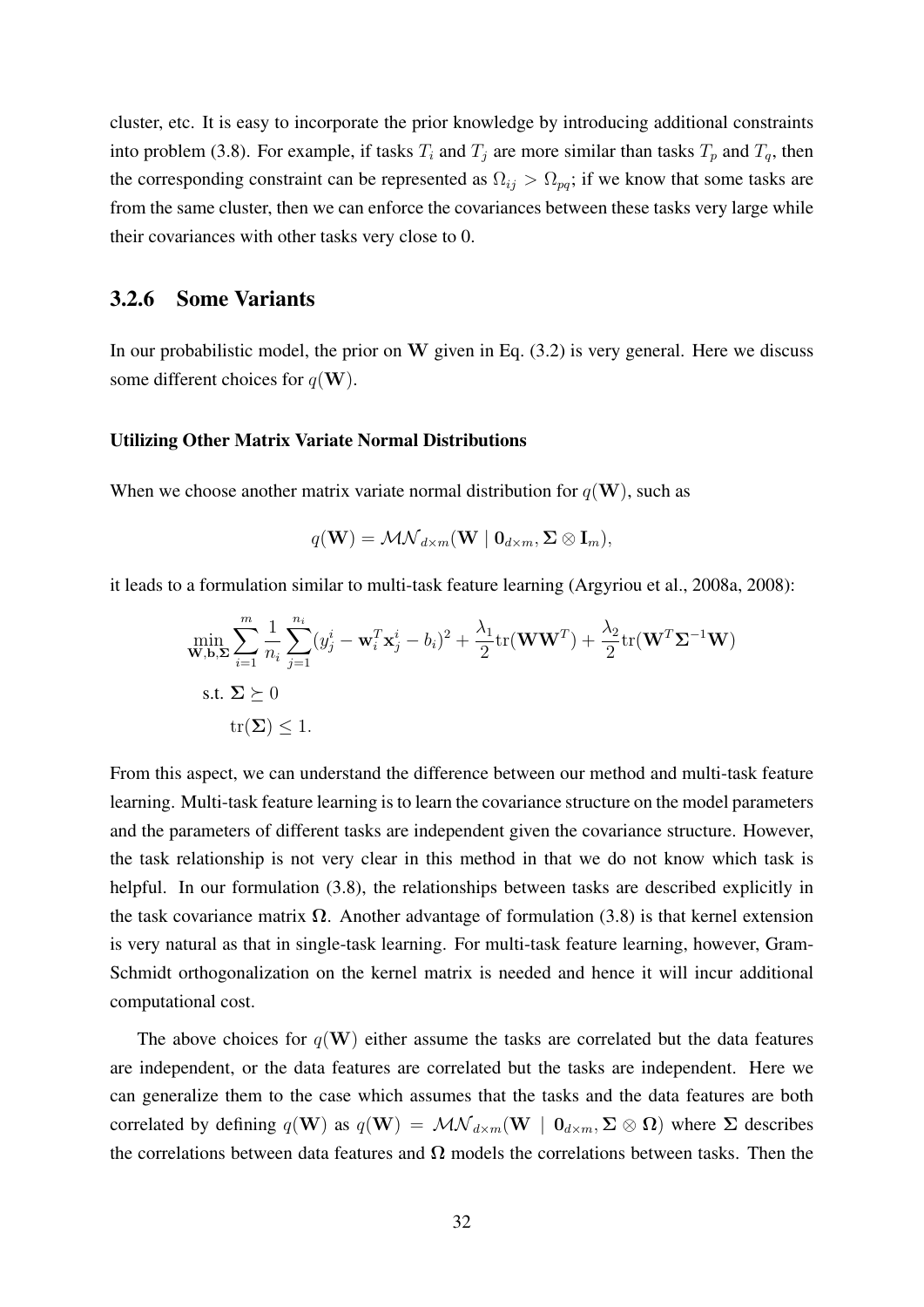corresponding optimization problem becomes

$$
\min_{\mathbf{W},\mathbf{b},\Sigma,\Omega} \quad \sum_{i=1}^{m} \frac{1}{n_i} \sum_{j=1}^{n_i} (y_j^i - \mathbf{w}_i^T \mathbf{x}_j^i - b_i)^2 + \frac{\lambda_1}{2} \text{tr}(\mathbf{W}\mathbf{W}^T) + \frac{\lambda_2}{2} \text{tr}(\mathbf{W}^T \Sigma^{-1} \mathbf{W} \Omega^{-1})
$$
\n
$$
\text{s.t.} \quad \Sigma \succeq 0, \text{ tr}(\Sigma) \le 1
$$
\n
$$
\Omega \succeq 0, \text{ tr}(\Omega) \le 1. \tag{3.23}
$$

Unfortunately this optimization problem is non-convex due to the third term in the objective function which makes the performance of this model sensitive to the initial values of the model parameters. But we can also use the alternating method to obtain a locally optimal solution. Moreover, the kernel extension of this method is not very easy to derive since we cannot estimate the covariance matrix  $\Sigma$  for feature correlation in an infinite-dimensional kernel space. But we can also get an approximation by assuming that the primal space of  $\Sigma$  is spanned by the training data points in the kernel space, which is similar to the representer theorem in (Argyriou et al., 2008a). Compared with this problem, problem (3.8) is convex and its kernel extension is very natural. Moreover, for problem (3.8), the feature correlations can be considered in the construction of the kernel function by using the following linear and RBF kernels:

$$
k_{linear}(\mathbf{x}_1, \mathbf{x}_2) = \mathbf{x}_1^T \mathbf{\Sigma}^{-1} \mathbf{x}_2
$$
  
\n
$$
k_{rbf}(\mathbf{x}_1, \mathbf{x}_2) = \exp\left(-(\mathbf{x}_1 - \mathbf{x}_2)^T \mathbf{\Sigma}^{-1} (\mathbf{x}_1 - \mathbf{x}_2)/2\right).
$$

#### Utilizing Matrix Variate  $t$  Distribution

It is well known that the  $t$  distribution has heavy-tail behavior which makes it more robust against outliers than the corresponding normal distribution. This also holds for the matrix variate normal distribution and the matrix variate t distribution (Gupta & Nagar, 2000). So we can use the matrix variate t distribution for  $q(\mathbf{W})$  to make the model more robust.

We assign the matrix variate t distribution to  $q(\mathbf{W})$ :

$$
q(\mathbf{W}) = \mathcal{MT}_{d \times m}(\nu, \mathbf{0}_{d \times m}, \mathbf{I}_d \otimes \mathbf{\Omega}).
$$

The p.d.f. of the matrix variate  $t$  distribution is defined in Definition 2.2. Then the corresponding optimization problem can be formulated as

$$
\min_{\mathbf{W},\mathbf{b},\mathbf{\Omega}} \quad \sum_{i=1}^{m} \frac{1}{n_i} \sum_{j=1}^{n_i} (y_j^i - \mathbf{w}_i^T \mathbf{x}_j^i - b_i)^2 + \frac{\lambda_1}{2} \text{tr}(\mathbf{W}\mathbf{W}^T) + \frac{\lambda_2}{2} \ln|\mathbf{I}_d + \mathbf{W}\mathbf{\Omega}^{-1}\mathbf{W}^T|
$$
\n
$$
\text{s.t.} \quad \Omega \succeq 0
$$
\n
$$
\text{tr}(\Omega) \le 1.
$$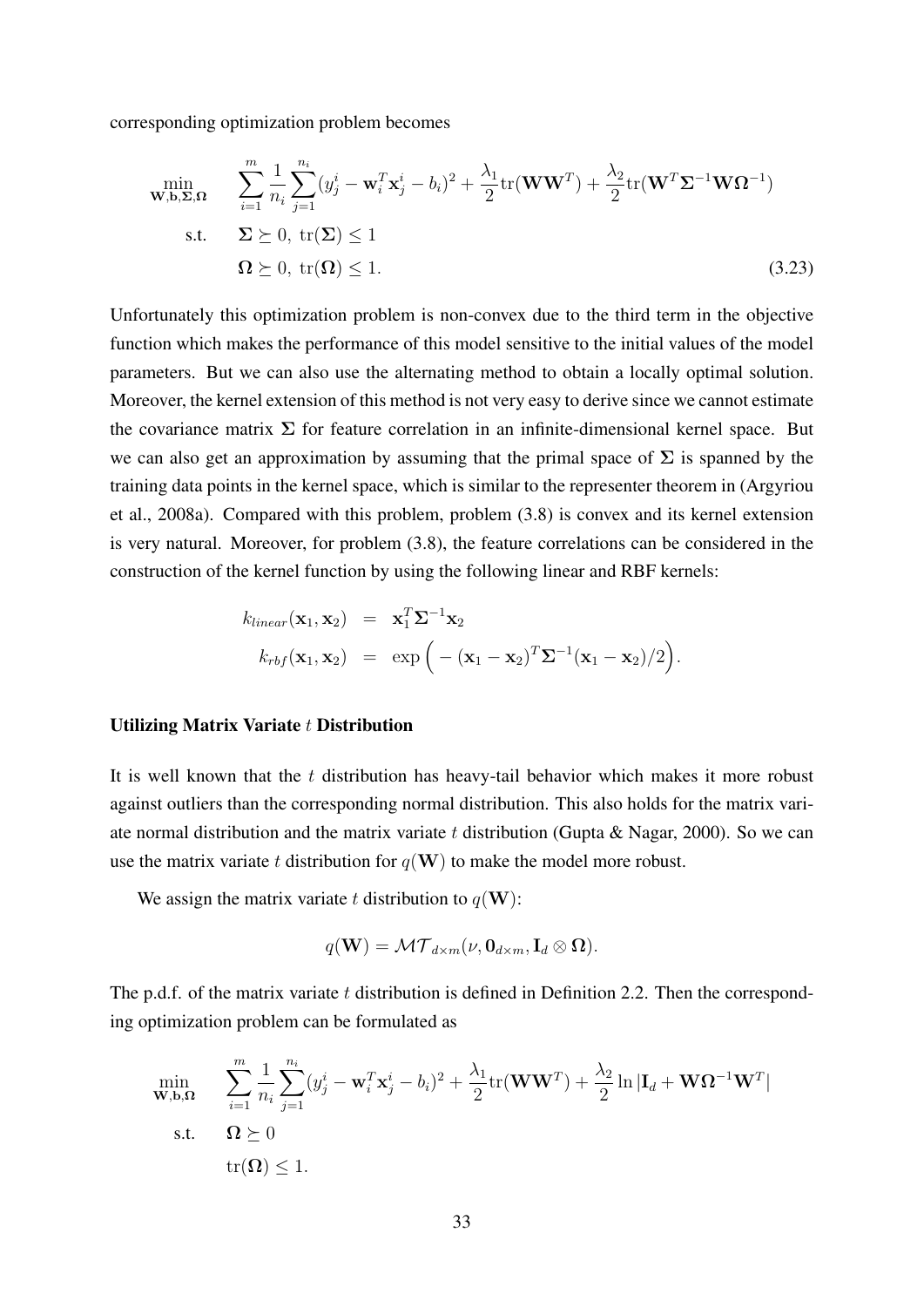This is a non-convex optimization problem due to the non-convexity of the last term in the objective function. By using Lemma 3.1, we can obtain

$$
\ln|\mathbf{I}_d + \mathbf{W}\Omega^{-1}\mathbf{W}^T| \le \text{tr}(\mathbf{I}_d + \mathbf{W}\Omega^{-1}\mathbf{W}^T) - d = \text{tr}(\mathbf{W}\Omega^{-1}\mathbf{W}^T). \tag{3.24}
$$

So the objective function of problem  $(3.8)$  is the upper bound of that in this problem and hence this problem can be relaxed to the convex problem (3.8). Moreover, we may also use the majorization-minimization (MM) algorithm (Lange et al., 2000) to solve this problem. The MM algorithm is an iterative algorithm which seeks an upper bound of the objective function based on the solution from the previous iteration as a surrogate function for the minimization problem and then optimizes with respect to the surrogate function. The MM algorithm is guaranteed to find a local optimum and is widely used in many optimization problems. For our problem, we denote the solution of W, b and  $\Omega$  in the t-th iteration as  $W^{(t)}$ ,  $b^{(t)}$  and  $\Omega^{(t)}$ . Then by using Lemma 3.1, we can obtain

$$
\ln |\mathbf{I}_d + \mathbf{W}\Omega^{-1}\mathbf{W}^T| - \ln |\mathbf{M}| = \ln |\mathbf{M}^{-1}(\mathbf{I}_d + \mathbf{W}\Omega^{-1}\mathbf{W}^T)|
$$
  

$$
\leq \text{tr}(\mathbf{M}^{-1}(\mathbf{I}_d + \mathbf{W}\Omega^{-1}\mathbf{W}^T)) - d,
$$

where  $\mathbf{M} = \mathbf{I}_d + \mathbf{W}^{(t)}(\mathbf{\Omega}^{(t)})^{-1}(\mathbf{W}^{(t)})^T$ . So we can get

$$
\ln|\mathbf{I}_d + \mathbf{W}\Omega^{-1}\mathbf{W}^T| \le \text{tr}(\mathbf{M}^{-1}(\mathbf{I}_d + \mathbf{W}\Omega^{-1}\mathbf{W}^T)) + \ln|\mathbf{M}| - d. \tag{3.25}
$$

We can prove that this bound is tighter than the previous one in Eq. (3.24) and the proof is given in Appendix A.3. So in the  $(t + 1)$ -th iteration, the MM algorithm is to solve the following optimization problem:

$$
\min_{\mathbf{W},\mathbf{b},\mathbf{\Omega}} \sum_{i=1}^{m} \frac{1}{n_i} \sum_{j=1}^{n_i} (y_j^i - \mathbf{w}_i^T \mathbf{x}_j^i - b_i)^2 + \frac{\lambda_1}{2} tr(\mathbf{W} \mathbf{W}^T) + \frac{\lambda_2}{2} tr(\mathbf{W}^T \mathbf{M}^{-1} \mathbf{W} \mathbf{\Omega}^{-1})
$$
  
s.t.  $\mathbf{\Omega} \succeq 0$   
 $tr(\mathbf{\Omega}) \le 1$ .

This problem is similar to problem (3.23) with the difference that  $\Sigma$  in problem (3.23) is a variable but here M is a constant matrix. Similar formulations lead to similar limitations though. For example, the optimization problem is non-convex and the kernel extension is not very natural and needs some approximation.

## 3.3 Relationships with Existing Methods

## 3.3.1 Relationships with Existing Regularized Multi-Task Learning Methods

Some existing multi-task learning methods (Evgeniou & Pontil, 2004; Evgeniou et al., 2005; Kato et al., 2007; Jacob et al., 2008) also model the relationships between tasks under the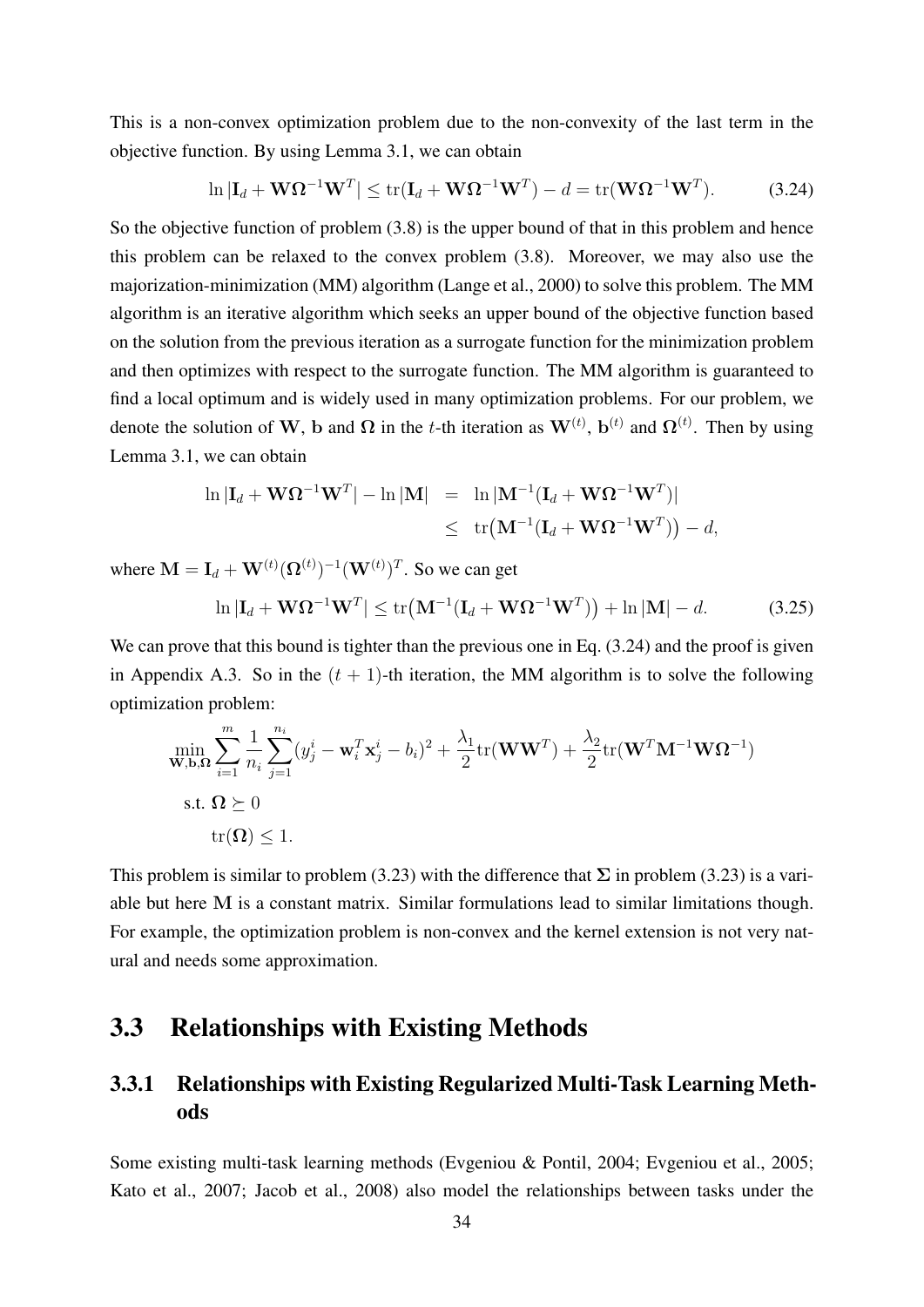regularization framework. The methods in (Evgeniou & Pontil, 2004; Evgeniou et al., 2005; Kato et al., 2007) assume that the task relationships are given *a priori* and then utilize this prior knowledge to learn the model parameters. On the other hand, the method in (Jacob et al., 2008) learns the task cluster structure from data. In this section, we discuss the relationships between MTRL and these methods.

The objective functions of the methods in (Evgeniou & Pontil, 2004; Evgeniou et al., 2005; Kato et al., 2007; Jacob et al., 2008) are all of the following form which is similar to that of problem (3.8):

$$
J = \sum_{i=1}^{m} \sum_{j=1}^{n_i} l(y_j^i, \mathbf{w}_i^T \mathbf{x}_j^i + b_i) + \frac{\lambda_1}{2} tr(\mathbf{W} \mathbf{W}^T) + \frac{\lambda_2}{2} f(\mathbf{W}),
$$

with different choices for the formulation of  $f(.)$ . The first term in this objective function denotes the loss on the labeled data of all tasks, the second term is to control the complexity of the model parameters W and the last term is to measure the task relationship based on W.

The method in (Evgeniou & Pontil, 2004) assumes that all tasks are similar and so the parameter vector of each task is similar to the average parameter vector. The corresponding formulation for  $f(\cdot)$  is given by

$$
f(\mathbf{W}) = \sum_{i=1}^{m} \left\| \mathbf{w}_i - \frac{1}{m} \sum_{j=1}^{m} \mathbf{w}_j \right\|_2^2.
$$

After some algebraic operations, we can rewrite  $f(\mathbf{W})$  as

$$
f(\mathbf{W}) = \sum_{i=1}^{m} \sum_{j=1}^{m} \frac{1}{2m} ||\mathbf{w}_i - \mathbf{w}_j||_2^2 = \text{tr}(\mathbf{W} \mathbf{L} \mathbf{W}^T),
$$

where L is the Laplacian matrix (Chung, 1997) defined on a fully connected graph with edge weights equal to  $\frac{1}{2m}$ . This corresponds to a special case of MTRL with  $\Omega^{-1} = L$ . Obviously, a limitation of this method is that only positive task correlation can be modeled.

The methods in (Evgeniou et al., 2005) assume that the task cluster structure or the task similarity between tasks is given.  $f(\cdot)$  is formulated as

$$
f(\mathbf{W}) = \sum_{i,j} s_{ij} ||\mathbf{w}_i - \mathbf{w}_j||_2^2 = \text{tr}(\mathbf{W} \mathbf{L} \mathbf{W}^T),
$$

where  $s_{ij} \geq 0$  denotes the similarity between tasks  $T_i$  and  $T_j$  and L is the Laplacian matrix defined on the graph based on  $\{s_{ij}\}\$ . Again, it corresponds to a special case of MTRL with  $\Omega^{-1} = L$ . Note that this method requires that  $s_{ij} \geq 0$  and so it also can only model positive task correlation and task unrelatedness. If negative task correlation is modeled as well, the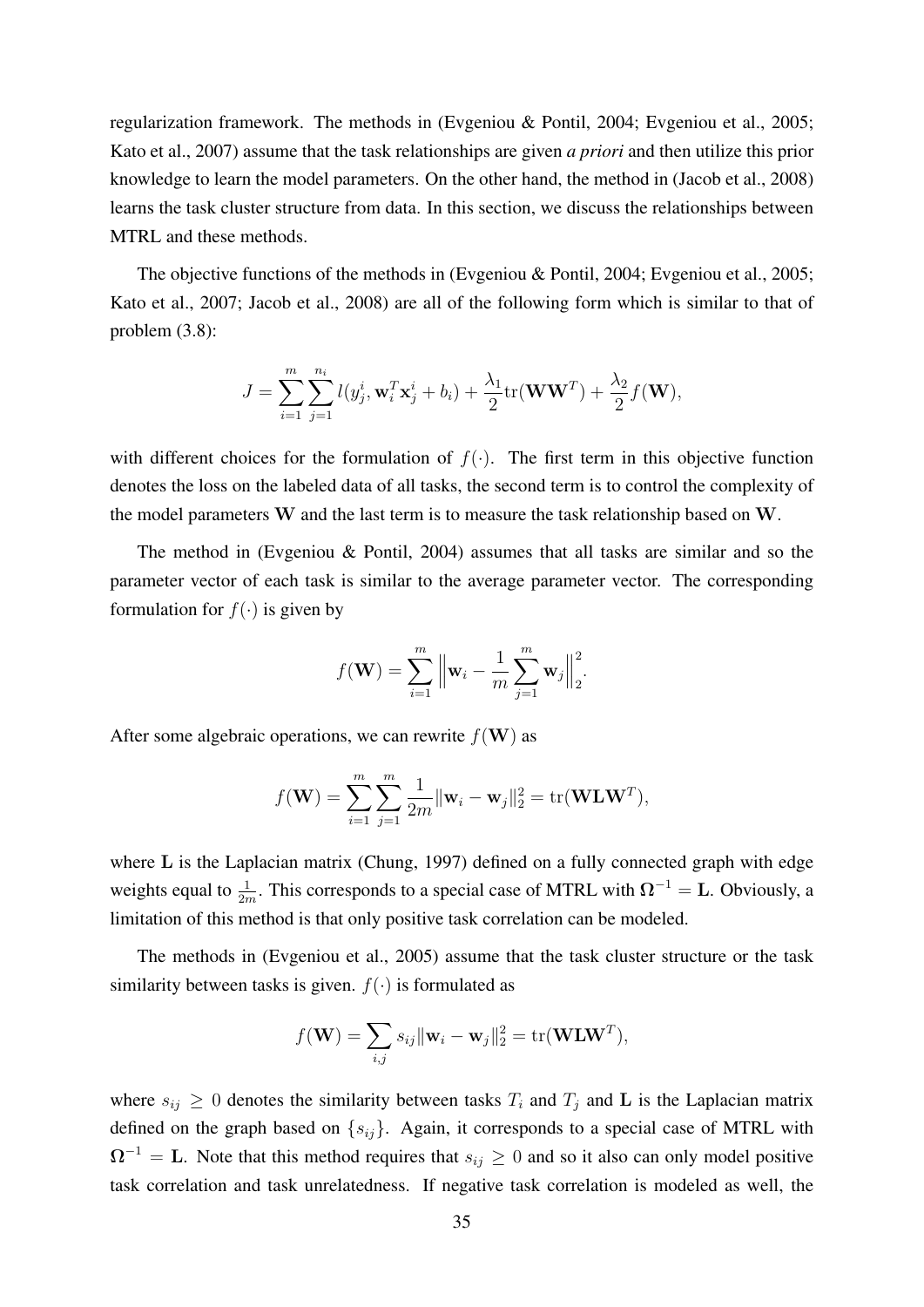problem will become non-convex making it more difficult to solve. Moreover, in many realworld applications, prior knowledge about  $s_{ij}$  is not available.

In (Kato et al., 2007) the authors assume the existence of a task network and that the neighbors in the task network, encoded as index pairs  $(p_k, q_k)$ , are very similar.  $f(\cdot)$  can be formulated as

$$
f(\mathbf{W}) = \sum_{k} ||\mathbf{w}_{p_k} - \mathbf{w}_{q_k}||_2^2.
$$

We can define a similarity matrix G whose  $(p_k, q_k)$ th elements are equal to 1 for all k and 0 otherwise. Then  $f(\mathbf{W})$  can be simplified as  $f(\mathbf{W}) = \text{tr}(\mathbf{W} \mathbf{L} \mathbf{W}^T)$  where L is the Laplacian matrix of G, which is similar to (Evgeniou et al., 2005). Thus it also corresponds to a special case of MTRL with  $\Omega^{-1} = L$ . Similar to (Evgeniou et al., 2005), a difficulty of this method is that prior knowledge in the form of a task network is not available in many applications.

The method in (Jacob et al., 2008) is more general in that it learns the task cluster structure from data, making it more suitable for real-world applications. The formulation for  $f(\cdot)$  is described as

$$
f(\mathbf{W}) = \text{tr} \left( \mathbf{W} \left[ \alpha \mathbf{H}_m + \beta (\mathbf{M} - \mathbf{H}_m) + \gamma (\mathbf{I}_m - \mathbf{M}) \right] \mathbf{W}^T \right),
$$

where  $H_m$  is the centering matrix and  $M = E(E^T E)E^T$  with the cluster assignment matrix E. If we let  $\mathbf{\Omega}^{-1}=\alpha\mathbf{H}_m+\beta(\mathbf{M}-\mathbf{H}_m)+\gamma(\mathbf{I}_m-\mathbf{M})$  or  $\mathbf{\Omega}=\frac{1}{\alpha}\mathbf{H}_m+\frac{1}{\beta}$  $\frac{1}{\beta} ({\bf M}-{\bf H}_m) + \frac{1}{\gamma} ({\bf I}_m-{\bf M}),$ MTRL will reduce to this method. However, (Jacob et al., 2008) is a local method which can only model positive task correlations within each cluster but cannot model negative task correlations among different task clusters. Another difficulty of this method lies in determining the number of task clusters.

Compared with existing methods, MTRL is very appealing in that it can learn all three types of task relationships in a nonparametric way. This makes it easy to identify the tasks that are useful for multi-task learning and those that should not be exploited.

### 3.3.2 Relationships with Multi-Task Gaussian Process

The multi-task GP model in (Bonilla et al., 2007) directly models the task covariance matrix  $\Sigma$ by incorporating it into the GP prior as follows:

$$
\langle f_j^i, f_s^r \rangle = \Sigma_{ir} k(\mathbf{x}_j^i, \mathbf{x}_s^r), \tag{3.26}
$$

where  $\langle \cdot, \cdot \rangle$  denotes the covariance of two random variables,  $f_j^i$  is the latent function value for  $\mathbf{x}_j^i$ , and  $\Sigma_{ir}$  is the  $(i, r)$ th element of  $\Sigma$ . The output  $y_j^i$  given  $f_j^i$  is distributed as

$$
y_j^i \mid f_j^i \sim \mathcal{N}(f_j^i, \sigma_i^2),
$$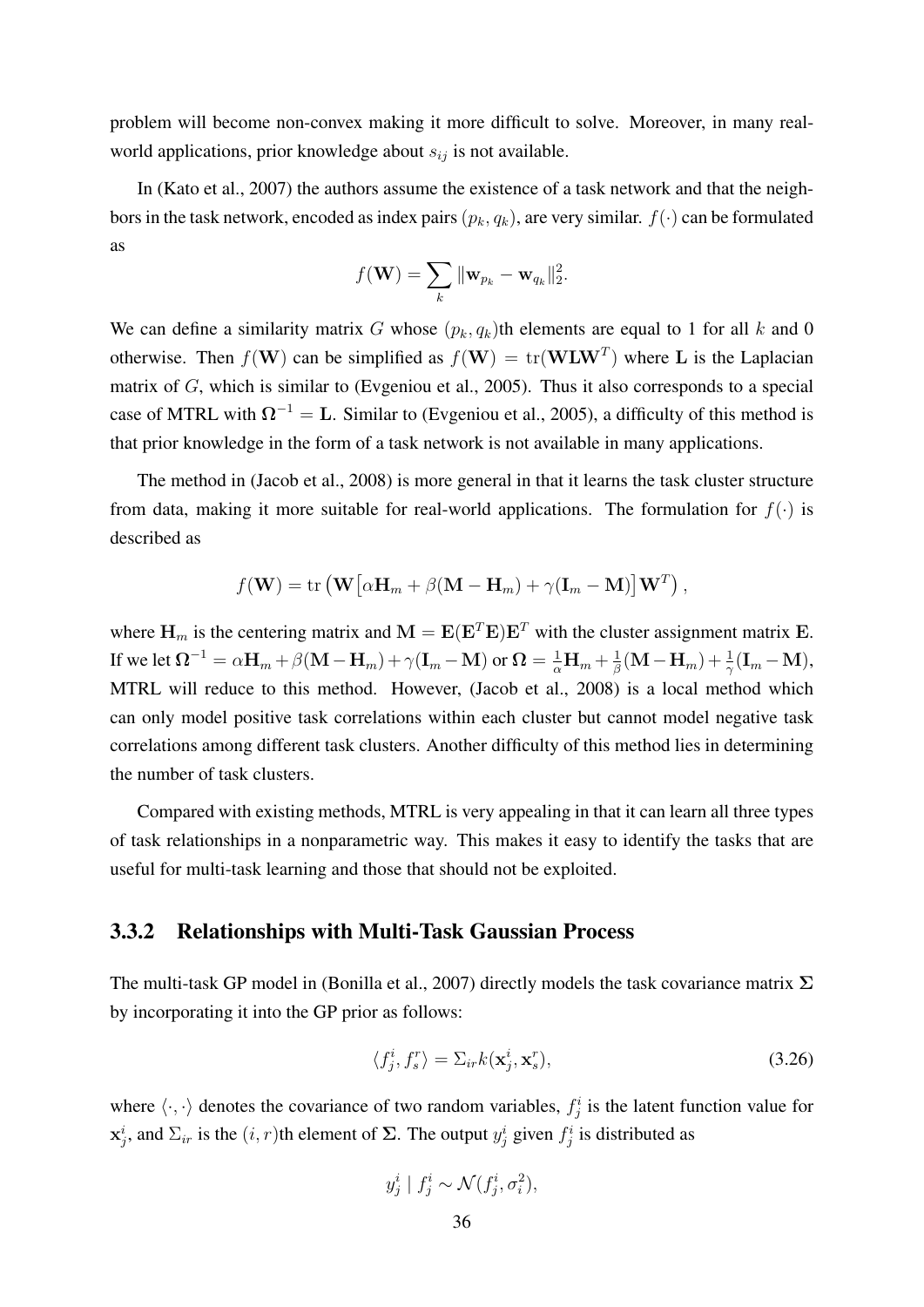which defines the likelihood for  $x_j^i$ . Here  $\sigma_i^2$  is the noise level of the *i*th task.

Recall that GP has an interpretation from the weight-space view (Rasmussen & Williams, 2006). In our previous work (Zhang & Yeung, 2010b), we also give a weight-space view of this multi-task GP model:

$$
y_j^i = \mathbf{w}_i^T \phi(\mathbf{x}_j^i) + \varepsilon_j^i
$$
  

$$
\mathbf{W} = [\mathbf{w}_1, \dots, \mathbf{w}_m] \sim \mathcal{MN}_{d' \times m}(\mathbf{0}_{d' \times m}, \mathbf{I}_{d'} \otimes \Sigma)
$$

$$
\varepsilon_j^i \sim \mathcal{N}(0, \sigma_i^2),
$$
(3.27)

where  $\phi(\cdot)$ , which maps  $\mathbf{x} \in \mathbb{R}^d$  to  $\phi(\mathbf{x}) \in \mathbb{R}^{d'}$  and may have no explicit form, denotes a feature mapping corresponding to the kernel function  $k(\cdot, \cdot)$ . The equivalence between the model formulations in (3.26) and (3.27) is due to the following which is a consequence of the property of the matrix variate normal distribution:<sup>3</sup>

$$
f_j^i \stackrel{\text{def}}{=} \phi(\mathbf{x}_j^i)^T \mathbf{w}_i = \phi(\mathbf{x}_j^i)^T \mathbf{W} \mathbf{e}_{m,i} \sim \mathcal{N}(0, \Sigma_{ii} k(\mathbf{x}_j^i, \mathbf{x}_j^i))
$$
  

$$
\langle f_j^i, f_s^r \rangle = \int \phi(\mathbf{x}_j^i)^T \mathbf{W} \mathbf{e}_{m,i} \mathbf{e}_{m,r}^T \mathbf{W}^T \phi(\mathbf{x}_s^r) p(\mathbf{W}) d\mathbf{W} = \Sigma_{ir} k(\mathbf{x}_j^i, \mathbf{x}_s^r),
$$

where  $e_{m,i}$  is the *i*th column of  $I_m$ . The weight-space view of the conventional GP can be seen as a special case of that of the multi-task GP with  $m = 1$ , under which the prior for W in (3.27) will become the ordinary normal distribution with zero mean and identity covariance matrix by setting  $\Sigma = 1$ .

It is easy to see that the weight-space view model (3.27) is similar to our probabilistic model which shows the relationship of our method with multi-task GP. However, the optimization problem in (Bonilla et al., 2007) is non-convex which makes the multi-task GP more sensitive to the initial values of model parameters. To reduce the number of model parameters, multi-task GP seeks a low-rank approximation of the task covariance matrix which may weaken the expressive power of the task covariance matrix and limit the performance of the model. Moreover, since multi-task GP is based on the GP model, the complexity of multi-task GP is cubic with respect to the number of data points in all tasks. This high complexity requirement may limit the use of multi-task GP for large-scale applications.

## 3.4 Experiments

In this section, we study MTRL empirically on some data sets and compare it with a single-task learning (STL) method, multi-task feature learning (MTFL) (Argyriou et al., 2008a) method<sup>4</sup> and a multi-task GP (MTGP) method (Bonilla et al., 2007) which can also learn the global task relationships.

<sup>&</sup>lt;sup>3</sup>The proofs for the following two equations can be found in Chapter 4.

<sup>4</sup>The implementation can be downloaded from http://www.cs.ucl.ac.uk/staff/A.Argyriou/code/.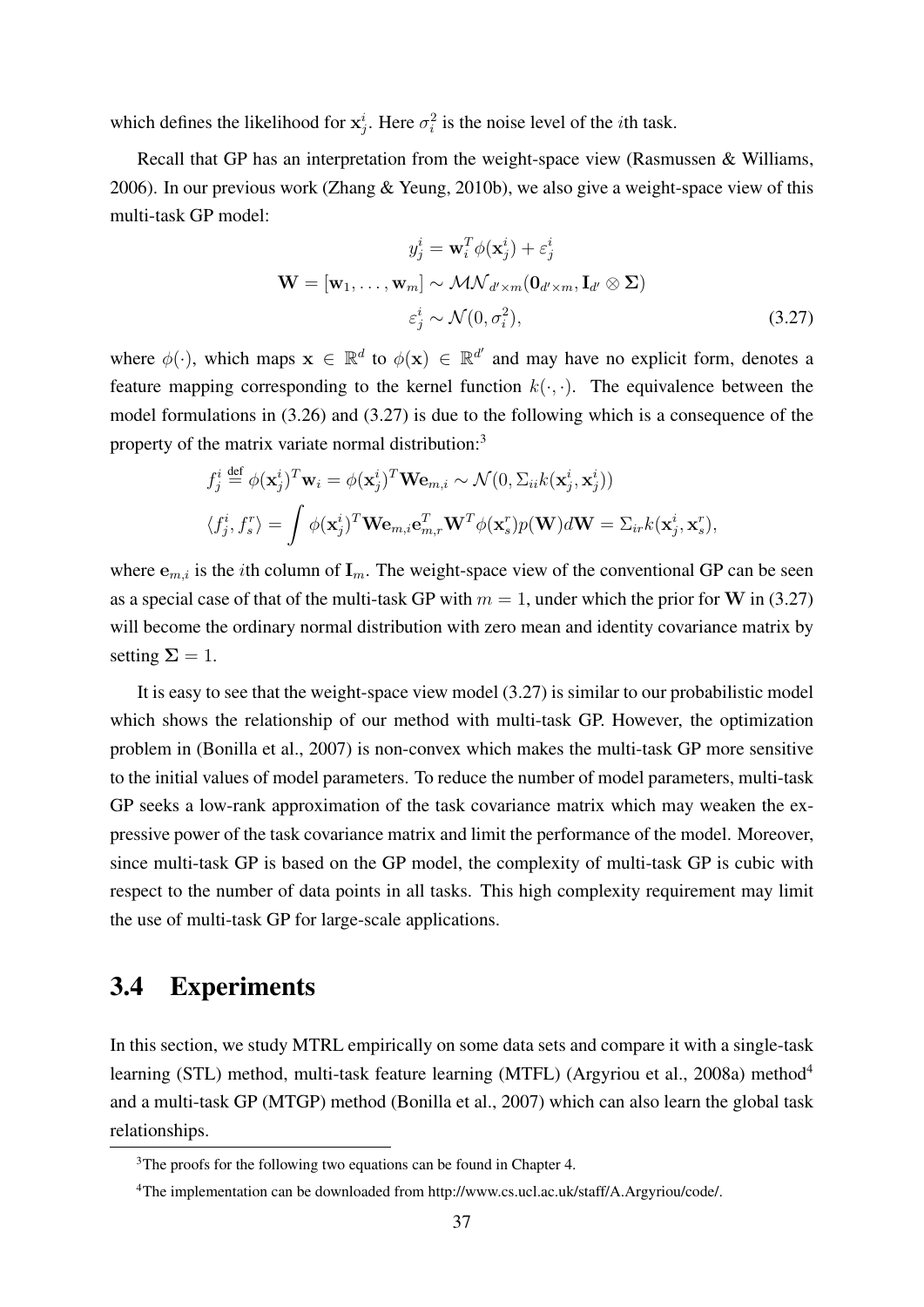### 3.4.1 Toy Problem

We first generate a toy data set to conduct a "proof of concept" experiment before we do experiments on real data sets. The toy data set is generated as follows. The regression functions corresponding to three regression tasks are defined as  $y = 3x + 10$ ,  $y = -3x - 5$  and  $y = 1$ . For each task, we randomly sample five points uniformly from [0, 10]. Each function output is corrupted by a Gaussian noise process with zero mean and variance equal to 0.1. One example of the data set is plotted in Figure 3.1, with each color (and point type) corresponding to one task. We repeat the experiment 10 times. From the coefficients of the regression functions, we expect the correlation between the first two tasks to approach −1 and those for the other two pairs of tasks to approach 0. To apply MTRL, we use the linear kernel and set  $\lambda_1$  to 0.01 and  $\lambda_2$  to 0.005. After the learning procedure converges, we find that the mean estimated regression functions for the three tasks are  $y = 2.9964x + 10.0381$ ,  $y = -3.0022x - 4.9421$  and  $y = 0.0073x + 0.9848$ . Based on the task covariance matrix learned, we obtain the following the mean task correlation matrix:

$$
\mathbf{C} = \left( \begin{array}{ccc} 1.0000 & -0.9985 & 0.0632 \\ -0.9985 & 1.0000 & -0.0623 \\ 0.0632 & -0.0623 & 1.0000 \end{array} \right).
$$

We can see that the task correlations learned confirm our expectation, showing that MTRL can indeed learn the relationships between tasks for this toy problem.



Figure 3.1: One example of the toy problem. The data points with each color (and point type) correspond to one task.

### 3.4.2 Robot Inverse Dynamics

We now study the problem of learning the inverse dynamics of a 7-DOF SARCOS anthropomorphic robot arm<sup>5</sup>. Each observation in the SARCOS data set consists of 21 input features,

<sup>5</sup>http://www.gaussianprocess.org/gpml/data/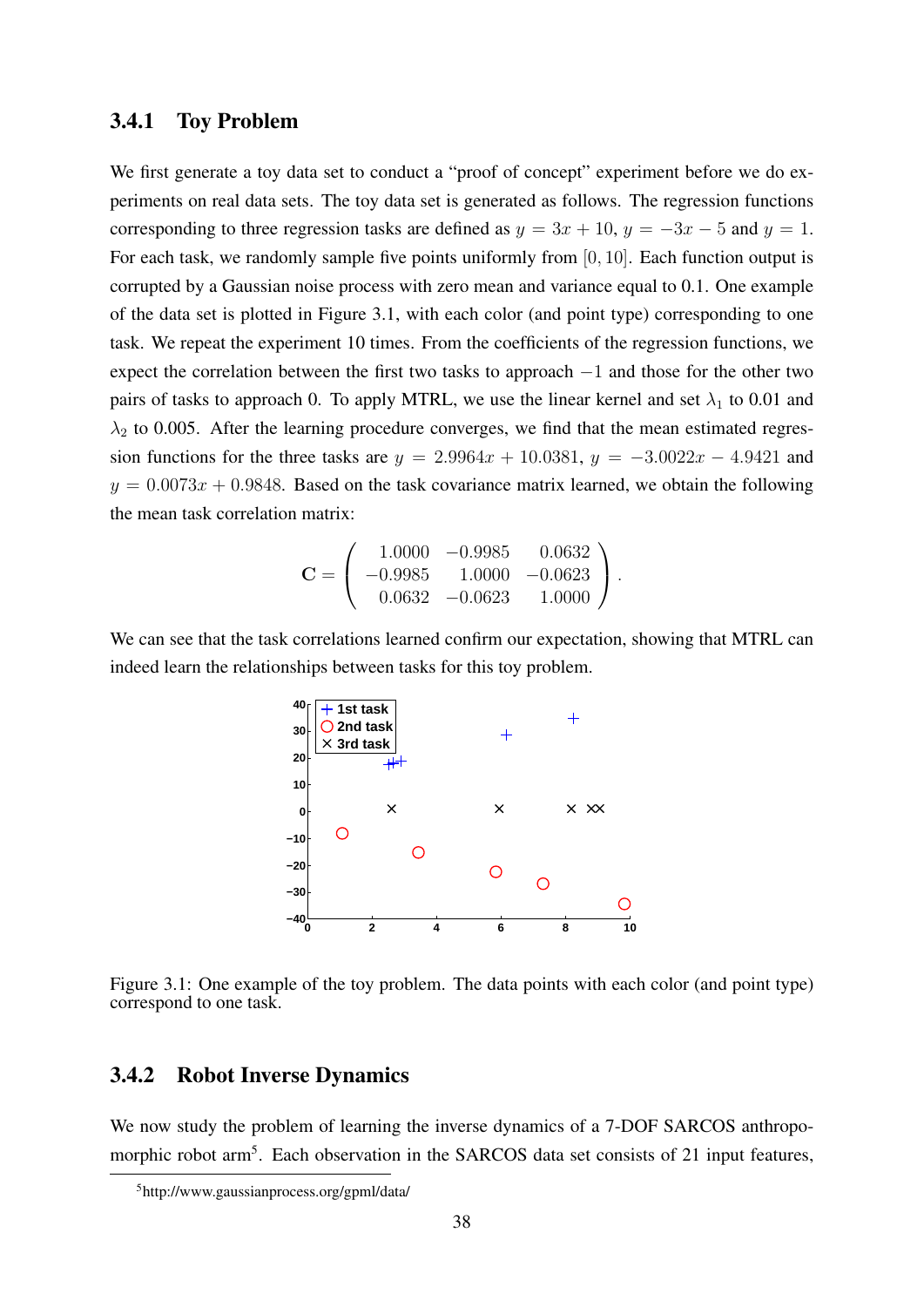corresponding to seven joint positions, seven joint velocities and seven joint accelerations, as well as seven joint torques for the seven degrees of freedom (DOF). Thus the input has 21 dimensions and there are seven tasks. We randomly select 600 data points for each task to form the training set and 1400 data points for each task for the test set. The performance measure used is the normalized mean squared error (nMSE), which is the mean squared error divided by the variance of the ground truth. The single-task learning method is kernel ridge regression. The kernel used is the RBF kernel. Five-fold cross validation is used to determine the values of the kernel parameter and the regularization parameters  $\lambda_1$  and  $\lambda_2$ . We perform 10 random splits of the data and report the mean and standard derivation over the 10 trials. The results are summarized in Table 3.1 and the mean task correlation matrix over 10 trials is recorded in Table 3.2. From the results, we can see that the performance of MTRL is better than that of STL, MTFL and MTGP. From Table 3.2, we can see that some tasks are positively correlated (e.g., third and sixth tasks), some are negatively correlated (e.g., second and third tasks), and some are uncorrelated (e.g., first and seventh tasks).

Table 3.1: Comparison of different methods on SARCOS data. Each column represents one task. The first row of each method records the mean of nMSE over 10 trials and the second row records the standard derivation.

| Method      | 1st DOF | 2nd DOF | 3rd DOF | 4th DOF | 5th DOF | 6th DOF | 7th DOF |
|-------------|---------|---------|---------|---------|---------|---------|---------|
| <b>STL</b>  | 0.2874  | 0.2356  | 0.2310  | 0.2366  | 0.0500  | 0.5208  | 0.6748  |
|             | 0.0067  | 0.0043  | 0.0068  | 0.0042  | 0.0034  | 0.0205  | 0.0048  |
| <b>MTFL</b> | 0.2876  | 0.1611  | 0.2125  | 0.2215  | 0.0858  | 0.5224  | 0.7135  |
|             | 0.0178  | 0.0105  | 0.0225  | 0.0151  | 0.0225  | 0.0269  | 0.0196  |
| <b>MTGP</b> | 0.3430  | 0.7890  | 0.5560  | 0.3147  | 0.0100  | 0.0690  | 0.6455  |
|             | 0.1038  | 0.0480  | 0.0511  | 0.1235  | 0.0067  | 0.0171  | 0.4722  |
| <b>MTRL</b> | 0.0968  | 0.0229  | 0.0625  | 0.0422  | 0.0045  | 0.0851  | 0.3450  |
|             | 0.0047  | 0.0023  | 0.0044  | 0.0027  | 0.0002  | 0.0095  | 0.0127  |

Table 3.2: Mean task correlation matrix learned from SARCOS data on different tasks.

|      | 1st       | 2nd              | 3rd       | 4th       | 5th       | 6th       | 7th       |
|------|-----------|------------------|-----------|-----------|-----------|-----------|-----------|
| 1st. | 1.0000    | 0.7435           | $-0.7799$ | 0.4819    | $-0.5325$ | $-0.4981$ | 0.0493    |
| 2nd  | 0.7435    | 1.0000           | $-0.9771$ | 0.1148    | $-0.0941$ | $-0.7772$ | -0.4419   |
| 3rd  | $-0.7799$ | $-0.9771$ 1.0000 |           | $-0.1872$ | 0.1364    | 0.8145    | 0.3987    |
| 4th  | 0.4819    | 0.1148           | $-0.1872$ | 1.0000    | $-0.1889$ | $-0.3768$ | 0.7662    |
| .5th | $-0.5325$ | $-0.0941$        | 0.1364    | $-0.1889$ | 1.0000    | $-0.3243$ | $-0.2834$ |
| 6th. | $-0.4981$ | $-0.7772$        | 0.8145    | $-0.3768$ | $-0.3243$ | 1.0000    | 0.2282    |
| 7th  | 0.0493    | $-0.4419$        | 0.3987    | 0.7662    | $-0.2834$ | 0.2282    | 1.0000    |

Moreover, we plot in Figure 3.2 the change in value of the objective function in problem (3.8). We find that the objective function value decreases rapidly and then levels off, showing the fast convergence of the algorithm which takes no more than 15 iterations.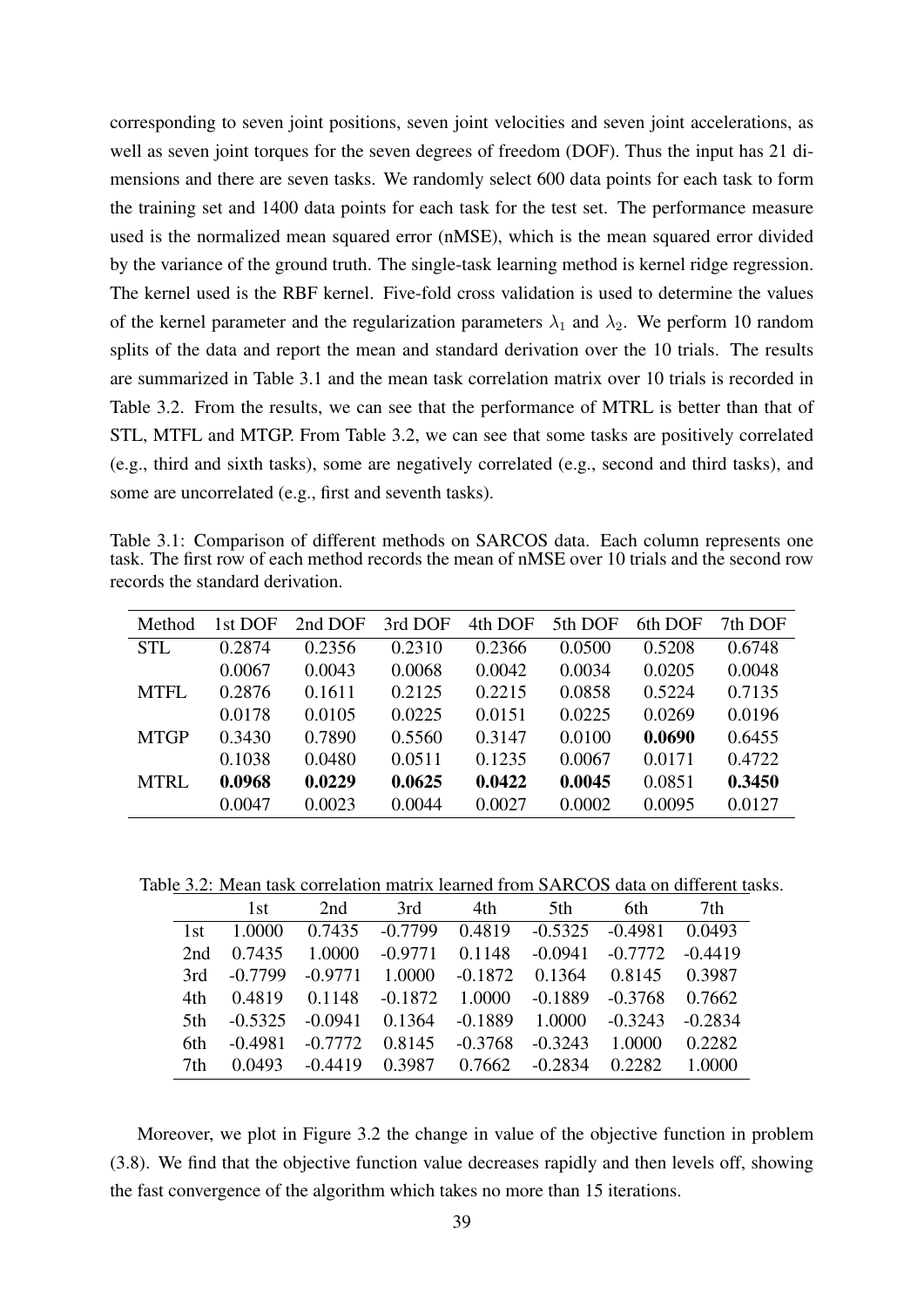

Figure 3.2: Convergence of objective function value for SARCOS data.

### 3.4.3 Multi-Domain Sentiment Application

We next study a multi-domain sentiment classification application $<sup>6</sup>$  which is a multi-task classi-</sup> fication problem. Its goal is to classify the reviews of some products into two classes: positive and negative reviews. In the data set, there are four different products (tasks) from Amazon.com: books, DVDs, electronics, and kitchen appliances. For each task, there are 1000 positive and 1000 negative data points corresponding to positive and negative reviews, respectively. Each data point has 473856 feature dimensions. To see the effect of varying the training set size, we randomly select 10%, 30% and 50% of the data for each task to form the training set and the rest for the test set. The performance measure used is the classification error. We use SVM as the single-task learning method. The kernel used is the linear kernel which is widely used for text applications with high feature dimensionality. Five-fold cross validation is used to determine the values of the regularization parameters  $\lambda_1$  and  $\lambda_2$ . We perform 10 random splits of the data and report the mean and standard derivation over the 10 trials. The results are summarized in the left column of Table 3.3. From the table, we can see that the performance of MTRL is better than that of STL, MTFL and MTGP on every task under different training set sizes. Moreover, we can see that when the training size increases, the performance of our method MTRL becomes better on each task.

The mean task correlation matrices over 10 trials for different training set sizes are recorded in the right column of Table 3.3. From Table 3.3, we can see that the first task 'books' is more correlated with the second task 'DVDs' than with the other tasks; the third and fourth tasks achieve the largest correlation among all pairs of tasks. The findings from Table 3.3 can be easily interpreted as follows: 'books' and 'DVDs' are mainly for entertainment; almost all the elements in 'kitchen appliances' belong to 'electronics'. So the knowledge found by our method about the relationships between tasks matches our intuition. Moreover, some interesting patterns exist in the mean task correlation matrices for different training set sizes. For example,

<sup>6</sup>http://www.cs.jhu.edu/∼mdredze/datasets/sentiment/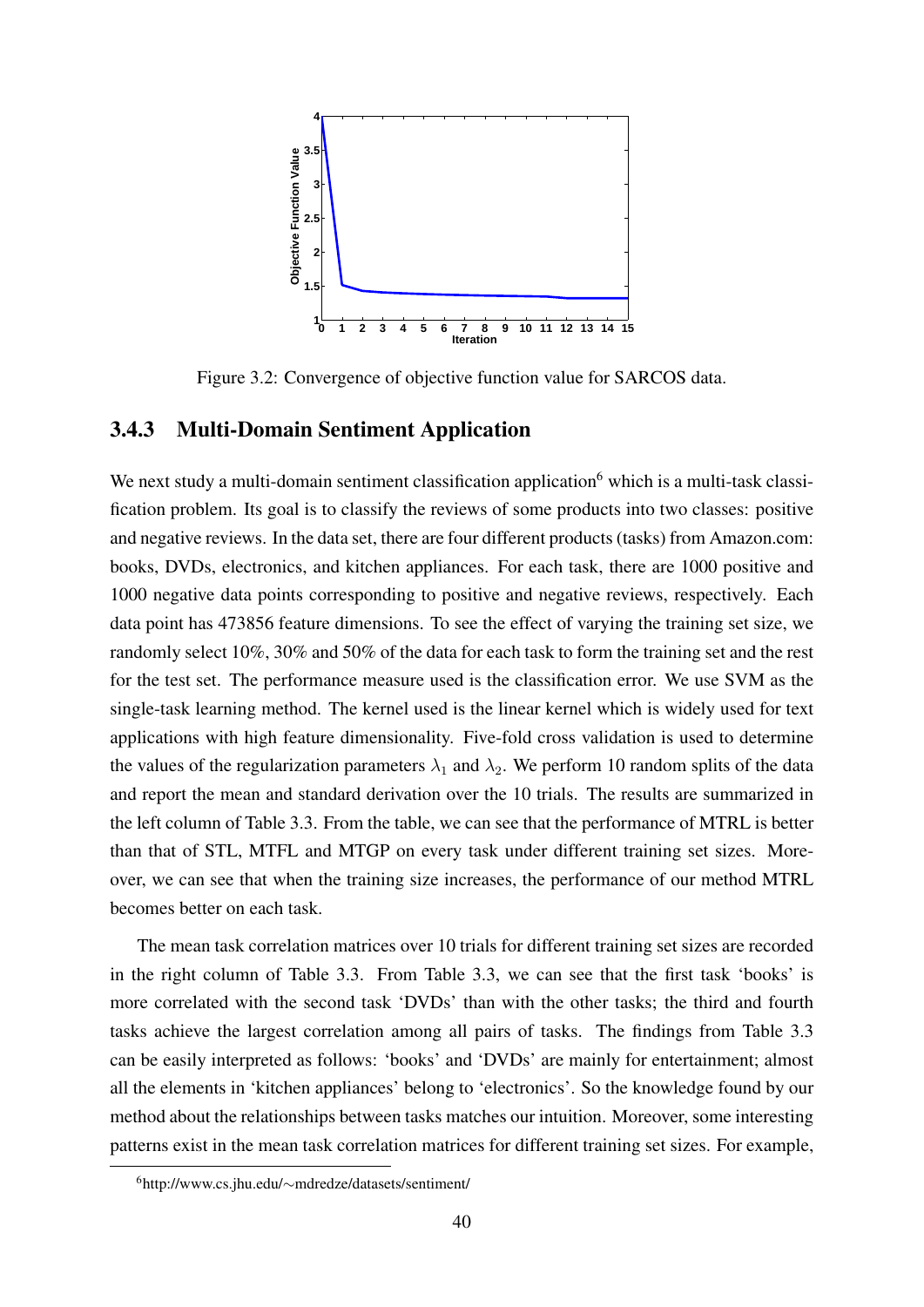the correlation between the third and fourth tasks is always the largest when training size varies; the correlation between the first and second tasks is larger than that between the first and third tasks, and also between the first and fourth tasks.

Table 3.3: Comparison of different methods on multi-domain sentiment data for different training set sizes. The three tables in the left column record the classification errors of different methods when 10%, 30% and 50%, respectively, of the data are used for training. Each column in a table represents one task. For each method, the first row records the mean classification error over 10 trials and the second row records the standard derivation. The three tables in the right column record the mean task correlation matrices learned on different tasks for different training set sizes (10%, 30% and 50% of the data). 1st task: books; 2nd task: DVDs; 3rd task: electronics; 4th task: kitchen appliances.

| Method      | 1st Task | 2nd Task | 3rd Task | 4th Task |     |        |        |        |        |
|-------------|----------|----------|----------|----------|-----|--------|--------|--------|--------|
| <b>STL</b>  | 0.2680   | 0.3142   | 0.2891   | 0.2401   |     |        |        |        |        |
|             | 0.0112   | 0.0110   | 0.0113   | 0.0154   |     | 1st    | 2nd    | 3rd    | 4th    |
| <b>MTFL</b> | 0.2667   | 0.3071   | 0.2880   | 0.2407   | 1st | 1.0000 | 0.7675 | 0.6878 | 0.6993 |
|             | 0.0160   | 0.0136   | 0.0193   | 0.0160   | 2nd | 0.7675 | 1.0000 | 0.6937 | 0.6805 |
| <b>MTGP</b> | 0.2332   | 0.2739   | 0.2624   | 0.2061   | 3rd | 0.6878 | 0.6937 | 1.0000 | 0.8793 |
|             | 0.0159   | 0.0231   | 0.0150   | 0.0152   | 4th | 0.6993 | 0.6805 | 0.8793 | 1.0000 |
| <b>MTRL</b> | 0.2233   | 0.2564   | 0.2472   | 0.2027   |     |        |        |        |        |
|             | 0.0055   | 0.0050   | 0.0082   | 0.0044   |     |        |        |        |        |
| Method      | 1st Task | 2nd Task | 3rd Task | 4th Task |     |        |        |        |        |
| <b>STL</b>  | 0.1946   | 0.2333   | 0.2143   | 0.1795   |     |        |        |        |        |
|             | 0.0102   | 0.0119   | 0.0110   | 0.0076   |     | 1st    | 2nd    | 3rd    | 4th    |
| <b>MTFL</b> | 0.1932   | 0.2321   | 0.2089   | 0.1821   | 1st | 1.0000 | 0.6275 | 0.5098 | 0.5936 |
|             | 0.0094   | 0.0115   | 0.0054   | 0.0078   | 2nd | 0.6275 | 1.0000 | 0.4900 | 0.5345 |
| <b>MTGP</b> | 0.1852   | 0.2155   | 0.2088   | 0.1695   | 3rd | 0.5098 | 0.4900 | 1.0000 | 0.7286 |
|             | 0.0109   | 0.0101   | 0.0120   | 0.0074   | 4th | 0.5936 | 0.5345 | 0.7286 | 1.0000 |
| <b>MTRL</b> | 0.1688   | 0.1987   | 0.1975   | 0.1482   |     |        |        |        |        |
|             | 0.0103   | 0.0120   | 0.0094   | 0.0087   |     |        |        |        |        |
| Method      | 1st Task | 2nd Task | 3rd Task | 4th Task |     |        |        |        |        |
| <b>STL</b>  | 0.1854   | 0.2162   | 0.2072   | 0.1706   |     |        |        |        |        |
|             | 0.0102   | 0.0147   | 0.0133   | 0.0024   |     | 1st    | 2nd    | 3rd    | 4th    |
| <b>MTFL</b> | 0.1821   | 0.2096   | 0.2128   | 0.1681   | 1st | 1.0000 | 0.6252 | 0.5075 | 0.5901 |
|             | 0.0095   | 0.0095   | 0.0106   | 0.0085   | 2nd | 0.6252 | 1.0000 | 0.4891 | 0.5328 |
| <b>MTGP</b> | 0.1722   | 0.2040   | 0.1992   | 0.1496   | 3rd | 0.5075 | 0.4891 | 1.0000 | 0.7256 |
|             | 0.0101   | 0.0152   | 0.0083   | 0.0051   | 4th | 0.5901 | 0.5328 | 0.7256 | 1.0000 |
| <b>MTRL</b> | 0.1538   | 0.1874   | 0.1796   | 0.1334   |     |        |        |        |        |
|             | 0.0096   | 0.0149   | 0.0084   | 0.0036   |     |        |        |        |        |

## 3.4.4 Examination Score Prediction

The school data set<sup>7</sup> has been widely used for studying multi-task regression. It consists of the examination scores of 15362 students from 139 secondary schools in London during the years 1985, 1986 and 1987. Thus, there are totally 139 tasks. The input consists of the year of the examination, four school-specific and three student-specific attributes. We replace each categorical attribute with one binary variable for each possible attribute value, as in (Evgeniou et al., 2005). As a result of this preprocessing, we have a total of 27 input attributes. The experimental settings are the same as those in (Argyriou et al., 2008a), i.e., we use the same 10 random splits of the data to generate the training and test sets, so that 75% of the examples from

<sup>7</sup>http://www.cs.ucl.ac.uk/staff/A.Argyriou/code/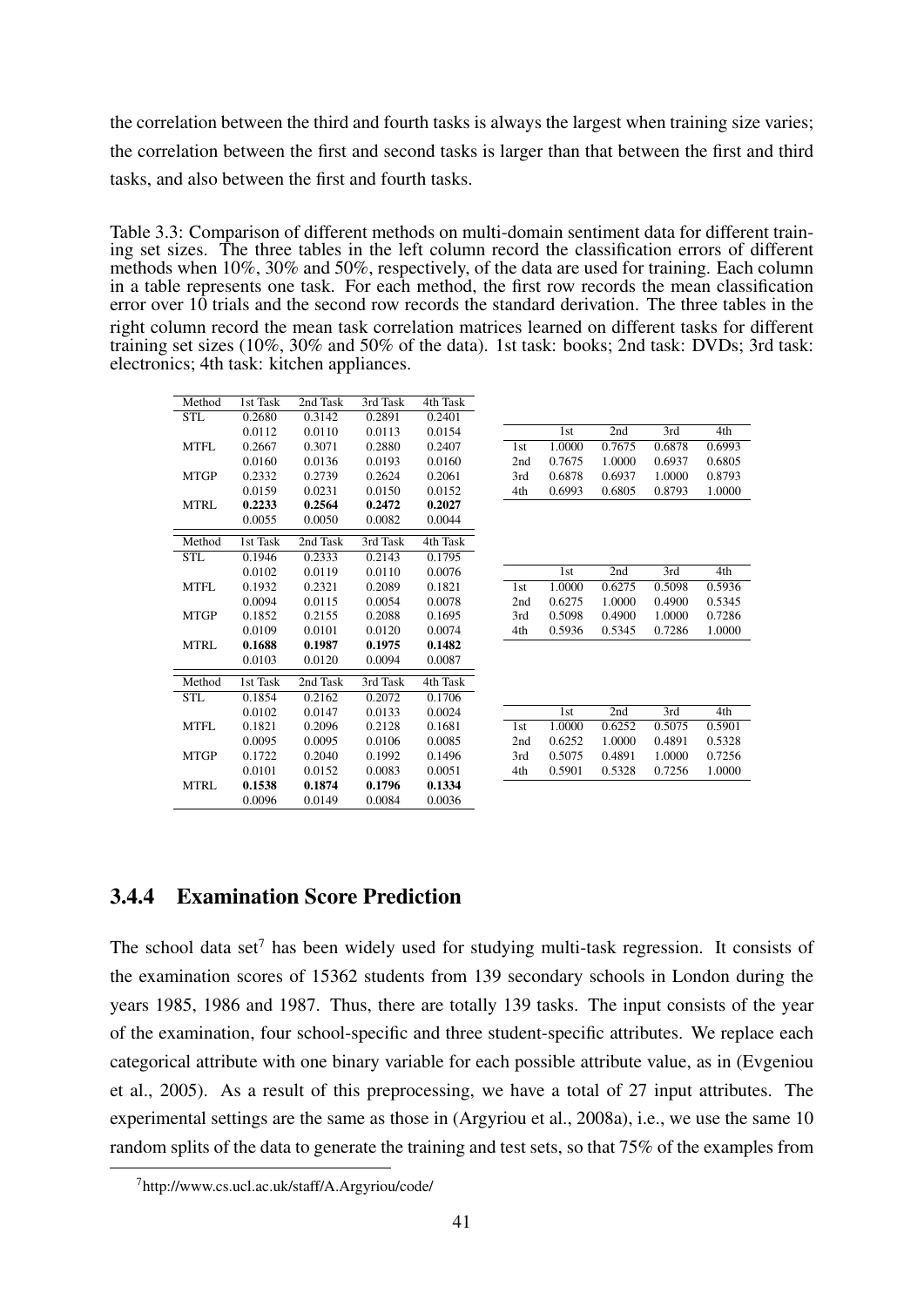each school belong to the training set and 25% to the test set. For our performance measure, we use the measure of percentage explained variance from (Argyriou et al., 2008a), which is defined as the percentage of one minus nMSE. We use five-fold cross validation to determine the values of the kernel parameter and the regularization parameters  $\lambda_1$  and  $\lambda_2$ . Since the experimental setting is the same, we compare our result with the results reported in (Argyriou et al., 2008a; Bonilla et al., 2007). The results are summarized in Table 3.4. We can see that the performance of MTRL is better than both STL and MTFL and is slightly better than MTGP.

|             | Method Explained Variance |
|-------------|---------------------------|
| STL.        | $23.5 \pm 1.9\%$          |
| <b>MTFL</b> | $26.7 \pm 2.0\%$          |
| <b>MTGP</b> | $29.2 \pm 1.6\%$          |
| <b>MTRL</b> | $29.9 \pm 1.8\%$          |

Table 3.4: Comparison of different methods on school data.

### 3.4.5 Experiments on Asymmetric Multi-Task Learning

The above sections mainly focus on symmetric multi-task learning. Here in this section we report some experiments on asymmetric multi-task learning. To the best of our knowledge, (Xue et al., 2007) is the only previous work reporting results on asymmetric multi-task learning. Since the DP-MTL method in (Xue et al., 2007) focuses on classification applications, we compare it with our method on the multi-domain sentiment application. Moreover, we also make comparison with conventional SVM which serves as a baseline single-task learning method.

All compared methods are tested under the leave-one-task-out (LOTO) setting. That is, in each fold, one task is treated as the new task while all other tasks are treated as existing tasks. Moreover, to see the effect of varying the training set size, we randomly sample 10%, 30% or 50% of the data in the new task to form the training set and the rest is used as the test set. Each configuration is repeated 10 times and we record the mean and standard deviation of the classification error in the experimental results. The results are recorded in Table 3.5. We can see that our method outperforms both single-task learning and DP-MTL. In fact the performance of DP-MTL is even worse than that of single-task learning. One reason is that the relationships between tasks do not exhibit strong cluster structure, as can be revealed from the task correlation matrix in Table 3.3. Since the tasks have no cluster structure, merging two tasks into one and learning common model parameters for the merged tasks will likely deteriorate the performance. Moreover, we can see that the more training data, the better the performance of our method on each task.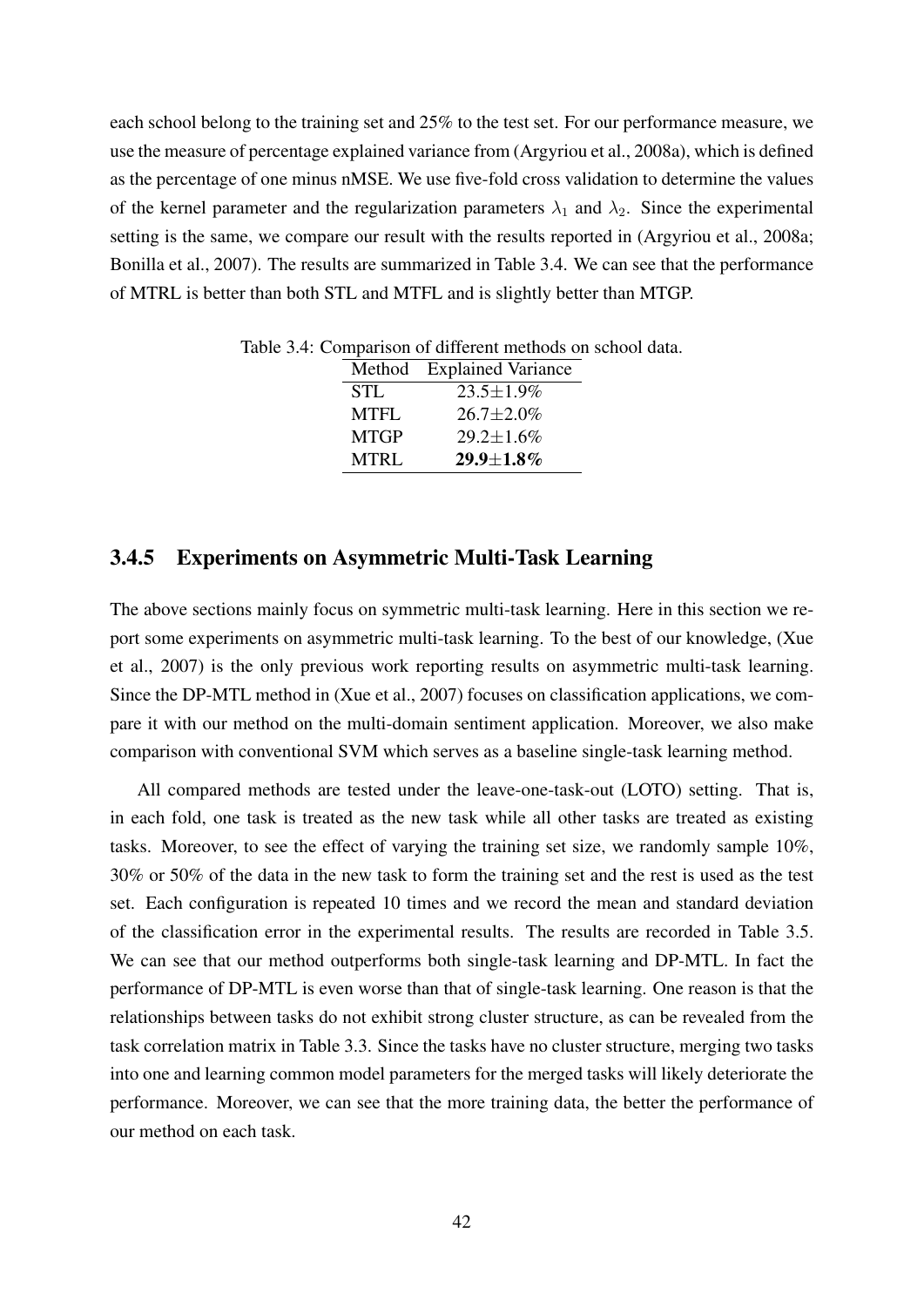Table 3.5: Classification errors (in mean±std-dev) of different methods on the multi-domain sentiment data for different training set sizes under the asymmetric multi-task setting. The three tables record the classification errors of different methods when 10%, 30% and 50%, respectively, of the data are used for training. Each row in a table shows the results of the three methods when one task is chosen to be the new task. 'STL' represents conventional SVM trained on the training set of the new task only. 1st task: books; 2nd task: DVDs; 3rd task: electronics; 4th task: kitchen appliances.

| New Task | <b>STL</b>          | DP-MTL              | <b>MTRL</b>         |
|----------|---------------------|---------------------|---------------------|
| 1st Task | $0.3013 \pm 0.0265$ | $0.3483 \pm 0.0297$ | $0.2781 \pm 0.0170$ |
| 2nd Task | $0.3073 \pm 0.0117$ | $0.3349 \pm 0.0121$ | $0.2801 \pm 0.0293$ |
| 3rd Task | $0.2672 \pm 0.0267$ | $0.2936 \pm 0.0274$ | $0.2451 \pm 0.0078$ |
| 4th Task | $0.2340 \pm 0.0144$ | $0.2537 \pm 0.0128$ | $0.2114\pm0.0208$   |
| New Task | <b>STL</b>          | DP-MTL              | <b>MTRL</b>         |
| 1st Task | $0.2434 \pm 0.0097$ | $0.2719 \pm 0.0212$ | $0.2164 \pm 0.0098$ |
| 2nd Task | $0.2479 \pm 0.0101$ | $0.2810 \pm 0.0253$ | $0.2120\pm0.0160$   |
| 3rd Task | $0.2050 \pm 0.0172$ | $0.2306 \pm 0.0131$ | $0.1883 \pm 0.0106$ |
| 4th Task | $0.1799 \pm 0.0057$ | $0.2141 \pm 0.0362$ | $0.1561 \pm 0.0123$ |
| New Task | <b>STL</b>          | DP-MTL              | <b>MTRL</b>         |
| 1st Task | $0.2122 \pm 0.0083$ | $0.2576 \pm 0.0152$ | $0.1826 \pm 0.0156$ |
| 2nd Task | $0.2002 \pm 0.0112$ | $0.2582 \pm 0.0275$ | $0.1870\pm0.0151$   |
| 3rd Task | $0.1944 \pm 0.0069$ | $0.2252 \pm 0.0208$ | $0.1692 \pm 0.0107$ |
| 4th Task | $0.1678 \pm 0.0109$ | $0.1910 \pm 0.0227$ | $0.1398 \pm 0.0131$ |

## 3.5 Application to Transfer Metric Learning

Many data mining algorithms, for example, k-means clustering algorithm and k-nearest neighbor classifier, work by relying on a distance metric. In order to deliver satisfactory results, finding a good distance metric for the problem at hand often plays a very crucial role. As such, metric learning (Xing et al., 2002) has received much attention in the research community (Baxter, 1997; Xing et al., 2002; Chang & Yeung, 2004; Weinberger et al., 2005; Davis et al., 2007; Yeung & Chang, 2007; Chen et al., 2007; Davis & Dhillon, 2008; Yeung et al., 2008; Zhan et al., 2009; Jin et al., 2009). Many metric learning methods have been proposed. From the perspective of the underlying learning paradigm, these methods can be grouped into three categories, namely, supervised metric learning, unsupervised metric learning, and semi-supervised metric learning. Supervised metric learning learns a metric for some supervised learning tasks, such as classification, so that data points from the same class are kept close while those from different classes remain far apart (Baxter, 1997; Weinberger et al., 2005; Davis et al., 2007; Davis & Dhillon, 2008; Zhan et al., 2009; Jin et al., 2009). It has also been used for regression by exploiting the manifold structure contained in the labeled data (Xiao et al., 2009). Unsupervised metric learning utilizes some information contained in the data to learn a metric for some unsupervised learning task, such as clustering (Chen et al., 2007). Semi-supervised metric learning,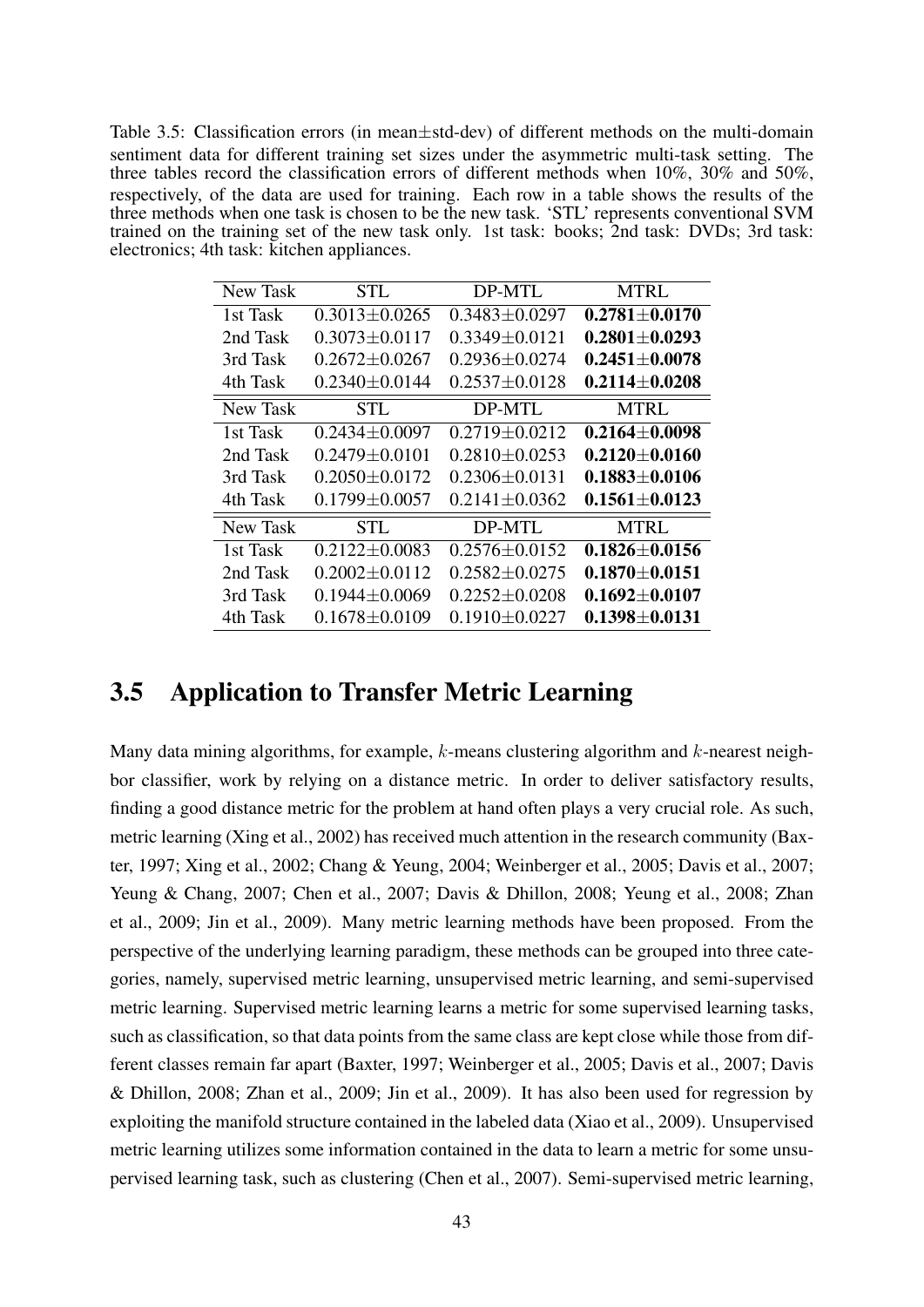which can be viewed as a combination of the supervised and unsupervised paradigms, utilizes both label information from the labeled data and geometric information from the unlabeled data to learn a good metric for classification or clustering. The need for semi-supervised metric learning arises from the fact that the labeled data available in a number of real-life applications is scarce because labeling data is very laborious and costly. With only limited labeled data, the metrics learned are often unsatisfactory. Semi-supervised metric learning tries to exploit additional information from the unlabeled data to alleviate this problem.

The focus of this work is on supervised metric learning for classification applications. However, we consider situations similar to those for semi-supervised metric learning in which there is deficiency in labeled data. While the amount of labeled data available in one learning task is limited, it is not uncommon that there exist other related learning tasks with labeled data available. Unlike semi-supervised learning which exploits unlabeled data, multi-task learning (Caruana, 1997; Baxter, 1997; Thrun, 1995) and transfer learning (Pan & Yang, 2010) seek to alleviate the labeled data deficiency problem by utilizing some related learning tasks to help improve the learning performance. In some sense, they mimic human learning activities in that people may learn faster when several related tasks are learned simultaneously, for example, playing different games. In essence, people often apply the knowledge gained from some previous learning tasks to help learn a new task. Even though both multi-task learning and transfer learning utilize information from other related learning tasks, there exist some differences between them in both the problem setting and the objective. In transfer learning, the learning tasks are usually classified into two types: source task and target task. It is assumed that there is enough data in the source tasks but not in the target task. The objective of transfer learning is to utilize the information in the source tasks to help learn the target task with no need for improving the performance of the source tasks. On the other hand, there is no distinction between the tasks in multi-task learning and the objective is to improve the performance of all tasks simultaneously.

Even though there exist differences between multi-task learning and transfer learning, a central issue common to both is to accurately characterize the relationships between tasks. Similar to MTRL, it is a better way to learn the task relationships in the form of the task covariance matrix from data automatically. In this work, we study metric learning under the transfer learning setting in which some source tasks are available in addition to the target task.

### 3.5.1 Multi-Task Metric Learning

In this section, we propose a multi-task metric learning method which can learn the task relationships between all pairs of tasks.

Suppose we are given m learning tasks  $\{T_i\}_{i=1}^m$ . For the *i*th task  $T_i$ , the training set  $\mathcal{D}_i$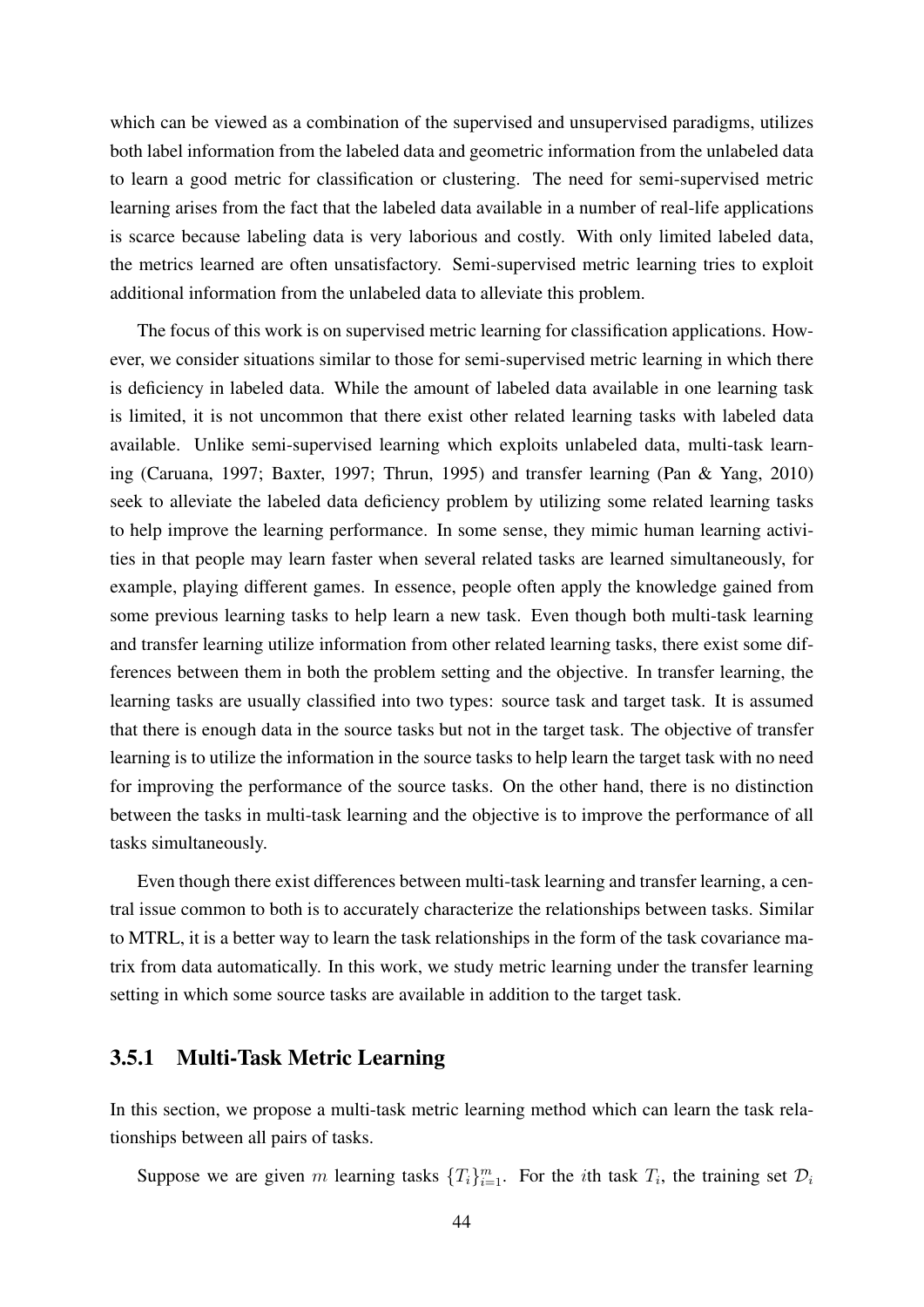consists of  $n_i$  data points represented in the form of  $(\mathbf{x}_j^i, y_j^i)$ ,  $j = 1, \ldots, n_i$ , with  $\mathbf{x}_j^i \in \mathbb{R}^d$  and its corresponding class label  $y_j^i \in \{1, \ldots, C_i\}$ . Here the superscript denotes the task index and the subscript denotes the instance index in each task.

The optimization problem for multi-task metric learning is formulated as follows:

$$
\min_{\{\Sigma_i\},\Omega} \sum_{i=1}^m \frac{2}{n_i(n_i-1)} \sum_{j < k} g\left(y_{j,k}^i \left[1 - \|\mathbf{x}_j^i - \mathbf{x}_k^i\|_{\Sigma_i}^2\right]\right) + \frac{\lambda_1}{2} \sum_{i=1}^m \|\Sigma_i\|_F^2 + \frac{\lambda_2}{2} \text{tr}(\tilde{\Sigma}\Omega^{-1}\tilde{\Sigma}^T)
$$
\ns.t.

\n
$$
\Sigma_i \succeq 0 \,\forall i
$$
\n
$$
\tilde{\Sigma} = (\text{vec}(\Sigma_1), \dots, \text{vec}(\Sigma_m))
$$
\n
$$
\Omega \succeq 0
$$
\n
$$
\text{tr}(\Omega) = 1,
$$
\n(3.28)

where  $y_{j,k}^i$  is equal to 1 when  $y_j^i = y_k^i$  and  $-1$  otherwise, vec $(\cdot)$  denotes the operator which converts a matrix into a vector in a columnwise manner, and  $\lambda_1$  and  $\lambda_2$  are the regularization parameters.  $\Omega$  is a task covariance matrix which describes the relationships between tasks and so it is a PSD matrix. The first term in the objective function of problem (3.28) measures the empirical loss for the training sets of the  $m$  tasks, the second term penalizes the complexity of each  $\Sigma_i$ , and the last term measures the task relationships between all pairs of tasks based on each  $\Sigma_i$ . The last constraint in (3.28) is to restrict the scale of  $\Omega$  to prevent it from reaching a degenerate solution.

From a probabilistic viewpoint, RDML can be seen as obtaining the MAP solution of a probabilistic model where the likelihood corresponds to the loss in RDML and the prior on the metric is Gaussian prior corresponding to the second term. Similar to RDML, our multi-task metric learning is also a MAP solution of a probabilistic model where the likelihood is the same as that in RDML for each task and the prior on the metrics of all tasks is matrix variate normal distribution (Gupta & Nagar, 2000).

We will prove below that problem  $(3.28)$  is a convex optimization problem by proving that each term in the objective function is convex and each constraint is also convex.

**Theorem 3.2** *Problem* (3.28) is convex with respect to  $\{\Sigma_i\}$  and  $\Omega$ .

#### Proof

It is easy to see that the first two terms in the objective function are convex with respect to (w.r.t.) all variables and the constraints in (3.28) are also convex. We rewrite the third term as

$$
\operatorname{tr}(\tilde{\boldsymbol{\Sigma}}\boldsymbol{\Omega}^{-1}\tilde{\boldsymbol{\Sigma}}^T)=\sum_{t}\tilde{\boldsymbol{\Sigma}}(t,:)\boldsymbol{\Omega}^{-1}\tilde{\boldsymbol{\Sigma}}(t,:)^T,
$$

where  $\tilde{\Sigma}(t,.)$  is the tth row of  $\tilde{\Sigma}$ . Since  $\tilde{\Sigma}(t,.)\Omega^{-1}\tilde{\Sigma}(t,.)^T$  is a matrix fractional function as in Example 3.4 on page 76 of (Boyd & Vandenberghe, 2004), it is convex w.r.t.  $\tilde{\Sigma}(t,.)$  and  $\Omega$  when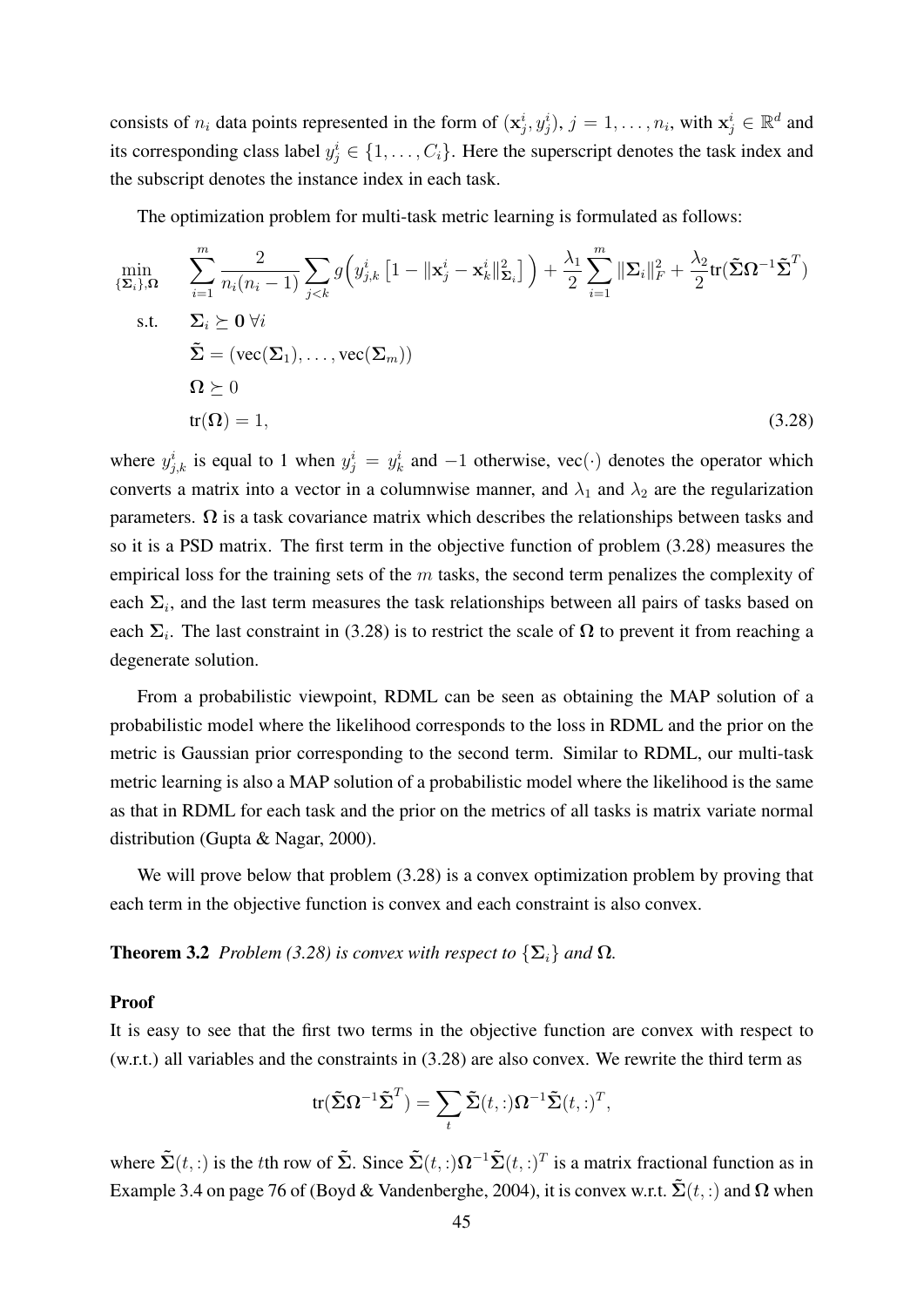$\Omega$  is a PSD matrix (which is satisfied by the first constraint of (3.28)). Since  $\tilde{\Sigma}(t,.)$  is a row of  $\tilde{\Sigma}$ ,  $\tilde{\Sigma}(t,:) \Omega^{-1} \tilde{\Sigma}(t,:)$  is also convex w.r.t.  $\{\Sigma_i\}$  and  $\Omega$ . Because the summation operation can preserve convexity according to the analysis on page 79 of (Boyd & Vandenberghe, 2004),  $tr(\tilde{\Sigma}\Omega^{-1}\tilde{\Sigma}^T) = \sum_t \tilde{\Sigma}(t,.)\Omega^{-1}\tilde{\Sigma}(t,.)^T$  is convex w.r.t.  $\{\Sigma_i\}$  and  $\Omega$ . So the objective function and the constraints in problem (3.28) are convex w.r.t. all variables and hence problem (3.28) is  $\Box$  jointly convex.

Even though problem (3.28) is convex with respect to  $\{\Sigma_i\}$  and  $\Omega$  jointly, it is not easy to optimize it with respect to all the variables simultaneously. Here we propose an alternating method to solve the problem more efficiently. Specifically, we first optimize the objective function with respect to  $\Sigma_i$  when  $\Omega$  and  $\{\Sigma\}_{-i} \stackrel{\text{def}}{=} {\{\Sigma_1,\ldots,\Sigma_{i-1},\Sigma_{i+1},\ldots,\Sigma_m\}}$  are fixed, and then optimize it with respect to  $\Omega$  when  $\{\Sigma_i\}$  are fixed. This procedure is repeated until convergence.

Because multi-task metric learning is not the focus of this work, we leave the detailed optimization procedure to Appendix A.4.

### 3.5.2 Transfer Metric Learning

Based on the multi-task metric learning problem formulated in the previous section, we propose a transfer metric learning formulation as a special case which can learn the task relationships between all source tasks and the target task.

Suppose we are given  $m-1$  source tasks  $\{T_i\}_{i=1}^{m-1}$  and one target task  $T_m$ , for  $m > 1$ . In the target task, the training set contains  $n_m$  labeled data points  $\{(\mathbf{x}_j^m, y_j^m)\}_{j=1}^{n_m}$ . In transfer learning, it is assumed that each source task has enough labeled data and can learn an accurate model with no need to seek help from the other source tasks. So the source tasks are considered to be independent since each source task does not need help from other source tasks. So, similar to the setting in (Zha et al., 2009), we assume that the metric matrix  $\Sigma_i$  for the *i*th source task has been learned independently. We hope to use the metric matrices learned to help the learning of the target task because the labeled data there is scarce.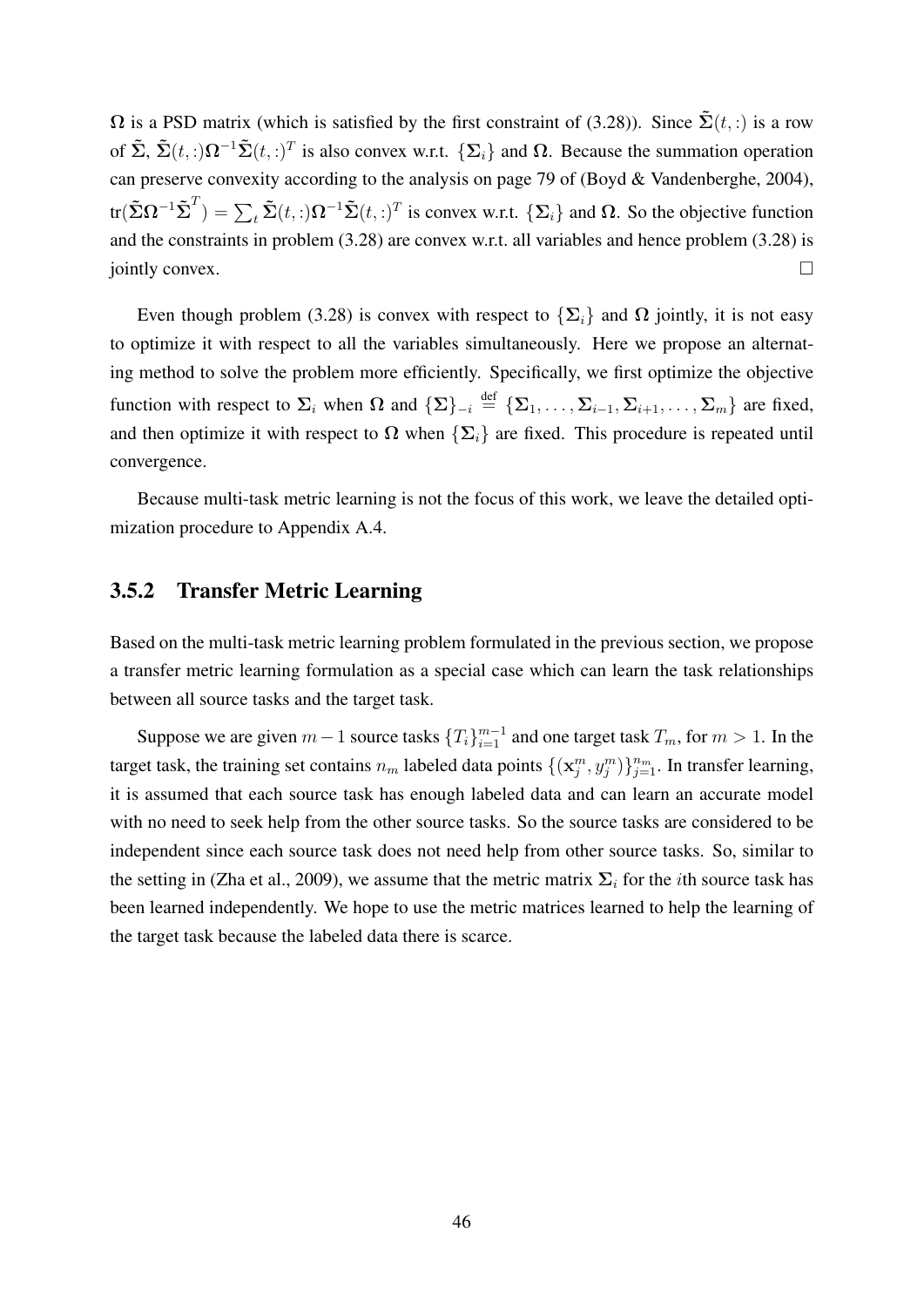#### Optimization Problem

Based on problem (3.28), we formulate the optimization problem for TML as follows:

$$
\min_{\Sigma_m,\Omega} \quad \frac{2}{n_m(n_m-1)} \sum_{j < k} g\left(y_{j,k}^m \left[1 - \|\mathbf{x}_j^m - \mathbf{x}_k^m\|_{\Sigma_m}^2\right]\right) + \frac{\lambda_1}{2} \|\Sigma_m\|_F^2 + \frac{\lambda_2}{2} \text{tr}(\tilde{\Sigma}\Omega^{-1}\tilde{\Sigma}^T)
$$
\n
$$
\text{s.t.} \quad \Sigma_m \succeq \mathbf{0}
$$
\n
$$
\tilde{\Sigma} = (\text{vec}(\Sigma_1), \dots, \text{vec}(\Sigma_{m-1}), \text{vec}(\Sigma_m))
$$
\n
$$
\Omega \succeq 0
$$
\n
$$
\text{tr}(\Omega) = 1.
$$
\n
$$
(3.29)
$$

Since we assume that the source tasks are independent and each source is of equal importance, we can express  $\Omega$  as

$$
\pmb{\Omega} = \left( \begin{array}{cc} \alpha \mathbf{I}_{m-1} & \pmb{\omega}_m \\ \pmb{\omega}_m^T & \pmb{\omega} \end{array} \right),
$$

where  $I_a$  denotes the  $a \times a$  identity matrix,  $\omega_m$  denotes the task covariances between the target task and the source tasks, and  $\omega$  denotes the variance of the target task. According to the last constraint in problem (3.29), we can get

$$
\alpha = \frac{1 - \omega}{m - 1}.
$$

From Theorem 3.2, it is easy to show that problem (3.29) is also jointly convex with respect to all variables. Moreover, from the block matrix inversion formula, we can get

$$
\begin{aligned} \mathbf{\Omega}^{-1} &= \left( \begin{array}{cc} \frac{1-\omega}{m-1}\mathbf{I}_{m-1} & \boldsymbol{\omega}_m \\ \boldsymbol{\omega}_m^T & \omega \end{array} \right)^{-1} \\ &= \left( \begin{array}{cc} \mathbf{I}_{m-1} & \mathbf{a} \\ \mathbf{0}_m^T & 1 \end{array} \right) \left( \begin{array}{cc} \frac{(m-1)\mathbf{I}_{m-1}}{1-\omega} & \mathbf{0}_{m-1} \\ \mathbf{0}_m^T & \frac{1}{c} \end{array} \right) \left( \begin{array}{cc} \mathbf{I}_{m-1} & \mathbf{0}_{m-1} \\ \mathbf{a}^T & 1 \end{array} \right), \\ & \left. \begin{array}{cc} (m-1)\boldsymbol{\omega}_m & \mathbf{a}_m \end{array} \right) \end{aligned}
$$

where  $a = -\frac{(m-1)\omega_m}{1-\omega_m}$  $\frac{-1)\omega_m}{1-\omega}$  and  $c = \omega - \frac{(m-1)\omega_m^T\omega_m}{1-\omega}$  $\frac{1}{1-\omega}$ .

Let  $\tilde{\Sigma}_s = (vec(\Sigma_1), \ldots, vec(\Sigma_{m-1}))$ , which is a constant matrix here, denote the parameter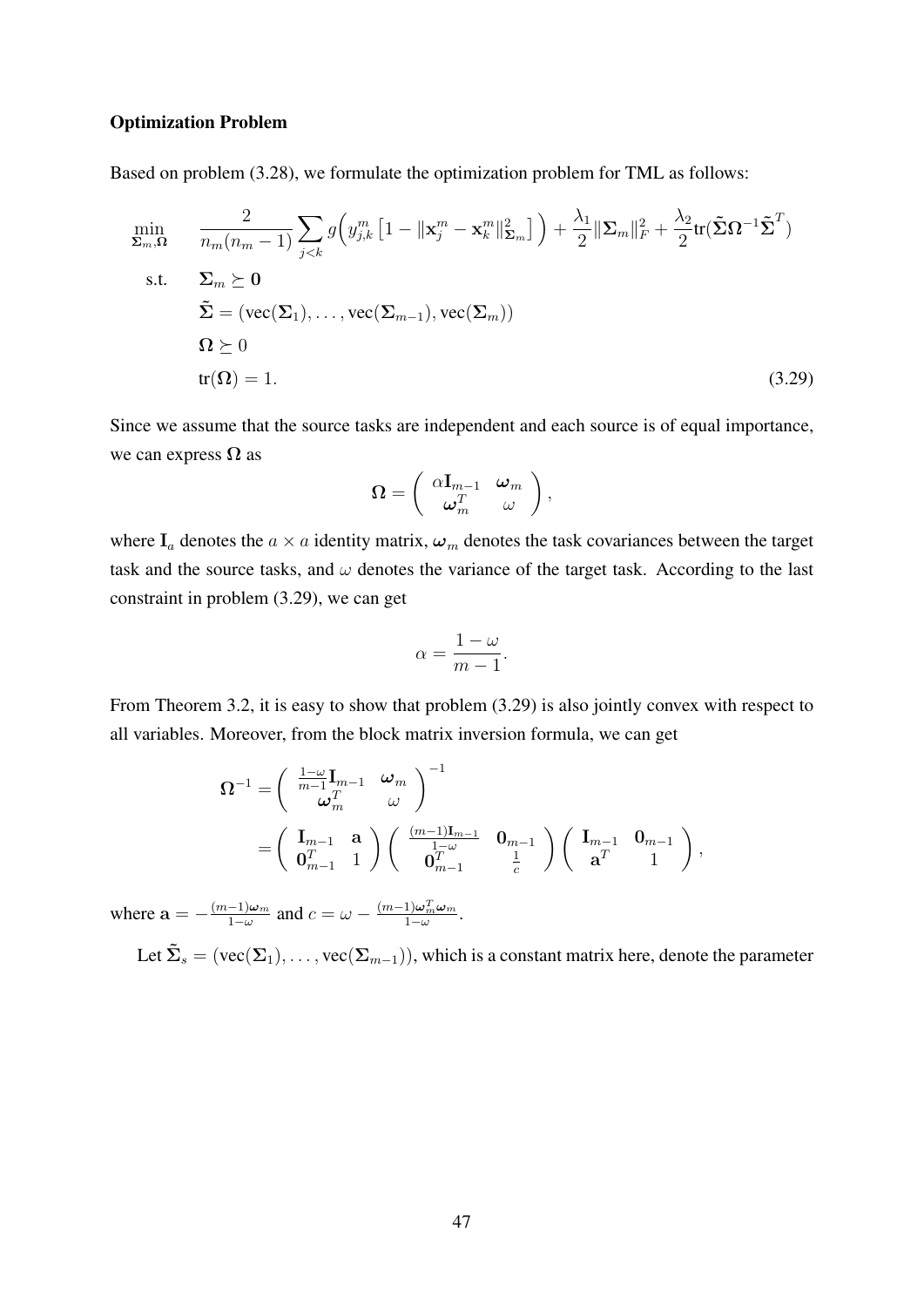matrix of the source tasks. Then we can get

tr(
$$
\tilde{\Sigma}\Omega^{-1}\tilde{\Sigma}^{T}
$$
)  
\n=tr( $(\tilde{\Sigma}_{s}, \text{vec}(\Sigma_{m})) \Omega^{-1} (\text{vec}(\Sigma_{m})^{T})$ )  
\n=tr( $(\sum_{\text{vec}(\Sigma_{m})} \tilde{\Sigma}_{s}^{T} - \frac{(m-1)\sigma}{1-\omega} \omega_{m}^{T} \tilde{\Sigma}_{s}^{T}) (\frac{(m-1)\mathbf{I}_{m-1}}{\mathbf{I}_{m}^{T} - \mathbf{I}_{m}^{T}} \mathbf{I}_{c}^{-1} - \frac{\mathbf{I}_{m}^{T} - \mathbf{I}_{m}^{T}}{\mathbf{I}_{c}^{T} - \mathbf{I}_{c}^{T}} \mathbf{V}_{c}^{-1} - \frac{(m-1)\sigma}{1-\omega} \omega_{m}^{T} \tilde{\Sigma}_{s}^{T}$ )  
\n=  $\frac{m-1}{1-\omega}$ tr( $\tilde{\Sigma}_{s}^{T} \tilde{\Sigma}_{s}$ ) +  $\frac{1}{c}$ ||vec( $\Sigma_{m}$ ) -  $\frac{(m-1)}{1-\omega} \tilde{\Sigma}_{s} \omega_{m}$ ||<sup>2</sup>  
\n=  $\frac{(1-\omega)||\Sigma_{m}||_{F}^{2} - 2(m-1)\text{vec}(\Sigma_{m})^{T} \tilde{\Sigma}_{s} \omega_{m} + (m-1)\omega$ tr( $\tilde{\Sigma}_{s}^{T} \tilde{\Sigma}_{s}$ )}{\omega(1-\omega) - (m-1)\omega\_{m}^{T} \omega\_{m}} (3.30)

Moreover, according to the Schur complement (Boyd & Vandenberghe, 2004), we have

$$
\Omega \succeq 0 \iff \omega \ge \frac{m-1}{1-\omega} \omega_m^T \omega_m \text{ and } \frac{(m-1)\mathbf{I}_{m-1}}{1-\omega} \succeq 0,
$$

which is equivalent to

$$
\Omega \succeq 0 \iff \omega(1-\omega) \geq (m-1)\omega_m^T \omega_m.
$$

Then problem (3.29) can be simplified to

$$
\min_{\Sigma_{m}, \omega_{m}, \omega, \Omega} \quad \frac{2}{n_{m}(n_{m}-1)} \sum_{j < k} g\left(y_{j,k}^{m} \left[1 - \|\mathbf{x}_{j}^{m} - \mathbf{x}_{k}^{m}\|_{\Sigma_{m}}^{2}\right]\right) + \frac{\lambda_{1}}{2} \|\Sigma_{m}\|_{F}^{2} + \frac{\lambda_{2}}{2} \text{tr}(\tilde{\Sigma} \Omega^{-1} \tilde{\Sigma}^{T})
$$
\n
$$
\text{s.t.} \quad \Sigma_{m} \succeq \mathbf{0}
$$
\n
$$
\Omega = \begin{pmatrix} \frac{1-\omega}{m-1} \mathbf{I}_{m-1} & \omega_{m} \\ \omega_{m}^{T} & \omega \end{pmatrix}
$$
\n
$$
\tilde{\Sigma} = (\tilde{\Sigma}_{s}, \text{vec}(\Sigma_{m}))
$$
\n
$$
\omega(1-\omega) \geq (m-1)\omega_{m}^{T} \omega_{m}, \tag{3.31}
$$

where the last term in the objective function can be simplified as in Eq. (3.30).

Moreover, compared with problem (3.29), there is no PSD constraint on  $\Omega$  in problem (3.31) making it simpler than problem (3.29). In the next section, we will discuss how to solve problem (3.31).

#### Optimization Procedure

As in multi-task metric learning, problem (3.31) is a convex problem and we still use an alternating method to solve it. Specifically, we first optimize the objective function with respect to  $\Sigma_m$  when  $\omega_m$  and  $\omega$  are fixed, and then optimize it with respect to  $\omega_m$  and  $\omega$  when  $\Sigma_m$  is fixed. In what follows, we will present the two subproblems separately.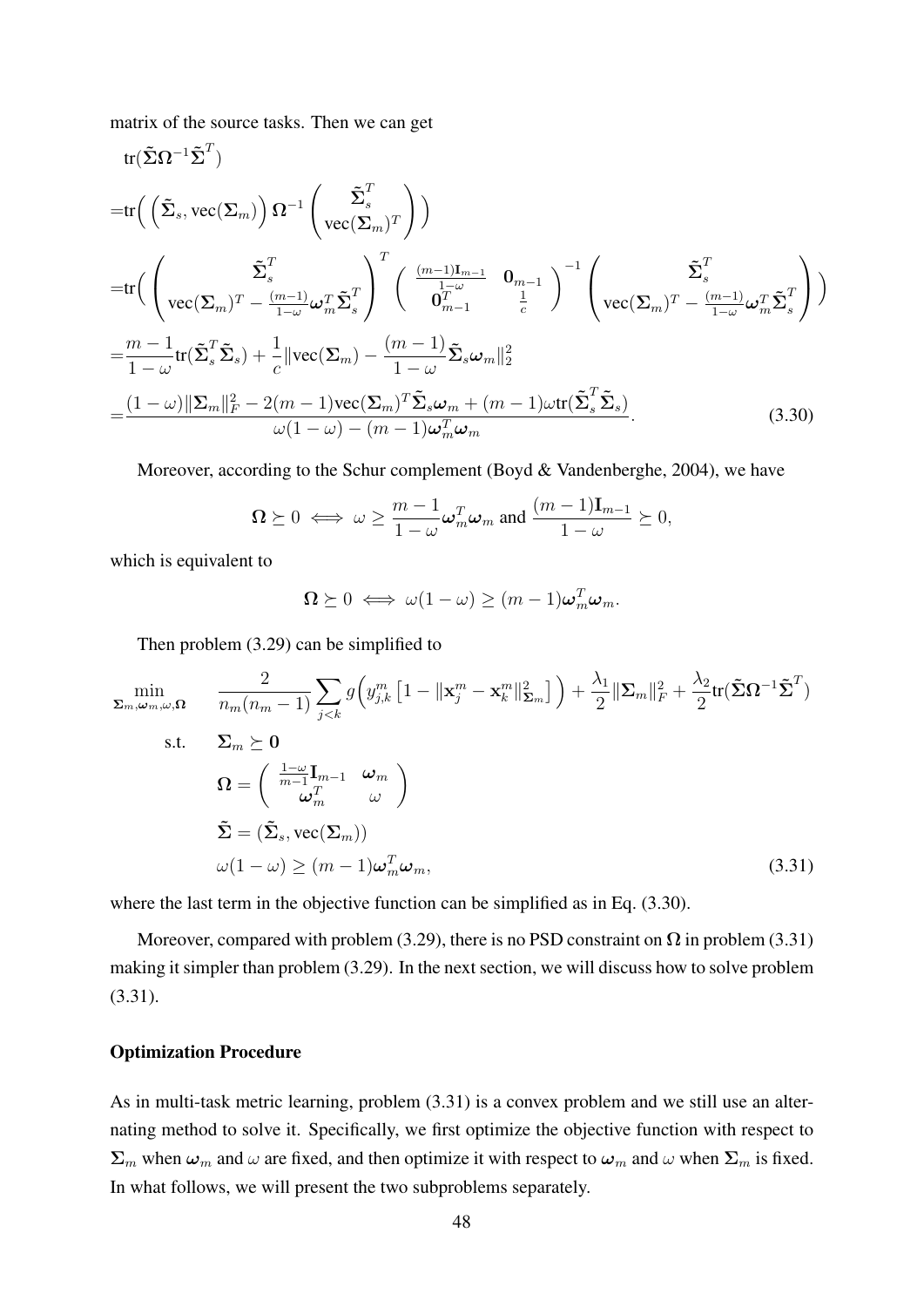Table 3.6: Online learning algorithm for Problem (3.32)

Input: labeled data  $(\mathbf{x}_j^m, y_j^m)$   $(j = 1, \dots, n_m)$ , matrix M,  $\lambda'_1$ ,  $\lambda'_2$  and predefined learning rate  $\eta$ Initialize  $\Sigma_m^{(0)} = \frac{\lambda_2'}{\lambda_1'} \overline{\mathbf{M}};$ for  $t = 1, \ldots, T_{max}$  do Receive a pair of training data points  $\{(\mathbf{x}_j^m, y_j^m), (\mathbf{x}_k^m, y_k^m)\};$ Compute *y*:  $y = 1$  if  $y_j^m = y_k^m$ , and  $y = -1$  otherwise; if the training pair  $(\mathbf{x}_j^m, \mathbf{x}_k^m), y$  is classified correctly, i.e.,  $y(1 - ||\mathbf{x}_j^m - \mathbf{x}_k^m||_S^2)$  $\frac{2}{\mathbf{\Sigma}_m^{(t-1)}})>0$  $\mathbf{\Sigma}_m^{(t)}=\mathbf{\Sigma}_m^{(t-1)};$ else if  $y == -1$  $\mathbf{\Sigma}_m^{(t)}=\mathbf{\Sigma}_m^{(t-1)}+\eta (\mathbf{x}_j^m-\mathbf{x}_k^m)(\mathbf{x}_j^m-\mathbf{x}_k^m)^T;$ else  $\mathbf{\Sigma}_m^{(t)} = \pi_{S_+}\left(\mathbf{\Sigma}_m^{(t-1)} - \eta(\mathbf{x}_j^m - \mathbf{x}_k^m)(\mathbf{x}_j^m - \mathbf{x}_k^m)^T\right)$  where  $\pi_{S_+}(\mathbf{A})$  projects matrix  $\mathbf{A}$ into the positive semidefinite cone; end if end for Output: metric  $\Sigma_m^{(T_{max})}$ 

#### Optimizing w.r.t.  $\Sigma_m$  when  $\omega_m$  and  $\omega$  are fixed

Utilizing Eq. (3.30), the optimization problem with respect to  $\Sigma_m$  is formulated as

$$
\min_{\Sigma_m} \quad \frac{2}{n_m(n_m-1)} \sum_{j < k} g\left(y_{j,k}^m \left[1 - \|\mathbf{x}_j^m - \mathbf{x}_k^m\|_{\Sigma_m}^2\right]\right) + \frac{\lambda_1'}{2} \|\Sigma_m\|_F^2 - \lambda_2' \text{tr}(\Sigma_m^T \mathbf{M})
$$
\ns.t.

\n
$$
\Sigma_m \succeq \mathbf{0},
$$
\n(3.32)

where

$$
\lambda'_1 = \lambda_1 + \frac{\lambda_2(1-\omega)}{\omega(1-\omega) - (m-1)\omega_m^T\omega_m},
$$
  

$$
\lambda'_2 = \frac{\lambda_2(m-1)}{\omega(1-\omega) - (m-1)\omega_m^T\omega_m},
$$

M is a matrix such that  $\text{vec}(\mathbf{M}) = \tilde{\Sigma}_s \omega_m$ . It is easy to show that M is a combination of  $\Sigma_i$   $(i = 1, ..., m - 1)$  as  $\mathbf{M} = \sum_{i=1}^{m-1} \omega_{mi} \Sigma_i$  where  $\omega_{mi}$  is the *i*th element of  $\boldsymbol{\omega}_m$ .

Similar to (Jin et al., 2009), we can use an online learning method to solve problem (3.32) and the algorithm is depicted in Table 3.6. This algorithm is similar to that in (Jin et al., 2009) except the initial step for  $\Sigma_m^{(0)}$ . In (Jin et al., 2009), the initial value for  $\Sigma_m^{(0)}$  is a zero matrix but here it is  $\frac{\lambda_2'}{\lambda_1'}$  M. Note that M is a combination of the metrics learned from the source tasks where each combination weight is the task covariance between a source task and the target task. This agrees with our intuition that a positively correlated source task will have a large weight on the initial value for  $\Sigma_m$ , an outlier task has negligle contribution and a negatively correlated task even has opposite effect.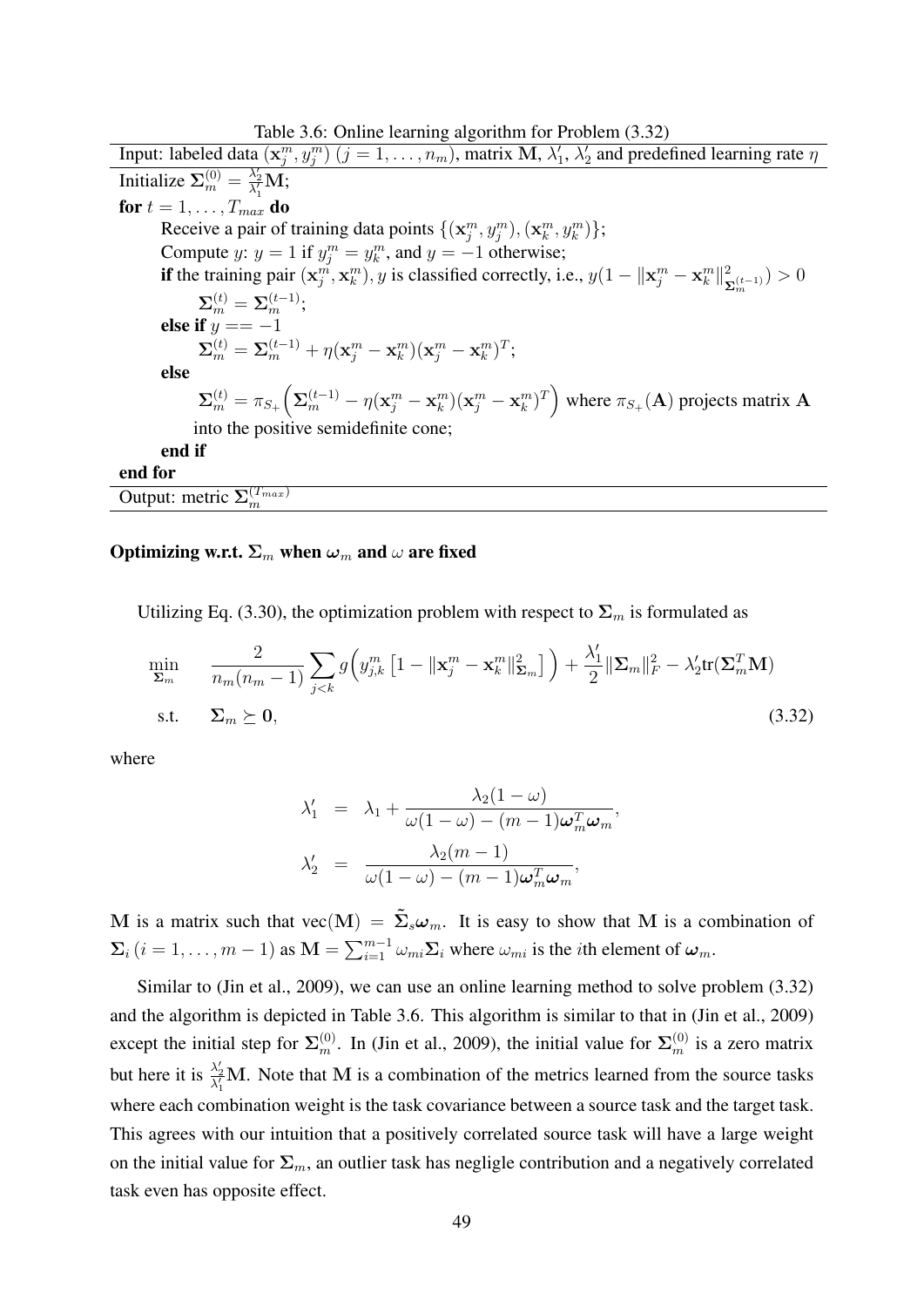### Optimizing w.r.t.  $\omega_m$  and  $\omega$  when  $\Sigma_m$  is fixed

Utilizing Eq. (3.30), the optimization problem with respect to  $\omega_m$  and  $\omega$  is formulated as

$$
\min_{\omega_{m},\omega,\Omega} \quad \text{tr}(\tilde{\Sigma}\Omega^{-1}\tilde{\Sigma}^{T})
$$
\n
$$
\text{s.t.} \quad \Omega = \begin{pmatrix} \frac{1-\omega}{m-1}\mathbf{I}_{m-1} & \omega_{m} \\ \omega_{m}^{T} & \omega \end{pmatrix}
$$
\n
$$
\omega(1-\omega) \geq (m-1)\omega_{m}^{T}\omega_{m}.
$$
\n(3.33)

We impose a constraint as  $\tilde{\Sigma}\Omega^{-1}\tilde{\Sigma}^T \preceq \frac{1}{t}$  $\frac{1}{t}$ **I**<sub>d</sub><sup>2</sup> and the objective function becomes min  $\frac{1}{t}$ . Using the Schur complement, we can get

$$
\tilde{\Sigma}\Omega^{-1}\tilde{\Sigma}^T\preceq \frac{1}{t}\mathbf{I}_{d^2} \Longleftrightarrow \left(\begin{array}{cc} \Omega & \tilde{\Sigma}^T \\ \tilde{\Sigma} & \frac{1}{t}\mathbf{I}_{d^2} \end{array}\right)\succeq 0.
$$

By using the Schur complement again, we get

$$
\left(\begin{array}{cc} \Omega & \tilde{\Sigma}^T \\ \tilde{\Sigma} & \frac{1}{t}\mathbf{I}_{d^2} \end{array}\right) \succeq 0 \Longleftrightarrow \Omega - t\tilde{\Sigma}^T\tilde{\Sigma} \succeq 0.
$$

We write  $\tilde{\Sigma}^T \tilde{\Sigma} = \begin{pmatrix} \Psi_{11} & \Psi_{12} \\ \Psi_{11} & \Psi_{22} \end{pmatrix}$  $\mathbf{\Psi}_{11} \quad \mathbf{\Psi}_{12} \quad \mathbf{\Psi}_{22} \quad \text{where } \mathbf{\Psi}_{11} \in \mathbb{R}^{(m-1)\times(m-1)}, \mathbf{\Psi}_{12} \in \mathbb{R}^{(m-1)\times 1} \text{ and } \mathbf{\Psi}_{22} \in \mathbb{R}.$ Then  $\Omega - t\tilde{\Sigma}^T \tilde{\Sigma} \succeq 0$  is equivalent to

$$
\frac{1-\omega}{m-1}\mathbf{I}_{m-1}-t\Psi_{11}\succeq\mathbf{0}
$$
\n
$$
\omega-t\Psi_{22}\geq(\boldsymbol{\omega}_m-t\Psi_{12})^T\left(\frac{1-\omega}{m-1}\mathbf{I}_{m-1}-t\Psi_{11}\right)^{-1}(\boldsymbol{\omega}_m-t\Psi_{12}).
$$

Let U and  $\lambda_1, \ldots, \lambda_{m-1}$  denote the eigenvector matrix and eigenvalues of  $\Psi_{11}$  with  $\lambda_1 \geq \ldots \geq$  $\lambda_{m-1} \geq 0$ . Then

$$
\frac{1-\omega}{m-1}\mathbf{I}_{m-1}-t\mathbf{\Psi}_{11}\succeq\mathbf{0}\Longleftrightarrow\frac{1-\omega}{m-1}\geq\lambda_1 t
$$

and

$$
\left(\frac{1-\omega}{m-1}\mathbf{I}_{m-1}-t\mathbf{\Psi}_{11}\right)^{-1}=\mathbf{U}\operatorname{diag}\left(\frac{1-\omega}{m-1}-t\lambda_1,\ldots,\frac{1-\omega}{m-1}-t\lambda_{m-1}\right)\mathbf{U}^T.
$$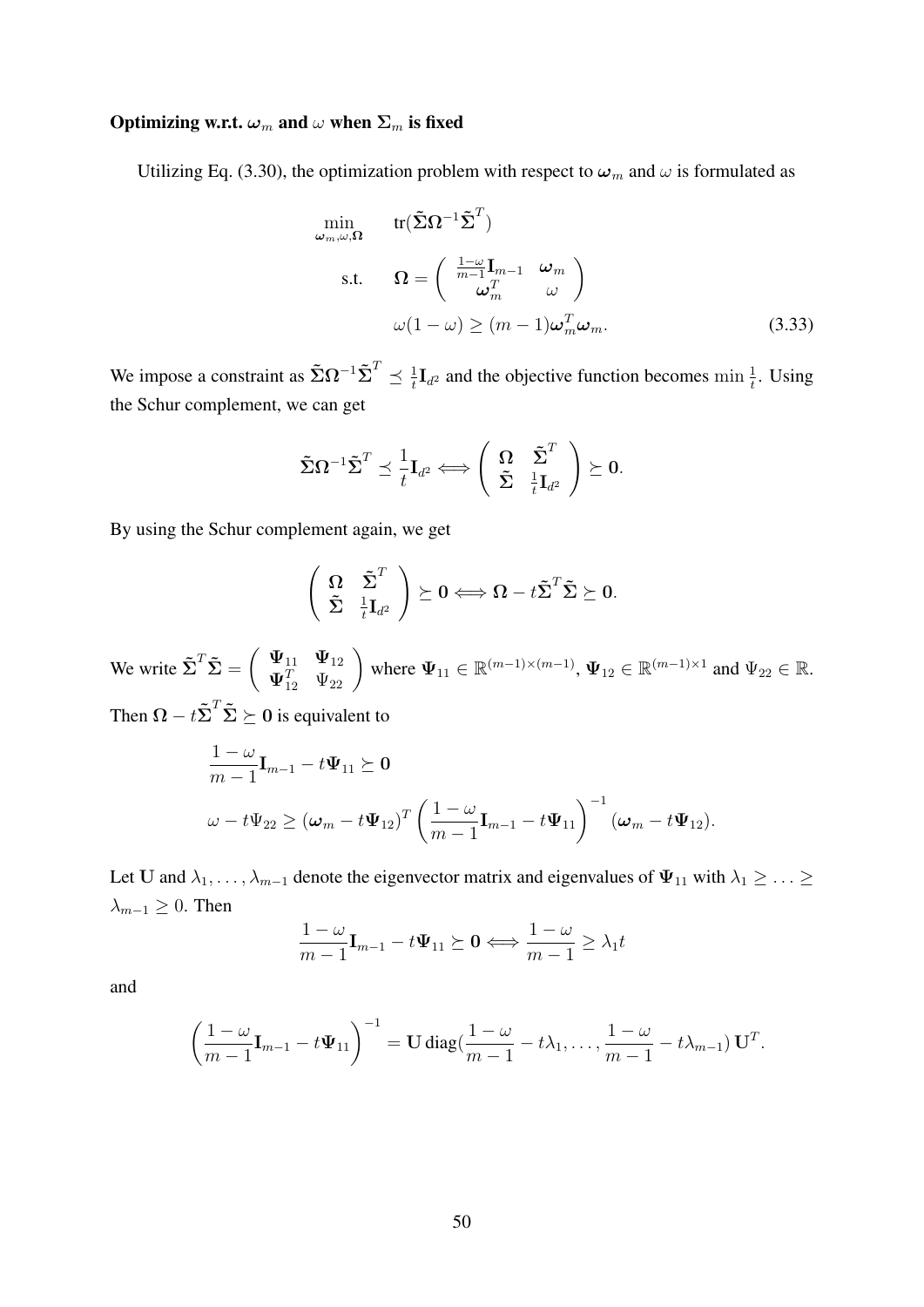Combining the above results, problem (3.33) is formulated as

$$
\min_{\omega_m,\omega,\mathbf{f},t} \quad -t
$$
\n
$$
\text{s.t.} \quad \frac{1-\omega}{m-1} \ge t\lambda_1
$$
\n
$$
\mathbf{f} = \mathbf{U}^T(\omega_m - t\mathbf{\Psi}_{12})
$$
\n
$$
\sum_{j=1}^{m-1} \frac{f_j^2}{\frac{1-\omega}{m-1} - t\lambda_j} \le \omega - t\mathbf{\Psi}_{22}
$$
\n
$$
\omega(1-\omega) \ge (m-1)\omega_m^T \omega_m, \tag{3.34}
$$

where  $f_j$  is the jth element of f. By introducing new variables  $h_j$  and  $r_j$   $(j = 1, \ldots, m - 1)$ , (3.34) is reformulated as

$$
\min_{\omega_m, \omega, \mathbf{f}, t, \{h_j\}, \{r_j\}} \quad -t
$$
\n
$$
\text{s.t.} \quad \frac{1 - \omega}{m - 1} \ge t \lambda_1
$$
\n
$$
\mathbf{f} = \mathbf{U}^T (\boldsymbol{\omega}_m - t \boldsymbol{\Psi}_{12})
$$
\n
$$
\sum_{j=1}^{m-1} h_j \le \omega - t \boldsymbol{\Psi}_{22}
$$
\n
$$
r_j = \frac{1 - \omega}{m - 1} - t \lambda_j \ \forall j
$$
\n
$$
\frac{f_j^2}{r_j} \le h_j \ \forall j
$$
\n
$$
\omega(1 - \omega) \ge (m - 1) \boldsymbol{\omega}_m^T \boldsymbol{\omega}_m. \tag{3.35}
$$

Since

$$
\frac{f_j^2}{r_j} \le h_j \iff \left\| \left( \frac{f_j}{\frac{r_j - h_j}{2}} \right) \right\|_2 \le \frac{r_j + h_j}{2}
$$

and

$$
\omega(1-\omega) \ge (m-1)\omega_m^T\omega_m \iff \left\|\left(\begin{array}{c} \sqrt{m-1}\omega_m \\ \frac{\omega-1}{2} \\ \omega \end{array}\right)\right\|_2 \le \frac{\omega+1}{2},
$$

problem (A.9) is a second-order cone programming (SOCP) problem (Lobo et al., 1998) with  $O(m)$  variables and  $O(m)$  constraints. In many applications, m is very small and we can use a standard solver to solve problem (A.9) very efficiently.

We set the initial value of  $\omega$  to  $\frac{1}{m}$  and that of  $\omega_m$  to a zero vector which corresponds to the assumption that the target task is unrelated to the source tasks.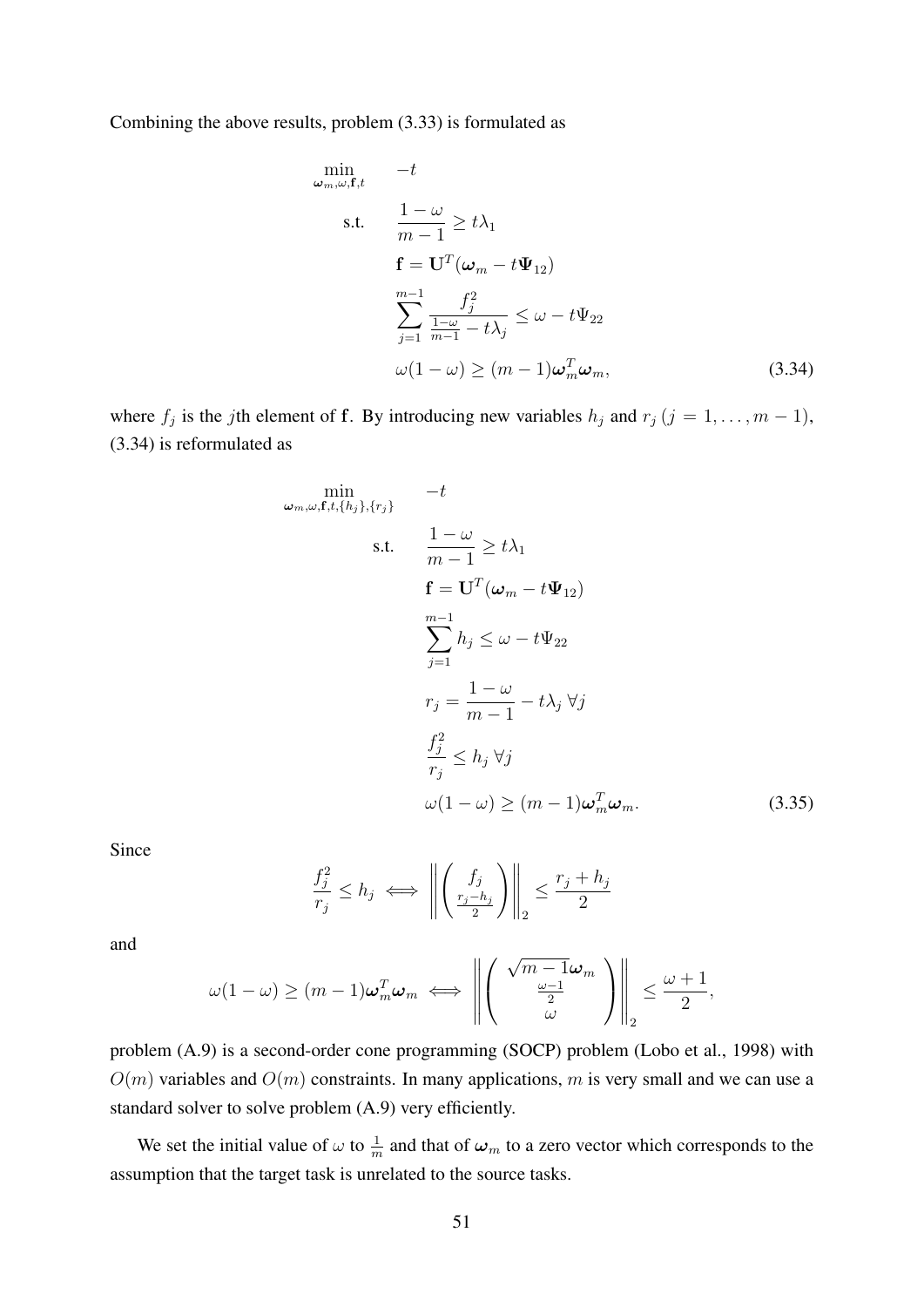After learning the optimal values of  $\Sigma_m$ , we can make prediction for a new data point. Given a test data point  $x^m$  for the target task  $T_m$ , we first calculate the distances between  $x^m_*$  and all training data points in  $T_m$  based on the learned metric  $\Sigma_m$  and then use the k-nearest neighbor classifier to classify  $x_*^m$ , where we choose  $k = 1$  for simplicity in our experiments.

### 3.5.3 Experiments

We study TML empirically in this section by comparing it with two metric learning methods, ITML<sup>8</sup> (Davis et al., 2007) and RDML (Jin et al., 2009), and another metric learning method for transfer learning, L-DML (Zha et al., 2009). We use the CVX solver (Grant & Boyd, 2008)<sup>9</sup> to solve problem (A.9). We set the learning rate  $\eta$  in Table 3.6 to 0.01. For ITML, RDML and L-DML, the best parameters reported in (Davis et al., 2007; Jin et al., 2009; Zha et al., 2009) are used.

#### Wine Quality Classification

The wine dataset<sup>10</sup> is about wine quality including red and white wine samples. The features include objective tests (e.g., PH values) and the output is based on sensory data. The labels are given by experts with grades between 0 (very bad) and 10 (very excellent). There are 1599 records for the red wine and 4898 for the white wine and so there are two tasks, one for red wine classification and the other for white wine classification. Each task is treated as the target task and the other task as the source task. To see the effect of varying the size of the training set, we vary the percentage of the training data used from 5% to 20%. Each configuration is repeated 10 times. The mean and standard deviation of the classification accuracy are reported in Fig. 3.3(a) and 3.3(b). From the results, we can see that the performance of L-DML is comparable with that of ITML and RDML and TML is always the best one for both tasks.

### Handwritten Letter Classification

The handwritten letter classification applicaton<sup>11</sup> consists of seven tasks where each task is a binary classification problem. The corresponding letters for each task are: c/e, g/y, m/n, a/g, a/o, f/t and h/n. Each data point has 128 features corresponding to the pixel values of the handwritten letter images. For each task, there are about 1000 positive and 1000 negative data points. The experimental settings are the same as those for wine quality classification above. The results

<sup>8</sup>The implementation of ITML can be found in http://www.cs.utexas.edu/users/pjain/itml/.

<sup>9</sup>http://stanford.edu/∼boyd/cvx

<sup>10</sup>http://archive.ics.uci.edu/ml/datasets/Wine+Quality

<sup>11</sup>http://multitask.cs.berkeley.edu/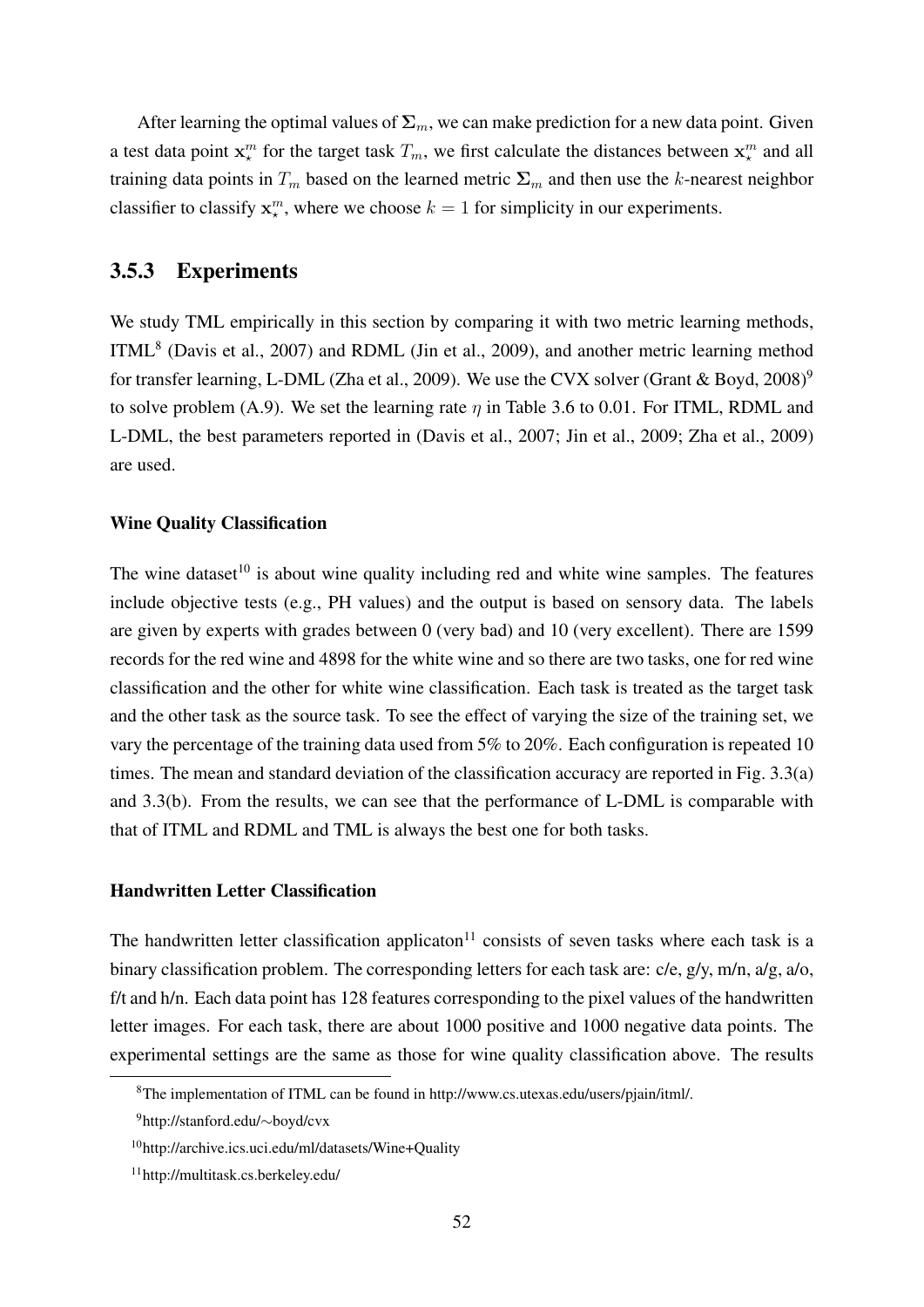

Figure 3.3: Overall performance on wine quality classification application.

are plotted in Fig. 3.4(a) to 3.4(g). From the results, we find that the performance of L-MDL is worse than that of ITML and RDML on some tasks (4th, 6th and 7th tasks). This may be due to the fact that the objective function of L-MDL is non-convex and hence it is easy to get trapped in bad local minima. TML shows the best performance on almost every task.



Figure 3.4: Overall performance on handwritten letter classification application when one task is the target and the others are source tasks.

#### USPS Digit Classification

The USPS digit dataset<sup>11</sup> contains 7291 examples each of 255 features. There are nine classification tasks, each corresponding to the classification of two digits. The experimental settings are the same as those for handwritten letter classification. The results are reported in Fig. 3.5(a) to 3.5(i). Similar to handwritten digit classification, L-MDL is worse than ITML and RDML on some tasks and TML is better than other methods on almost all tasks.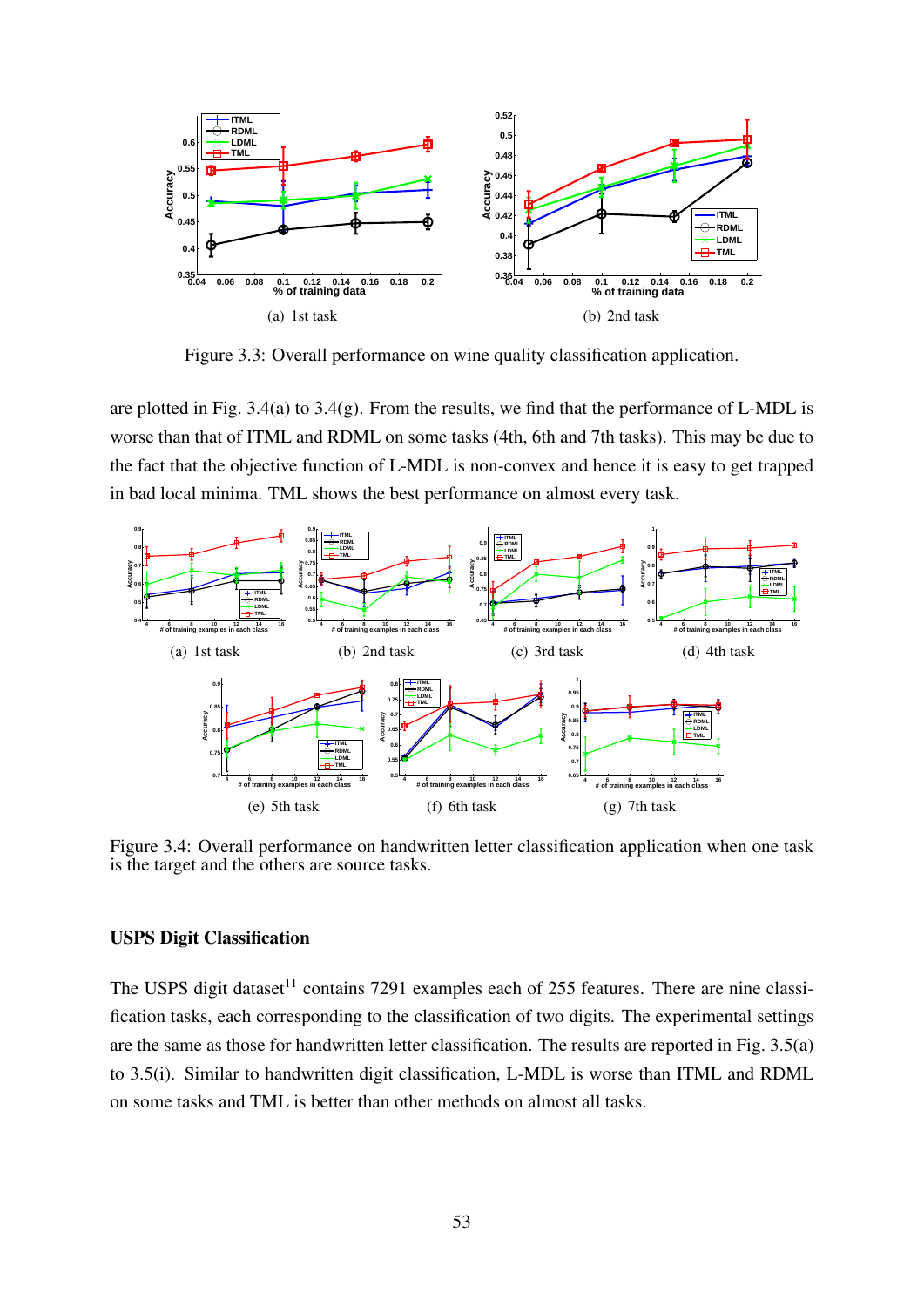

Figure 3.5: Overall performance on USPS digit classification application.

# 3.6 Concluding Remarks

In this chapter, we have presented a probabilistic approach to learning the relationships between tasks in multi-task learning. Our method can model global task relationships and the learning problem can be formulated directly as a convex optimization problem by utilizing the matrix variate normal distribution as a prior. We study the proposed method under both symmetric and asymmetric multi-task learning settings. By utilizing a similar idea, we propose a transfer metric learning method where the relationships between the source tasks and the target tasks as well as the distance metric in the target task can be learned in a convex regularized objective function.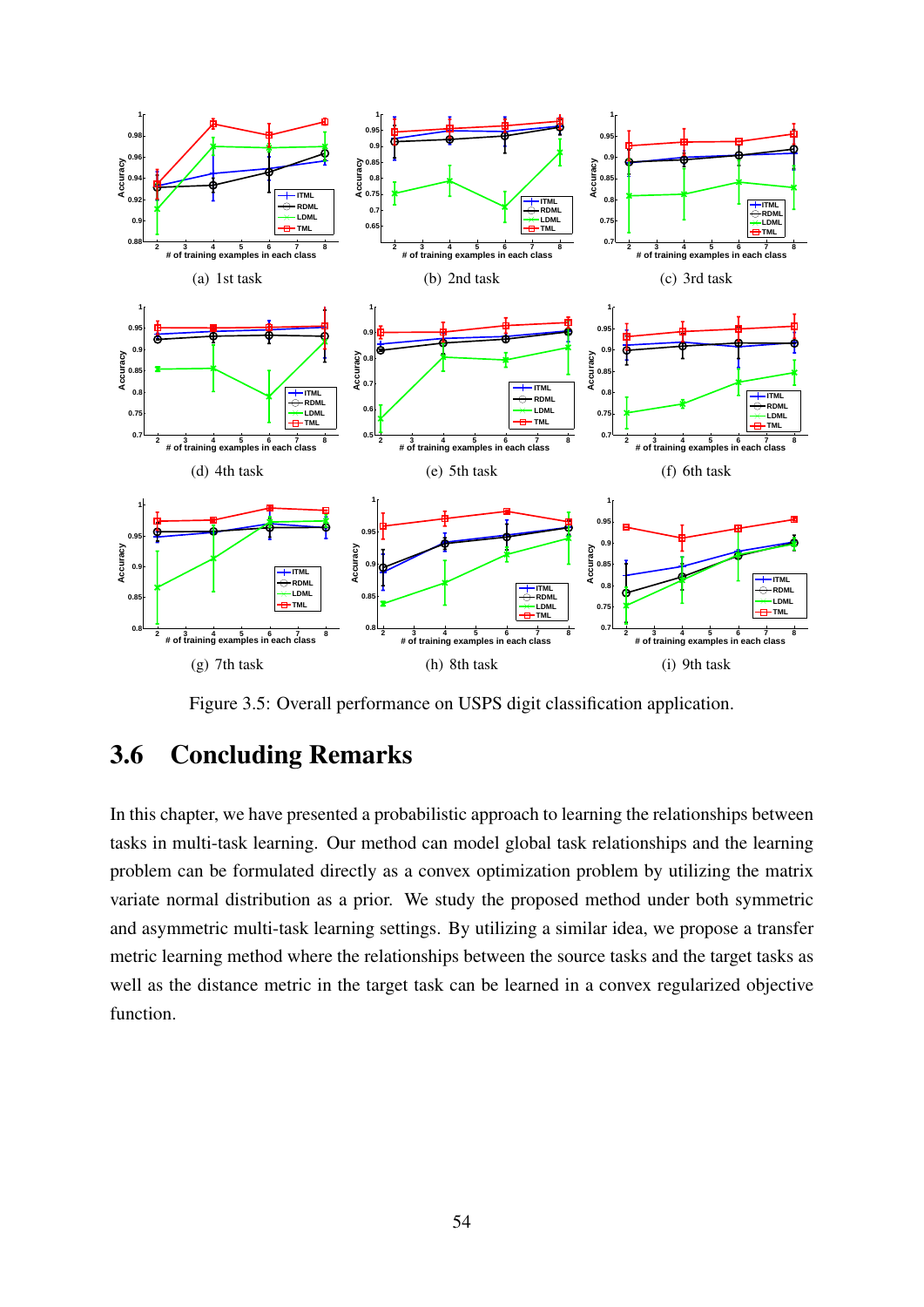## CHAPTER 4

## MULTI-TASK GENERALIZED  $\tau$  PROCESS

## 4.1 Introduction

Bonilla et al. proposed a multi-task GP model (Bonilla et al., 2007) which uses a task covariance matrix to model the relationships between tasks. The advantage of using a task covariance matrix is that it can model not only tasks with positive or zero correlation but also tasks with negative correlation. Moreover, since the model is very similar to conventional GP regression models, it can make inference as efficiently as other GP models. Despite these advantages, the model does have some drawbacks. For example, since the task covariance matrix is learned in a nonparametric manner, the computational cost will be very high if there exist many tasks because the task covariance matrix will be very large. To overcome this problem, Bonilla et al. resorted to a low-rank approximation of the task covariance matrix. While this scheme can partially address the computational concern, the expressive power of the (approximated) task covariance matrix may be impaired. Moreover, since the log-likelihood in (Bonilla et al., 2007) is non-convex with respect to the task covariance matrix (or its low-rank decomposition matrix), there may exist many local extrema and so there is no guarantee of finding the globally optimal solution even when sophisticated optimization methods are used.

In this chapter, we propose a Bayesian model to address the problem via Bayesian model averaging. Instead of treating the task covariance matrix as a fixed parameter matrix that is estimated using point estimation, we model it as a random matrix with an inverse-Wishart prior and integrate it out for the subsequent inference. However, since directly integrating out the task covariance matrix is computationally difficult, we first give an alternative weight-space view of the model in (Bonilla et al., 2007) and then integrate out the task covariance matrix in the model, leading to a multi-task generalized  $t$  process (MTGTP). Unlike the model in (Bonilla et al., 2007), we adopt a generalized  $t$  noise model for the likelihood which, together with the generalized t process prior, not only has the robustness advantage but also leads to an analytical form for the marginal likelihood (or model evidence). In order to specify the inverse-Wishart prior, we use the maximum mean discrepancy (MMD) statistic (Gretton et al., 2006) to estimate the parameter matrix of the inverse-Wishart prior. Moreover, we investigate some theoretical properties of MTGTP, such as its asymptotic analysis and learning curve.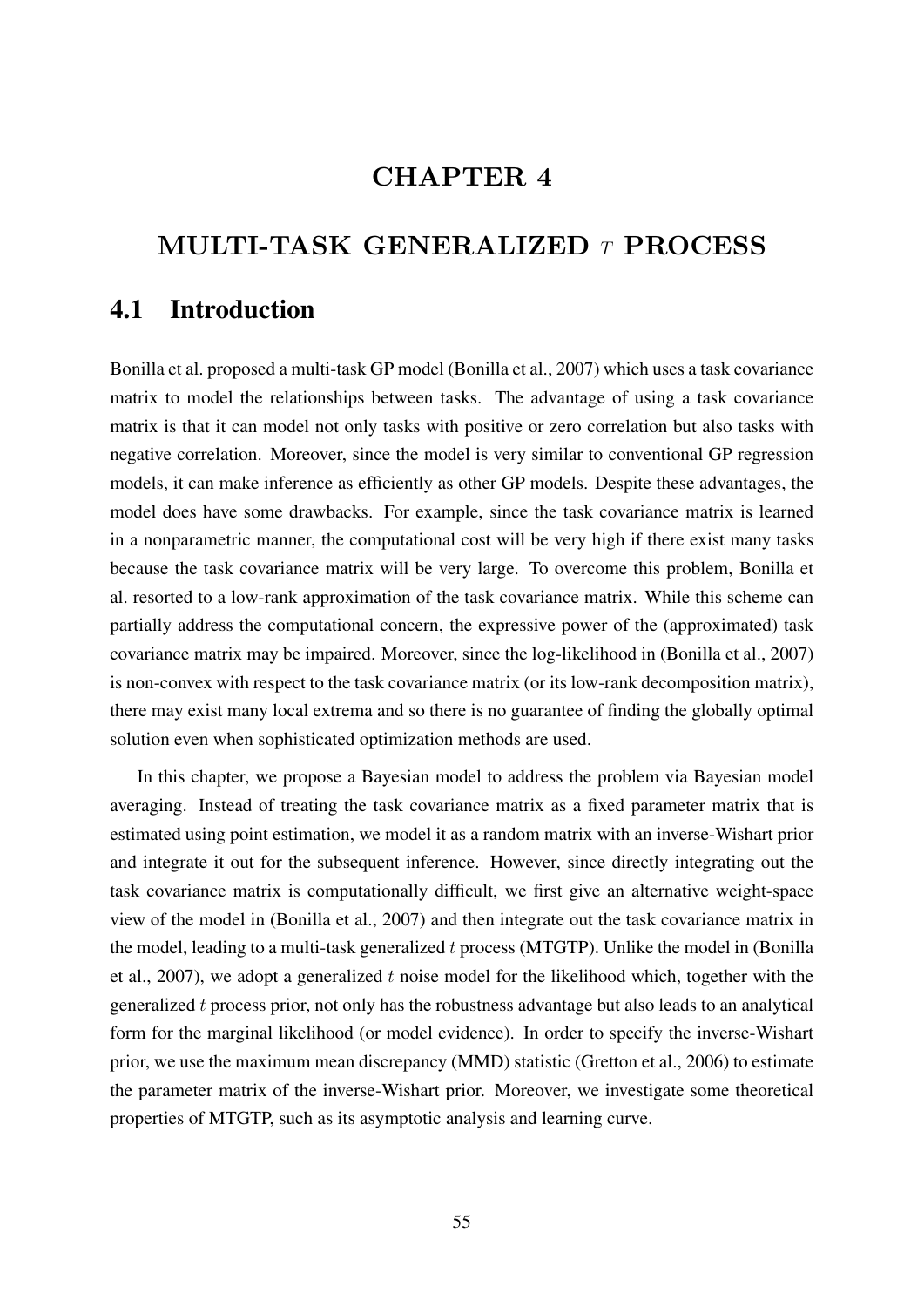## 4.2 Multi-Task Generalized t Process

In this section, we propose an extension to (Bonilla et al., 2007) via Bayesian model averaging (Gelman et al., 2003) by integrating out the task covariance matrix  $\Sigma$  for the subsequent inference. Our model also uses MMD, as in (Bonilla et al., 2007), but for learning the parameter matrix of the prior distribution for the task covariance matrix.

### 4.2.1 A Weight-Space View of Multi-Task Gaussian Process

Before we present our model, we first give a weight-space view of the multi-task GP model in (Bonilla et al., 2007). This alternative view will be very useful for our subsequent derivation.

Recall that GP has an interpretation from the weight-space view (Rasmussen & Williams, 2006). Here we also give a weight-space view of the multi-task GP model in (Bonilla et al., 2007):

$$
y_j^i = \mathbf{w}_i^T \phi(\mathbf{x}_j^i) + \varepsilon_j^i
$$

$$
\mathbf{W} = [\mathbf{w}_1, \dots, \mathbf{w}_m] \sim \mathcal{MN}_{d' \times m}(\mathbf{0}_{d' \times m}, \mathbf{I}_{d'} \otimes \Sigma)
$$

$$
\varepsilon_j^i \sim \mathcal{N}(0, \sigma_i^2),
$$
(4.1)

where  $\phi(\cdot)$ , which maps  $\mathbf{x} \in \mathbb{R}^d$  to  $\phi(\mathbf{x}) \in \mathbb{R}^{d'}$  and may have no explicit form, denotes a feature map corresponding to the kernel function  $k(\cdot, \cdot)$ . The equivalence between the model formulations in (3.26) and (4.1) is due to the following which is a consequence of the property of the matrix variate normal distribution:<sup>1</sup>

$$
f_j^i \stackrel{\text{def}}{=} \phi(\mathbf{x}_j^i)^T \mathbf{w}_i = \phi(\mathbf{x}_j^i)^T \mathbf{W} \mathbf{e}_{m,i} \sim \mathcal{N}(0, \Sigma_{ii} k(\mathbf{x}_j^i, \mathbf{x}_j^i))
$$
(4.2)

$$
\langle f_j^i, f_s^r \rangle = \int \phi(\mathbf{x}_j^i)^T \mathbf{W} \mathbf{e}_{m,i} \mathbf{e}_{m,r}^T \mathbf{W}^T \phi(\mathbf{x}_s^r) p(\mathbf{W}) d\mathbf{W} = \Sigma_{ir} k(\mathbf{x}_j^i, \mathbf{x}_s^r), \tag{4.3}
$$

where  $e_{m,i}$  is the *i*th column of  $I_m$ . The weight-space view of the conventional GP can be seen as a special case of that of the multi-task GP with  $m = 1$ , under which the prior for W in (4.1) will become the ordinary normal distribution with zero mean and identity covariance matrix by setting  $\Sigma = 1$ .

### 4.2.2 Our Model

Since the random matrix  $\Sigma$  is positive semidefinite, we place an inverse-Wishart prior on it:

$$
\Sigma \sim \mathcal{IW}_m(\nu, \Psi), \tag{4.4}
$$

<sup>&</sup>lt;sup>1</sup>The proofs for the following two equations can be found in Appendix B.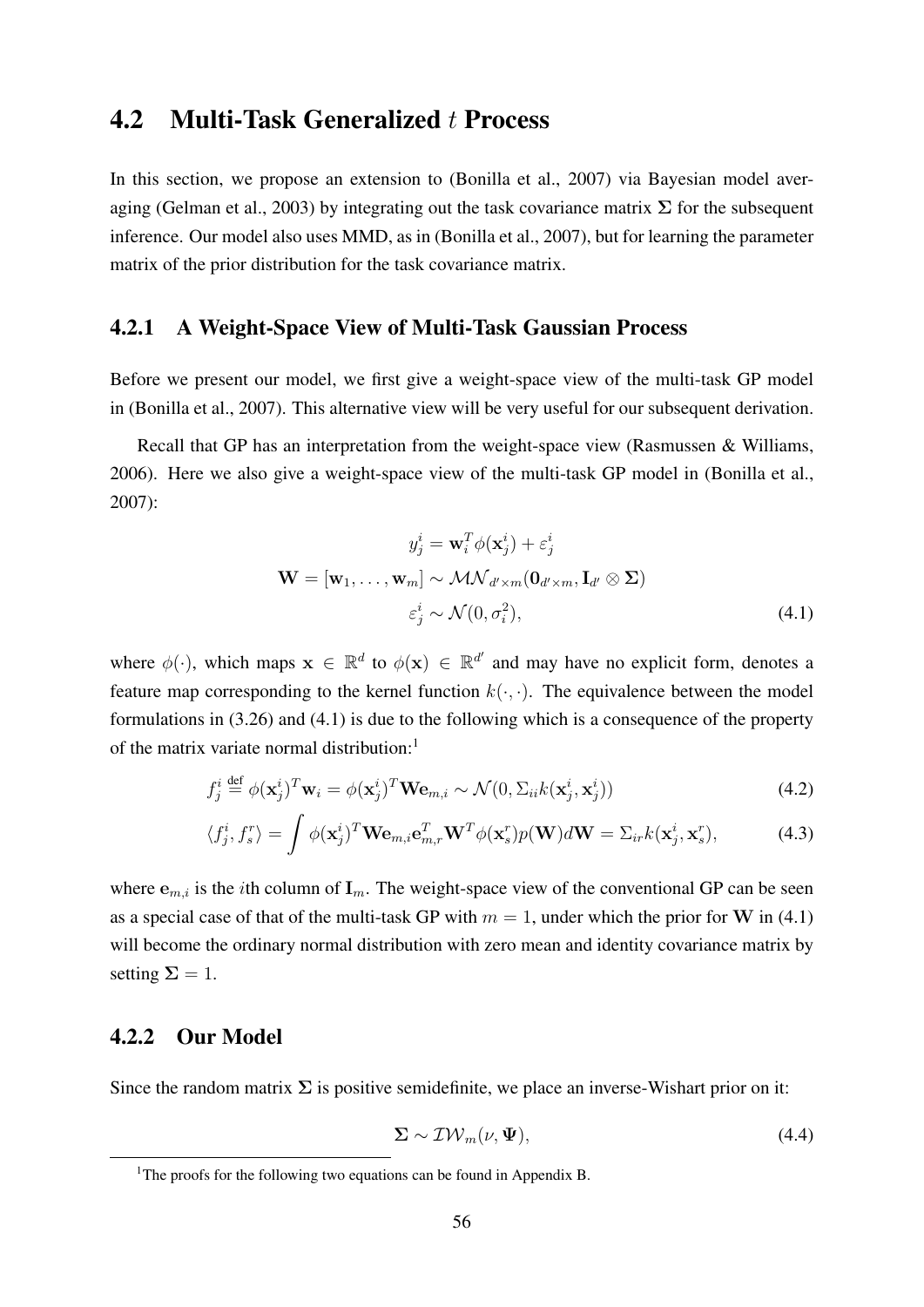where the probability density function for  $\mathcal{IW}_m(\nu, \Psi)$  is

$$
\frac{|\Psi|^{\nu/2} \, |\Sigma|^{-(m+\nu+1)/2} \, e^{-\text{tr}(\Psi \Sigma^{-1})/2}}{2^{m\nu/2} \Gamma_m(\nu/2)}.
$$

Note that it is computationally not easy to integrate out  $\Sigma$  in (3.26) with the inverse-Wishart prior in (4.4). This is where the alternative weight-space view in (4.1) can play an important role in making Bayesian model averaging possible.

Since  $W|\Sigma \sim \mathcal{MN}_{d'\times m}(0_{d'\times m}, I_{d'} \otimes \Sigma)$  and  $\Sigma \sim \mathcal{IW}_m(\nu, \Psi)$ , then according to (Gupta & Nagar, 2000) we can get

$$
p(\mathbf{W}) = \int p(\mathbf{W}|\mathbf{\Sigma})p(\mathbf{\Sigma})d\mathbf{\Sigma} = \mathcal{MT}_{d' \times m}(\nu, \mathbf{0}_{d' \times m}, \mathbf{I}_{d'} \otimes \mathbf{\Psi}).
$$

Then, from the property of matrix variate  $t$  distribution, we can get

$$
f_j^i \stackrel{\text{def}}{=} \phi(\mathbf{x}_j^i)^T \mathbf{w}_i = \phi(\mathbf{x}_j^i)^T \mathbf{W} \mathbf{e}_{m,i} \sim t(\nu, 1, 0, \Psi_{ii} k(\mathbf{x}_j^i, \mathbf{x}_j^i)),
$$

where  $\Psi_{ij}$  is the  $(i, j)$ th element of  $\Psi$  and  $t(\nu, \omega, \mathbf{m}, \Sigma)$  denotes the univariate or multivariate generalized t distribution (Arellano-Valle & Bolfarine, 1995). The probability density function of the generalized t distribution  $t(\nu, \omega, \mathbf{m}, \Sigma)$  for a random variable  $\mathbf{x} \in \mathbb{R}^d$  is

$$
\frac{\Gamma((\nu+d)/2)}{\pi^{d/2}\Gamma(\nu/2)|\omega\Sigma|^{\frac{1}{2}}} \Big[1 + \frac{1}{\omega}(\mathbf{x}-\mathbf{m})^T\Sigma^{-1}(\mathbf{x}-\mathbf{m})\Big]^{-(\nu+d)/2},\tag{4.5}
$$

where  $\Gamma(\cdot)$  denotes the gamma function. When  $\nu = \omega$ , the generalized t distribution reduces to the t distribution. From (4.5), we can see that the probability density functions of  $t(\nu, \omega, \mathbf{m}, \Sigma)$ and  $t(\nu, 1, m, \omega\Sigma)$  are the same. Moreover, the generalized t distribution can be viewed as a special case of the matrix variate t distribution. The following property of the generalized  $t$ distribution is easy to obtain using the property of the matrix variate  $t$  distribution.

**Proposition 4.1** *Let*  $\mathbf{x} \sim t(\nu, \omega, \mathbf{m}, \Sigma)$ *, then* 

$$
\mathbb{E}(\mathbf{x}) = \mathbf{m},
$$
  
cov(**x**) =  $\frac{\omega}{\nu - 2} \Sigma$  for  $\nu > 2$ .

Moreover, from Theorem 4.2.1 in (Gupta & Nagar, 2000), W can be represented as  $W =$  $S^{-1/2}Z$  where the two random variables  $S \sim \mathcal{W}_{d'}(\nu+d'-1,\mathbf{I}_{d'})$  and  $Z \sim \mathcal{MN}_{d'\times m}(\mathbf{0}_{d'\times m},\mathbf{I}_{d'}\otimes$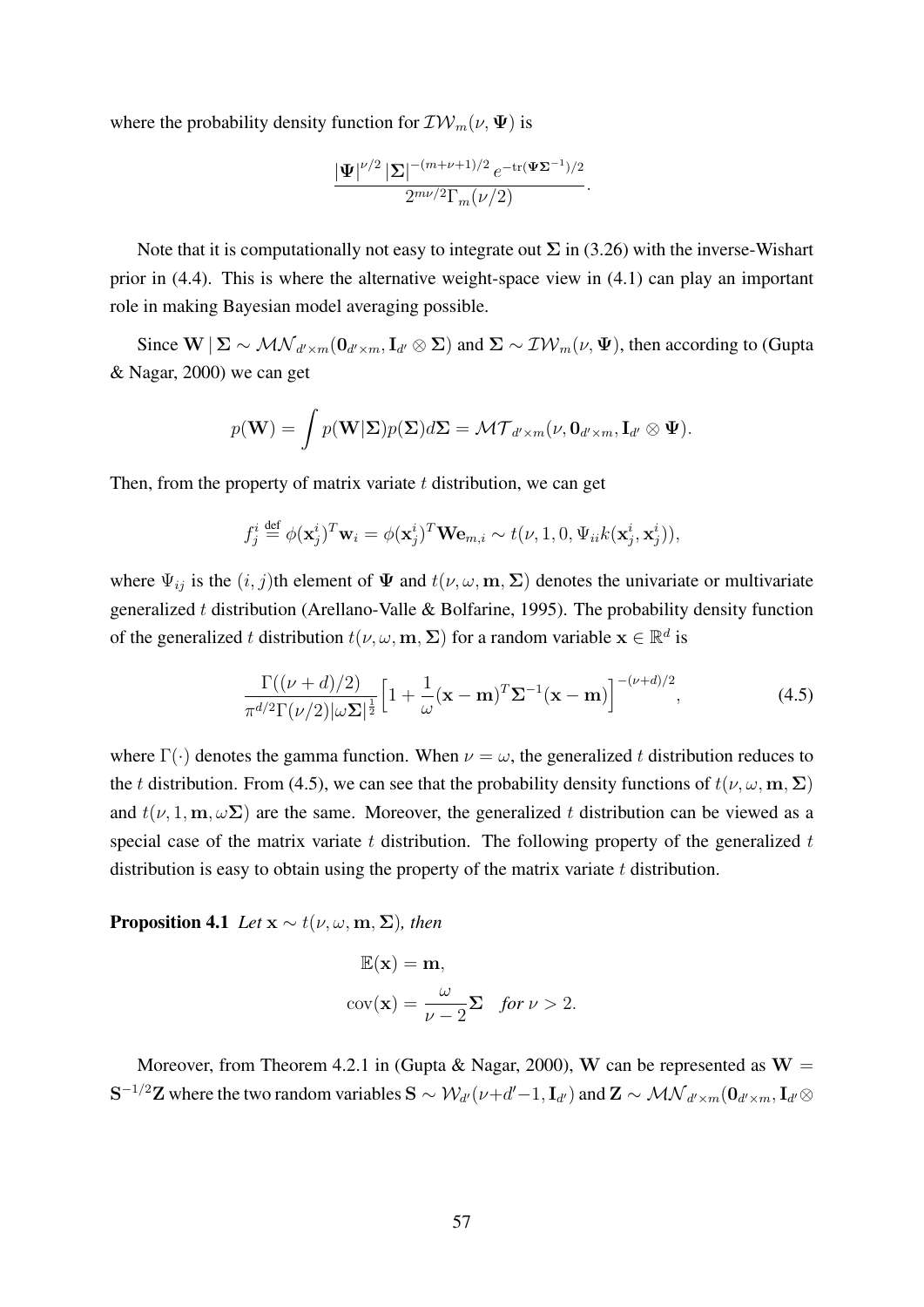$\Psi$ ) are independent. Then we get

$$
\langle f_j^i, f_s^r \rangle = \int \int \phi(\mathbf{x}_j^i)^T \mathbf{w}_i \mathbf{w}_r^T \phi(\mathbf{x}_s^r) p(\mathbf{w}_i) p(\mathbf{w}_r) d\mathbf{w}_i d\mathbf{w}_r
$$
  
\n
$$
= \int \phi(\mathbf{x}_j^i)^T \mathbf{W} \mathbf{e}_{m,i} \mathbf{e}_{m,r}^T \mathbf{W}^T \phi(\mathbf{x}_s^r) p(\mathbf{W}) d\mathbf{W}
$$
  
\n
$$
= \int \int \phi(\mathbf{x}_j^i)^T \mathbf{S}^{-1/2} \mathbf{Z} \mathbf{e}_{m,i} \mathbf{e}_{m,r}^T \mathbf{Z}^T \mathbf{S}^{-1/2} \phi(\mathbf{x}_s^r) p(\mathbf{Z}) p(\mathbf{S}) d\mathbf{Z} d\mathbf{S}
$$
  
\n
$$
= \Psi_{ir} \int \phi(\mathbf{x}_j^i)^T \mathbf{S}^{-1} \phi(\mathbf{x}_s^r) p(\mathbf{S}) d\mathbf{S}
$$
  
\n
$$
= \frac{\Psi_{ir} k(\mathbf{x}_j^i, \mathbf{x}_s^r)}{\nu - 2},
$$
 (4.6)

where the last two equations hold because of the properties of the matrix variate normal distribution and the Wishart distribution.<sup>2</sup> So the prior for  $f = (f_1^1, \dots, f_{n_m}^m)^T$  is formulated as<sup>3</sup>

$$
\mathbf{f} \sim t(\nu, 1, \mathbf{0}_{n \times 1}, \mathbf{K}). \tag{4.7}
$$

The element in K corresponding to  $x_j^i$  and  $x_s^r$  is equal to  $\Psi_{ir}k(x_j^i, x_s^r)$ . Since the generalized to distribution has the consistency property (Arellano-Valle & Bolfarine, 1995), the prior for f is the generalized t process.

**Definition 4.1** *(Generalized t Process)* A random, real-valued function  $f : \mathbb{R}^d \to \mathbb{R}$  is said *to follow a* generalized t process *with degrees of freedom* ν *and* ω*, mean function* h(·) *and covariance function*  $\kappa(\cdot, \cdot)$ *, if for any positive integer* N *and any*  $\mathbf{x}_1, \ldots, \mathbf{x}_N \in \mathbb{R}^d$ ,  $\mathbf{f} =$  $(f(\mathbf{x}_1), \ldots, f(\mathbf{x}_N))^T \sim t(\nu, \omega, \mathbf{h}, \mathbf{K})$  where  $\mathbf{h} = (h(\mathbf{x}_1), \ldots, h(\mathbf{x}_N))^T$  and  $\mathbf{K} = [\kappa(\mathbf{x}_i, \mathbf{x}_j)]_{i,j=1}^N$ .

In our case, the mean function  $h(\cdot)$  is the zero function.

We use the generalized t noise model for the likelihood, i.e., for  $y_j^i$ ,

$$
y_j^i | f_j^i \sim t(\nu, 1, f_j^i, \sigma_i^2).
$$

The purpose for this choice is two-fold: to make our model more robust against outliers and to obtain an analytical form for the marginal likelihood in regression problems, as we will see later. We can then get the likelihood for  $\mathbf{y} = (y_1^1, \dots, y_{n_m}^m)^T$  as

$$
\mathbf{y} \mid \mathbf{f} \sim t(\nu, 1, \mathbf{f}, \mathbf{D}),\tag{4.8}
$$

where D denotes a diagonal matrix in which each diagonal element is  $\sigma_i^2$  if the corresponding data point belongs to the ith task.

<sup>2</sup>The proof can be found in Appendix B.

<sup>&</sup>lt;sup>3</sup>Since the probability density functions of  $t(\nu, 1, m, K)$  and  $t(\nu, \omega, m, \frac{1}{\omega}K)$  where  $\omega \neq 1$  are the same, the expressive power of our model is the same as that with  $\omega \neq 1$ .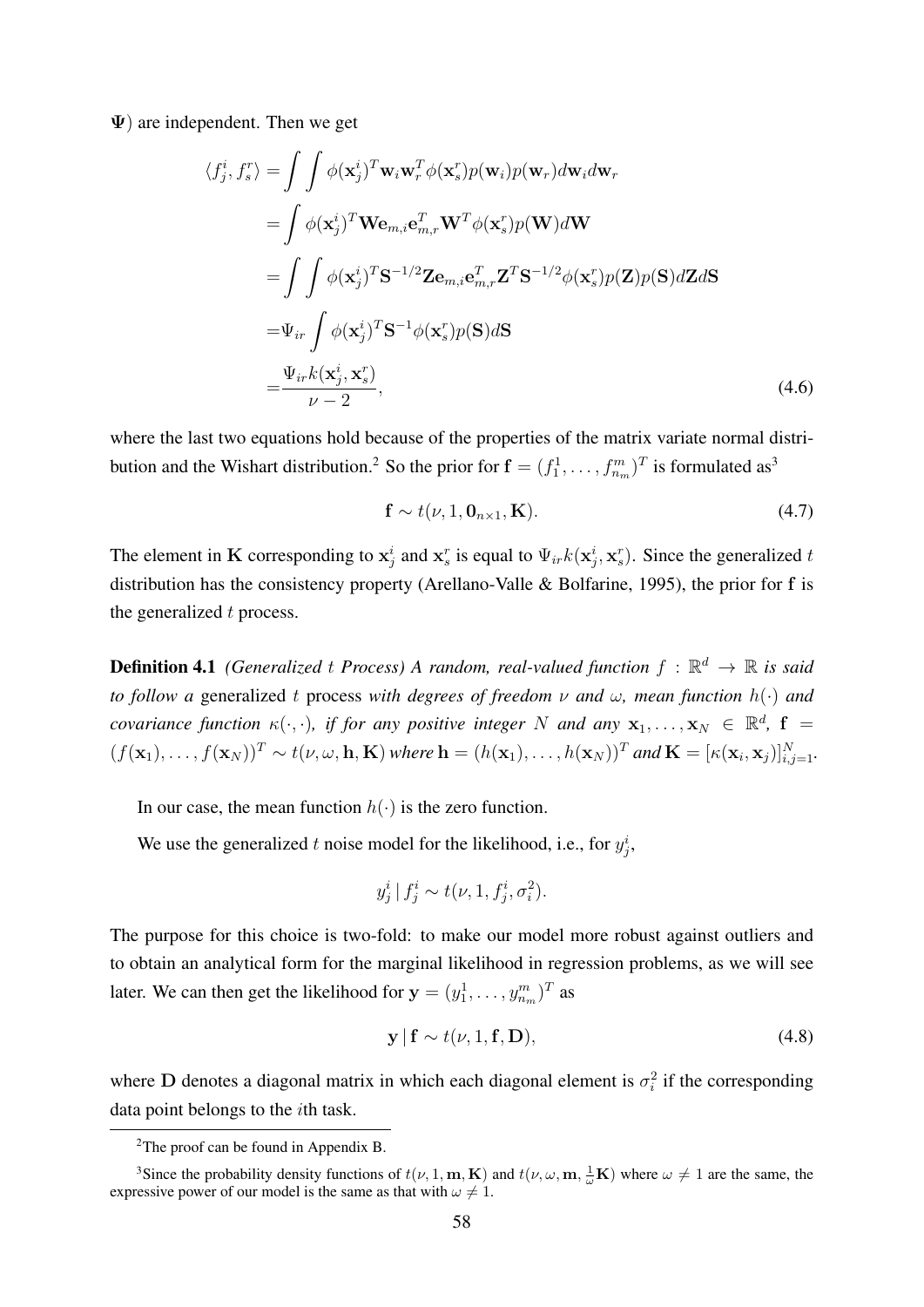It is not easy to integrate out  $f$  to obtain the marginal likelihood though and so we take an alternative approach. We rewrite the model as

$$
\mathbf{y} = \mathbf{f} + \boldsymbol{\varepsilon}
$$
  

$$
\mathbf{f} \sim t(\nu, 1, \mathbf{0}_n, \mathbf{K})
$$
  

$$
\boldsymbol{\varepsilon} \sim t(\nu, 1, \mathbf{0}_n, \mathbf{D})
$$
  

$$
\mathbf{f} \perp \boldsymbol{\varepsilon},
$$

where f⊥ $\varepsilon$  means that the two random variables f and  $\varepsilon$  are independent of each other. Since f and  $\varepsilon$  are independent, then according to the property of the generalized t distribution, we can get

$$
\left(\begin{array}{c}\mathbf{f}\\ \varepsilon\end{array}\right)\sim t\left(\nu,1,\mathbf{0}_{2n},\left(\begin{array}{cc}\mathbf{K} & \mathbf{0}_{n\times n}\\ \mathbf{0}_{n\times n} & \mathbf{D}\end{array}\right)\right).
$$

Since

$$
\mathbf{y} = \mathbf{f} + \boldsymbol{\varepsilon} = (\mathbf{I}_n, \mathbf{I}_n) \left( \begin{array}{c} \mathbf{f} \\ \boldsymbol{\varepsilon} \end{array} \right),
$$

then according to the property of the generalized  $t$  distribution, we can get

$$
\mathbf{y} \sim t(\nu, 1, \mathbf{0}_n, \mathbf{K} + \mathbf{D}),\tag{4.9}
$$

which is the marginal likelihood.

To see the relation between MTGTP and the proposed framework in section 1.3, we rewrite the model as

$$
\begin{array}{rcl} \mathbf{W} & \sim & \mathcal{MT}_{d' \times m}(\nu, \mathbf{0}_{d' \times m}, \mathbf{I}_{d'} \otimes \boldsymbol{\Psi}) \\ y_j^i \, | \, \mathbf{W} & \sim & t(\nu, 1, \mathbf{w}_i^T \mathbf{x}_j^i, \sigma_i^2). \end{array}
$$

So MTGTP is a special case of the proposed framework with matrix variate  $t$  prior and  $t$  likelihood. Different from MTRL, we propose a Bayesian model by integrating out W to achieve Bayesian model averaging.

### 4.2.3 Parameter Learning and Inference

The negative log-likelihood of all data points can be expressed as

$$
l = \frac{1}{2} \Big[ (\nu + n) \ln \left( 1 + \mathbf{y}^T (\mathbf{K} + \mathbf{D})^{-1} \mathbf{y} \right) + \ln |\mathbf{K} + \mathbf{D}| \Big] - \ln \frac{\Gamma((\nu + n)/2)}{\Gamma(\nu/2)} + \text{Const.} \quad (4.10)
$$

When n is large,  $\Gamma((\nu + n)/2)$  is very large and so the calculation of  $\Gamma((\nu + n)/2)$  may be numerically unstable. By utilizing the fact that  $n$  is an integer and a property of the gamma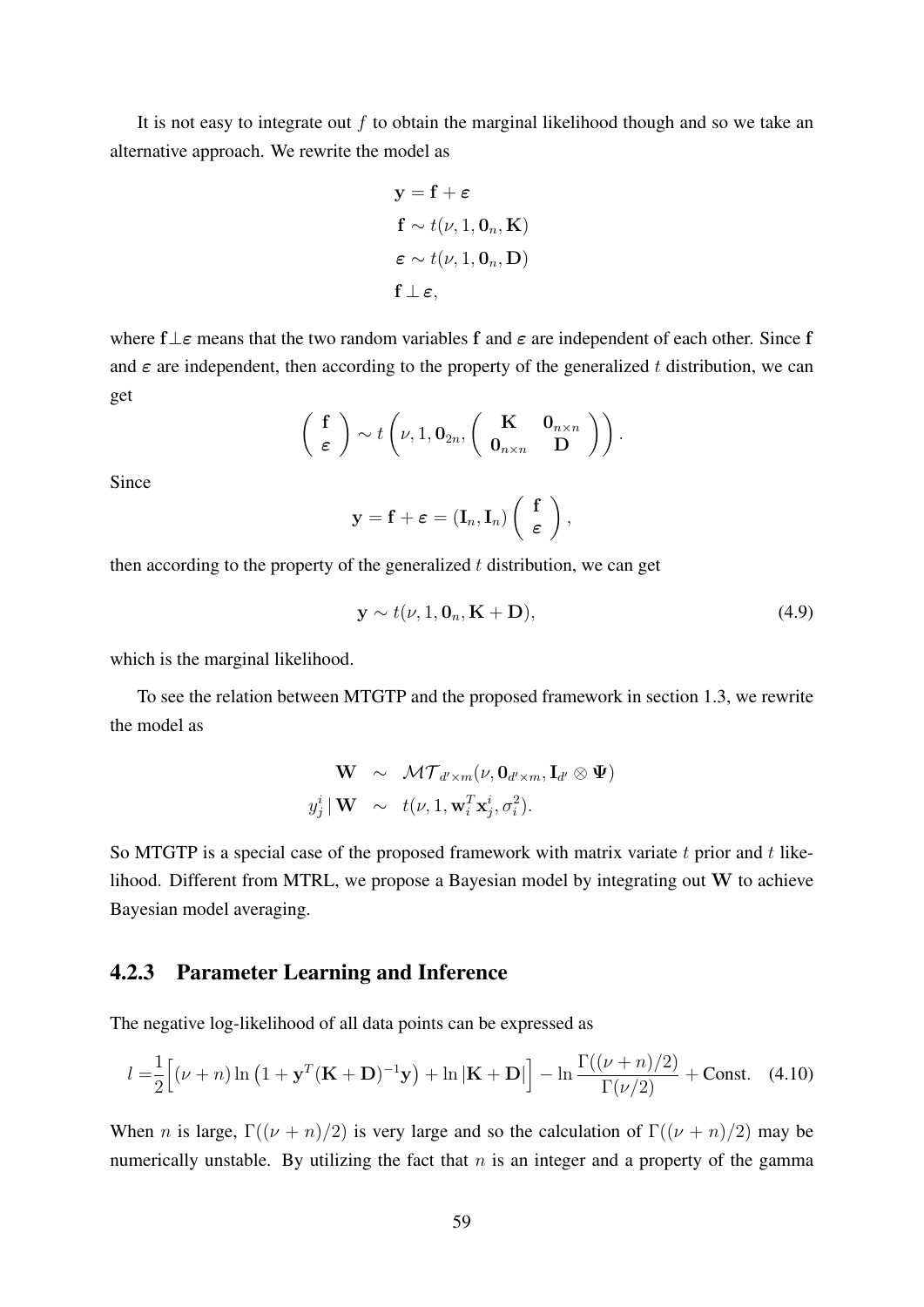function that  $\Gamma(z+1) = z\Gamma(z)$ , we get the following simplification:

$$
\ln \frac{\Gamma((\nu+n)/2)}{\Gamma(\nu/2)} = \begin{cases} \sum_{i=0}^{n/2-1} \ln(\nu/2 + i) & \text{if } n \text{ is even} \\ \ln \frac{\Gamma((\nu+1)/2)}{\Gamma(\nu/2)} + \sum_{i=0}^{(n-3)/2} \ln((\nu+1)/2 + i) & \text{otherwise.} \end{cases}
$$

We use a gradient method to minimize l in order to estimate the optimal values of  $\{\sigma_i\}$ ,  $\nu$  and θ, which contains the kernel parameters in the kernel function  $k(·, ·)$  and the parameters in the parameter matrix for the inverse-Wishart prior of  $\Sigma$ . In our implementation, we use  $\ln \sigma_i$ ,  $\ln \nu$ and  $\ln \theta_j$ , where  $\theta_j$  is the jth element in  $\theta$ , as the optimization variables because  $\{\sigma_i\}$ ,  $\nu$  and  $\{\theta_j\}$  have to be positive. The gradients of the negative log-likelihood with respect to  $\ln \sigma_i$ ,  $\ln \nu$ and  $\ln \theta_i$  can be computed as:

$$
\frac{\partial l}{\partial \ln \sigma_i} = \sigma_i^2 \text{tr} \left[ \left( \tilde{\mathbf{K}}^{-1} - \frac{\nu + n}{1 + \mathbf{y}^T \tilde{\mathbf{K}}^{-1} \mathbf{y}} \tilde{\mathbf{K}}^{-1} \mathbf{y} \mathbf{y}^T \tilde{\mathbf{K}}^{-1} \right) \mathbf{I}_n^i \right]
$$
\n
$$
\frac{\partial l}{\partial \ln \theta_j} = \frac{\theta_j}{2} \text{tr} \left[ \left( \tilde{\mathbf{K}}^{-1} - \frac{\nu + n}{1 + \mathbf{y}^T \tilde{\mathbf{K}}^{-1} \mathbf{y}} \tilde{\mathbf{K}}^{-1} \mathbf{y} \mathbf{y}^T \tilde{\mathbf{K}}^{-1} \right) \frac{\partial \mathbf{K}}{\partial \theta_j} \right]
$$
\n
$$
\frac{\partial l}{\partial \ln \nu} = \frac{\nu}{2} \left[ \ln \left( 1 + \mathbf{y}^T \tilde{\mathbf{K}}^{-1} \mathbf{y} \right) - g(n, \nu) \right],
$$

where

$$
g(n,\nu) = \begin{cases} \sum_{i=0}^{n/2-1} \frac{1}{\nu/2+i} & \text{if } n \text{ is even} \\ \psi((\nu+1)/2) - \psi(\nu/2) + \sum_{i=0}^{(n-3)/2} \frac{1}{(\nu+1)/2+i} & \text{otherwise.} \end{cases}
$$

Here  $\psi(\cdot)$  is the digamma function,  $\tilde{\mathbf{K}} = \mathbf{K} + \mathbf{D}$ , and  $\mathbf{I}_n^i$  denotes an  $n \times n$  diagonal 0-1 matrix where a diagonal element is equal to 1 if and only if the data point with the corresponding index belongs to the ith task.

Suppose we are given a test data point  $x^i_{\star}$  for the *i*th task and we need to determine the corresponding output  $y^i_{\star}$ . From the marginal likelihood calculated in Eq. (4.9), we get

$$
\begin{pmatrix} \mathbf{y} \\ y_{\star}^{i} \end{pmatrix} \sim t \left( \nu, 1, \mathbf{0}_{n+1}, \begin{pmatrix} \mathbf{K} + \mathbf{D} & \mathbf{k}_{\star}^{i} \\ (\mathbf{k}_{\star}^{i})^{T} & \Psi_{ii} k(\mathbf{x}_{\star}^{i}, \mathbf{x}_{\star}^{i}) + \sigma_{i}^{2} \end{pmatrix} \right),
$$

where  $\mathbf{k}_\star^i = (\Psi_{i1} k(\mathbf{x}_\star^i, \mathbf{x}_1^1), \dots, \Psi_{im} k(\mathbf{x}_\star^i, \mathbf{x}_{n_m}^m))^T$ . Then, from the property of the generalized t distribution, the predictive distribution  $p(y^i_\star | x^i_\star, \mathbf{X}, \mathbf{y})$  is  $t(n + \nu, 1 + \mathbf{y}^T \tilde{\mathbf{K}}^{-1} \mathbf{y}, m^i_\star, \rho^i_\star)$  with

$$
m_{\star}^{i} = (\mathbf{k}_{\star}^{i})^{T} \tilde{\mathbf{K}}^{-1} \mathbf{y}
$$
\n(4.11)

$$
\rho_{\star}^{i} = \Psi_{ii} k(\mathbf{x}_{\star}^{i}, \mathbf{x}_{\star}^{i}) + \sigma_{i}^{2} - (\mathbf{k}_{\star}^{i})^{T} \tilde{\mathbf{K}}^{-1} \mathbf{k}_{\star}^{i},
$$
\n(4.12)

where  $\tilde{K} = K + D$ .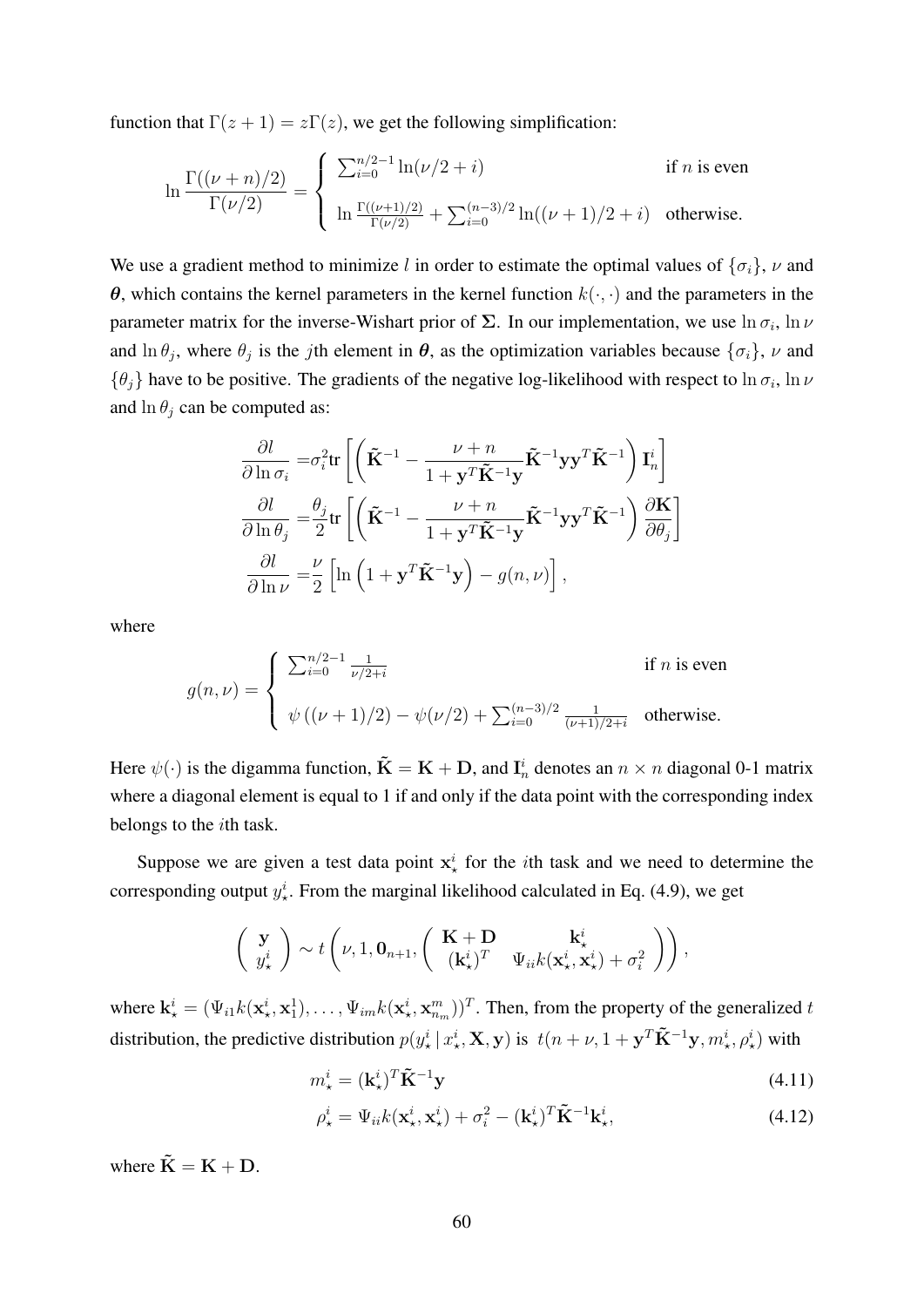### 4.2.4 The Choice of Ψ

The parameter matrix  $\Psi$  contains prior information about the relationships between tasks. Here we use the maximum mean discrepancy (MMD) in (Gretton et al., 2006) to measure the task relationships. MMD is a nonparametric test statistic with a simple intuitive form which has been found to be quite powerful in its test performance compared to other test criteria. Moreover, since MMD is defined based on some kernel, it is easy to use it with GP and  $t$  processes. In (Gretton et al., 2006), the distance between the sample means of two distributions was used to measure the distance between the two distributions. Here we use it to measure the distance between two tasks instead. Specifically, the (squared) distance between the *i*th and *j*th tasks is given by

$$
d_{ij}^2 = \Big\|\frac{1}{n_i}\sum_{k=1}^{n_i} \phi'(\mathbf{x}_k^i) - \frac{1}{n_j}\sum_{l=1}^{n_j} \phi'(\mathbf{x}_l^j)\Big\|_2^2,
$$

where  $\phi'(\cdot)$  denotes the feature map corresponding to a universal kernel  $k'(\cdot, \cdot)$ . Then, according to the relationship between a distance matrix and a kernel matrix as in multidimensional scaling (Williams, 2000), we can get

$$
\Psi = H \Psi' H,
$$

where  $H = I_m - \frac{1}{m}$  $\frac{1}{m} \mathbf{1}_m \mathbf{1}_m^T$  is the  $m \times m$  centering matrix and the  $(i, j)$ th element of  $\Psi'$  is

$$
\Psi'_{ij} = \left(\frac{1}{n_i} \sum_{k=1}^{n_i} \phi'(\mathbf{x}_k^i) \right) \left(\frac{1}{n_j} \sum_{l=1}^{n_j} \phi'(\mathbf{x}_l^j) \right) = \frac{1}{n_i n_j} \sum_{k=1}^{n_i} \sum_{l=1}^{n_j} k'(\mathbf{x}_k^i, \mathbf{x}_l^j).
$$

So the kernel function used in MTGTP is  $k_{MT}(\mathbf{x}_j^i, \mathbf{x}_q^p) = \Psi_{ip} k(\mathbf{x}_j^i, \mathbf{x}_q^p)$ .

### 4.2.5 Discussions

The marginal likelihood in our model has the analytical form given in Eq. (4.9) which facilitates solving the model selection problem. This nice property can be attributed to the assumption in our model that the prior and the likelihood are both generalized  $t$  distributions with the same number of degrees of freedom  $\nu$ . It is possible to relax this assumption by allowing different numbers of degrees of freedom, but more sophisticated techniques such as EM have to be used to learn the model parameters. To reduce the computation cost, we just adopt the assumption in this chapter to work with the nice analytical form. Moreover, for other likelihood models such as probit likelihood for classification problems, we need to resort to sampling methods or approximation methods such as Laplace approximation, variational method or expectation propagation.

The task relationship such as task covariance can be found in (Bonilla et al., 2007). In our model, it is also easy to find the task covariance if we so wish. After obtaining the optimal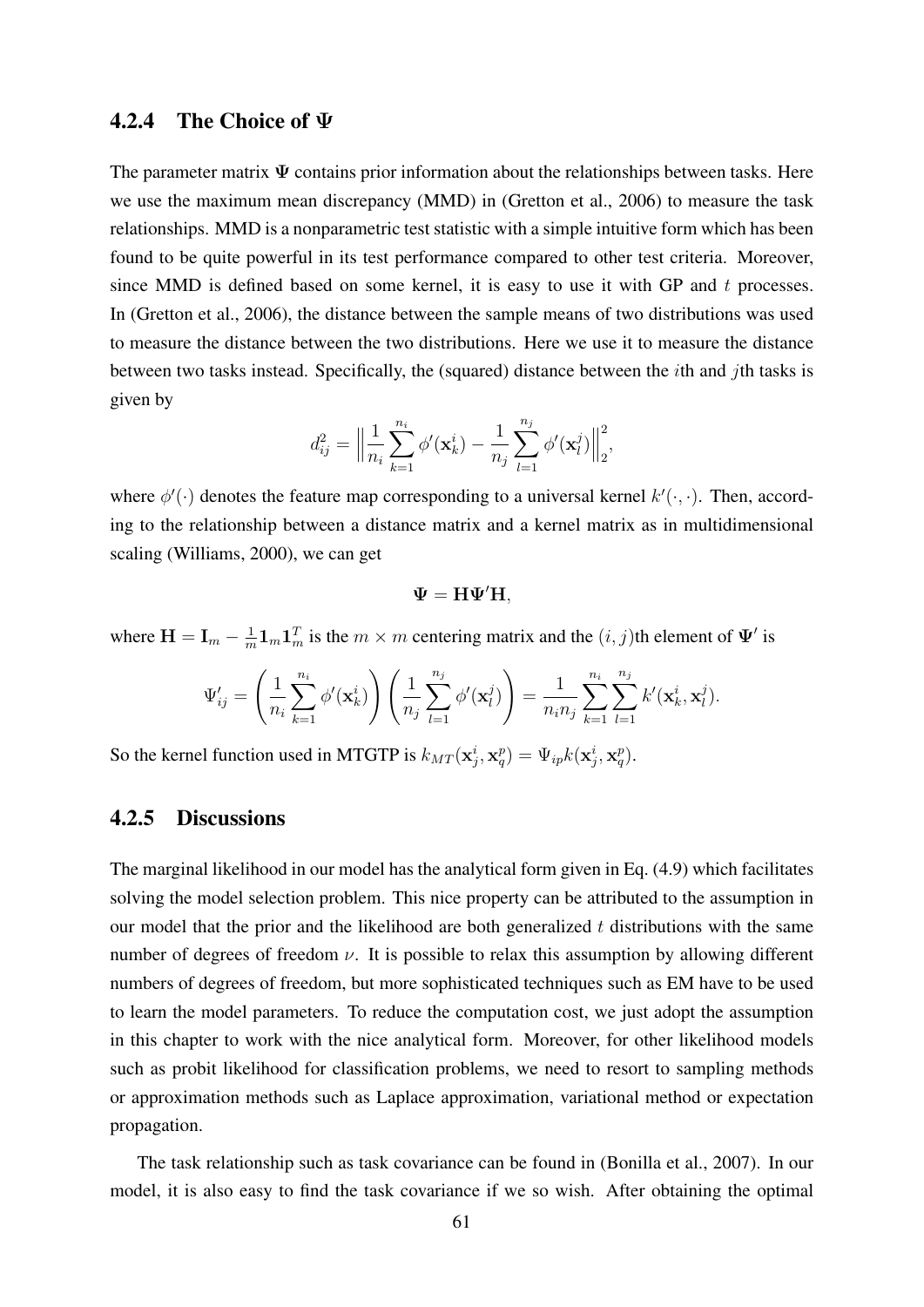$\Psi$ , we can find the task covariance matrix based on the MAP framework. Moreover, using the inverse-Wishart prior, the size of the search space for the task covariance matrix is reduced and hence the optimal task covariance matrix can be found more efficiently.

The complexity of our algorithm is  $O(n^3)$ , which makes it unfavorable for large-scale applications. To address this problem, we use the Nyström approximation of  $K$  in the marginal likelihood of Eq. (4.9) and the negative log-likelihood of Eq. (4.10), that is,  $K \approx \hat{K} \stackrel{\text{def}}{=} K_{\cdot I} K_{II}^{-1} K_{I}$ where I indexes  $r \ll n$ ) rows or columns of K. Then we can compute  $(K + D)^{-1}$  using the Woodbury identity

$$
(\mathbf{K} + \mathbf{D})^{-1} \approx (\hat{\mathbf{K}} + \mathbf{D})^{-1} = \mathbf{D}^{-1} - \mathbf{D}^{-1} \mathbf{K}_{I} (\mathbf{K}_{II} + \mathbf{K}_{I} \mathbf{D}^{-1} \mathbf{K}_{I})^{-1} \mathbf{K}_{I} \mathbf{D}^{-1}.
$$

Note that D is a diagonal matrix and so  $D^{-1}$  can be computed very efficiently. Moreover,  $|K + D|$  can be approximated as

$$
\begin{aligned} |\mathbf{K} + \mathbf{D}| &\approx |\hat{\mathbf{K}} + \mathbf{D}| \\ &= |\mathbf{D}| \left| \mathbf{I}_n + \mathbf{D}^{-\frac{1}{2}} \mathbf{K}_{\cdot I} \mathbf{K}_{II}^{-1} \mathbf{K}_I \cdot \mathbf{D}^{-\frac{1}{2}} \right| \\ &= |\mathbf{D}| \left| \mathbf{I}_r + \mathbf{K}_{II}^{-1} \mathbf{K}_I \cdot \mathbf{D}^{-1} \mathbf{K}_{\cdot I} \right| . \end{aligned}
$$

In other words, this can be reduced to the calculation of the determinant of an  $r \times r$  matrix but not that of the original  $n \times n$  matrix, which is much larger.

# 4.3 Theoretical Analysis

There exist some previous research works on the asymptotic analysis and learning curve of GP, e.g., (Opper & Vivarelli, 1998; Sollich, 1998; Williams & Vivarelli, 2000; Sollich & Halees, 2002). For the  $t$  process as well as generalized  $t$  process, however, we are not aware of any such previous effort. In this section, we wish to fill this gap by analyzing the multi-task generalized  $t$ process  $t(\nu, \omega, \mathbf{h}, \mathbf{K})$ . The property of the multi-task t process can be obtained by setting  $\omega = \nu$ and that of our model by setting  $\omega = 1$ .

### 4.3.1 Asymptotic Analysis

We first analyze the asymptotics of the MTGTP model for regression when the data set sizes  $n_i \rightarrow \infty$  for  $i = 1, \ldots, m$ . The predictive mean for MTGTP in Eq. (4.11) can be obtained as the function which minimizes the functional

$$
J[h] = \frac{1}{2} ||h||_H^2 + \sum_{i=1}^m \frac{1}{2\sigma_i^2} \sum_{j=1}^{n_i} (y_j^i - h(\mathbf{x}_j^i))^2,
$$
\n(4.13)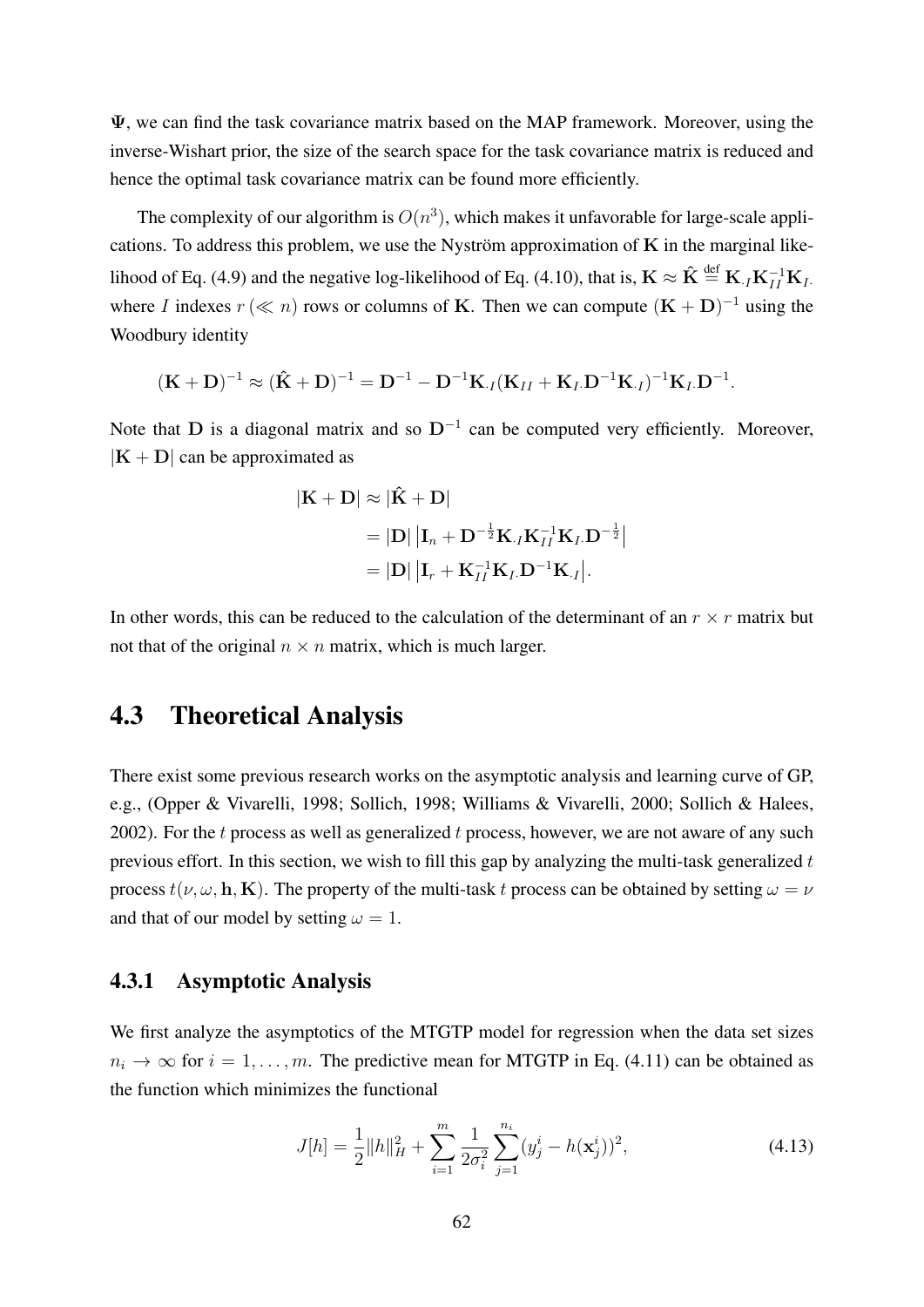where  $||h||_H$  is the RKHS norm corresponding to the kernel  $k_{MT}$ . This follows from the representer theorem which states that each minimizer  $h \in H$  of  $J[h]$  has the form  $h(\mathbf{x}) =$  $\sum_{i=1}^m \sum_{j=1}^{n_i} \alpha_j^i k_{MT}(\mathbf{x}, \mathbf{x}_j^i)$ . Let  $\mu(\mathbf{x}, y)$  be the probability measure of the RKHS from which the data points  $(x_j^i, y_j^i)$  are generated.<sup>4</sup> We consider a smoothed version of Eq. (4.13) as follows:

$$
J_{\mu}[h] = \frac{1}{2} ||h||_H^2 + \mathbb{E}_{\mu} \Big[ \sum_{i=1}^m \frac{1}{2\sigma_i^2} \sum_{j=1}^{n_i} (y_j^i - h(\mathbf{x}_j^i))^2 \Big].
$$

Observe that

$$
\mathbb{E}_{\mu}\Big[\sum_{i=1}^{m}\frac{1}{2\sigma_{i}^{2}}\sum_{j=1}^{n_{i}}(y_{j}^{i}-h(\mathbf{x}_{j}^{i}))^{2}\Big]
$$
\n
$$
=\Big(\sum_{i=1}^{m}\frac{n_{i}}{2\sigma_{i}^{2}}\Big)\int(y-h(\mathbf{x}))^{2}d\mu(\mathbf{x},y)
$$
\n
$$
=\Big(\sum_{i=1}^{m}\frac{n_{i}}{2\sigma_{i}^{2}}\Big)\Big[\int(\eta(\mathbf{x})-h(\mathbf{x}))^{2}d\mu(\mathbf{x})+\int(y-\eta(\mathbf{x}))^{2}d\mu(\mathbf{x},y)\Big],\tag{4.15}
$$

where  $\eta(\mathbf{x}) = \mathbb{E}[y|\mathbf{x}]$  is the regression function corresponding to  $\mu(y|\mathbf{x})$  and the cross term vanishes because of the definition of  $\eta(x)$ . Note that the second term in Eq. (4.15) is independent of h and so minimizing  $J_{\mu}[h]$  is equivalent to minimizing the following equation:

$$
J_{\mu}[h] = \left(\sum_{i=1}^{m} \frac{n_i}{2\sigma_i^2}\right) \int (\eta(\mathbf{x}) - h(\mathbf{x}))^2 d\mu(\mathbf{x}) + \frac{1}{2} ||h||_H^2.
$$

We assume the kernel  $k_{MT}$  is non-degenerate so that the eigenfunctions  $\{\psi_i(\mathbf{x})\}$  form a complete orthonormal basis, that is,

$$
\int \psi_i(\mathbf{x}) \psi_j(\mathbf{x}) d\mu(\mathbf{x}) = \delta(i, j),
$$

where  $\delta(i, j)$  is the Kronecker delta function. Let  $\lambda_i$  be the eigenvalue corresponding to  $\psi_i(\cdot)$ . We can write  $h(\mathbf{x}) = \sum_{i=1}^{\infty} h_i \psi_i(\mathbf{x})$  and  $\eta(\mathbf{x}) = \sum_{i=1}^{\infty} \eta_i \psi_i(\mathbf{x})$ . Then  $J_\mu[h]$  can be reformulated as

$$
J_{\mu}[h] = \left(\sum_{k=1}^{m} \frac{n_k}{2\sigma_k^2}\right) \sum_{i=1}^{\infty} (\eta_i - h_i)^2 + \frac{1}{2} \sum_{i=1}^{\infty} \frac{h_i^2}{\lambda_i}.
$$

Differentiating it with respect to  $h_i$ , we can get

$$
h_i = \frac{\lambda_i}{\lambda_i + 1/(\sum_{k=1}^m \frac{n_k}{\sigma_k^2})} \eta_i.
$$

So when  $n_k \to \infty$ ,  $h_i$  will converge to  $\eta_i$  and hence  $h(\mathbf{x})$  will converge to  $\eta(\mathbf{x})$ .

<sup>&</sup>lt;sup>4</sup>Since the task differences are captured by the kernel  $k_{MT}$ , data points for different tasks can be generated from the same probability measure.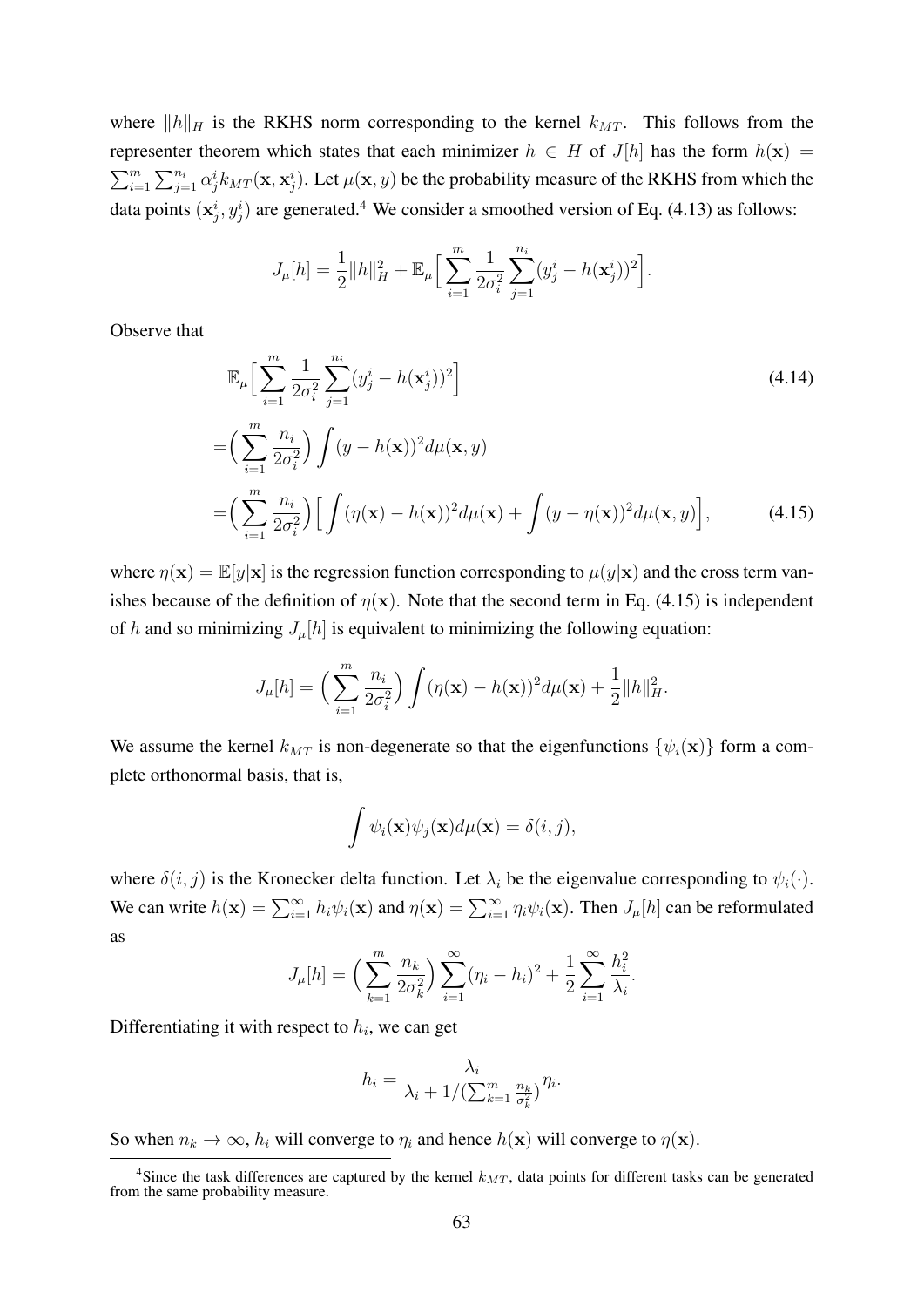### 4.3.2 Learning Curve

Next we consider the generalization bound of MTGTP. It is also referred to as the learning curve which relates the generalization error of a learning model to the amount of training data used. We assume that the data was actually generated from a generalized  $t$  process, similar to that for GP in (Opper & Vivarelli, 1998; Sollich, 1998; Sollich & Halees, 2002). Given a test data point  $x^i_{\star}$  for the *i*th task, the prediction for  $x^i_{\star}$  can be calculated using Eq. (4.11) and the Bayesian prediction error for the *i*th task on the training set  $D_n$  (which contain  $n_i$  data points for the *i*th task) can be calculated as

$$
\varepsilon_{D_n}^i(\mathbf{x}_{\star}^i) \stackrel{\text{def}}{=} \mathbb{E}_y \left[ \left( y_{\star}^i - (\mathbf{k}_{\star}^i)^T \tilde{\mathbf{K}}^{-1} \mathbf{y} \right)^2 \right]
$$
\n
$$
= \mathbb{E}[(y_{\star}^i)^2] - 2(\mathbf{k}_{\star}^i)^T \tilde{\mathbf{K}}^{-1} \mathbb{E}[y_{\star}^i \mathbf{y}] + \text{tr}(\tilde{\mathbf{K}}^{-1} \mathbf{k}_{\star}^i (\mathbf{k}_{\star}^i)^T \tilde{\mathbf{K}}^{-1} \mathbb{E}[\mathbf{y} \mathbf{y}^T])
$$
\n
$$
= \frac{\omega}{\nu - 2} \left[ k_{MT}(\mathbf{x}_{\star}^i, \mathbf{x}_{\star}^i) + \sigma_i^2 - (\mathbf{k}_{\star}^i)^T \tilde{\mathbf{K}}^{-1} \mathbf{k}_{\star}^i \right],
$$

where  $y^i_{\star}$  denotes the ground truth of the output value for  $x^i_{\star}$ . Recall that the eigen-decomposition of  $k_{MT}$  is  $k_{MT}(\mathbf{x}, \mathbf{x}') = \sum_{j=1}^{\infty} \lambda_j \psi_j(\mathbf{x}) \psi_j(\mathbf{x}')$ . So the generalization error for the *i*th task with respect to the training set  $D_n$  can be calculated as

$$
\varepsilon_{D_n}^i \stackrel{\text{def}}{=} \mathbb{E}_x[\varepsilon_{D_n}(\mathbf{x}_{\star}^i)]
$$
\n
$$
= \frac{\omega}{\nu - 2} \left[ \mathbb{E}[k_{MT}(\mathbf{x}_{\star}^i, \mathbf{x}_{\star}^i)] + \sigma_i^2 - \text{tr} \left( (\mathbf{K} + \mathbf{D})^{-1} \mathbb{E}[\mathbf{k}_{\star}^i(\mathbf{k}_{\star}^i)^T] \right) \right].
$$

Let  $\Lambda$  denote a diagonal matrix whose  $(j, j)$ th element is  $\lambda_j$  and  $\Omega$  be a matrix whose  $(r, s)$ th element corresponding to  $x_q^p$  is  $\psi_r(x_q^p)$ . Then

$$
\mathbb{E}[k_{MT}(\mathbf{x}_{\star}^{i}, \mathbf{x}_{\star}^{i})] = \int \sum_{j=1}^{\infty} \lambda_{j} \psi_{j}(\mathbf{x}_{\star}^{i}) \psi_{j}(\mathbf{x}_{\star}^{i}) d\mu(\mathbf{x}_{\star}^{i}) = \text{tr}(\mathbf{\Lambda})
$$

and the  $(a, b)$ th element of  $\mathbb{E}[\mathbf{k}_\star^i(\mathbf{k}_\star^i)^T]$  corresponding to  $\mathbf{x}_q^p$  and  $\mathbf{x}_s^r$  is equal to

$$
\int \sum_{j=1}^{\infty} \lambda_j \psi_j(\mathbf{x}_\star^i) \psi_j(\mathbf{x}_q^p) \sum_{k=1}^{\infty} \lambda_k \psi_k(\mathbf{x}_\star^i) \psi_k(\mathbf{x}_s^r) d\mu(\mathbf{x}_\star^i) = \sum_{j=1}^{\infty} \lambda_j^2 \psi_j(\mathbf{x}_q^p) \psi_j(\mathbf{x}_s^r)
$$

and so  $\mathbb{E}[\mathbf{k}_\star^i(\mathbf{k}_\star^i)^T] = \mathbf{\Omega}^T \mathbf{\Lambda}^2 \mathbf{\Omega}$ . It is easy to show that  $\mathbf{K} = \mathbf{\Omega}^T \mathbf{\Lambda} \mathbf{\Omega}$  and then  $\varepsilon_{D_n}^i$  can be simplified as

$$
\varepsilon_{D_n}^i = \frac{\omega}{\nu - 2} \left[ \sigma_i^2 + \text{tr}(\Lambda) - \text{tr}\left( (\Omega^T \Lambda \Omega + \mathbf{D})^{-1} \Omega^T \Lambda^2 \Omega \right) \right]
$$
  
= 
$$
\frac{\omega}{\nu - 2} \left[ \sigma_i^2 + \text{tr}\left( (\Lambda^{-1} + \Omega \mathbf{D}^{-1} \Omega^T)^{-1} \right) \right].
$$
 (4.16)

The last equation holds as a consequence of the Woodbury identity. We introduce a lemma from (Opper & Vivarelli, 1998) which is useful for deriving the bound for  $\varepsilon_{D_n}^i$ .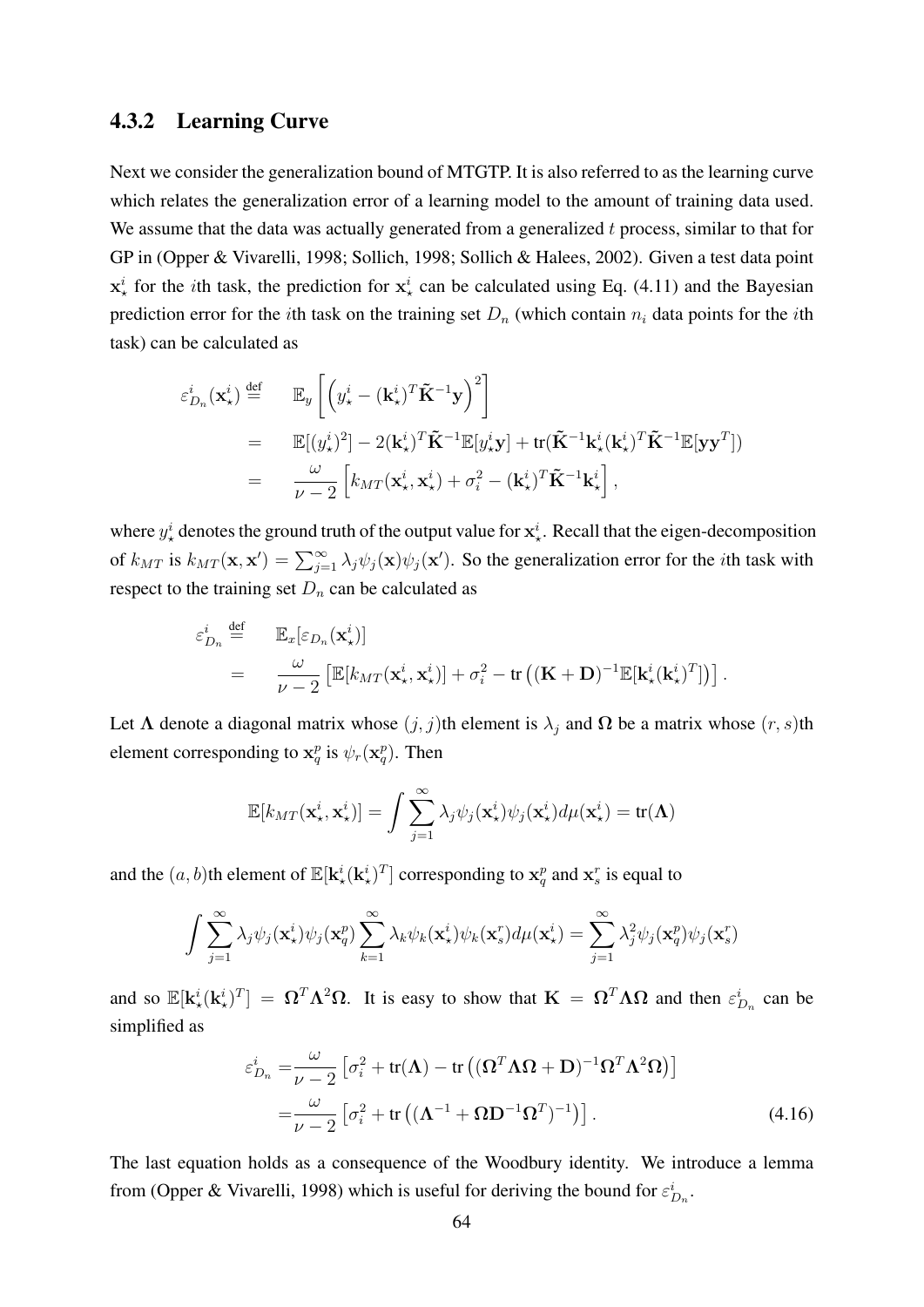**Lemma 4.1** Let **H** be a real symmetric matrix and f be a real convex function, then tr( $f(H)$ )  $\ge$  $\sum_{k} f(H_{kk})$  where  $H_{kk}$  is the  $(k, k)$ th element of **H**.

Here  $f$  is defined as the multiplicative inverse of a positive scalar or matrix inverse of a positive definite matrix. Then

$$
\text{tr}\left((\boldsymbol{\Lambda}^{-1} + \boldsymbol{\Omega}\mathbf{D}^{-1}\boldsymbol{\Omega}^T)^{-1}\right) \geq \sum_k \frac{1}{\frac{1}{\lambda_k} + \sum_i \frac{\Omega_{ki}^2}{\sigma_{T(i)}^2}} \geq \sum_k \frac{1}{\frac{1}{\lambda_k} + \nu_k \sum_{i=1}^m \frac{n_i}{\sigma_i^2}},
$$

where  $\nu_k = \sup_{\mathbf{x} \in R} \psi_k^2(\mathbf{x})$  by assuming that all n data points lie in a compact region R and  $T(i)$ is the task indicator for the ith data point. Then we can get the generalization bound for a fixed training set as

$$
\varepsilon_{D_n}^i \ge \frac{\omega}{\nu - 2} \left[ \sigma_i^2 + \sum_k \frac{1}{\frac{1}{\lambda_k} + \nu_k \sum_{j=1}^m \frac{n_j}{\sigma_j^2}} \right].
$$

Based on this, we get the average-case bound for the ith task as

$$
\varepsilon^i = \mathbb{E}[\varepsilon_{D_n}^i] \ge \frac{\omega}{\nu - 2} \left[ \sigma_i^2 + \sum_k \frac{1}{\frac{1}{\lambda_k} + \mu_k \sum_{j=1}^m \frac{n_j}{\sigma_j^2}} \right],
$$

where  $\mu_k = \mathbb{E}[\psi_k^2(\mathbf{x})] = 1$ . So the average-case generalization bound is

$$
\varepsilon^{i} \geq \frac{\omega}{\nu - 2} \left[ \sigma_i^2 + \sum_k \frac{1}{\frac{1}{\lambda_k} + \sum_{j=1}^m \frac{n_j}{\sigma_j^2}} \right].
$$

Similar to (Sollich & Halees, 2002), we give here an upper bound on the learning curve.

It is useful to see how the matrix  $G = (\Lambda^{-1} + \Omega D^{-1} \Omega^{T})^{-1}$  changes when a new data point from the ith task is added to the training set. The change is

$$
\mathbf{G}(n+1) - \mathbf{G}(n) = \left[\mathbf{G}^{-1}(n) + \sigma_i^{-2} \boldsymbol{\varphi} \boldsymbol{\varphi}^T\right]^{-1} - \mathbf{G}(n) = -\frac{\mathbf{G}(n) \boldsymbol{\varphi} \boldsymbol{\varphi}^T \mathbf{G}(n)}{\sigma_i^2 + \boldsymbol{\varphi}^T \mathbf{G}(n) \boldsymbol{\varphi}},
$$

where  $\varphi$  is a column vector with the *i*th element  $\psi_i(\mathbf{x}_\star^i)$  and  $\mathbf{x}_\star^i$  is the newly added data point from the ith task. To get the exact learning curve, we have to average this change with respect to all training sets that include  $x^i_k$ . This is difficult to achieve though. Here we ignore the correlation between the numerator and denominator and average them separately. Moreover, we treat  $n$  as a continuous variable and get

$$
\frac{\partial \mathbf{H}(n)}{\partial n} = -\frac{\mathbb{E}[\mathbf{G}^2(n)]}{\sigma_i^2 + \text{tr}(\mathbf{H}(n))},
$$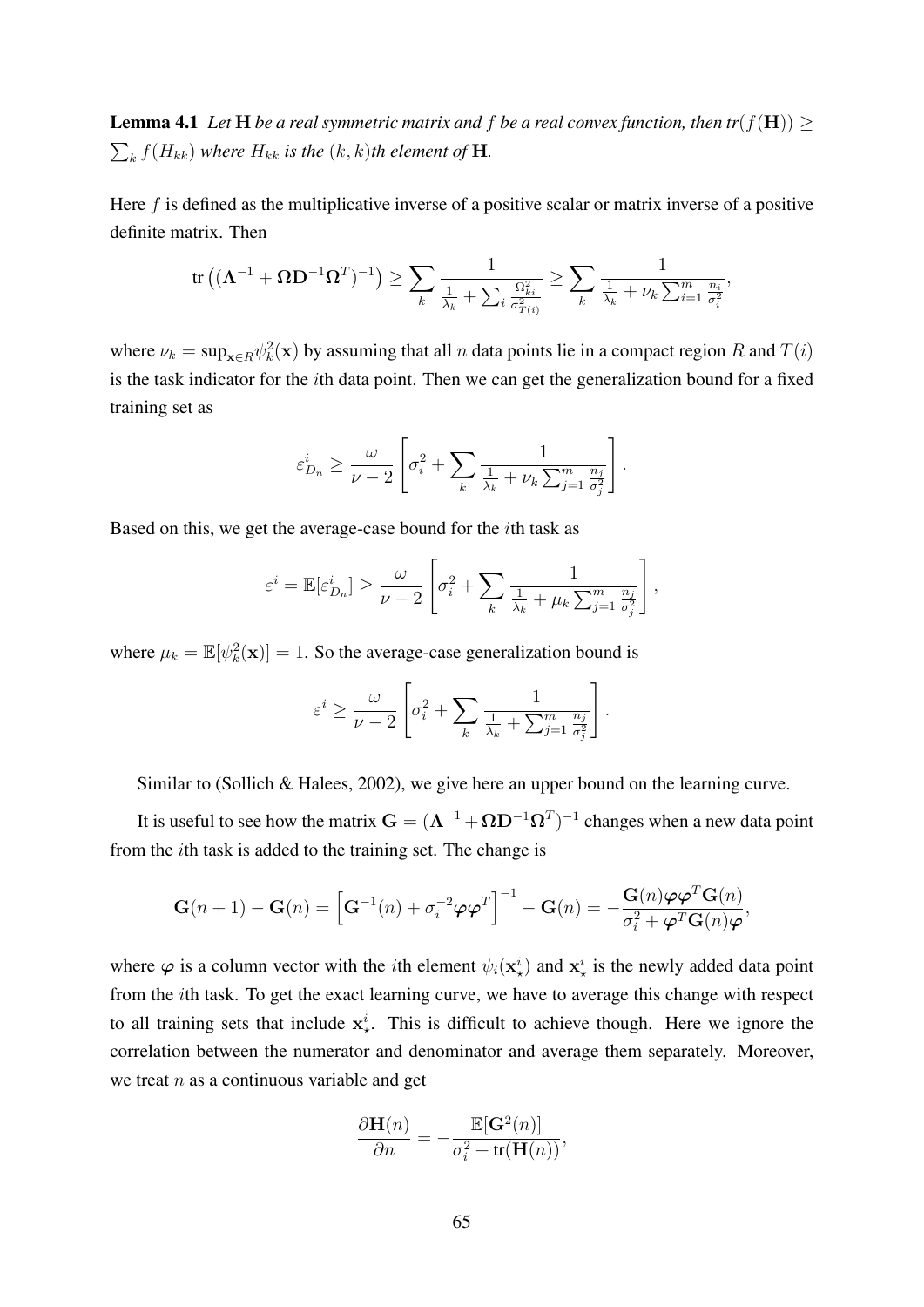where  $H(n) = \mathbb{E}[G(n)]$ . We also neglect the fluctuations in  $G(n)$  and then get  $\mathbb{E}[G^2(n)] =$  $H^2(n)$ . So we can get

$$
\frac{\partial \mathbf{H}(n)}{\partial n} = -\frac{\mathbf{H}^2(n)}{\sigma_i^2 + \text{tr}(\mathbf{H}(n))}
$$

$$
\frac{\partial \mathbf{H}^{-1}(n)}{\partial n} = -\mathbf{H}^{-1}(n)\frac{\partial \mathbf{H}(n)}{\partial n}\mathbf{H}^{-1}(n) = (\sigma_i^2 + \text{tr}(\mathbf{H}(n)))^{-1}\mathbf{I}.
$$

Since  $H^{-1}(0) = \Lambda^{-1}$ ,  $H^{-1}(n) = \Lambda^{-1} + \sigma_i^{-2} n' I$  where  $n'$  needs to obey the following

$$
\frac{\partial \sigma_i^{-2} n'}{\partial n} = \frac{1}{\sigma_i^2 + \text{tr}(\mathbf{H}(n))} = \frac{1}{\sigma_i^2 + \text{tr}\left((\mathbf{\Lambda}^{-1} + \sigma_i^{-2} n' \mathbf{I})^{-1}\right)},
$$

which is equivalent to

$$
\frac{\partial n'}{\partial n} + \text{tr}\left( (\boldsymbol{\Lambda}^{-1} + \sigma_i^{-2} n' \mathbf{I})^{-1} \right) \sigma_i^{-2} \frac{\partial n'}{\partial n} = 1.
$$

By integrating both sides, we can see that  $n'$  satisfies the following equation

$$
n' + \sum_{j} \ln(n' + \sigma_i^2 \lambda_j^{-1}) = n.
$$

Then we can get the upper bound as

$$
\varepsilon_{UB}^i = \frac{\omega}{\nu - 2} \left[ \sigma_i^2 + \text{tr} \left( (\mathbf{\Lambda}^{-1} + \sigma_i^{-2} n' \mathbf{I})^{-1} \right) \right].
$$

### 4.4 Related Work

Some multi-task learning methods based on GP were previously proposed. Lawrence and Platt (2004) adopted the assumption that all tasks share the same kernel parameters in a GP and learn the GP from multiple tasks. The same assumption was adopted in (Schwaighofer et al., 2004; Yu et al., 2005) but the difference is that the kernel matrix in the GP is learned in a nonparametric manner. Since there may exist outlier tasks among the tasks in real-world applications, the assumption that all tasks share the same kernel parameters or data representation may not hold well. To reduce the adverse effect of the outlier tasks, Yu et al. (2007) proposed a robust version of the method in (Schwaighofer et al., 2004; Yu et al., 2005) using a t process. Bonilla et al. (2007) proposed to use a task covariance matrix to model the relationships between tasks, making it capable of modeling tasks with positive, zero or negative correlation. Teh et al. (2005) proposed a semiparametric latent factor model for multi-output regression problems, a special case of multi-task learning, in which the latent function values are modeled as linear combinations of multiple GP priors.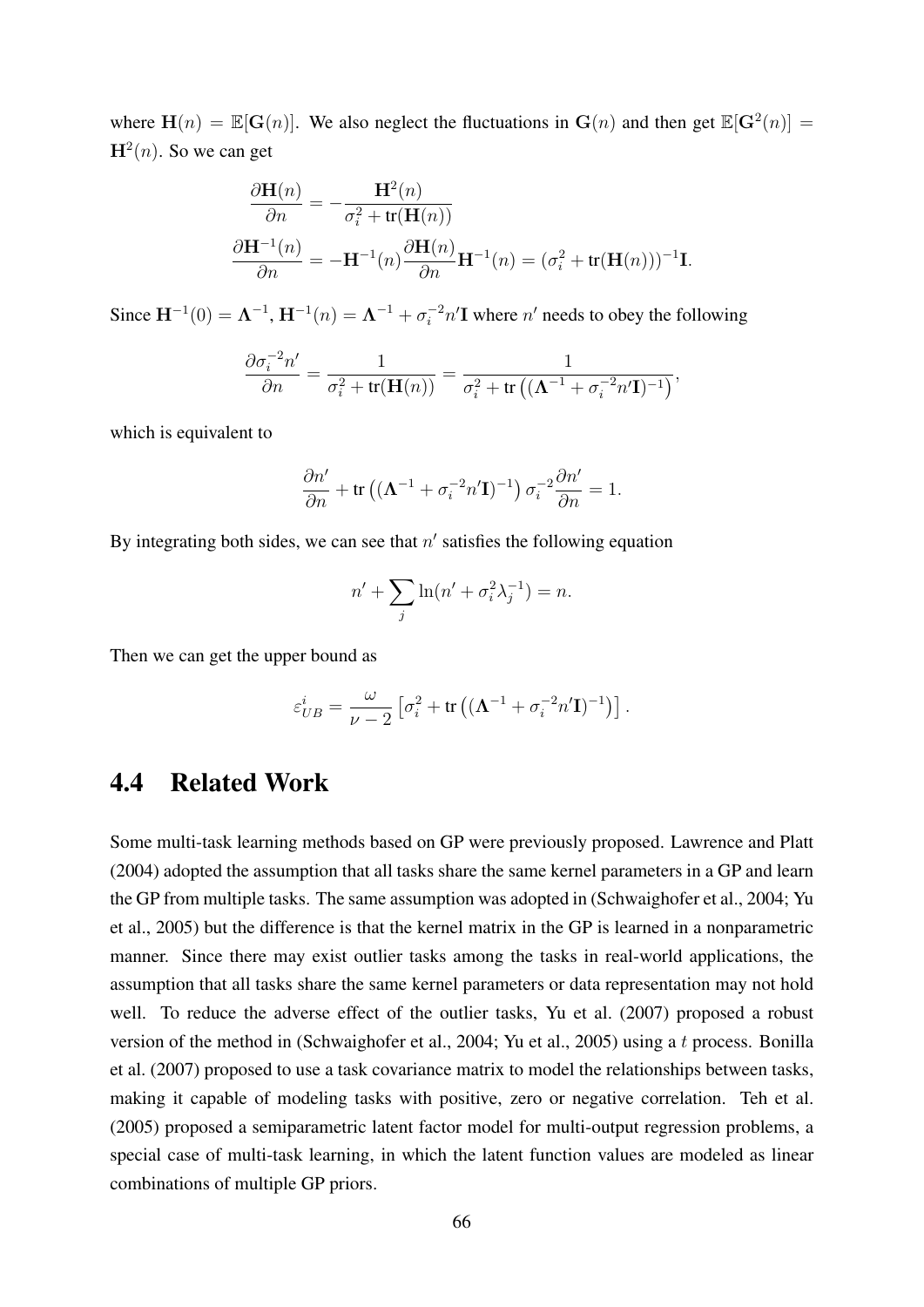As GP is not very robust against outliers, some recent attempts have been made based on a (heavy-tailed) t process which can be seen as a robust extension to GP. One of these is (Yu et al., 2007) as discussed above. Zhang et al.  $(2007)$  proposed a t process for multi-output regression problems in which the priors of the latent function values are modeled by a matrix variate  $t$ distribution. Zhu et al. (2007) also proposed a multi-task t process which is a Bayesian extension of (Schwaighofer et al., 2004). As such, it inherits the same assumption of (Schwaighofer et al., 2004) that all tasks share the same representation. Moreover, the model in (Zhu et al., 2007) is more suitable for multi-output problems since it models the function values of a data point for all tasks, which is not needed in the general multi-task learning setting.

# 4.5 Experiments

In this section, we evaluate our MTGTP model on two applications. The first one is the prediction of student examination scores. The goal is to predict the examination scores of students in a school (task). The second application is the learning of the inverse dynamics of a robot arm. The goal is to predict the joint torques of a robot arm from the joint angles, velocities and accelerations.

The performance measure we use is the normalized mean squared error (nMSE), which is the mean squared error divided by the variance of the target. It is equal to 1 minus the percentage explained variance (Argyriou et al., 2008a), which is often used as a performance measure in multi-task learning. Both the kernel  $k(\cdot, \cdot)$  and the universal kernel  $k'(\cdot, \cdot)$  for MMD are RBF kernels. We use Carl Rasmussen's implementation (minimize.m)<sup>5</sup> of a gradient method to optimize the marginal likelihood to learn the model parameters. We compare MTGTP with single-task learning based on  $GP^6$ , multi-task feature learning  $(MTFL)^7$  (Argyriou et al., 2008a) and multi-task GP (Bonilla et al., 2007). Even though there exist some methods based on the  $t$ process (Yu et al., 2007; Zhang et al., 2007; Zhu et al., 2007), they mainly focus on multi-output problems and it is difficult to extend them to more general multi-task learning problems. Thus we do not include them in this comparative study.

### 4.5.1 Examination Score Prediction

The description for this application is depicted in section 3.4.4. We randomly select 10%, 20% and 30% of all the data to form training sets of different sizes. Data not selected for training form the test set. Each configuration is repeated for 10 trials and we record the mean and

<sup>5</sup>http://www.kyb.tuebingen.mpg.de/bs/people/carl/code/minimize/

<sup>6</sup>http://www.gaussianprocess.org/gpml/code/

<sup>7</sup>http://www.cs.ucl.ac.uk/staff/A.Argyriou/code/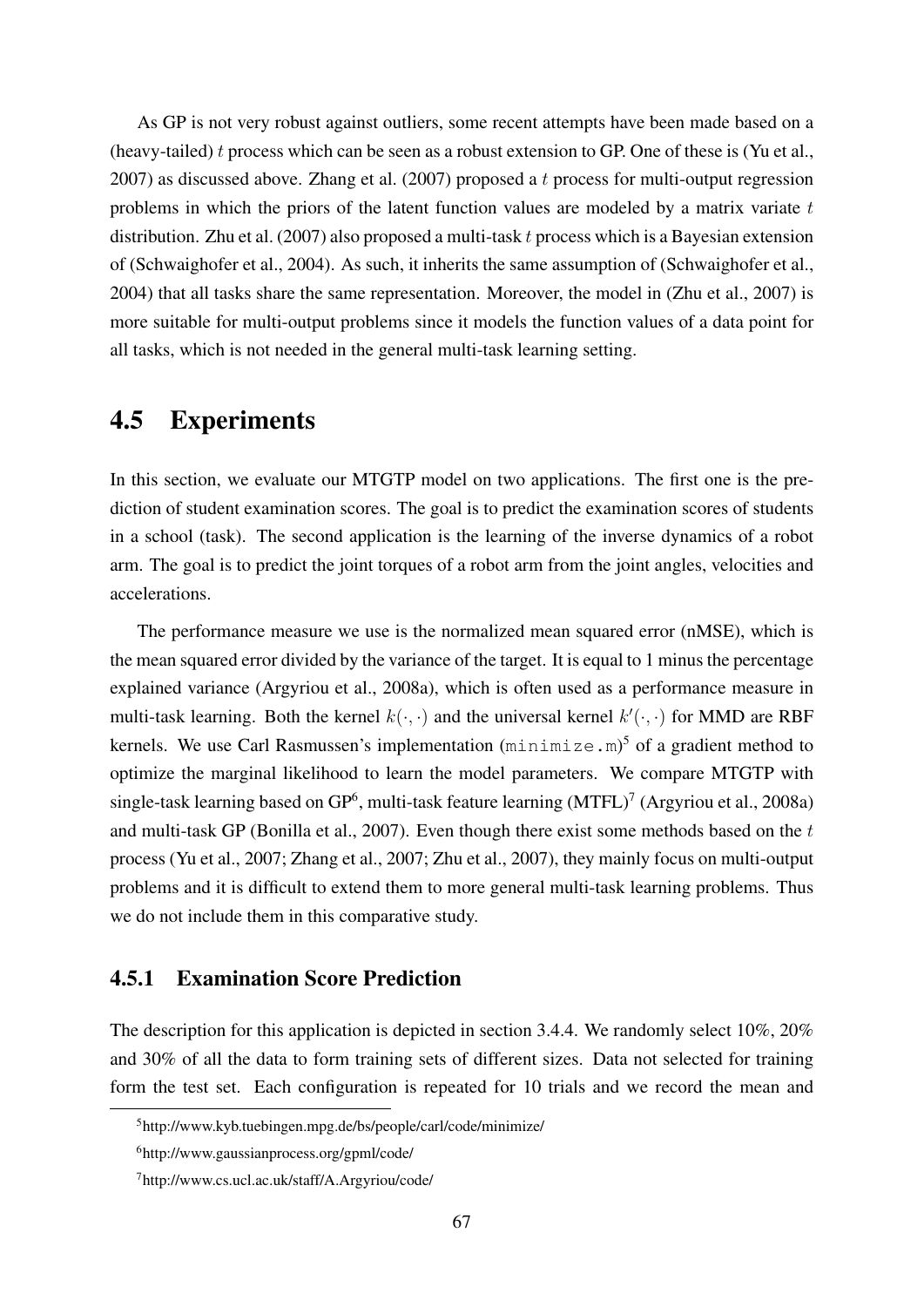|        | Training Set   Single-Task GP | MTFL.                                                                                 | Multi-Task GP | <b>MTGTP</b> |
|--------|-------------------------------|---------------------------------------------------------------------------------------|---------------|--------------|
| $10\%$ |                               | $1.0015 \pm 0.0267$   $0.9570 \pm 0.0057$   $0.8955 \pm 0.0968$   $0.6700 \pm 0.0037$ |               |              |
| 20%    |                               | $0.8897 \pm 0.0127$   $0.8409 \pm 0.0095$   $0.8502 \pm 0.0972$   $0.6512 \pm 0.0033$ |               |              |
| 30%    |                               | $0.8234 \pm 0.0110$   $0.8260 \pm 0.0082$   $0.8094 \pm 0.0886$   $0.6412 \pm 0.0031$ |               |              |

Table 4.1: nMSE (in mean±std-dev) on examination score prediction for different training set sizes.

Table 4.2: nMSE (in mean±std-dev) on inverse dynamics learning for different training set sizes.

| <b>Training Set</b> | Single-Task GP      | MTFL.               | Multi-Task GP       | <b>MTGTP</b>        |
|---------------------|---------------------|---------------------|---------------------|---------------------|
| 100                 | $0.4920 \pm 0.0027$ | $0.0976 \pm 0.0073$ | $0.2483 \pm 0.0124$ | $0.0456 \pm 0.0043$ |
| <b>200</b>          | $0.4903 \pm 0.0018$ | $0.0883 \pm 0.0075$ | $0.2491 \pm 0.0154$ | $0.0290\pm0.0050$   |
| 300                 | $0.4903 \pm 0.0019$ | $0.0797 \pm 0.0072$ | $0.2442 \pm 0.0050$ | $0.0212 \pm 0.0038$ |
| 400                 | $0.4884 \pm 0.0016$ | $0.0733 \pm 0.0040$ | $0.2434 \pm 0.0033$ | $0.0161 \pm 0.0055$ |
| 500                 | $0.4891 \pm 0.0032$ | $0.0749 \pm 0.0044$ | $0.2453 \pm 0.0061$ | $0.0138 \pm 0.0038$ |

standard deviation in each entry of Table 4.1. The best results<sup>8</sup> are shown in bold. We can see that MTGTP outperforms single-task GP, MTFL and multi-task GP. From the last column of Table 4.1, the performance of MTGTP is better when the training size becomes larger.

### 4.5.2 Robot Inverse Dynamics

The description for this application as well as the data is recorded in section 3.4.2. We randomly select  $p \in \{100, 200, 300, 400, 500\}$  data points for each task to form the training set and 2000 data points for each task for the test set. We perform 10 random splits of the data and report the mean and standard deviation over the 10 trials. The results are summarized in Table 4.2 where the best results are shown in bold. From the results, we can see that the performance of MTGTP is also significantly better than that of the other methods compared. According to the performance of MTGTP under different configurations, we get the conclusion that the more the data, the better the performance of MTGTP.

# 4.6 Concluding Remarks

In this chapter, we have proposed a novel Bayesian extension of the model in (Bonilla et al., 2007) to alleviate some problems that arise when estimating the task covariance matrix. By integrating out the task covariance matrix, our model is as efficient as the conventional GP and its performance is significantly better than that of (Bonilla et al., 2007).

<sup>&</sup>lt;sup>8</sup>Since the standard deviation is so small, the improvement is clearly very significant under significance testing.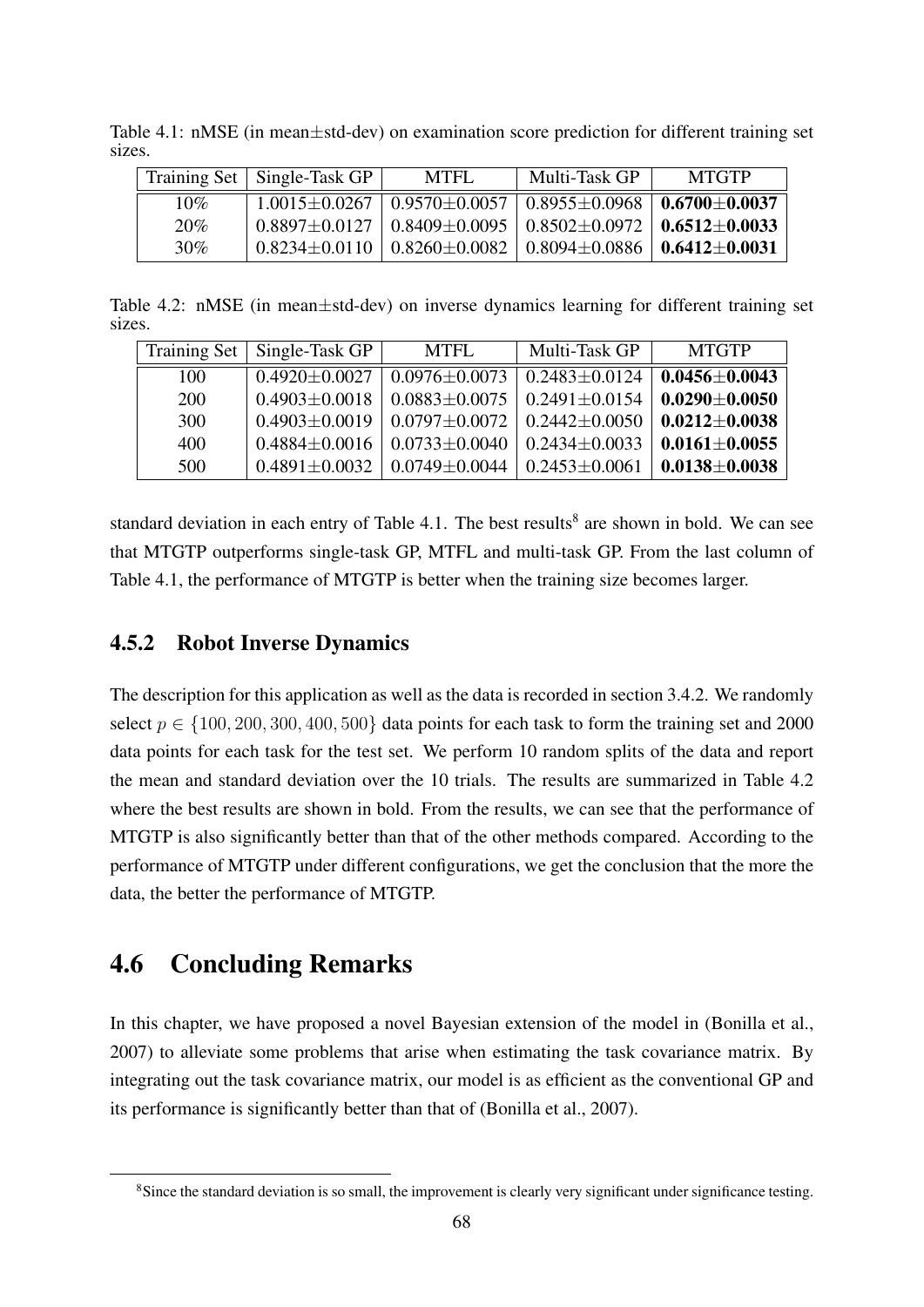## CHAPTER 5

# MULTI-TASK HIGH-ORDER TASK RELATIONSHIP LEARNING

## 5.1 Introduction

The task relationship learning approach based on a task covariance matrix is a promising approach because it considers more general types of task relationships than those exploited by previous methods. Specifically, not only can two tasks be positively correlated or unrelated, they can also be negatively correlated. Moreover, the task relationships are learned from data automatically but not prespecified and fixed based on possibly incorrect assumptions. Nevertheless, the existing task relationship learning methods (Bonilla et al., 2007; Zhang & Yeung, 2010a; Zhang et al., 2010) only model and learn pairwise task relationships. Some relationships between tasks found in real applications may be more complicated than what pairwise relationships can characterize. For example, it is possible for two tasks to appear uncorrelated when considering pairwise relationships, but their partial similarity can be revealed by considering high-order task relationships after incorporating a third task which is positively correlated with the two tasks. This motivates us to explore the use of high-order task relationships for multi-task learning.

We first briefly review an existing task relationship learning method and propose an alternative formulation of the model based on a matrix variate probability distribution. The new formulation allows us to generalize, though in a nontrivial way, the use of pairwise task relationships to high-order task relationships, leading to a new prior for the model parameters of different tasks. We then propose a new model which we refer to as Multi-Task High-Order relationship Learning (MTHOL). Experiments on some benchmark datasets are reported.

# 5.2 High-Order Task Relationship Learning

In this section, we present our method for modeling and learning high-order task relationships in the context of multi-task learning.

Let there be m supervised learning tasks and  $T_i$  denote the *i*th learning task. The training data for  $T_i$  is represented by a set of  $n_i$  independent and identically distributed (i.i.d.) inputoutput pairs  $\{(\mathbf{x}_j^i, y_j^i)\}_{j=1}^{n_i}$ . We assume that each input  $\mathbf{x}_j^i \in \mathbb{R}^d$  and its corresponding output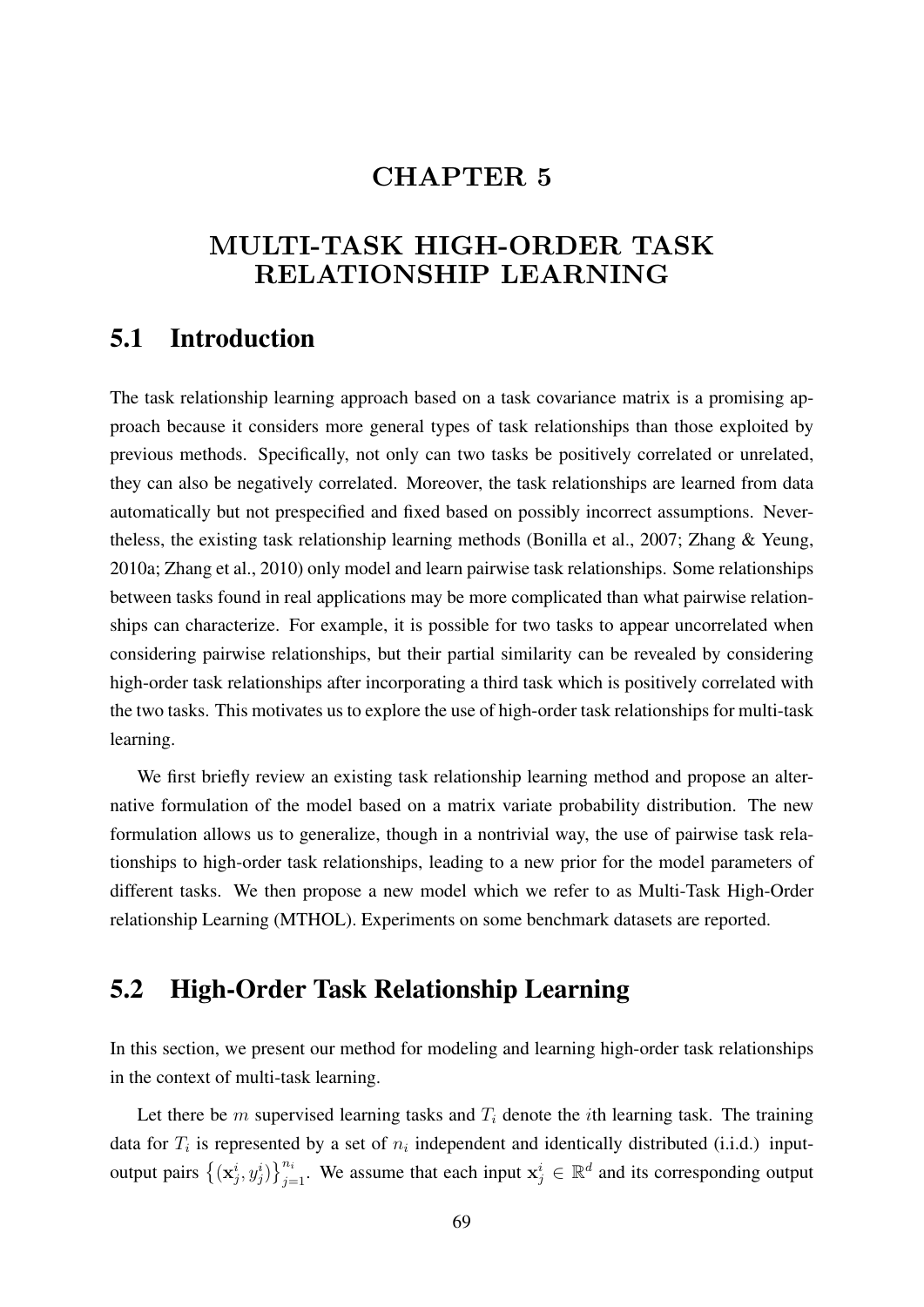$y_j^i \in \mathbb{R}$  for a regression task and  $y_j^i \in \{-1, 1\}$  for a binary classification task. For both regression and classification tasks, we consider linear functions in the form  $f_i(\mathbf{x}) = \mathbf{w}_i^T \mathbf{x} + b_i$  for the *i*th task  $T_i$ .

### 5.2.1 Generalization of an Existing Method

All existing multi-task learning methods that learn the relationships between tasks only exploit pairwise relationships. We first briefly review a recently proposed method, called Multi-Task Relationship Learning (MTRL) (Zhang & Yeung, 2010a), which belongs to this category of multi-task learning methods. The brief review also serves the purpose of introducing the notation to be used later in the chapter. We then propose a novel extension of MTRL for modeling and learning high-order task relationships.

Let the random matrix  $\mathbf{W} = (\mathbf{w}_1, \dots, \mathbf{w}_m)$  denote the model parameters for all m tasks. In MTRL, a matrix variate normal prior is placed on W:

$$
\mathbf{W} \sim \mathcal{MN}_{d \times m}(\mathbf{0}, \mathbf{I}_d \otimes \mathbf{\Omega}). \tag{5.1}
$$

In Eq. (5.1), the column covariance matrix  $\Omega$  models the pairwise correlation between different columns of W which are the model parameters for different tasks. Thus  $\Omega$  can be thought of as modeling the pairwise correlation between different tasks via the corresponding model parameters.

Based on the matrix variate formulation of MTRL given in Eq. (5.1), we now proceed to propose a generalization which allows high-order task relationships to be modeled as well. Our point of departure is to exploit the close relationships between the matrix variate normal distribution and the Wishart distribution (Gupta & Nagar, 2000). It is easy to see that  $W<sup>T</sup>$  has the following prior distribution

$$
\textbf{W}^T \sim \mathcal{MN}_{m \times d}(\textbf{0}, \boldsymbol{\Omega} \otimes \textbf{I}_d),
$$

if W follows the prior distribution in Eq. (5.1). It thus follows that the square matrix  $W<sup>T</sup>W$ follows the Wishart distribution:

$$
\mathbf{W}^T \mathbf{W} \sim \mathcal{W}_m(d, \Omega). \tag{5.2}
$$

Here we assume that  $d \geq m$  or otherwise it will degenerate into a singular distribution (Uhling, 1994). As we will see later, this assumption is satisfied in our method and in most applications.

The Wishart prior on  $W<sup>T</sup>W$  can help us to understand the role played by the matrix  $\Omega$ better. From the properties of the Wishart distribution (Gupta & Nagar, 2000), we know that the mean and mode of  $W^T W$  are  $d\Omega$  and  $(d - m - 1)\Omega$ , respectively, which both depend on  $\Omega$ . Since each element of  $W^T W$  is the dot product of the model parameter vectors of the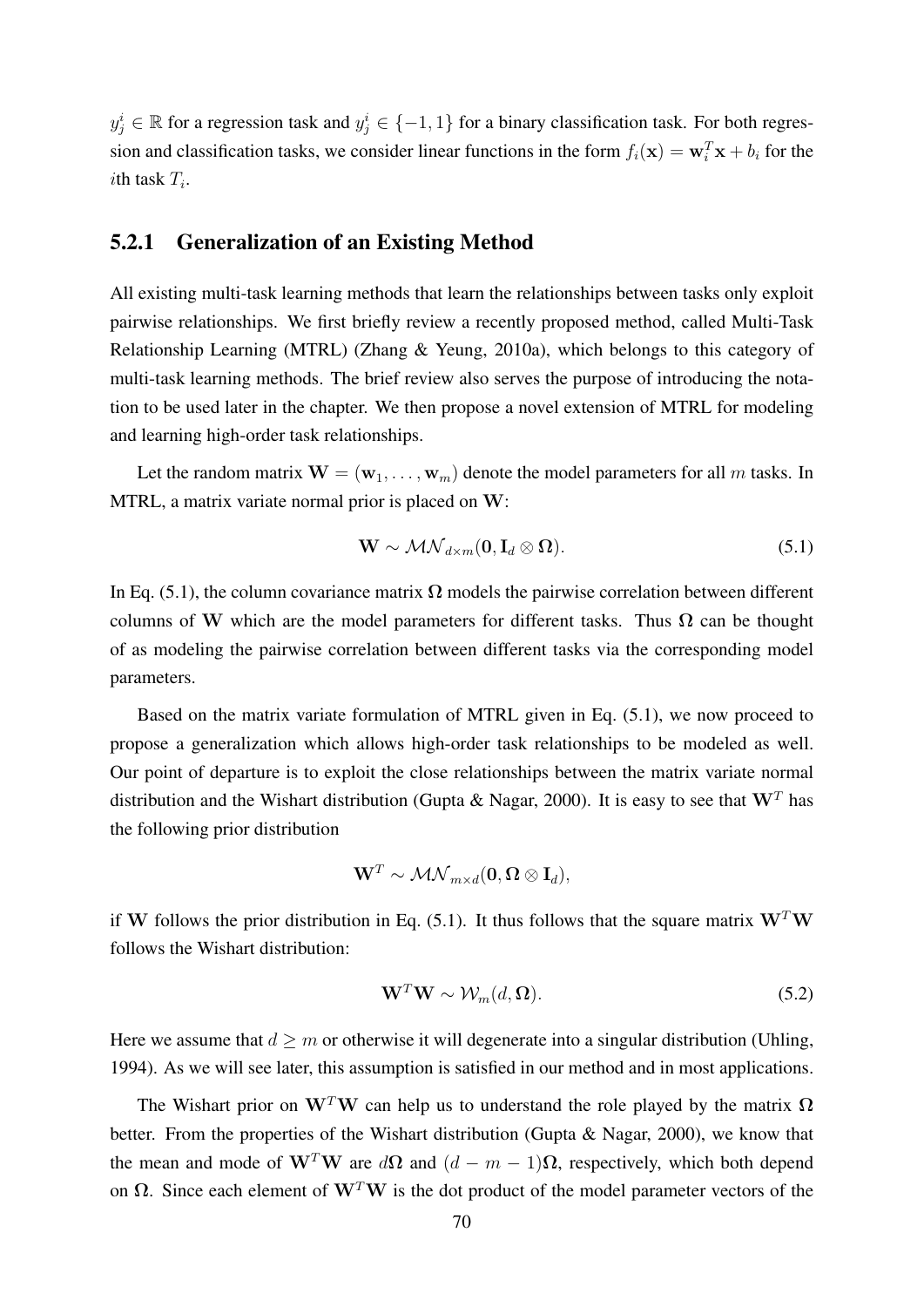corresponding tasks, it is a way to express the pairwise correlation between tasks. Thus  $\Omega$  is also related to pairwise task correlation.

We now propose a generalization of the above model for pairwise task relationships to highorder task relationships. We use the following prior distribution

$$
(\mathbf{W}^T \mathbf{W})^t \sim \mathcal{W}_m(d, \Omega), \tag{5.3}
$$

where the integer  $t > 1$  is called the degree and  $X^t = X^{t-1}X$  for a square matrix X. Note that the prior in Eq. (5.2) is a special case of Eq. (5.3) when  $t = 1$ . We first investigate the physical meaning of each element in  $(W^T W)^t$ . As discussed above, the  $(i, j)$ th element  $s_{ij}$  of  $W^T W$ describes the pairwise similarity between the *i*th and *j*th tasks. Since the  $(i, j)$ th element  $s'_{ij}$ of  $(W^T W)^2$  is calculated as  $s'_{ij} = \sum_{k=1}^m s_{ik} s_{jk}$ , we can think of it as describing the similarity between the *i*th and *j*th tasks via other tasks. Hence  $(\mathbf{W}^T \mathbf{W})^t$  describes the similarity between any two tasks with the help of other tasks and it can be viewed as a way to model high-order task relationships.

However, Eq. (5.3) only gives us the prior distribution on  $(W^T W)^t$  but what we actually need is the distribution on W. In what follows, we will show how to obtain the prior  $p(\mathbf{W})$ based on Eq. (5.3).

#### 5.2.2 Computation of the Prior

For notational simplicity, let us introduce the variable S to denote  $W<sup>T</sup>W$ . Thus

$$
\mathbf{S}^t \sim \mathcal{W}_m(d,\mathbf{\Omega}).
$$

By using the Jacobian of the transformation from  $S<sup>t</sup>$  to S, we obtain the density function for S as

$$
p(\mathbf{S}) = \frac{|\mathbf{S}|^{\frac{t(d-m-1)}{2}}\exp\left\{-\frac{1}{2}\mathrm{tr}[\mathbf{\Omega}^{-1}\mathbf{S}^t]\right\}}{2^{md/2}\Gamma_m(\frac{d}{2})|\mathbf{\Omega}|^{d/2}}J(\mathbf{S}^t\to\mathbf{S}).
$$

where  $J(A \rightarrow B)$  denotes the Jacobian of the transformation from variable A to B. The following lemma from (Mathai, 1997) tells us how to compute the Jacobian  $J(\mathbf{S}^t \to \mathbf{S})$  needed for the computation of  $p(S)$ .

**Lemma 5.1** *For an*  $m \times m$  *square matrix* **S***, we have* 

$$
J(\mathbf{S}^t \to \mathbf{S}) = \prod_{i,j=1}^m F(\lambda_i, \lambda_j, t),
$$
\n(5.4)

where  $\lambda_i$  is the ith largest eigenvalue of **S** and  $F(\lambda_i, \lambda_j, t) = \sum_{k=0}^{t-1} \lambda_i^k \lambda_j^{t-1-k}$ j *.*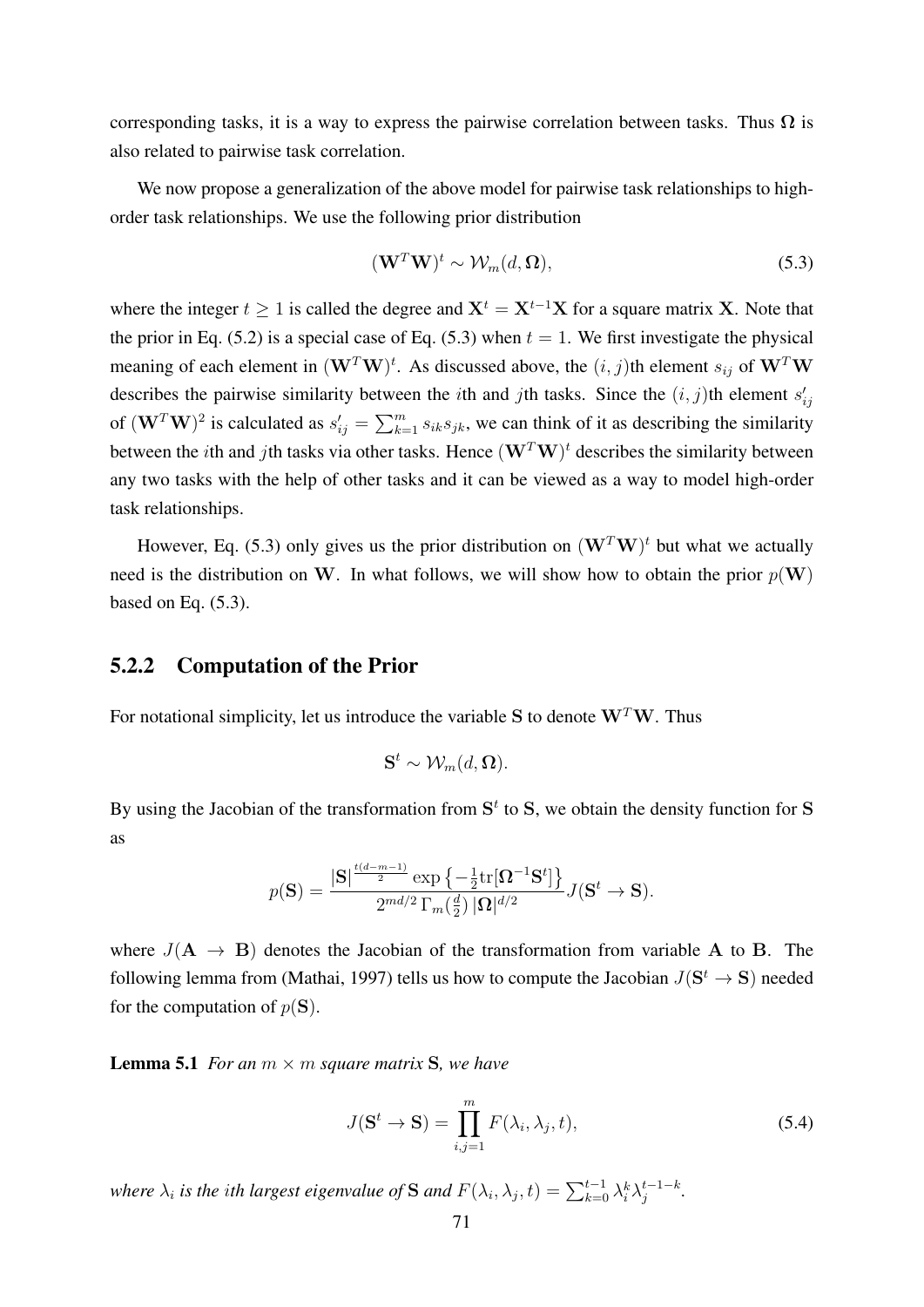With this result, we can now compute  $p(S)$  as

$$
p(\mathbf{S}) = \frac{|\mathbf{S}|^{\frac{t(d-m-1)}{2}} \exp\left\{-\frac{1}{2} \text{tr}[\mathbf{\Omega}^{-1} \mathbf{S}^t] \right\} \prod_{i,j=1}^m F(\lambda_i, \lambda_j, t)}{2^{md/2} \Gamma_m(\frac{d}{2}) |\mathbf{\Omega}|^{d/2}}.
$$
(5.5)

Based on  $p(S)$  in Eq. (5.5), Theorem 5.1 below allows us to compute the density function of W.

Theorem 5.1 *If a random matrix* S *has probability density function as expressed in Eq. (5.5)* and  $S = W^T W$  with  $W \in \mathbb{R}^{d \times m}$ , the probability density function of  $W$  can be computed as

$$
p(\mathbf{W}) = \frac{|\mathbf{W}^T \mathbf{W}|^{\frac{(t-1)\tilde{d}}{2}} \exp\left\{-\frac{1}{2} \text{tr}[\mathbf{\Omega}^{-1} (\mathbf{W}^T \mathbf{W})^t] \right\} \prod_{i,j} F(\lambda_i, \lambda_j, t)}{(2\pi)^{md/2} |\mathbf{\Omega}|^{d/2}},
$$
(5.6)

where  $\tilde{d} = d - m - 1$  and  $\lambda_i$ , for  $i = 1, \ldots, m$ , is the ith largest eigenvalue of  $\mathbf{W}^T \mathbf{W}$  or, *equivalently, the* i*th largest squared singular value of* W*.*

Proof: Since S is symmetric and positive definite, we can express it in terms of the (unique) Cholesky decomposition as  $S = CC^T$ , where C is a lower triangular matrix with positive diagonal elements. We define an independent random matrix  $L \in \mathbb{R}^{m \times d}$  such that  $LL^T = I_m$ , with density given by  $\frac{\Gamma_m(\frac{d}{2})}{2^m \pi^{md/2}} g_{d,m}(\mathbf{L})$  where  $g_{d,m}(\mathbf{L})$  is as defined in Eq. (1.3.26) in (Gupta & Nagar, 2000). Then the joint density of S and L is

$$
p(\mathbf{S}, \mathbf{L}) = \frac{|\mathbf{S}|^{\frac{t\tilde{d}}{2}} \exp \left\{-\frac{1}{2} \text{tr}[\mathbf{\Omega}^{-1} \mathbf{S}^t] \right\} g_{d,m}(\mathbf{L}) \prod_{i,j} F(\lambda_i, \lambda_j, t)}{(2\pi)^{md/2} 2^m |\mathbf{\Omega}|^{d/2}}.
$$

Let us define  $\tilde{\bf W} = {\bf L}^T {\bf C}^T$ . It is easy to show that  $\tilde{\bf W}^T \tilde{\bf W} = {\bf S}$ . In order to compute the density of  $\tilde{W}$ , we first calculate the Jacobian of the transformation from S to  $\tilde{W}$  as

$$
J(\mathbf{S} \to \tilde{\mathbf{W}}) = J(\mathbf{S} \to \mathbf{C})J(\mathbf{C}, \mathbf{L} \to \tilde{\mathbf{W}})
$$
 (chain rule)  
\n
$$
= \frac{J(\mathbf{S} \to \mathbf{C})}{J(\tilde{\mathbf{W}} \to \mathbf{C}, \mathbf{L})}
$$
 (property of Jacobian transformation)  
\n
$$
= \frac{2^m \prod_{i=1}^m c_{ii}^{m-i+1}}{g_{d,m}(\mathbf{L}) \prod_{i=1}^m c_{ii}^{d-i}}
$$
 (property of Jacobian transformation)  
\n
$$
= \frac{2^m}{g_{d,m}(\mathbf{L}) |\tilde{\mathbf{W}}^T \tilde{\mathbf{W}}|^{\frac{d}{2}}},
$$
 (property of Cholesky decomposition)

where  $c_{ij}$  is the  $(i, j)$ th element of C. We can then get the density function of  $\tilde{W}$  as

$$
p(\tilde{\mathbf{W}}) = \frac{|\tilde{\mathbf{W}}^T \tilde{\mathbf{W}}|^{\frac{(t-1)\tilde{d}}{2}} \exp \left\{-\frac{1}{2} \text{tr}[\mathbf{\Omega}^{-1} (\tilde{\mathbf{W}}^T \tilde{\mathbf{W}})^t] \right\} \prod_{i,j} F(\lambda_i, \lambda_j, t)}{(2\pi)^{md/2} |\mathbf{\Omega}|^{d/2}}.
$$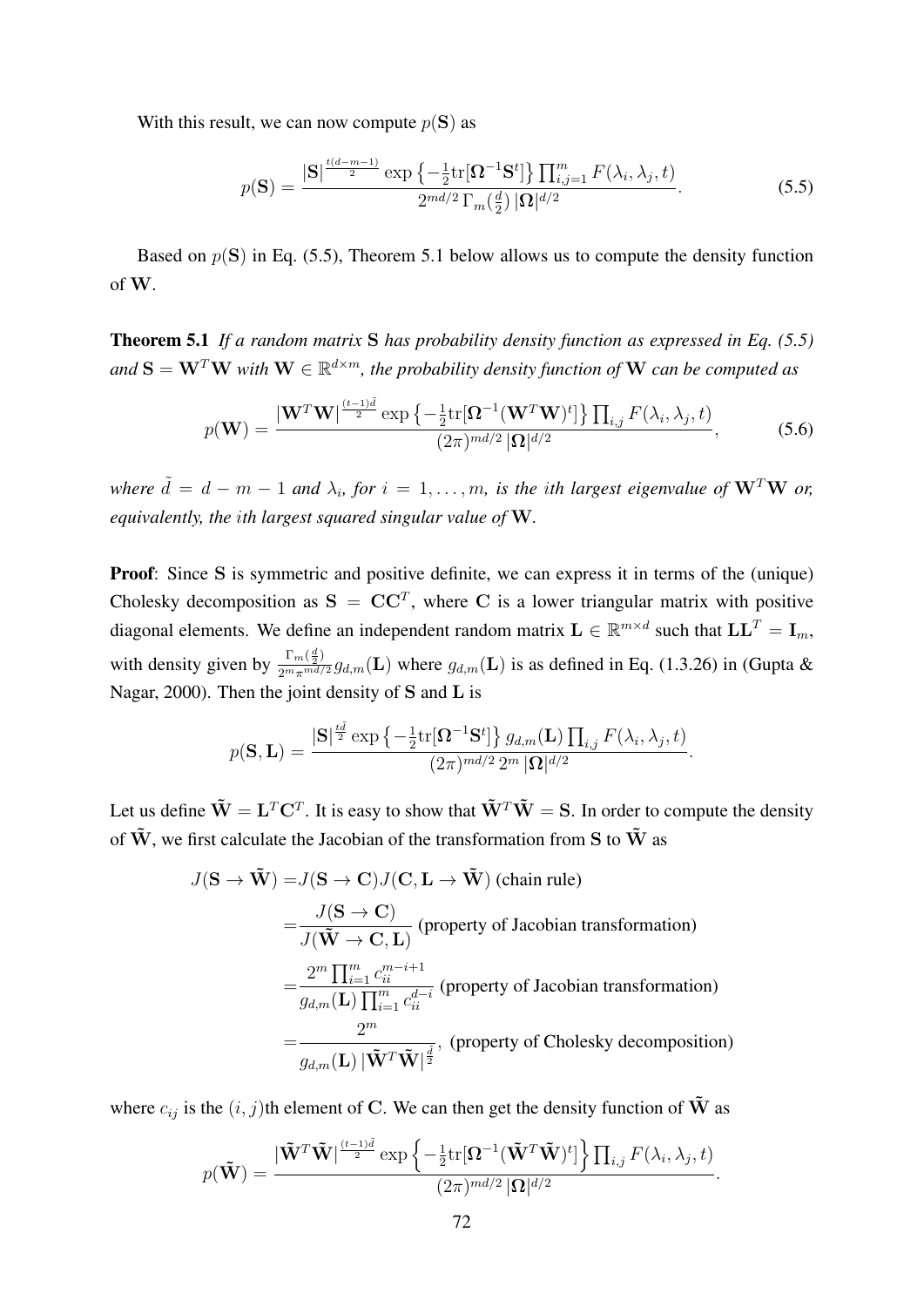It is easy to show that  $\tilde{W} = PW$  for some orthogonal matrix  $P \in \mathbb{R}^{d \times d}$ . Because  $J(\tilde{W} \to$  $W$ ) =  $|P|^d = 1$ , we can get the density function of W in Eq. (5.6). Since  $\lambda_i$  is the *i*th largest eigenvalue of  $S = W^T W$ ,  $\lambda_i$  is also the *i*th largest squared singular value of W. This completes the proof.

When  $t = 1$ , the density function in Eq. (5.6) will degenerate to the matrix variate normal distribution used in the MTRL model (Zhang & Yeung, 2010a) since the first term in the numerator of Eq. (5.6) disappears and  $F(\lambda_i, \lambda_j, t) = 1$ . Hence the prior defined in Eq. (5.6) can be viewed as a generalization of the matrix variate normal prior.

### 5.2.3 Properties of the New Prior

We briefly present here some properties of the prior on  $W$  with the general form of the density function given in Eq. (5.6).

**Theorem 5.2**  $\mathbb{E}[W] = 0$ , where  $\mathbb{E}[\cdot]$  denotes the expectation operator.

**Proof:** From the definition of expectation,  $\mathbb{E}[W] = \int Wp(W) dW$ . It is easy to show that  $p(\mathbf{W}) = p(-\mathbf{W})$  implying  $\mathbf{W}p(\mathbf{W}) + (-\mathbf{W})p(-\mathbf{W}) = 0$ . So we can obtain

$$
\mathbb{E}[\mathbf{W}]=\int \mathbf{W}p(\mathbf{W})d\mathbf{W}=\mathbf{0}
$$

which is the conclusion.  $\Box$ 

We may generalize the density of W in Eq. (5.6) by replacing W with  $(W - M)$  for any  $\mathbf{M} \in \mathbb{R}^{d \times m}$  and then we can easily get  $\mathbb{E}[\mathbf{W}] = \mathbf{M}$ .

As a consequence of using the matrix variate normal prior in MTRL, we note that the different rows of W under the prior in Eq. (5.1) are independent due to the fact that  $p(\mathbf{W}) =$  $\prod_{j=1}^d p(\mathbf{w}^{(j)})$  where  $\mathbf{w}^{(j)}$  is the jth row of W. So the prior in MTRL cannot capture the dependency between different features. For our method, it is easy to show that  $p(\mathbf{W}) \neq \prod_{j=1}^d p(\mathbf{w}^{(j)})$ and hence our method can capture feature dependency to a certain extent. This capability is an extra advantage of our method over MTRL in addition to exploiting high-order task relationships.

From the properties of the Wishart distribution, we also have the following results.

**Theorem 5.3**  $\mathbb{E}[(\mathbf{W}^T \mathbf{W})^t] = d\Omega$ .

**Theorem 5.4**  $\text{Mode}[(\mathbf{W}^T\mathbf{W})^t] = (d - m - 1)\mathbf{\Omega}$  when  $d \geq m + 1$ , where  $\text{Mode}[\cdot]$  denotes the *mode operator.*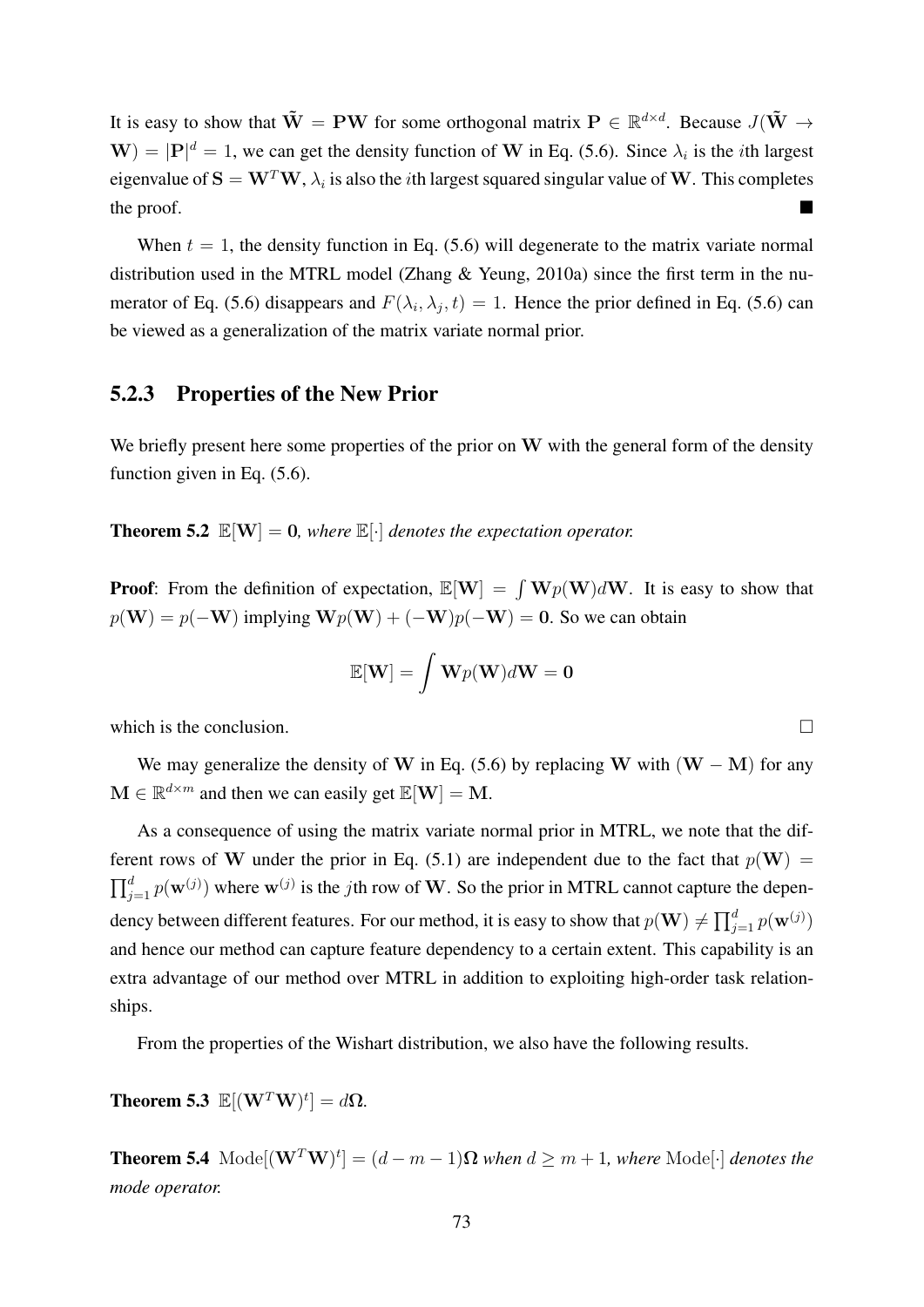### 5.2.4 Model Formulation and Learning

Eq. (5.6) defines the prior of W. For the likelihood, we use the (univariate) normal distribution which corresponds to the squared loss:

$$
y_j^i \mid \mathbf{x}_j^i, \mathbf{w}_i, \mathbf{b}_i \sim \mathcal{N}(\mathbf{w}_i^T \mathbf{x}_j^i + b_i, \sigma_i^2).
$$
 (5.7)

So this model has prior defined in Eq. (5.6) and the normal likelihood in Eq. (5.7), which coincides with the proposed framework in section 1.3.

For computational efficiency, as in MTRL, we seek to find the MAP solution as a point estimate based on the prior in Eq. (5.6) and the likelihood in Eq. (5.7). The optimization problem can equivalently be formulated as the following minimization problem:

$$
\min_{\mathbf{W},\mathbf{b},\boldsymbol{\sigma},\boldsymbol{\Omega}} L = \sum_{i=1}^{m} \sum_{j=1}^{n_i} \left[ \frac{(\mathbf{w}_i^T \mathbf{x}_j^i + b_i - y_j^i)^2}{2\sigma_i^2} + \ln \sigma_i \right] + \frac{d}{2} \ln |\Omega| + \frac{1}{2} \text{tr} \left[ \Omega^{-1} (\mathbf{W}^T \mathbf{W})^t \right] - \sum_{i,j=1}^{m} \ln F(\lambda_i, \lambda_j, t) - \frac{(t-1)\tilde{d}}{2} \ln |\mathbf{W}^T \mathbf{W}|,
$$
\n(5.8)

where  $\mathbf{b} = (\mathbf{b}_1, \dots, \mathbf{b}_m)^T$  and  $\boldsymbol{\sigma} = (\sigma_1, \dots, \sigma_m)^T$ . This problem is non-convex and it is not easy to optimize with respect to all variables simultaneously. We use an alternating method instead.

Each iteration of the iterative learning procedure involves two steps. In the first step, W is held fixed while minimizing the objective function in (5.8) with respect to b,  $\sigma$  and  $\Omega$ . We compute the gradients of L with respect to b,  $\sigma$  and  $\Omega^{-1}$  as

$$
\frac{\partial L}{\partial \sigma_i} = \sum_{j=1}^{n_i} \left[ -\frac{(\mathbf{w}_i^T \mathbf{x}_j^i + b_i - y_j^i)^2}{\sigma_i^3} + \frac{1}{\sigma_i} \right]
$$
\n
$$
\frac{\partial L}{\partial b_i} = \sum_{j=1}^{n_i} \frac{b_i + \mathbf{w}_i^T \mathbf{x}_j^i - y_j^i}{\sigma_i^2}
$$
\n
$$
\frac{\partial L}{\partial \Omega^{-1}} = ((\mathbf{W}^T \mathbf{W})^t - d\Omega) - \frac{1}{2} ((\mathbf{W}^T \mathbf{W})^t - d\Omega) \odot \mathbf{I}_m,
$$

where  $\odot$  denotes the Hadamard product which is the matrix elementwise product. We then set the gradients to 0 to obtain the analytical solution for making the update:

$$
\sigma_i^2 = \frac{1}{n_i} \sum_{j=1}^{n_i} (\mathbf{w}_i^T \mathbf{x}_j^i + b_i - y_j^i)^2
$$
  
\n
$$
b_i = \frac{1}{n_i} \sum_{j=1}^{n_i} (y_j^i - \mathbf{w}_i^T \mathbf{x}_j^i)
$$
  
\n
$$
\Omega = \frac{1}{d} (\mathbf{W}^T \mathbf{W})^t.
$$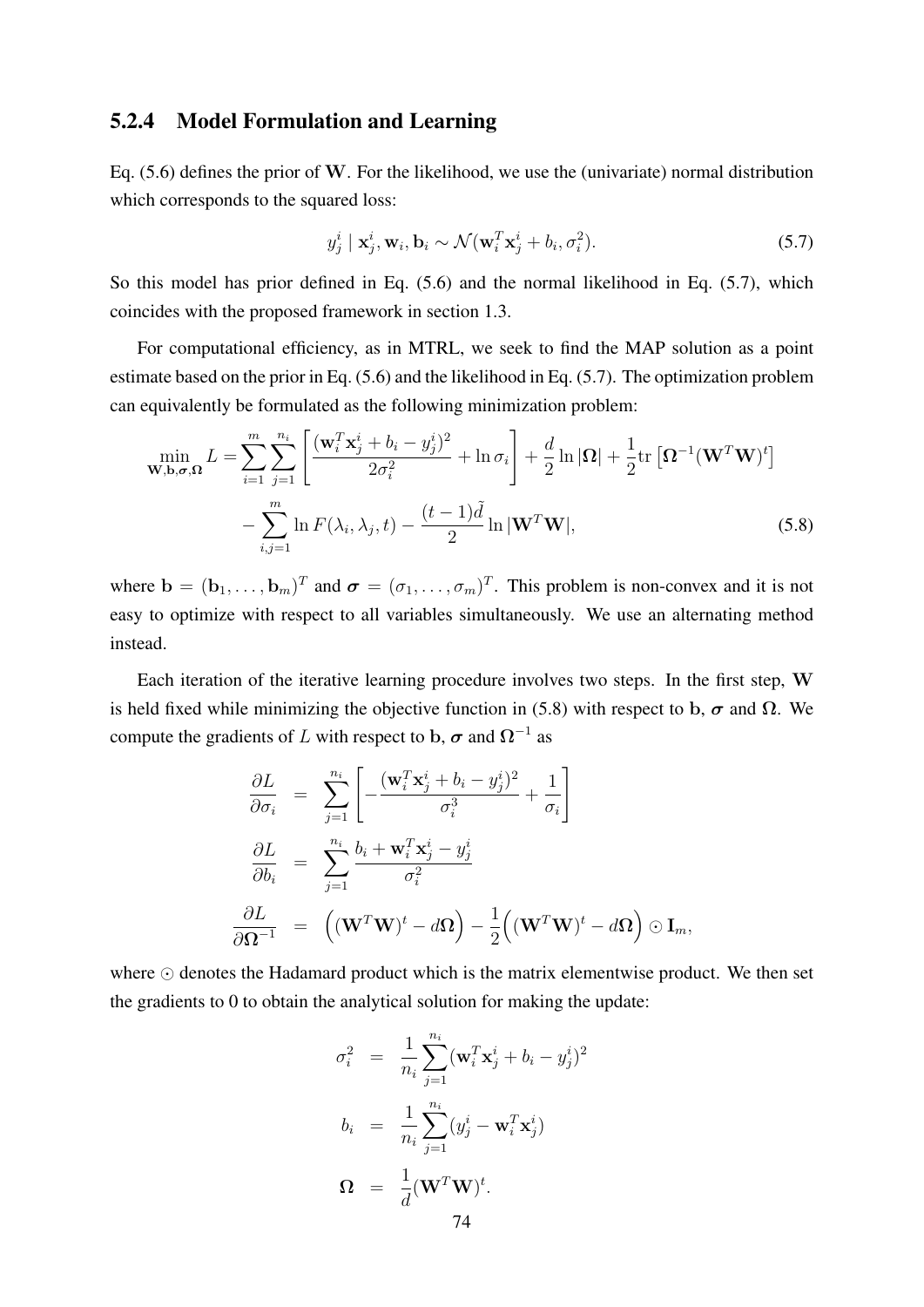In the second step of each iteration, optimization is done with respect to  $W$  while keeping all other variables fixed. Since there is no analytical solution for  $W$ , we use the conjugate gradient method to find the solution using the following gradient

$$
\frac{\partial L}{\partial \mathbf{W}} = \sum_{i=1}^{m} \sum_{j=1}^{n_i} \frac{\mathbf{x}_j^i(\mathbf{x}_j^i)^T \mathbf{W} \mathbf{e}_i \mathbf{e}_i^T + (b_i - y_j^i) \mathbf{x}_j^i \mathbf{e}_i^T}{\sigma_i^2} - \sum_{i,j=1}^{m} \frac{\partial \ln F(\lambda_i, \lambda_j, t)}{\partial \mathbf{W}} + \sum_{k=0}^{t-1} \mathbf{W} (\mathbf{W}^T \mathbf{W})^{t-k-1} \mathbf{\Omega}^{-1} (\mathbf{W}^T \mathbf{W})^k - \tilde{d}(t-1) \mathbf{W} (\mathbf{W}^T \mathbf{W})^{-1},
$$

where  $e_i$  is the *i*th column of the  $m \times m$  identity matrix. The term  $\frac{\partial \ln F(\lambda_i, \lambda_j, t)}{\partial \mathbf{W}}$  can be calculated as

$$
\frac{\partial \ln F(\lambda_i, \lambda_j, t)}{\partial \mathbf{W}} = \begin{cases} \frac{t-1}{\lambda_i} \frac{\partial \lambda_i}{\partial \mathbf{W}} & \text{if } \lambda_i = \lambda_j\\ \frac{t(\lambda_i^{t-1} \frac{\partial \lambda_i}{\partial \mathbf{W}} - \lambda_j^{t-1} \frac{\partial \lambda_j}{\partial \mathbf{W}})}{\lambda_i^t - \lambda_j^t} - \frac{\frac{\partial \lambda_i}{\partial \mathbf{W}} - \frac{\partial \lambda_j}{\partial \mathbf{W}}}{\lambda_i - \lambda_j} & \text{otherwise} \end{cases}
$$

where, by using the chain rule, we can calculate  $\frac{\partial \lambda_i}{W}$  as

$$
\frac{\partial \lambda_i}{\partial \mathbf{W}} = \frac{\partial \lambda_i}{\partial \rho_i} \frac{\partial \rho_i}{\partial \mathbf{W}} = \frac{\partial \rho_i^2}{\partial \rho_i} \frac{\partial \frac{1}{\alpha_i} \text{tr}(\mathbf{U}_i^T \mathbf{W} \mathbf{V}_i)}{\partial \mathbf{W}} = \frac{2\rho_i}{\alpha_i} \mathbf{U}_i \mathbf{V}_i^T,
$$
(5.9)

where  $W = U D V^T$  is the thin singular value decomposition of W (since  $d \geq m$ ) with orthogonal matrices  $U \in \mathbb{R}^{d \times m}$  and  $V \in \mathbb{R}^{m \times m}$  and the diagonal matrix D containing the singular values  $\rho_i$ ,  $\alpha_i$  is the repeatedness of  $\rho_i$ , and  $\mathbf{U}_i \in \mathbb{R}^{d \times \alpha_i}$  and  $\mathbf{V}_i \in \mathbb{R}^{m \times \alpha_i}$  are the left and right singular vectors or matrices corresponding to the singular value  $\rho_i$ . The second step of the above derivation (5.9) holds since  $U_i^T W V_i = \rho_i I_{\alpha_i}$  and  $\lambda_i = \rho_i^2$  due to the relation between the *i*th largest eigenvalue  $\lambda_i$  of  $W^T W$  and the *i*th largest singular value of W.

### 5.2.5 Kernel Extension

A natural question to ask is whether the method presented above can be extended to the general nonlinear case using the kernel trick.

Unlike MTRL (Zhang & Yeung, 2010a) and other kernel methods such as the support vector machine, using the higher-order form of W in our method does not allow us to use the dual form to facilitate kernel extension. However, kernel extension is still possible by adopting a different strategy which was used before by some Bayesian kernel methods such as the relevance vector machine (Tipping, 2001).

Specifically, the kernel information is directly incorporated into the data representation by defining a new data representation as follows:

$$
\tilde{\mathbf{x}}_j^i = \left(k(\mathbf{x}_j^i, \mathbf{x}_1^1), \dots, k(\mathbf{x}_j^i, \mathbf{x}_{n_m}^m)\right)^T,
$$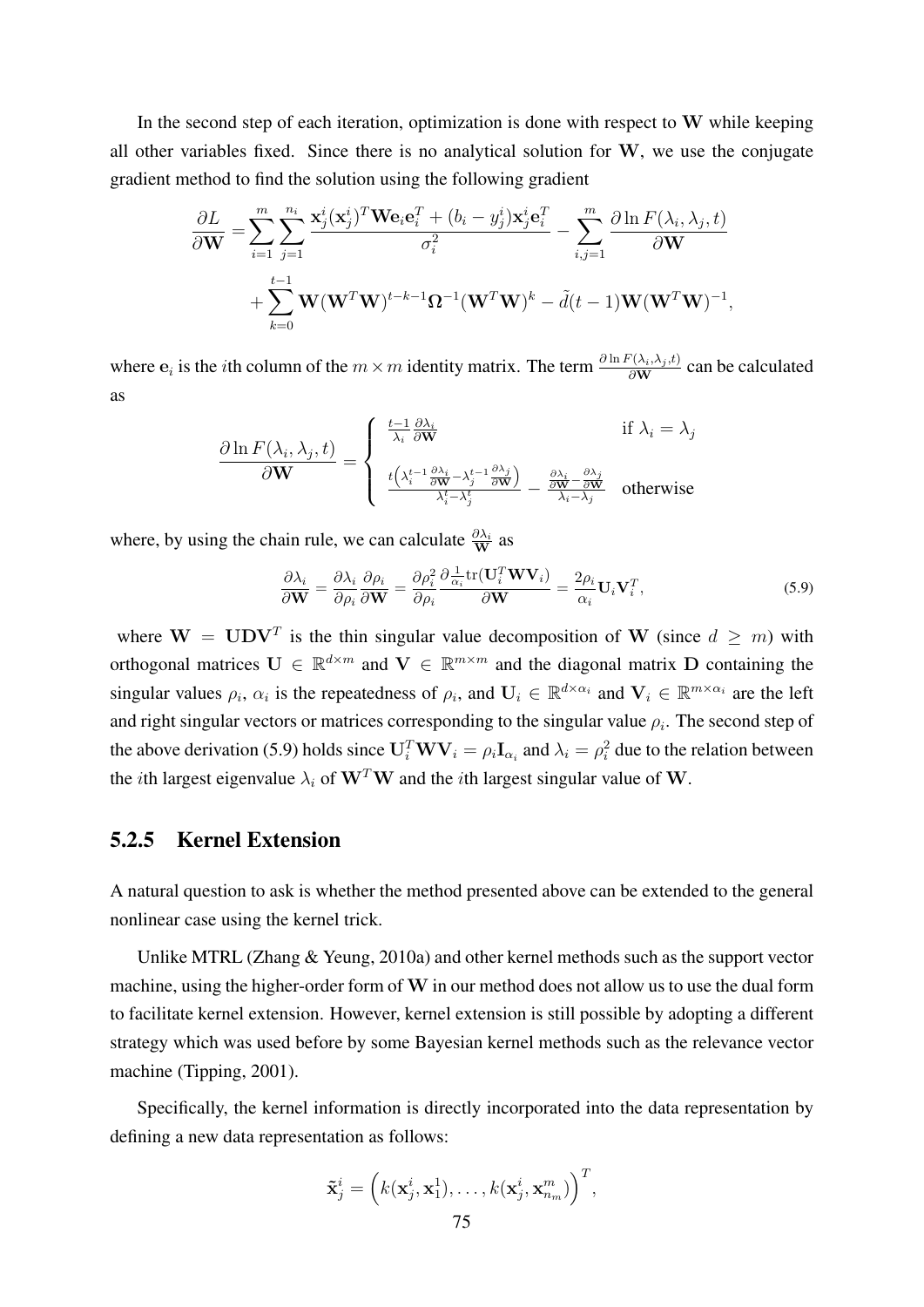where  $k(\cdot, \cdot)$  is some kernel function such as the linear kernel or RBF kernel. With the new representation, we can use the method presented in the previous section to learn a good model. It is easy to show that  $\tilde{\mathbf{x}}_j^i \in \mathbb{R}^n$  where n is the total number of data points in all tasks. As a consequence, another benefit of this kernel extension scheme is that the dimensionality  $n$  of each data point is larger than the number of tasks  $m$  and hence satisfies the requirement of our new prior and the model. In case the dimensionality  $n$  of the new data representation is very high, we may first apply a dimensionality reduction method such as principal component analysis to find a lower-dimensional representation before model learning.

## 5.3 Experiments

We report empirical studies in this section to compare MTHOL with several related methods. Since MTHOL generalizes MTRL in Chapter 3 by learning high-order task relationships, MTRL will be included in the comparative study. Moreover, we have also included the other methods considered in the comparative study of the MTRL paper, including a single-task learning (STL) method, multi-task feature learning (MTFL) method (Argyriou et al., 2006) as well as multi-task GP (MTGP) method (Bonilla et al., 2007) which, like MTRL, can learn task relationships. For fair comparison, the data we used for all methods adopt the new representation described in section 5.2.5.

### 5.3.1 Robot Inverse Dynamics

The description for this application as well as the data is depicted in section 3.4.2. We use the normalized mean squared error (nMSE), the mean squared error divided by the variance of the ground-truth output, as the performance measure. Kernel ridge regression is used as the STL baseline for this data set.

We perform two sets of experiments on all the methods with different numbers of training data points. The first setting randomly selects 10% of the data for each task as the training set and the second setting selects 20%. Those not selected for training are used for testing. For all methods, the RBF kernel is adopted. For each setting, we report the mean and standard deviation of the performance measure over 10 random splits of the data. Table 5.1 depicts the results, with the best ones shown in bold. Paired t-test at 5% significance level shows that MTHOL with  $t = 2$  is the best for some tasks and is comparable with the best for other tasks. Comparing the performance of MTHOL under these two configurations, the performance becomes better when the size of training data increases.

To see whether MTHOL is sensitive to the degree t, we compare MTHOL with  $t = 2$  and  $t = 3$ . The results are recorded in Table 5.2. For all tasks, we can see that the two variants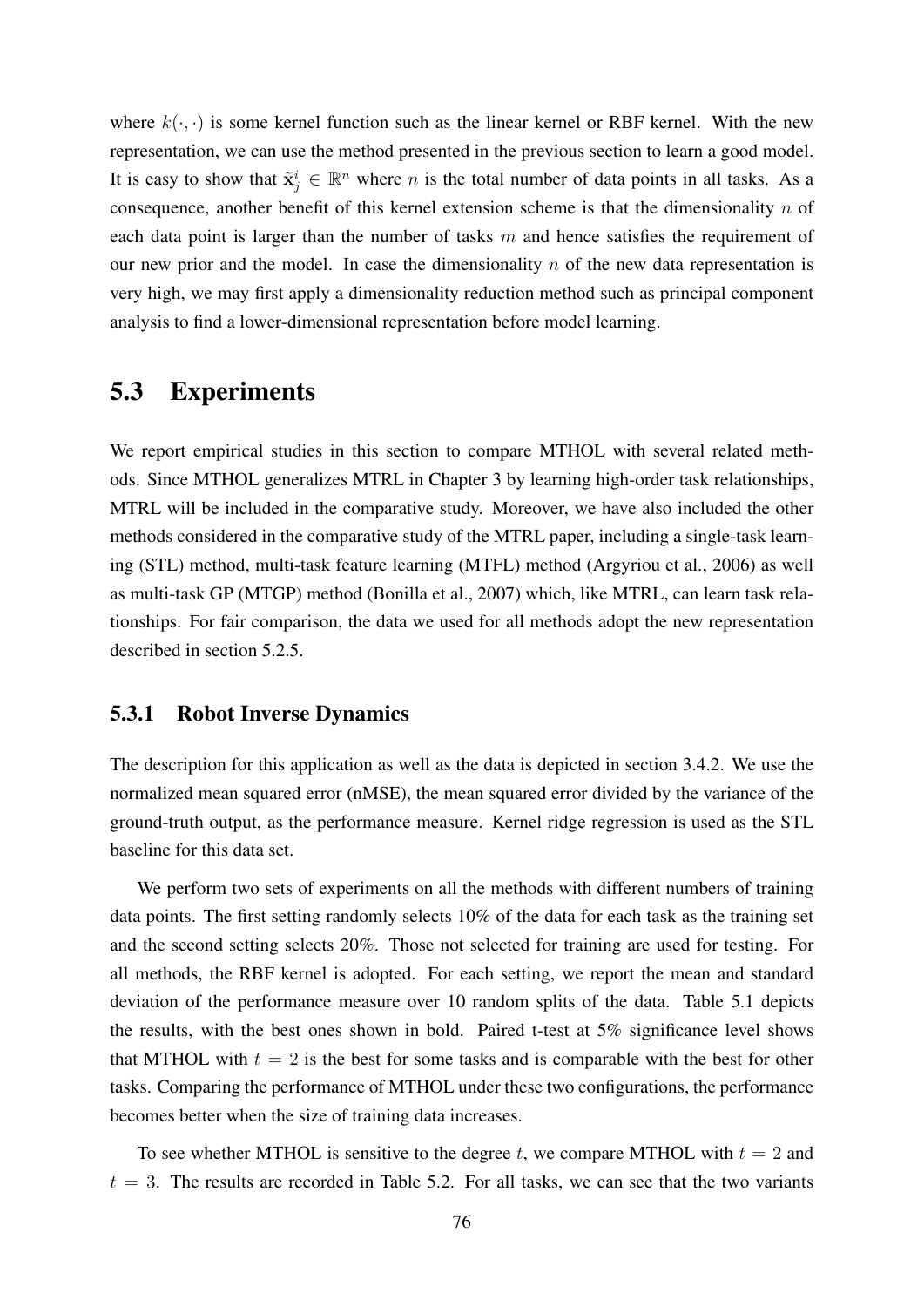| Method       | 1st               | 2nd    | 3rd    | 4th    | 5th    | 6th    | 7th    |
|--------------|-------------------|--------|--------|--------|--------|--------|--------|
| <b>STL</b>   | 0.1507            | 0.1920 | 0.1866 | 0.0283 | 0.3563 | 0.6454 | 0.0409 |
|              | 0.0077            | 0.0087 | 0.0054 | 0.0038 | 0.0246 | 0.0202 | 0.0016 |
| <b>MTFL</b>  | 0.1404            | 0.1953 | 0.1823 | 0.0221 | 0.3294 | 0.6497 | 0.0470 |
|              | 0.0056            | 0.0079 | 0.0195 | 0.0127 | 0.0139 | 0.0118 | 0.0044 |
| <b>MTGP</b>  | 0.0926            | 0.1471 | 0.1084 | 0.0116 | 0.3465 | 0.6833 | 0.0438 |
|              | 0.0035            | 0.0076 | 0.0067 | 0.0013 | 0.0070 | 0.0109 | 0.0190 |
| <b>MTRL</b>  | 0.0879            | 0.1358 | 0.1030 | 0.0098 | 0.3248 | 0.6223 | 0.0387 |
|              | 0.0008            | 0.0038 | 0.0034 | 0.0017 | 0.0054 | 0.0034 | 0.0073 |
| <b>MTHOL</b> | 0.0706            | 0.1242 | 0.1035 | 0.0082 | 0.3158 | 0.6032 | 0.0372 |
| $(t=2)$      | 0.0019            | 0.0048 | 0.0050 | 0.0015 | 0.0096 | 0.0094 | 0.0042 |
| Method       | $\overline{1}$ st | 2nd    | 3rd    | 4th    | 5th    | 6th    | 7th    |
| <b>STL</b>   | 0.1140            | 0.1714 | 0.1537 | 0.0141 | 0.2805 | 0.5501 | 0.0298 |
|              | 0.0027            | 0.0032 | 0.0046 | 0.0005 | 0.0062 | 0.0161 | 0.0018 |
| <b>MTFL</b>  | 0.1131            | 0.1800 | 0.1516 | 0.0187 | 0.2832 | 0.5596 | 0.0371 |
|              | 0.0029            | 0.0050 | 0.0045 | 0.0014 | 0.0081 | 0.0142 | 0.0034 |
| <b>MTGP</b>  | 0.0813            | 0.1208 | 0.0893 | 0.0088 | 0.2982 | 0.5453 | 0.0346 |
|              | 0.0023            | 0.0058 | 0.0048 | 0.0004 | 0.0093 | 0.0252 | 0.0134 |
| <b>MTRL</b>  | 0.0812            | 0.1122 | 0.0947 | 0.0087 | 0.2712 | 0.5429 | 0.0282 |
|              | 0.0021            | 0.0032 | 0.0028 | 0.0013 | 0.0031 | 0.0060 | 0.0007 |
| <b>MTHOL</b> | 0.0782            | 0.0980 | 0.0898 | 0.0078 | 0.1333 | 0.5243 | 0.0200 |
| $(t=2)$      | 0.0029            | 0.0034 | 0.0041 | 0.0016 | 0.0050 | 0.0077 | 0.0027 |

Table 5.1: Results on learning robot inverse dynamics. For each method and each task, the two rows report the mean and standard deviation of the nMSE over 10 trials. The upper (lower) table records the results of the setting with 10% (20%) of the data for the training set.

give very similar results. Thus we always set  $t$  to 2 in all the following experiments without performing further tuning.

Table 5.2: Comparison of MTHOL with  $t = 2$  and  $t = 3$  on learning robot inverse dynamics. The two tables correspond to the two settings as in Table 5.1.

| Method           | 1st    |               | 2nd 3rd       | 4th                 | 5th    | 6th    | 7th    |
|------------------|--------|---------------|---------------|---------------------|--------|--------|--------|
| <b>MTHOL</b>     |        | 0.0706 0.1242 | 0.1035        | 0.0082              | 0.3158 | 0.6032 | 0.0372 |
| $(t = 2)$        | 0.0019 | 0.0048        | 0.0050        | 0.0015              | 0.0096 | 0.0094 | 0.0042 |
| <b>MTHOL</b>     | 0.0708 | 0.1241        | 0.1038        | 0.0081              | 0.3150 | 0.6029 | 0.0380 |
| $(t = 3)$ 0.0018 |        | 0.0049        | 0.0052        | 0.0015              | 0.0093 | 0.0089 | 0.0046 |
| Method           |        |               |               | 1st 2nd 3rd 4th 5th |        | 6th    | 7th    |
| MTHOL            |        | 0.0782 0.0980 | 0.0898 0.0078 |                     | 0.1333 | 0.5243 | 0.0200 |
| $(t = 2)$        | 0.0029 | 0.0034        | 0.0041        | 0.0016              | 0.0050 | 0.0077 | 0.0027 |
| MTHOL            | 0.0778 | 0.0984        | 0.0893        | 0.0074              | 0.1329 | 0.5240 | 0.0209 |
| $(t = 3)$        | 0.0031 | 0.0030        | 0.0048        | 0.0016              | 0.0045 | 0.0078 | 0.0022 |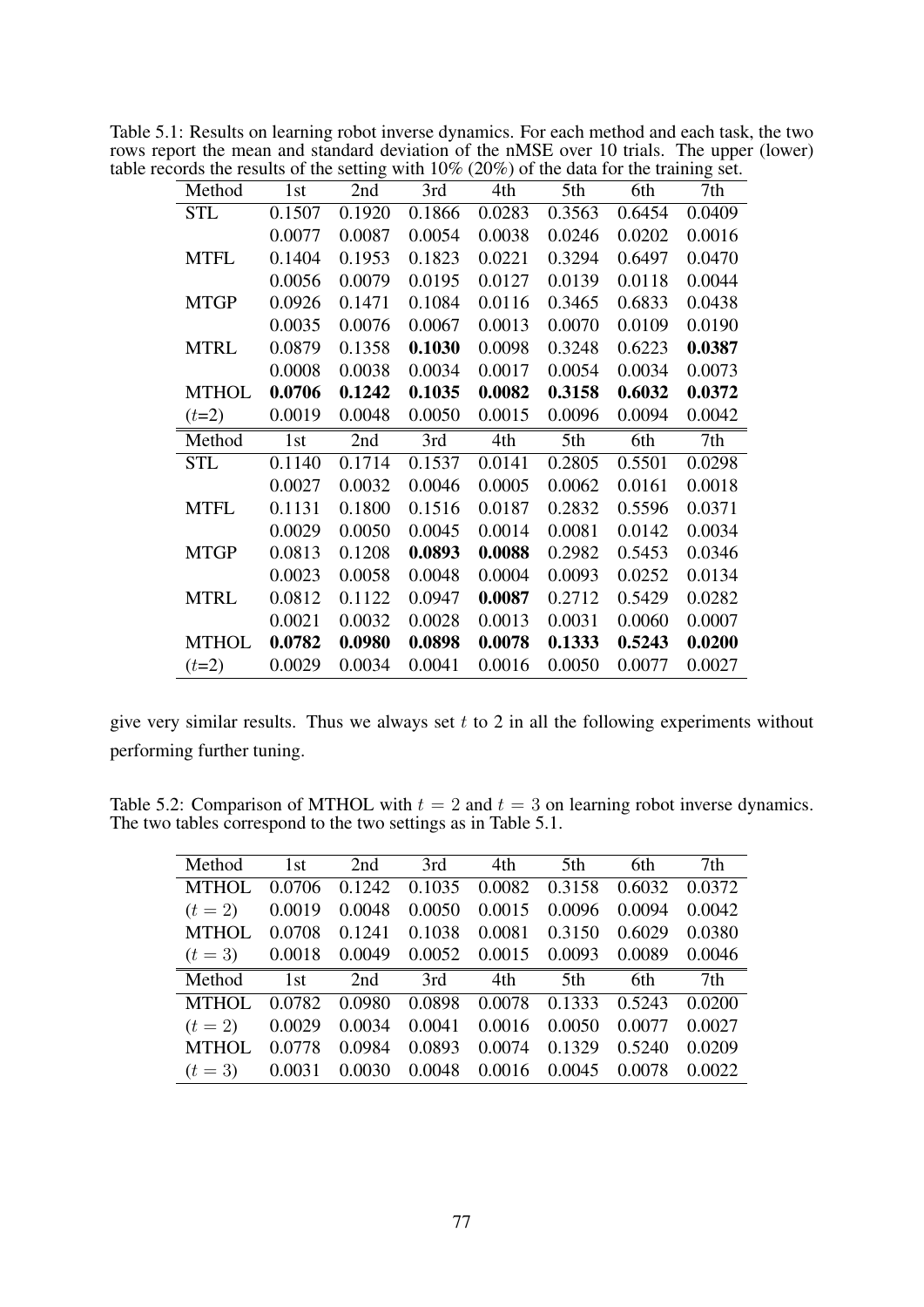### 5.3.2 Multi-Domain Sentiment Application

The description for this application is record in section 3.4.3. Like the experiments for the first data set, we use training sets of different sizes for training, corresponding to 10%, 20% and 30% of the data for each task. Classification error is used as the performance measure. For the STL baseline, we use a linear SVM which has been demonstrated to perform well for such text classification applications with high feature dimensionality. For other compared methods, we also use the linear kernel. As above, we perform 10 random data splits and report the mean and standard deviation of the classification error from Figure 5.1(a) to Figure 5.1(d). Again, for all settings, MTHOL is either the best or among the best.



Figure 5.1: Performance of STL, MTFL, MTGP, MTRL and MTHOL on each task of the multi-domain sentiment application when the training set size is varied.

### 5.3.3 Comparison of the Three Proposed Methods

In this thesis, I have proposed three methods for multi-task learning, i.e., MTRL, MTGTP and MTHOL. In this section, I compare these three methods on the above two data sets with identical experimental settings.

The comparison results of the three methods on robot inverse dynamics and multi-domain sentiment classification applications are depicted in Table 5.3 and 5.4. From the results, we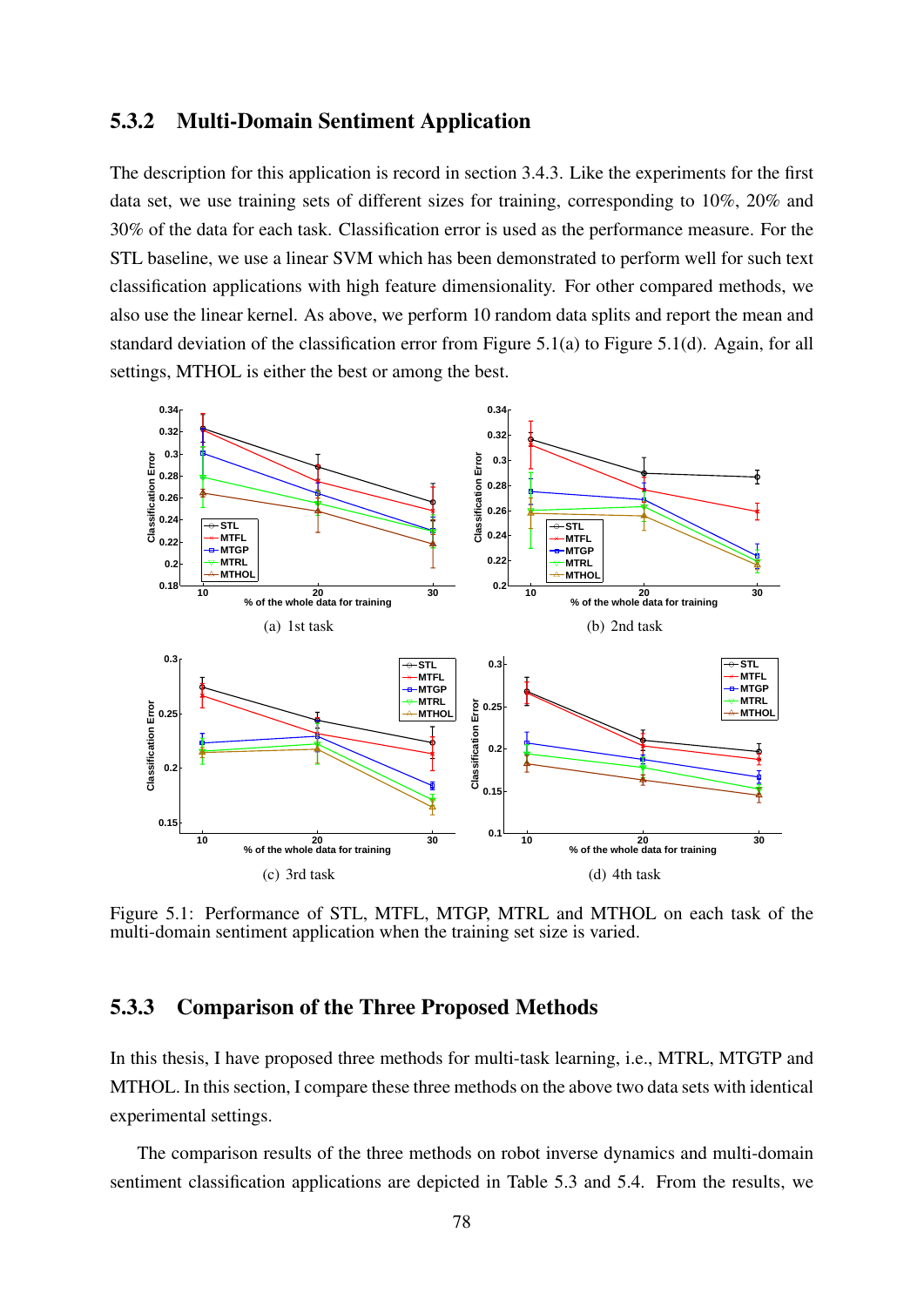see that the performance of the three methods is comparable, i.e., some methods perform well on some tasks while other methods have good performance on other tasks. From the perspective of computational complexity shown in Table 5.5, MTRL has the lowest complexity and MTGTP has the highest one. Making a choice among the three choices does not seem to be straightforward except perhaps for the computational concern. This is an issue that needs further investigation in the future.

Table 5.3: Comparison results of MTRL, MTGTP, and MTHOL on learning robot inverse dynamics. For each method and each task, the two rows report the mean and standard deviation of the nMSE over 10 trials. The upper (lower) table records the results of the setting with 10%  $(20\%)$  of the data for the training set.

| Method       | 1st    | 2nd    | 3rd    | 4th    | 5th    | 6th    | 7th    |
|--------------|--------|--------|--------|--------|--------|--------|--------|
| <b>MTRL</b>  | 0.0879 | 0.1358 | 0.1030 | 0.0098 | 0.3248 | 0.6223 | 0.0387 |
|              | 0.0008 | 0.0038 | 0.0034 | 0.0017 | 0.0054 | 0.0034 | 0.0073 |
| <b>MTGTP</b> | 0.0946 | 0.1529 | 0.1005 | 0.0095 | 0.2621 | 0.5421 | 0.0202 |
|              | 0.0053 | 0.0164 | 0.0052 | 0.0012 | 0.0088 | 0.0156 | 0.0021 |
| <b>MTHOL</b> | 0.0706 | 0.1242 | 0.1035 | 0.0082 | 0.3158 | 0.6032 | 0.0372 |
|              | 0.0019 | 0.0048 | 0.0050 | 0.0015 | 0.0096 | 0.0094 | 0.0042 |
| Method       | 1st    | 2nd    | 3rd    | 4th    | 5th    | 6th    | 7th    |
| <b>MTRL</b>  | 0.0812 | 0.1122 | 0.0947 | 0.0087 | 0.2712 | 0.5429 | 0.0282 |
|              | 0.0021 | 0.0032 | 0.0028 | 0.0013 | 0.0031 | 0.0060 | 0.0007 |
| <b>MTGTP</b> | 0.0754 | 0.1121 | 0.0737 | 0.0058 | 0.0850 | 0.3912 | 0.0102 |
|              | 0.0039 | 0.0050 | 0.0106 | 0.0007 | 0.0140 | 0.0185 | 0.0007 |
| <b>MTHOL</b> | 0.0782 | 0.0980 | 0.0898 | 0.0078 | 0.1333 | 0.5243 | 0.0200 |
|              | 0.0029 | 0.0034 | 0.0041 | 0.0016 | 0.0050 | 0.0077 | 0.0027 |

# 5.4 Concluding Remarks

In this chapter, we have proposed a novel generalization of the MTRL method in Chapter 3 by modeling and learning high-order task relationships. The model parameters as well as the task relationships can be learned in a principal framework.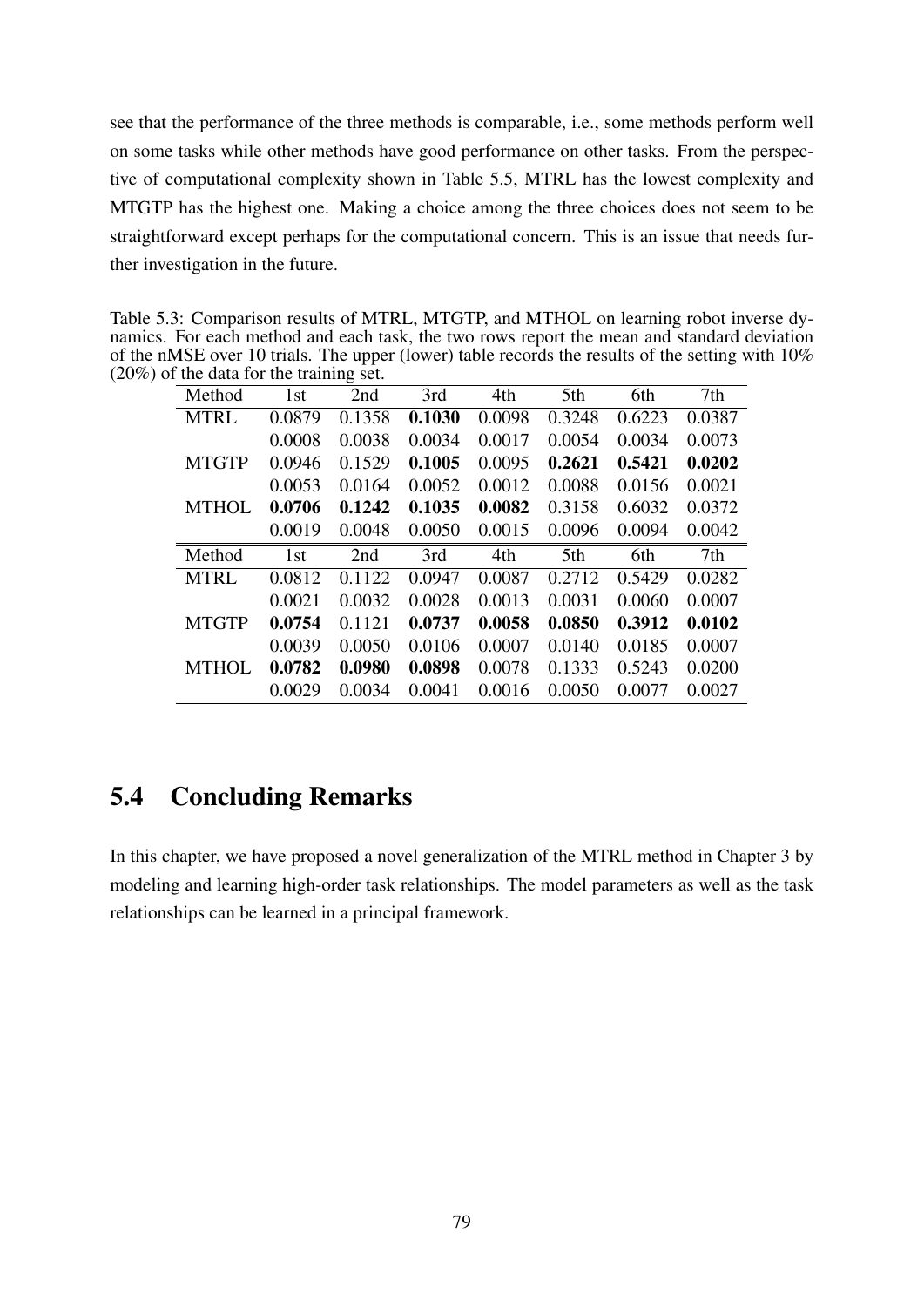| Method       | 1st             | 2nd    | 3rd    | 4th    |
|--------------|-----------------|--------|--------|--------|
| <b>MTRL</b>  | 0.2786          | 0.2600 | 0.2153 | 0.1941 |
|              | 0.0276          | 0.0302 | 0.0120 | 0.0107 |
| <b>MTGTP</b> | 0.2634          | 0.2594 | 0.2169 | 0.2058 |
|              | 0.0160          | 0.0157 | 0.0171 | 0.0165 |
| <b>MTHOL</b> | 0.2642          | 0.2577 | 0.2141 | 0.1823 |
|              | 0.0035          | 0.0122 | 0.0146 | 0.0158 |
| Method       | 1 <sub>st</sub> | 2nd    | 3rd    | 4th    |
| <b>MTRL</b>  | 0.2549          | 0.2630 | 0.2220 | 0.1779 |
|              | 0.0109          | 0.0117 | 0.0187 | 0.0122 |
| <b>MTGTP</b> | 0.2516          | 0.2424 | 0.2042 | 0.1849 |
|              | 0.0112          | 0.0098 | 0.0104 | 0.0065 |
| <b>MTHOL</b> | 0.2477          | 0.2556 | 0.2171 | 0.1631 |
|              | 0.0192          | 0.0116 | 0.0128 | 0.0161 |
| Method       | 1 <sub>st</sub> | 2nd    | 3rd    | 4th    |
| <b>MTRL</b>  | 0.2294          | 0.2194 | 0.1706 | 0.1524 |
|              | 0.0150          | 0.0091 | 0.0052 | 0.0052 |
| <b>MTGTP</b> | 0.2034          | 0.1913 | 0.1881 | 0.1677 |
|              | 0.0147          | 0.0046 | 0.0153 | 0.0054 |
| <b>MTHOL</b> | 0.2179          | 0.2164 | 0.1639 | 0.1450 |
|              | 0.0218          | 0.0037 | 0.0069 | 0.0086 |

Table 5.4: Comparison results of MTRL, MTGTP, and MTHOL on multi-domain sentiment classification. The three tables are for different training set sizes (10%, 20%, 30%).

Table 5.5: Comparison of the computational complexity of the three proposed methods.

| Method       | Complexity                                                     |
|--------------|----------------------------------------------------------------|
| MTRL         | $\overline{O(n^3)}$ or $\overline{O(n^2)}$ (for approximation) |
| <b>MTGTP</b> | $O(n^3)$                                                       |
| <b>MTHOL</b> | $O(n^2m)$                                                      |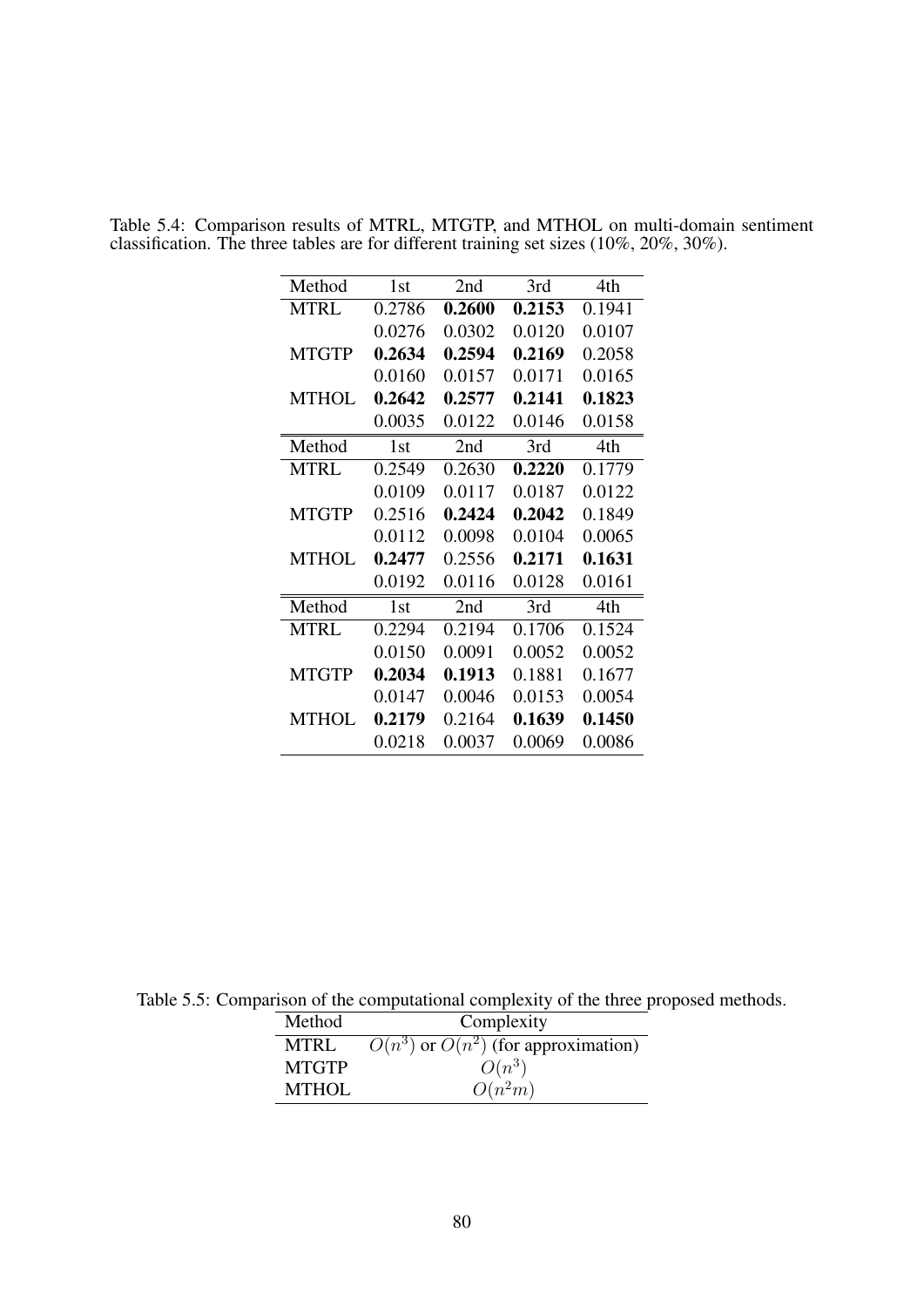# CHAPTER 6

# PROBABILISTIC MULTI-TASK FEATURE SELECTION

## 6.1 Introduction

Different from the above chapters which discuss the standard multi-task classification or regression problems, in this chapter, we study the problem of learning task relationships in the scenario of multi-task feature selection which aims to identify the common useful features for all tasks.

Learning algorithms based on  $l_1$  regularization have a long history in machine learning and statistics. A well-known property of  $l_1$  regularization is its ability to enforce sparsity into the solutions. Recently, some variants of the  $l_1$  norm, particularly matrix norms such as the  $l_{1,2}$ and  $l_{1,\infty}$  norms, were proposed to enforce sparsity via joint regularization (Turlach et al., 2005; Obozinski et al., 2006; Xiong et al., 2007; Argyriou et al., 2008a; Bi et al., 2008; Liu et al., 2009a; Quattoni et al., 2009; Liu et al., 2009b; Obozinski1 et al., 2010). The  $l_{1,2}$  norm is the sum of the  $l_2$  norms of the rows and the  $l_{1,\infty}$  norm is the sum of the  $l_{\infty}$  norms of the rows. Regularizers based on these two matrix norms encourage row sparsity, that is, they encourage entire rows of the matrix to have zero elements. Moreover, these norms have also been used for enforcing group sparsity among features in conventional classification and regression problems, for example, group LASSO (Yuan & Lin, 2006). Recently, they have been widely used in multitask learning, compressed sensing and other related areas. However, when given a specific application, we often have no idea which norm is the most appropriate choice to use. Moreover, an underlying assumption of multi-task feature selection using the  $l_{1,q}$  norm is that all tasks are similar to each other and they share the same features. This assumption may not be correct in practice because there may exist outlier tasks (that is, tasks that are not related to all other tasks) or tasks with negative correlation (that is, tasks that are negatively correlated with some other tasks). Similar to the proposed methods in this thesis, a better way is to learn the task relationships from data which is not restricted to modeling positive correlations between tasks.

In this chapter, we study the problem of determining the most appropriate sparsity enforcing norm to use in the context of multi-task feature selection as well as learning the task relationships. Instead of choosing between specific choices such as the  $l_{1,2}$  and  $l_{1,\infty}$  norms, we consider a family of  $l_{1,q}$  norms. We restrict q to the range  $1 < q \leq \infty$  to ensure that all norms in this family are convex, making it easier to solve the optimization problem formulated based on it.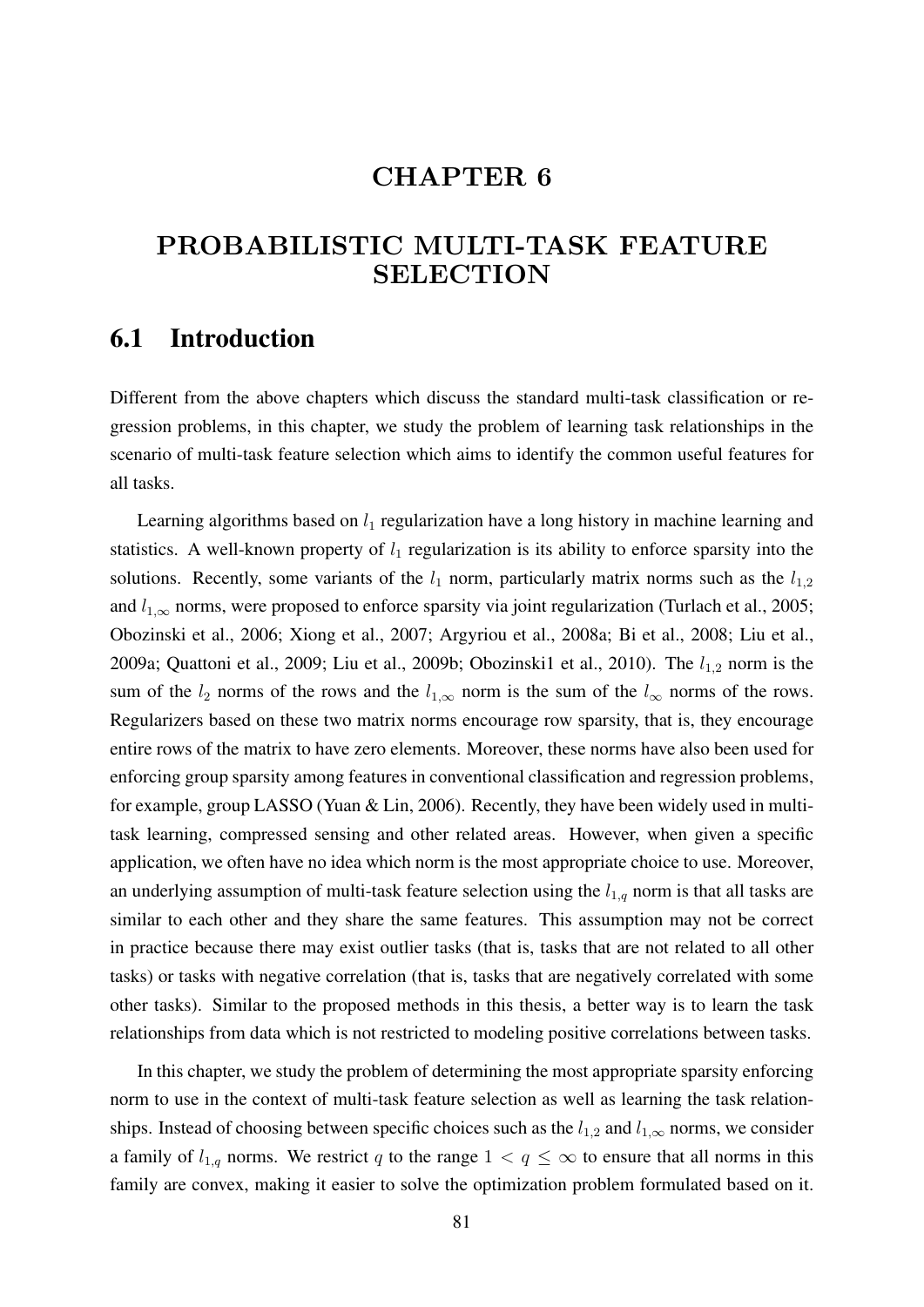Within this family, the  $l_{1,2}$  and  $l_{1,\infty}$  norms are just two special cases. Using the  $l_{1,q}$  norm, we formulate the general multi-task feature selection problem and give it a probabilistic interpretation. It is noted that the automatic relevance determination (ARD) prior (Figueiredo, 2003; Bishop, 2006; Wipf & Nagarajan, 2007) comes as a special case under this interpretation. Based on this probabilistic interpretation, we develop a probabilistic formulation using a noninformative prior called the Jeffreys prior (Gelman et al., 2003). We devise an expectation-maximization (EM) algorithm (Dempster et al., 1977) to learn all model parameters, including  $q$ , automatically. As another contribution of this work, we propose to use a matrix variate generalized normal prior (Gupta & Varga, 1995) for the model parameters to learn the relationships between tasks. The task relationships learned here can be seen as an extension of the task covariance used in (Bonilla et al., 2007; Zhang & Yeung, 2010b, 2010a). Experiments are reported on two cancer classification applications using microarray gene expression data.

## 6.2 Multi-Task Feature Selection

Suppose we are given m learning tasks  $\{T_i\}_{i=1}^m$ . For the *i*th task  $T_i$ , the training set  $\mathcal{D}_i$  consists of  $n_i$  labeled data points in the form of ordered pairs  $(x_j^i, y_j^i)$ ,  $j = 1, \ldots, n_i$ , with  $x_j^i \in \mathbb{R}^d$ and its corresponding output  $y_j^i \in \mathbb{R}$  if it is a regression problem and  $y_j^i \in \{-1,1\}$  if it is a binary classification problem. The linear function for  $T_i$  is defined as  $f_i(\mathbf{x}) = \mathbf{w}_i^T \mathbf{x} + b_i$ . For applications that need feature selection, e.g., document classification, the feature dimensionality is usually very high and it has been found that linear methods usually perform better.

The objective functions of most existing multi-task feature selection methods (Turlach et al., 2005; Obozinski et al., 2006; Xiong et al., 2007; Argyriou et al., 2008a; Bi et al., 2008; Liu et al., 2009a; Quattoni et al., 2009; Liu et al., 2009b; Obozinski1 et al., 2010) can be expressed in the following form:

$$
\sum_{i=1}^{m} \sum_{j=1}^{n_i} L(y_j^i, \mathbf{w}_i^T \mathbf{x}_j^i + b_i) + \lambda R(\mathbf{W}),
$$
\n(6.1)

where  $\mathbf{W} = (\mathbf{w}_1, \dots, \mathbf{w}_m), L(\cdot, \cdot)$  denotes the loss function (e.g., squared loss for regression and hinge loss for classification),  $R(\cdot)$  is the regularization function that enforces feature sparsity under the multi-task setting, and  $\lambda$  is the regularization parameter controlling the relative contribution of the empirical loss and the regularizer. Multi-task feature selection seeks to minimize the objective function above to obtain the optimal parameters  $\{w_i, b_i\}$ . Two regularization functions are widely used in existing multi-task feature selection methods. One of them is based on the  $l_{1,2}$  norm of W (Obozinski et al., 2006; Xiong et al., 2007; Argyriou et al., 2008a; Bi et al., 2008; Liu et al., 2009b; Obozinski1 et al., 2010):

$$
R(\mathbf{W}) = \sum_{k=1}^{d} \|\mathbf{w}^k\|_2,
$$
  
82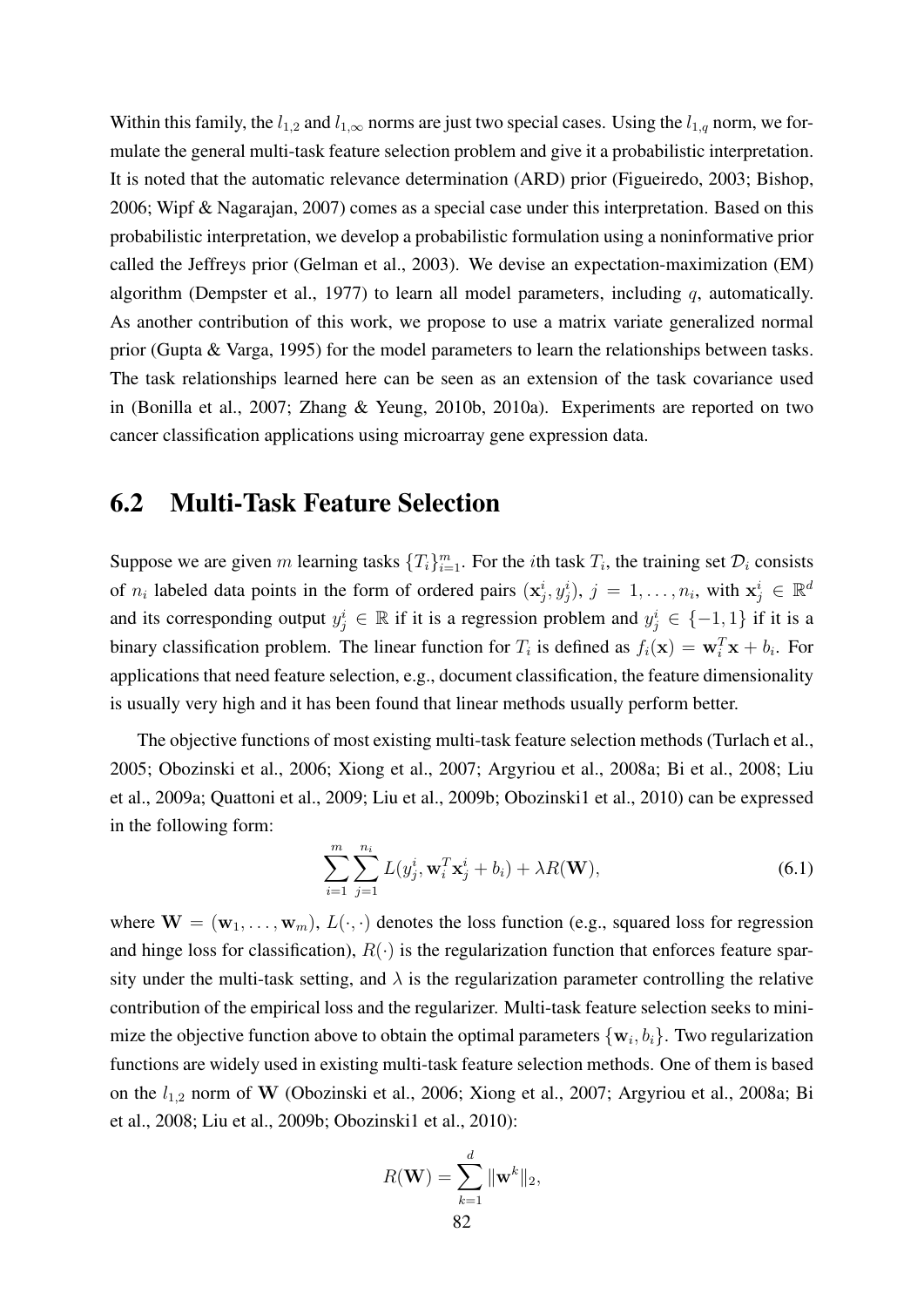where  $\|\cdot\|_q$  denotes the q-norm (or  $l_q$  norm) of a vector and w<sup>k</sup> denotes the kth row of W. Another one is based on the  $l_{1,\infty}$  norm of W (Turlach et al., 2005; Liu et al., 2009a; Quattoni et al., 2009):  $R(\mathbf{W}) = \sum_{k=1}^d \|\mathbf{w}^k\|_\infty$ .

Here we unify these two cases by using the  $l_{1,q}$  norm of W to define a more general regularization function:

$$
R(\mathbf{W}) = \sum_{k=1}^d \|\mathbf{w}^k\|_q, \quad 1 < q \le \infty.
$$

Note that when  $q \le 1$ ,  $R(W)$  is non-convex with respect to W. Although  $R(W)$  is convex when  $q = 1$ , each element of W is independent of each other and so the regularization function cannot enforce feature sparsity. Thus we restrict the range to  $1 < q \leq \infty$ .

Even though restricting the range to  $1 < q < \infty$  can enforce feature sparsity between different tasks, different values of  $q$  imply different 'group discounts' for sharing the same feature. Specifically, when  $q$  approaches 1, the cost grows almost linearly with the number of tasks that use a feature, and when  $q = \infty$ , only the most demanding task matters. So selecting a proper q can potentially have a significant effect on the performance of the learning algorithms.

In the following, we first give a probabilistic interpretation for multi-task feature selection methods. Based on this probabilistic interpretation, we then develop a probabilistic model which, among other things, can solve the model selection problem automatically by estimating q from data.

# 6.3 Probabilistic Interpretation

In this section, we will show that existing multi-task feature selection methods are related to the MAP solution of a probabilistic model. This probabilistic interpretation sets the stage for introducing our probabilistic model in the next section.

We first introduce the generalized normal distribution (Goodman & Kotz, 1973) which is useful for the model to be introduced.

Definition 6.1 z *is a univariate generalized normal random variable iff its probability density function (p.d.f.) is given as follows:*

$$
p(z) = \frac{1}{2\rho \Gamma(1 + \frac{1}{q})} \exp\left(-\frac{|z - \mu|^q}{\rho^q}\right).
$$

For simplicity, if z is a univariate generalized normal random variable, we write  $z \sim \mathcal{GN}(\mu, \rho, q)$ . The (ordinary) normal distribution can be viewed as a special case of the generalized normal distribution when  $q = 2$  and the Laplace distribution is a special case when  $q = 1$ . When q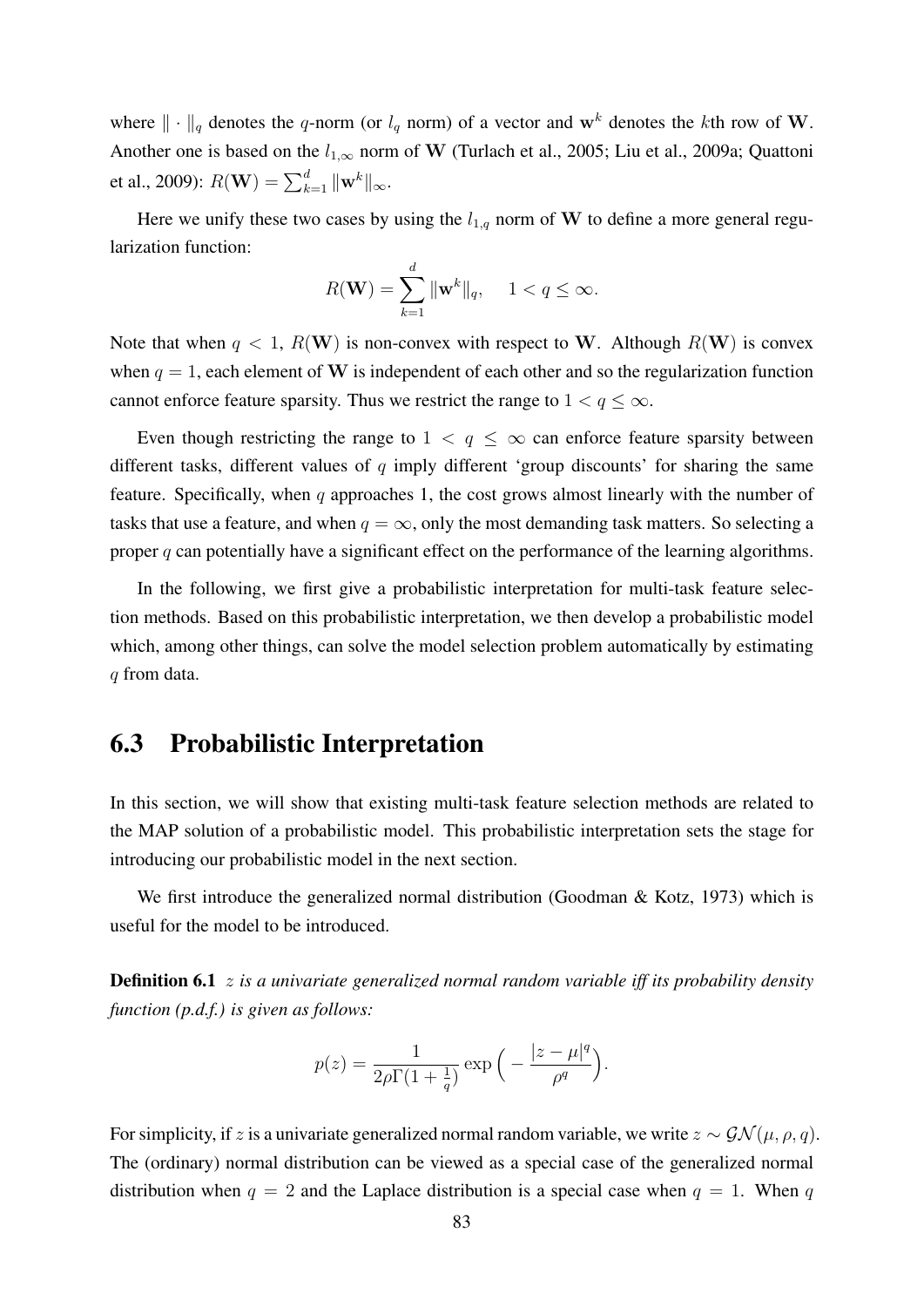approaches  $+\infty$ , the generalized normal distribution approaches the uniform distribution in the range [ $\mu - \rho$ ,  $\mu + \rho$ ]. The generalized normal distribution has proven useful in Bayesian analysis and robustness studies.

**Definition 6.2** A standardized  $r \times 1$  multivariate generalized normal random variable  $z =$  $(z_1, \ldots, z_r)^T$  consists of r independent and identically distributed (i.i.d.) univariate generalized *normal random variables.*

If z is a standardized  $r \times 1$  multivariate generalized normal random variable, we write z ∼  $MGN(\mu, \rho, q)$  with the following p.d.f.:

$$
p(\mathbf{z}) = \frac{1}{\left[2\rho\Gamma(1+\frac{1}{q})\right]^r} \exp\Big(-\frac{\sum_{i=1}^r |z_i - \mu|^q}{\rho^q}\Big).
$$

With these definitions, we now begin to present our probabilistic interpretation for multi-task feature selection by proposing a probabilistic model. For notational simplicity, we assume that all tasks perform regression. Extension to include classification tasks will go through similar derivation.

For a regression problem, we use the normal distribution to define the likelihood for  $x_j^i$ :

$$
y_j^i \sim \mathcal{N}(\mathbf{w}_i^T \mathbf{x}_j^i + b_i, \sigma^2). \tag{6.2}
$$

We impose the generalized normal prior on each element of W:

$$
w_{ij} \sim \mathcal{GN}(0, \rho_i, q),\tag{6.3}
$$

where  $w_{ij}$  is the  $(i, j)$ th element of W (or, equivalently, the *i*th element of w<sub>j</sub> or the *j*th element of  $w<sup>i</sup>$ ). Then we can express the prior on  $w<sup>i</sup>$  as

$$
(\mathbf{w}^i)^T \sim \mathcal{MGN}(0, \rho_i, q).
$$

When  $q = 2$ , this becomes the ARD prior (Figueiredo, 2003; Bishop, 2006; Wipf & Nagarajan, 2007) commonly used in Bayesian methods for enforcing sparsity. From this view, the generalized normal prior can be viewed as a generalization of the ARD prior.

With the above likelihood and prior, we can obtain the MAP solution of W by solving the following problem:

$$
\min_{\mathbf{W},\mathbf{b},\boldsymbol{\rho}} J = \frac{1}{\sigma^2} \sum_{i=1}^m \sum_{j=1}^{n_i} L(y_j^i, \mathbf{w}_i^T \mathbf{x}_j^i + b_i) + \sum_{i=1}^d \left( \frac{\|\mathbf{w}^i\|_q^q}{\rho_i^q} + m \ln \rho_i \right),\tag{6.4}
$$

where  $\mathbf{b} = (b_1, \dots, b_m)^T$  and  $\boldsymbol{\rho} = (\rho_1, \dots, \rho_m)^T$ .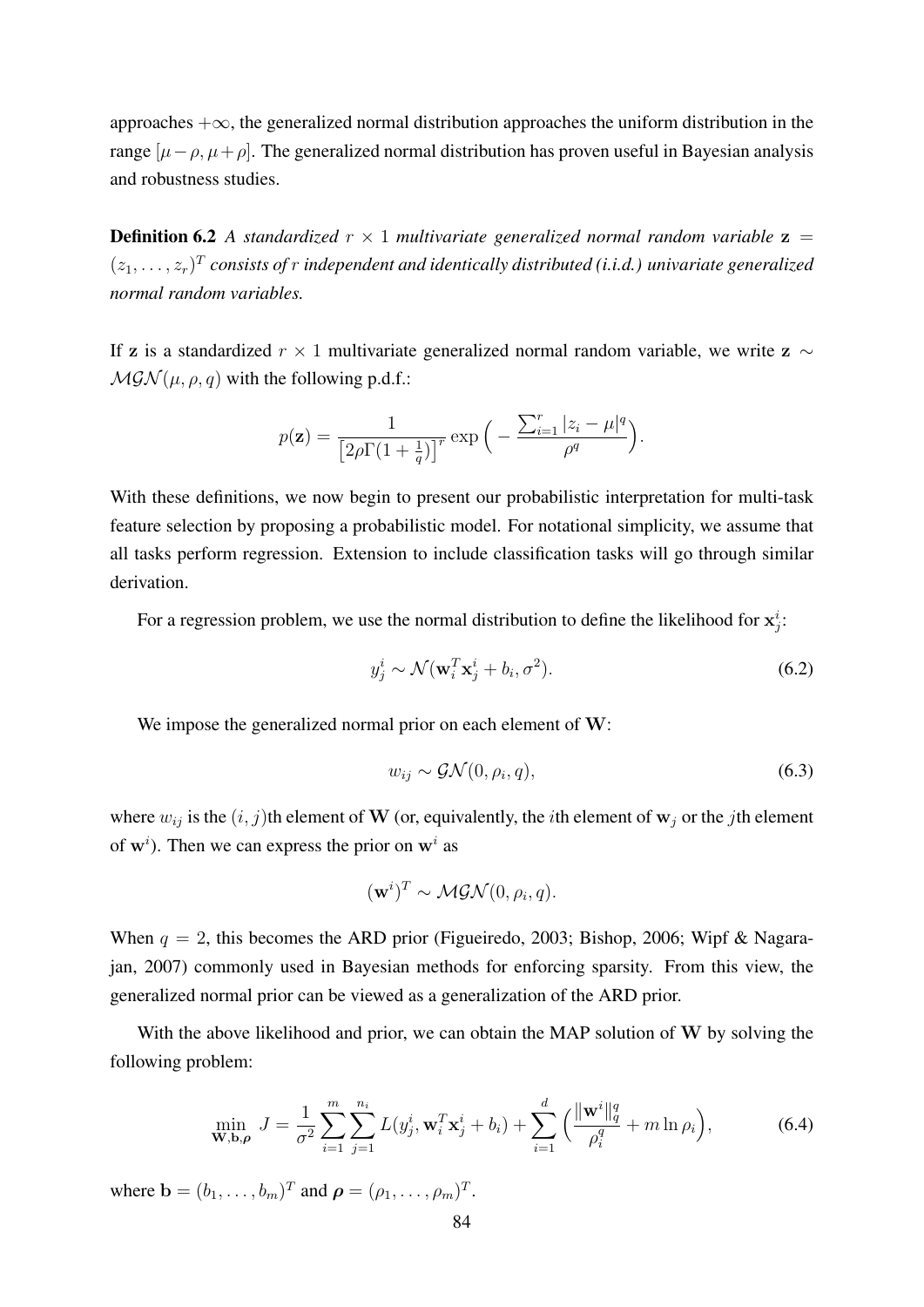We set the derivative of J with respect to  $\rho_i$  to zero and get

$$
\rho_i = \left(\frac{q}{m}\right)^{1/q} \|\mathbf{w}^i\|_q.
$$

Plugging this into problem (6.4), the optimization problem can be reformulated as

$$
\min_{\mathbf{W},\mathbf{b}} J = \frac{1}{\sigma^2} \sum_{i=1}^m \sum_{j=1}^{n_i} L(y_j^i, \mathbf{w}_i^T \mathbf{x}_j^i + b_i) + m \sum_{i=1}^d \ln \|\mathbf{w}^i\|_q.
$$
 (6.5)

Note that problem (6.5) is non-convex since the second term is non-convex with respect to W. Because  $\ln z \le z - 1$  for any  $z > 0$ , problem (6.5) can be relaxed to problem (6.1) by setting  $\lambda = m\sigma^2$ . So the solutions of multi-task feature selection methods can be viewed as the solution of the relaxed optimization problem above. In many previous works such as (Candes` et al., 2008; Wipf & Nagarajan, 2010),  $\ln(x)$  can be used as an approximation of  $I(x \neq 0)$ where  $I(\cdot)$  is an indicator function. Using this view, we can regard the second term in problem  $(6.5)$  as an approximation of the number of rows with nonzero q-norms.

Note that we can directly solve problem (6.5) using a majorization-minimization (MM) algorithm (Lange et al., 2000). For numerical stability, we can slightly modify the objective function in problem (6.5) by replacing the second term with  $m \sum_{i=1}^{d} \ln(\|\mathbf{w}^i\|_q + \alpha)$  where  $\alpha$  can be regarded as a regularization parameter. We denote the solution obtained in the kth iteration as  $w_{(k)}^i$ . In the  $(k+1)$ th iteration, due to the concavity property of  $\ln(\cdot)$ , we can bound the second term in problem (6.5) as follows

$$
\sum_{i=1}^d \ln(\|\mathbf{w}^i\|_q + \alpha) \leq \sum_{i=1}^d \left[ \ln(\|\mathbf{w}^i_{(k)}\|_q + \alpha) + \frac{\|\mathbf{w}^i\|_q - \|\mathbf{w}^i_{(k)}\|_q}{\|\mathbf{w}^i_{(k)}\|_q + \alpha} \right].
$$

Thus, in the  $(k + 1)$ th iteration, we need to solve a weighted version of problem (6.1):

$$
\min_{\mathbf{W},\mathbf{b}} \frac{1}{\sigma^2} \sum_{i=1}^m \sum_{j=1}^{n_i} L(y_j^i, \mathbf{w}_i^T \mathbf{x}_j^i + b_i) + m \sum_{i=1}^d \frac{\|\mathbf{w}^i\|_q}{\|\mathbf{w}_{(k)}^i\|_q + \alpha}.
$$

According to (Lange et al., 2000), the MM algorithm is guaranteed to converge to a local optimum.

# 6.4 A Probabilistic Framework for Multi-Task Feature Selection

In the probabilistic interpretation above, we use a type II method (Bishop, 2006) to estimate  $\{\rho_i\}$  in the generalized normal prior which can be viewed as a generalization of the ARD prior.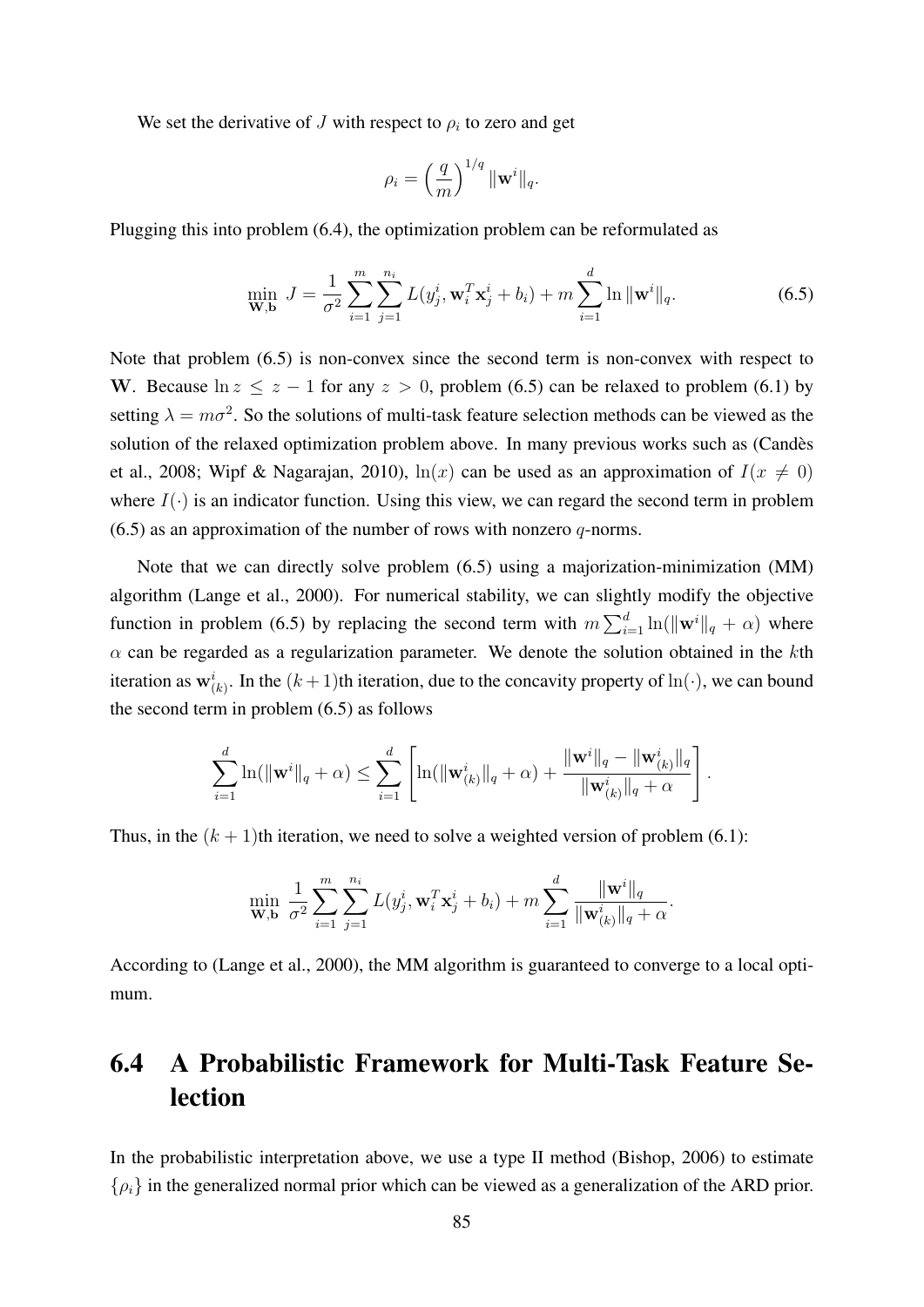In the ARD prior, according to (Qi et al., 2004), this approach is likely to lead to overfitting because the hyperparameters in the ARD prior are treated as points. Similar to the ARD prior, the model in the above section may overfit since  $\{\rho_i\}$  are estimated via point estimation. In the following, we will present our probabilistic framework for multi-task feature selection by imposing priors on the hyperparameters.

### 6.4.1 The Model

As in the above section, the likelihood for  $x_j^i$  is also defined based on the normal distribution:

$$
y_j^i \sim \mathcal{N}(\mathbf{w}_i^T \mathbf{x}_j^i + b_i, \sigma_i^2). \tag{6.6}
$$

Here we use different noise variances  $\sigma_i$  for different tasks to make our model more flexible. The prior on W is also defined similarly:

$$
w_{ij} \sim \mathcal{GN}(0, \rho_i, q). \tag{6.7}
$$

The main difference here is that we treat  $\rho_i$  as a random variable with the noninformative Jeffreys prior<sup>1</sup>:

$$
p(\rho_i) \propto \sqrt{I(\rho_i)} = \sqrt{\mathbb{E}_{\mathbf{w}^i|\rho_i} \left[ \left( \frac{\partial \ln p(\mathbf{w}^i|\rho_i)}{\partial \rho_i} \right)^2 \right]} \propto \frac{1}{\rho_i},\tag{6.8}
$$

where  $I(\rho_i)$  denotes the Fisher information for  $\rho_i$  and  $\mathbb{E}_{\theta}[\cdot]$  denotes the expectation with respect to  $\theta$ . One advantage of using the Jeffreys prior is that the distribution has no hyperparameters.

#### 6.4.2 Parameter Learning and Inference

Here we use the EM algorithm (Dempster et al., 1977) to learn the model parameters. In our model, we denote  $\Theta = \{W, b, \{\sigma_i\}, q\}$  as the model parameters and  $\boldsymbol{\rho} = (\rho_1, \dots, \rho_d)^T$  as the hidden variables.

In the E-step, we construct the so-called Q-function as the surrogate for the log-likelihood:

$$
Q(\mathbf{\Theta}|\mathbf{\Theta}^{(k)}) = \int \ln p(\mathbf{\Theta}|\mathbf{y}, \boldsymbol{\rho}) p(\boldsymbol{\rho}|\mathbf{y}, \mathbf{\Theta}^{(k)}) d\boldsymbol{\rho},
$$

where  $\Theta^{(k)}$  denotes the estimate of  $\Theta$  in the kth iteration and  $\mathbf{y} = (y_1^1, \dots, y_{n_m}^m)^T$ . It is easy to show that

$$
\ln p(\mathbf{\Theta}|\mathbf{y}, \boldsymbol{\rho}) \propto \ln p(\mathbf{y}|\mathbf{W}, \{\sigma_i\}) + \ln p(\mathbf{W}|\boldsymbol{\rho})
$$
  

$$
\propto -\sum_{i=1}^{m} \left[ \sum_{j=1}^{n_i} \frac{(y_j^i - \mathbf{w}_i^T \mathbf{x}_j^i - b_i)^2}{2\sigma_i^2} + \frac{n_i \ln \sigma_i^2}{2} \right] - \sum_{i=1}^{d} \frac{1}{\rho_i^q} \sum_{j=1}^{m} |w_{ij}|^q - md \ln \Gamma(1 + \frac{1}{q})
$$

<sup>&</sup>lt;sup>1</sup>The detailed derivation of the noninformative Jeffreys prior is recorded in Appendix C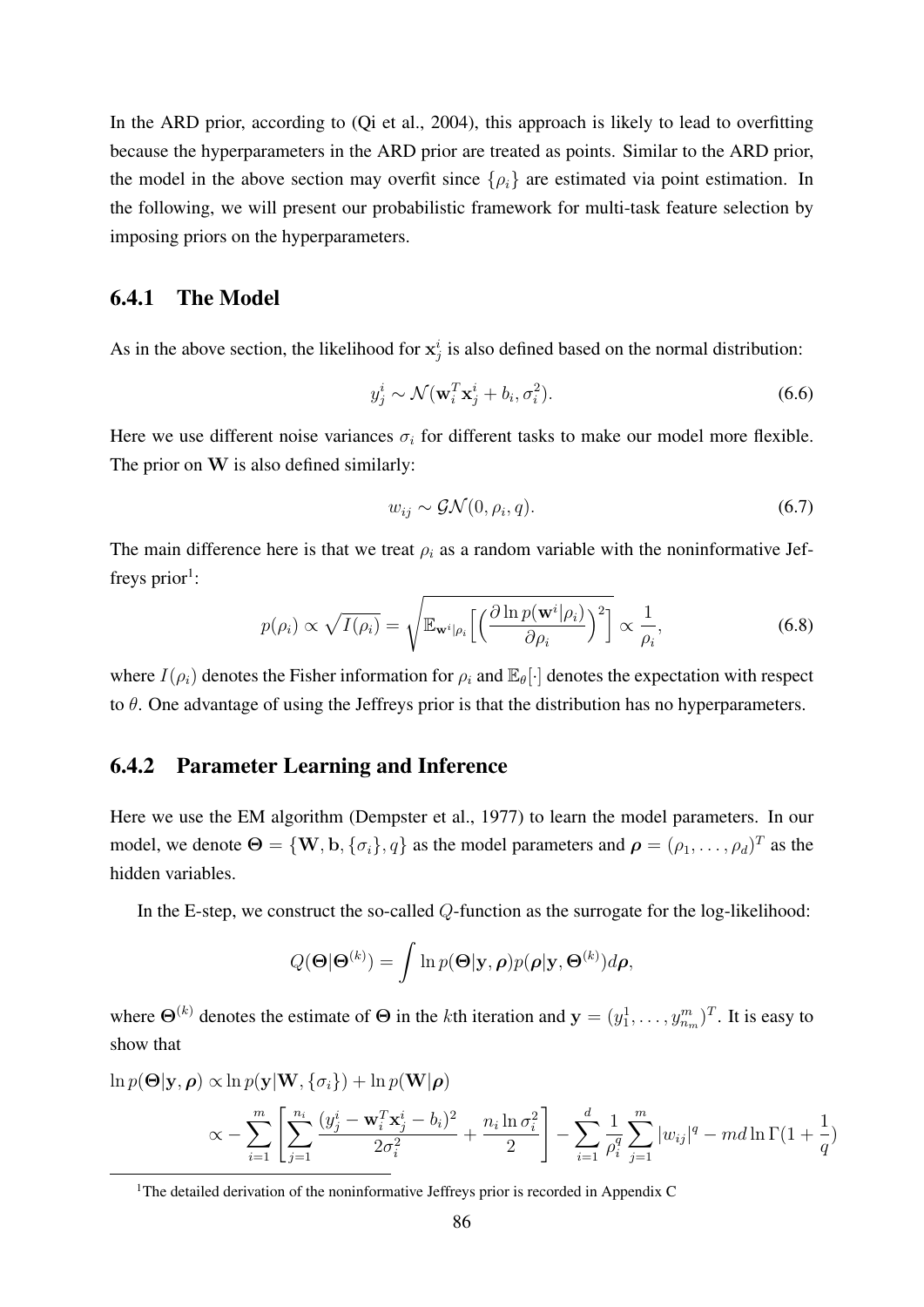and  $p(\boldsymbol{\rho}|\mathbf{y},\boldsymbol{\Theta}^{(k)}) \propto \prod_{i=1}^d \left( p(\rho_i) p(\mathbf{w}_{(k)}^i|\rho_i) \right)$ . We then compute  $\mathbb{E}[\frac{1}{\rho_k^d}]$  $\frac{1}{\rho_i^q}[\mathbf{y},\mathbf{\Theta}^{(k)}]$  as

$$
\mathbb{E}\Big[\frac{1}{\rho_i^q}\big|\mathbf{y},\boldsymbol{\Theta}^{(k)}\Big] = \frac{\int_0^\infty \frac{1}{\rho_i^q} p(\rho_i) p(\mathbf{w}_{(k)}^i|\rho_i) d\rho_i}{\int_0^\infty p(\rho_i) p(\mathbf{w}_{(k)}^i|\rho_i) d\rho_i} = \frac{m}{q \|\mathbf{w}_{(k)}^i\|_q^q}.
$$

So we can get

$$
Q(\mathbf{\Theta}|\mathbf{\Theta}^{(k)}) = -\sum_{i=1}^{m} \left[ \sum_{j=1}^{n_i} \frac{(y_j^i - \mathbf{w}_i^T \mathbf{x}_j^i - b_i)^2}{2\sigma_i^2} + \frac{n_i \ln \sigma_i^2}{2} \right] - \sum_{i=1}^{d} \beta_i \sum_{j=1}^{m} |w_{ij}|^q - md \ln \Gamma(1 + \frac{1}{q}),
$$
  
where  $\beta_i = \frac{m}{q}$ 

where  $\beta_i = \frac{m}{q \|\mathbf{w}_{(k)}^i\|_q^q}$ .

In the M-step, we maximize  $Q(\Theta|\Theta^{(k)})$  to update the estimates of W, b,  $\{\sigma_i\}$  and q. For the estimation of W, we need to solve  $m$  convex optimization problems

$$
\min_{\mathbf{w}_i} J = \beta_0 \|\hat{\mathbf{y}}_i - \mathbf{X}_i^T \mathbf{w}_i\|_2^2 + \sum_{j=1}^d \beta_j |w_{ji}|^q, \quad i = 1, ..., m,
$$
\n(6.9)

where  $\mathbf{\hat{y}}_i = (y_1^i - b_i^{(k)})$  $i^{(k)}, \ldots, y_{n_i}^i - b_i^{(k)}$  $\mathbf{X}_i^{(k)})^T$ ,  $\mathbf{X}_i = (\mathbf{x}_1^i, \dots, \mathbf{x}_{n_i}^i)$ , and  $\beta_0 = \frac{1}{2(\sigma_i^{(k)})^T}$  $\frac{1}{2(\sigma_i^{(k)})^2}$ . When  $q=2$ , this becomes the conventional ridge regression problem. Here  $\beta_j$  is related to the sparsity of the *j*th row in  $W^{(k)}$ : the more sparse the *j*th row in  $W^{(k)}$ , the larger the  $\beta_j$ . When  $\beta_j$  is large,  $w_{ji}$  will be enforced to approach 0. We use a gradient method such as conjugate gradient to optimize problem (6.9). The subgradient with respect to  $w_i$  is

$$
\frac{\partial J}{\partial \mathbf{w}_i} = 2\beta_0 \big( \mathbf{X}_i \mathbf{X}_i^T \mathbf{w}_i - \mathbf{X}_i \hat{\mathbf{y}}_i \big) + q \boldsymbol{\theta},
$$

where  $\theta = (\beta_1 |w_{1i}|^{q-1} sign(w_{1i}), \dots, \beta_d |w_{di}|^{q-1} sign(w_{di}))^T$  and  $sign(\cdot)$  denotes the sign function.

We set the derivatives of  $Q(\Theta|\Theta^{(k)})$  with respect to  $\sigma_i$  and  $b_i$  to 0 and get

$$
b_i^{(k+1)} = \frac{1}{n_i} \sum_{j=1}^{n_i} \left[ y_j^i - (\mathbf{w}_i^{(k+1)})^T \mathbf{x}_j^i \right]
$$
  

$$
\sigma_i^{(k+1)} = \sqrt{\frac{1}{n_i} \sum_{j=1}^{n_i} \left[ y_j^i - (\mathbf{w}_i^{(k+1)})^T \mathbf{x}_j^i - b_i^{(k+1)} \right]^2}.
$$

For the estimation of  $q$ , we also use a gradient method. The gradient can be calculated as

$$
\frac{\partial Q}{\partial q} = -\sum_{i=1}^d \beta_j \sum_{j=1, w_{ij}^{(k+1)} \neq 0}^m |w_{ij}^{(k+1)}|^q \ln |w_{ij}^{(k+1)}| + \frac{md}{q} + \frac{md}{q^2} \psi(\frac{1}{q}),
$$

where  $\psi(x) \equiv \frac{\partial \ln \Gamma(x)}{\partial x}$  is the digamma function.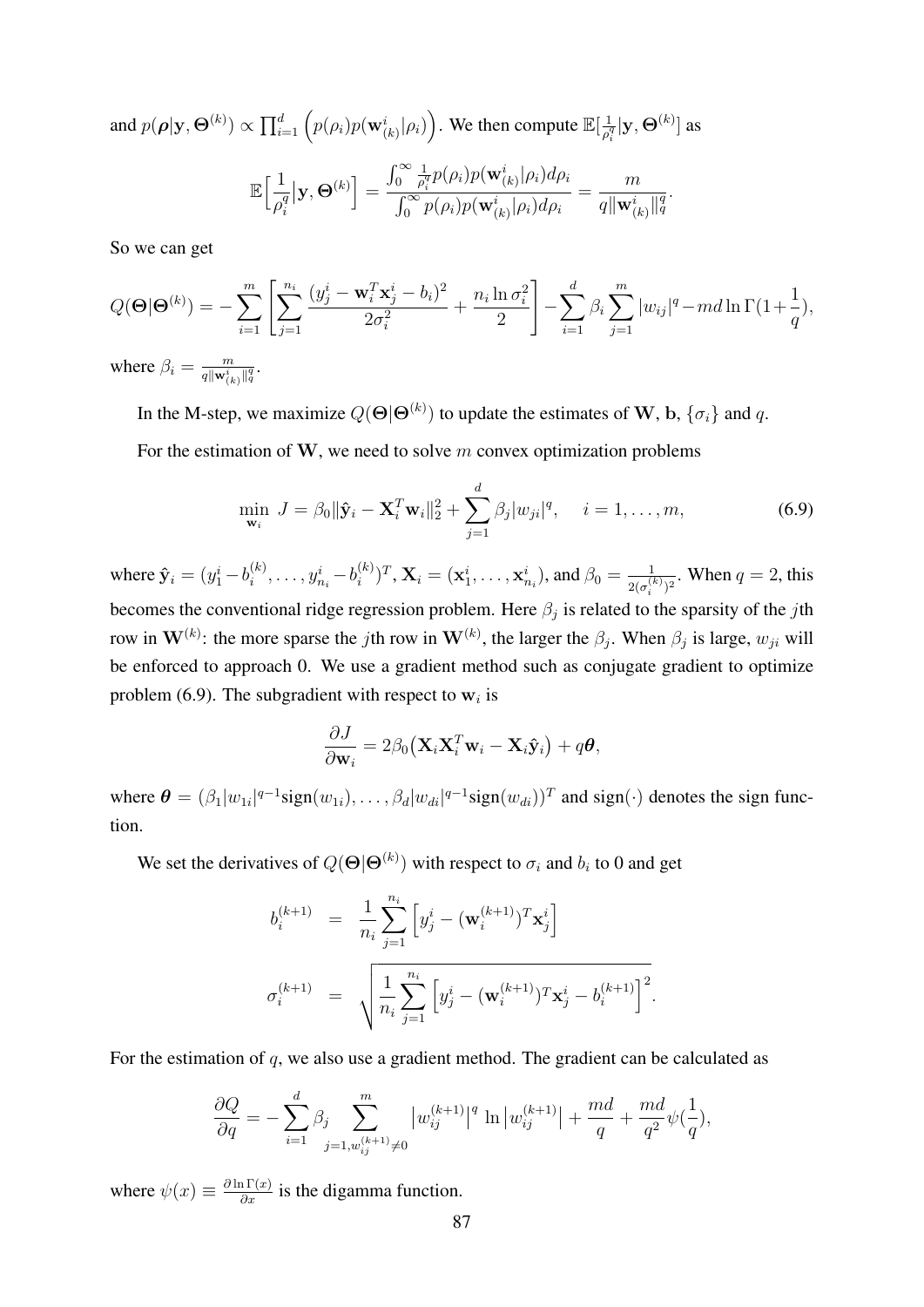## 6.4.3 Extension to Deal with Outlier Tasks and Tasks with Negative Correlation

An underlying assumption of multi-task feature selection using the  $l_{1,q}$  norm is that all tasks are similar to each other and they share the same features. This assumption may not be correct in practice because there may exist outlier tasks (i.e., tasks that are not related to all other tasks) or tasks with negative correlation (i.e., tasks that are negatively correlated with some other tasks). In this section, we will discuss how to extend our probabilistic model to deal with these tasks.

We first introduce the matrix variate generalized normal distribution (Gupta & Varga, 1995) which is a generalization of the generalized normal distribution to random matrices.

**Definition 6.3** A matrix  $\mathbf{Z} \in \mathbb{R}^{s \times t}$  is a matrix variate generalized normal random variable iff *its p.d.f. is given as follows:*

$$
p(\mathbf{Z}|\mathbf{M},\mathbf{\Sigma},\mathbf{\Omega},q) = \frac{1}{\left[2\Gamma(1+\frac{1}{q})\right]^{st}det(\mathbf{\Sigma})^{t}det(\mathbf{\Omega})^{s}}\exp\left[-\sum_{i=1}^{s}\sum_{j=1}^{t}\left|\sum_{k=1}^{s}\sum_{l=1}^{t}(\Sigma^{-1})_{ik}(Z_{kl}-M_{kl})(\Omega^{-1})_{lj}\right|^{q}\right],
$$

where  $\Sigma \in \mathbb{R}^{s \times s}$  and  $\Omega \in \mathbb{R}^{t \times t}$  are nonsingular, det( $\cdot$ ) denotes the determinant of a square *matrix,*  $A_{ij}$  *is the*  $(i, j)$ *th element of matrix*  $A$  *and*  $(A^{-1})_{ij}$  *is the*  $(i, j)$ *th element of the matrix inverse* A<sup>−</sup><sup>1</sup> *.*

We write  $\mathbf{Z} \sim \mathcal{M} \mathcal{V} \mathcal{G} \mathcal{N}(\mathbf{M}, \Sigma, \Omega, q)$  for a matrix variate generalized normal random variable Z. When  $q = 2$ , the matrix variate generalized normal distribution becomes the (ordinary) matrix variate normal distribution (Gupta & Nagar, 2000) with row covariance matrix  $\Sigma\Sigma^{T}$  and column covariance matrix  $\Omega \Omega^{T}$ , which has been used before in multi-task learning (Bonilla et al., 2007; Zhang & Yeung, 2010b, 2010a). From this view,  $\Sigma$  is used to model the relationships between the rows of Z and  $\Omega$  is to model the relationships between the columns.

We note that the prior on  $W$  in Eq. (6.7) can be written as

$$
\mathbf{W} \sim \mathcal{MVGN}(0, \text{diag}((\rho_1, \dots, \rho_d)^T), \mathbf{I}_m, q). \tag{6.10}
$$

In this formulation, it can be seen that the columns of  $W$  (and hence the tasks) are independent of each other. However, the tasks are in general not independent. So we propose to use a new prior on W:

$$
\mathbf{W} \sim \mathcal{MVGN}(\mathbf{0}, \text{diag}((\rho_1, \dots, \rho_d)^T), \mathbf{\Omega}, q),
$$
\n(6.11)

where  $\Omega$  models the pairwise relationships between tasks.

The likelihood is still based on the normal distribution. Since in practice the relationships between tasks are not known in advance, we also need to estimate  $\Omega$  from data.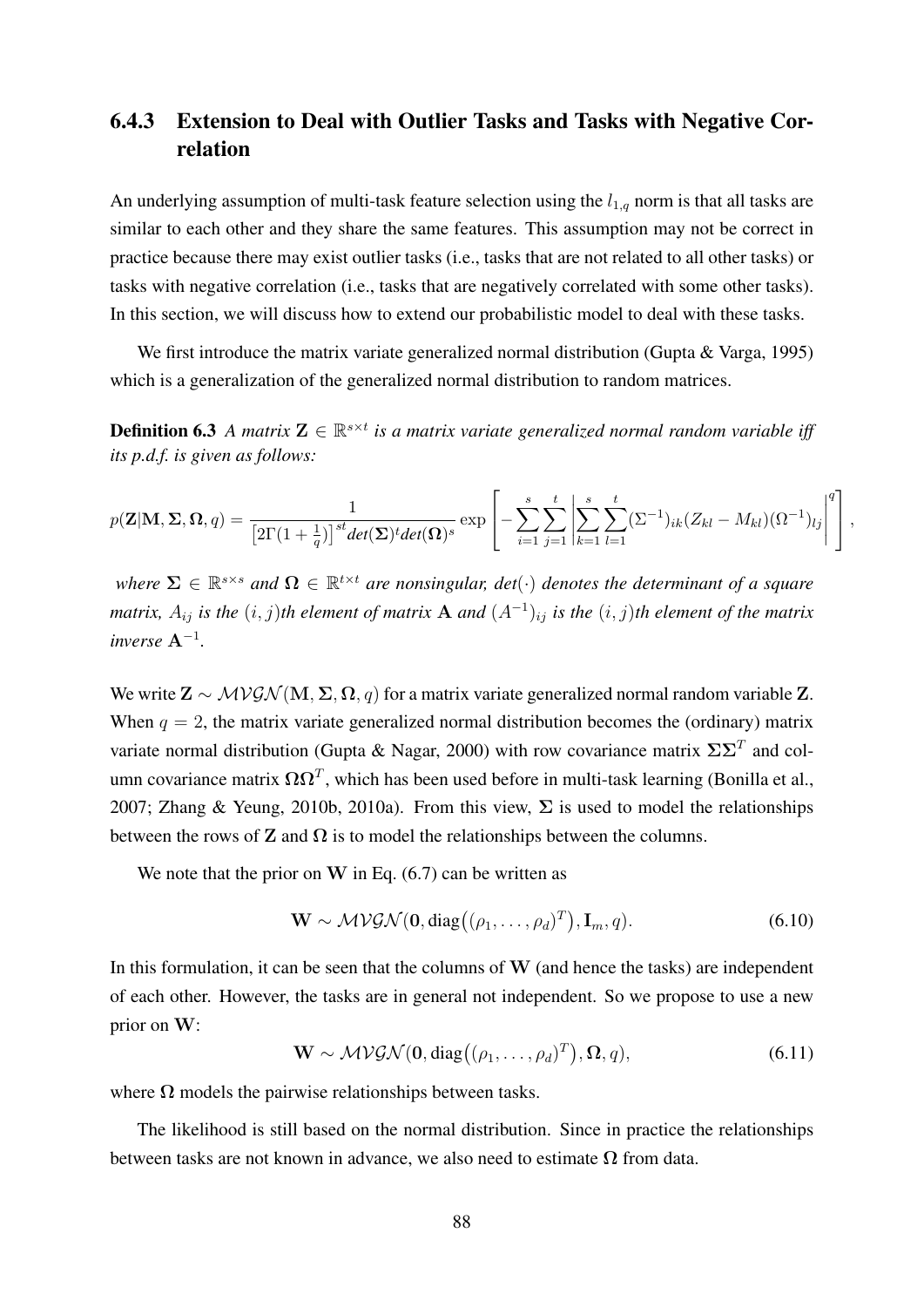For parameter learning, we again use the EM algorithm to learn the model parameters. Here the model parameters are denoted as  $\Theta = \{W, b, \{\sigma_i\}, q, \Omega\}$ . It is easy to show that

$$
\ln p(\mathbf{\Theta}|\mathbf{y}, \boldsymbol{\rho}) \propto -\sum_{i=1}^{m} \Big[ \sum_{j=1}^{n_i} \frac{(y_j^i - \mathbf{w}_i^T \mathbf{x}_j^i - b_i)^2}{2\sigma_i^2} + \frac{n_i \ln \sigma_i^2}{2} \Big] - \sum_{i=1}^{d} \frac{1}{\rho_i^q} \sum_{j=1}^{m} \Big| \sum_{l=1}^{m} W_{il} (\Omega^{-1})_{lj} \Big|^q
$$

$$
- m d \ln \Gamma(1 + \frac{1}{q}) - d \ln \det(\Omega).
$$

Then we compute  $\mathbb{E}[\frac{1}{a}]$  $\frac{1}{\rho_i^q}[\mathbf{y},\mathbf{\Theta}^{(k)}]$  as

$$
\mathbb{E}\Big[\frac{1}{\rho_i^q} \Big| \mathbf{y}, \mathbf{\Theta}^{(k)} \Big] = \frac{\int_0^\infty \frac{1}{\rho_i^q} p(\rho_i) p(\mathbf{w}_{(k)}^i | \rho_i) d\rho_i}{\int_0^\infty p(\rho_i) p(\mathbf{w}_{(k)}^i | \rho_i) d\rho_i} = \frac{m}{q \sum_{j=1}^m \left| \sum_{l=1}^m W_{il}^{(k)} \big( (\Omega^{(k)})^{-1} \big)_{lj} \right|^q} \equiv \alpha_i^{(k)}.
$$

In the E-step, the Q-function can be formulated as

$$
Q(\mathbf{\Theta}|\mathbf{\Theta}^{(k)}) = -\sum_{i=1}^{m} \Big[ \sum_{j=1}^{n_i} \frac{(y_j^i - \mathbf{w}_i^T \mathbf{x}_j^i - b_i)^2}{2\sigma_i^2} + \frac{n_i \ln \sigma_i^2}{2} \Big] - \sum_{i=1}^{d} \alpha_i^{(k)} \sum_{j=1}^{m} \Big| \sum_{l=1}^{m} W_{il} (\Omega^{-1})_{lj} \Big|^q
$$
  
-  $md \ln \Gamma(1 + \frac{1}{q}) - d \ln \det(\Omega).$ 

In the M-step, for W and  $\Omega$ , the optimization problem becomes

$$
\min_{\mathbf{W},\mathbf{\Omega}} \sum_{i=1}^m \gamma_i^{(k)} \sum_{j=1}^{n_i} (\hat{y}_j^i - \mathbf{w}_i^T \mathbf{x}_j^i)^2 + \sum_{i=1}^d \alpha_i^{(k)} \sum_{j=1}^m \Big| \sum_{l=1}^m W_{il} (\Omega^{-1})_{lj} \Big|^q + d \ln \det(\mathbf{\Omega}),
$$

where  $\gamma_i^{(k)} = \frac{1}{2(\sigma_i^{(i)})}$  $\frac{1}{2(\sigma_i^{(k)})^2}$ . We define a new variable  $\hat{W} = W\Omega^{-1}$  to rewrite the above problem as

$$
\min_{\mathbf{\hat{W}},\mathbf{\Omega}} F = \sum_{i=1}^m \gamma_i^{(k)} \sum_{j=1}^{n_i} (\hat{y}_j^i - \mathbf{e}_i^T \mathbf{\Omega}^T \mathbf{\hat{W}}^T \mathbf{x}_j^i)^2 + \sum_{i=1}^d \alpha_i^{(k)} \sum_{j=1}^m |\hat{w}_{ij}|^q + d \ln \det(\mathbf{\Omega}),
$$

where  $e_i$  denotes the *i*th column of the  $m \times m$  identity matrix. We use an alternating method to solve this problem. For a fixed  $\Omega$ , the problem with respect to  $\hat{W}$  is a convex problem and we use conjugate gradient to solve it with the following subgradient

$$
\frac{\partial F}{\partial \hat{\mathbf{W}}} = 2 \sum_{i=1}^{m} \gamma_i^{(k)} \sum_{j=1}^{n_i} \left[ \mathbf{x}_j^i (\mathbf{x}_j^i)^T \hat{\mathbf{W}} \Omega \mathbf{e}_i \mathbf{e}_i^T \Omega^T - y_j^i \mathbf{x}_j^i \mathbf{e}_i^T \Omega^T \right] + q \mathbf{M},
$$

where M is a  $d \times m$  matrix with the  $(i, j)$ th element  $\alpha_i^{(k)}$  $\hat{\mathbf{w}}_i^{(k)}|\hat{w}_{ij}|^{q-1}$ sign $(\hat{w}_{ij})$ . For a fixed  $\mathbf{\hat{W}}$ , we also use conjugate gradient with the following gradient

$$
\frac{\partial F}{\partial \mathbf{\Omega}} = 2 \sum_{i=1}^{m} \gamma_i^{(k)} \sum_{j=1}^{n_i} \left[ \hat{\mathbf{W}}^T \mathbf{x}_j^i (\mathbf{x}_j^i)^T \hat{\mathbf{W}} \mathbf{\Omega} \mathbf{e}_i \mathbf{e}_i^T - y_j^i \hat{\mathbf{W}}^T \mathbf{x}_j^i \mathbf{e}_i^T \right] + d(\mathbf{\Omega}^T)^{-1}.
$$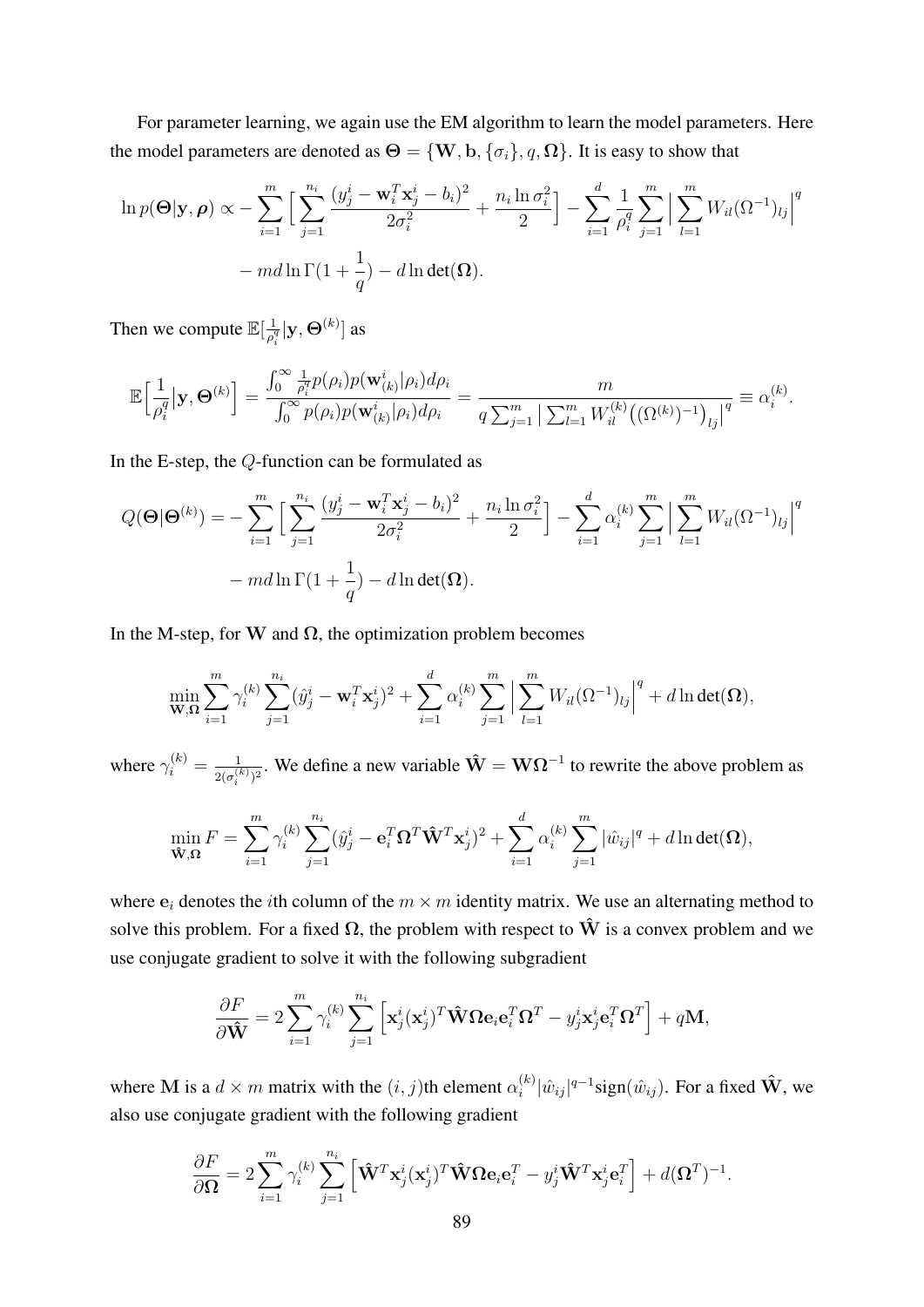After obtaining the optimal  $\hat{W}^*$  and  $\Omega^*$ , we can compute the optimal  $W^*$  as  $W^* = \hat{W}^* \Omega^*$ . The update rules for  $\{\sigma_i\}$ ,  $\{b_i\}$  and q are similar to those in the above section.

In summary, the proposed two models both have the same normal likelihood but different matrix variate priors defined in Eqs. (6.10) and (6.11) respectively, which shows the proposed models are two concrete cases of the proposed framework in section 1.3.

## 6.5 Related Work

Some probabilistic multi-task feature selection methods have been proposed before (Xiong et al., 2007; Bi et al., 2008). However, they only focus on the  $l_{1,2}$  norm. Moreover, they use point estimation in the ARD prior and hence, as discussed in Section 3, are susceptible to overfitting (Qi et al., 2004).

Zhang et al. (2008) proposed a latent variable model for multi-task learning by using the Laplace prior to enforce sparsity. This is equivalent to using the  $l_{1,1}$  norm in our framework which, as discussed above, cannot enforce group sparsity among different features over all tasks.

## 6.6 Experiments

In this section, we study our methods empirically on two cancer classification applications using microarray gene expression data. We compare our methods with three related methods: multi-task feature learning (MTFL) (Argyriou et al., 2008a)<sup>2</sup>, multi-task feature selection using  $l_{1,2}$  regularization (Liu et al., 2009b)<sup>3</sup>, and multi-task feature selection using  $l_{1,\infty}$  regularization (Quattoni et al.,  $2009)^4$ .

### 6.6.1 Breast Cancer Classification

We first conduct empirical study on a breast cancer classification application. This application consists of three learning tasks with data collected under different platforms (Shabalin et al., 2008). The dataset for the first task, collected at the Koo Foundation Sun Yat-Sen Cancer Centre in Taipei, contains 89 samples with 8948 genes per sample. The dataset for the second task, obtained from the Netherlands Cancer Institute, contains 97 samples with 16360 genes per sample. Most of the patients in this dataset had stage I or II breast cancer. The dataset for the

<sup>2</sup>http://ttic.uchicago.edu/∼argyriou/code/index.html

<sup>3</sup>http://www.public.asu.edu/∼jye02/Software/SLEP/index.htm

<sup>4</sup>http://www.lsi.upc.edu/∼aquattoni/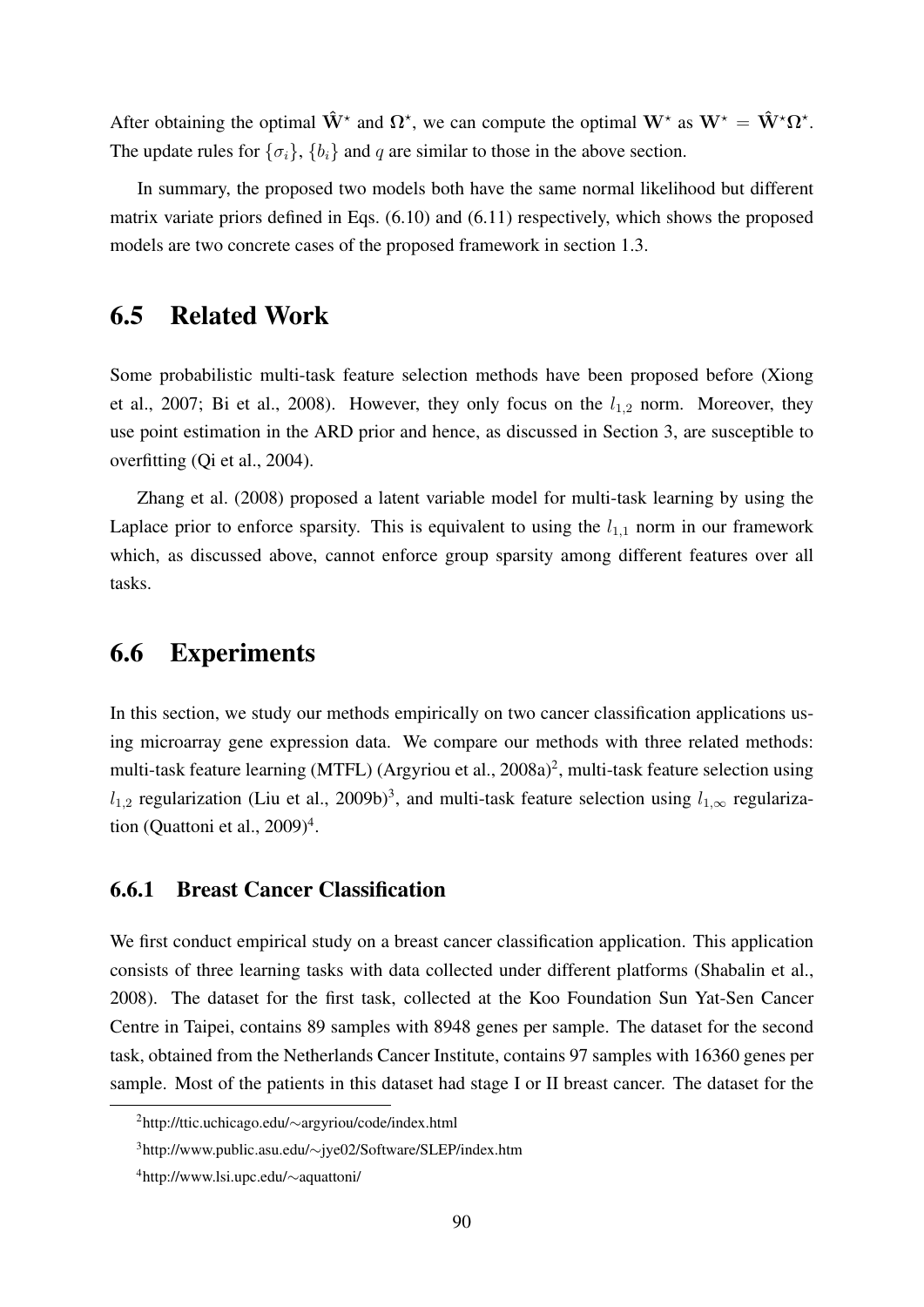third task, obtained using 22K Agilent oligonucleotide arrays, contains 114 samples with 12065 genes per sample. Even though these three datasets were collected under different platforms, they share 6092 common genes which are used in our experiments.

Here we abbreviate the method in Section 4.2 as PMTFS1 and that in Section 4.3 as PMTFS2. For each task, we choose 70% of the data for training and the rest for testing. We perform 10 random splits of the data and report the mean and standard derivation of the classification error over the 10 trials. The results are summarized in Table 6.1. It is clear that PMTFS1 outperforms the three previous methods, showing the effectiveness of our more general formulation with  $q$ determined automatically. Moreover, we also note that PMTFS2 is better than PMTFS1. This verifies the usefulness of exploiting the relationships between tasks in multi-task feature selection. Since our methods can estimate q automatically, we compute the mean of the estimated  $q$ values over 10 trials. The means for PMTFS1 and PMTFS2 are 2.5003 and 2.6718, respectively, which seem to imply that smaller values of  $q$  are preferred for this application. This probably explains why the performance of MTFS<sub>1, $\infty$ </sub> is not good when compared with other methods.

Table 6.1: Comparison of different methods on the breast cancer classification application in terms of classification error rate (in mean±std-dev). Each column in the table represents one task.

| Method            | 1st Task            | 2nd Task            | 3rd Task            |
|-------------------|---------------------|---------------------|---------------------|
| MTFL              | $0.3478 \pm 0.1108$ | $0.0364 \pm 0.0345$ | $0.3091 \pm 0.0498$ |
| $MTFS_{1,2}$      | $0.3370 \pm 0.0228$ | $0.0343 \pm 0.0134$ | $0.2855 \pm 0.0337$ |
| $MTFS_{1,\infty}$ | $0.3896 \pm 0.0583$ | $0.1136 \pm 0.0579$ | $0.2909 \pm 0.0761$ |
| PMTFS1            | $0.3072 \pm 0.0234$ | $0.0298 \pm 0.0121$ | $0.1786 \pm 0.0245$ |
| PMTFS2            | $0.2870 + 0.0228$   | $0.0273 \pm 0.0102$ | $0.1455 \pm 0.0263$ |

### 6.6.2 Prostate Cancer Classification

We next study a prostate cancer classification application consisting of two tasks. The Singh dataset (Singh et al., 2002) for the first task is made up of laser intensity images from each microarray. The RMA preprocessing method was used to produce gene expression values from these images. On the other hand, the Welsh dataset (Welsh et al., 2001) for the second task is already in the form of gene expression values. Even though the collection techniques for the two datasets are different, they have 12600 genes in common and are used in our experiments.

The experimental setup for this application is similar to that in the previous subsection, that is, 70% of the data of each task are used for training and the rest for testing, and 10 random splits of the data are performed. We report the mean and standard derivation of the classification error over the 10 trials in Table 6.2. As in the first set of experiments, PMTFS1 and PMTFS2 are better than the other three methods compared and PMTFS2 slightly outperforms PMTFS1. The means of the estimated q values for PMTFS1 and PMTFS2 are 2.5865 and 2.6319, respectively. So it seems that smaller values are also preferred for this application.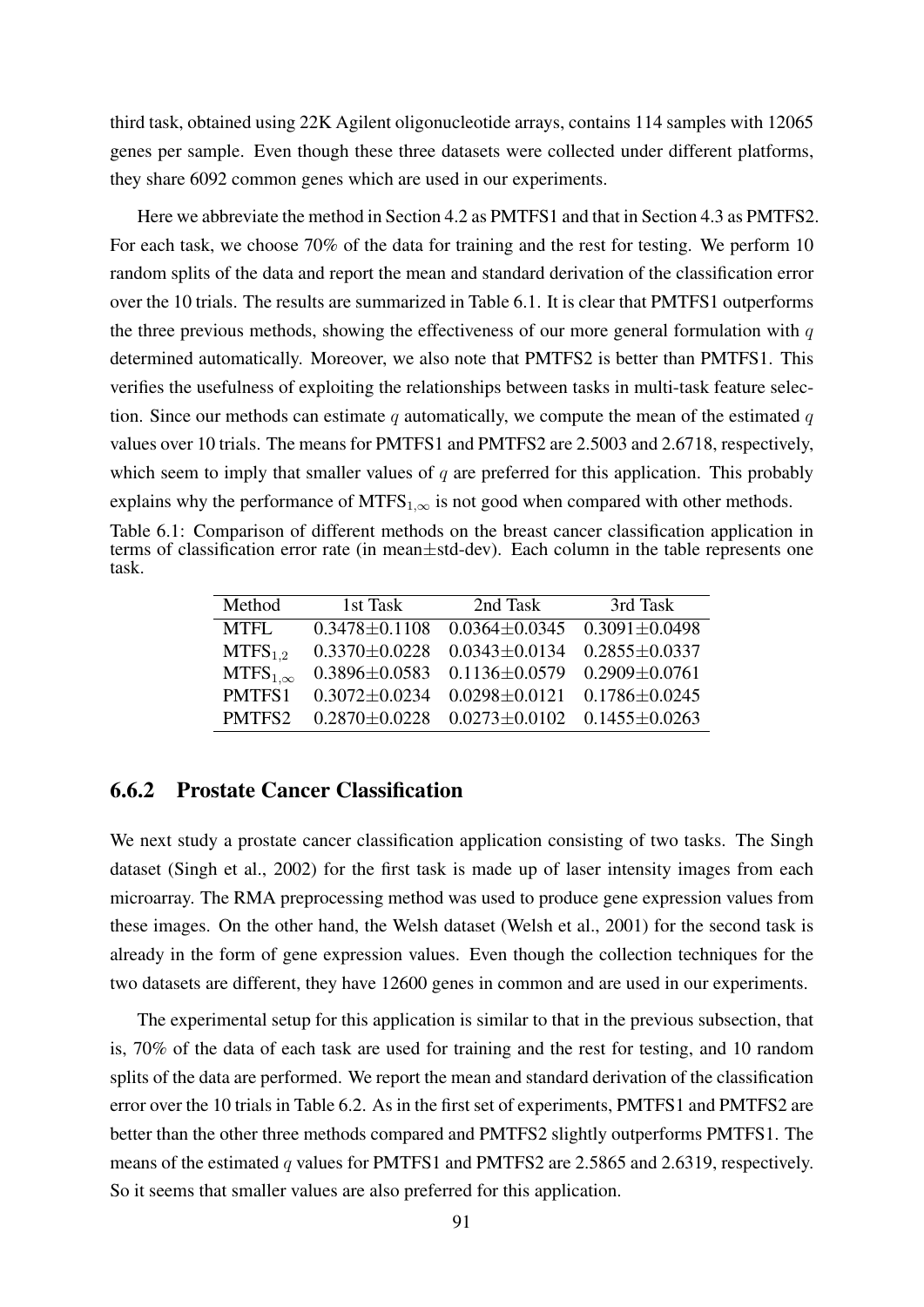Table 6.2: Comparison of different methods on the prostate cancer classification application in terms of classification error rate (in mean±std-dev). Each column in the table represents one task.

| Method            | 1st Task            | 2nd Task            |
|-------------------|---------------------|---------------------|
| <b>MTFL</b>       | $0.1226 \pm 0.0620$ | $0.3500 \pm 0.0085$ |
| $MTFS_{1,2}$      | $0.1232 \pm 0.0270$ | $0.3420 \pm 0.0067$ |
| $MTFS_{1,\infty}$ | $0.2216 \pm 0.1667$ | $0.4200 \pm 0.1304$ |
| PMTFS1            | $0.1123 \pm 0.0170$ | $0.3214 \pm 0.0053$ |
| PMTFS2            | $0.1032 \pm 0.0136$ | $0.3000 \pm 0.0059$ |

# 6.7 Concluding Remarks

In this chapter, we have proposed a probabilistic framework for general multi-task feature selection using the  $l_{1,q}$  norm  $(1 < q \le \infty)$ . Our model allows the optimal value of q to be determined from data automatically. Besides considering the case in which all tasks are similar, we have also considered the more general and challenging case in which there also exist outlier tasks or tasks with negative correlation.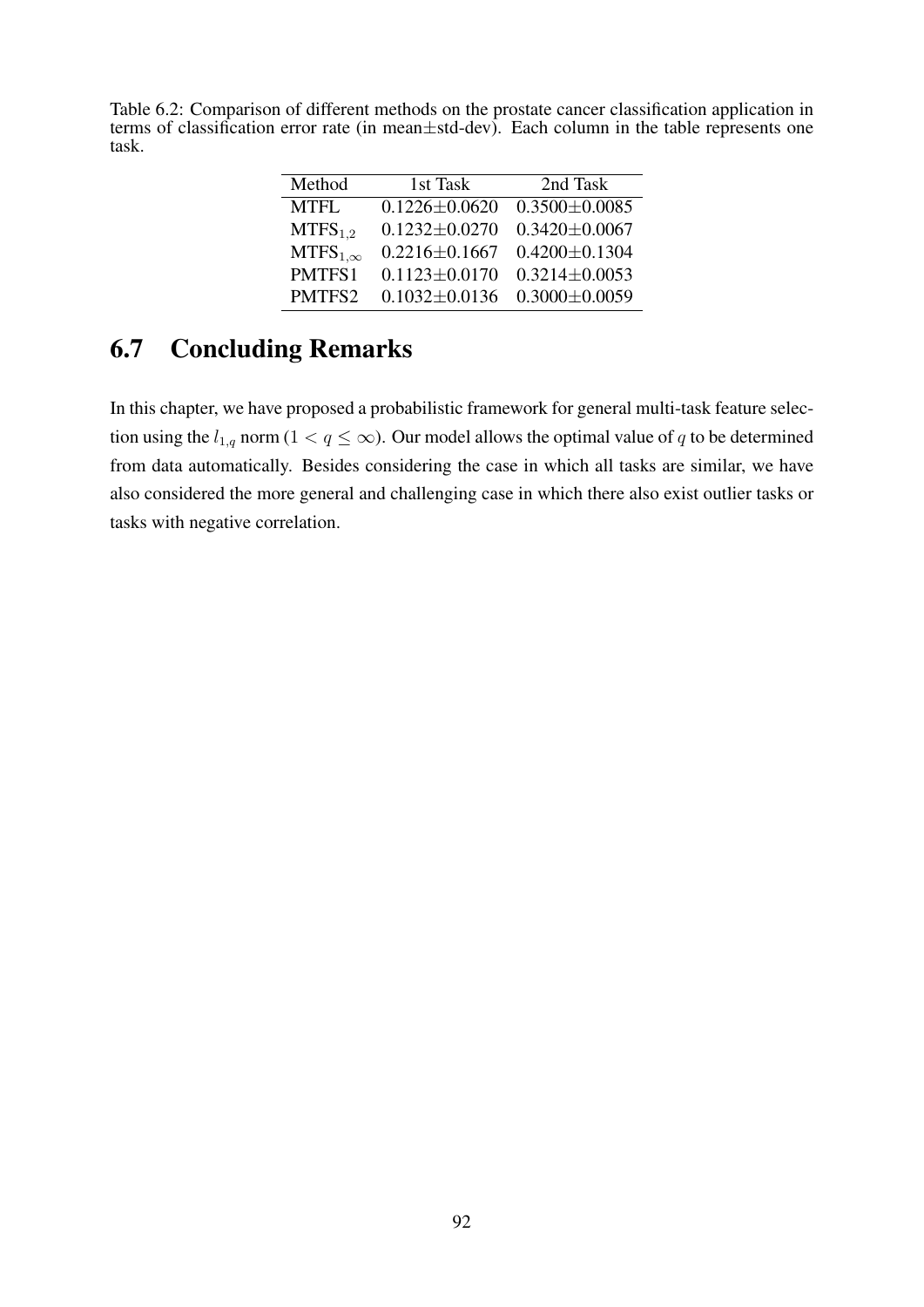## CHAPTER 7

# MULTI-DOMAIN COLLABORATIVE FILTERING

## 7.1 Introduction

The amount of information available on the Internet is increasing at an astonishing rate, making the search for information a more and more challenging task. As such, recommendation plays an important role in bringing items of potential interest to our attention. Some popular examples include systems for product recommendation in Amazon.com, movie recommendation in Netflix and MovieLens, and reference recommendation in CiteULike. CF is an effective recommendation approach based on the intuitive idea that the preference of a user can be predicted by exploiting the information of other users that share similar interests. In particular, CF techniques exploit past activities of the users, such as their transaction history or product satisfaction expressed in ratings, to predict the future activities of the users. In recent years, CF-based recommendation systems have become increasingly popular because it is generally much easier to collect the past activities of users than their profiles, partially due to privacy considerations.

According to a survey on CF (Su & Khoshgoftaar, 2009), different CF techniques can be classified into three categories: memory-based methods, model-based methods, and hybrid methods. Similar to the idea of nearest neighbor classification, memory-based methods make rating prediction based on the rating behavior of other items and users with similar interests. Some representative methods are (Herlocker et al., 1999; Sarwar et al., 2001; McLaughlin & Herlocker, 2004). One limitation of memory-based methods is that they require the rating data to be dense so that the similarity values can be estimated accurately. Unfortunately, this requirement is not realistic in many applications. To achieve better prediction performance and overcome the shortcomings of memory-based CF methods, model-based CF methods have been proposed and actively studied. Model-based CF techniques use the rating data to learn a model and then use the learned model to make predictions. Many learning models have been used for CF, such as Bayesian belief networks (Breese et al., 1998), graphical models (Jin et al., 2003; Truyen et al., 2009), and dependency networks (Heckerman et al., 2000). Among all model-based CF methods, matrix factorization methods are perhaps the most popular in recent years (Billsus & Pazzani, 1998; Srebro et al., 2005; Rennie & Srebro, 2005; DeCoste, 2006; Salakhutdinov & Mnih, 2007, 2008; Lawrence & Urtasun, 2009; Yu et al., 2009, 2009). These methods assume that user and item features lie in some low-dimensional latent space and then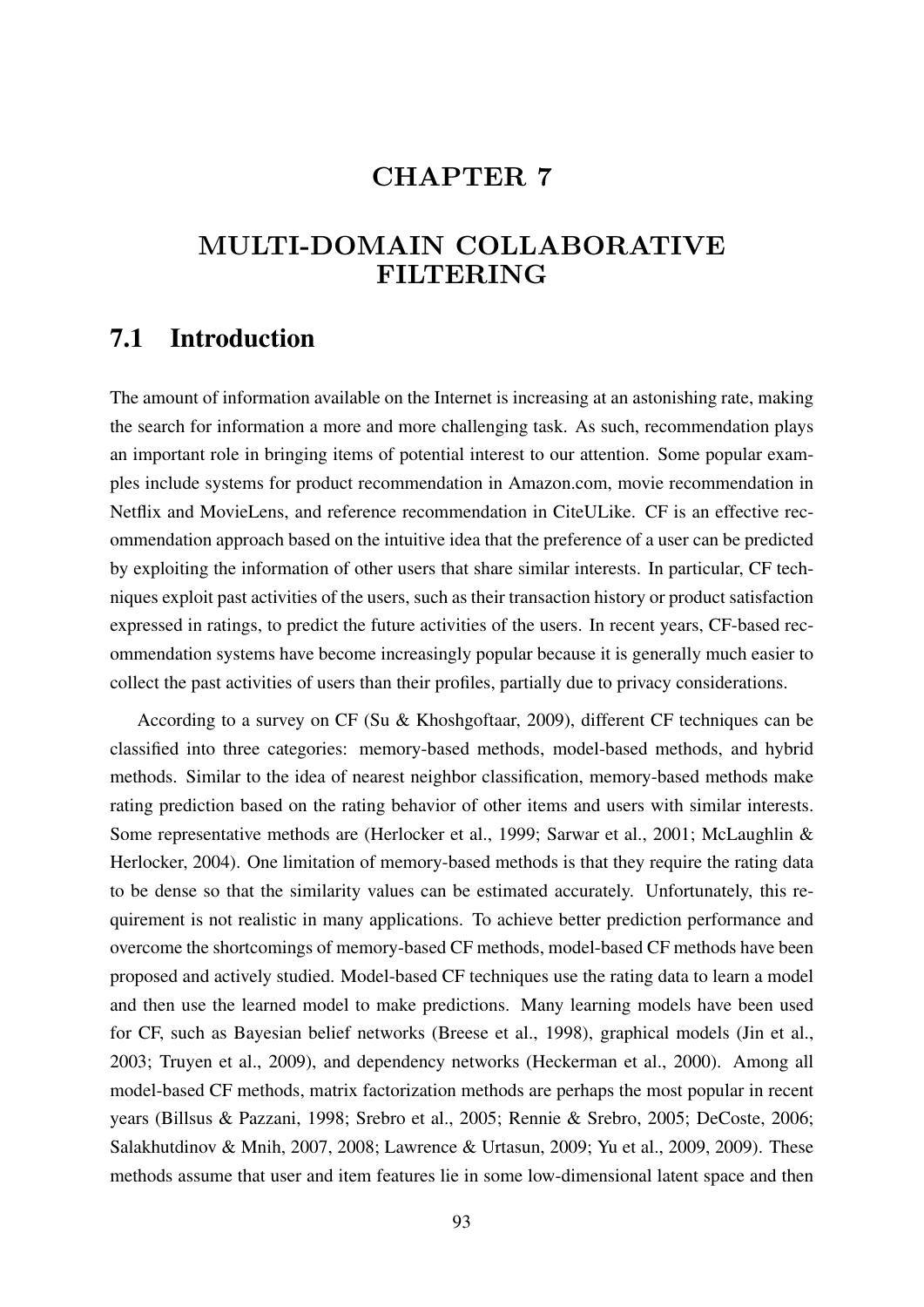predictions are made based on the latent features. With the hope of further improving performance, hybrid CF techniques have been proposed to combine memory-based methods with model-based methods, or utilize additional information such as content information. Some examples are (Basu et al., 1998; Pennock et al., 2000; Popescul et al., 2001; Melville et al., 2002; Yu et al., 2003, 2004; Koren, 2008).

Even though CF methods have achieved great successes in recommendation applications, some problems which limit their performance still exist. A big challenge is the data sparsity problem (Su & Khoshgoftaar, 2009) which means that the rating matrix is extremely sparse. Our focus in this chapter is on this data sparsity problem. In particular, we consider a multidomain CF (MCF) problem which jointly models a collection of rating prediction tasks arising from multiple domains. The MCF problem is particularly suitable for large-scale e-commerce and social networking services which often provide a diverse range of products or services. For example, different product or service categories such as books and electronics naturally constitute different domains. By exploiting the correlation between rating prediction problems in different domains, we can transfer the shared knowledge among similar domains to alleviate the data sparsity problem and therefore improve the rating prediction performance in all domains. Specifically, we propose a probabilistic framework which uses probabilistic matrix factorization (PMF) (Salakhutdinov & Mnih, 2007) to model the rating prediction problem in each domain and allows the knowledge to be adaptively transferred across different domains by automatically learning the correlation between domains. We also introduce the link function for different domains to correct their biases. Experiments conducted on several real-world applications demonstrate the effectiveness of our method.

## 7.2 Multi-Domain Collaborative Filtering

Let  $X^i \in \mathbb{R}^{m_i \times n_i}$  denote the rating matrix for the *i*th domain, where  $i = 1, ..., K$ . So for each domain we have  $m_i$  users and  $n_i$  items. In total we have m users in all domains. Let  $\mathbf{U}^i \in \mathbb{R}^{d \times m}$ and  $V^i \in \mathbb{R}^{d \times n_i}$  denote the latent user and item feature matrices with each column  $U^i_j$  and each column  $V_k^i$  representing the user-specific and item-specific latent feature vectors, respectively.

We define the conditional distribution over the observed ratings on the *i*th domain as

$$
p(\mathbf{X}^i|\mathbf{U}^i,\mathbf{V}^i,\sigma_i) = \prod_{j=1}^m \prod_{k=1}^{n_i} \left[ \mathcal{N}(X^i_{jk}|(\mathbf{U}^i_j)^T \mathbf{V}^i_k,\sigma_i^2) \right]^{I^i_{jk}},\tag{7.1}
$$

where  $X_{jk}^i$  denotes the rating of the *j*th user on the *k*th element in  $X^i$ , and  $I_{jk}^i$  is the indicator variable which is equal to 1 if the jth user rated the kth item in the ith domain and is 0 otherwise.

We place zero-mean spherical Gaussian priors (Tipping & Bishop, 1999) on the user features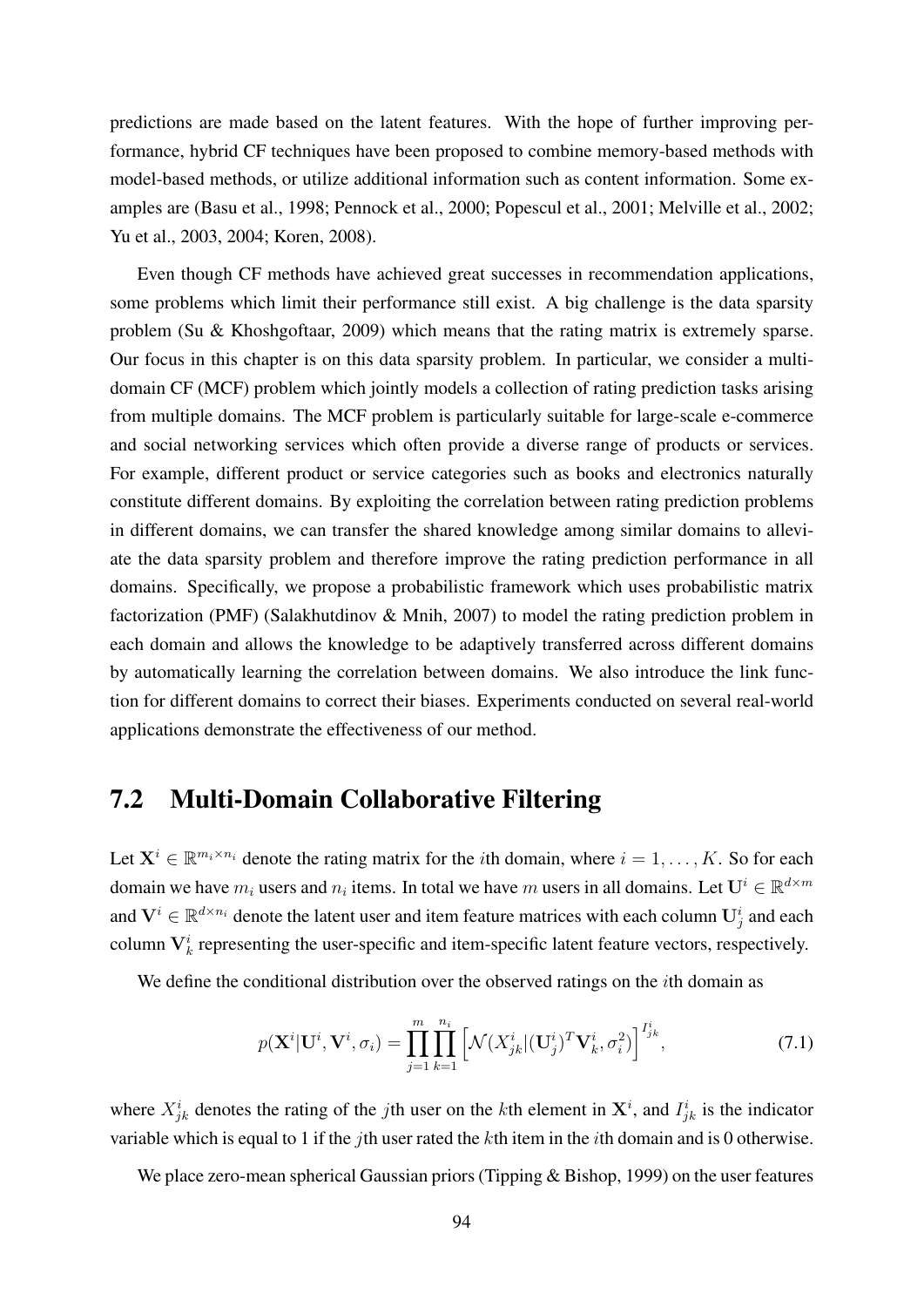and item features as

$$
p(\mathbf{U}^i|\lambda_i) = \prod_{j=1}^m \mathcal{N}(\mathbf{U}_j^i|\mathbf{0}_d, \lambda_i^2 \mathbf{I}_d)
$$
\n(7.2)

$$
p(\mathbf{V}^i|\eta_i) = \prod_{k=1}^{n_i} \mathcal{N}(\mathbf{V}_k^i|\mathbf{0}_d, \eta_i^2 \mathbf{I}_d).
$$
 (7.3)

To learn the relationships between different domains, we place a matrix variate normal distribution (Gupta & Nagar, 2000) on  $U = [vec(U^1), \dots, vec(U^K)]$  where  $vec(\cdot)$  denotes the operator which converts a matrix into a vector in a columnwise manner:

$$
p(\mathbf{U}|\Omega) = \mathcal{MN}_{md \times K}(\mathbf{U}|\mathbf{0}_{md \times K}, \mathbf{I}_{md} \otimes \Omega).
$$
 (7.4)

More specifically, here the row covariance matrix  $\mathbf{I}_{md}$  models the relationships between user latent features and the column covariance matrix  $\Omega$  models the relationships between different  $U^{i}$ 's. In other words,  $\Omega$  models the relationships between domains.

In summary, the priors on  $U$  and  $V$  are

$$
p(\mathbf{U}) = \mathcal{MN}_{md \times K}(\mathbf{U} | \mathbf{0}_{md \times K}, \mathbf{I}_{md} \otimes \mathbf{\Omega}) \prod_{i=1}^{K} \prod_{j=1}^{m} \mathcal{N}(\mathbf{U}_{j}^{i} | \mathbf{0}_{d}, \lambda_{i}^{2} \mathbf{I}_{d})
$$
  

$$
p(\mathbf{V}) = \prod_{i=1}^{K} \prod_{k=1}^{n_{i}} \mathcal{N}(\mathbf{V}_{k}^{i} | \mathbf{0}_{d}, \eta_{i}^{2} \mathbf{I}_{d}),
$$

where  $V = [vec(V^1), \dots, vec(V^K)]$ , and the likelihood is defined in Eq. (7.1). So it can be fit into the proposed framework in section 1.3.

### 7.2.1 Parameter Learning

The log-posterior over  $\{U^i\}$  and  $\{V^i\}$  is given by

$$
\ln p(\{\mathbf{U}^{i}\}, \{\mathbf{V}^{i}\}|\{\mathbf{X}^{i}\}, \sigma, \lambda, \eta, \Omega)
$$
\n
$$
= -\sum_{i=1}^{K} \frac{1}{2\sigma_{i}^{2}} \sum_{j=1}^{m} \sum_{k=1}^{n_{i}} I_{jk}^{i} \left(X_{jk}^{i} - (\mathbf{U}_{j}^{i})^{T} \mathbf{V}_{k}^{i}\right)^{2} - \sum_{i=1}^{K} \frac{1}{2\lambda_{i}^{2}} \sum_{j=1}^{m} (\mathbf{U}_{j}^{i})^{T} \mathbf{U}_{j}^{i} - \sum_{i=1}^{K} \frac{1}{2\eta_{i}^{2}} \sum_{k=1}^{n_{i}} (\mathbf{V}_{k}^{i})^{T} \mathbf{V}_{k}^{i}
$$
\n
$$
- \frac{1}{2} \sum_{i=1}^{K} (\ln \sigma_{i}^{2} \sum_{j=1}^{m} \sum_{k=1}^{n_{i}} I_{jk}^{i}) - \frac{md}{2} \sum_{i=1}^{K} \ln \lambda_{i}^{2} - \sum_{i=1}^{K} \frac{dn_{i}}{2} \ln \eta_{i}^{2} - \frac{1}{2} \text{tr}(\mathbf{U}\Omega^{-1}\mathbf{U}^{T}) - \frac{md}{2} \ln |\Omega|
$$
\n+ Const, (7.5)

where  $\sigma = (\sigma_1, \ldots, \sigma_K)^T$ ,  $\lambda = (\lambda_1, \ldots, \lambda_K)^T$ , and  $\eta = (\eta_1, \ldots, \eta_K)^T$ . We maximize  $\ln p({\bf{U}}^i\, {\bf{V}}^i\, | {\bf{X}}^i\}, \sigma, \lambda, \eta, \Omega)$  to obtain the MAP solution of  ${\bf{U}}^i\}$  and  ${\bf{V}}^i\}$  and the MLE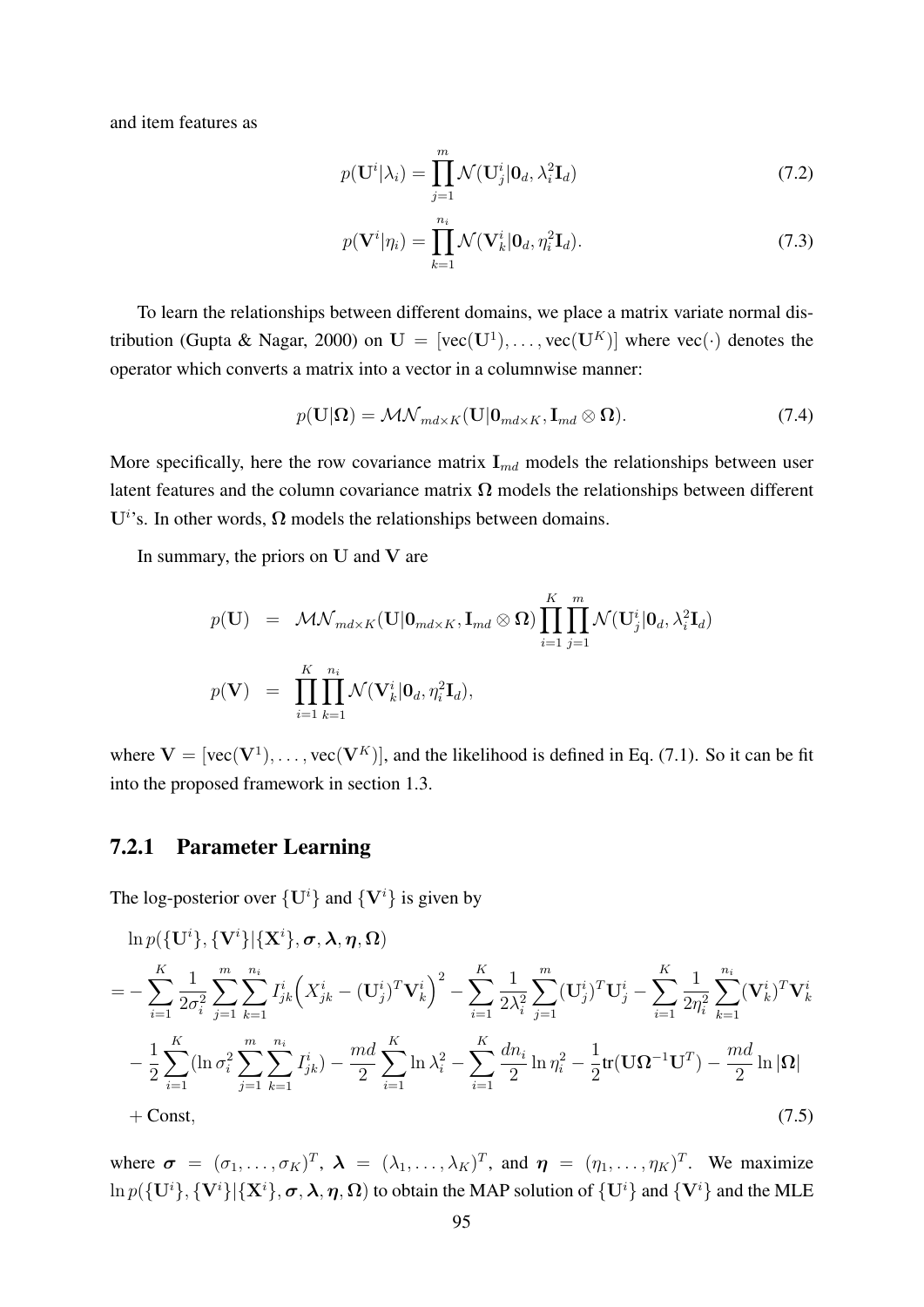solution of  $\sigma$ ,  $\lambda$ ,  $\eta$  and  $\Omega$ . We use an alternating method to minimize  $J(\{\mathbf{U}^i\}, {\{\mathbf{V}^i\}}, \sigma, \lambda, \eta, \Omega)$  $-\ln p({\{\mathbf{U}^i\}}, {\{\mathbf{V}^i\}}|\{\mathbf{X}^i\}, \sigma, \boldsymbol{\lambda}, \boldsymbol{\eta}, \boldsymbol{\Omega})$ . In what follows, we will present each subproblem separately.

## Optimizing w.r.t.  $U_j^i$  when the other variables are fixed

The derivative of J with respect to  $\mathbf{U}_j^i$  can be calculated as

$$
\frac{\partial J}{\partial \mathbf{U}_j^i} = \frac{1}{\lambda_i^2} \mathbf{U}_j^i + \frac{1}{\sigma_i^2} \sum_{k=1}^{n_i} I_{jk}^i \left( \mathbf{V}_k^i (\mathbf{V}_k^i)^T \mathbf{U}_j^i - X_{jk}^i \mathbf{V}_k^i \right) + \sum_{l=1}^K \mathbf{U}_j^l \psi_{li},
$$

where  $\Psi = \Omega^{-1}$  and  $\psi_{ij}$  is the  $(i, j)$ th element of  $\Psi$ . We set the derivative to zero and obtain the analytical solution as

$$
\mathbf{U}_{j}^{i} = \left(\sigma_{i}^{2}(\frac{1}{\lambda_{i}^{2}} + \psi_{ii})\mathbf{I}_{d} + \sum_{k=1}^{n_{i}} I_{jk}^{i} \mathbf{V}_{k}^{i}(\mathbf{V}_{k}^{i})^{T}\right)^{-1} \left(\sum_{k=1}^{n_{i}} I_{jk}^{i} X_{jk}^{i} \mathbf{V}_{k}^{i} - \sigma_{i}^{2} \sum_{l \neq i} \psi_{li} \mathbf{U}_{j}^{l}\right).
$$
 (7.6)

Consider a special case in which different domains are uncorrelated, which means that  $\Omega$ and  $\Psi$  are diagonal matrices, i.e.,  $\Psi_{ij} = 0$  for  $i \neq j$ . Then the update solution for  $\mathbf{U}_j^i$  is

$$
\mathbf{U}_{j}^{i} = \left(\sigma_{i}^{2}(\frac{1}{\lambda_{i}^{2}} + \psi_{ii})\mathbf{I}_{d} + \sum_{k=1}^{n_{i}} I_{jk}^{i} \mathbf{V}_{k}^{i}(\mathbf{V}_{k}^{i})^{T}\right)^{-1} \sum_{k=1}^{n_{i}} I_{jk}^{i} X_{jk}^{i} \mathbf{V}_{k}^{i},
$$

which degenerates to the update solution for single-domain matrix factorization.

## Optimizing w.r.t.  $V_k^i$  when the other variables are fixed

The derivative of J with respect to  $V_k^i$  can be calculated as

$$
\frac{\partial J}{\partial \mathbf{V}_k^i} = \frac{1}{\eta_i^2} \mathbf{V}_k^i + \frac{1}{\sigma_i^2} \sum_{j=1}^m I_{jk}^i \Big( \mathbf{U}_j^i (\mathbf{U}_j^i)^T \mathbf{V}_k^i - X_{jk}^i \mathbf{U}_j^i \Big).
$$

We set the derivative to zero and obtain the analytical solution as

$$
\mathbf{V}_{k}^{i} = \left(\frac{\sigma_{i}^{2}}{\eta_{i}^{2}}\mathbf{I}_{d} + \sum_{j=1}^{m} I_{jk}^{i} \mathbf{U}_{j}^{i} (\mathbf{U}_{j}^{i})^{T}\right)^{-1} \sum_{j=1}^{m} I_{jk}^{i} X_{jk}^{i} \mathbf{U}_{j}^{i}.
$$
 (7.7)

### Optimizing w.r.t.  $\Omega$  when the other variables are fixed

Since  $\Omega$  is defined as a covariance matrix,  $\Omega$  and  $\Omega^{-1}$  are symmetric matrices. Then the derivative of J with respect to  $\Omega^{-1}$  can be calculated as

$$
\frac{\partial J}{\partial \mathbf{\Omega}^{-1}} = \mathbf{U}^T \mathbf{U} - m d \mathbf{\Omega} - \frac{1}{2} (\mathbf{U}^T \mathbf{U} - m d \mathbf{\Omega}) \odot \mathbf{I}_K,
$$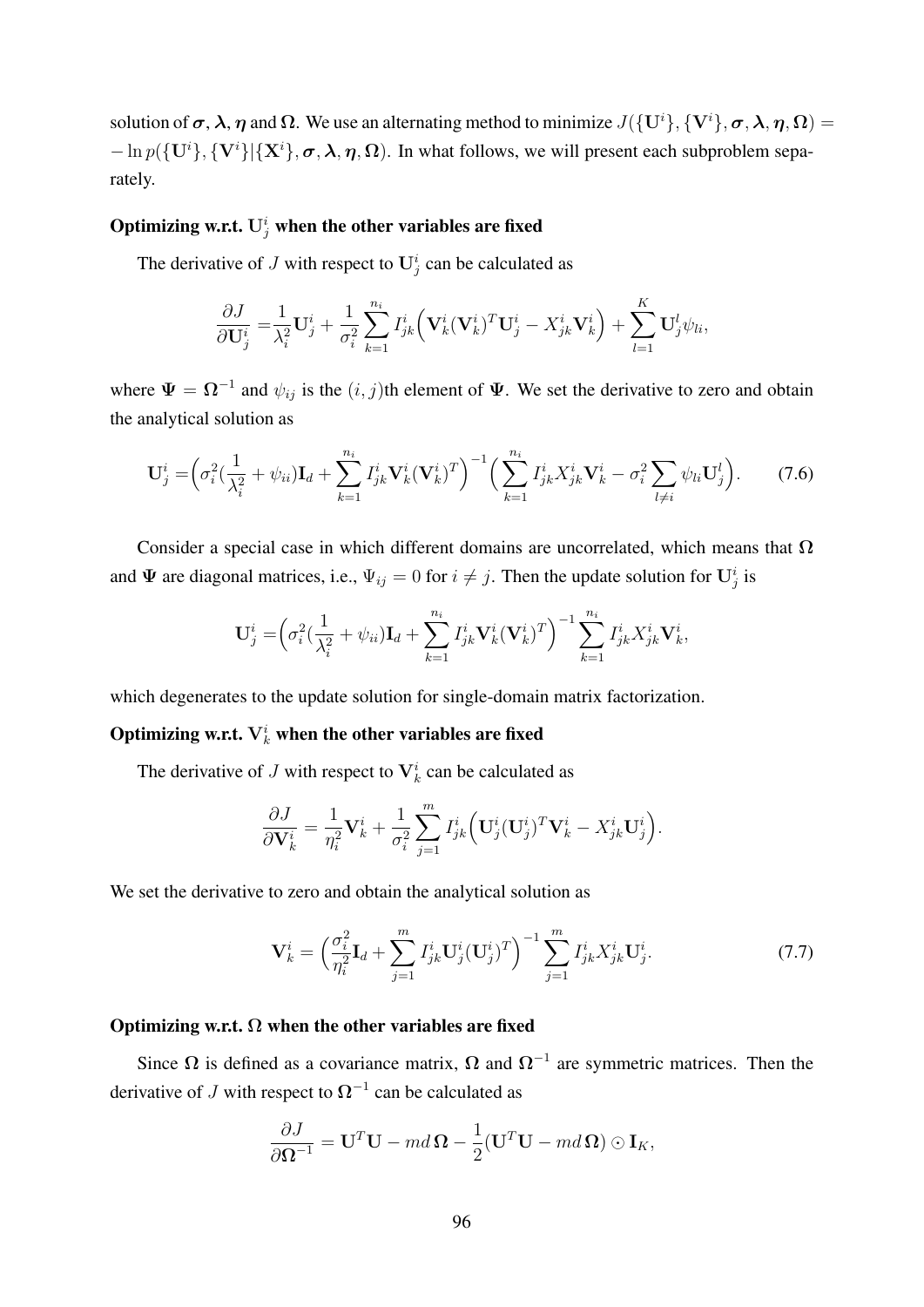where  $\odot$  denotes the Hadamard product which is the matrix elementwise product. We set the derivative to zero and get

$$
\Sigma = \frac{1}{2}(\Sigma \odot \mathbf{I}_K),
$$

where  $\Sigma = U^T U - m d \Omega$ . Then we have

$$
\Sigma_{ii} = \Sigma_{ii}/2 \implies \Sigma_{ii} = 0
$$
  

$$
\Sigma_{ij} = 0, i \neq j,
$$

where  $\Sigma_{ij}$  is the  $(i, j)$ th element of  $\Sigma$ . So  $\Sigma$  is a zero matrix and we obtain the analytical solution for  $\Omega$  as

$$
\Omega = \frac{1}{md} \mathbf{U}^T \mathbf{U}.
$$
 (7.8)

Considering Eq. (7.8), the  $(i, j)$ th element  $\Omega_{ij}$  of  $\Omega$ , which corresponds to the covariance between the *i*th and *j*th domains, can be computed as

$$
\Omega_{ij} = \frac{1}{md} \Big( \text{vec}(\mathbf{U}^i) \Big)^T \text{vec}(\mathbf{U}^j) = \frac{1}{md} \text{tr} \Big( \mathbf{U}^i (\mathbf{U}^j)^T \Big),
$$

which is the scaled dot product of  $\text{vec}(\mathbf{U}^i)$  and  $\text{vec}(\mathbf{U}^j)$ . Since  $\text{vec}(\mathbf{U}^i)$  is modeled as latent user features in the ith domain, using the dot product to represent covariance matches our intuition.

### Optimizing w.r.t.  $\sigma_i$  when the other variables are fixed

The derivative of J with respect to  $\sigma_i^2$  can be calculated as

$$
\frac{\partial J}{\partial \sigma_i^2} = -\frac{1}{2\sigma_i^4} \sum_{j=1}^m \sum_{k=1}^{n_i} I_{jk}^i \Big(X_{jk}^i - (\mathbf{U}_j^i)^T \mathbf{V}_k^i\Big)^2 + \frac{1}{2\sigma_i^2} \sum_{j=1}^m \sum_{k=1}^{n_i} I_{jk}^i.
$$

We set the derivative to zero and obtain the analytical solution as

$$
\sigma_i^2 = \frac{\sum_{j=1}^m \sum_{k=1}^{n_i} I_{jk}^i \left( X_{jk}^i - (\mathbf{U}_j^i)^T \mathbf{V}_k^i \right)^2}{\sum_{j=1}^m \sum_{k=1}^{n_i} I_{jk}^i}.
$$
(7.9)

### Optimizing w.r.t.  $\lambda_i$  when the other variables are fixed

The derivative of J with respect to  $\lambda_i^2$  can be calculated as

$$
\frac{\partial J}{\partial \lambda_i^2} = -\frac{1}{2\lambda_i^4} \sum_{j=1}^m (\mathbf{U}_j^i)^T \mathbf{U}_j^i + \frac{md}{2\lambda_i^2}.
$$

We set the derivative to zero and obtain the analytical solution as

$$
\lambda_i^2 = \frac{1}{md} \sum_{j=1}^m (\mathbf{U}_j^i)^T \mathbf{U}_j^i.
$$
 (7.10)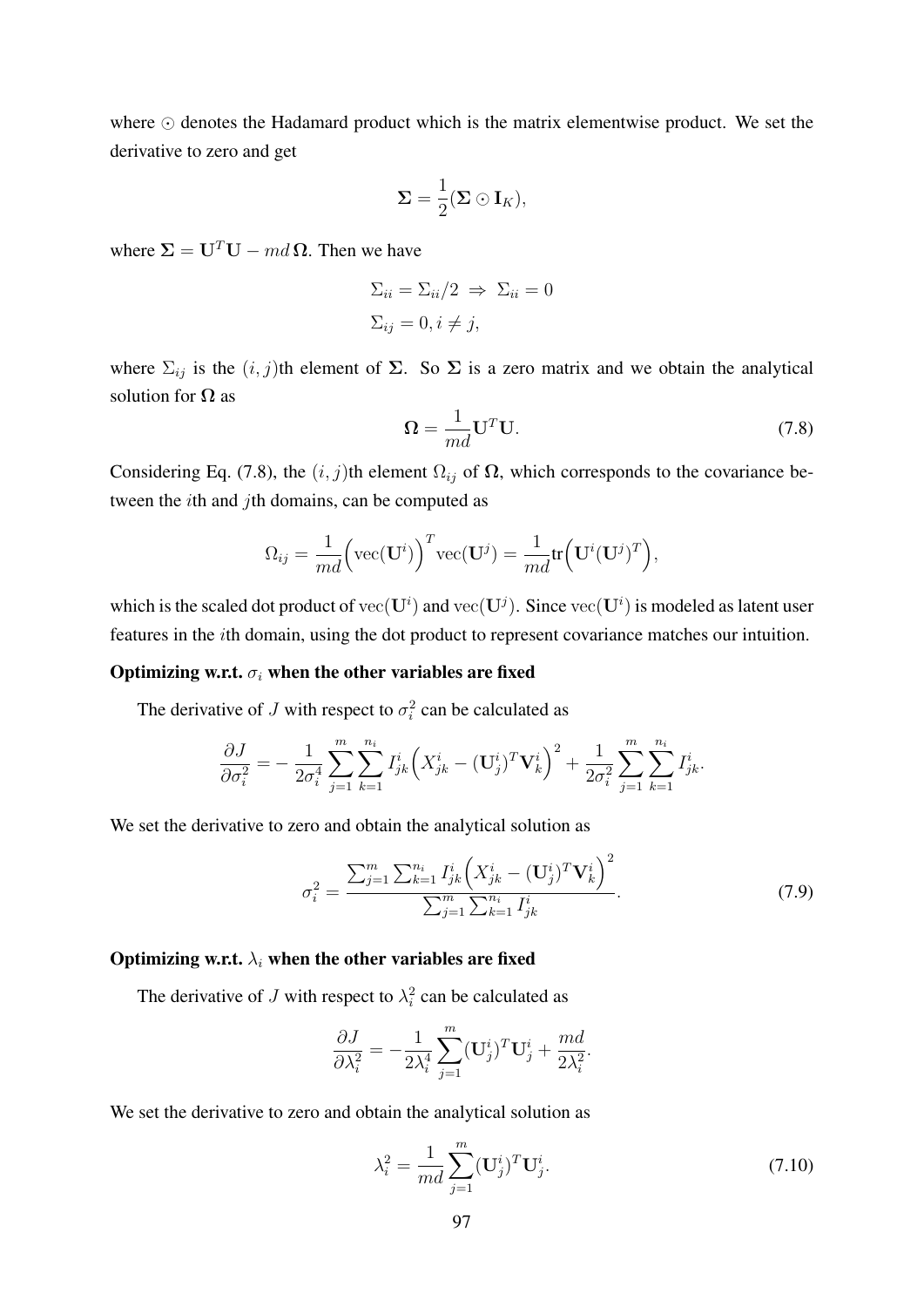### Optimizing w.r.t.  $\eta_i$  when the other variables are fixed

The derivative of J with respect to  $\eta_i^2$  can be calculated as

$$
\frac{\partial J}{\partial \eta_i^2} = -\frac{1}{2\eta_i^4}\sum_{k=1}^{n_i} (\mathbf{V}_k^i)^T \mathbf{V}_k^i + \frac{d n_i}{2\eta_i^2}.
$$

We set the derivative to zero and obtain the analytical solution as

$$
\eta_i^2 = \frac{1}{dn_i} \sum_{k=1}^{n_i} (\mathbf{V}_k^i)^T \mathbf{V}_k^i.
$$
 (7.11)

### 7.2.2 Discussions

To gain more insights into our method, we plug Eqs. (7.8), (7.10) and (7.11) into

 $J({\{\mathbf{U}^i\}, {\{\mathbf{V}^i\}}, \sigma, \boldsymbol{\lambda}, \boldsymbol{\eta}, \boldsymbol{\Omega}}).$  By ignoring some constant terms,  $J({\{\mathbf{U}^i\}, {\{\mathbf{V}^i\}}, \sigma, \boldsymbol{\lambda}, \boldsymbol{\eta}, \boldsymbol{\Omega}})$  can be reformulated as

$$
J(\{\mathbf{U}^{i}\}, \{\mathbf{V}^{i}\}, \sigma, \lambda, \eta, \Omega)
$$
\n
$$
= \sum_{i=1}^{K} \frac{1}{2\sigma_{i}^{2}} \sum_{j=1}^{m} \sum_{k=1}^{n_{i}} I_{jk}^{i} \left(X_{jk}^{i} - (\mathbf{U}_{j}^{i})^{T} \mathbf{V}_{k}^{i}\right)^{2} + \frac{1}{2} \sum_{i=1}^{K} (\ln \sigma_{i}^{2} \sum_{j=1}^{m} \sum_{k=1}^{n_{i}} I_{jk}^{i}) + \frac{md}{2} \sum_{i=1}^{K} \ln \left(\sum_{j=1}^{m} (\mathbf{U}_{j}^{i})^{T} \mathbf{U}_{j}^{i}\right) + \sum_{i=1}^{K} \frac{dn_{i}}{2} \ln \left(\sum_{k=1}^{n_{i}} (\mathbf{V}_{k}^{i})^{T} \mathbf{V}_{k}^{i}\right) + \frac{1}{2 (md)^{K-1}} \ln |\mathbf{U}^{T} \mathbf{U}|.
$$
\n(7.12)

The first term in Eq. (7.12) measures the empirical loss on the observed ratings, the second term penalizes the complexity of  $\sigma$ , the third and fifth terms penalize the complexity of  $\{U^i\}$ , and the fourth term penalizes the complexity of  $\{V^i\}$ .

Since

$$
\ln\Big(\sum_{j=1}^m (\mathbf{U}_j^i)^T \mathbf{U}_j^i\Big) = \ln \text{tr}\Big(\mathbf{U}^i (\mathbf{U}^i)^T\Big)
$$

$$
\ln \Big(\sum_{k=1}^{n_i} (\mathbf{V}_k^i)^T \mathbf{V}_k^i\Big) = \ln \text{tr}\Big(\mathbf{V}^i (\mathbf{V}^i)^T\Big),
$$

which are related to the trace norms of  $U^i$  and  $V^i$  (Srebro et al., 2005), the third and fourth terms in Eq. (7.12) penalize the ranks of  $\mathbf{U}^i$  and  $\mathbf{V}^i$ , respectively (Fazel et al., 2001). Moreover, according to (Fazel et al., 2003), using the last term in Eq. (7.12) is to minimize the product of all singular values of  $U^i$  which is related to the rank of  $U^i$ .

## 7.3 Incorporation of Link Function

In the above model, the likelihood for the ratings is Gaussian as defined in Eq. (7.1). However, since the ratings are discrete integral values, Gaussian likelihood is not very suitable and hence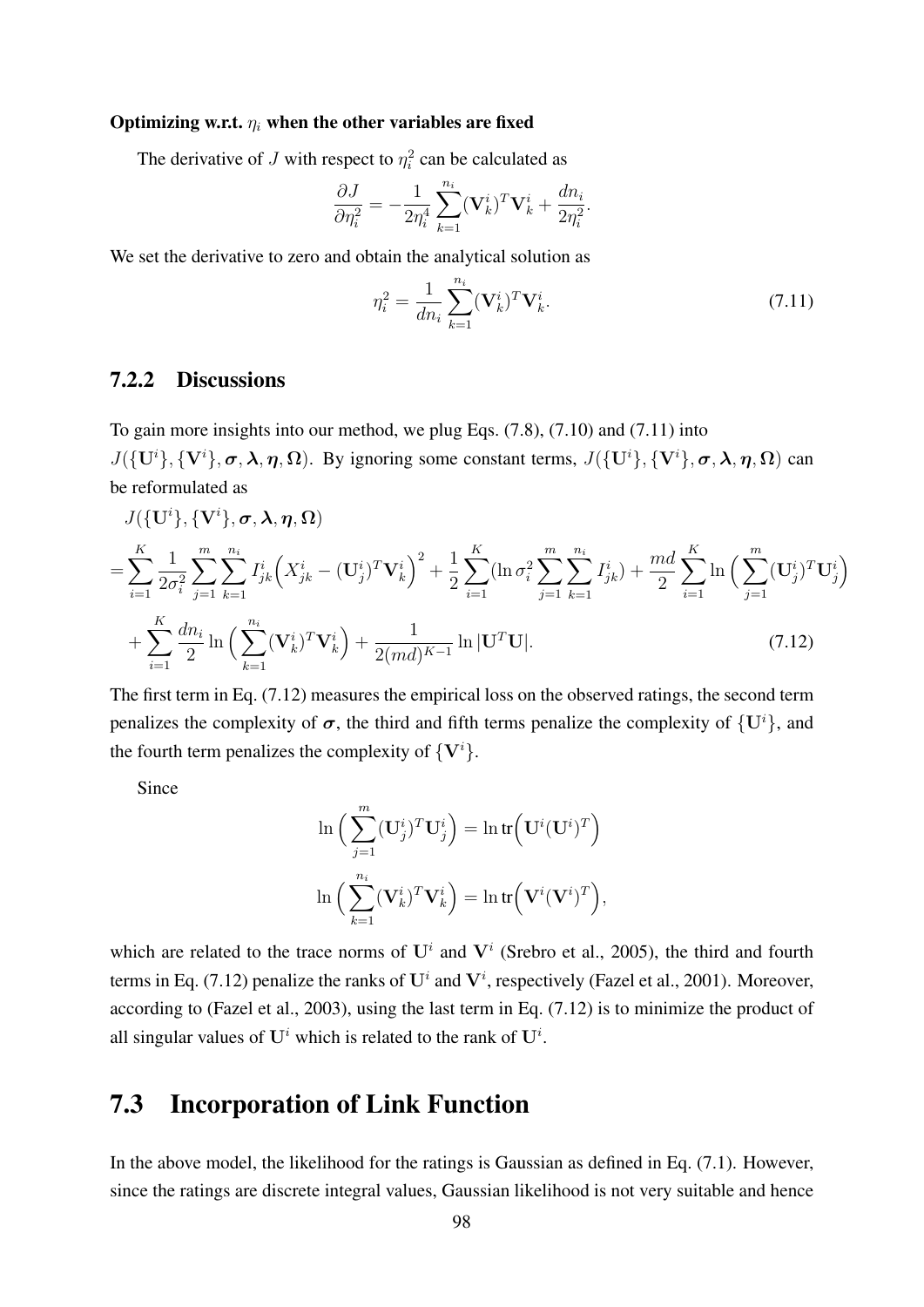using it may affect the performance of our model. Here we consider a modification of our model which first transforms the original ratings by a so-called link function and then applies the above model on the transformed ratings. In what follows, we will present this modification in detail.

The link function for the *i*th domain is denoted by  $g_i(\cdot; \theta_i)$  which is parameterized by  $\theta_i$ . We require  $g_i$  to be monotonically increasing and mapping onto the whole real line; otherwise the probability measure will not be preserved after the transformation. The transformed ratings are denoted by latent variables  $Z_{jk}^i = g_i(X_{jk}^i)$ . Similar to Eq. (7.1), the likelihood is defined on  $Z^i_{jk}$  as

$$
p(\mathbf{Z}^i | \mathbf{U}^i, \mathbf{V}^i, \sigma_i) = \prod_{j=1}^m \prod_{k=1}^{n_i} \left[ \mathcal{N}(Z_{jk}^i | (\mathbf{U}_j^i)^T \mathbf{V}_k^i, \sigma_i^2) \right]^{I_{jk}^i}.
$$

Then, using the Jacobian transformation, we obtain the likelihood on  $X^i$  as

$$
p(\mathbf{X}^{i}|\mathbf{U}^{i},\mathbf{V}^{i},\sigma_{i}) = \prod_{j=1}^{m} \prod_{k=1}^{n_{i}} \left[ \mathcal{N}\Big(g_{i}(X_{jk}^{i})|(\mathbf{U}_{j}^{i})^{T}\mathbf{V}_{k}^{i},\sigma_{i}^{2}\Big) g'_{i}(X_{jk}^{i}) \right]^{I_{jk}^{i}},\tag{7.13}
$$

where  $g_i'(\cdot)$  denotes the derivative function of  $g_i(\cdot)$ . For simplicity of discussion, we assume that different domains share the same link function, i.e.,  $g_i(\cdot) = g_j(\cdot)$ ,  $\forall i \neq j$ . We denote the common link function as  $g(\cdot)$  which is parameterized by  $\theta$ .

For parameter learning, we still maximize the log-posterior to get the MAP solution of  $\{U^i\}$ and  $\{V^i\}$  and the MLE solution of the model parameters including  $\sigma$ ,  $\lambda$ ,  $\eta$ ,  $\Omega$  and  $\theta$ . In this way, both the original model parameters in the above section and the parameters of the link function are learned simultaneously under the same probabilistic framework. We still use an alternating method to optimize the objective function.

In detail, the negative log-posterior of the whole data is computed as

$$
J_{1}(\{\mathbf{U}^{i}\}, \{\mathbf{V}^{i}\}, \boldsymbol{\sigma}, \boldsymbol{\lambda}, \boldsymbol{\eta}, \boldsymbol{\Omega}, \boldsymbol{\theta})
$$
\n
$$
= \sum_{i=1}^{K} \frac{1}{2\sigma_{i}^{2}} \sum_{j=1}^{m} \sum_{k=1}^{n_{i}} I_{jk}^{i} \Big(g(X_{jk}^{i}) - (\mathbf{U}_{j}^{i})^{T} \mathbf{V}_{k}^{i}\Big)^{2} + \sum_{i=1}^{K} \frac{1}{2\lambda_{i}^{2}} \sum_{j=1}^{m} (\mathbf{U}_{j}^{i})^{T} \mathbf{U}_{j}^{i} + \sum_{i=1}^{K} \frac{1}{2\eta_{i}^{2}} \sum_{k=1}^{n_{i}} (\mathbf{V}_{k}^{i})^{T} \mathbf{V}_{k}^{i}
$$
\n
$$
+ \frac{1}{2} \sum_{i=1}^{K} (\ln \sigma_{i}^{2} \sum_{j=1}^{m} \sum_{k=1}^{n_{i}} I_{jk}^{i}) + \frac{md}{2} \sum_{i=1}^{K} \ln \lambda_{i}^{2} + \sum_{i=1}^{K} \frac{dn_{i}}{2} \ln \eta_{i}^{2} + \frac{1}{2} \text{tr}(\mathbf{U}\boldsymbol{\Omega}^{-1}\mathbf{U}^{T}) + \frac{md}{2} \ln |\boldsymbol{\Omega}|
$$
\n
$$
- \sum_{i=1}^{K} \sum_{j=1}^{m} \sum_{k=1}^{n_{i}} I_{jk}^{i} \ln g'(X_{jk}^{i}) + \text{Const.}
$$
\n(7.14)

The update equations for  $\{U^i\}$ ,  $\{V^i\}$ ,  $\sigma$ ,  $\lambda$  and  $\eta$  are similar to Eqs. (7.6)–(7.11) by replacing  $X_{jk}^{i}$  with  $g(X_{jk}^{i})$ . For the learning of  $\theta$ , since there is no analytical update solution, we use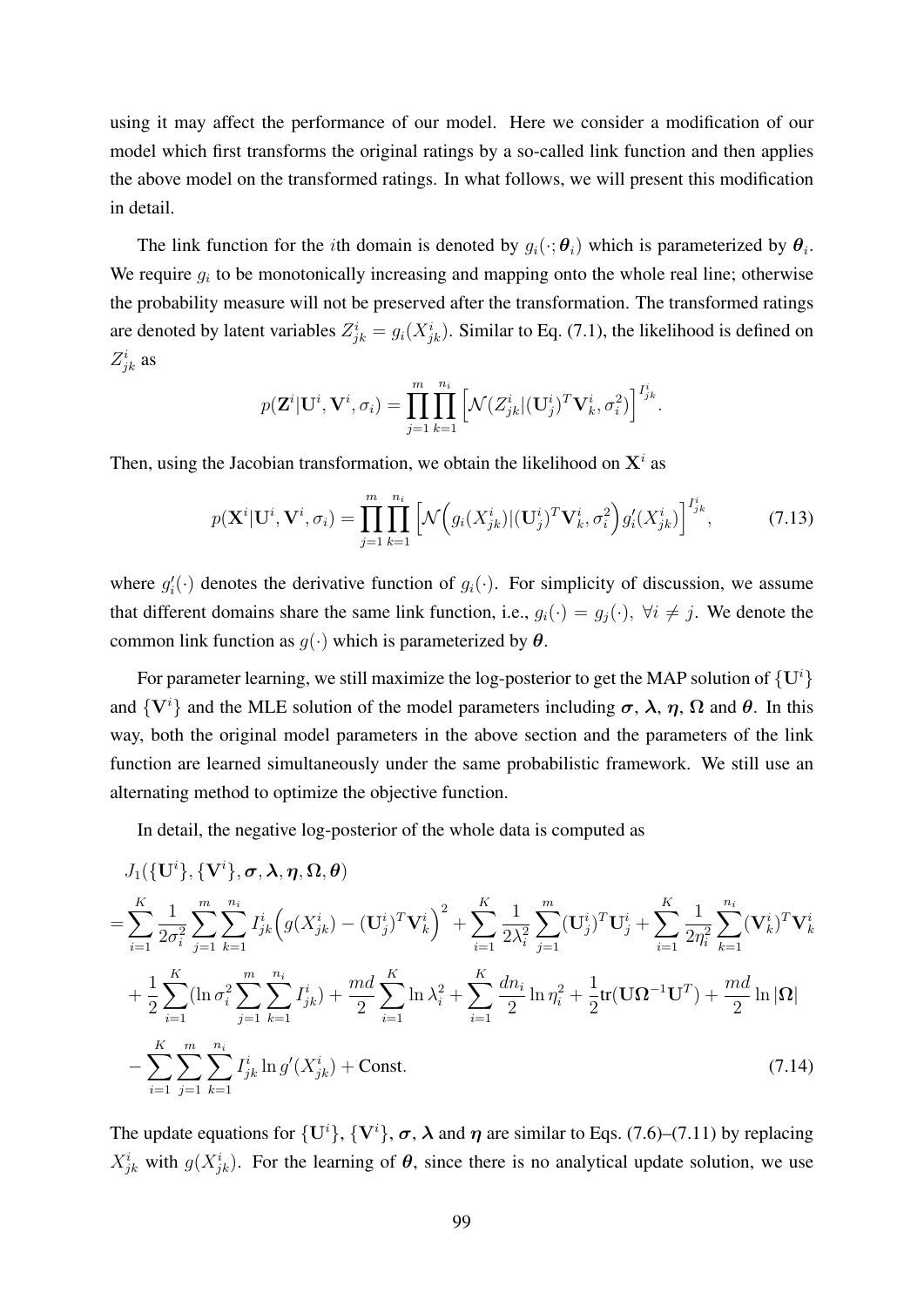a gradient-based method such as the scaled conjugate gradient method<sup>1</sup> to update  $\theta$ . More specifically, the gradient of  $J_1$  with respect to  $\theta_l$ , the *l*th element of  $\theta$ , is computed as

$$
\frac{\partial J_1}{\partial \theta_l} = \sum_{i=1}^K \frac{1}{\sigma_i^2} \sum_{j=1}^m \sum_{k=1}^{n_i} I_{jk}^i \Big( g(X_{jk}^i) - (\mathbf{U}_j^i)^T \mathbf{V}_k^i \Big) \frac{\partial g(X_{jk}^i)}{\partial \theta_l} - \sum_{i=1}^K \sum_{j=1}^m \sum_{k=1}^{n_i} I_{jk}^i \frac{\partial \ln g'(X_{jk}^i)}{\partial \theta_l}.
$$

When we want to predict the  $(q, r)$ th element in  $\mathbf{X}^i$ , we first predict the latent variable  $Z_{qr}^i$ as

$$
\tilde{Z}_{qr}^i = (\mathbf{U}_q^i)^T \mathbf{V}_r^i,
$$

and then the prediction for  $X_{qr}^i$  is computed as

$$
\tilde{X}^i_{qr} = g^{-1}(\tilde{Z}^i_{qr}),
$$

where  $g^{-1}(\cdot)$  denotes the inverse function of  $g(\cdot)$ . When  $g(\cdot)$  has a simple form, we can easily find the form of  $g^{-1}(\cdot)$ ; when  $g^{-1}(\cdot)$  is not easy to obtain, we can use numerical methods such as the bisection method to find the unique root of the equation  $g(x) = \tilde{Z}_{qr}^i$  due to the monotonic property of  $g(\cdot)$ .

In our experiments, we use  $g(x) = a \ln(bx + c) + d(a, b, c > 0, d \in \mathbb{R})$  as the link function. Here  $g(x)$  is monotonically increasing and its domain is the set of all real numbers.

## 7.4 Related Work

There is little previous work on the MCF problem. The most related one is (Singh & Gordon, 2008) which proposes a collective matrix factorization (CMF) method for CF. In the case of MCF, the collective matrix factorization method requires a common latent user feature matrix U which is shared by all domains. However, in real applications in which different domains have heterogenous properties, this requirement is not very reasonable. Our model can be viewed as a generalization of the collective matrix factorization method where each domain has its own latent user feature matrix and the correlation matrix between different domains is learned to improve the performance of all rating problems in all domains. In this sense, collective matrix factorization can be viewed as a special case of our model by restricting all  $U^i$  to be identical. Moreover, a transfer collaborative filtering model was proposed in (Li et al., 2009) which aims at improving the performance of a rating problem with very sparse data with the help of another rating problem which has denser rating data. However, the objective of (Li et al., 2009) is different from ours. For example, the model in (Li et al., 2009) is to improve one rating problem with the help of another rating problem, but in our case, we want to improve the performance of all rating problems in all domains simultaneously. Moreover, the model in (Li et al., 2009)

<sup>1</sup>http://www.kyb.tuebingen.mpg.de/bs/people/carl/code/minimize/minimize.m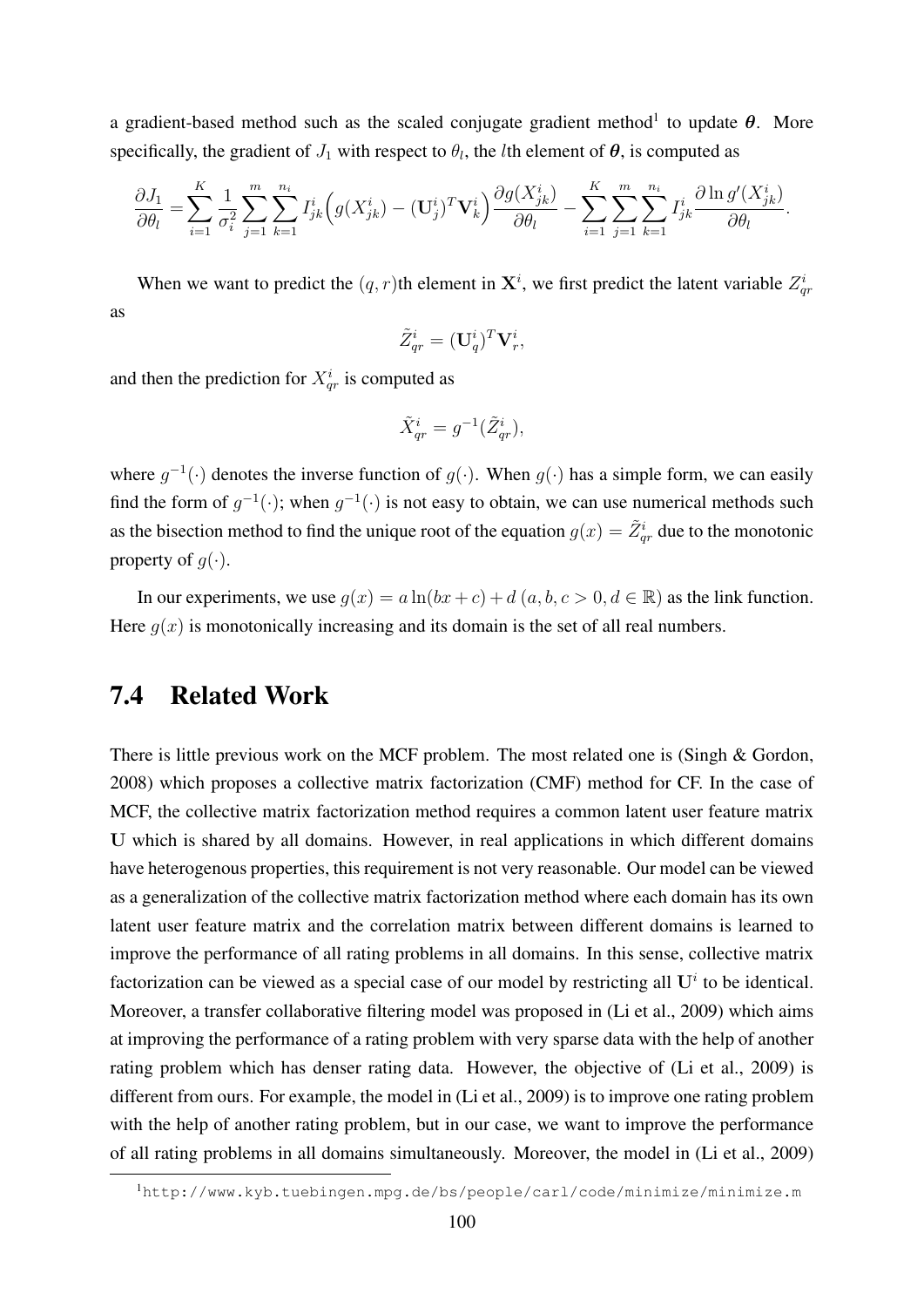seems to work only for problems with two domains while our model can work for two or more domains in the same way.

# 7.5 Experiments

In this section, we report some experiments on two real-world datasets along with our analysis on the results.

## 7.5.1 Experimental Settings

We test the proposed methods on two public-domain recommendation datasets in which the items come from different domains or sub-domains.

### **Datasets**

We use two commonly used datasets in our experiments including one from movie ratings and one from book ratings. In both datasets, the items can be divided into multiple heterogeneous domains.

- MovieLens<sup>2</sup> is a widely used movie recommendation dataset. It contains 100,000 ratings in the scale 1–5. The ratings are given by 943 users on 1,682 movies. Besides the rating information, genre information about movies is also available.
- Book-Crossing<sup>3</sup> is a public book ratings dataset. A subset of the data is used in our experiment, consisting of ratings on books with category information available on Amazon.com. The subset contains 56,148 ratings in the scale 1–10 and these ratings are given by 28,503 users on 9,009 books.

For the MovieLens dataset, we use the five most popular genres to define the domains, whereas for the Book-Crossing dataset, we use the five general book categories. We randomly select 80% of the rating data from each domain to form the training set and the rest for the test set. Each configuration is iterated 10 times in the experiments.

<sup>2</sup>http://www.grouplens.org/

<sup>3</sup>http://www.informatik.uni-freiburg.de/∼cziegler/BX/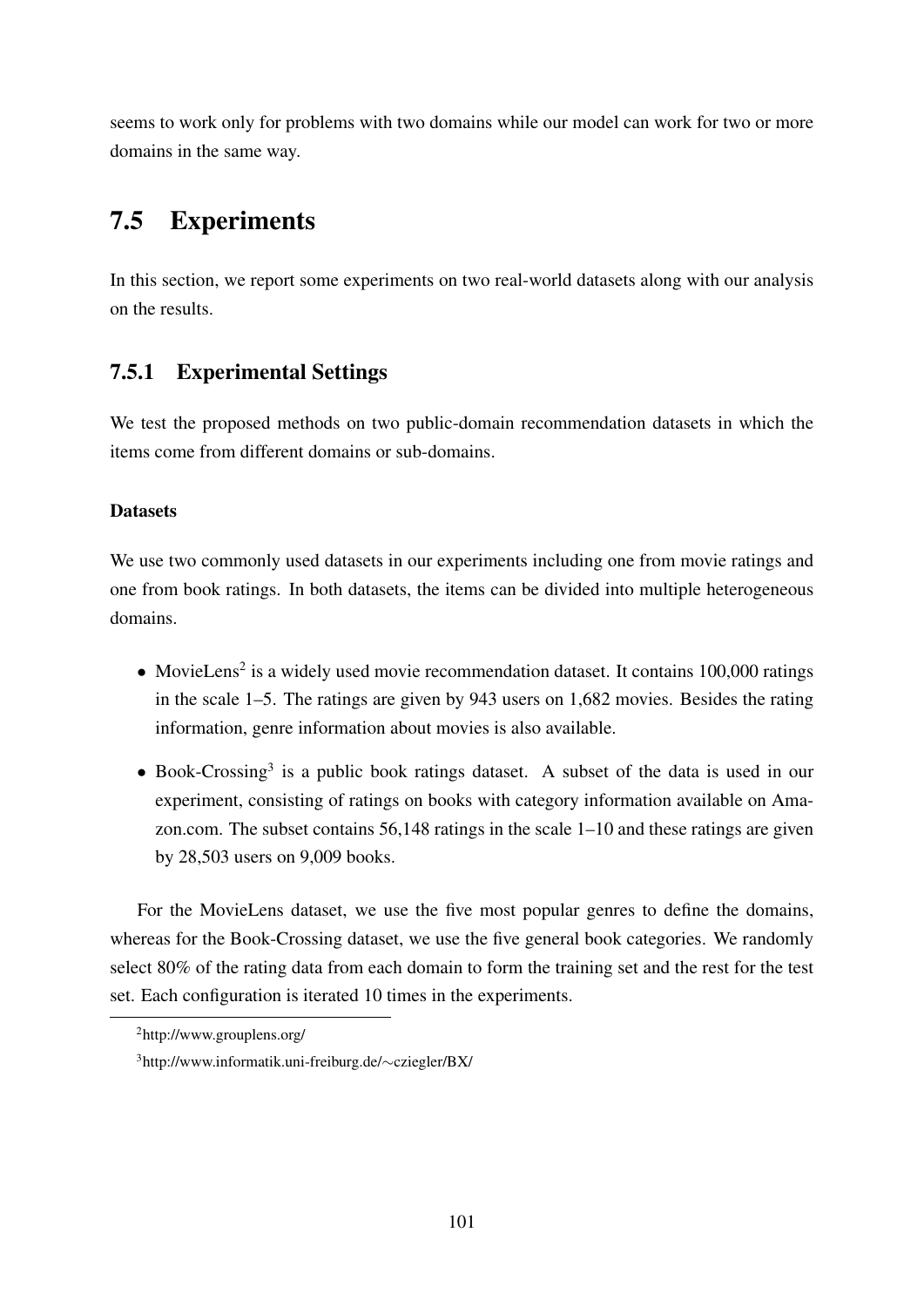### Evaluation Metric

In this chapter, we use root mean squared error (RMSE) as the measure for performance evaluation:

$$
RMSE = \sqrt{\frac{\sum_{i,j}(r_{ij} - \hat{r}_{ij})^2}{N}},
$$
\n(7.15)

where  $r_{ij}$  denotes the ground-truth rating of user i for item j,  $\hat{r}_{ij}$  denotes the predicted rating, and the denominator  $N$  is the number of ratings tested. The smaller the RMSE score, the better the performance.

### Baselines

We compare our proposed models with the following two methods:

- Independent collaborative filtering using probabilistic matrix factorization (PMF), which treats different rating prediction problems in different domains independently.
- Collective matrix factorization (CMF) model (Singh & Gordon, 2008), which handles problems involving multiple matrix factorization tasks.

In the following, we refer to our proposed method in Section 2 as MCF and the one in Section 3 as MCF-LF.

### 7.5.2 Experimental Results

### Parameter Setting

An appealing advantage of our probabilistic model is that it has very few parameters to set. In fact, the only parameter that needs to be set is the latent dimensionality d. Figure 7.1 shows the effect of the latent dimensionality on the performance of MCF for a subset of the MovieLens dataset. We can see that the performance in terms of RMSE does not change much after d reaches 10. Therefore, we set  $d$  to 10 in the following experiments. Other parameters in PMF, CMF, MCF, MCF-LF are randomly generated.

### **Results**

Table 7.1 shows the experimental results on the MovieLens dataset. We can see that our proposed models have the best performance. The models that take multiple domains into consideration (CMF, MCF, MCF-LF) perform better than PMF which treats different domains independently. MCF, which can learn the similarities between different rating prediction problems, performs better than CMF, demonstraing the effectiveness of exploiting the relationships between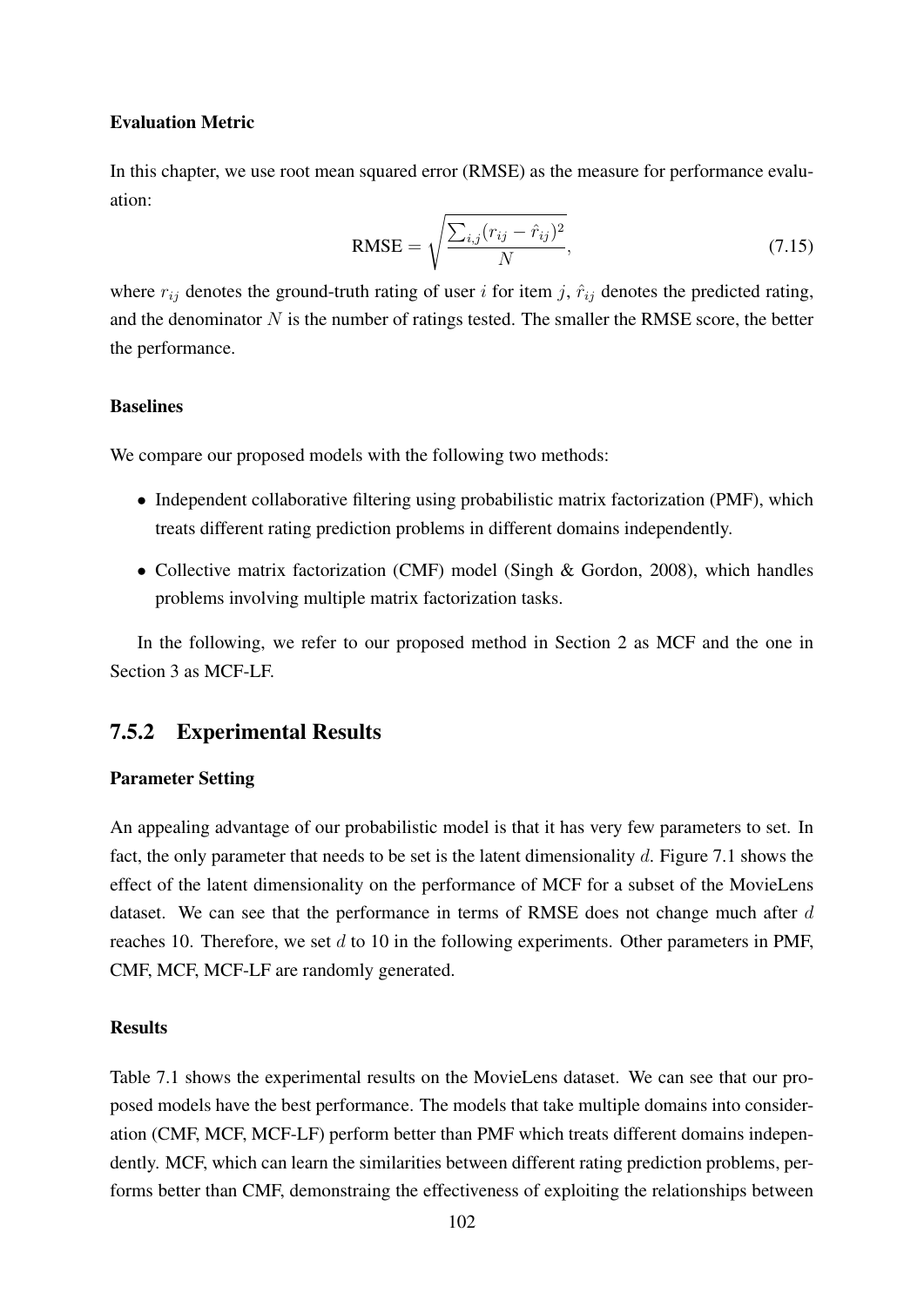

Figure 7.1: Effect of the latent feature dimensionality on the performance of rating prediction for a subset of the MovieLens data.

different domains. Comparing MCF with its variant MCF-LF which has the link function, we can conclude that the link function brings about performance improvement consistently over all domains.

Table 7.1: Comparison of different methods on the MovieLens data. Each column records the RMSE scores on one domain and the last column records the RMSE score on the total testing data. Each row records the mean RMSE of the corresponding method over 10 trials. 1st domain: 'Comedy'; 2nd domain: 'Romance'; 3rd domain: 'Drama'; 4th domain: 'Action'; 5th domain: 'Thriller'.

| Method     | 1st domain | 2nd domain | 3rd domain | 4th domain | 5th domain | Total   |
|------------|------------|------------|------------|------------|------------|---------|
| <b>PMF</b> | 0.9642     | 1.2104     | 0.9377     | 1.0035     | 1.0352.    | 1.0092. |
| <b>CMF</b> | 0.8272     | 0.7977     | 0.8120     | 0.7945     | 0.7987     | 0.8088  |
| <b>MCF</b> | 0.8061     | 0.7914     | 0.7907     | 0.7761     | 0.7859     | 0.7913  |
| MCF-LF     | 0.8017     | 0.7644     | 0.7806     | 0.7607     | 0.7504     | 0.7755  |

Table 7.2 shows the experimental results on the Book-Crossing dataset. MCF and MCF-LF are also the best among all methods compared. Different from the situation in the MovieLens dataset, the performance of CMF is worse than that of PMF, even though CMF considers multiple domains jointly. The reason can be inferred from the correlation matrix in Table 7.4. Since some domains are uncorrelated (1st and 4th domains, and 2nd and 4th domains), the assumption in CMF that different domains share the same latent user features seems not very reasonable, making the performance of CMF worse than that of PMF. However, since our methods can take the correlations between different domains into consideration, they can achieve better performance.

### Analysis on Correlation Matrix

Table 7.3 shows the correlation matrix between five domains learned from the MovieLens dataset, which seems consistent with intuition. For example, the genres 'Comedy' and 'Thriller' have the smallest correlation while 'Romance' and 'Drama' have the largest one. For the genre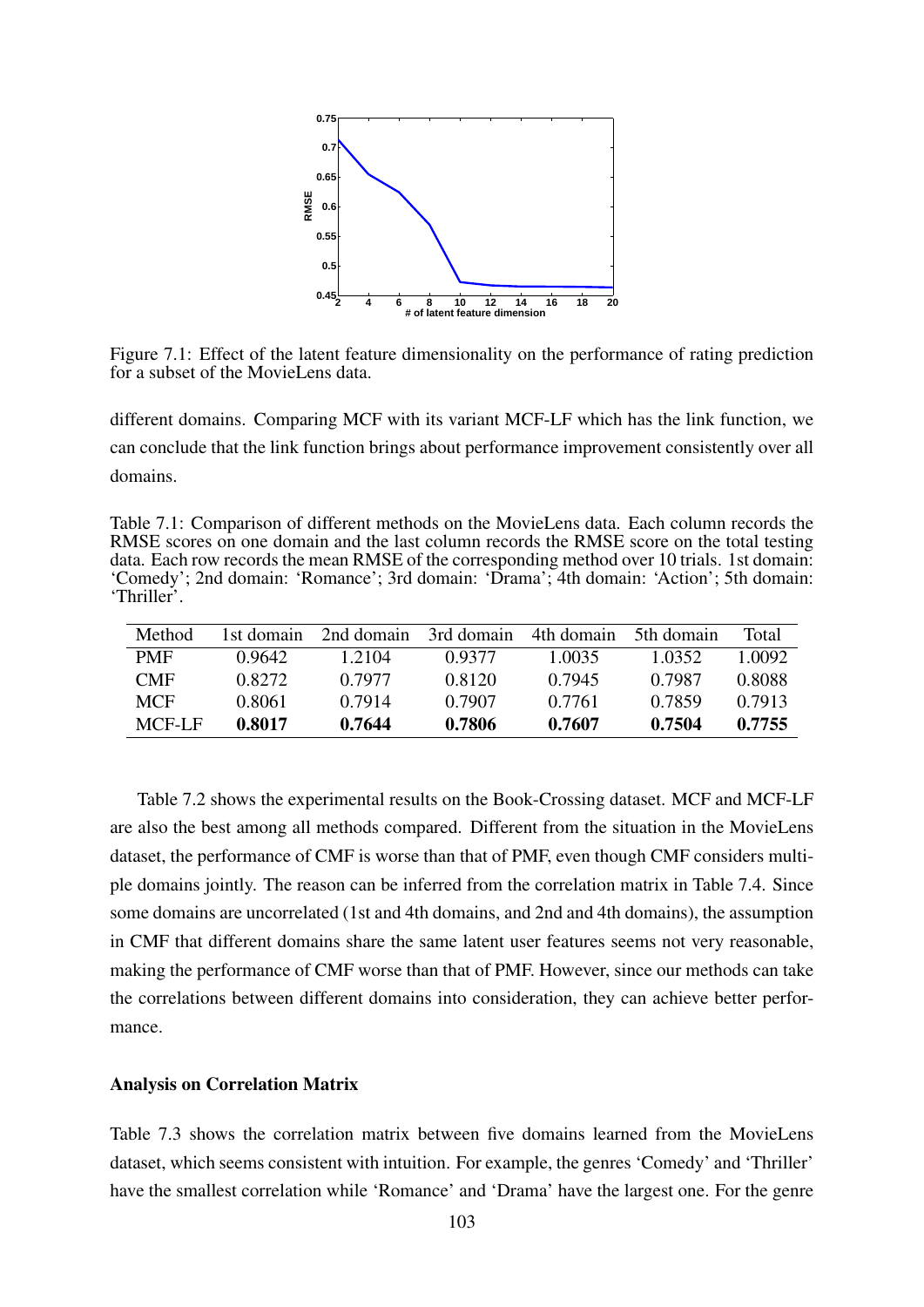Table 7.2: Comparison of different methods on the Book-Crossing data. Each column records the RMSE scores on one domain and the last column records the RMSE score on the total testing data. Each row records the mean RMSE of the corresponding method over 10 trials. 1st domain: 'Mystery & Thrillers'; 2nd domain: 'Science Fiction & Fantasy'; 3rd domain: 'Science'; 4th domain: 'Business & Investing'; 5th domain: 'Religion & Spirituality'.

| Method     | 1st domain. | 2nd domain | 3rd domain | 4th domain | 5th domain | Total  |
|------------|-------------|------------|------------|------------|------------|--------|
| <b>PMF</b> | 0.9180      | 0.9795     | 0.8308     | 0.8699     | 0.8812     | 0.9269 |
| <b>CMF</b> | 0.9620      | 1.0207     | 0.9777     | 0.8465     | 1.0449     | 0.9960 |
| <b>MCF</b> | 0.7023      | 0.7046     | 0.7585     | 0.7555     | 0.7371     | 0.7158 |
| MCF-LF     | 0.5686      | 0.5791     | 0.6047     | 0.6001     | 0.5953     | 0.5811 |

'Action', we can see that the other genres are ranked into order as: 'Thriller', 'Romance', 'Drama', and 'Comedy', which matches our intuition.

Table 7.4 shows the correlation matrix between five domains learned from the Book-Crossing dataset. Some relations between different domains revealed also seem intuitive. For example, the categories 'Mystery & Thrillers' and 'Business & Investing' have nearly zero correlation and the same is true for 'Science Fiction & Fantasy' and 'Business & Investing'. Also, categories 'Science' and 'Religion & Spirituality' have the largest correlation.

Table 7.3: Mean of correlation matrix learned by MCF-LF on the MovieLens data in different domains. 1st domain: 'Comedy'; 2nd domain: 'Romance'; 3rd domain: 'Drama'; 4th domain: 'Action'; 5th domain: 'Thriller'.

| 1st | 2nd 3rd | 4th                                    | .5th |
|-----|---------|----------------------------------------|------|
|     |         | 1st 1.0000 0.8837 0.8584 0.8319 0.8302 |      |
|     |         | 2nd 0.8837 1.0000 0.9288 0.8855 0.8805 |      |
|     |         | 3rd 0.8584 0.9288 1.0000 0.8647 0.8783 |      |
|     |         | 4th 0.8319 0.8855 0.8647 1.0000 0.9122 |      |
|     |         | 5th 0.8302 0.8805 0.8783 0.9122 1.0000 |      |
|     |         |                                        |      |

Table 7.4: Mean of correlation matrix learned by MCF-LF on the Book-Crossing data in different domains. 1st domain: 'Mystery & Thrillers'; 2nd domain: 'Science Fiction & Fantasy'; 3rd domain: 'Science'; 4th domain: 'Business & Investing'; 5th domain: 'Religion & Spirituality'.

|       | 1st.       | 2nd                                    | 3rd | 4th                  | .5th   |
|-------|------------|----------------------------------------|-----|----------------------|--------|
| 1st - |            | 1.0000 0.6839                          |     | 0.4973 0.0137 0.3887 |        |
|       | 2nd 0.6839 | 1.0000                                 |     | 0.4636 -0.0489       | 0.6034 |
|       |            | 3rd 0.4973 0.4636 1.0000 0.7270 0.7525 |     |                      |        |
| 4th.  |            | 0.0137 -0.0489 0.7270 1.0000           |     |                      | 0.6682 |
| 5th   |            | 0.3887 0.6034 0.7525 0.6682 1.0000     |     |                      |        |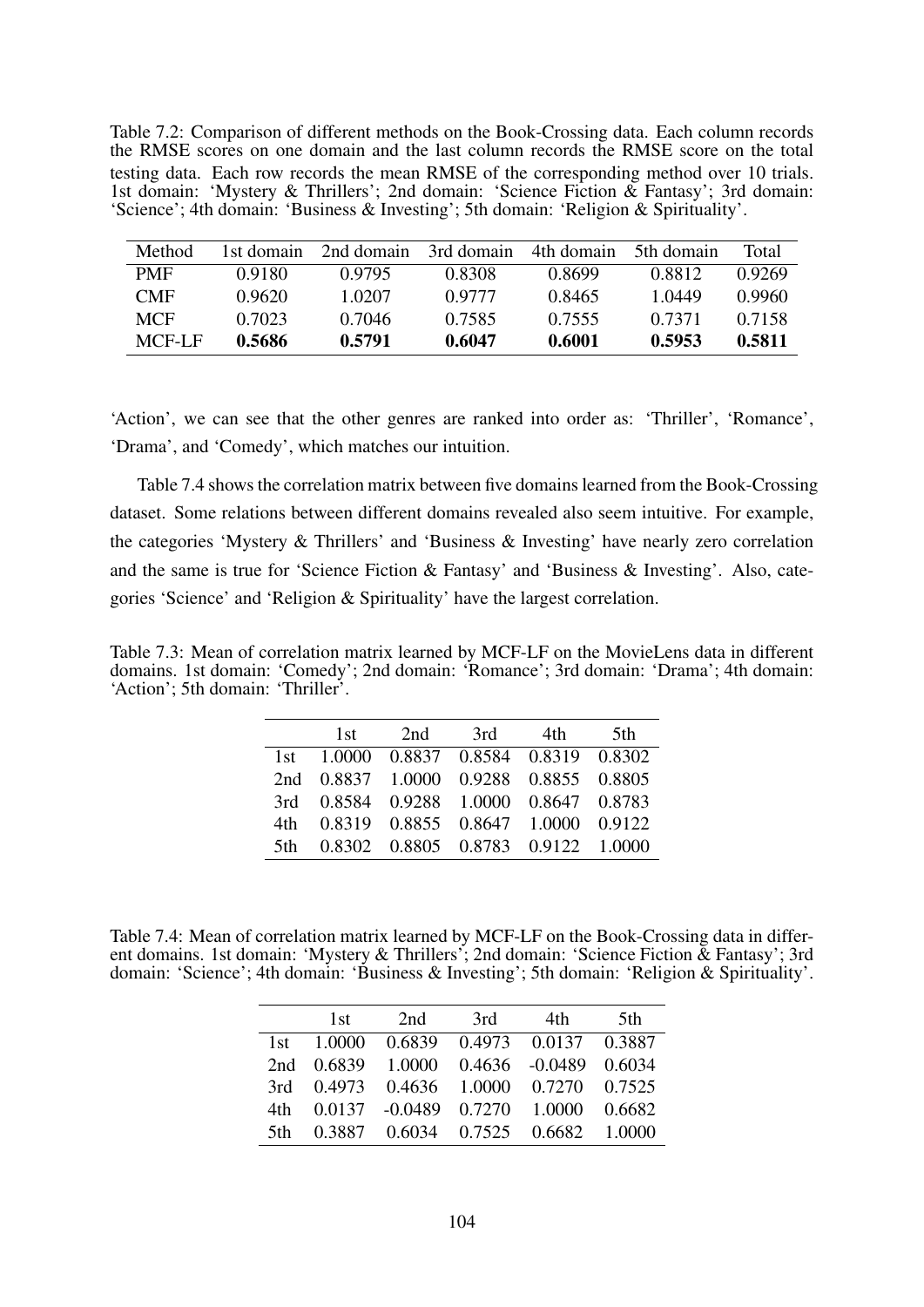# 7.6 Concluding Remarks

In this chapter, we have addressed the multi-domain collaborative filtering problem in which multiple rating prediction problems are jointly learned. We propose a probabilistic model which considers the correlation between different domains when leveraging all rating data together. Experiments conducted on several recommendation datasets demonstrate the effectiveness of our methods.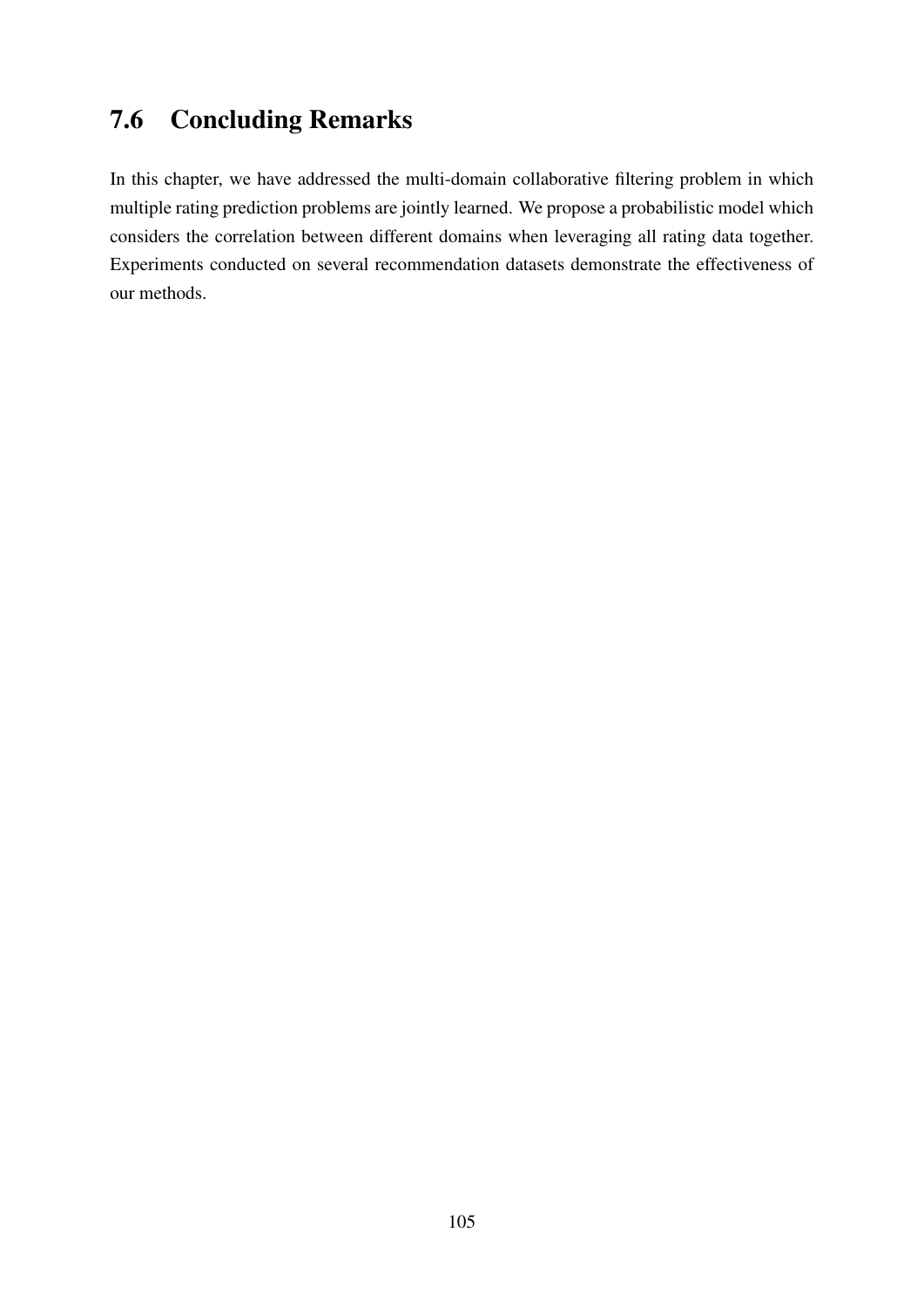# CHAPTER 8

# CONCLUSIONS AND FUTURE WORK

In this chapter, we conclude the whole thesis and propose several possible directions for future pursuit.

## 8.1 Conclusions

In this thesis, we have proposed a series of novel multi-task learning models under a probabilistic framework with the ability to learn the task relationship for multi-task learning. Unlike most existing multi-task learning methods which make some assumptions on task relationships, our methods can be viewed as an adaptive way for multi-task learning to automatically learn them. We briefly summarize our contributions in the following:

- Multi-task relationship learning (MTRL): By utilizing a matrix variate normal distribution as a prior on the model parameters of all tasks, we propose a regularized multi-task learning method called *multi-task relationship learning* (MTRL) to learn the task relationships in the form of a covariance matrix. Similar to regularized single-task learning methods such as the ridge regression and SVM models, MTRL has a convex objective function with global optimal solution. For parameter learning, since MTRL needs to learn the model parameters of each task as well as the task relationships between tasks, an alternating optimization method is used for efficiency. Besides the symmetric multi-task learning setting, we also investigate how to use MTRL in the asymmetric setting. Then we extend MTRL to the general case where the prior becomes other matrix variate distributions, that is, matrix variate  $t$  distribution. Moreover, we also discuss an application of the idea in MTRL on the transfer metric learning problem.
- Multi-task generalized  $t$  process (MTGTP): To utilize the characteristics of Bayesian methods, we propose a *multi-task generalized* t *process* (MTGTP). Different from MTRL where the task covariance matrix has a parametric form and is a point estimation, MTGTP models the task covariance matrix as a random PSD matrix and places an inverse-Wishart prior on it. By utilizing a weighted-space interpretation of the multi-task GP in (Bonilla et al., 2007), we integrate out the random task covariance matrix, leading to the birth of the generalized  $t$  process. By using the generalized  $t$  process as a model prior, we adopt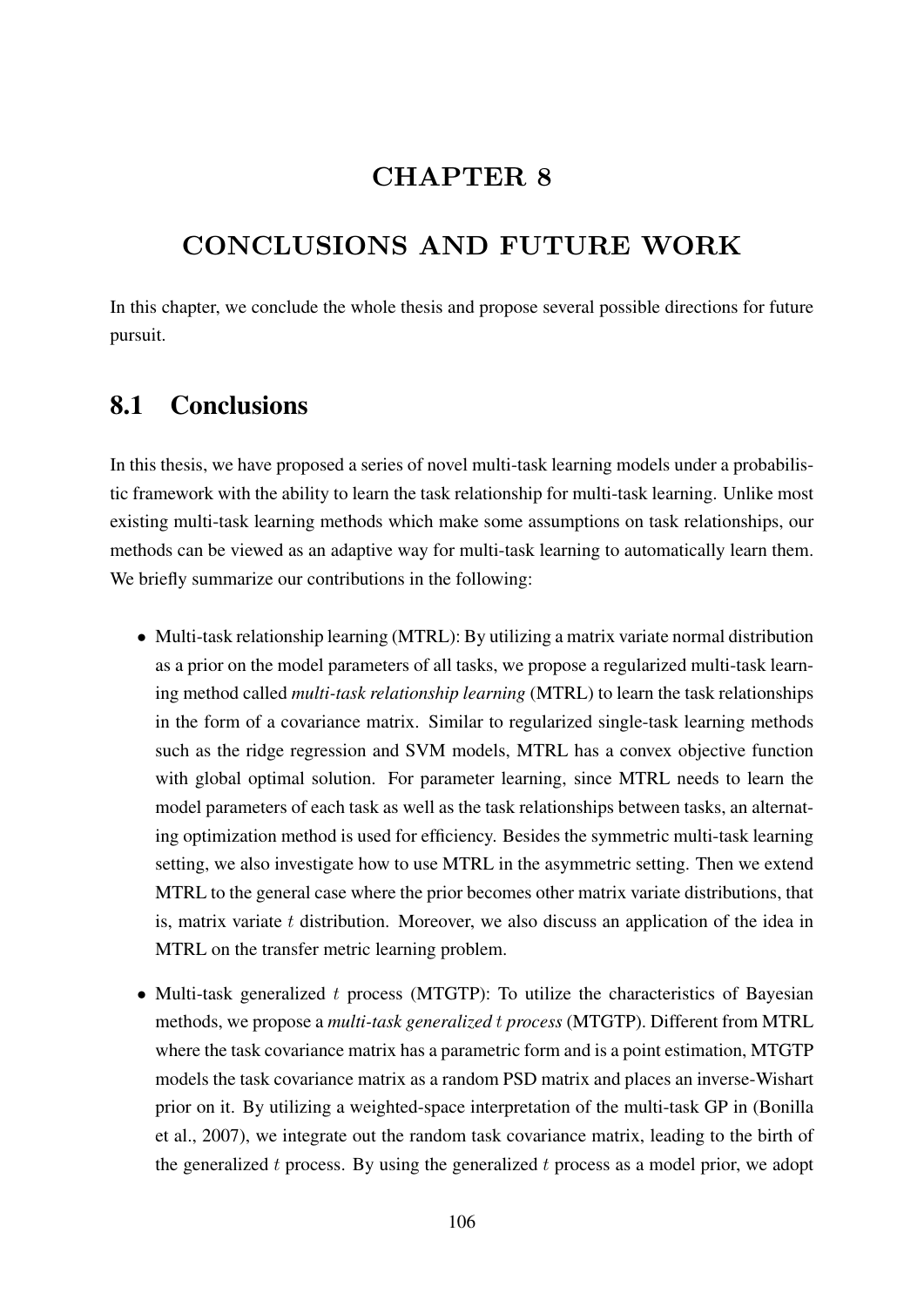the generalized  $t$  noise model as the likelihood of obtaining an analytical marginal likelihood as well as a robust model. Besides the promising empirical results reported for some applications, we also present some theoretical results for MTGTP, that is, asymptotic analysis and learning curve.

- Multi-Task High-Order Task Relationships Learning (MTHOL): We propose a method, which is based on an alternative formulation of MTRL, to learn the high-order task relationships. We propose a matrix variate distribution which is a generalization of the matrix variate normal distribution. We then analyze the properties of this new distribution. By utilizing this new matrix variate distribution as a prior on the model parameters of all tasks, we can learn the model parameters as well as the task relationships under the regularization framework. Inspired by RVM, we also discuss the kernel extension by changing the data representation. Experiments on some benchmark multi-task datasets show the effectiveness of our proposed method.
- Probabilistic Multi-Task Feature Selection (PMTFS): We propose a *probabilistic multitask feature selection* (PMTFS) method by learning the task relationships to alleviate the assumption in existing multi-task feature selection methods that all tasks are similar. By unifying the existing multi-task feature selection method via the  $l_{1,q}$  norm, we first propose a probabilistic interpretation for regularized multi-task feature selection methods. Then based on the probabilistic interpretation, we develop a probabilistic model to learn the task relationships via the matrix variate generalized normal distribution. One byproduct of the proposed method is the learning of the  $q$  parameter which is not covered and also not easy to accomplish for existing multi-task feature selection methods.
- Multi-Domain Collaborative Filtering (MCF): We propose an application of multi-task learning on a collaborative filtering problem where we are given multiple collaborative filtering problems from some related domains with the hope of alleviating the data sparsity problem in each domain and improving the performance in all domains. We use a PMF model for the CF problem in each domain and learn the correlations between different domains in the form of a covariance matrix by imposing a matrix variate normal distribution as a prior on the model parameters of all PMF models. Moreover, by considering the nature of the discrete integral values in the rating matrix, the Gaussian likelihood is not very suitable. Hence we investigate a modification of our model which first transforms the original ratings by a so-called link function and then applies the above model on the transformed ratings. Empirical studies show that the incorporation of the link function leads to the performance improvement, which demonstrates the effectiveness of the link function.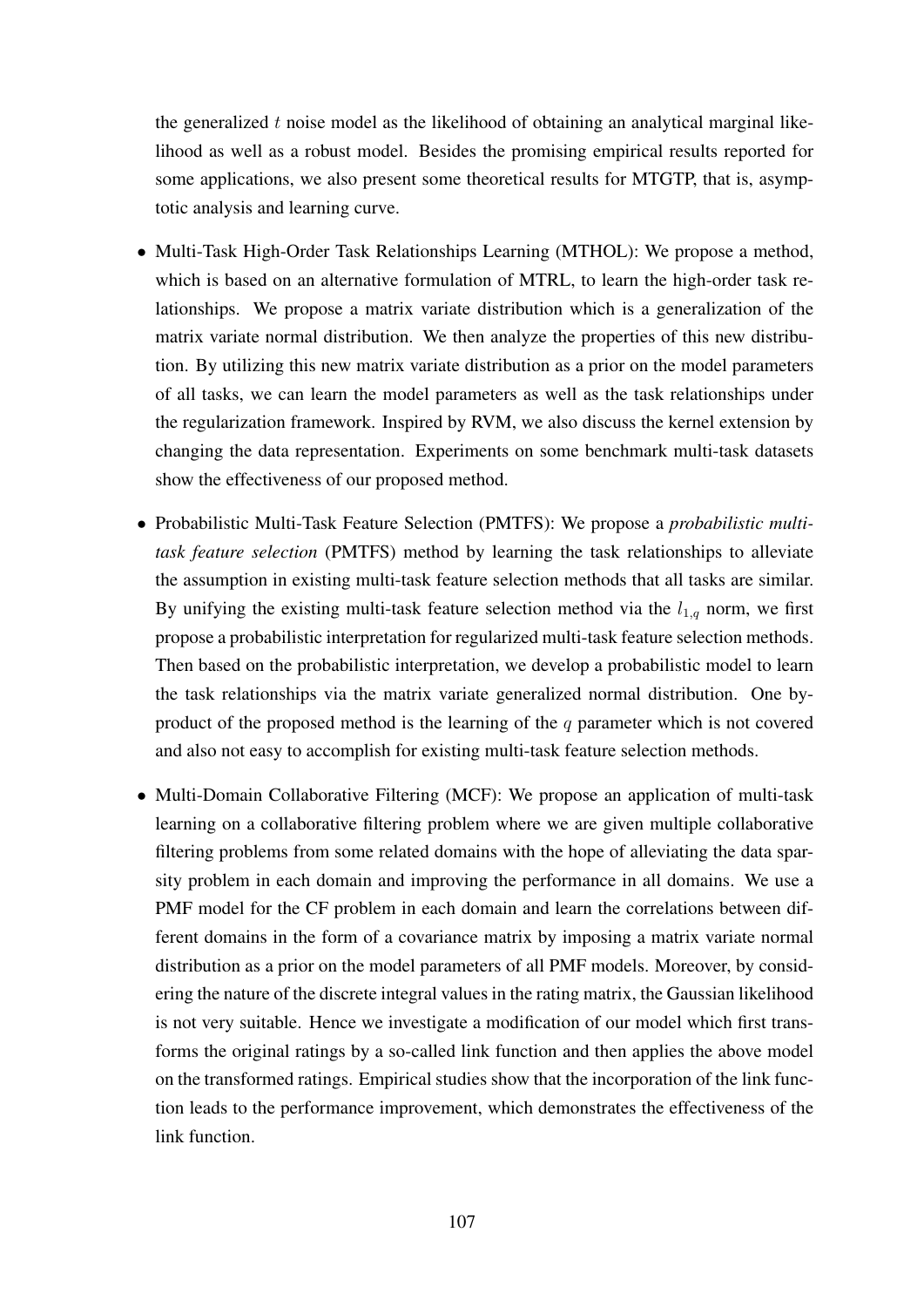## 8.2 Future Work

In our future work, we will pursue the following potential directions:

- A more general implementation for the proposed probabilistic framework: In this thesis, we have used normal distribution and generalized  $t$  distribution for the likelihood and matrix variate normal distribution, matrix variate  $t$  distribution and matrix variate generalized normal distribution for the prior in the proposed probabilistic framework. In our future work, we are interested in considering the methods with other choices for the likelihood and prior. Moreover, we hope to find a way to solve the optimization problem with the prior and likelihood coming from some distribution family.
- Theoretical analysis on the proposed methods: In this thesis, we have shown the effectiveness of our proposed methods empirically by experimenting them on some benchmark multi-task datasets. In our future work, we will investigate the theoretical background of our methods, that is, generalization bound and sample complexity, and hope to prove the effectiveness of our methods over single-task learning methods and the existing multi-task learning methods in the theory.
- Utilization of additional information: In many applications, there is some other additional information, that is, unlabeled data, which can also be used to alleviate the labeled data deficiency problem. Active learning and semi-supervised learning are two main ways to utilize the unlabeled data. In our previous work (Zhang & Yeung, 2009), we have studied the combination of semi-supervised learning and multi-task learning to utilize the unlabeled data in the scenario of multi-task learning. In our future work, we are interested in studying the combination of semi-supervised learning, active learning and multi-task learning to further improve the performance by using the unlabeled data in a better way.
- Application on compressed sensing: Compressed sensing aims at recovering the sparse signal w from a measurement vector  $\mathbf{b} = \mathbf{A} \mathbf{w}$  for a given matrix **A**. Compressed sensing can be extended to the joint compressed sensing model in which the signals are represented as a set of jointly sparse vectors sharing a common set of nonzero elements (Cotter et al., 2005; Chen & Huo, 2006; Sun et al., 2009). Specifically, the joint compressed sensing model considers the reconstruction of the signal represented by a matrix W, which is given by a dictionary (or measurement matrix) A and multiple measurement vector B such that  $B = AW$ . Similar to the PMTFS method introduced in Chapter 6, we can use  $\|\mathbf{W}\|_{1,q}$  to enforce the joint sparsity in W. Since there usually exists noise in the data, the optimization problem of the joint compressed sensing model can be formulated as:  $\min_{\mathbf{W}} \lambda \|\mathbf{W}\|_{1,q} + \|\mathbf{A}\mathbf{W} - \mathbf{B}\|_{2}^{2}$ . This problem is almost identical to the objective function in the PMTFS method except that the loss defines the reconstruction error rather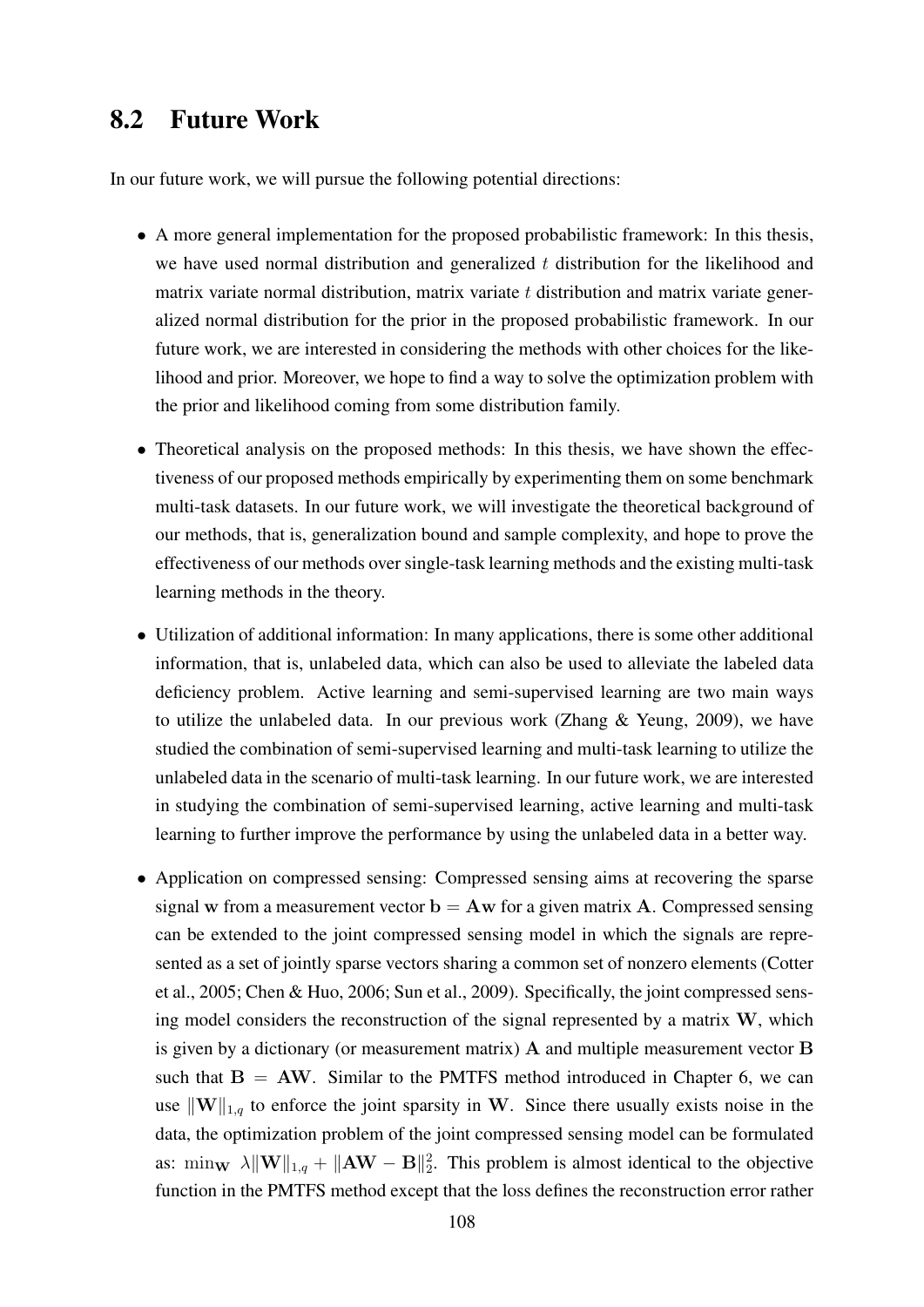than the prediction error. So we can use the PMTFS model in Chapter 6 to develop a probabilistic model for the joint compressed sensing model.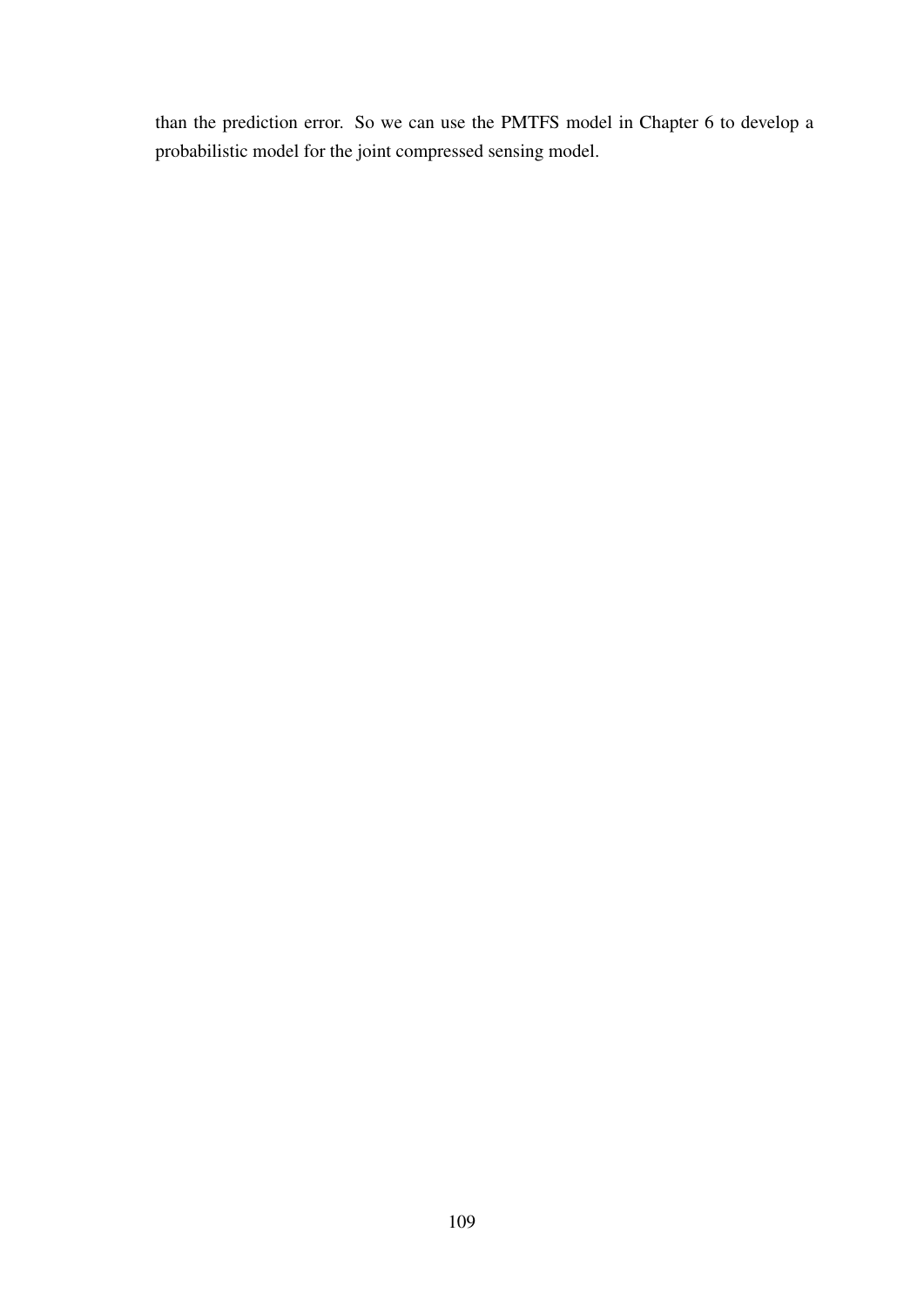# Bibliography

- Ahmed, A., Yu, K., Xu, W., Gong, Y., & Xing, E. P. (2008). Training hierarchical feed-forward visual recognition models using transfer learning from pseudo-tasks. In *Proceedings of the Tenth European Conference on Computer Vision*, pp. 69–82 Marseille, France.
- An, Q., Wang, C., Shterev, I., Wang, E., Carin, L., & Dunson, D. B. (2008). Hierarchical kernel stick-breaking process for multi-task image analysis. In *Proceedings of the Twenty-Fifth International Conference on Machine Learning*, pp. 17–24 Helsinki, Finland.
- Ando, R. K., & Zhang, T. (2005). A framework for learning predictive structures from multiple tasks and unlabeled data. *Journal of Machine Learning Research*, *6*, 1817–1853.
- Arellano-Valle, R. B., & Bolfarine, H. (1995). On some characterization of the t-distribution. *Statistics & Probability Letters*, *25*(1), 79–85.
- Argyriou, A., Evgeniou, T., & Pontil, M. (2006). Multi-task feature learning. In Scholkopf, B., ¨ Platt, J. C., & Hoffman, T. (Eds.), *Advances in Neural Information Processing Systems 19*, pp. 41–48 Vancouver, British Columbia, Canada.
- Argyriou, A., Evgeniou, T., & Pontil, M. (2008a). Convex multi-task feature learning. *Machine Learning*, *73*(3), 243–272.
- Argyriou, A., Maurer, A., & Pontil, M. (2008b). An algorithm for transfer learning in a heterogeneous environment. In *Proceedings of European Conference on Machine Learning and Knowledge Discovery in Databases*, pp. 71–85 Antwerp, Belgium.
- Argyriou, A., Micchelli, C. A., Pontil, M., & Ying, Y. (2007). A spectral regularization framework for multi-task structure learning. In Platt, J., Koller, D., Singer, Y., & Roweis, S. (Eds.), *Advances in Neural Information Processing Systems 20*, pp. 25–32 Vancouver, British Columbia, Canada.
- Argyriou, A., Micchelli, C. A., Pontil, M., & Ying, Y. (2008). A spectral regularization framework for multi-task structure learning. In Platt, J., Koller, D., Singer, Y., & Roweis, S. (Eds.), *Advances in Neural Information Processing Systems 20*, pp. 25–32 Vancouver, British Columbia, Canada.
- Bakker, B., & Heskes, T. (2003). Task clustering and gating for bayesian multitask learning. *Journal of Machine Learning Research*, *4*, 83–99.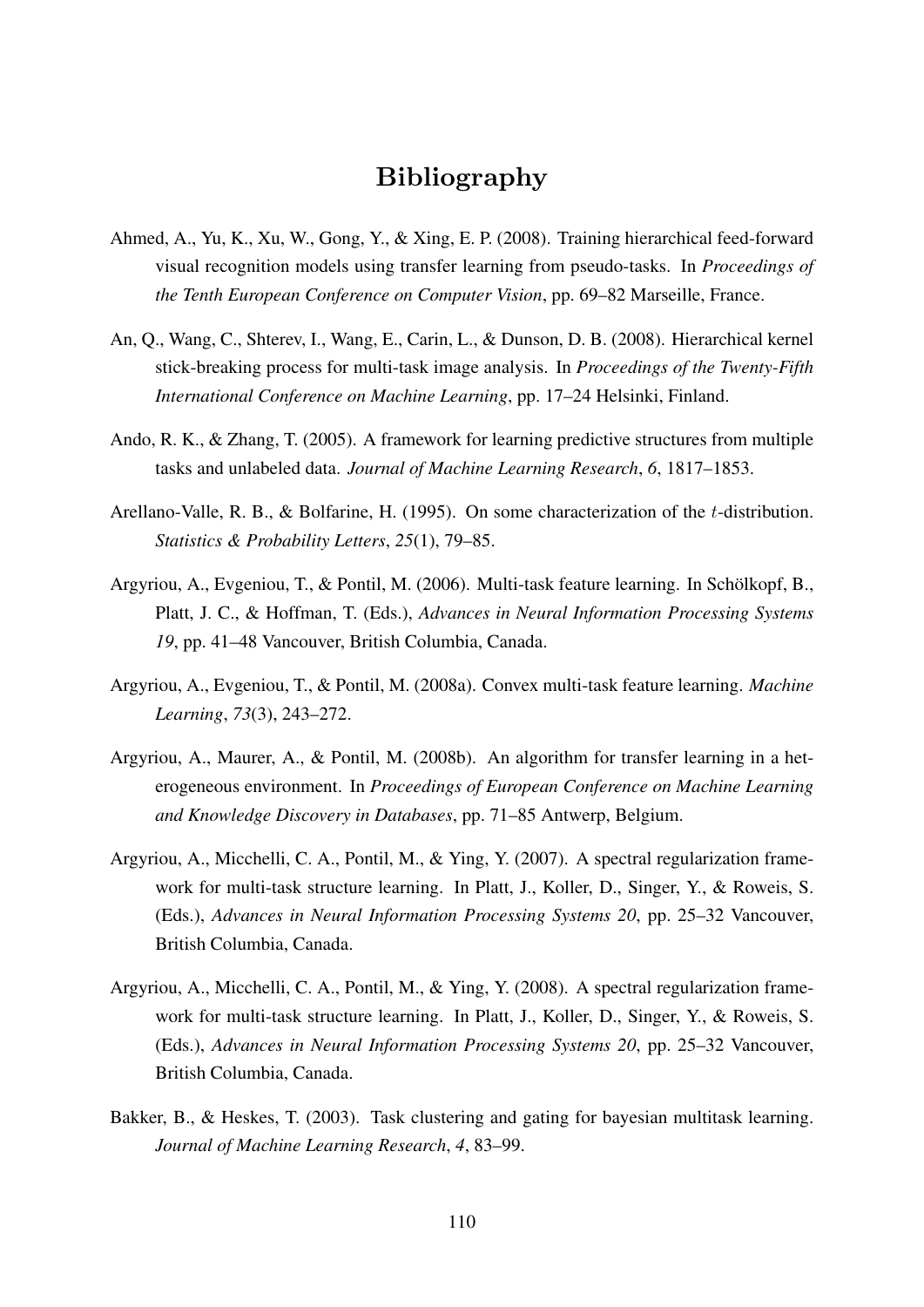- Basu, C., Hirsh, H., & Cohen, W. W. (1998). Recommendation as classification: Using social and content-based information in recommendation. In *Proceedings of the Fifteenth National Conference on Artificial Intelligence*, pp. 714–720 Madison,Wis, USA.
- Baxter, J. (1997). A Bayesian/information theoretic model of learning to learn via multiple task sampling. *Machine Learning*, *28*(1), 7–39.
- Baxter, J. (2000). A model of inductive bias learning. *Journal of Artifical Intelligence Research*, *12*, 149–198.
- Ben-David, S., Gehrke, J., & Schuller, R. (2002). A theoretical framework for learning from a pool of disparate data sources. In *Proceedings of the Eighth ACM SIGKDD International Conference on Knowledge Discovery and Data Mining*, pp. 443–449 Edmonton, Alberta, Canada.
- Ben-David, S., & Schuller, R. (2003). Exploiting task relatedness for mulitple task learning. In *Proceedings of the Sixteenth Annual Conference on Computational Learning Theory*, pp. 567–580 Washington, DC, USA.
- Bi, J., Xiong, T., Yu, S., Dundar, M., & Rao, R. B. (2008). An improved multi-task learning approach with applications in medical diagnosis. In *Proceedings of European Conference on Machine Learning and Knowledge Discovery in Databases*, pp. 117–132 Antwerp, Belgium.
- Bickel, S., Bogojeska, J., Lengauer, T., & Scheffer, T. (2008). Multi-task learning for HIV therapy screening. In *Proceedings of the Twenty-Fifth International Conference on Machine Learning*, pp. 56–63 Helsinki, Finland.
- Billsus, D., & Pazzani, M. J. (1998). Learning collaborative information filters. In *Proceedings of the Fifteenth International Conference on Machine Learning*, pp. 46–54 Madison, Wisconson, USA.
- Bishop, C. M. (2006). *Pattern Recognition and Machine Learning*. Springer, New York.
- Bonilla, E., Chai, K. M. A., & Williams, C. (2007). Multi-task Gaussian process prediction. In Platt, J., Koller, D., Singer, Y., & Roweis, S. (Eds.), *Advances in Neural Information Processing Systems 20*, pp. 153–160 Vancouver, British Columbia, Canada.
- Boyd, S., & Vandenberghe, L. (2004). *Convex Optimization*. Cambridge University Press, New York, NY.
- Breese, J., Heckerman, D., & Kadie, C. (1998). Empirical analysis of predictive algorithms for collaborative filtering. In *Proceedings of the Fourteenth Conference on Uncertainty in Artificial Intelligence*, pp. 43–52 Madison, WI.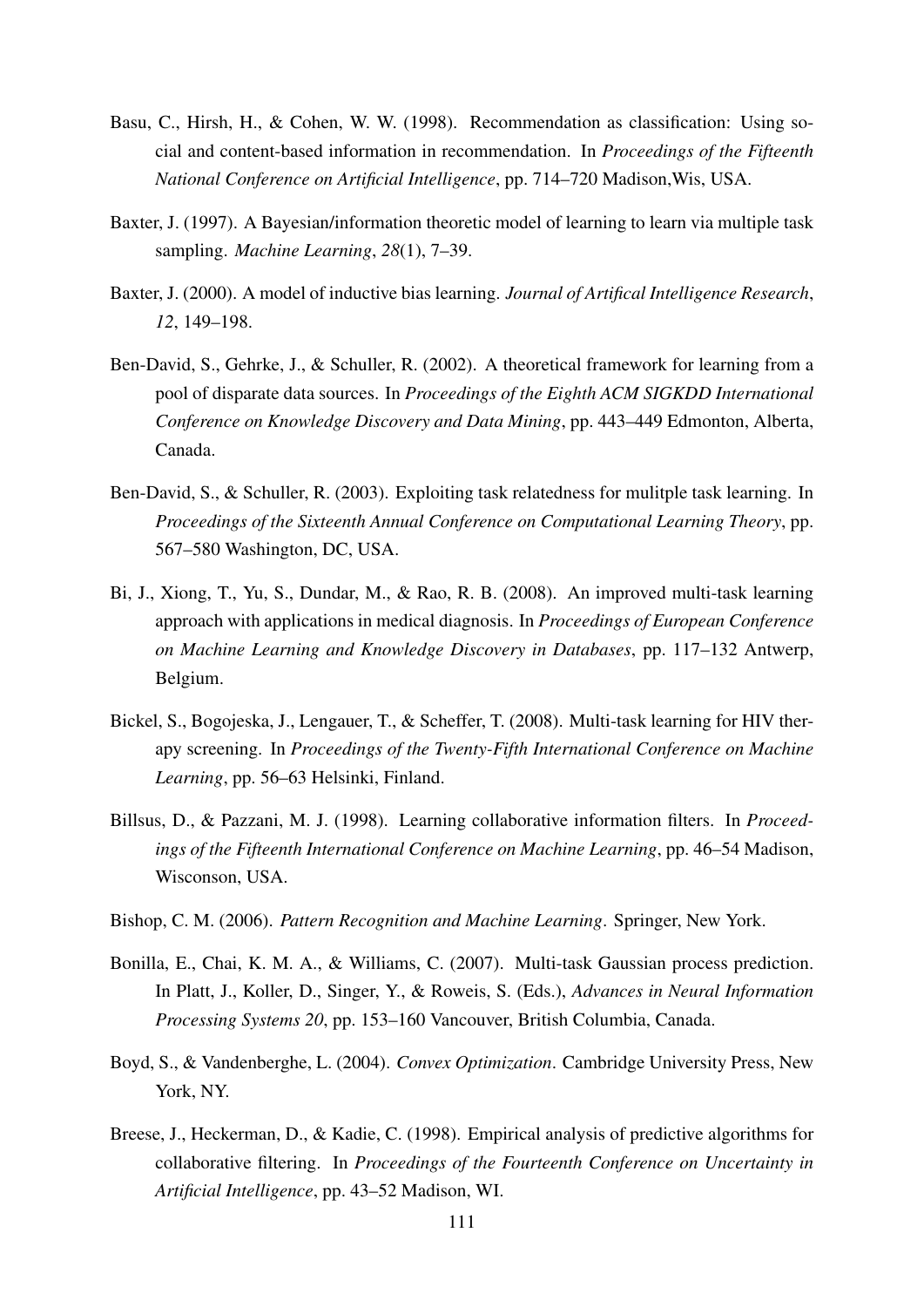- Candès, E. J., Wakin, M. B., & Boyd, S. P. (2008). Enhancing sparsity by reweighted  $l_1$  minimization. *Journal of Fourier Analysis and Applications*, *14*(5), 877–905.
- Cao, B., Liu, N. N., & Yang, Q. (2010). Transfer learning for collective link prediction in multiple heterogenous domains. In *Proceedings of the Twenty-seventh International Conference on Machine Learning*, pp. 159–166 Haifa, Israel.
- Caruana, R. (1997). Multitask learning. *Machine Learning*, *28*(1), 41–75.
- Chai, K. M. A., Williams, C. K. I., Klanke, S., & Vijayakumar, S. (2008). Multi-task Gaussian process learning of robot inverse dynamics. In Koller, D., Schuurmans, D., Bengio, Y., & Bottou, L. (Eds.), *Advances in Neural Information Processing Systems 21*, pp. 265–272 Vancouver, British Columbia, Canada.
- Chang, H., & Yeung, D.-Y. (2004). Locally linear metric adaptation for semi-supervised clustering. In *Proceedings of the Twenty-first International Conference on Machine Learning* Banff, Alberta, Canada.
- Chapelle, O., Zien, A., & Scholkopf, B. (Eds.). (2006). ¨ *Semi-Supervised Learning*. MIT Press, Boston.
- Chen, J., & Huo, X. (2006). Theoretical results on sparse representations of multiplemeasurement vectors. *IEEE Transactions on Signal Processing*, *54*(12), 4634–4643.
- Chen, J., Liu, J., & Ye, J. (2010). Learning incoherent sparse and low-rank patterns from multiple tasks. In *Proceedings of the Sixteenth ACM SIGKDD International Conference on Knowledge Discovery and Data Mining*, pp. 1179–1188 Washington, DC, USA.
- Chen, J., Tang, L., Liu, J., & Ye, J. (2009). A convex formulation for learning shared structures from multiple tasks. In *Proceedings of the Twenty-sixth International Conference on Machine Learning*, pp. 137–144 Montreal, Quebec, Canada.
- Chen, J., Zhao, Z., Ye, J., & Liu, H. (2007). Nonlinear adaptive distance metric learning for clustering. In *Proceedings of the Thirteenth ACM SIGKDD International Conference on Knowledge Discovery and Data Mining*, pp. 123–132 San Jose, California, USA.
- Chung, F. R. K. (1997). *Spectral Graph Theory*. American Mathematical Society, Rhode Island.
- Cohn, D., Atlas, L., & Ladner, R. (1994). Improving generalization with active learning. *Machine Learning*, *15*(2), 201–221.
- Cohn, D. A., Ghahramani, Z., & Jordan, M. I. (1996). Active learning with statistical models. *Journal of Artificial Intelligence Research*, *4*, 129–145.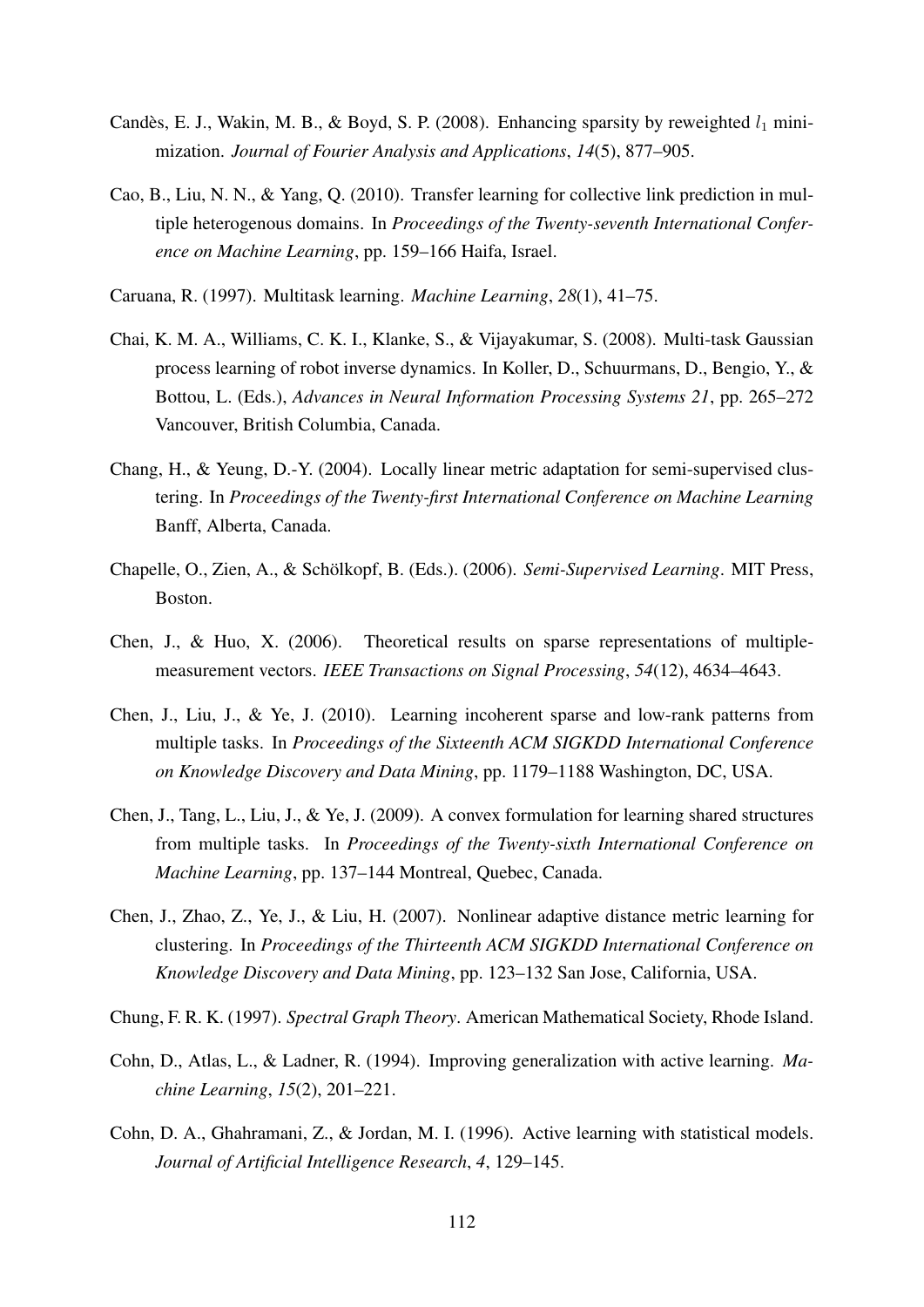- Cotter, S. F., Rao, B. D., Engan, K., & Kreutz-Delgado, K. (2005). Sparse solutions to linear inverse problems with multiple measurement vectors. *IEEE Transactions on Signal Processing*, *53*(7), 2477–2488.
- Davis, J. V., & Dhillon, I. S. (2008). Structured metric learning for high dimensional problems. In *Proceedings of the Fourteenth ACM SIGKDD International Conference on Knowledge Discovery and Data Mining*, pp. 195–203 Las Vegas, Nevada, USA.
- Davis, J. V., Kulis, B., Jain, P., Sra, S., & Dhillon, I. S. (2007). Information-theoretic metric learning. In *Proceedings of the Twenty-Fourth International Conference on Machine Learning*, pp. 209–216 Corvalis, Oregon, USA.
- DeCoste, D. (2006). Collaborative prediction using ensembles of maximum margin matrix factorizations. In *Proceedings of the Twenty-third International Conference on Machine Learning*, pp. 249–256 Pittsburgh, Pennsylvania, USA.
- Dempster, A. P., Laird, N. M., & Rubin, D. B. (1977). Maximum likelihood from incomplete data via the EM algorithm. *Journal of the Royal Statistical Society. Series B (Methodological)*, *39*(1), 1–38.
- Do, C., & Ng, A. (2006). Transfer learning for text classification. In Weiss, Y., Schölkopf, B., & Platt, J. (Eds.), *Advances in Neural Information Processing Systems 18*, pp. 299–306 Vancouver, British Columbia, Canada.
- Evgeniou, T., Micchelli, C. A., & Pontil, M. (2005). Learning multiple tasks with kernel methods. *Journal of Machine Learning Research*, *6*, 615–637.
- Evgeniou, T., & Pontil, M. (2004). Regularized multi-task learning. In *Proceedings of the Tenth ACM SIGKDD International Conference on Knowledge Discovery and Data Mining*, pp. 109–117 Seattle, Washington, USA.
- Fazel, M., Hindi, H., & Boyd, S. (2001). A rank minimization heuristic with application to minimum order system approximation. In *Proceedings of American Control Conference*, pp. 4734–4739 Arlington, Virginia, USA.
- Fazel, M., Hindi, H., & Boyd, S. (2003). Log-det heuristic for matrix rank minimization with applications to hankel and euclidean distance matrices. In *Proceedings of American Control Conference*, pp. 2156–2162 Denver, Colorado, USA.
- Figueiredo, M. A. T. (2003). Adaptive sparseness for supervised learning. *IEEE Transactions on Pattern Analysis and Machine Intelligence*, *25*(9), 1150–1159.
- Gelman, A., Carlin, J. B., Stern, H. S., & Rubin, D. B. (2003). *Bayesian Data Analysis* (2nd edition). Chapman & Hall.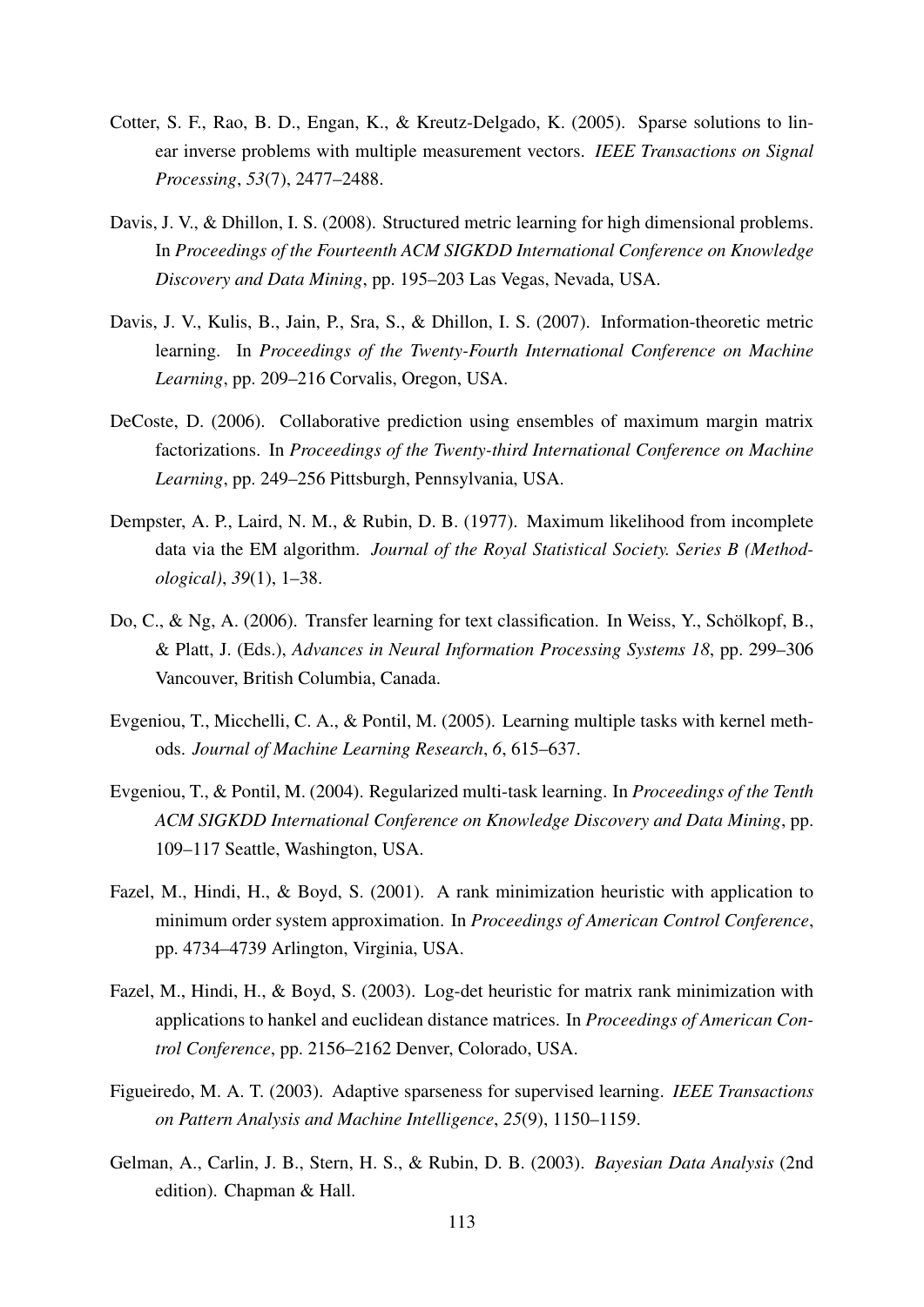- Gestel, T. V., Suykens, J. A. K., Baesens, B., Viaene, S., Vanthienen, J., Dedene, G., Moor, B. D., & Vandewalle, J. (2004). Benchmarking least squares support vector machine classifiers. *Machine Learning*, *54*(1), 5–32.
- Ghosn, J., & Bengio, Y. (1996). Multi-task learning for stock selection. In Mozer, M., Jordan, M. I., & Petsche, T. (Eds.), *Advances in Neural Information Processing Systems 9*, pp. 946–952 Denver, CO, USA.
- Goodman, I. R., & Kotz, S. (1973). Multivariate θ-generalized normal distributions. *Journal of Multivariate Analysis*, *3*(2), 204–219.
- Grant, M., & Boyd, S. (2008). *CVX: Matlab software for disciplined convex programming (web page and software)*. http://stanford.edu/∼boyd/cvx.
- Gretton, A., Borgwardt, K. M., Rasch, M., Schölkopf, B., & Smola, A. J. (2006). A kernel method for the two-sample-problem. In Schölkopf, B., Platt, J., & Hoffman, T. (Eds.), *Advances in Neural Information Processing Systems 19*, pp. 513–520 Vancouver, British Columbia, Canada.
- Gupta, A. K., & Nagar, D. K. (2000). *Matrix variate distributions*. Chapman & Hall.
- Gupta, A. K., & Varga, T. (1995). Matrix variate θ-generalized normal distribution. *Transactions of The American Mathematical Society*, *347*(4), 1429–1437.
- Heckerman, D., Chickering, D., Meek, C., Rounthwaite, R., & Kadie, C. (2000). Dependency networks for collaborative filtering and data visualization. In *Proceedings of the Sixteenth Conference on Uncertainty in Artificial Intelligence*, pp. 264–273 Stanford University, Stanford, California, USA.
- Heisele, B., Serre, T., Pontil, M., Vetter, T., & Poggio, T. (2001). Categorization by learning and combining object parts. In Dietterich, T. G., Becker, S., & Ghahramani, Z. (Eds.), *Advances in Neural Information Processing Systems 14*, pp. 1239–1245 Vancouver, British Columbia, Canada.
- Herlocker, J. L., Konstan, J. A., Borchers, A., & Riedl, J. (1999). An algorithmic framework for performing collaborative filtering. In *Proceedings of the Twenty-second Annual International ACM SIGIR Conference on Research and Development in Information Retrieval*, pp. 230–237 Berkeley, CA, USA.
- Heskes, T. (1998). Solving a huge number of similar tasks: A combination of multi-task learning and a hierarchical bayesian approach. In *Proceedings of the Fifteenth International Conference on Machine Learning*, pp. 233–241 Madison, Wisconson, USA.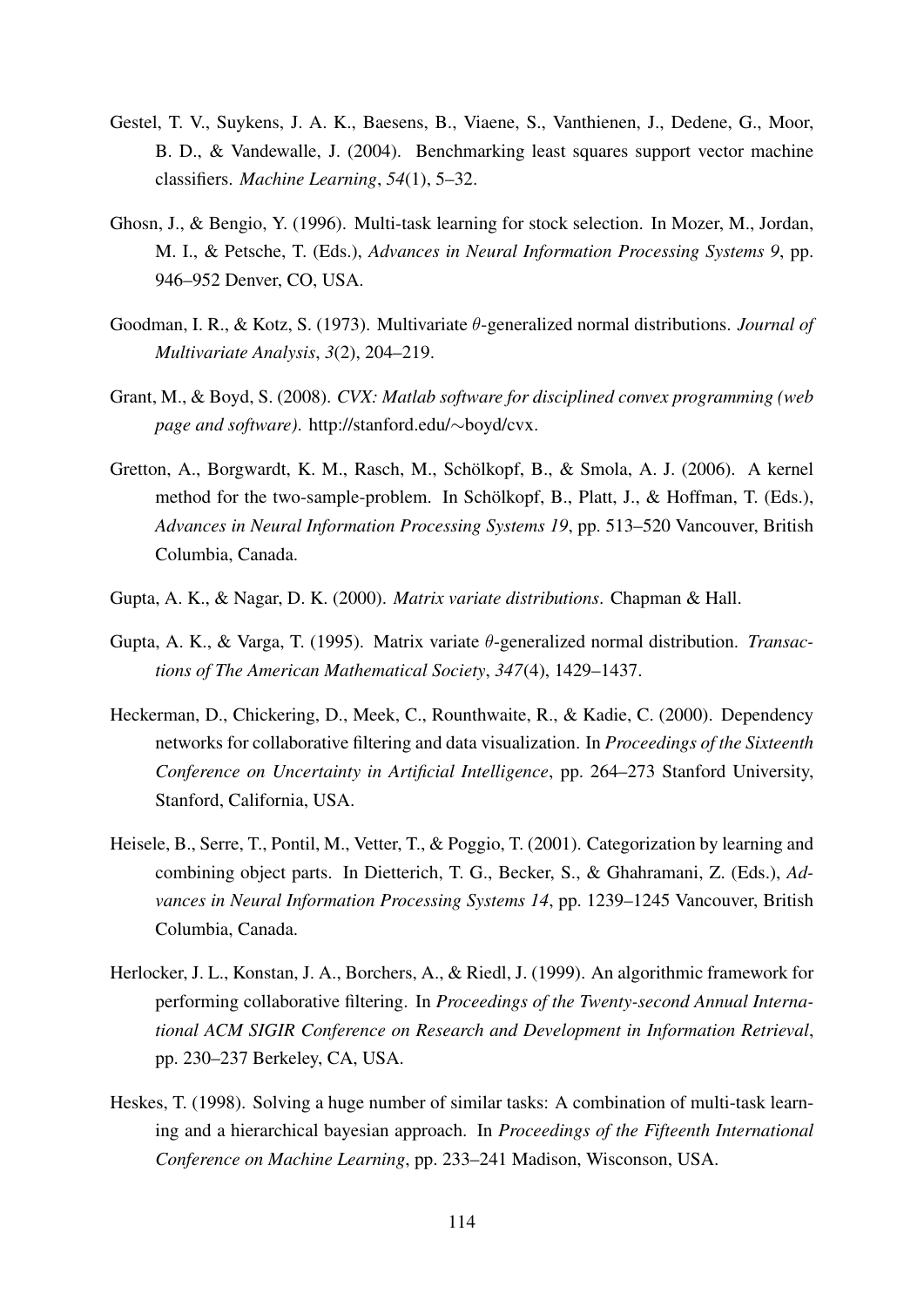- Heskes, T. (2000). Empirical bayes for learning to learn. In *Proceedings of the Seventeenth International Conference on Machine Learning*, pp. 367–374 Stanford University, Standord, CA, USA.
- Jaakkola, T., Meila, M., & Jebara, T. (1999). Maximum entropy discrimination. In Solla, S. A., Leen, T. K., & Müller, K.-R. (Eds.), *Advances in Neural Information Processing Systems 12*, pp. 470–476 Denver, Colorado, USA.
- Jacob, L., Bach, F., & Vert, J.-P. (2008). Clustered multi-task learning: A convex formulation. In Koller, D., Schuurmans, D., Bengio, Y., & Bottou, L. (Eds.), *Advances in Neural Information Processing Systems 21*, pp. 745–752 Vancouver, British Columbia, Canada.
- Jalali, A., Ravikumar, P., Sanghavi, S., & Ruan, C. (2010). A dirty model for multi-task learning. In Lafferty, J., Williams, C. K. I., Shawe-Taylor, J., Zemel, R., & Culotta, A. (Eds.), *Advances in Neural Information Processing Systems 23*, pp. 964–972.
- Jebara, T. (2004). Multi-task feature and kernel selection for SVMs. In *Proceedings of the Twenty-first International Conference on Machine Learning* Banff, Alberta, Canada.
- Jin, R., Si, L., & Zhai, C. (2003). Preference-based graphic models for collaborative filtering. In *Proceedings of the Nineteenth Conference in Uncertainty in Artificial Intelligence*, pp. 329–336 Acapulco, Mexico.
- Jin, R., Wang, S., & Zhou, Y. (2009). Regularized distance metric learning: Theory and algorithm. In Bengio, Y., Schuurmans, D., Lafferty, J., Williams, C. K. I., & Culotta, A. (Eds.), *Advances in Neural Information Processing Systems 22*, pp. 862–870 Vancouver, British Columbia, Canada.
- Kato, T., Kashima, H., Sugiyama, M., & Asai, K. (2007). Multi-task learning via conic programming. In Platt, J., Koller, D., Singer, Y., & Roweis, S. (Eds.), *Advances in Neural Information Processing Systems 20*, pp. 737–744 Vancouver, British Columbia, Canada.
- Keerthi, S. S., & Shevade, S. K. (2003). SMO algorithm for least-squares SVM formulation. *Neural Computation*, *15*(2), 487–507.
- Kienzle, W., & Chellapilla, K. (2006). Personalized handwriting recognition via biased regularization. In *Proceedings of the Twenty-Third International Conference on Machine Learning*, pp. 457–464 Pittsburgh, Pennsylvania, USA.
- Koren, Y. (2008). Factorization meets the neighborhood: a multifaceted collaborative filtering model. In *Proceedings of the Fourteenth ACM SIGKDD International Conference on Knowledge Discovery and Data Mining* Las Vegas, Nevada, USA.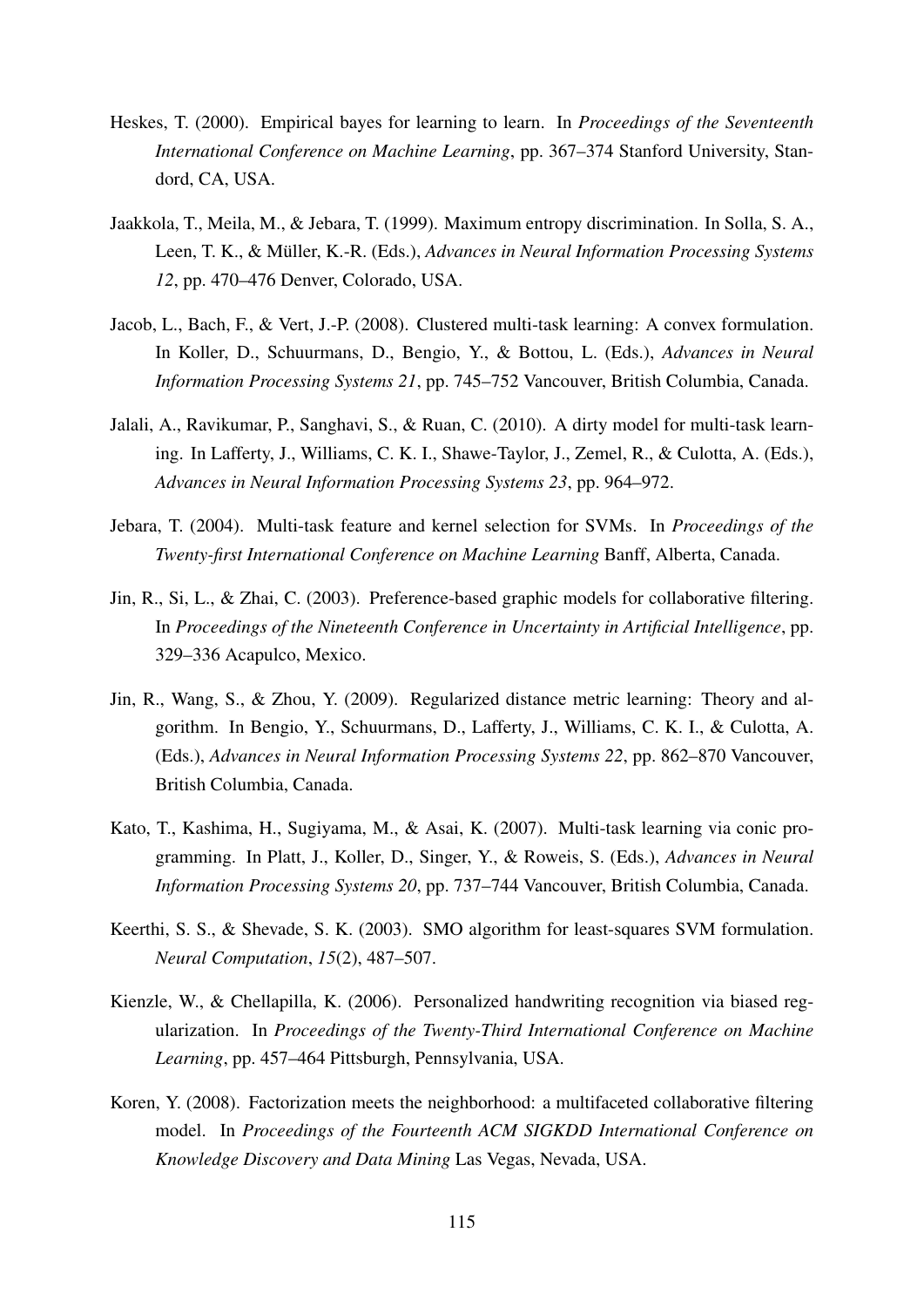- Lange, K., Hunter, D. R., & Yang, I. (2000). Optimization transfer using surrogate objective functions. *Journal of Computational and Graphical Statistics*, *9*(1), 1–59.
- Lapedriza, A., Masip, D., & Vitrì, J. (2008). On the use of independent tasks for face recognition. In *Proceedings of the IEEE Computer Society Conference on Computer Vision and Pattern Recognition* Anchorage, Alaska.
- Lawrence, N. D., & Platt, J. C. (2004). Learning to learn with the informative vector machine. In *Proceedings of the Twenty-first International Conference on Machine Learning* Banff, Alberta, Canada.
- Lawrence, N. D., Seeger, M., & Herbrich, R. (2002). Fast sparse Gaussian process methods: The informative vector machine. In Becker, S., Thrun, S., & Obermayer, K. (Eds.), *Advances in Neural Information Processing Systems 15*, pp. 609–616 Vancouver, British Columbia, Canada.
- Lawrence, N. D., & Urtasun, R. (2009). Non-linear matrix factorization with Gaussian processes. In *Proceedings of the Twenty-sixth International Conference on Machine Learning*, pp. 601–608 Montreal, Quebec, Canada.
- Lee, S., Zhu, J., & Xing, E. (2010). Adaptive multi-task lasso: with application to eQTL detection. In Lafferty, J., Williams, C. K. I., Shawe-Taylor, J., Zemel, R. S., & Culotta, A. (Eds.), *Advances in Neural Information Processing Systems 23*, pp. 1306–1314 Vancouver, British Columbia, Canada.
- Li, B., Yang, Q., & Xue, X. (2009). Transfer learning for collaborative filtering via a ratingmatrix generative model. In *Proceedings of the Twenty-sixth International Conference on Machine Learning*, pp. 617–624 Montreal, Quebec, Canada.
- Liao, X., & Carin, L. (2005). Radial basis function network for multi-task learning. In Weiss, Y., Schölkopf, B., & Platt, J. (Eds.), *Advances in Neural Information Processing Systems 18*, pp. 795–802 Vancouver, British Columbia, Canada.
- Liu, H., Palatucci, M., & Zhang, J. (2009a). Blockwise coordinate descent procedures for the multi-task LASSO, with applications to neural semantic basis discovery. In *Proceedings of the Twenty-sixth International Conference on Machine Learning*, pp. 649–656 Montreal, Quebec, Canada.
- Liu, J., Ji, S., & Ye, J. (2009b). Multi-task feature learning via efficient  $L_{2,1}$ -norm minimization. In *Proceedings of the Twenty-fifth Conference on Uncertainty in Artificial Intelligence* Montreal, Canada.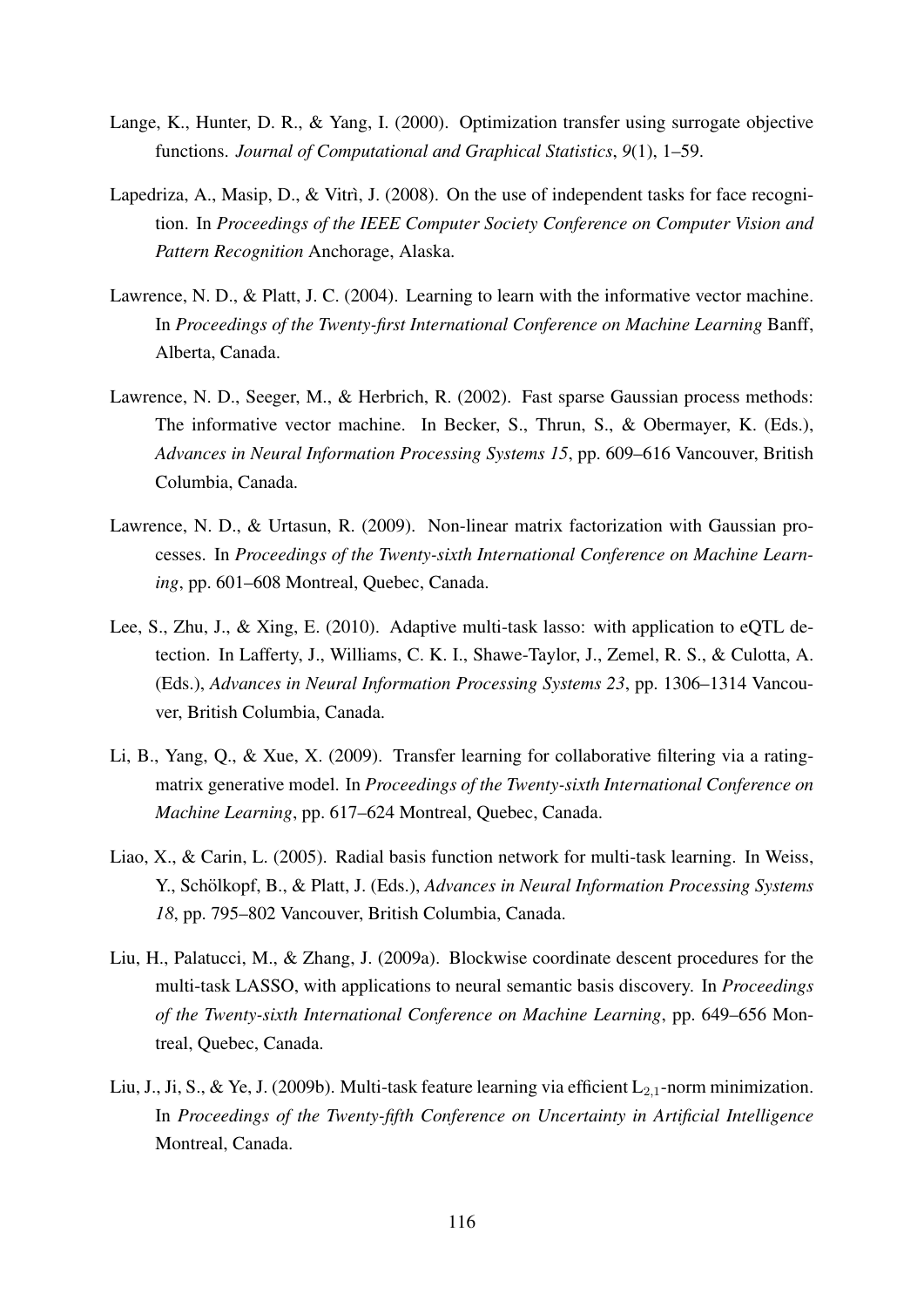- Liu, Q., Xu, Q., Zheng, V. W., Xue, H., Cao, Z., & Yang, Q. (2010). Multi-task learning for cross-platform siRNA efficacy prediction: An in-silico study. *BMC Bioinformatics*, *11*(181).
- Lobo, M. S., Vandenberghe, L., Boyd, S., & Lebret, H. (1998). Applications of second-order cone programming. *Linear Algebra and its Applications*, *284*, 193–228.
- Mathai, A. M. (1997). *Jacobians of Matrix Transformations and Functions of Matrix Argument*. World Scientific.
- Maurer, A. (2006). Bounds for linear multi-task learning. *Journal of Machine Learning Research*, *7*, 117–139.
- McLaughlin, M. R., & Herlocker, J. L. (2004). A collaborative filtering algorithm and evaluation metric that accurately model the user experience. In *Proceedings of the Twentyseventh Annual International ACM SIGIR Conference on Research and Development in Information Retrieval*, pp. 329–336 Sheffield, UK.
- Melville, P., Mooney, R. J., & Nagarajan, R. (2002). Content-boosted collaborative filtering for improved recommendations. In *Proceedings of the Eighth National Conference on Artificial intelligence*, pp. 187–192 Edmonton, Alberta, Canada.
- Minka, T. P., & Picard, R. W. (1997). Learning how to learn is learning with point sets. MIT Media Lab note, revised in 1999.
- Obozinski, G., Taskar, B., & Jordan, M. (2006). Multi-task feature selection. Tech. rep., Department of Statistics, University of California, Berkeley.
- Obozinski1, G., Taskar, B., & Jordan, M. I. (2010). Joint covariate selection and joint subspace selection for multiple classification problems. *Statistics and Computing*, *20*(2), 231–252.
- Opper, M., & Vivarelli, F. (1998). General bounds on Bayes errors for regression with Gaussian processes. In Kearns, M. J., Solla, S. A., & Cohn, D. A. (Eds.), *Advances in Neural Information Processing Systems 11*, pp. 302–308 Denver, Colorado, USA.
- Pan, S., & Yang, Q. (2010). A survey on transfer learning. *IEEE Transactions on Knowledge and Data Engineering*, *22*(10), 1345–1359.
- Parameswaran, S., & Weinberger, K. (2010). Large margin multi-task metric learning. In Lafferty, J., Williams, C. K. I., Shawe-Taylor, J., Zemel, R., & Culotta, A. (Eds.), *Advances in Neural Information Processing Systems 23*, pp. 1867–1875 Vancouver, British Columbia, Canada.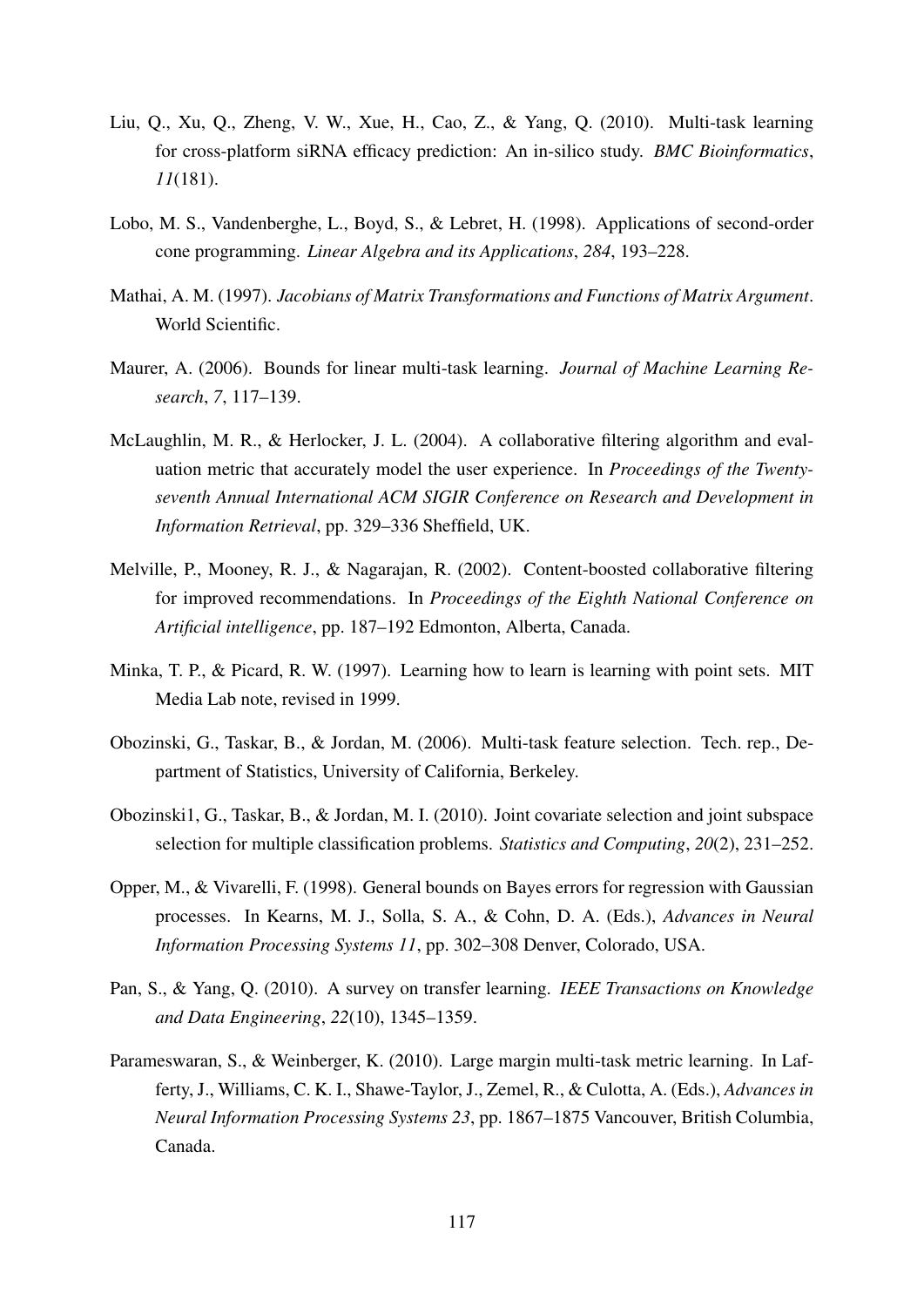- Pennock, D., Horvitz, E., Lawrence, S., & Giles, C. (2000). Collaborative filtering by personality diagnosis: A hybrid memory- and model-based approach. In *Proceedings of the Sixteenth Conference on Uncertainty in Artificial Intelligence*, pp. 473–480 Stanford University, Stanford, California, USA.
- Popescul, A., Ungar, L., Pennock, D., & Lawrence, S. (2001). Probabilistic models for unified collaborative and content-based recommendation in sparse-data environments. In *Proceedings of the Seventeenth Conference on Uncertainty in Artificial Intelligence*, pp. 437–444 University of Washington, Seattle, Washington, USA.
- Puniyani, K., Kim, S., & Xing, E. P. (2010). Multi-population GWA mapping via multi-task regularized regression. *Bioinformatics*, *26*(12), 208–216.
- Qi, Y., Liu, D., Dunson, D. B., & Carin, L. (2008). Multi-task compressive sensing with Dirichlet process priors. In *Proceedings of the Twenty-Fifth International Conference on Machine Learning*, pp. 768–775 Helsinki, Finland.
- Qi, Y., Minka, T. P., Picard, R. W., & Ghahramani, Z. (2004). Predictive automatic relevance determination by expectation propagation. In *Proceedings of the Twenty-first International Conference on Machine Learning* Banff, Alberta, Canada.
- Quattoni, A., Carreras, X., Collins, M., & Darrell, T. (2009). An efficient projection for  $l_{1,\infty}$ regularization. In *Proceedings of the Twenty-sixth International Conference on Machine Learning*, pp. 857–864 Montreal, Quebec, Canada.
- Quattoni, A., Collins, M., & Darrell, T. (2008). Transfer learning for image classification with sparse prototype representations. In *Proceedings of the IEEE Computer Society Conference on Computer Vision and Pattern Recognition* Anchorage, Alaska.
- Raina, R., Ng, A. Y., & Koller, D. (2006). Constructing informative priors using transfer learning. In *Proceedings of the Twenty-Third International Conference on Machine Learning*, pp. 713–720 Pittsburgh, Pennsylvania, USA.
- Rasmussen, C. E., & Williams, C. K. I. (2006). *Gaussian Processes for Machine Learning*. The MIT Press, Cambridge, MA, USA.
- Rennie, J. D. M., & Srebro, N. (2005). Fast maximum margin matrix factorization for collaborative prediction. In *Proceedings of the Twenty-second International Conference on Machine Learning*, pp. 713–719 Bonn, Germany.
- Salakhutdinov, R., & Mnih, A. (2007). Probabilistic matrix factorization. In Platt, J., Koller, D., Singer, Y., & Roweis, S. (Eds.), *Advances in Neural Information Processing Systems 20*, pp. 1257–1264 Vancouver, British Columbia, Canada.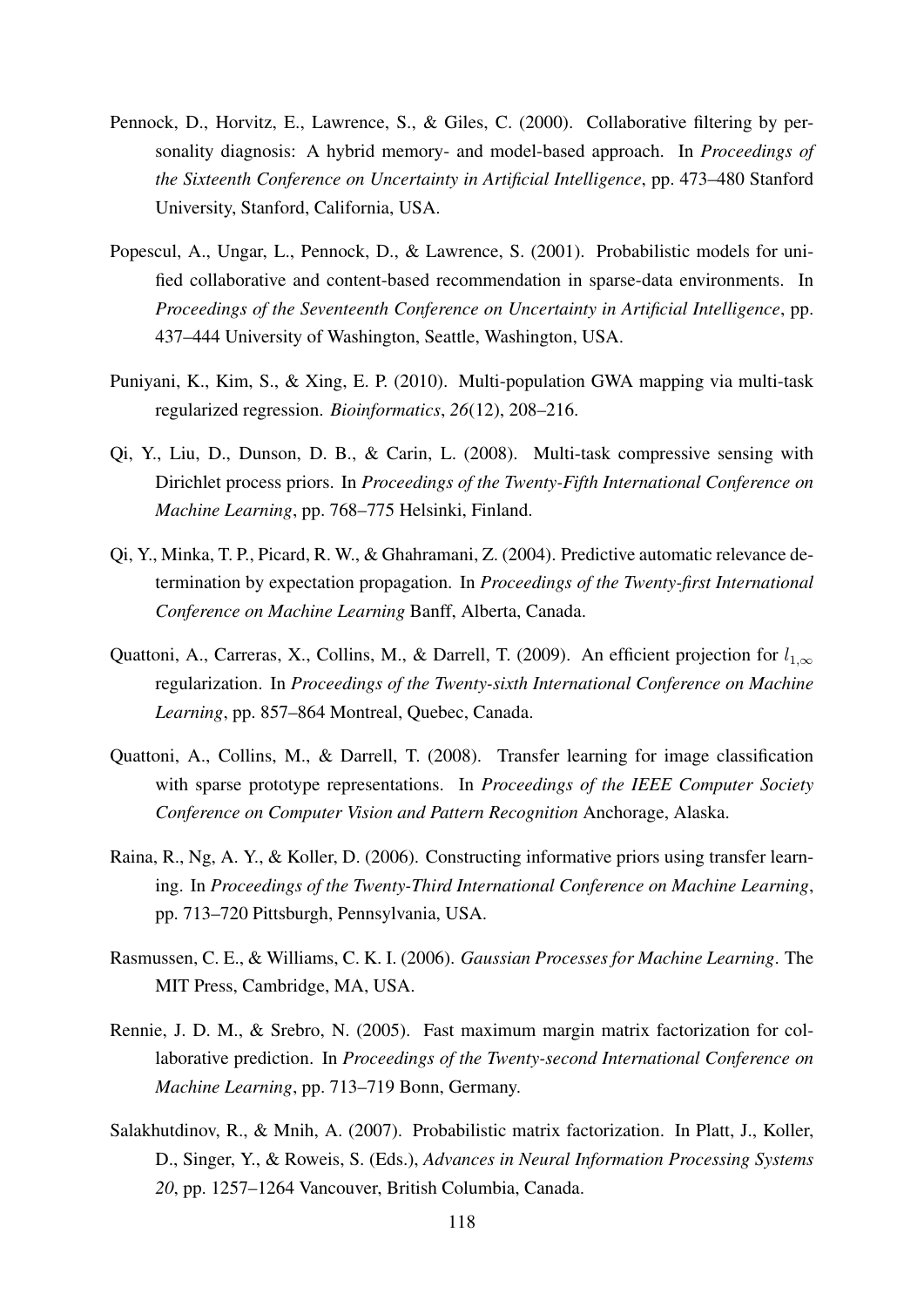- Salakhutdinov, R., & Mnih, A. (2008). Bayesian probabilistic matrix factorization using Markov chain Monte Carlo. In *Proceedings of the Twenty-fifth International Conference on Machine Learning*, pp. 880–887 Helsinki, Finland.
- Sarwar, B. M., Karypis, G., Konstan, J. A., & Riedl, J. (2001). Item-based collaborative filtering recommendation algorithms. In *Proceedings of the Tenth International World Wide Web Conference*, pp. 285–295 Hong Kong.
- Schwaighofer, A., Tresp, V., & Yu, K. (2004). Learning Gaussian process kernels via hierarchical bayes. In Saul, L. K., Weiss, Y., & Bottou, L. (Eds.), *Advances in Neural Information Processing Systems 17*, pp. 1209–1216 Vancouver, British Columbia, Canada.
- Shabalin, A. A., Tjelmeland, H., Fan, C., Perou, C. M., & Nobel, A. B. (2008). Merging two gene-expression studies via cross-platform normalization. *Bioinformatics*, *24*(9), 1154– 1160.
- Silver, D. L., Poirier, R., & Currie, D. (2008). Inductive transfer with context-sensitive neural networks. *Machine Learning*, *73*(3), 313–336.
- Singh, A. P., & Gordon, G. J. (2008). Relational learning via collective matrix factorization. In *Proceedings of the Fourteenth ACM SIGKDD International Conference on Knowledge Discovery and Data Mining*, pp. 650–658 Las Vegas, Nevada, USA.
- Singh, D., Febbo, P. G., Ross, K., Jackson, D. G., Manola, J., Ladd, C., Tamayo, P., Renshaw, A. A., DAmico, A. V., Richie, J. P., Lander, E. S., Loda, M., Kantoff, P. W., Golub, T. R., & R.Sellers, W. (2002). Gene expression correlates of clinical prostate cancer behavior. *Cancer Cell*, *1*(2), 203–209.
- Sollich, P. (1998). Learning curves for Gaussian processes. In Kearns, M. J., Solla, S. A., & Cohn, D. A. (Eds.), *Advances in Neural Information Processing Systems 11*, pp. 344–350 Denver, Colorado, USA.
- Sollich, P., & Halees, A. (2002). Learning curves for Gaussian process regression: Approximations and bounds. *Neural Computation*, *14*(6), 1393–1428.
- Srebro, N., Rennie, J. D. M., & Jaakkola, T. S. (2005). Maximum-margin matrix factorization. In Saul, L. K., Weiss, Y., & Bottou, L. (Eds.), *Advances in Neural Information Processing Systems 17*, pp. 1329–1336 Vancouver, British Columbia, Canada.
- Su, X., & Khoshgoftaar, T. M. (2009). A survey of collaborative filtering techniques. *Advances in Artificial Intelligence*.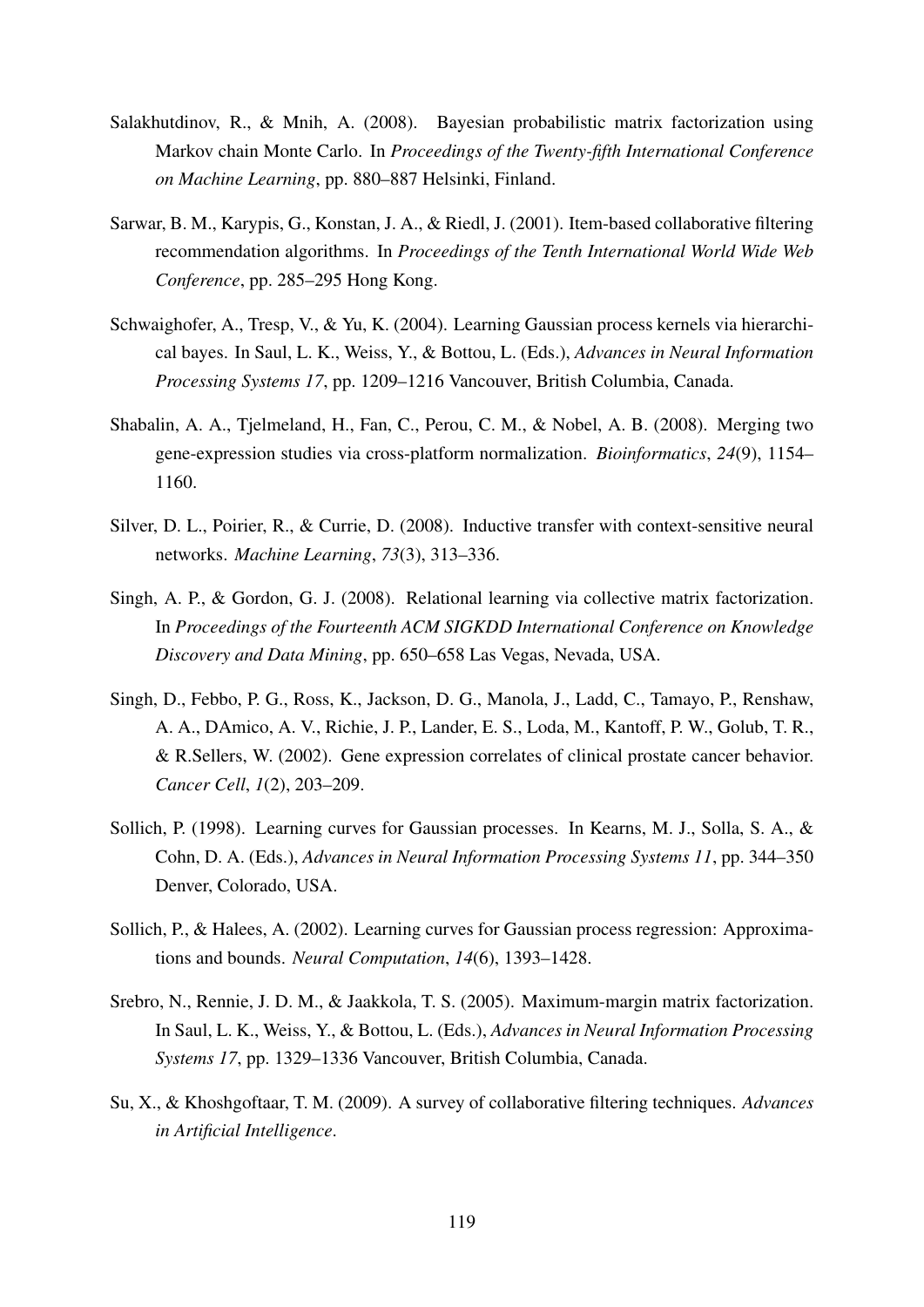- Sun, L., Liu, J., Chen, J., & Ye, J. (2009). Efficient recovery of jointly sparse vectors. In Bengio, Y., Schuurmans, D., Lafferty, J., Williams, C. K. I., & Culotta, A. (Eds.), *Advances in Neural Information Processing Systems 22*, pp. 1812–1820 Vancouver, British Columbia, Canada.
- Teh, Y. W., Seeger, M., & Jordan, M. I. (2005). Semiparametric latent factor models. In *Proceedings of the Tenth International Workshop on Artificial Intelligence and Statistics*, pp. 333–340 Barbados.
- Thrun, S. (1995). Is learning the *n*-th thing any easier than learning the first?. In Touretzky, D. S., Mozer, M., & Hasselmo, M. E. (Eds.), *Advances in Neural Information Processing Systems 8*, pp. 640–646 Denver, CO.
- Thrun, S., & O'Sullivan, J. (1996). Discovering structure in multiple learning tasks: The TC algorithm. In *Proceedings of the Thirteenth International Conference on Machine Learning*, pp. 489–497 Bari, Italy.
- Tibshirani, R. (1996). Regression shrinkage and selection via the LASSO. *Journal of the Royal Statistical Society. Series B(Methodological)*, *58*(1), 267–288.
- Tipping, M. E. (2001). Sparse bayesian learning and the relevance vector machine. *Journal of Machine Learning Research*, *1*, 211–244.
- Tipping, M. E., & Bishop, C. M. (1999). Probabilistic principal component analysis. *Journal of the Royal Statistic Society, B*, *61*(3), 611–622.
- Torralba, A. B., Murphy, K. P., & Freeman, W. T. (2004). Sharing features: Efficient boosting procedures for multiclass object detection. In *Proceedings of the IEEE Computer Society Conference on Computer Vision and Pattern Recognition*, pp. 762–769 Washington, DC, USA.
- Truyen, T., Phung, D., & Venkatesh, S. (2009). Ordinal boltzmann machines for collaborative filtering. In *Proceedings of the Twenty-fifth Conference on Uncertainty in Artificial Intelligence*, pp. 548–556 Corvallis, Oregon.
- Turlach, B. A., Wenables, W. N., & Wright, S. J. (2005). Simultaneous variable selection. *Technometrics*, *47*(3), 349–363.
- Uhling, H. (1994). On singular wishart and singular multivariate beta distributions. *Annals of Statistics*, *22*(1), 395–405.
- Weinberger, K. Q., Blitzer, J., & Saul, L. K. (2005). Distance metric learning for large margin nearest neighbor classification. In Weiss, Y., Schölkopf, B., & Platt, J. (Eds.), Advances in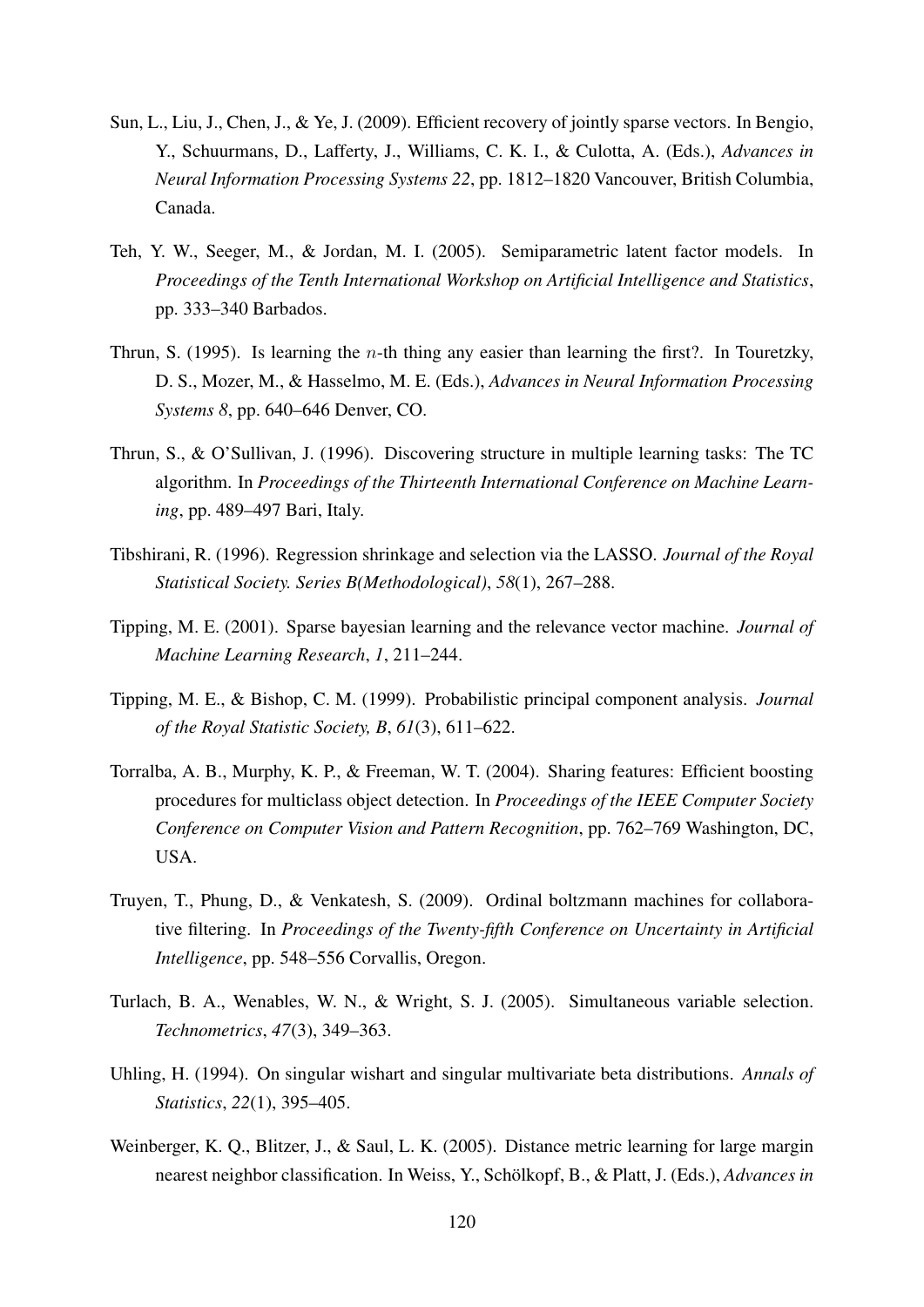*Neural Information Processing Systems 18*, pp. 1473–1480 Vancouver, British Columbia, Canada.

- Weinberger, K. Q., & Saul, L. K. (2008). Fast solvers and efficient implementations for distance metric learning. In *Proceedings of the Twenty-Fifth International Conference on Machine Learning*, pp. 1160–1167 Helsinki, Finland.
- Welsh, J. B., Sapinoso, L. M., Su, A. I., Kern, S. G., Wang-Rodriguez, J., Moskaluk, C. A., Frierson, F. H., Jr., & Hampton, G. M. (2001). Analysis of gene expression identifies candidate markers and pharmacological targets in prostate cancer. *Cancer Research*, *61*(16), 5974–5978.
- Williams, C. K. I. (2000). On a connection between kernel PCA and metric multidimensional scaling. In Leen, T. K., Dietterich, T. G., & Tresp, V. (Eds.), *Advances in Neural Information Processing Systems 13*, pp. 675–681 Vancouver, British Columbia, Canada.
- Williams, C. K. I., & Vivarelli, F. (2000). Upper and lower bounds on the learning curve for Gaussian processes. *Machine Learning*, *40*(1), 77–102.
- Wipf, D., & Nagarajan, S. (2007). A new view of automatic relevance determination. In Platt, J. C., Koller, D., Singer, Y., & Roweis, S. (Eds.), *Advances in Neural Information Processing Systems 20*, pp. 1625–1632 Vancouver, British Columbia, Canada.
- Wipf, D. P., & Nagarajan, S. (2010). Iterative reweighted  $l_1$  and  $l_2$  methods for finding sparse solutions. *Journal of Selected Topics in Signal Processing*, *4*(2), 317–329.
- Wu, P., & Dietterich, T. G. (2004). Improving SVM accuracy by training on auxiliary data sources. In *Proceedings of the Twenty-first International Conference on Machine Learning* Banff, Alberta, Canada.
- Xiao, B., Yang, X., Xu, Y., & Zha, H. (2009). Learning distance metric for regression by semidefinite programming with application to human age estimation. In *Proceedings of the Seventeenth ACM International Conference on Multimedia*, pp. 451–460 Beijing, China.
- Xing, E. P., Ng, A. Y., Jordan, M. I., & Russell, S. J. (2002). Distance metric learning with application to clustering with side-information. In Becker, S., Thrun, S., & Obermayer, K. (Eds.), *Advances in Neural Information Processing Systems 15*, pp. 505–512 Vancouver, British Columbia, Canada.
- Xiong, T., Bi, J., Rao, B., & Cherkassky, V. (2007). Probabilistic joint feature selection for multi-task learning. In *Proceedings of the Seventh SIAM International Conference on Data Mining* Minneapolis, Minnesota, USA.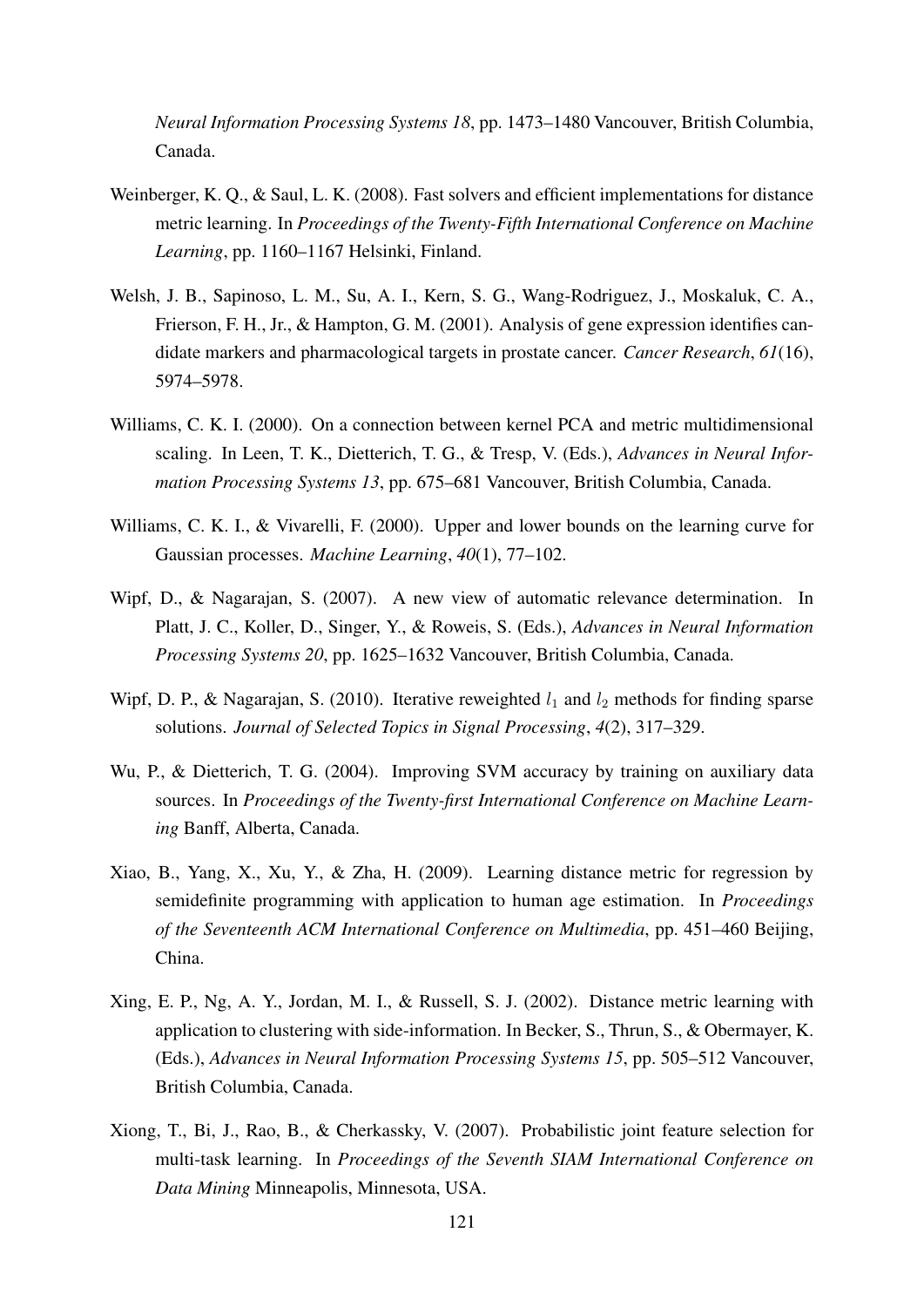- Xu, Q., Pan, S., Xue, H., & Yang, Q. (2010). Multitask learning for protein subcellular location prediction. *IEEE/ACM Transactions on Computational Biology and Bioinformatics*, *8*(3), 748–759.
- Xue, Y., Liao, X., Carin, L., & Krishnapuram, B. (2007). Multi-task learning for classification with Dirichlet process priors. *Journal of Machine Learning Research*, *8*, 35–63.
- Yeung, D.-Y., & Chang, H. (2007). A kernel approach for semisupervised metric learning. *IEEE Transactions on Neural Networks*, *18*(1), 141–149.
- Yeung, D.-Y., Chang, H., & Dai, G. (2008). A scalable kernel-based semi-supervised metric learning algorithm with out-of-sample generalization ability. *Neural Computation*, *20*(11), 2839–2861.
- Yeung, D.-Y., & Zhang, Y. (2009). Learning inverse dynamics by gaussian process regression under the multi-task learning framework. In Sukhatme, G. S. (Ed.), *The Path to Autonomous Robots*, pp. 131–142. Springer.
- Yu, K., Lafferty, J. D., Zhu, S., & Gong, Y. (2009). Large-scale collaborative prediction using a nonparametric random effects model. In *Proceedings of the Twenty-sixth International Conference on Machine Learning*, pp. 1185–1192 Montreal, Quebec, Canada.
- Yu, K., Schwaighofer, A., Tresp, V., Ma, W.-Y., & Zhang, H. (2003). Collaborative ensemble learning: Combining collaborative and content-based information filtering via hierarchical Bayes. In *Proceedings of the Nineteenth Conference on Uncertainty in Artificial Intelligence*, pp. 616–623 Acapulco, Mexico.
- Yu, K., Schwaighofer, A., Tresp, V., Xu, X., & Kriegel, H.-P. (2004). Probabilistic memorybased collaborative filtering. *IEEE Transactions on Knowledge and Data Engeering*, *16*(1), 56–69.
- Yu, K., & Tresp, V. (2005). Learning to learn and collaborative filtering. In *NIPS Workshop on Inductive Transfer: 10 Years Later* Vancouver, British Columbia, Canada.
- Yu, K., Tresp, V., & Schwaighofer, A. (2005). Learning Gaussian processes from multiple tasks. In *Proceedings of the Twenty-Second International Conference on Machine Learning*, pp. 1012–1019 Bonn, Germany.
- Yu, K., Tresp, V., & Yu, S. (2004). A nonparametric hierarchical Bayesian framework for information filtering. In *Proceedings of the Twenty-seventh Annual International ACM SIGIR Conference on Research and Development in Information Retrieval*, pp. 353–360 Sheffield, UK.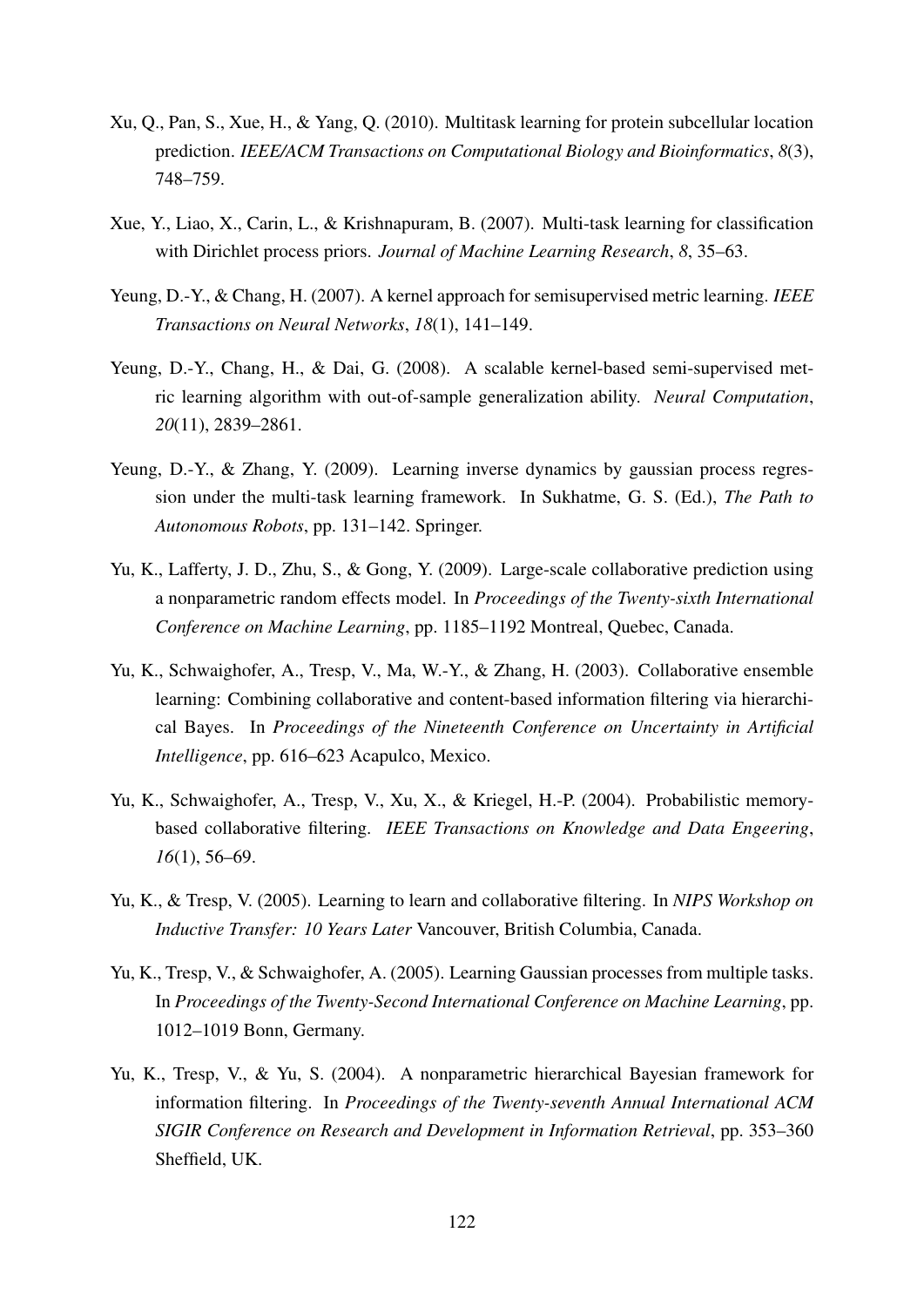- Yu, K., Zhu, S., Lafferty, J. D., & Gong, Y. (2009). Fast nonparametric matrix factorization for large-scale collaborative filtering. In *Proceedings of the Thirty-second Annual International ACM SIGIR Conference on Research and Development in Information Retrieval*, pp. 211–218 Boston, MA, USA.
- Yu, S., Tresp, V., & Yu, K. (2007). Robust multi-task learning with t-processes. In *Proceedings of the Twenty-Fourth International Conference on Machine Learning*, pp. 1103–1110 Corvalis, Oregon, USA.
- Yuan, M., & Lin, Y. (2006). Model selection and estimation in regression with grouped variables. *Journal of the Royal Statistical Society, Series B*, *68*(1), 49–67.
- Zha, Z.-J., Mei, T., Wang, M., Wang, Z., & Hua, X.-S. (2009). Robust distance metric learning with auxiliary knowledge. In *Proceedings of the Twenty-first International Joint Conference on Artificial Intelligence*, pp. 1327–1332 Pasadena, California, USA.
- Zhan, D.-C., Li, M., Li, Y.-F., & Zhou, Z.-H. (2009). Learning instance specific distances using metric propagation. In *Proceedings of the Twenty-Sixth International Conference on Machine Learning*, pp. 1225–1232 Montreal, Quebec, Canada.
- Zhang, J., Ghahramani, Z., & Yang, Y. (2005). Learning multiple related tasks using latent independent component analysis. In Weiss, Y., Schölkopf, B., & Platt, J. (Eds.), Advances in *Neural Information Processing Systems 18*, pp. 1585–1592 Vancouver, British Columbia, Canada.
- Zhang, J., Ghahramani, Z., & Yang, Y. (2008). Flexible latent variable models for multi-task learning. *Machine Learning*, *73*(3), 221–242.
- Zhang, K., Gray, J. W., & Parvin, B. (2010a). Sparse multitask regression for identifying common mechanism of response to therapeutic targets. *Bioinformatics*, *26*(12), 97–105.
- Zhang, Y., Cao, B., & Yeung, D.-Y. (2010b). Multi-domain collaborative filtering. In *Proceedings of the Twenty-sixth Conference on Uncertainty in Artificial Intelligence*, pp. 725–732 Catalina Island, California.
- Zhang, Y., & Yeung, D.-Y. (2010a). A convex formulation for learning task relationships in multi-task learning. In *Proceedings of the Twenty-sixth Conference on Uncertainty in Artificial Intelligence*, pp. 733–742 Catalina Island, California.
- Zhang, Y., & Yeung, D.-Y. (2010b). Multi-task learning using generalized t process. In *Proceedings of the Thirteenth International Conference on Artificial Intelligence and Statistics*, pp. 964–971 Chia Laguna Resort, Sardinia, Italy.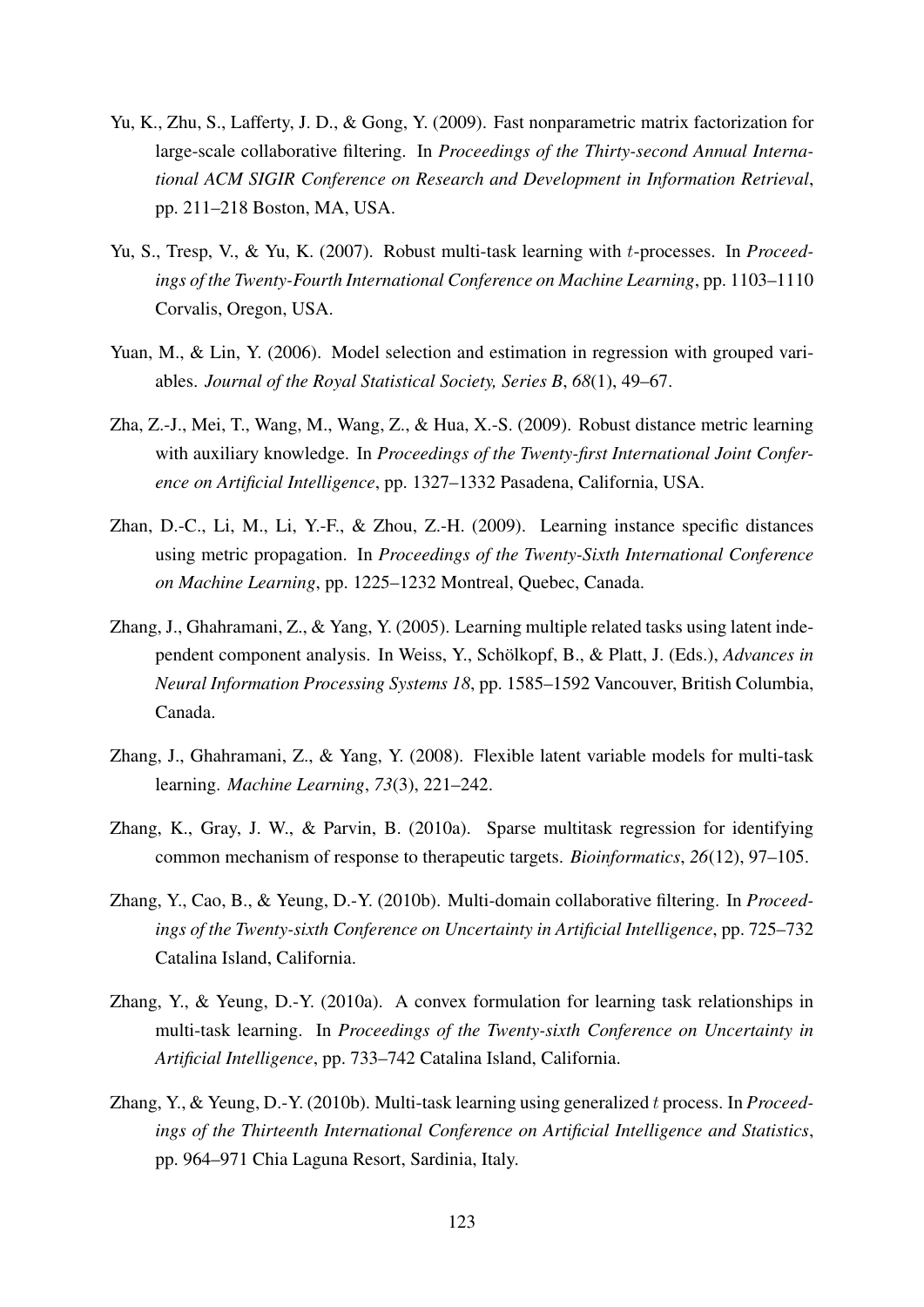- Zhang, Y., & Yeung, D.-Y. (2010c). Multi-task warped Gaussian process for personalized age estimation. In *Proceedings of the Twenty-third IEEE Computer Society Conference on Computer Vision and Pattern Recognition* San Francisco, CA.
- Zhang, Y., & Yeung, D.-Y. (2010d). Transfer metric learning by learning task relationships. In *Proceedings of the Sixteenth ACM SIGKDD Conference on Knowledge Discovery and Data Mining*, pp. 1199–1208 Washington, DC, USA.
- Zhang, Y., Yeung, D.-Y., & Xu, Q. (2010). Probabilistic multi-task feature selection. In Lafferty, J., Williams, C. K. I., Shawe-Taylor, J., Zemel, R. S., & Culotta, A. (Eds.), *Advances in Neural Information Processing Systems 23*, pp. 2559–2567 Vancouver, British Columbia, Canada.
- Zhang, Y., & Yeung, D.-Y. (2009). Semi-supervised multi-task regression. In *Proceedings of European Conference on Machine Learning and Principles and Practice of Knowledge Discovery in Dtabases*, pp. 617–631 Bled, Slovenia.
- Zhang, Z., Wu, G., & Chang, E. Y. (2007). Semiparametric regression using student t processes. *IEEE Transactions on Neural Networks*, *18*(6), 1572–1588.
- Zhu, S., Yu, K., & Gong, Y. (2007). Predictive matrix-variate t models. In Platt, J., Koller, D., Singer, Y., & Roweis, S. (Eds.), *Advances in Neural Information Processing Systems 20*, pp. 1721–1728 Vancouver, British Columbia, Canada.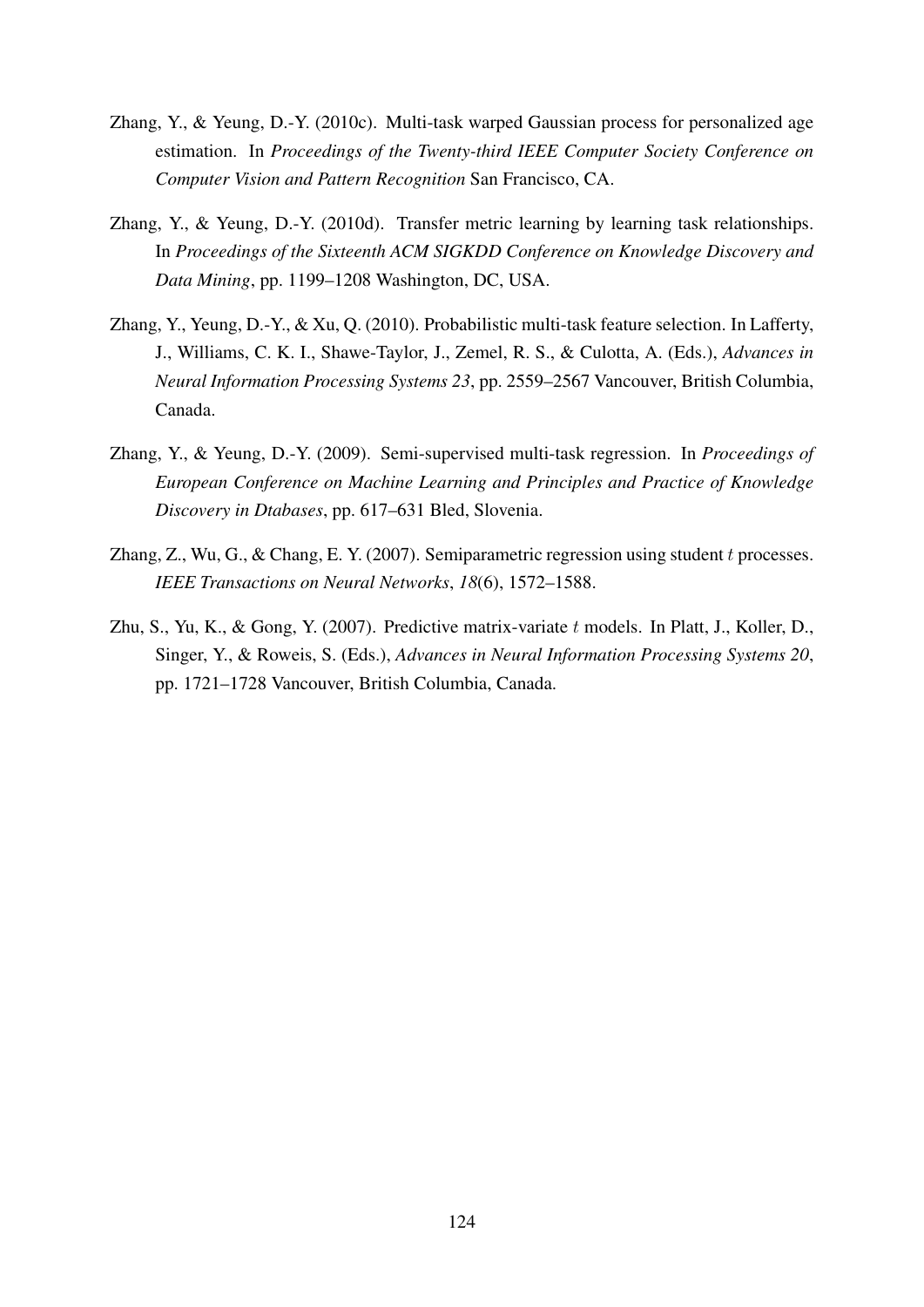## APPENDIX A

# DETAILS IN CHAPTER 3

## A.1 SMO Algorithm for Problem (3.13)

In this section, we present an SMO algorithm to solve problem (3.13).

Recall that the dual form is formulated as follows:

$$
\max_{\mathbf{\alpha}} \qquad h(\mathbf{\alpha}) = -\frac{1}{2}\mathbf{\alpha}^T \tilde{\mathbf{K}} \mathbf{\alpha} + \sum_{i,j} \alpha_j^i y_j^i
$$
\n
$$
\text{s.t.} \qquad \sum_j \alpha_j^i = 0 \quad \forall i,
$$
\n
$$
\tag{A.1}
$$

where  $K$  is the kernel matrix of all data points from all tasks using the multi-task kernel, and  $\tilde{\mathbf{K}} = \mathbf{K} + \frac{1}{2}\mathbf{\Lambda}$  where  $\mathbf{\Lambda}$  is a diagonal matrix whose diagonal element is equal to  $n_i$  if the corresponding data point belongs to the *i*th task. So the kernel function for calculating  $\tilde{K}$  is  $\tilde{k}_{MT}(\mathbf{x}_{j_1}^{i_1}$  $\frac{i_1}{j_1},\mathbf{x}_{j_2}^{i_2}$  $j_2^{i_2})=k_{MT}(\mathbf{x}^{i_1}_{j_1})$  $\frac{i_1}{j_1},\mathbf{x}_{j_2}^{i_2}$  $\frac{i_2}{j_2}$ ) +  $\frac{n_{i_1}}{2} \delta(i_1, i_2) \delta(j_1, j_2)$  where  $\delta(\cdot, \cdot)$  is the Kronecker delta.

Note that for multiple tasks, there are  $m$  constraints in problem  $(A.1)$  with one for each task. For the single-task setting, however, there is only one constraint in the dual form.

We define

$$
F^i_j = -\frac{\partial h}{\partial \alpha^i_j} = \boldsymbol{\alpha}^T\tilde{\mathbf{k}}^i_j - y^i_j,
$$

where  $\tilde{\mathbf{k}}_j^i$  is a column of  $\tilde{\mathbf{K}}$  corresponding to  $\mathbf{x}_j^i$ . The Lagrangian of the dual form is

$$
\tilde{L} = -\frac{1}{2}\alpha^T \tilde{\mathbf{K}}\alpha + \sum_{i,j} \alpha_j^i y_j^i + \sum_i \beta_i \sum_j \alpha_j^i.
$$
 (A.2)

The KKT conditions for the dual problem are

$$
\frac{\tilde{L}}{\partial \alpha_j^i} = \beta_i - F_j^i = 0 \quad \forall i, j.
$$

So the optimality conditions will hold at a given  $\alpha$  iff for all j we have  $F_j^i = \beta_i$ , that is, all  ${F_j^i}_{j=1}^{n_i}$  are identical for  $i = 1, \ldots, m$ .

We introduce an index triple  $(i, j, k)$  to define a violation at  $\alpha$  if  $F_j^i \neq F_k^i$ . Thus the optimality conditions will hold at  $\alpha$  iff there does not exist any index triple that defines a violation.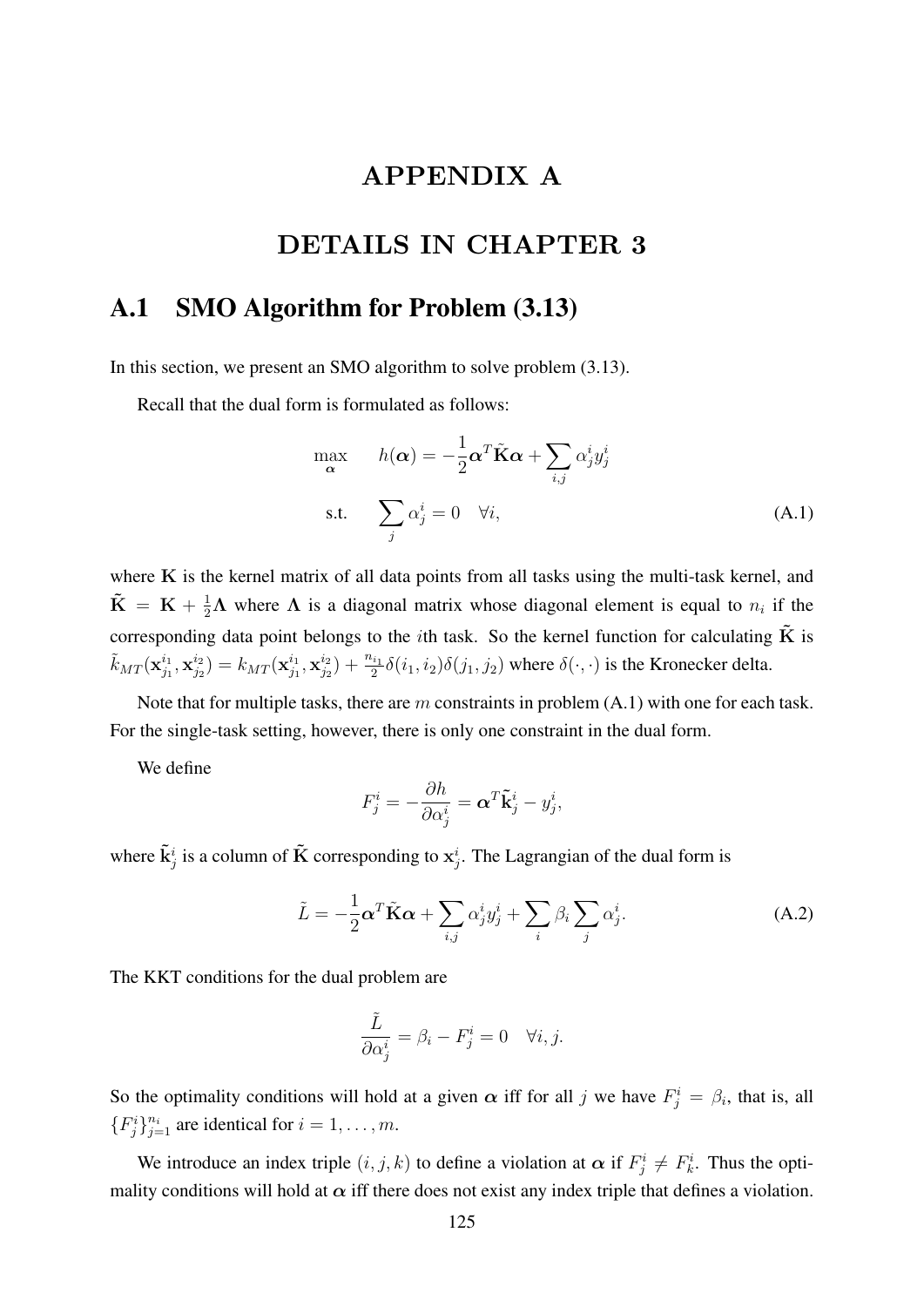Suppose  $(i, j, k)$  defines a violation at some  $\alpha$ . So we can adjust  $\alpha_j^i$  and  $\alpha_k^i$  to achieve an increase in h while maintaining the equality constraints  $\sum_j \alpha_j^i = 0$  for  $i = 1, \dots, m$ . We define the following update:

$$
\tilde{\alpha}_j^i(t) = \alpha_j^i - t;
$$
  

$$
\tilde{\alpha}_k^i(t) = \alpha_k^i + t;
$$

other elements in  $\alpha$  remain fixed.

The updated  $\alpha$  is denoted by  $\tilde{\alpha}(t)$ . We define  $\phi(t) = h(\tilde{\alpha}(t))$  and maximize  $\phi(t)$  to find the optimal  $t^*$ . Since  $\phi(t)$  is a quadratic function of t,  $\phi(t) = \phi(0) + t\phi'(0) + \frac{t^2}{2}$  $\frac{t^2}{2}\phi''(0)$ . So the optimal  $t^*$  can be calculated as

$$
t^* = -\frac{\phi'(0)}{\phi''(0)}.
$$
 (A.3)

It is easy to show that

$$
\begin{array}{rcl}\n\phi'(t) & = & \frac{\partial \phi(t)}{\partial t} \\
& = & \frac{\partial \phi(t)}{\partial \tilde{\alpha}_j^i(t)} \frac{\partial \tilde{\alpha}_j^i(t)}{\partial t} + \frac{\partial \phi(t)}{\partial \tilde{\alpha}_k^i(t)} \frac{\partial \tilde{\alpha}_k^i(t)}{\partial t} \\
& = & \tilde{F}_j^i(t) - \tilde{F}_k^i(t) \\
\phi''(t) & = & \frac{\partial \phi'(t)}{\partial t} \\
& = & \frac{\partial \phi'(t)}{\partial \tilde{\alpha}_j^i(t)} \frac{\partial \tilde{\alpha}_j^i(t)}{\partial t} + \frac{\partial \phi'(t)}{\partial \tilde{\alpha}_k^i(t)} \frac{\partial \tilde{\alpha}_k^i(t)}{\partial t} \\
& = & 2k_{MT}(\mathbf{x}_j^i, \mathbf{x}_k^i) - k_{MT}(\mathbf{x}_j^i, \mathbf{x}_j^i) - k_{MT}(\mathbf{x}_k^i, \mathbf{x}_k^i) - n_i,\n\end{array}
$$

where  $\tilde{F}_j^i(t)$  is the value of  $F_j^i$  at  $\tilde{\boldsymbol{\alpha}}(t)$ . So

$$
t^* = -\frac{F_j^i - F_k^i}{\eta},\tag{A.4}
$$

where  $\eta = \phi''(0)$  is a constant. After updating  $\alpha$ , we can update  $F_q^p$  for all p, q as well as h as:

$$
(F_q^p)^{new} = F_q^p + \tilde{k}_{MT}(\mathbf{x}_j^i, \mathbf{x}_q^p) [\tilde{\alpha}_j^i(t^*) - \alpha_j^i] + \tilde{k}_{MT}(\mathbf{x}_k^i, \mathbf{x}_q^p) [\tilde{\alpha}_k^i(t^*) - \alpha_k^i]
$$
(A.5)

$$
h^{new} = h^{old} + \phi(t^*) - \phi(0) = h^{old} - \frac{\eta(t^*)^2}{2}.
$$
\n(A.6)

The SMO algorithm is an iterative method and we need to define the stopping criterion. Similar to the SMO algorithm for SVM which uses the duality gap to define the stopping criterion, we also use a similar criterion here. When given an  $\alpha$ , let E denote the current primal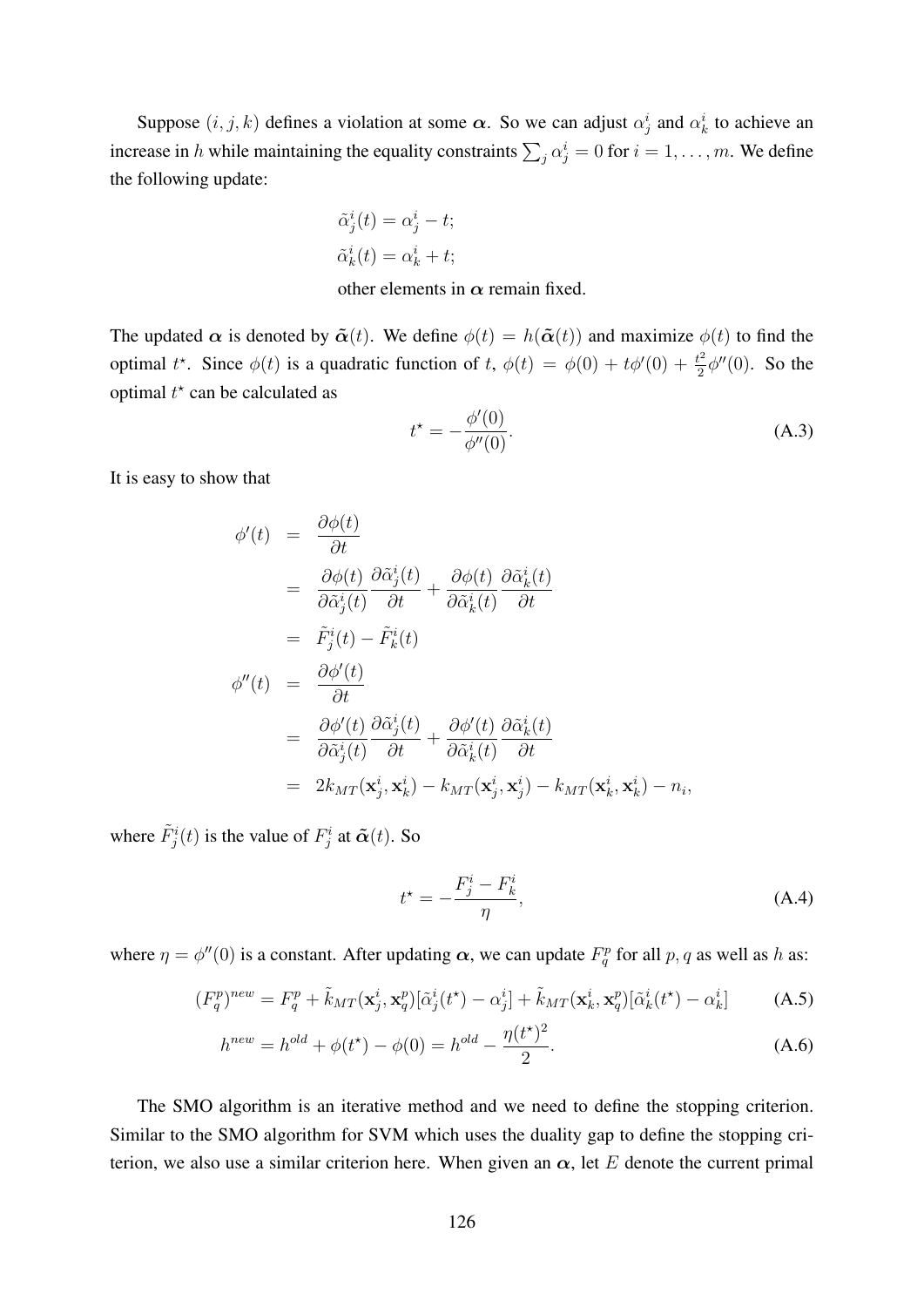objective function value, h the dual objective function value,  $E^*$  the optimal primal objective function value, and  $h^*$  the optimal dual objective function value. By the Wolfe duality, we have

$$
E \ge E^\star = h^\star \ge h.
$$

Since  $E^*$  and  $h^*$  are unknown, we define the duality gap as  $D_{gap} = E - h$ . So the stopping criterion is defined as  $D_{gap} \leq \epsilon h$  where  $\epsilon$  is a small constant. From this stopping criterion, we can get

$$
E - E^* \le D_{\text{gap}} \le \epsilon h \le \epsilon E.
$$

Next we show how to calculate  $D_{gap}$  in term of  $\{F_j^i\}$  and  $\alpha$ . From the constraints in the primal form, we can get

$$
\varepsilon_j^i = y_j^i - (\mathbf{w}_i^T \Phi(\mathbf{x}_j^i) + b_i)
$$

$$
= \frac{n_i \alpha_j^i}{2} - b_i - F_j^i.
$$

Finally, D*gap* can be calculated as

$$
D_{gap} = E - h
$$
  
= 
$$
\sum_{i=1}^{m} \frac{1}{n_i} \sum_{j=1}^{n_i} (\varepsilon_j^i)^2 + \frac{\lambda_1}{2} tr(\mathbf{W} \mathbf{W}^T) + \frac{\lambda_2}{2} tr(\mathbf{W} \mathbf{\Omega}^{-1} \mathbf{W}^T) - \left( -\frac{1}{2} \mathbf{\alpha}^T \tilde{\mathbf{K}} \mathbf{\alpha} + \sum_{i,j} \alpha_j^i y_j^i \right)
$$
  
= 
$$
\sum_{i,j} \left[ \alpha_j^i (F_j^i - \frac{n_i \alpha_j^i}{4}) + \frac{1}{n_i} (\varepsilon_j^i)^2 \right].
$$

In the above calculation, we need to determine  $\{b_i\}$ . Here we choose  $\{b_i\}$  to minimize  $D_{\text{gap}}$ at the given  $\alpha$ , which is equivalent to minimizing  $\sum_{i,j} (\varepsilon_j^i)^2$ . So  $b_i$  can be calculated as

$$
b_{i} = \frac{1}{n_{i}} \sum_{j=1}^{n_{i}} \left( \frac{n_{i} \alpha_{j}^{i}}{2} - F_{j}^{i} \right).
$$
 (A.7)

The whole procedure for the SMO algorithm is summarized in Table A.1 below.

## A.2 Derivation of Problem (3.21)

In this section, we show how to formulate problem  $(3.21)$  as a second-order cone programming (SOCP) problem.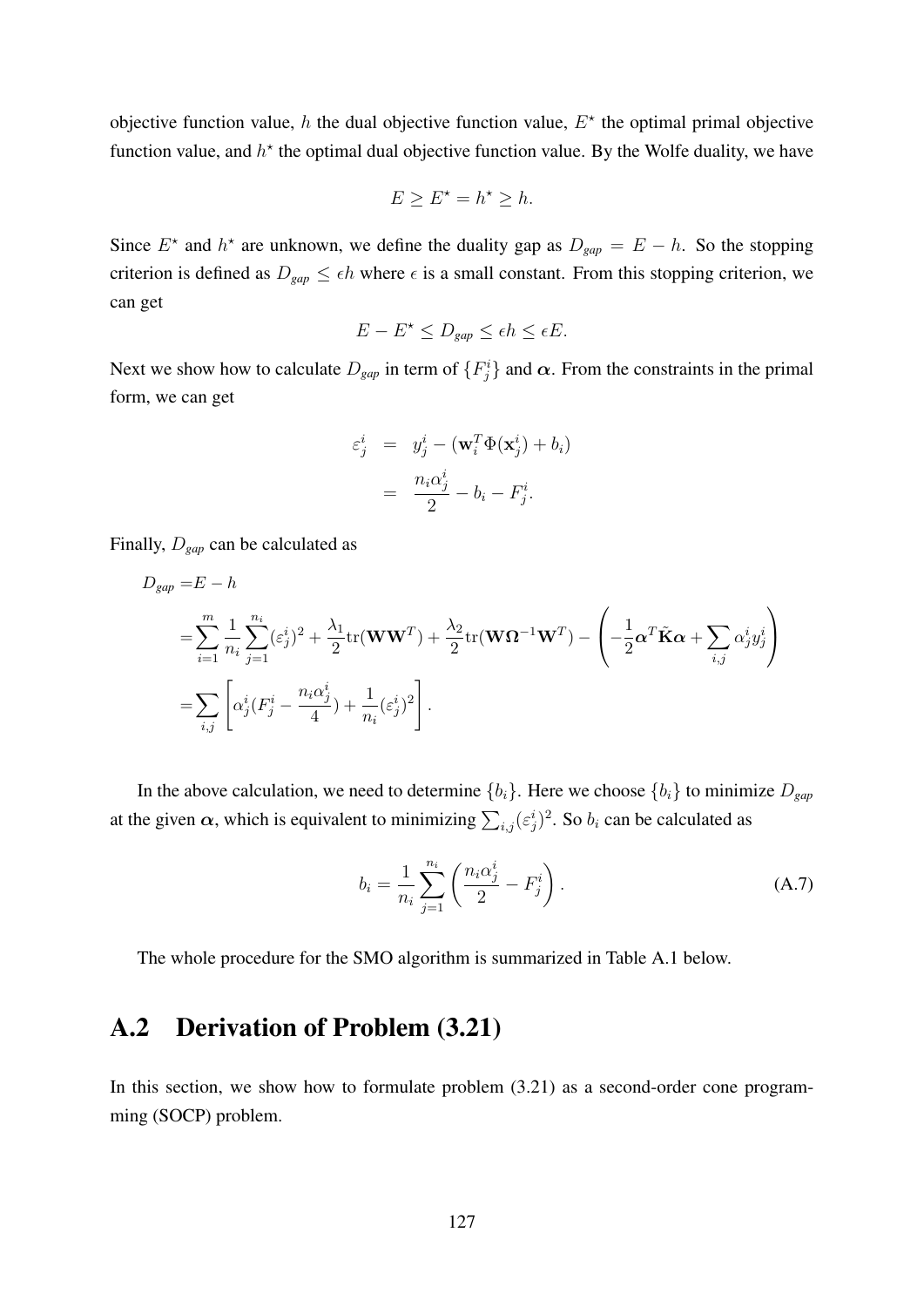| Table A.1: SMO algorithm for Problem (A.1)                        |
|-------------------------------------------------------------------|
| Input: training data $\{x_i^i, y_i^i\}_{i=1}^{n_i}, \epsilon$     |
| Initialize $\alpha$ as a zero vector;                             |
| Initialize $\{F_i^i\}$ and h according to $\alpha$ ;              |
| Repeat                                                            |
| Find a triple $(i, j, k)$ that defines a violation for each task; |
| Calculate the optimal adjusted value $t^*$ using Eq. (A.4);       |
| Update $\{F_i^i\}$ and h according to Eqs. (A.5) and (A.6);       |
| Calculate ${b_i}$ according to Eq. (A.7)                          |
| Until $D_{\text{gap}} \leq \epsilon f$                            |
| Output: $\alpha$ and b.                                           |

We write  $\mathbf{W}_{\tilde{m}}^T \mathbf{W}_{\tilde{m}} =$  $( \Psi_{11} \Psi_{12} )$  $\mathbf{\Psi}_{11} \quad \mathbf{\Psi}_{12} \quad \mathbf{\Psi}_{22} \quad \text{where } \mathbf{\Psi}_{11} \in \mathbb{R}^{m \times m}, \, \mathbf{\Psi}_{12} \in \mathbb{R}^{m \times 1} \text{ and } \mathbf{\Psi}_{22} \in \mathbb{R}.$ 

Then  $\tilde{\mathbf{\Omega}} - t\mathbf{W}_{\tilde{m}}^T \mathbf{W}_{\tilde{m}} \succeq 0$  is equivalent to

$$
(1 - \sigma)\Omega - t\Psi_{11} \succeq 0
$$
  

$$
\sigma - t\Psi_{22} \geq (\omega_{\tilde{m}} - t\Psi_{12})^T ((1 - \sigma)\Omega - t\Psi_{11})^{-1} (\omega_{\tilde{m}} - t\Psi_{12}),
$$

which can be reformulated as

$$
(1 - \sigma)\mathbf{I}_{m} - t\Omega^{-\frac{1}{2}}\Psi_{11}\Omega^{-\frac{1}{2}} \succeq 0
$$
  

$$
\sigma - t\Psi_{22} \geq (\omega_{\tilde{m}} - t\Psi_{12})^{T}\Omega^{-\frac{1}{2}}((1 - \sigma)\mathbf{I}_{m} - t\Omega^{-\frac{1}{2}}\Psi_{11}\Omega^{-\frac{1}{2}})^{-1}\Omega^{-\frac{1}{2}}(\omega_{\tilde{m}} - t\Psi_{12}),
$$

where  $\Omega^{-\frac{1}{2}}$  can be computed in advance. Let  $\tilde{\Psi}_{11} = \Omega^{-\frac{1}{2}} \Psi_{11} \Omega^{-\frac{1}{2}}$ , U and  $\lambda_1, \ldots, \lambda_m$  denote the eigenvector matrix and eigenvalues of  $\tilde{\Psi}_{11}$  with  $\lambda_1 \geq \ldots \geq \lambda_m \geq 0$ . Then

$$
(1 - \sigma)\mathbf{I}_m - t\tilde{\mathbf{\Psi}}_{11} \succeq \mathbf{0} \Longleftrightarrow 1 - \sigma \ge \lambda_1 t
$$

and

$$
\left((1-\sigma)\mathbf{I}_m - t\tilde{\mathbf{\Psi}}_{11}\right)^{-1} = \mathbf{U} \operatorname{diag}\left(\frac{1}{1-\sigma-t\lambda_1},\ldots,\frac{1}{1-\sigma-t\lambda_m}\right) \mathbf{U}^T.
$$

Combining the above results, problem (3.20) is formulated as

$$
\min_{\omega_{\tilde{m}}, \sigma, \mathbf{f}, t} \quad -t
$$
\n
$$
\text{s.t.} \quad 1 - \sigma \ge t\lambda_1
$$
\n
$$
\mathbf{f} = \mathbf{U}^T \mathbf{\Omega}^{-\frac{1}{2}} (\omega_{\tilde{m}} - t\mathbf{\Psi}_{12})
$$
\n
$$
\sum_{j=1}^m \frac{f_j^2}{1 - \sigma - t\lambda_j} \le \sigma - t\mathbf{\Psi}_{22}
$$
\n
$$
\omega_{\tilde{m}}^T \mathbf{\Omega}^{-1} \omega_{\tilde{m}} \le \sigma - \sigma^2,
$$
\n(A.8)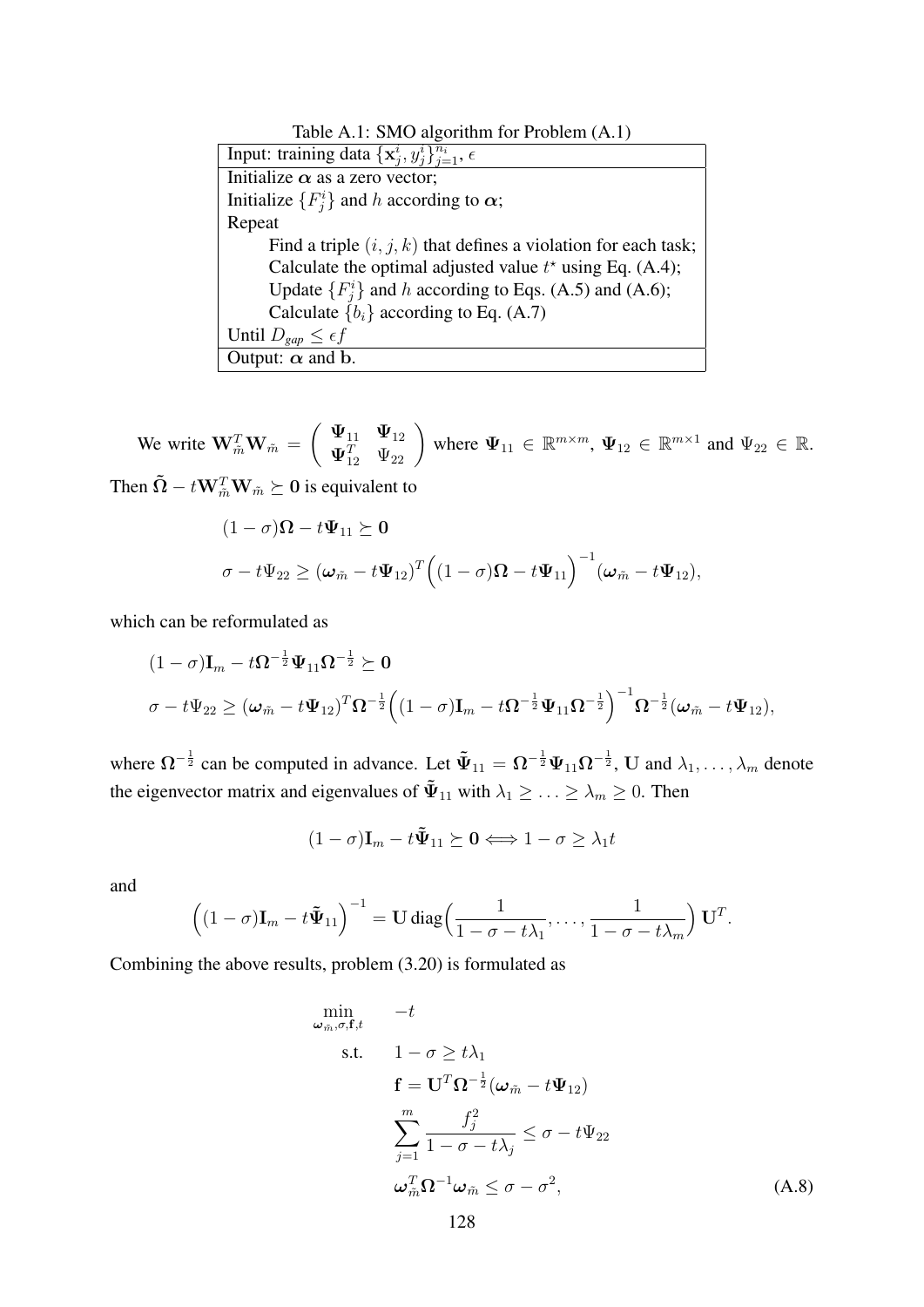where  $f_j$  is the jth element of f. By introducing new variables  $h_j$  and  $r_j$   $(j = 1, \ldots, m)$ , (A.8) is reformulated as

$$
\min_{\omega_{\tilde{m}}, \sigma, \mathbf{f}, t, \mathbf{h}, \mathbf{r}} \quad -t
$$
\n
$$
\text{s.t.} \quad 1 - \sigma \ge t \lambda_1
$$
\n
$$
\mathbf{f} = \mathbf{U}^T \mathbf{\Omega}^{-\frac{1}{2}} (\omega_{\tilde{m}} - t \mathbf{\Psi}_{12})
$$
\n
$$
\sum_{j=1}^m h_j \le \sigma - t \mathbf{\Psi}_{22}
$$
\n
$$
r_j = 1 - \sigma - t \lambda_j \ \forall j
$$
\n
$$
\frac{f_j^2}{r_j} \le h_j \ \forall j
$$
\n
$$
\omega_{\tilde{m}}^T \mathbf{\Omega}^{-1} \omega_{\tilde{m}} \le \sigma - \sigma^2. \tag{A.9}
$$

Since

$$
\frac{f_j^2}{r_j} \le h_j \ (r_j, h_j > 0) \iff \left\| \left( \frac{f_j}{\frac{r_j - h_j}{2}} \right) \right\|_2 \le \frac{r_j + h_j}{2}
$$

and

$$
\boldsymbol{\omega}_{\tilde{m}}^T\boldsymbol{\Omega}^{-1}\boldsymbol{\omega}_{\tilde{m}}\leq \sigma-\sigma^2\iff\left\|\left(\begin{array}{c} \boldsymbol{\Omega}^{-\frac{1}{2}}\boldsymbol{\omega}_{\tilde{m}}\\ \frac{\sigma-1}{2} \\ \sigma \end{array}\right)\right\|_2\leq \frac{\sigma+1}{2},
$$

problem (A.9) is an SOCP problem (Lobo et al., 1998) with  $O(m)$  variables and  $O(m)$  constraints. Then we can use a standard solver to solve problem (A.9) efficiently.

# A.3 Detailed Procedure to Compare Two Bounds

In this section, we will prove that the upper bound in Eq. (3.25) is tighter than that in Eq. (3.24), which means that the following inequality holds:

$$
\operatorname{tr}\left(\mathbf{M}^{-1}(\mathbf{I}_d + \mathbf{W}\boldsymbol{\Omega}^{-1}\mathbf{W}^T)\right) + \ln|\mathbf{M}| - d \le \operatorname{tr}(\mathbf{W}\boldsymbol{\Omega}^{-1}\mathbf{W}^T),\tag{A.10}
$$

where  $\mathbf{M} = \mathbf{I}_d + \mathbf{W}^{(t)}(\mathbf{\Omega}^{(t)})^{-1}(\mathbf{W}^{(t)})^T$  or, more generally, any positive definite matrix.

To prove (A.10), we first prove the following Lemma.

**Lemma A.1** *For two*  $d \times d$  *positive definite matrices* **A** *and* **B***, the following equality holds:* 

$$
\mathrm{tr}(\mathbf{A}^{-1}\mathbf{B}) + \ln |\mathbf{A}| \leq \mathrm{tr}(\mathbf{B}).
$$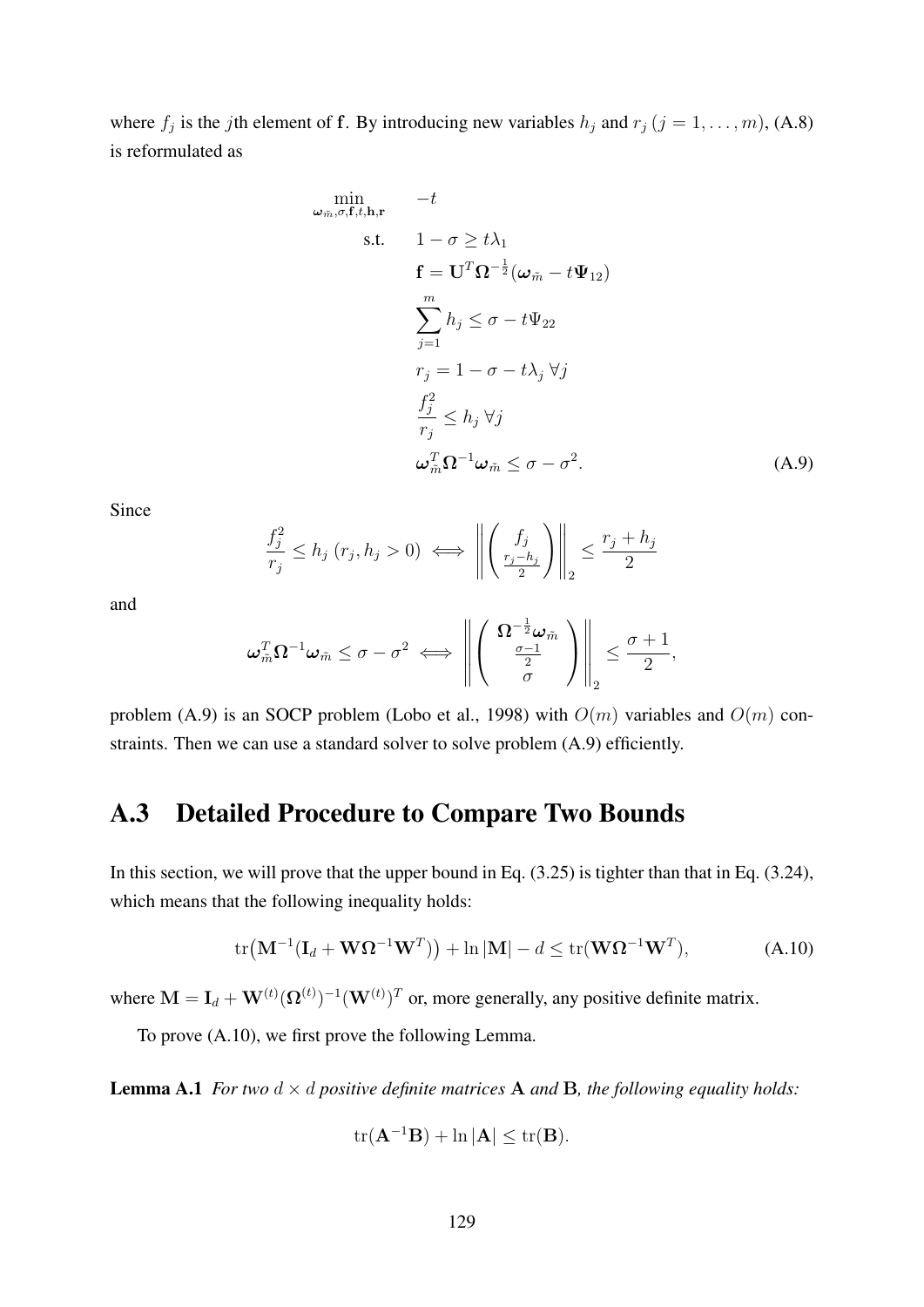### Proof:

Consider the function  $F(X) = \text{tr}(X^{-1}B) + \ln |X|$ . We set its derivative to zero to get

$$
\frac{\partial F(\mathbf{X})}{\partial \mathbf{X}} = \mathbf{X}^{-1} - \mathbf{X}^{-1} \mathbf{B} \mathbf{X}^{-1} = 0 \ \Rightarrow \ \mathbf{X} = \mathbf{B}.
$$

It is easy to prove that the maximum of  $F(X)$  holds at  $X = B$ , which implies

$$
\operatorname{tr}(\mathbf{A}^{-1}\mathbf{B}) + \ln|\mathbf{A}| = F(\mathbf{A}) \le F(\mathbf{B}) = \ln|\mathbf{B}| + d.
$$

By using Lemma 1, we can get

$$
\ln|\mathbf{B}| + d \leq \operatorname{tr}(\mathbf{B}).
$$

Finally, we can get

$$
\text{tr}(\mathbf{A}^{-1}\mathbf{B}) + \ln|\mathbf{A}| \leq \ln|\mathbf{B}| + d \leq \text{tr}(\mathbf{B}),
$$

which is the conclusion.  $\Box$ 

By using Lemma 2 where we let  $A = M$  and  $B = I_d + W\Omega^{-1}W^T$ , we can prove (A.10).

# A.4 Optimization Procedure for Problem (3.28)

We present here the optimization procedure for solving problem  $(3.28)$ . We use an alternating method with two subproblems to be presented separately below.

### Optimizing w.r.t.  $\Sigma_i$  when  $\Omega$  and  $\{\Sigma\}_{-i}$  are fixed

We first define  $\tilde{\Sigma}$  and  $\Omega^{-1}$  as

$$
\begin{array}{ccl} \tilde{\mathbf{\Sigma}} & = & \left( \text{vec}(\mathbf{\Sigma}_i), \tilde{\mathbf{\Sigma}}_{-i} \right) \\[0.2cm] \Omega^{-1} & = & \left( \begin{array}{cc} \gamma_{ii} & \gamma_i^T \\ \gamma_i & \Gamma_{-i} \end{array} \right). \end{array}
$$

Then the third term in the objective function of problem (3.28) can be rewritten as

$$
\frac{\lambda_2}{2} \text{tr}(\tilde{\boldsymbol{\Sigma}} \boldsymbol{\Omega}^{-1} \tilde{\boldsymbol{\Sigma}}^T) = \frac{\lambda_2}{2} \text{tr}\Big( (\text{vec}(\boldsymbol{\Sigma}_i), \tilde{\boldsymbol{\Sigma}}_{-i}) \left( \begin{array}{cc} \gamma_{ii} & \gamma_i^T \\ \gamma_i & \Gamma_{-i} \end{array} \right) \left( \begin{array}{c} \text{vec}(\boldsymbol{\Sigma}_i)^T \\ \tilde{\boldsymbol{\Sigma}}_{-i}^T \end{array} \right) \Big)
$$
  

$$
= \frac{\lambda_2}{2} \Big( \gamma_{ii} || \text{vec}(\boldsymbol{\Sigma}_i) ||_2^2 + 2 \gamma_i^T \tilde{\boldsymbol{\Sigma}}_{-i}^T \text{vec}(\boldsymbol{\Sigma}_i) + \text{tr}(\tilde{\boldsymbol{\Sigma}}_{-i} \boldsymbol{\Gamma}_{-i} \tilde{\boldsymbol{\Sigma}}_{-i}^T) \Big)
$$
  

$$
= \frac{\lambda_2}{2} \Big( \gamma_{ii} ||\boldsymbol{\Sigma}_i||_F^2 + 2 \text{tr}(\mathbf{M} \boldsymbol{\Sigma}_i) + \text{tr}(\tilde{\boldsymbol{\Sigma}}_{-i} \boldsymbol{\Gamma}_{-i} \tilde{\boldsymbol{\Sigma}}_{-i}^T) \Big),
$$

where  $\|\cdot\|_2$  denotes the 2-norm of a vector and M is a matrix such that vec $(M) = \tilde{\Sigma}_{-i}\gamma_i$ . Note that the third term in the last equation above is independent of  $\Sigma_i$ . It is easy to show that M is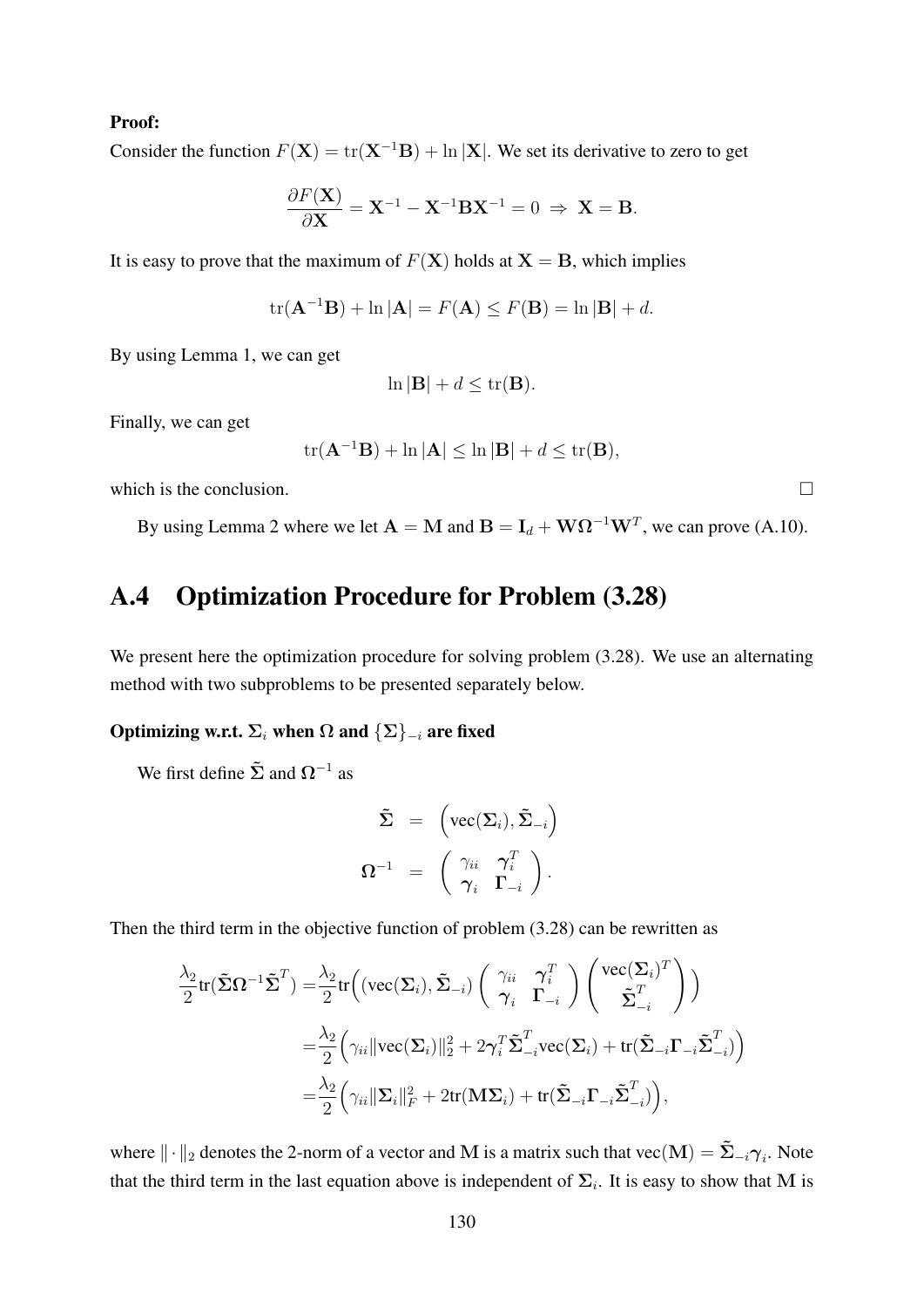a symmetric matrix. The optimization problem with respect to  $\Sigma_i$  becomes

$$
\min_{\Sigma_i} \quad \frac{2}{n_i(n_i-1)} \sum_{j < k} g\left(y_{j,k}^i \left[1 - \|\mathbf{x}_j^i - \mathbf{x}_k^i\|_{\mathbf{\Sigma}_i}^2\right]\right) + \frac{\lambda_1 + \lambda_2 \gamma_{ii}}{2} \|\Sigma_i\|_F^2 + \lambda_2 \text{tr}(\mathbf{M} \Sigma_i)
$$
\ns.t.

\n
$$
\Sigma_i \succeq \mathbf{0}.
$$
\n(A.11)

It is easy to see that this problem is a convex semidefinite programming (SDP) problem since the objective function is convex with respect to  $\Sigma_i$  and the constraint is a PSD constraint on  $\Sigma_i$ . Even though solving an SDP problem is computationally demanding with poor scalability, we can adopt the technique in (Weinberger & Saul, 2008) and use gradient projection to solve it.

### Optimizing w.r.t.  $\Omega$  when  $\{\Sigma_i\}$  are fixed

When  $\{\Sigma_i\}$  are fixed, the optimization problem for finding  $\Omega$  becomes

$$
\min_{\Omega} \quad \text{tr}(\Omega^{-1}\tilde{\Sigma}^T\tilde{\Sigma})
$$
\n
$$
\text{s.t.} \quad \Omega \succeq 0
$$
\n
$$
\text{tr}(\Omega) = 1. \tag{A.12}
$$

Then we have

$$
\begin{array}{rcl} \mathrm{tr}(\boldsymbol{\Omega}^{-1}\mathbf{A}) & = & \mathrm{tr}(\boldsymbol{\Omega}^{-1}\mathbf{A})\mathrm{tr}(\boldsymbol{\Omega}) \\ \\ & = & \mathrm{tr}((\boldsymbol{\Omega}^{-\frac{1}{2}}\mathbf{A}^{\frac{1}{2}})(\mathbf{A}^{\frac{1}{2}}\boldsymbol{\Omega}^{-\frac{1}{2}}))\mathrm{tr}(\boldsymbol{\Omega}^{\frac{1}{2}}\boldsymbol{\Omega}^{\frac{1}{2}}) \\ \\ & \geq & (\mathrm{tr}(\boldsymbol{\Omega}^{-\frac{1}{2}}\mathbf{A}^{\frac{1}{2}}\boldsymbol{\Omega}^{\frac{1}{2}}))^2 = (\mathrm{tr}(\mathbf{A}^{\frac{1}{2}}))^2, \end{array}
$$

where  $A = \tilde{\Sigma}^T \tilde{\Sigma}$ . The first equality holds because of the last constraint in problem (A.12) and the last inequality holds because of the Cauchy-Schwarz inequality for the Frobenius norm. Moreover, tr( $\Omega^{-1}$ A) attains its minimum value  $(tr(A^{\frac{1}{2}}))^2$  if and only if

$$
\boldsymbol{\Omega}^{-\frac{1}{2}}\mathbf{A}^{\frac{1}{2}}=a\boldsymbol{\Omega}^{\frac{1}{2}}
$$

for some constant a and tr( $\Omega$ ) = 1. So we can get the following analytical solution:

$$
\boldsymbol{\Omega} = \frac{\left(\boldsymbol{\tilde{\Sigma}}^T\boldsymbol{\tilde{\Sigma}}\right)^{\frac{1}{2}}}{\mathrm{tr}\left(\left(\boldsymbol{\tilde{\Sigma}}^T\boldsymbol{\tilde{\Sigma}}\right)^{\frac{1}{2}}\right)}.
$$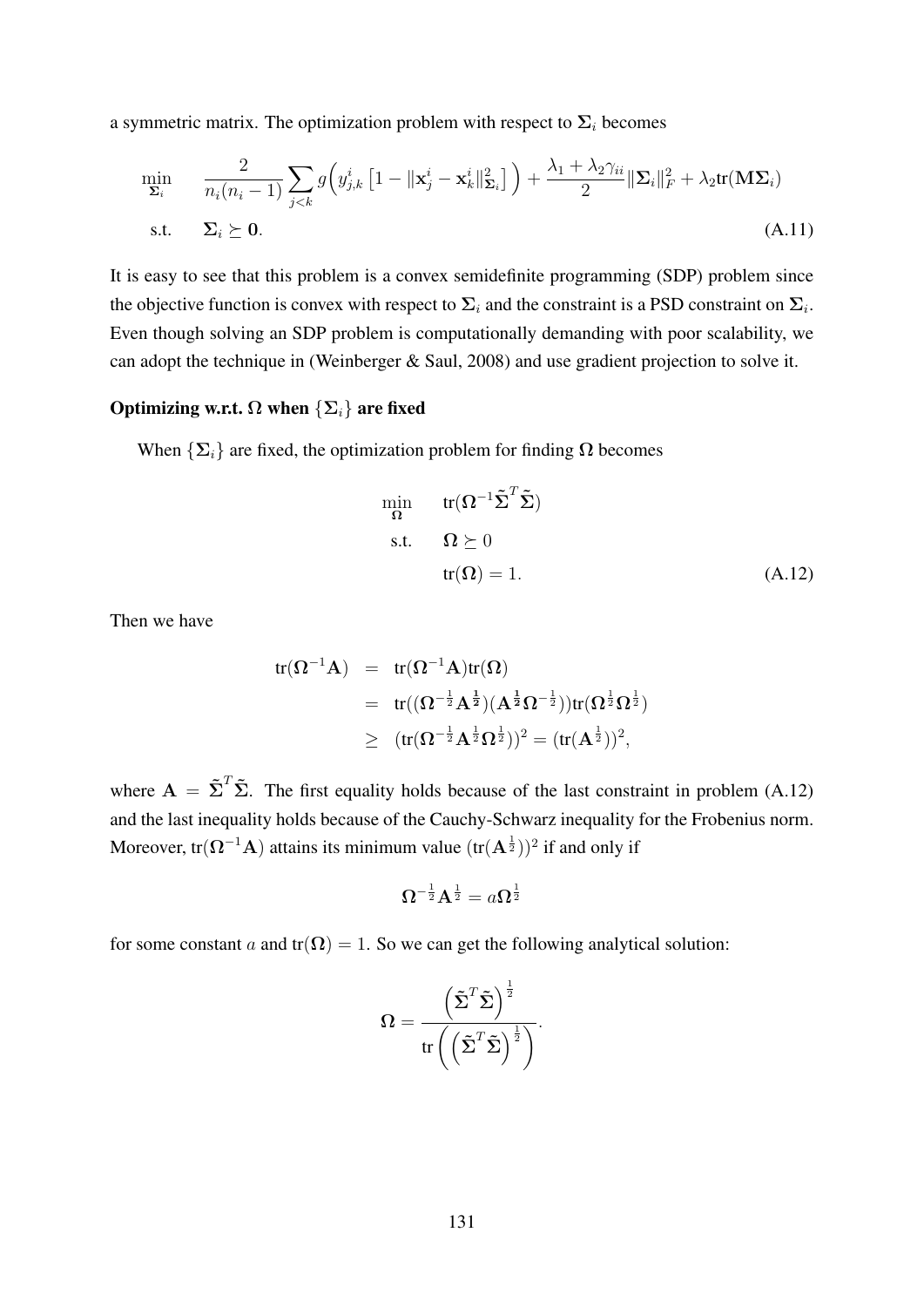## APPENDIX B

## DETAILS IN CHAPTER 4

In this section, we provide the proofs for Eqs.  $(4.2)$ ,  $(4.3)$  and  $(4.6)$ .

Before we present our proofs, we first review some relevant properties of the matrix variate normal distribution and the Wishart distribution as given in (Gupta & Nagar, 2000).

Lemma B.1 ((Gupta & Nagar, 2000), Corollary 2.3.10.1) *If* **X** ∼  $\mathcal{MN}_{q\times s}(\mathbf{M}, \Sigma \otimes \Psi)$ , d ∈  $\mathbb{R}^q$  $and$  **c**  $\in \mathbb{R}^s$ *, then* 

$$
\mathbf{d}^T \mathbf{X} \mathbf{c} \sim \mathcal{N}(\mathbf{d}^T \mathbf{M} \mathbf{c}, (\mathbf{d}^T \mathbf{\Sigma} \mathbf{d})(\mathbf{c}^T \mathbf{\Psi} \mathbf{c})).
$$

**Lemma B.2** ((Gupta & Nagar, 2000), Theorem 2.3.5) *If*  $X \sim MN_{q \times s}(M, \Sigma \otimes \Psi)$  *and*  $A \in$  $\mathbb{R}^{s \times s}$ *, then* 

$$
\mathbb{E}(\mathbf{X} \mathbf{A} \mathbf{X}^T) = tr(\mathbf{A}^T \mathbf{\Psi}) \mathbf{\Sigma} + \mathbf{M} \mathbf{A} \mathbf{M}^T.
$$

**Lemma B.3** ((Gupta & Nagar, 2000), Theorem 3.3.16) *If*  $S \sim MN_{q}(a, \Sigma)$  *where*  $a-q-1$ 0*, then*

$$
\mathbb{E}(\mathbf{S}^{-1}) = \frac{\Sigma^{-1}}{a - q - 1},
$$

*where* S <sup>−</sup><sup>1</sup> *denotes the inverse of* S*.*

For Eq. (4.2), using Lemma B.1 and the fact that  $W \sim \mathcal{MN}_{d' \times m}(\mathbf{0}_{d' \times m}, \mathbf{I}_{d'} \otimes \Sigma)$ , we can get

$$
f_j^i \stackrel{\text{def}}{=} \phi(\mathbf{x}_j^i)^T \mathbf{w}_i = \phi(\mathbf{x}_j^i)^T \mathbf{W} \mathbf{e}_{m,i} \sim \mathcal{N}(0, (\phi(\mathbf{x}_j^i)^T \mathbf{I}_{d'} \phi(\mathbf{x}_j^i)) (\mathbf{e}_{m,i}^T \mathbf{\Sigma} \mathbf{e}_{m,i})).
$$

Since  $\phi(\mathbf{x}_j^i)^T \mathbf{I}_{d'} \phi(\mathbf{x}_j^i) = k(\mathbf{x}_j^i, \mathbf{x}_j^i)$  and  $\mathbf{e}_{m,i}^T \boldsymbol{\Sigma} \mathbf{e}_{m,i} = \Sigma_{ii}$ , we can get  $f_j^i \sim \mathcal{N}(0, \Sigma_{ii} k(\mathbf{x}_j^i, \mathbf{x}_j^i)).$ 

For Eq. (4.3), we have

$$
\langle f_j^i, f_s^r \rangle = \int \phi(\mathbf{x}_j^i)^T \mathbf{W} \mathbf{e}_{m,i} \mathbf{e}_{m,r}^T \mathbf{W}^T \phi(\mathbf{x}_s^r) p(\mathbf{W}) d\mathbf{W}
$$
  
=  $\phi(\mathbf{x}_j^i)^T \mathbb{E}(\mathbf{W} \mathbf{e}_{m,i} \mathbf{e}_{m,r}^T \mathbf{W}^T) \phi(\mathbf{x}_s^r),$ 

then using Lemma B.2 and the fact that  $\bf W\sim \mathcal{MN}_{d'\times m}(\bf 0_{d'\times m},\bf I_{d'}\otimes \Sigma)$ , we can get

$$
\langle f_j^i, f_s^r \rangle = \phi(\mathbf{x}_j^i)^T \text{tr}(\mathbf{e}_{m,r} \mathbf{e}_{m,i}^T \mathbf{\Sigma}) \mathbf{I}_{d'} \phi(\mathbf{x}_s^r)
$$
  
= tr( $\mathbf{e}_{m,r} \mathbf{e}_{m,i}^T \mathbf{\Sigma}$ ) k( $\mathbf{x}_j^i, \mathbf{x}_s^r$ )  
=  $\mathbf{e}_{m,i}^T \mathbf{\Sigma} \mathbf{e}_{m,r} k(\mathbf{x}_j^i, \mathbf{x}_s^r)$   
=  $\Sigma_{ir} k(\mathbf{x}_j^i, \mathbf{x}_s^r)$ .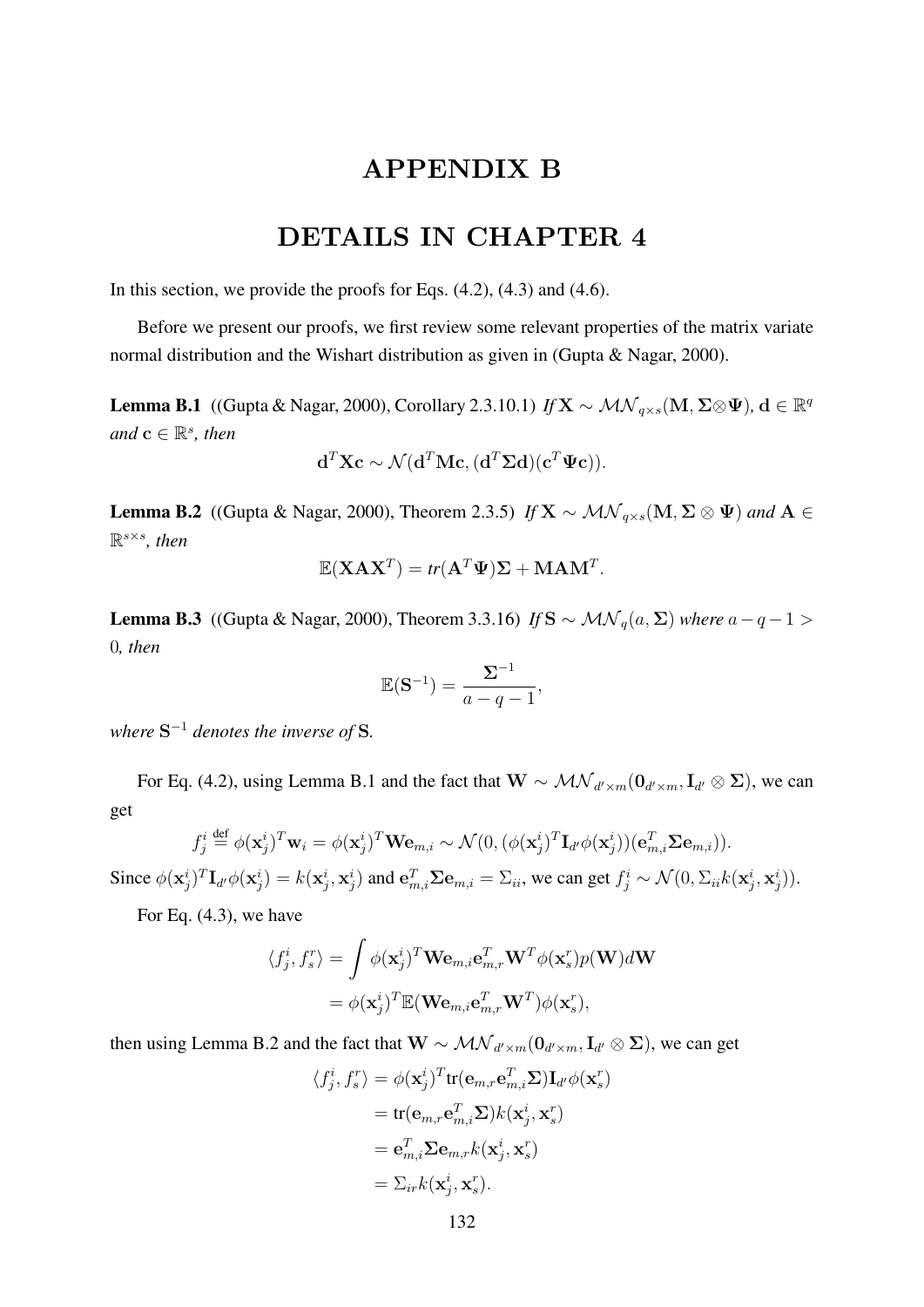The second last equation holds because  $e_{m,i}$  and  $e_{m,r}$  are two vectors.

For Eq. (4.6), recall that the two random variables  $S \sim \mathcal{W}_{d'}(\nu + d' - 1, I_{d'})$  and  $Z \sim$  $\mathcal{MN}_{d'\times m}(\mathbf{0}_{d'\times m}, \mathbf{I}_{d'} \otimes \Psi)$  are independent and  $\mathbf{W} = \mathbf{S}^{-1/2}\mathbf{Z}$ . Then we can get

$$
\langle f_j^i, f_s^r \rangle = \int \int \phi(\mathbf{x}_j^i)^T \mathbf{w}_i \mathbf{w}_r^T \phi(\mathbf{x}_s^r) p(\mathbf{w}_i) p(\mathbf{w}_r) d\mathbf{w}_i d\mathbf{w}_r
$$
  
\n
$$
= \int \phi(\mathbf{x}_j^i)^T \mathbf{W} \mathbf{e}_{m,i} \mathbf{e}_{m,r}^T \mathbf{W}^T \phi(\mathbf{x}_s^r) p(\mathbf{W}) d\mathbf{W}
$$
  
\n
$$
= \int \int \phi(\mathbf{x}_j^i)^T \mathbf{S}^{-1/2} \mathbf{Z} \mathbf{e}_{m,i} \mathbf{e}_{m,r}^T \mathbf{Z}^T \mathbf{S}^{-1/2} \phi(\mathbf{x}_s^r) p(\mathbf{Z}) p(\mathbf{S}) d\mathbf{Z} d\mathbf{S}
$$
  
\n
$$
= \int \phi(\mathbf{x}_j^i)^T \mathbf{S}^{-1/2} \mathbb{E}(\mathbf{Z} \mathbf{e}_{m,i} \mathbf{e}_{m,r}^T \mathbf{Z}^T) \mathbf{S}^{-1/2} \phi(\mathbf{x}_s^r) p(\mathbf{S}) d\mathbf{S}
$$
  
\n
$$
= \Psi_{ir} \int \phi(\mathbf{x}_j^i)^T \mathbf{S}^{-1} \phi(\mathbf{x}_s^r) p(\mathbf{S}) d\mathbf{S} \quad \text{(Using Lemma B.2)}
$$
  
\n
$$
= \Psi_{ir} \phi(\mathbf{x}_j^i)^T \mathbb{E}(\mathbf{S}^{-1}) \phi(\mathbf{x}_s^r)
$$
  
\n
$$
= \frac{\Psi_{ir} k(\mathbf{x}_j^i, \mathbf{x}_s^r)}{\nu - 2}.
$$
  
\n
$$
\text{(Using Lemma B.3)}
$$

Moreover, according to Lemma B.3,  $\nu$  is required to be larger than 2.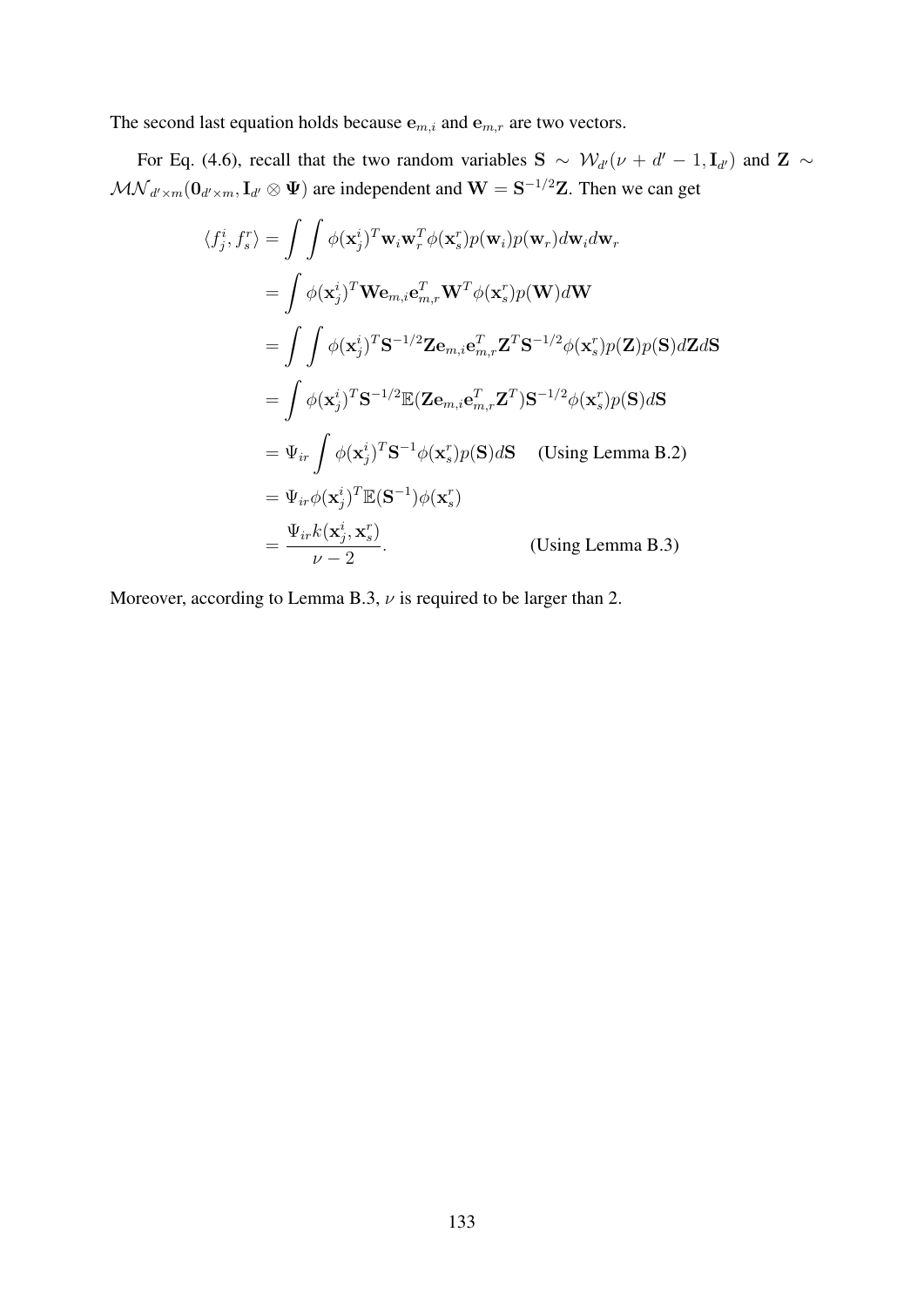## APPENDIX C

## DETAILS IN CHAPTER 6

In this section, we present the derivation of the noninformative Jeffreys prior in Eq. (6.8).

The prior on W is defined as follows:

$$
\mathbf{w}^i \sim \mathcal{MGN}(0, \rho_i, q). \tag{C.1}
$$

Then the noninformative Jeffreys prior for  $\rho_i$  can be calculated as

$$
p(\rho_i) \propto \sqrt{I(\rho_i)} = \sqrt{\mathbb{E}_{\mathbf{w}^i|\rho_i} \left[ \left( \frac{\partial \ln p(\mathbf{w}^i|\rho_i)}{\partial \rho_i} \right)^2 \right]}.
$$
 (C.2)

Since

$$
p(\mathbf{w}^{i}|\rho_{i}) = \frac{1}{\left(2\rho_{i}\Gamma(1+\frac{1}{q})\right)^{m}}\exp\Big\{-\frac{\sum_{j=1}^{m}|w_{ij}|^{q}}{\rho_{i}^{q}}\Big\},\,
$$

we can get

$$
\frac{\partial \ln p(\mathbf{w}^i|\rho_i)}{\partial \rho_i} = \frac{q \sum_{j=1}^m |w_{ij}|^q}{\rho_i^{q+1}} - \frac{m}{\rho_i}.
$$

Then the Fisher information can be calculated as

$$
I(\rho_i) = \mathbb{E}_{\mathbf{w}^i|\rho_i} \Big[ \Big( \frac{\partial \ln p(\mathbf{w}^i|\rho_i)}{\partial \rho_i} \Big)^2 \Big] = \mathbb{E}_{\mathbf{w}^i|\rho_i} \Big[ \Big( \frac{q \sum_{j=1}^m |w_{ij}|^q}{\rho_i^{q+1}} - \frac{m}{\rho_i} \Big)^2 \Big] = \frac{q^2}{\rho_i^{2q+2}} \Big\{ \sum_{j=1}^m \mathbb{E}_{w_{ij}|\rho_i} [|w_{ij}|^{2q}] + \sum_{j=1}^m \sum_{k=1, k \neq j}^m \mathbb{E}_{w_{ij}|\rho_i} [|w_{ij}|^q] \mathbb{E}_{w_{ik}|\rho_i} [|w_{ik}|^q] \Big\} + \frac{m^2}{\rho_i^2} - \frac{mq}{\rho_i^{q+2}} \sum_{j=1}^m \mathbb{E}_{w_{ij}|\rho_i} [|w_{ij}|^q].
$$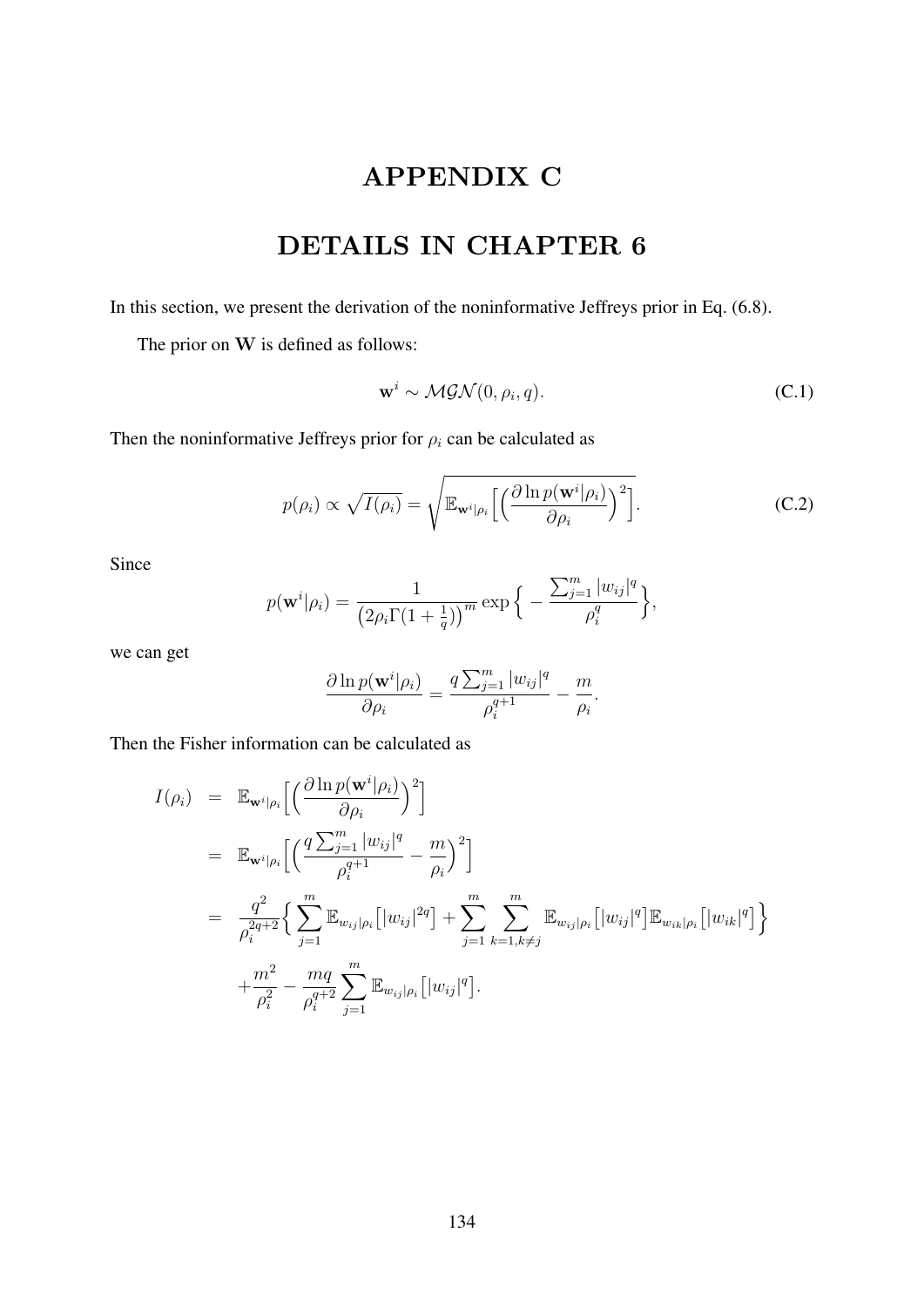So we need to calculate  $\mathbb{E}_{w_{ij}|\rho_i} \left[ |w_{ij}|^q \right]$  and  $\mathbb{E}_{w_{ij}|\rho_i} \left[ |w_{ij}|^{2q} \right]$  as follows:

$$
\mathbb{E}_{w_{ij}|\rho_i} [|w_{ij}|^q] = \int_{-\infty}^{+\infty} \frac{1}{2\rho_i \Gamma(1+\frac{1}{q})} \exp\left\{-\frac{|w_{ij}|^q}{\rho_i^q}\right\} |w_{ij}|^q dw_{ij}
$$
  
\n
$$
= \int_{0}^{+\infty} \frac{1}{\rho_i \Gamma(1+\frac{1}{q})} \exp\left\{-\frac{w_{ij}^q}{\rho_i^q}\right\} w_{ij}^q dw_{ij}
$$
  
\n
$$
= -\int_{0}^{+\infty} \frac{\rho_i^{q-1}}{q\Gamma(1+\frac{1}{q})} w_{ij} d \exp\left\{-\frac{w_{ij}^q}{\rho_i^q}\right\}
$$
  
\n
$$
= -\frac{\rho_i^{q-1}}{q\Gamma(1+\frac{1}{q})} \Big[ w_{ij} \exp\left\{-\frac{w_{ij}^q}{\rho_i^q}\right\} \Big|_{0}^{+\infty} - \int_{0}^{+\infty} \exp\left\{-\frac{w_{ij}^q}{\rho_i^q}\right\} dw_{ij}
$$
  
\n
$$
= \int_{0}^{+\infty} \frac{\rho_i^{q-1}}{q\Gamma(1+\frac{1}{q})} \exp\left\{-\frac{w_{ij}^q}{\rho_i^q}\right\} dw_{ij}
$$
  
\n
$$
= \frac{\rho_i^q}{q} \int_{-\infty}^{+\infty} \frac{1}{2\rho_i \Gamma(1+\frac{1}{q})} \exp\left\{-\frac{|w_{ij}|^q}{\rho_i^q}\right\} dw_{ij}
$$
  
\n
$$
= \frac{\rho_i^q}{q}
$$

and

$$
\mathbb{E}_{w_{ij}|\rho_i} [|w_{ij}|^{2q}] = \int_{-\infty}^{+\infty} \frac{1}{2\rho_i \Gamma(1 + \frac{1}{q})} \exp \left\{ -\frac{|w_{ij}|^q}{\rho_i^q} \right\} |w_{ij}|^{2q} dw_{ij}
$$
\n
$$
= \int_{0}^{+\infty} \frac{1}{\rho_i \Gamma(1 + \frac{1}{q})} \exp \left\{ -\frac{w_{ij}^q}{\rho_i^q} \right\} w_{ij}^{2q} dw_{ij}
$$
\n
$$
= \frac{-\rho_i^{q-1}}{q \Gamma(1 + \frac{1}{q})} \int_{0}^{+\infty} w_{ij}^{q+1} d \exp \left\{ -\frac{w_{ij}^q}{\rho_i^q} \right\}
$$
\n
$$
= \frac{-\rho_i^{q-1}}{q \Gamma(1 + \frac{1}{q})} \left[ w_{ij}^{q+1} \exp \left\{ -\frac{w_{ij}^q}{\rho_i^q} \right\} \right|_{0}^{+\infty} - \int_{0}^{+\infty} \exp \left\{ -\frac{w_{ij}^q}{\rho_i^q} \right\} dw_{ij}^{q+1} \right]
$$
\n
$$
= \frac{(q+1)\rho_i^{q-1}}{q \Gamma(1 + \frac{1}{q})} \int_{0}^{+\infty} w_{ij}^q \exp \left\{ -\frac{w_{ij}^q}{\rho_i^q} \right\} dw_{ij}
$$
\n
$$
= \frac{(q+1)\rho_i^q}{q} \int_{-\infty}^{+\infty} \frac{1}{2\rho_i \Gamma(1 + \frac{1}{q})} |w_{ij}|^q \exp \left\{ -\frac{|w_{ij}|^q}{\rho_i^q} \right\} dw_{ij}
$$
\n
$$
= \frac{(q+1)\rho_i^q}{q} \mathbb{E}_{w_{ij}|\rho_i} [|w_{ij}|^q]
$$
\n
$$
= \frac{(q+1)\rho_i^2}{q^2}.
$$